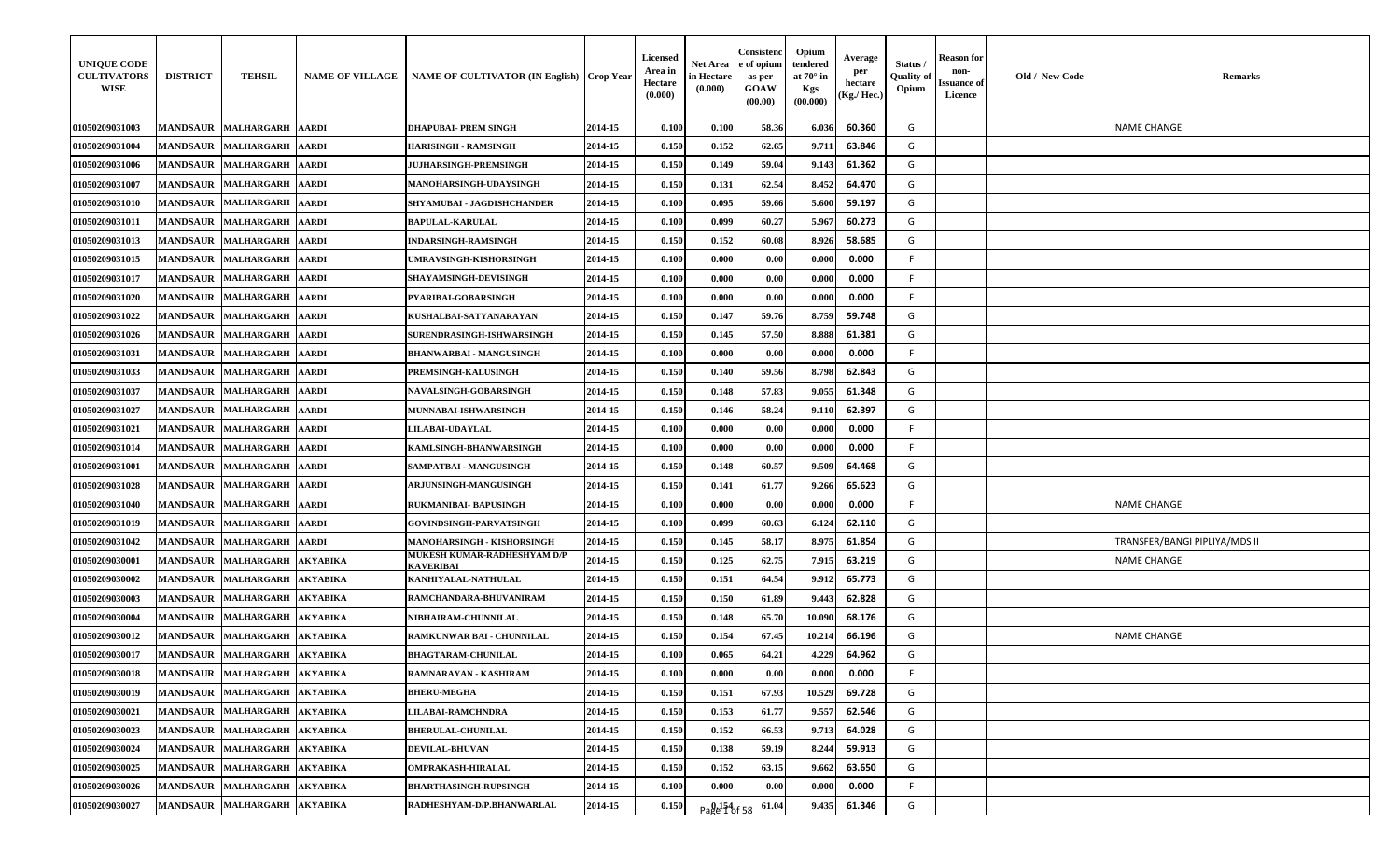| 01050209030028 |                 | MANDSAUR MALHARGARH AKYABIKA |                 | <b>BAPULAL-HARLAL</b>         | 2014-15 | 0.200 | 0.197 | 62.11 | 12.839 | 65.140 | G       |                |                    |
|----------------|-----------------|------------------------------|-----------------|-------------------------------|---------|-------|-------|-------|--------|--------|---------|----------------|--------------------|
| 01050209030029 | <b>MANDSAUR</b> | <b>MALHARGARH</b>            | <b>AKYABIKA</b> | <b>SHYAMLAL-BAGDIRAM</b>      | 2014-15 | 0.100 | 0.000 | 0.00  | 0.000  | 0.000  | F.      |                |                    |
| 01050209030032 |                 | MANDSAUR MALHARGARH AKYABIKA |                 | <b>KARULAL-BHANWAR</b>        | 2014-15 | 0.100 | 0.000 | 0.00  | 0.000  | 0.000  | F.      |                |                    |
| 01050209030033 | <b>MANDSAUR</b> | MALHARGARH AKYABIKA          |                 | <b>DHAPUBAI-SUKHLAL</b>       | 2014-15 | 0.150 | 0.148 | 59.43 | 9.144  | 61.867 | G       |                |                    |
| 01050209030034 | <b>MANDSAUR</b> | <b>MALHARGARH</b>            | <b>AKYABIKA</b> | SURESHCHAND-BANSHILAL         | 2014-15 | 0.150 | 0.142 | 65.28 | 9.307  | 65.496 | G       |                |                    |
| 01050209030037 |                 | MANDSAUR MALHARGARH AKYABIKA |                 | <b>SUKHDEV-MANGILAL</b>       | 2014-15 | 0.100 | 0.093 | 61.66 | 5.875  | 63.172 | G       |                |                    |
| 01050209030039 |                 | MANDSAUR MALHARGARH AKYABIKA |                 | RAMESH-BHAGTRAM               | 2014-15 | 0.100 | 0.098 | 65.21 | 6.474  | 66.129 | G       |                |                    |
| 01050209030040 | <b>MANDSAUR</b> | MALHARGARH AKYABIKA          |                 | BHANWARLAL-KAMWARLAL          | 2014-15 | 0.150 | 0.150 | 69.20 | 10.153 | 67.507 | G       |                |                    |
| 01050209030041 | <b>MANDSAUR</b> | <b>MALHARGARH</b>            | <b>AKYABIKA</b> | SHREERAM-MANGILAL             | 2014-15 | 0.150 | 0.147 | 63.74 | 9.607  | 65.443 | G       |                |                    |
| 01050209030042 | <b>MANDSAUR</b> | MALHARGARH AKYABIKA          |                 | KANWARLAL-BHAGATHRAM          | 2014-15 | 0.150 | 0.151 | 71.41 | 10.660 | 70.831 | G       |                |                    |
| 01050209030048 |                 | MANDSAUR MALHARGARH AKYABIKA |                 | PANNALAL-MOTILAL              | 2014-15 | 0.150 | 0.151 | 42.06 | 3.124  | 20.702 | G<br>04 |                |                    |
| 01050209030052 | <b>MANDSAUR</b> | <b>MALHARGARH</b>            | <b>AKYABIKA</b> | <b>GHANSHYAM-BHAGTHRAM</b>    | 2014-15 | 0.150 | 0.145 | 66.23 | 9.282  | 64.014 | G       |                |                    |
| 01050209030053 | <b>MANDSAUR</b> | <b>MALHARGARH</b>            | <b>AKYABIKA</b> | MANOHARLAL-DOLATRAM           | 2014-15 | 0.100 | 0.092 | 64.92 | 6.000  | 64.935 | G       |                |                    |
| 01050209030054 |                 | MANDSAUR MALHARGARH AKYABIKA |                 | KANWARLAL-KESHURAM            | 2014-15 | 0.150 | 0.149 | 69.56 | 10.136 | 68.027 | G       |                |                    |
| 01050209030059 |                 | MANDSAUR MALHARGARH AKYABIKA |                 | SHAMBHUBAI - JHAMAKLAL        | 2014-15 | 0.150 | 0.152 | 65.17 | 10.222 | 67.339 | G       |                |                    |
| 01050209030060 | <b>MANDSAUR</b> | <b>MALHARGARH</b>            | <b>AKYABIKA</b> | <b>BASANTIBAI-BHERULAL</b>    | 2014-15 | 0.100 | 0.051 | 69.61 | 3.580  | 70.611 | G       |                | <b>NAME CHANGE</b> |
| 01050209030067 | <b>MANDSAUR</b> | <b>MALHARGARH</b>            | <b>AKYABIKA</b> | AMRATLAL-KARULAL D/P MANGILAL | 2014-15 | 0.150 | 0.151 | 69.95 | 10.353 | 68.699 | G       |                |                    |
| 01050209030068 |                 | MANDSAUR MALHARGARH AKYABIKA |                 | KAASHIBAI-DOULATRAM           | 2014-15 | 0.150 | 0.150 | 60.25 | 9.261  | 61.617 | G       |                |                    |
| 01050209030069 |                 | MANDSAUR MALHARGARH          | <b>AKYABIKA</b> | <b>DAMODARDAS-SHREEDAS</b>    | 2014-15 | 0.100 | 0.000 | 0.00  | 0.000  | 0.000  | -F      |                |                    |
| 01050209030070 | <b>MANDSAUR</b> | MALHARGARH AKYABIKA          |                 | <b>BHANWARLAL-DEVILAL</b>     | 2014-15 | 0.100 | 0.069 | 66.28 | 4.696  | 68.058 | G       |                |                    |
| 01050209030071 |                 | <b>MANDSAUR MALHARGARH</b>   | <b>AKYABIKA</b> | RAMGOPAL-KARULAL              | 2014-15 | 0.150 | 0.145 | 61.91 | 9.154  | 63.306 | G       |                |                    |
| 01050209030072 |                 | MANDSAUR MALHARGARH AKYABIKA |                 | <b>VISHNUDAS-SHREEDAS</b>     | 2014-15 | 0.100 | 0.071 | 63.42 | 4.521  | 63.766 | G       |                |                    |
| 01050209030073 |                 | <b>MANDSAUR MALHARGARH</b>   | <b>AKYABIKA</b> | <b>LUXMINARAYAN-DEVILAL</b>   | 2014-15 | 0.150 | 0.140 | 66.65 | 9.379  | 66.897 | G       |                |                    |
| 01050209030076 | <b>MANDSAUR</b> | MALHARGARH AKYABIKA          |                 | <b>RAMGOPAL-HEERALAL</b>      | 2014-15 | 0.150 | 0.151 | 62.97 | 9.401  | 62.465 | G       |                |                    |
| 01050209030078 |                 | MANDSAUR   MALHARGARH        | <b>AKYABIKA</b> | HEMANTKUMAR-KANHIYALAL        | 2014-15 | 0.150 | 0.151 | 63.56 | 9.788  | 64.864 | G       |                |                    |
| 01050209030080 |                 | MANDSAUR MALHARGARH AKYABIKA |                 | MATHURABAI-MANGILAL           | 2014-15 | 0.100 | 0.079 | 64.61 | 5.436  | 68.636 | G       |                |                    |
| 01050209030049 | <b>MANDSAUR</b> | MALHARGARH AKYABIKA          |                 | <b>KELASHBAI-BAGDIRAM</b>     | 2014-15 | 0.100 | 0.000 | 0.00  | 0.000  | 0.000  | F       |                |                    |
| 01050209030043 | <b>MANDSAUR</b> | <b>MALHARGARH</b>            | <b>AKYABIKA</b> | <b>GANGARAM-KISHANLAL</b>     | 2014-15 | 0.100 | 0.077 | 63.43 | 4.920  | 63.813 | G       |                |                    |
| 01050209030044 |                 | MANDSAUR MALHARGARH AKYABIKA |                 | <b>RAMCHANDRA-DEVA</b>        | 2014-15 | 0.100 | 0.103 | 64.71 | 6.157  | 60.068 | G       |                |                    |
| 01050209030022 |                 | MANDSAUR MALHARGARH AKYABIKA |                 | <b>KALURAM - DEVILAL</b>      | 2014-15 | 0.150 | 0.147 | 66.50 | 10.004 | 68.147 | G       |                |                    |
| 01050209030085 | <b>MANDSAUR</b> | MALHARGARH AKYABIKA          |                 | RADHESHYAM-BHERULAL           | 2014-15 | 0.150 | 0.122 | 62.68 | 7.745  | 63.640 | G       |                |                    |
| 01050209030020 | <b>MANDSAUR</b> | <b>MALHARGARH</b>            | <b>AKYABIKA</b> | <b>CHANDIBAI-DAYARAM</b>      | 2014-15 | 0.150 | 0.154 | 62.35 | 9.433  | 61.134 | G       |                |                    |
| 01050209030008 |                 | MANDSAUR MALHARGARH AKYABIKA |                 | LAXMINARAYAN - RAMCHANDRA     | 2014-15 | 0.150 | 0.152 | 61.87 | 9.572  | 62.974 | G       |                |                    |
| 01050209030063 |                 | MANDSAUR MALHARGARH AKYABIKA |                 | <b>KAMLABAI - BHERULAL</b>    | 2014-15 | 0.150 | 0.146 | 60.21 | 9.126  | 62.336 | G       |                | <b>NAME CHANGE</b> |
| 01050209030086 |                 | MANDSAUR MALHARGARH AKYABIKA |                 | DOLATRAM-KESHURAM             | 2014-15 | 0.150 | 0.152 | 65.73 | 9.756  | 64.100 | G       | 01050209016017 |                    |
| 01050209030087 |                 | MANDSAUR MALHARGARH AKYABIKA |                 | NANDLAL-BHANWARLAL            | 2014-15 | 0.150 | 0.133 | 61.49 | 8.196  | 61.485 | G       | 01050209012053 |                    |
| 01050209026003 |                 | MANDSAUR MALHARGARH AKYAMEDI |                 | <b>BHAGUBAI-MATHURALAL</b>    | 2014-15 | 0.150 | 0.149 | 61.29 | 9.281  | 62.205 | G       |                |                    |
| 01050209026006 |                 | MANDSAUR MALHARGARH AKYAMEDI |                 | RADHESHYAM-RAMLAL             | 2014-15 | 0.200 | 0.195 | 58.18 | 12.151 | 62.409 | G       |                |                    |
| 01050209026009 |                 | MANDSAUR MALHARGARH AKYAMEDI |                 | <b>VIRAM-RUPA</b>             | 2014-15 | 0.150 | 0.157 | 58.34 | 9.226  | 58.952 | G       |                |                    |
| 01050209026014 |                 | MANDSAUR MALHARGARH AKYAMEDI |                 | <b>GOPAL-SHREELALPATIDAR</b>  | 2014-15 | 0.100 | 0.102 | 63.78 | 6.861  | 67.265 | G       |                |                    |
| 01050209026015 |                 | MANDSAUR MALHARGARH AKYAMEDI |                 | MOHANLAL-MANGNIRAM            | 2014-15 | 0.200 | 0.194 | 59.19 | 12.235 | 63.132 | G       |                |                    |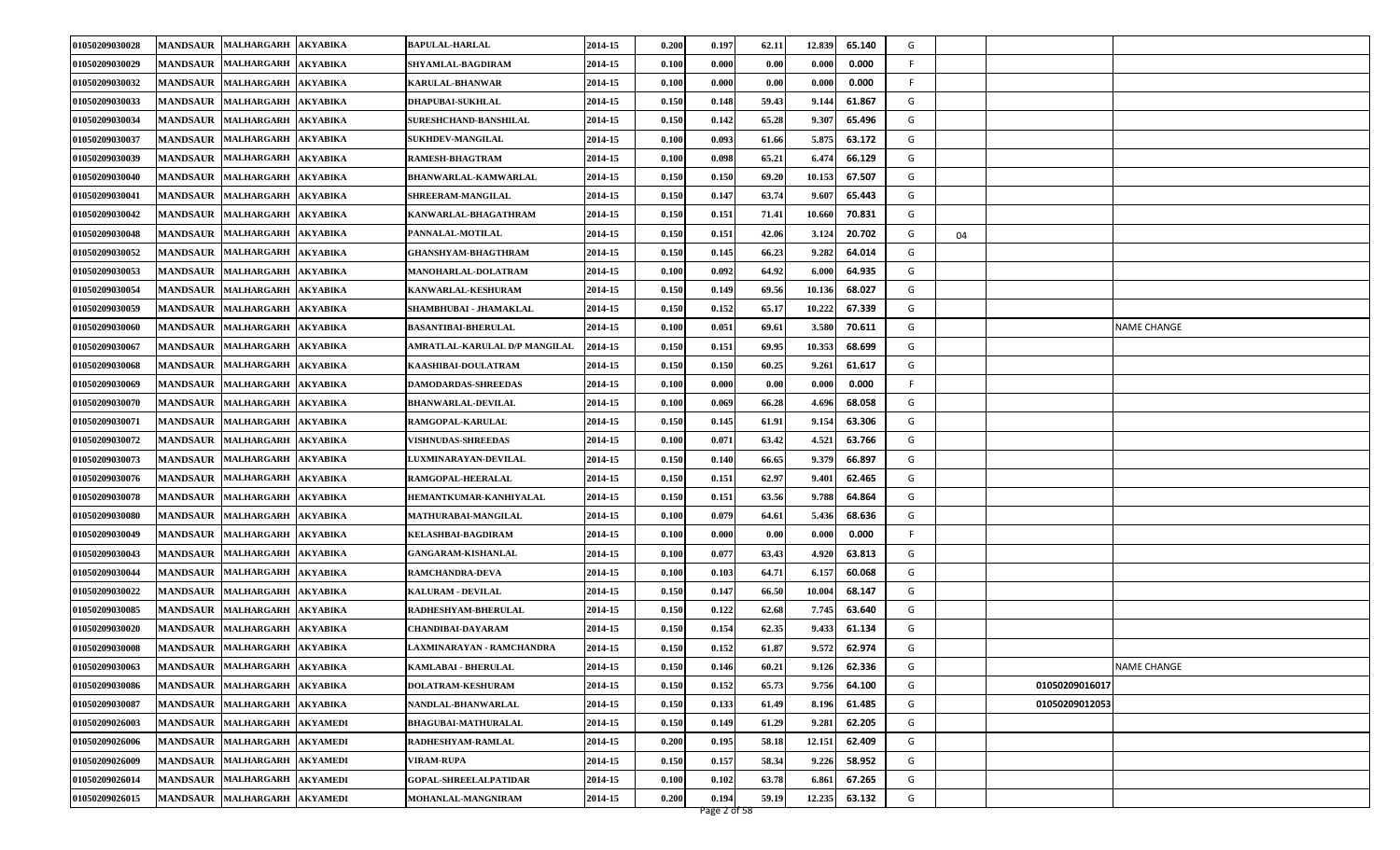| 01050209026016 | MANDSAUR MALHARGARH<br><b>AKYAMEDI</b>                   | KANIRAM-NANDAGAYARI                                   | 2014-15 | 0.150 | 0.000 | 0.00  | 0.000<br>0.000   | F. |    |             |
|----------------|----------------------------------------------------------|-------------------------------------------------------|---------|-------|-------|-------|------------------|----|----|-------------|
| 01050209026022 | MANDSAUR MALHARGARH<br><b>AKYAMEDI</b>                   | AMAR CHAND-PYAR CHAND                                 | 2014-15 | 0.150 | 0.152 | 58.18 | 58.594<br>8.918  | G  |    |             |
| 01050209007003 | MANDSAUR MALHARGARH<br><b>ARNIA JATIYA</b>               | DEVILAL-RATANLAL                                      | 2014-15 | 0.200 | 0.199 | 57.66 | 12.372<br>62.327 | G  |    |             |
| 01050209007006 | MANDSAUR MALHARGARH<br><b>ARNIA JATIYA</b>               | <b>BASANTILAL-GANGARAM</b>                            | 2014-15 | 0.150 | 0.147 | 61.20 | 9.565<br>64.980  | G  |    |             |
| 01050209007013 | MANDSAUR MALHARGARH<br><b>ARNIA JATIYA</b>               | SHIVNARAYAN-RATAN                                     | 2014-15 | 0.100 | 0.000 | 0.00  | 0.000<br>0.000   | F. |    |             |
| 01050209007001 | MANDSAUR MALHARGARH<br><b>ARNIA JATIYA</b>               | JANIBAI-KASHIRAM                                      | 2014-15 | 0.100 | 0.000 | 0.00  | 0.000<br>0.000   | F. |    |             |
| 01050209007056 | MANDSAUR MALHARGARH<br><b>ARNIA JATIYA</b>               | KUSHALBAI- BANSHILAL                                  | 2014-15 | 0.150 | 0.152 | 58.61 | 9.152<br>60.369  | G  |    | NAME CHANGE |
| 01050209012001 | MANDSAUR MALHARGARH BANSKHEDI                            | SITABAI-RUPA                                          | 2014-15 | 0.100 | 0.036 | 63.76 | 2.359<br>65.528  | G  |    |             |
| 01050209012003 | <b>MALHARGARH</b><br><b>BANSKHEDI</b><br><b>MANDSAUR</b> | ONKARLAL-UDADANGI                                     | 2014-15 | 0.150 | 0.152 | 64.92 | 66.297<br>10.044 | G  |    |             |
| 01050209012004 | MANDSAUR MALHARGARH<br><b>BANSKHEDI</b>                  | <b>BHERULAL-NANURAM</b>                               | 2014-15 | 0.150 | 0.151 | 64.28 | 9.752<br>64.497  | G  |    |             |
| 01050209012005 | MANDSAUR MALHARGARH BANSKHEDI                            | <b>KANWARLAL-HIRA</b>                                 | 2014-15 | 0.100 | 0.000 | 0.00  | 0.000<br>0.000   | F  |    |             |
| 01050209012006 | MANDSAUR MALHARGARH BANSKHEDI                            | <b>MANGILAL-DHURA</b>                                 | 2014-15 | 0.150 | 0.149 | 64.12 | 9.874<br>66.135  | G  |    |             |
| 01050209012009 | <b>MANDSAUR</b><br><b>MALHARGARH</b><br><b>BANSKHEDI</b> | <b>KISHANDAS-RUPDAS</b>                               | 2014-15 | 0.100 | 0.065 | 60.78 | 64.783<br>4.185  | G  |    |             |
| 01050209012010 | MANDSAUR MALHARGARH BANSKHEDI                            | <b>SITARAM-KACHRU</b>                                 | 2014-15 | 0.100 | 0.043 | 60.54 | 2.880<br>66.977  | G  |    |             |
| 01050209012014 | MANDSAUR MALHARGARH BANSKHEDI                            | DHAPUBAI D/O RAMIBAI-BAGDIRAM                         | 2014-15 | 0.100 | 0.000 | 0.00  | 0.000<br>0.000   | F  |    |             |
| 01050209012017 | MANDSAUR MALHARGARH<br><b>BANSKHEDI</b>                  | <b>BAGDIRAMDAS-SUKHRAM</b>                            | 2014-15 | 0.100 | 0.000 | 0.00  | 0.000<br>0.000   | N  |    |             |
| 01050209012019 | <b>MALHARGARH</b><br><b>MANDSAUR</b><br><b>BANSKHEDI</b> | <b>NAHARJI-KACHRU</b>                                 | 2014-15 | 0.150 | 0.153 | 60.02 | 9.200<br>60.328  | G  |    |             |
| 01050209012024 | MANDSAUR MALHARGARH<br><b>BANSKHEDI</b>                  | RAMESHCHANDRA-MANGILAL                                | 2014-15 | 0.150 | 0.148 | 64.03 | 9.833<br>66.529  | G  |    |             |
| 01050209012025 | MANDSAUR MALHARGARH<br><b>BANSKHEDI</b>                  | <b>VASUDEV-MOHANLAL</b>                               | 2014-15 | 0.150 | 0.151 | 61.88 | 9.521<br>63.053  | G  |    |             |
| 01050209012026 | MANDSAUR MALHARGARH<br><b>BANSKHEDI</b>                  | <b>BHERULAL-KANIRAM</b>                               | 2014-15 | 0.150 | 0.153 | 67.67 | 10.257<br>67.259 | G  |    |             |
| 01050209012027 | <b>MANDSAUR</b><br><b>MALHARGARH</b><br><b>BANSKHEDI</b> | RAMSINGH-KAARULAL                                     | 2014-15 | 0.150 | 0.147 | 62.75 | 64.525<br>9.511  | G  |    |             |
| 01050209012028 | MANDSAUR MALHARGARH<br><b>BANSKHEDI</b>                  | RAMESHWAR-KAARULAL                                    | 2014-15 | 0.150 | 0.150 | 62.00 | 9.433<br>62.887  | G  |    |             |
| 01050209012029 | MANDSAUR MALHARGARH BANSKHEDI                            | <b>MANOHARLAL-BHAGWAN</b>                             | 2014-15 | 0.100 | 0.000 | 0.00  | 0.000<br>0.000   | F  |    |             |
| 01050209012030 | <b>MANDSAUR</b><br>MALHARGARH BANSKHEDI                  | <b>HUKAMLAL-MANGILAL</b>                              | 2014-15 | 0.150 | 0.150 | 65.68 | 65.921<br>9.908  | G  |    |             |
| 01050209012031 | <b>MANDSAUR</b><br><b>MALHARGARH</b><br><b>BANSKHEDI</b> | PARMESHWAR-BHERULAL                                   | 2014-15 | 0.150 | 0.147 | 63.96 | 9.676<br>65.868  | G  |    |             |
| 01050209012033 | MANDSAUR MALHARGARH<br><b>BANSKHEDI</b>                  | VARDICHANDRA-RAMLAL                                   | 2014-15 | 0.150 | 0.156 | 67.56 | 10.887<br>69.788 | G  |    |             |
| 01050209012035 | MANDSAUR MALHARGARH BANSKHEDI                            | <b>JMMEDSINGH-BHANWARLAL</b>                          | 2014-15 | 0.150 | 0.150 | 60.66 | 9.168<br>61.120  | G  |    |             |
| 01050209012040 | MANDSAUR MALHARGARH BANSKHEDI                            | <b>BAALUDAS-PURANDAS</b>                              | 2014-15 | 0.150 | 0.152 | 63.09 | 63.538<br>9.626  | G  |    |             |
| 01050209012041 | MANDSAUR MALHARGARH<br><b>BANSKHEDI</b>                  | <b>BHUWANIRAM-KANA</b>                                | 2014-15 | 0.100 | 0.000 | 0.00  | 0.000<br>0.000   | N  |    |             |
| 01050209012042 | MANDSAUR MALHARGARH BANSKHEDI                            | <b>RAMLAL-MODA</b>                                    | 2014-15 | 0.150 | 0.150 | 61.63 | 9.359<br>62.602  | G  |    |             |
| 01050209012043 | MANDSAUR MALHARGARH BANSKHEDI                            | <b>MOHANLAL-LAXMAN</b>                                | 2014-15 | 0.150 | 0.152 | 67.07 | 10.425<br>68.812 | G  |    |             |
| 01050209012044 | <b>MALHARGARH</b><br><b>MANDSAUR</b><br><b>BANSKHEDI</b> | JAGDISH-PYARA                                         | 2014-15 | 0.150 | 0.152 | 64.05 | 65.823<br>9.992  | G  |    |             |
| 01050209012047 | MANDSAUR MALHARGARH BANSKHEDI                            | HARISHCHANDRA-KISHANLAL                               | 2014-15 | 0.150 | 0.149 | 64.51 | 9.944<br>66.604  | G  |    |             |
| 01050209012048 | MANDSAUR MALHARGARH BANSKHEDI                            | KANHAIYALAL-MOHANLAL                                  | 2014-15 | 0.100 | 0.000 | 0.00  | 0.000<br>0.000   | F  |    |             |
| 01050209012049 | MANDSAUR MALHARGARH BANSKHEDI                            | <b>BHURIBAI-MANGILAL</b>                              | 2014-15 | 0.100 | 0.000 | 0.00  | 0.000<br>0.000   | N  |    |             |
| 01050209012052 | MANDSAUR MALHARGARH BANSKHEDI                            | <b>KASHIBAI-MODA</b>                                  | 2014-15 | 0.150 | 0.150 | 61.96 | 9.329<br>62.111  |    | 02 |             |
| 01050209012056 | MANDSAUR MALHARGARH BANSKHEDI                            | <b>GEETABAI-SHANKARDAS</b>                            | 2014-15 | 0.100 | 0.000 | 0.00  | 0.000<br>0.000   | N  |    |             |
| 01050209012060 | MANDSAUR MALHARGARH BANSKHEDI                            | DROPATIBAI-D/O VARDIBAI W/O<br><b>MADHU</b>           | 2014-15 | 0.150 | 0.145 | 63.09 | 9.860<br>67.906  | G  |    |             |
| 01050209012062 | MANDSAUR MALHARGARH BANSKHEDI                            | <b>RANSINGH URF KARANSINGH-</b><br><b>SARDARSINGH</b> | 2014-15 | 0.150 | 0.152 | 61.61 | 9.488<br>62.627  | G  |    |             |
| 01050209012064 | MANDSAUR MALHARGARH BANSKHEDI                            | <b>BHANWARBAI-BHERULAL</b>                            | 2014-15 | 0.150 | 0.148 | 64.33 | 9.714<br>65.858  | G  |    |             |
| 01050209012068 | MANDSAUR MALHARGARH BANSKHEDI                            | <b>BHULIBAI-SHANKARLAL</b>                            | 2014-15 | 0.100 | 0.075 | 61.84 | 68.991<br>5.195  | G  |    |             |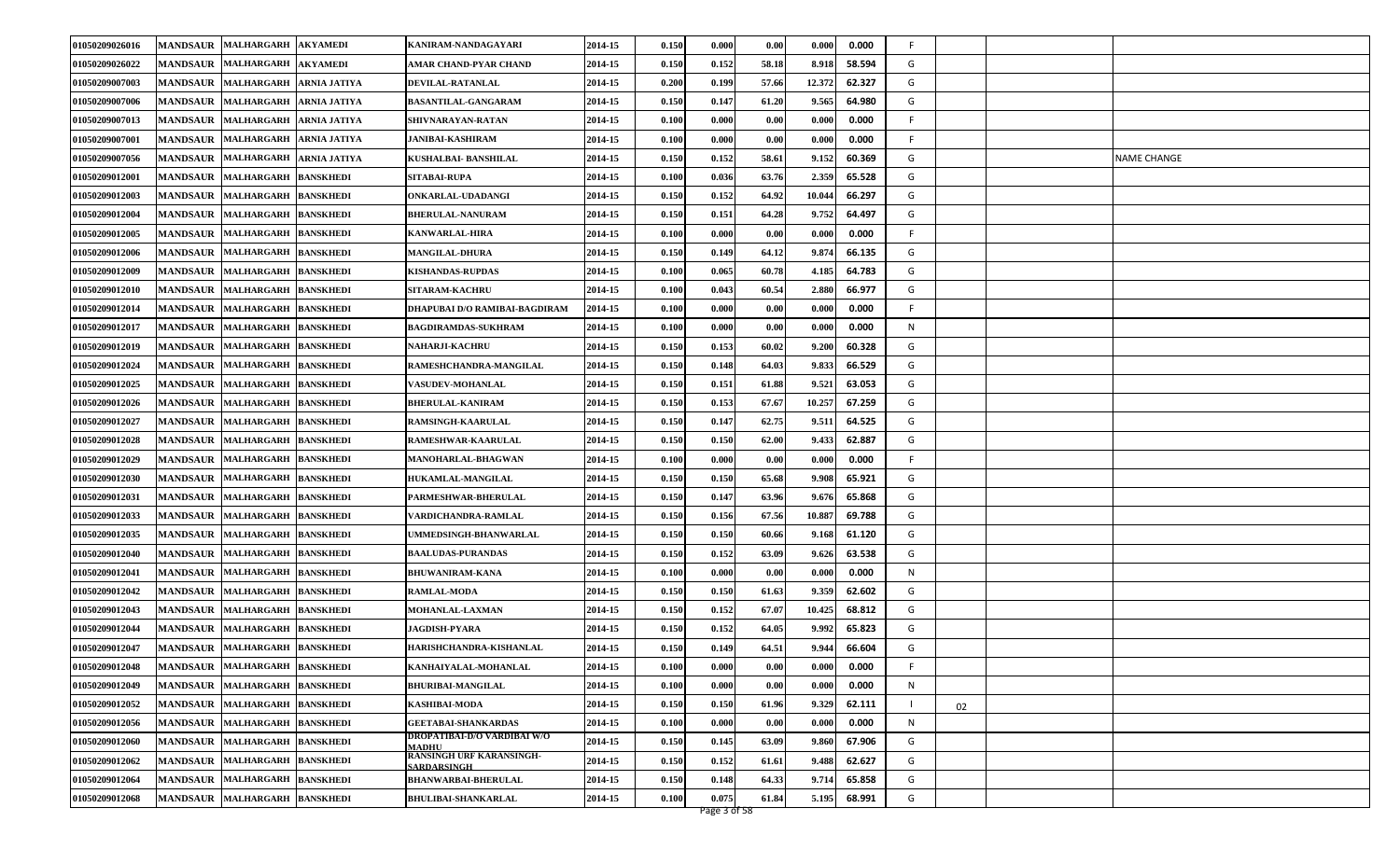| 01050209012070 | MANDSAUR MALHARGARH BANSKHEDI                                 | <b>BHARATSINGH-BAHADURSINGH</b> | 2014-15 | 0.150 | 0.146 | 60.58 | 9.174<br>62.965  | G  |    |             |
|----------------|---------------------------------------------------------------|---------------------------------|---------|-------|-------|-------|------------------|----|----|-------------|
| 01050209012077 | <b>MANDSAUR MALHARGARH</b><br><b>BANSKHEDI</b>                | HIRABAI-KANHAIYALAL             | 2014-15 | 0.100 | 0.000 | 0.00  | 0.000<br>0.000   | N  |    |             |
| 01050209012084 | MANDSAUR MALHARGARH<br><b>BANSKHEDI</b>                       | RAMCHANDRADAS-SHANKARDAS        | 2014-15 | 0.150 | 0.098 | 67.35 | 6.831<br>69.704  | G  |    |             |
| 01050209012046 | MANDSAUR MALHARGARH BANSKHEDI                                 | KAILASH BAI-SHAMBHULAL          | 2014-15 | 0.100 | 0.000 | 0.00  | 0.000<br>0.000   | F  |    |             |
| 01050209012078 | MANDSAUR MALHARGARH BANSKHEDI                                 | <b>TULSIDAS-BHAGWANDAS</b>      | 2014-15 | 0.150 | 0.152 | 57.39 | 8.838<br>58.221  | G  |    |             |
| 01050209021064 | MANDSAUR MALHARGARH<br><b>BARKHEDA DANGI</b>                  | <b>GANESHRAM-RATANLAL</b>       | 2014-15 | 0.150 | 0.150 | 65.10 | 9.756<br>64.997  | G  |    |             |
| 01050209021002 | MANDSAUR MALHARGARH BARKHEDA DANGI                            | <b>KHEMRAJ-DALLA</b>            | 2014-15 | 0.100 | 0.000 | 0.00  | 0.000<br>0.000   | N  |    |             |
| 01050209021006 | MANDSAUR MALHARGARH BARKHEDA DANGI                            | RATANIBAI-KISHAN                | 2014-15 | 0.150 | 0.102 | 65.40 | 7.054<br>69.293  | G  |    |             |
| 01050209021008 | <b>MANDSAUR</b><br><b>MALHARGARH</b><br><b>BARKHEDA DANGI</b> | <b>BHERA-GULAB</b>              | 2014-15 | 0.150 | 0.151 | 68.30 | 10.294<br>68.082 | G  |    |             |
| 01050209021012 | MANDSAUR MALHARGARH BARKHEDA DANGI                            | <b>RAMLAL - HEMTA</b>           | 2014-15 | 0.150 | 0.148 | 67.07 | 10.156<br>68.808 | G  |    |             |
| 01050209021014 | MANDSAUR MALHARGARH BARKHEDA DANGI                            | <b>BHULIBAI - VERDA</b>         | 2014-15 | 0.150 | 0.150 | 65.82 | 9.826<br>65.332  | G  |    |             |
| 01050209021016 | MANDSAUR MALHARGARH BARKHEDA DANGI                            | PURA - ONKAR TELI               | 2014-15 | 0.150 | 0.145 | 66.95 | 9.469<br>65.303  | G  |    |             |
| 01050209021018 | <b>MANDSAUR</b><br><b>MALHARGARH</b><br><b>BARKHEDA DANGI</b> | <b>NARSINGH-RAMA</b>            | 2014-15 | 0.150 | 0.156 | 66.9  | 66.481<br>10.371 | G  |    |             |
| 01050209021019 | MANDSAUR MALHARGARH BARKHEDA DANGI                            | <b>KISHAN-BHUWAN</b>            | 2014-15 | 0.150 | 0.152 | 72.19 | 73.556<br>11.210 | G  |    |             |
| 01050209021022 | MANDSAUR MALHARGARH BARKHEDA DANGI                            | KASTURIBAI-KHEMRAJ              | 2014-15 | 0.100 | 0.000 | 0.00  | 0.000<br>0.000   | N  |    |             |
| 01050209021023 | MANDSAUR MALHARGARH<br><b>BARKHEDA DANGI</b>                  | <b>RAMESH - BAGADIRAM</b>       | 2014-15 | 0.100 | 0.000 | 0.00  | 0.000<br>0.000   | F  |    |             |
| 01050209021024 | <b>MANDSAUR</b><br><b>MALHARGARH</b><br><b>BARKHEDA DANGI</b> | <b>KASHIBAI-PURA</b>            | 2014-15 | 0.150 | 0.153 | 61.97 | 9.366<br>61.176  | G  |    |             |
| 01050209021033 | MANDSAUR MALHARGARH<br><b>BARKHEDA DANGI</b>                  | <b>BHERULAL-KISHAN</b>          | 2014-15 | 0.200 | 0.205 | 63.17 | 12.291<br>59.956 | G  |    |             |
| 01050209021034 | MANDSAUR MALHARGARH BARKHEDA DANGI                            | <b>BHULIBAI - UDA</b>           | 2014-15 | 0.100 | 0.000 | 0.00  | 0.000<br>0.000   | F  |    | NAME CHANGE |
| 01050209021038 | MANDSAUR MALHARGARH<br><b>BARKHEDA DANGI</b>                  | <b>ONKAR-BHUWAN</b>             | 2014-15 | 0.100 | 0.000 | 0.00  | 0.000<br>0.000   | N  |    |             |
| 01050209021039 | <b>MANDSAUR</b><br><b>MALHARGARH</b><br><b>BARKHEDA DANGI</b> | <b>MADHOLAL-ONKAR</b>           | 2014-15 | 0.150 | 0.145 | 63.71 | 68.844<br>9.948  | G  |    |             |
| 01050209021040 | MANDSAUR MALHARGARH<br><b>BARKHEDA DANGI</b>                  | <b>HARLAL-BHANWAR</b>           | 2014-15 | 0.150 | 0.145 | 60.66 | 9.012<br>62.152  | G  |    |             |
| 01050209021041 | MANDSAUR MALHARGARH<br><b>BARKHEDA DANGI</b>                  | NAHARJI-KHEMRAJ                 | 2014-15 | 0.100 | 0.000 | 0.00  | 0.000<br>0.000   | F  |    |             |
| 01050209021044 | <b>MANDSAUR</b><br>MALHARGARH BARKHEDA DANGI                  | <b>BHONIBAI - KASHIRAM</b>      | 2014-15 | 0.150 | 0.152 | 61.28 | 10.295<br>67.775 | G  |    |             |
| 01050209021045 | <b>MANDSAUR</b><br><b>MALHARGARH</b><br><b>BARKHEDA DANGI</b> | <b>HEERALAL-HEMTA</b>           | 2014-15 | 0.150 | 0.149 | 63.50 | 66.586<br>9.888  | G  |    |             |
| 01050209021046 | MANDSAUR MALHARGARH<br><b>BARKHEDA DANGI</b>                  | SITABAI-RAMLAL                  | 2014-15 | 0.150 | 0.143 | 67.92 | 10.372<br>72.430 | G  |    |             |
| 01050209021049 | MANDSAUR MALHARGARH BARKHEDA DANGI                            | <b>BALUSINGH-RAMKUWAR</b>       | 2014-15 | 0.150 | 0.149 | 66.73 | 10.486<br>70.187 | G  |    |             |
| 01050209021050 | MANDSAUR MALHARGARH BARKHEDA DANGI                            | <b>HIRALAL-KHEMRAJ</b>          | 2014-15 | 0.150 | 0.133 | 64.90 | 62.558<br>8.289  | G  |    |             |
| 01050209021058 | MANDSAUR MALHARGARH<br><b>BARKHEDA DANGI</b>                  | <b>DHAPUBAI-DEVILAL</b>         | 2014-15 | 0.150 | 0.149 | 57.12 | 8.829<br>59.176  | G  |    |             |
| 01050209021063 | MANDSAUR MALHARGARH BARKHEDA DANGI                            | <b>JUJHARSINGH - HARLAL</b>     | 2014-15 | 0.150 | 0.147 | 62.11 | 10.017<br>68.143 | G  |    |             |
| 01050209021065 | MANDSAUR MALHARGARH BARKHEDA DANGI                            | <b>GANESH-GULAB</b>             | 2014-15 | 0.150 | 0.128 | 57.05 | 7.400<br>57.813  | G  |    |             |
| 01050209021073 | <b>MANDSAUR</b><br><b>MALHARGARH</b><br><b>BARKHEDA DANGI</b> | <b>RAMESH-AMRA</b>              | 2014-15 | 0.150 | 0.153 | 59.34 | 9.257<br>60.702  | G  |    |             |
| 01050209021087 | MANDSAUR MALHARGARH BARKHEDA DANGI                            | PRABHULAL-ONKARLAL              | 2014-15 | 0.150 | 0.156 | 61.05 | 9.437<br>60.494  | G  |    |             |
| 01050209021078 | MANDSAUR MALHARGARH BARKHEDA DANGI                            | <b>BALARAM - NAGU</b>           | 2014-15 | 0.100 | 0.000 | 0.00  | 0.000<br>0.000   | N  |    |             |
| 01050209021079 | MANDSAUR MALHARGARH BARKHEDA DANGI                            | <b>JUJHGAR-MOTILAL</b>          | 2014-15 | 0.150 | 0.149 | 67.32 | 10.329<br>69.276 | G  |    |             |
| 01050209021080 | MANDSAUR MALHARGARH BARKHEDA DANGI                            | NARSINGH-KHEMRAJ                | 2014-15 | 0.150 | 0.150 | 67.83 | 74.596<br>11.182 |    | 02 |             |
| 01050209021081 | MANDSAUR MALHARGARH BARKHEDA DANGI                            | <b>JAGDISH-NARJI</b>            | 2014-15 | 0.100 | 0.000 | 0.00  | 0.000<br>0.000   | F. |    |             |
| 01050209021086 | MANDSAUR MALHARGARH BARKHEDA DANGI                            | <b>BHANWARLAL-NATHULAL</b>      | 2014-15 | 0.150 | 0.150 | 64.57 | 9.852<br>65.680  | G  |    |             |
| 01050209021088 | MANDSAUR MALHARGARH BARKHEDA DANGI                            | <b>BHAGATRAM-MOTILAL</b>        | 2014-15 | 0.100 | 0.000 | 0.00  | 0.000<br>0.000   | N  |    |             |
| 01050209021089 | MALHARGARH BARKHEDA DANGI<br><b>MANDSAUR</b>                  | HITTARRAM-CHUNNIULAL            | 2014-15 | 0.150 | 0.141 | 51.51 | 7.704<br>54.561  | G  | 04 |             |
| 01050209021090 | MANDSAUR MALHARGARH BARKHEDA DANGI                            | <b>HEERALAL-RAMLAL</b>          | 2014-15 | 0.100 | 0.000 | 0.00  | 0.000<br>0.000   | N  |    |             |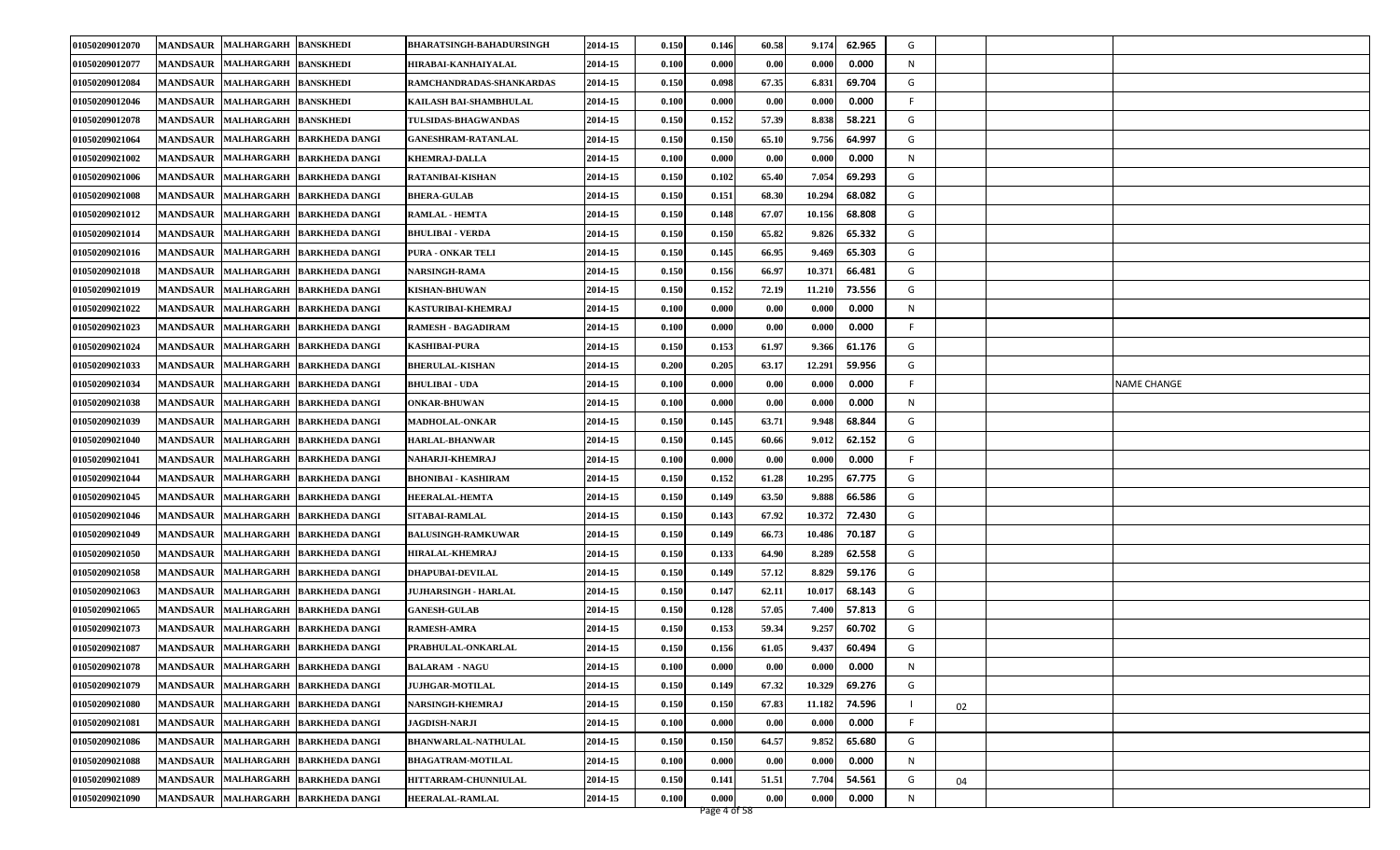| 01050209021091 |                 | MANDSAUR MALHARGARH BARKHEDA DANGI         | <b>BHERU-NANDA</b>            | 2014-15 | 0.150 | 0.133        | 61.08 | 8.438  | 63.396 | G       |                    |
|----------------|-----------------|--------------------------------------------|-------------------------------|---------|-------|--------------|-------|--------|--------|---------|--------------------|
| 01050209021093 |                 | MANDSAUR MALHARGARH BARKHEDA DANGI         | NARSINGH-BHANWAR              | 2014-15 | 0.100 | 0.000        | 0.00  | 0.000  | 0.000  | F.      |                    |
| 01050209021094 |                 | MANDSAUR MALHARGARH BARKHEDA DANGI         | PRABHULAL-RAMLAL              | 2014-15 | 0.150 | 0.149        | 69.18 | 10.792 | 72.624 | G       |                    |
| 01050209021095 |                 | MANDSAUR MALHARGARH BARKHEDA DANGI         | <b>KARUSINGH - KHEMRAJ</b>    | 2014-15 | 0.150 | 0.148        | 65.59 | 10.017 | 67.820 | G       |                    |
| 01050209021106 | <b>MANDSAUR</b> | MALHARGARH BARKHEDA DANGI                  | <b>HEERALAL-PURALAL</b>       | 2014-15 | 0.100 | 0.000        | 0.00  | 0.000  | 0.000  | N       |                    |
| 01050209021110 | <b>MANDSAUR</b> | MALHARGARH BARKHEDA DANGI                  | <b>BHANWARLAL-NAGGA</b>       | 2014-15 | 0.200 | 0.177        | 66.34 | 11.951 | 67.444 | G       |                    |
| 01050209021111 |                 | MANDSAUR MALHARGARH BARKHEDA DANGI         | <b>BHAGWAN-NAGGA</b>          | 2014-15 | 0.150 | 0.154        | 62.57 | 9.859  | 64.186 | G       |                    |
| 01050209021112 | <b>MANDSAUR</b> | MALHARGARH BARKHEDA DANGI                  | <b>LALSINGH-JETRAM</b>        | 2014-15 | 0.150 | 0.152        | 60.55 | 9.723  | 64.094 | G       |                    |
| 01050209021114 | <b>MANDSAUR</b> | MALHARGARH BARKHEDA DANGI                  | <b>KAILASH-PURALAL</b>        | 2014-15 | 0.150 | 0.151        | 63.18 | 9.865  | 65.548 | G       |                    |
| 01050209021119 | <b>MANDSAUR</b> | MALHARGARH BARKHEDA DANGI                  | AMARIBAI-NARAYAN              | 2014-15 | 0.150 | 0.151        | 65.34 | 9.810  | 64.795 | G       |                    |
| 01050209021069 |                 | MANDSAUR MALHARGARH BARKHEDA DANGI         | NIRBHAYSINGH-RAMCHANDRA       | 2014-15 | 0.150 | 0.151        | 65.11 | 10.232 | 67.942 | G       |                    |
| 01050209021133 | <b>MANDSAUR</b> | MALHARGARH BARKHEDA DANGI                  | <b>BADRILAL-RAMKUNWAR</b>     | 2014-15 | 0.200 | 0.202        | 65.84 | 13.638 | 67.381 | G       |                    |
| 01050209021135 | <b>MANDSAUR</b> | <b>MALHARGARH</b><br><b>BARKHEDA DANGI</b> | NIRBHAYSINGH-MANGILAL         | 2014-15 | 0.100 | 0.000        | 0.00  | 0.000  | 0.000  | F       |                    |
| 01050209021147 | <b>MANDSAUR</b> | MALHARGARH BARKHEDA DANGI                  | SHREEKARSHAN-JAGGANATH        | 2014-15 | 0.150 | 0.148        | 65.09 | 9.661  | 65.277 | G       |                    |
| 01050209021150 | <b>MANDSAUR</b> | MALHARGARH BARKHEDA DANGI                  | RAYSINGH-RAMCHANDRA           | 2014-15 | 0.150 | 0.149        | 63.62 | 9.788  | 65.824 | G       |                    |
| 01050209021151 | <b>MANDSAUR</b> | MALHARGARH BARKHEDA DANGI                  | RAJARAM - RUGHNATH            | 2014-15 | 0.150 | 0.148        | 65.06 | 9.015  | 60.995 | G       |                    |
| 01050209021076 | <b>MANDSAUR</b> | <b>MALHARGARH</b><br><b>BARKHEDA DANGI</b> | <b>HEERALAL-KISHAN</b>        | 2014-15 | 0.100 | 0.103        | 62.12 | 6.398  | 62.359 | G       |                    |
| 01050209021047 | <b>MANDSAUR</b> | MALHARGARH BARKHEDA DANGI                  | PARWATIBAI-NANDA              | 2014-15 | 0.100 | 0.000        | 0.00  | 0.000  | 0.000  | F.      |                    |
| 01050209021115 |                 | MANDSAUR MALHARGARH BARKHEDA DANGI         | <b>BADRILAL-RAMLAL</b>        | 2014-15 | 0.150 | 0.135        | 64.04 | 8.719  | 64.633 | G       |                    |
| 01050209021154 | <b>MANDSAUR</b> | MALHARGARH BARKHEDA DANGI                  | <b>GOBARLAL - KALU</b>        | 2014-15 | 0.100 | 0.000        | 0.00  | 0.000  | 0.000  | F.      |                    |
| 01050209021134 | <b>MANDSAUR</b> | MALHARGARH BARKHEDA DANGI                  | <b>JUJHARSINGH - BHERULAL</b> | 2014-15 | 0.150 | 0.151        | 68.45 | 10.590 | 70.272 | G       |                    |
| 01050209021129 |                 | MANDSAUR MALHARGARH BARKHEDA DANGI         | <b>BALU-MANGILAL</b>          | 2014-15 | 0.150 | 0.143        | 56.84 | 7.941  | 55.687 | G<br>04 |                    |
| 01050209021137 |                 | MANDSAUR MALHARGARH BARKHEDA DANGI         | <b>BANSHILAL-MOTILAL</b>      | 2014-15 | 0.150 | 0.150        | 66.28 | 10.217 | 68.113 | G       |                    |
| 01050209021157 | <b>MANDSAUR</b> | MALHARGARH BARKHEDA DANGI                  | SHANTIBAI - RAMGOPAL          | 2014-15 | 0.150 | 0.144        | 66.47 | 9.989  | 69.224 | G       | <b>NAME CHANGE</b> |
| 01050209021007 |                 | MANDSAUR MALHARGARH BARKHEDA DANGI         | <b>GOPAL-MADHULAL</b>         | 2014-15 | 0.150 | 0.134        | 64.14 | 9.145  | 68.348 | G       |                    |
| 01050209021057 |                 | MANDSAUR MALHARGARH BARKHEDA DANGI         | <b>MANGILAL-KHEMRAJ</b>       | 2014-15 | 0.100 | 0.000        | 0.00  | 0.000  | 0.000  | F.      |                    |
| 01050209021159 |                 | MANDSAUR MALHARGARH BARKHEDA DANGI         | <b>LALSINGH-NARSINGH</b>      | 2014-15 | 0.150 | 0.000        | 0.00  | 0.000  | 0.000  | F       |                    |
| 01050209021075 | <b>MANDSAUR</b> | MALHARGARH BARKHEDA DANGI                  | KUSHALBAI - RAYSINGH          | 2014-15 | 0.150 | 0.152        | 65.27 | 10.387 | 68.336 | G       |                    |
| 01050209021061 | <b>MANDSAUR</b> | MALHARGARH BARKHEDA DANGI                  | <b>JUJHARLAL-BHERULAL</b>     | 2014-15 | 0.150 | 0.150        | 67.51 | 10.059 | 67.284 | G       |                    |
| 01050209029001 |                 | MANDSAUR MALHARGARH BILLOD                 | <b>KALU-VISHRAM</b>           | 2014-15 | 0.100 | 0.000        | 0.00  | 0.000  | 0.000  | F.      |                    |
| 01050209029004 | <b>MANDSAUR</b> | MALHARGARH BILLOD                          | <b>BABULAL - DEVILAL</b>      | 2014-15 | 0.150 | 0.148        | 63.46 | 9.809  | 66.277 | G       |                    |
| 01050209029011 | <b>MANDSAUR</b> | <b>MALHARGARH BILLOD</b>                   | <b>RAJESH KUMAR - VASUDEV</b> | 2014-15 | 0.150 | 0.150        | 54.79 | 8.391  | 56.090 | G       | <b>NAME CHANGE</b> |
| 01050209029012 |                 | MANDSAUR MALHARGARH BILLOD                 | ONKARLAL-MANGUCHAND           | 2014-15 | 0.100 | 0.000        | 0.00  | 0.000  | 0.000  | F       |                    |
| 01050209029016 |                 | MANDSAUR MALHARGARH BILLOD                 | SAMANDIBAI-JAGGANATH          | 2014-15 | 0.200 | 0.191        | 65.51 | 13.177 | 68.953 | G       |                    |
| 01050209029020 |                 | MANDSAUR MALHARGARH BILLOD                 | <b>KESRIMAL-RUPRAM</b>        | 2014-15 | 0.100 | 0.000        | 0.00  | 0.000  | 0.000  | F.      |                    |
| 01050209029022 | <b>MANDSAUR</b> | MALHARGARH BILLOD                          | SALAGRAM-GANGARAM             | 2014-15 | 0.150 | 0.149        | 59.86 | 8.919  | 59.940 | G       |                    |
| 01050209029024 |                 | MANDSAUR MALHARGARH BILLOD                 | <b>MOHANLAL-DEVILAL</b>       | 2014-15 | 0.100 | 0.000        | 0.00  | 0.000  | 0.000  | F.      |                    |
| 01050209029025 |                 | MANDSAUR MALHARGARH BILLOD                 | RAMKUNWARBAI - KALURAM        | 2014-15 | 0.150 | 0.120        | 63.52 | 7.804  | 64.925 | G       |                    |
| 01050209029026 |                 | MANDSAUR MALHARGARH BILLOD                 | MUKIM SHAH - SHAHADAT SHAH    | 2014-15 | 0.100 | 0.000        | 0.00  | 0.000  | 0.000  | F       |                    |
| 01050209029031 | <b>MANDSAUR</b> | MALHARGARH BILLOD                          | <b>BHEEMA-GULAB</b>           | 2014-15 | 0.100 | 0.000        | 0.00  | 0.000  | 0.000  | F       |                    |
| 01050209029035 |                 | MANDSAUR MALHARGARH BILLOD                 | RAMGOPAL-BADRILAL             | 2014-15 | 0.150 | 0.148        | 55.68 | 8.797  | 59.359 | G       |                    |
|                |                 |                                            |                               |         |       | Page 5 of 58 |       |        |        |         |                    |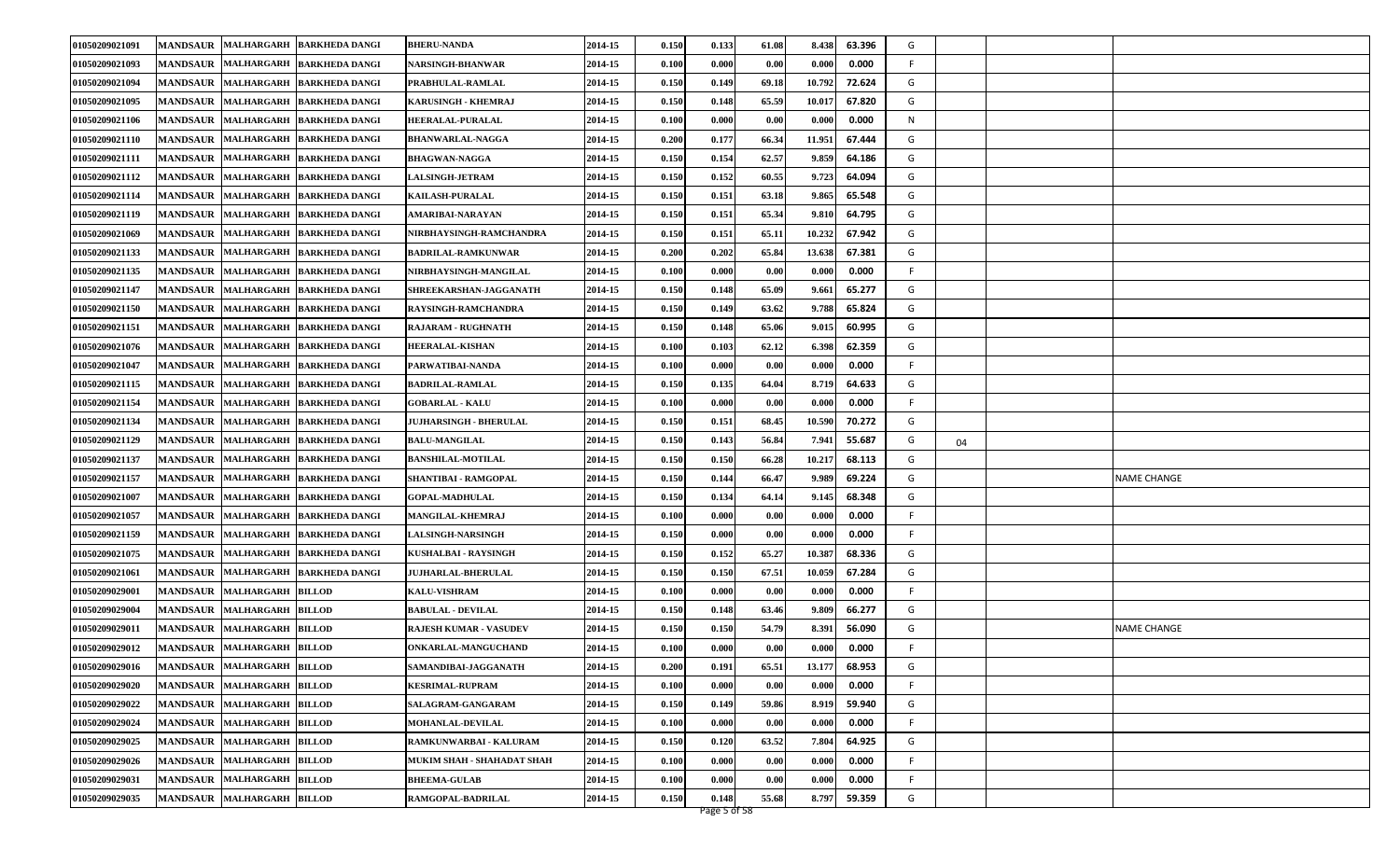| 01050209029036 | <b>MANDSAUR</b><br><b>MALHARGARH</b>        | <b>BILLOD</b> | SATYANARAYAN - JAGANNATH           | 2014-15 | 0.150 | 0.145 | 66.78 | 9.979  | 68.726 | G  |    |  |
|----------------|---------------------------------------------|---------------|------------------------------------|---------|-------|-------|-------|--------|--------|----|----|--|
| 01050209029038 | <b>MALHARGARH</b><br><b>MANDSAUR</b>        | <b>BILLOD</b> | <b>AMRA - GAMERA</b>               | 2014-15 | 0.150 | 0.151 | 54.15 | 8.532  | 56.578 | G  |    |  |
| 01050209029043 | <b>MANDSAUR</b><br><b>MALHARGARH</b>        | <b>BILLOD</b> | MOHANLAL-BHANVAR LAL               | 2014-15 | 0.200 | 0.190 | 67.79 | 13.723 | 72.226 | G  |    |  |
| 01050209029047 | <b>MALHARGARH</b><br><b>MANDSAUR</b>        | <b>BILLOD</b> | RAMKUNWARBAI - DHANRAJ             | 2014-15 | 0.100 | 0.000 | 0.00  | 0.000  | 0.000  | N  |    |  |
| 01050209029050 | <b>MANDSAUR</b><br><b>MALHARGARH</b>        | <b>BILLOD</b> | BHUWANILAL - BHERULAL PATIDAR      | 2014-15 | 0.100 | 0.000 | 0.00  | 0.000  | 0.000  | F  |    |  |
| 01050209029051 | <b>MANDSAUR</b><br><b>MALHARGARH</b>        | <b>BILLOD</b> | <b>BHANWARLAL-DEVILAL</b>          | 2014-15 | 0.150 | 0.151 | 60.61 | 9.472  | 62.937 | G  |    |  |
| 01050209029058 | <b>MANDSAUR</b><br><b>MALHARGARH</b>        | <b>BILLOD</b> | <b>HARLAL-BABRU</b>                | 2014-15 | 0.150 | 0.140 | 60.90 | 8.970  | 64.117 |    | 02 |  |
| 01050209029060 | <b>MALHARGARH</b><br><b>MANDSAUR</b>        | <b>BILLOD</b> | <b>MANAKLAL-SHREELAL</b>           | 2014-15 | 0.150 | 0.151 | 65.06 | 9.471  | 62.639 |    | 02 |  |
| 01050209029064 | <b>MALHARGARH</b><br><b>MANDSAUR</b>        | <b>BILLOD</b> | <b>NATHULAL-BADRILAL</b>           | 2014-15 | 0.150 | 0.139 | 62.24 | 9.176  | 65.825 | G  |    |  |
| 01050209029066 | <b>MANDSAUR</b><br><b>MALHARGARH</b>        | <b>BILLOD</b> | SUNDARLAL-NATHULAL                 | 2014-15 | 0.150 | 0.142 | 60.33 | 8.593  | 60.728 | G  |    |  |
| 01050209029068 | <b>MANDSAUR</b><br><b>MALHARGARH</b>        | <b>BILLOD</b> | <b>BHUWANILAL - BHERULAL DANGI</b> | 2014-15 | 0.100 | 0.083 | 57.24 | 5.070  | 60.791 | G  |    |  |
| 01050209029070 | <b>MANDSAUR</b><br><b>MALHARGARH</b>        | <b>BILLOD</b> | BAGDIRAM - ISHWARLAL               | 2014-15 | 0.150 | 0.148 | 57.12 | 8.862  | 59.717 | G  |    |  |
| 01050209029072 | <b>MANDSAUR</b><br><b>MALHARGARH</b>        | <b>BILLOD</b> | <b>BAPULAL-MURLIDHAR</b>           | 2014-15 | 0.100 | 0.000 | 0.00  | 0.000  | 0.000  | F  |    |  |
| 01050209029073 | <b>MALHARGARH</b><br><b>MANDSAUR</b>        | <b>BILLOD</b> | SITARAM-AMARLAL                    | 2014-15 | 0.150 | 0.150 | 64.29 | 10.149 | 67.660 | G  |    |  |
| 01050209029077 | <b>MANDSAUR</b><br><b>MALHARGARH</b>        | <b>BILLOD</b> | PANNALAL-SHRILAL                   | 2014-15 | 0.150 | 0.146 | 55.25 | 8.343  | 57.066 | G  |    |  |
| 01050209029082 | <b>MALHARGARH</b><br><b>MANDSAUR</b>        | <b>BILLOD</b> | OMPRAKASH-KANWARLAL                | 2014-15 | 0.100 | 0.000 | 0.00  | 0.000  | 0.000  |    |    |  |
| 01050209029084 | <b>MANDSAUR</b><br><b>MALHARGARH</b>        | <b>BILLOD</b> | RAJESHKUMAR-NATHULAL               | 2014-15 | 0.150 | 0.151 | 63.69 | 9.472  | 62.646 | G  |    |  |
| 01050209029090 | <b>MANDSAUR</b><br><b>MALHARGARH</b>        | <b>BILLOD</b> | KAMLESHKUMAR-DHANRAJ               | 2014-15 | 0.100 | 0.000 | 0.00  | 0.000  | 0.000  | F  |    |  |
| 01050209029092 | <b>MANDSAUR</b><br><b>MALHARGARH BILLOD</b> |               | <b>BANSILAL-DEVILAL</b>            | 2014-15 | 0.150 | 0.145 | 59.82 | 8.657  | 59.621 | G  |    |  |
| 01050209029093 | <b>MANDSAUR</b><br><b>MALHARGARH</b>        | <b>BILLOD</b> | LAXMINARAYAN-BHERULAL              | 2014-15 | 0.150 | 0.137 | 60.58 | 7.685  | 56.013 | G  |    |  |
| 01050209029095 | <b>MANDSAUR</b><br><b>MALHARGARH</b>        | <b>BILLOD</b> | <b>BALRAM-KALURAM</b>              | 2014-15 | 0.150 | 0.150 | 63.64 | 9.746  | 65.017 | G  |    |  |
| 01050209029098 | <b>MANDSAUR</b><br><b>MALHARGARH</b>        | <b>BILLOD</b> | SUNDARLAL-RAMDAYAL                 | 2014-15 | 0.150 | 0.148 | 63.45 | 10.315 | 69.885 | G  |    |  |
| 01050209029107 | <b>MANDSAUR</b><br>MALHARGARH BILLOD        |               | <b>JAGDISH-KISHANLAL</b>           | 2014-15 | 0.100 | 0.000 | 0.00  | 0.000  | 0.000  | F. |    |  |
| 01050209029112 | <b>MANDSAUR</b><br><b>MALHARGARH</b>        | <b>BILLOD</b> | HARISINGH-AMRATRAM                 | 2014-15 | 0.150 | 0.148 | 52.99 | 7.403  | 50.088 | G  | 04 |  |
| 01050209029113 | <b>MANDSAUR</b><br><b>MALHARGARH</b>        | <b>BILLOD</b> | <b>BAGDIRAM-KARURAM</b>            | 2014-15 | 0.150 | 0.137 | 65.18 | 9.507  | 69.496 | G  |    |  |
| 01050209029114 | <b>MANDSAUR</b><br><b>MALHARGARH</b>        | <b>BILLOD</b> | <b>BALU-RATANLAL</b>               | 2014-15 | 0.150 | 0.139 | 58.36 | 8.054  | 58.152 | G  |    |  |
| 01050209029118 | <b>MANDSAUR</b><br><b>MALHARGARH</b>        | <b>BILLOD</b> | <b>SHYAMU-MANGULAL</b>             | 2014-15 | 0.100 | 0.000 | 0.00  | 0.000  | 0.000  | F  |    |  |
| 01050209029130 | <b>MANDSAUR</b><br><b>MALHARGARH</b>        | <b>BILLOD</b> | <b>BABULAL-GANGARAM</b>            | 2014-15 | 0.150 | 0.150 | 51.78 | 8.381  | 55.873 | G  | 04 |  |
| 01050209029055 | <b>MANDSAUR</b><br><b>MALHARGARH</b>        | <b>BILLOD</b> | KAMLASHANKAR-GANGARAM              | 2014-15 | 0.150 | 0.141 | 66.97 | 9.825  | 69.631 | G  |    |  |
| 01050209029136 | <b>MANDSAUR</b><br><b>MALHARGARH</b>        | <b>BILLOD</b> | KANCHANBAI - VARDICHAND            | 2014-15 | 0.150 | 0.148 | 62.67 | 9.705  | 65.486 | G  |    |  |
| 01050209029139 | <b>MALHARGARH</b><br><b>MANDSAUR</b>        | <b>BILLOD</b> | <b>DULLESINGH-UMENDRASINGH</b>     | 2014-15 | 0.150 | 0.142 | 56.01 | 8.089  | 56.885 | G  |    |  |
| 01050209029143 | <b>MALHARGARH</b><br><b>MANDSAUR</b>        | <b>BILLOD</b> | <b>BHERULAL-DEVILAL</b>            | 2014-15 | 0.150 | 0.141 | 60.02 | 8.068  | 57.260 | G  |    |  |
| 01050209029148 | MANDSAUR MALHARGARH BILLOD                  |               | <b>BANSILAL-BAPULAL</b>            | 2014-15 | 0.150 | 0.153 | 63.98 | 3.025  | 19.771 | G  | 04 |  |
| 01050209029157 | MANDSAUR MALHARGARH BILLOD                  |               | MUKESHKUMAR-D/P BHULLIBAI          | 2014-15 | 0.100 | 0.000 | 0.00  | 0.000  | 0.000  | F  |    |  |
| 01050209029166 | <b>MANDSAUR</b><br><b>MALHARGARH</b>        | <b>BILLOD</b> | <b>RAMLAL-SHREELAL</b>             | 2014-15 | 0.150 | 0.148 | 60.40 | 9.172  | 61.889 | G  |    |  |
| 01050209029167 | <b>MALHARGARH</b><br><b>MANDSAUR</b>        | <b>BILLOD</b> | <b>SAMRATH - DEVILAL</b>           | 2014-15 | 0.150 | 0.145 | 58.67 | 8.759  | 60.324 | G  |    |  |
| 01050209029168 | <b>MALHARGARH</b><br><b>MANDSAUR</b>        | <b>BILLOD</b> | <b>BHERULAL-BAGDIRAM</b>           | 2014-15 | 0.100 | 0.000 | 0.00  | 0.000  | 0.000  | F  |    |  |
| 01050209029171 | MANDSAUR MALHARGARH BILLOD                  |               | RAMCHANDRA-BHANWARLAL              | 2014-15 | 0.150 | 0.152 | 53.54 | 8.673  | 57.134 | G  |    |  |
| 01050209029176 | <b>MANDSAUR</b><br><b>MALHARGARH</b>        | <b>BILLOD</b> | <b>GOUTAMLAL-KESRIMAL</b>          | 2014-15 | 0.100 | 0.000 | 0.00  | 0.000  | 0.000  | F  |    |  |
| 01050209029179 | <b>MALHARGARH</b><br><b>MANDSAUR</b>        | <b>BILLOD</b> | KACHRULAL-NAHARJI                  | 2014-15 | 0.150 | 0.141 | 59.00 | 8.690  | 61.500 | G  |    |  |
| 01050209029181 | <b>MANDSAUR</b><br><b>MALHARGARH</b>        | <b>BILLOD</b> | <b>BHULIBAI-RAMLAL</b>             | 2014-15 | 0.150 | 0.150 | 59.37 | 9.397  | 62.814 | G  |    |  |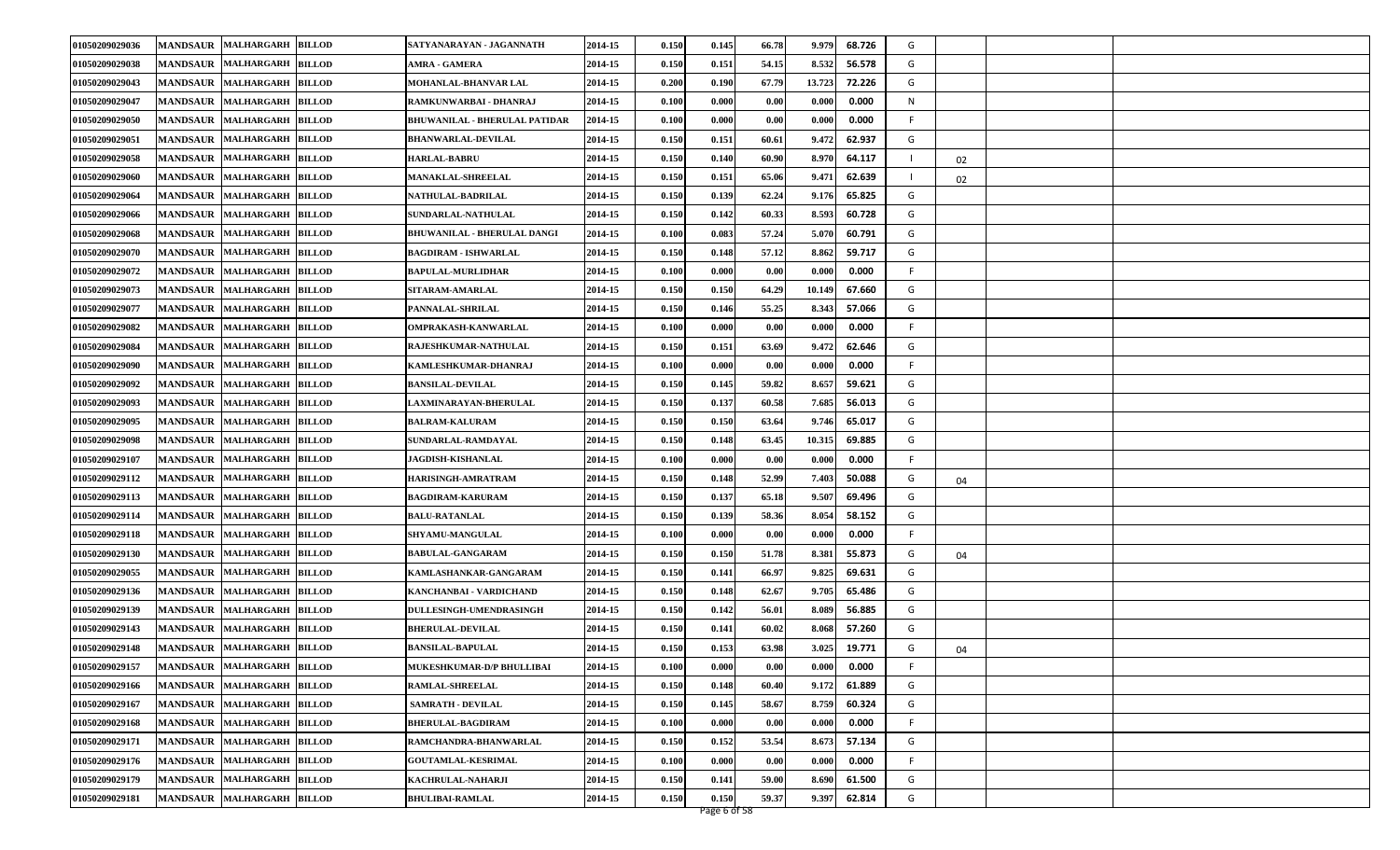| 01050209029194 | <b>MANDSAUR</b><br><b>MALHARGARH</b>        | <b>BILLOD</b>          | <b>OMPRAKASH-DEVILAL</b>        | 2014-15 | 0.150 | 0.150 | 65.24 | 9.982  | 66.547 | G |                               |
|----------------|---------------------------------------------|------------------------|---------------------------------|---------|-------|-------|-------|--------|--------|---|-------------------------------|
| 01050209029196 | <b>MALHARGARH</b><br><b>MANDSAUR</b>        | <b>BILLOD</b>          | <b>BAKLMUKAN-PRABHULAL</b>      | 2014-15 | 0.100 | 0.000 | 0.00  | 0.000  | 0.000  | F |                               |
| 01050209029197 | <b>MANDSAUR</b><br><b>MALHARGARH</b>        | <b>BILLOD</b>          | <b>BABULAL-DALUJI</b>           | 2014-15 | 0.150 | 0.141 | 62.64 | 9.029  | 64.172 | G |                               |
| 01050209029199 | <b>MANDSAUR</b><br><b>MALHARGARH</b>        | <b>BILLOD</b>          | <b>DASHRATH-MOHANLAL</b>        | 2014-15 | 0.150 | 0.145 | 57.36 | 8.989  | 61.823 | G |                               |
| 01050209029203 | <b>MANDSAUR</b><br><b>MALHARGARH</b>        | <b>BILLOD</b>          | <b>GANESHRAM-KEWARJI</b>        | 2014-15 | 0.100 | 0.000 | 0.00  | 0.000  | 0.000  | F |                               |
| 01050209029204 | <b>MANDSAUR</b><br><b>MALHARGARH</b>        | <b>BILLOD</b>          | SHANTILAL-BHANWARLAL            | 2014-15 | 0.150 | 0.150 | 60.69 | 9.346  | 62.307 | G |                               |
| 01050209029212 | <b>MANDSAUR</b><br><b>MALHARGARH</b>        | <b>BILLOD</b>          | <b>JAGDISH-NAHARJI</b>          | 2014-15 | 0.150 | 0.146 | 56.68 | 8.793  | 60.391 | G |                               |
| 01050209029214 | <b>MALHARGARH</b><br><b>MANDSAUR</b>        | <b>BILLOD</b>          | RADHESHYAM-JAGNAATH             | 2014-15 | 0.150 | 0.144 | 66.38 | 9.492  | 66.100 | G |                               |
| 01050209029215 | <b>MALHARGARH</b><br><b>MANDSAUR</b>        | <b>BILLOD</b>          | <b>BHERULAL-BANSILAL</b>        | 2014-15 | 0.100 | 0.000 | 0.00  | 0.000  | 0.000  | F |                               |
| 01050209029216 | <b>MALHARGARH</b><br><b>MANDSAUR</b>        | <b>BILLOD</b>          | DEVILAL-ISHWARLAL               | 2014-15 | 0.150 | 0.150 | 59.62 | 9.105  | 60.700 | G |                               |
| 01050209029219 | <b>MANDSAUR</b><br><b>MALHARGARH</b>        | <b>BILLOD</b>          | <b>JUJHARLAL-BAGDIRAM</b>       | 2014-15 | 0.150 | 0.150 | 63.35 | 9.394  | 62.627 | G |                               |
| 01050209029222 | <b>MANDSAUR</b><br><b>MALHARGARH</b>        | <b>BILLOD</b>          | RAMESHWAR-KANIRAM               | 2014-15 | 0.150 | 0.146 | 61.70 | 9.361  | 63.985 | G |                               |
| 01050209029023 | <b>MANDSAUR</b><br><b>MALHARGARH</b>        | <b>BILLOD</b>          | <b>MANGILAL-HEERALAL</b>        | 2014-15 | 0.200 | 0.195 | 59.68 | 11.535 | 59.154 | G |                               |
| 01050209029076 | <b>MALHARGARH</b><br><b>MANDSAUR</b>        | <b>BILLOD</b>          | GULAM NABI - ABDUL RAHMAN       | 2014-15 | 0.100 | 0.000 | 0.00  | 0.000  | 0.000  | F |                               |
| 01050209029227 | <b>MANDSAUR</b><br><b>MALHARGARH</b>        | <b>BILLOD</b>          | KARULAL S/O NANALAL D/P NANDRAM | 2014-15 | 0.150 | 0.152 | 64.60 | 10.281 | 67.861 | G |                               |
| 01050209029091 | <b>MALHARGARH</b><br><b>MANDSAUR</b>        | <b>BILLOD</b>          | <b>SURESHCHAND-DHANRAJ</b>      | 2014-15 | 0.100 | 0.000 | 0.00  | 0.000  | 0.000  |   |                               |
| 01050209029057 | <b>MANDSAUR</b><br><b>MALHARGARH</b>        | <b>BILLOD</b>          | <b>AMARNATH - JEET NATH</b>     | 2014-15 | 0.150 | 0.142 | 58.51 | 8.442  | 59.535 | G |                               |
| 01050209029111 | <b>MANDSAUR</b><br><b>MALHARGARH</b>        | <b>BILLOD</b>          | PARASRAM-AMRATRAM               | 2014-15 | 0.150 | 0.148 | 58.14 | 8.796  | 59.432 | G |                               |
| 01050209029173 | <b>MANDSAUR</b><br><b>MALHARGARH BILLOD</b> |                        | NATHULAL-JAISINGH               | 2014-15 | 0.100 | 0.000 | 0.00  | 0.000  | 0.000  | F | TRANSFER/JODHA PIPLIYA/MDS II |
| 01050209029183 | <b>MANDSAUR</b><br><b>MALHARGARH</b>        | <b>BILLOD</b>          | <b>MANGILAL-HAJARI</b>          | 2014-15 | 0.100 | 0.000 | 0.00  | 0.000  | 0.000  | F |                               |
| 01050209019003 | <b>MANDSAUR</b><br><b>MALHARGARH</b>        | <b>BORKHEDI CHARAN</b> | <b>DEVILAL-NANDA</b>            | 2014-15 | 0.150 | 0.151 | 59.68 | 9.481  | 62.788 | G |                               |
| 01050209019004 | <b>MANDSAUR</b><br><b>MALHARGARH</b>        | <b>BORKHEDI CHARAN</b> | RAMESHCHANDRA-DEVA              | 2014-15 | 0.100 | 0.000 | 0.00  | 0.000  | 0.000  | N |                               |
| 01050209019005 | <b>MANDSAUR</b><br><b>MALHARGARH</b>        | <b>BORKHEDI CHARAN</b> | GANGABAI - BHAGWAN              | 2014-15 | 0.100 | 0.000 | 0.00  | 0.000  | 0.000  | N |                               |
| 01050209019009 | <b>MANDSAUR</b><br><b>MALHARGARH</b>        | <b>BORKHEDI CHARAN</b> | <b>BAGDIRAM - NAWAL</b>         | 2014-15 | 0.150 | 0.151 | 64.78 | 10.254 | 67.728 | G |                               |
| 01050209019011 | <b>MANDSAUR</b><br><b>MALHARGARH</b>        | <b>BORKHEDI CHARAN</b> | <b>SHANKARLAL-SAVA</b>          | 2014-15 | 0.100 | 0.050 | 66.52 | 3.364  | 67.280 | G |                               |
| 01050209019015 | <b>MANDSAUR</b><br><b>MALHARGARH</b>        | <b>BORKHEDI CHARAN</b> | <b>PYARA-NANURAM</b>            | 2014-15 | 0.150 | 0.149 | 66.40 | 10.121 | 67.744 | G |                               |
| 01050209019016 | <b>MANDSAUR</b><br><b>MALHARGARH</b>        | <b>BORKHEDI CHARAN</b> | SANTOSHDAS-KALUDAS              | 2014-15 | 0.150 | 0.142 | 64.13 | 9.638  | 67.873 | G |                               |
| 01050209019017 | <b>MANDSAUR</b><br><b>MALHARGARH</b>        | <b>BORKHEDI CHARAN</b> | RADHESHYAM -KARUDAS             | 2014-15 | 0.150 | 0.148 | 66.79 | 10.219 | 69.001 | G |                               |
| 01050209019018 | <b>MANDSAUR</b><br><b>MALHARGARH</b>        | <b>BORKHEDI CHARAN</b> | SATYANARAYAN-KISHANJI           | 2014-15 | 0.150 | 0.148 | 68.58 | 10.454 | 70.635 | G |                               |
| 01050209019021 | <b>MANDSAUR</b><br><b>MALHARGARH</b>        | <b>BORKHEDI CHARAN</b> | <b>KAMALDAS-KALUDAS</b>         | 2014-15 | 0.150 | 0.148 | 68.84 | 10.513 | 71.034 | G |                               |
| 01050209019027 | <b>MALHARGARH</b><br><b>MANDSAUR</b>        | <b>BORKHEDI CHARAN</b> | <b>ONKARLAL-AMRA</b>            | 2014-15 | 0.100 | 0.000 | 0.00  | 0.000  | 0.000  | N |                               |
| 01050209019028 | <b>MALHARGARH</b><br><b>MANDSAUR</b>        | <b>BORKHEDI CHARAN</b> | <b>MOHANSINGH-RAMLAL</b>        | 2014-15 | 0.100 | 0.099 | 61.18 | 6.82   | 68.949 | G |                               |
| 01050209019029 | MANDSAUR MALHARGARH BORKHEDI CHARAN         |                        | <b>UDAYRAM-SAVA</b>             | 2014-15 | 0.150 | 0.150 | 63.59 | 10.211 | 68.073 | G |                               |
| 01050209019030 | MANDSAUR MALHARGARH BORKHEDI CHARAN         |                        | BHERULAL-PYARCHAND              | 2014-15 | 0.100 | 0.050 | 67.45 | 3.719  | 74.380 | G |                               |
| 01050209019031 | <b>MANDSAUR</b><br><b>MALHARGARH</b>        | <b>BORKHEDI CHARAN</b> | <b>KARULAL-RAMLAL</b>           | 2014-15 | 0.150 | 0.148 | 65.27 | 10.070 | 67.995 | G |                               |
| 01050209019032 | <b>MANDSAUR</b><br><b>MALHARGARH</b>        | <b>BORKHEDI CHARAN</b> | <b>MADANDS-SANTOSHDAS</b>       | 2014-15 | 0.150 | 0.142 | 63.31 | 9.587  | 67.609 | G |                               |
| 01050209019033 | <b>MANDSAUR</b><br><b>MALHARGARH</b>        | <b>BORKHEDI CHARAN</b> | POKHARLAL-SAVA                  | 2014-15 | 0.150 | 0.152 | 63.41 | 9.928  | 65.445 | G |                               |
| 01050209019034 | <b>MALHARGARH</b><br><b>MANDSAUR</b>        | <b>BORKHEDI CHARAN</b> | MADANLAL-UDAYRAM                | 2014-15 | 0.150 | 0.146 | 70.86 | 11.196 | 76.475 | G |                               |
| 01050209019036 | <b>MALHARGARH</b><br><b>MANDSAUR</b>        | <b>BORKHEDI CHARAN</b> | <b>KARULAL-NAVAL</b>            | 2014-15 | 0.150 | 0.154 | 66.03 | 10.650 | 68.977 | G |                               |
| 01050209019037 | <b>MALHARGARH</b><br><b>MANDSAUR</b>        | <b>BORKHEDI CHARAN</b> | <b>GANPAT-BAGGA</b>             | 2014-15 | 0.200 | 0.197 | 73.45 | 16.054 | 81.534 | G |                               |
| 01050209019040 | <b>MANDSAUR</b><br><b>MALHARGARH</b>        | <b>BORKHEDI CHARAN</b> | PRAKASH-PYARCHAND               | 2014-15 | 0.150 | 0.150 | 68.93 | 10.536 | 70.428 | G |                               |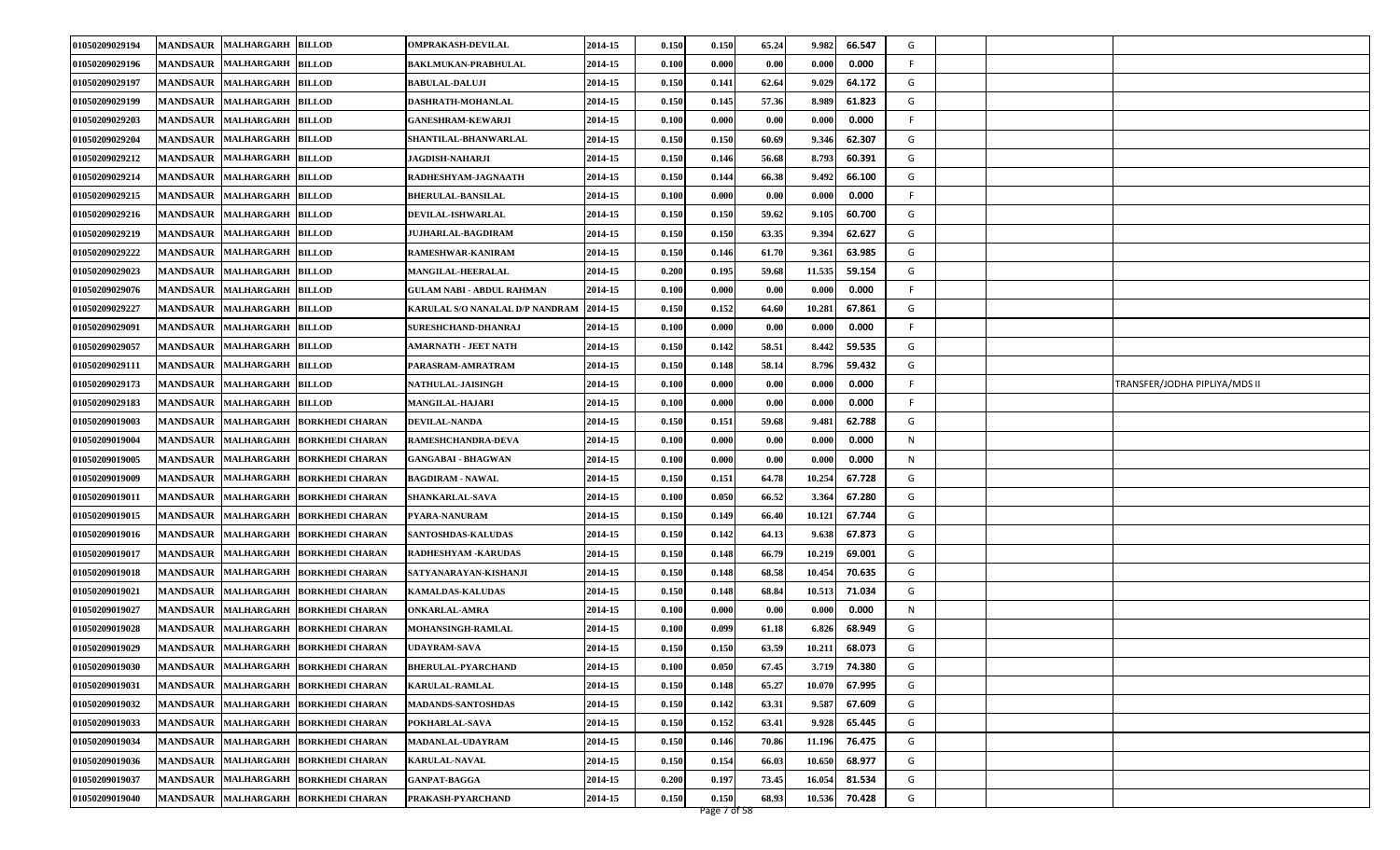| 01050209019042 |                               | MANDSAUR MALHARGARH BORKHEDI CHARAN     | <b>KANWARLAL-AMRA</b>                                 | 2014-15 | 0.150 | 0.149 | 67.38 | 10.608<br>71.195 | G  |    |  |
|----------------|-------------------------------|-----------------------------------------|-------------------------------------------------------|---------|-------|-------|-------|------------------|----|----|--|
| 01050209019045 | MANDSAUR MALHARGARH           | <b>BORKHEDI CHARAN</b>                  | KISHOREDAS-RADHESHYAM                                 | 2014-15 | 0.200 | 0.198 | 66.87 | 13.575<br>68.734 | G  |    |  |
| 01050209019048 |                               | MANDSAUR MALHARGARH BORKHEDI CHARAN     | <b>RAJARAM-AMRA</b>                                   | 2014-15 | 0.150 | 0.105 | 67.38 | 7.296<br>69.751  | G  |    |  |
| 01050209019055 |                               | MANDSAUR   MALHARGARH   BORKHEDI CHARAN | <b>HARISINGH-DEVIDAN</b>                              | 2014-15 | 0.100 | 0.060 | 67.54 | 3.927<br>65.450  | G  |    |  |
| 01050209019059 | MANDSAUR MALHARGARH           | <b>BORKHEDI CHARAN</b>                  | <b>NARAYAN-KALU</b>                                   | 2014-15 | 0.100 | 0.000 | 0.00  | 0.000<br>0.000   | N  |    |  |
| 01050209019060 |                               | MANDSAUR MALHARGARH BORKHEDI CHARAN     | NARAYAN-BHUWAN                                        | 2014-15 | 0.150 | 0.146 | 65.99 | 9.672<br>66.337  | G  |    |  |
| 01050209019083 |                               | MANDSAUR MALHARGARH BORKHEDI CHARAN     | <b>LAXMAN-BHAGWAN</b>                                 | 2014-15 | 0.150 | 0.149 | 59.81 | 9.424<br>63.079  | G  |    |  |
| 01050209019067 | MANDSAUR MALHARGARH           | <b>BORKHEDI CHARAN</b>                  | <b>MULCHAND-RAMLAL</b>                                | 2014-15 | 0.150 | 0.147 | 67.18 | 10.125<br>69.065 | G  |    |  |
| 01050209019068 | MANDSAUR MALHARGARH           | <b>BORKHEDI CHARAN</b>                  | PARBHULAL-KARULAL                                     | 2014-15 | 0.150 | 0.100 | 70.35 | 6.985<br>69.711  | G  |    |  |
| 01050209019070 |                               | MANDSAUR MALHARGARH BORKHEDI CHARAN     | <b>BANSHILAL-BHAGVAN</b>                              | 2014-15 | 0.150 | 0.152 | 70.56 | 10.755<br>70.897 | G  |    |  |
| 01050209019071 |                               | MANDSAUR MALHARGARH BORKHEDI CHARAN     | <b>KANWARLAL-MOTILAL</b>                              | 2014-15 | 0.100 | 0.000 | 0.00  | 0.000<br>0.000   | F  |    |  |
| 01050209019077 |                               | MANDSAUR MALHARGARH BORKHEDI CHARAN     | RAYSINGH-BHAGWANSINGH                                 | 2014-15 | 0.150 | 0.147 | 67.98 | 10.080<br>68.665 | G  |    |  |
| 01050209019007 |                               | MANDSAUR MALHARGARH BORKHEDI CHARAN     | <b>BHONIRAM-PYARA</b>                                 | 2014-15 | 0.100 | 0.000 | 0.00  | 0.000<br>0.000   | N  |    |  |
| 01050209019043 |                               | MANDSAUR MALHARGARH BORKHEDI CHARAN     | BHERULAL-BHANWARLAL                                   | 2014-15 | 0.150 | 0.150 | 58.49 | 8.882<br>59.213  | G  |    |  |
| 01050209019072 |                               | MANDSAUR MALHARGARH BORKHEDI CHARAN     | <b>CHENRAM-RAMESHCHAND</b>                            | 2014-15 | 0.150 | 0.147 | 66.07 | 9.892<br>67.110  | G  |    |  |
| 01050209019090 |                               | MANDSAUR   MALHARGARH   BORKHEDI CHARAN | <b>BAPULAL-NANDA</b>                                  | 2014-15 | 0.150 | 0.150 | 67.53 | 69.287<br>10.400 | G  |    |  |
| 01050209019091 |                               | MANDSAUR MALHARGARH BORKHEDI CHARAN     | <b>TULSIRAM-MOHANLAL</b>                              | 2014-15 | 0.100 | 0.099 | 61.52 | 6.504<br>65.697  | G  |    |  |
| 01050209019049 |                               | MANDSAUR MALHARGARH BORKHEDI CHARAN     | HIRALAL - RAMCHANDRA                                  | 2014-15 | 0.150 | 0.148 | 66.34 | 67.176<br>9.942  | G  |    |  |
| 01050209019092 |                               | MANDSAUR MALHARGARH BORKHEDI CHARAN     | <b>DASHRATH URF MAKRAM -</b><br>ARDICHAND - JHAMKUBAI | 2014-15 | 0.100 | 0.000 | 0.00  | 0.000<br>0.000   | F  |    |  |
| 01050209019069 |                               | MANDSAUR MALHARGARH BORKHEDI CHARAN     | KANHIYALAL-BHIMSINGH                                  | 2014-15 | 0.100 | 0.050 | 61.51 | 3.137<br>62.740  | G  |    |  |
| 01050209001001 | MANDSAUR MALHARGARH           | <b>CHAYAN</b>                           | PRABHUBAI - MANGILAL                                  | 2014-15 | 0.150 | 0.156 | 56.41 | 3.207<br>20.518  | G  | 04 |  |
| 01050209001002 | MANDSAUR MALHARGARH CHAYAN    |                                         | SITABAI-KISHANLAL                                     | 2014-15 | 0.100 | 0.097 | 57.80 | 2.213<br>22.838  | G  | 04 |  |
| 01050209015001 | MANDSAUR MALHARGARH DEVAKHEDA |                                         | ANJANABAI - BHERULAL                                  | 2014-15 | 0.150 | 0.153 | 61.68 | 9.552<br>62.350  | G  |    |  |
| 01050209015002 | MANDSAUR MALHARGARH DEVAKHEDA |                                         | <b>BHUVAN-GOBARLAL</b>                                | 2014-15 | 0.150 | 0.149 | 61.93 | 9.396<br>63.145  | G  |    |  |
| 01050209015005 | MANDSAUR MALHARGARH DEVAKHEDA |                                         | <b>SURAJBAI-SITARAM</b>                               | 2014-15 | 0.150 | 0.153 | 63.27 | 9.671<br>63.416  | G  |    |  |
| 01050209015007 | MANDSAUR MALHARGARH DEVAKHEDA |                                         | BALMUKUND S/O NANDRAM D/P<br>HARDARIBAI               | 2014-15 | 0.150 | 0.149 | 62.27 | 69.732<br>10.390 | G  |    |  |
| 01050209015008 | MANDSAUR MALHARGARH DEVAKHEDA |                                         | <b>JHAMKUBAI-JAYSINGH</b>                             | 2014-15 | 0.100 | 0.000 | 0.00  | 0.000<br>0.000   | F  |    |  |
| 01050209015009 | MANDSAUR MALHARGARH DEVAKHEDA |                                         | RATANLAL-GOBARLAL                                     | 2014-15 | 0.150 | 0.147 | 61.15 | 66.529<br>9.793  | G  |    |  |
| 01050209015010 | MANDSAUR MALHARGARH DEVAKHEDA |                                         | HUDDIBAI-RAMLAL                                       | 2014-15 | 0.150 | 0.148 | 64.08 | 9.722<br>65.601  | G  |    |  |
| 01050209015013 | MANDSAUR MALHARGARH DEVAKHEDA |                                         | <b>LALA-HIRA</b>                                      | 2014-15 | 0.150 | 0.151 | 70.84 | 70.472<br>10.606 | G  |    |  |
| 01050209015015 | MANDSAUR MALHARGARH DEVAKHEDA |                                         | SATNARAYAN-BAGDIRAM                                   | 2014-15 | 0.150 | 0.144 | 64.67 | 67.408<br>9.673  | G  |    |  |
| 01050209015016 | MANDSAUR MALHARGARH DEVAKHEDA |                                         | BAPULAL-D/P-JAVARIYA                                  | 2014-15 | 0.150 | 0.136 | 58.99 | 64.549<br>8.798  | G  |    |  |
| 01050209015017 | MANDSAUR MALHARGARH DEVAKHEDA |                                         | RADHESAYAM-MADHOLAL                                   | 2014-15 | 0.100 | 0.000 | 0.00  | 0.000<br>0.000   | F  |    |  |
| 01050209015020 | MANDSAUR MALHARGARH DEVAKHEDA |                                         | <b>GATTUBAI - BHAWARLAL</b>                           | 2014-15 | 0.150 | 0.151 | 59.91 | 59.603<br>9.012  | G  |    |  |
| 01050209015030 | MANDSAUR MALHARGARH DEVAKHEDA |                                         | VIRAMLAL-RAMLAL                                       | 2014-15 | 0.150 | 0.135 | 64.80 | 66.164<br>8.952  | G  |    |  |
| 01050209015032 | MANDSAUR MALHARGARH DEVAKHEDA |                                         | <b>KISHORE-RATANLAL</b>                               | 2014-15 | 0.200 | 0.193 | 63.90 | 13.090<br>67.789 | G  |    |  |
| 01050209015035 | MANDSAUR MALHARGARH DEVAKHEDA |                                         | <b>BHAGIRATH-RATANLAL</b>                             | 2014-15 | 0.150 | 0.148 | 61.26 | 9.863<br>66.642  | G  |    |  |
| 01050209015043 | MANDSAUR MALHARGARH DEVAKHEDA |                                         | KAMLABAI - KARULAL                                    | 2014-15 | 0.100 | 0.000 | 0.00  | 0.000<br>0.000   | F  |    |  |
| 01050209015046 | MANDSAUR MALHARGARH DEVAKHEDA |                                         | PRABHUDAS-KISHANDAS                                   | 2014-15 | 0.100 | 0.000 | 0.00  | 0.000<br>0.000   | F. |    |  |
| 01050209015053 | MANDSAUR MALHARGARH DEVAKHEDA |                                         | <b>RAGHUVEER-BHAGWAN</b>                              | 2014-15 | 0.150 | 0.151 | 64.00 | 67.905<br>10.240 | G  |    |  |
| 01050209015058 | MANDSAUR MALHARGARH DEVAKHEDA |                                         | RAMNARAYAN-BAGDIRAM                                   | 2014-15 | 0.100 | 0.000 | 0.00  | 0.000<br>0.000   | F. |    |  |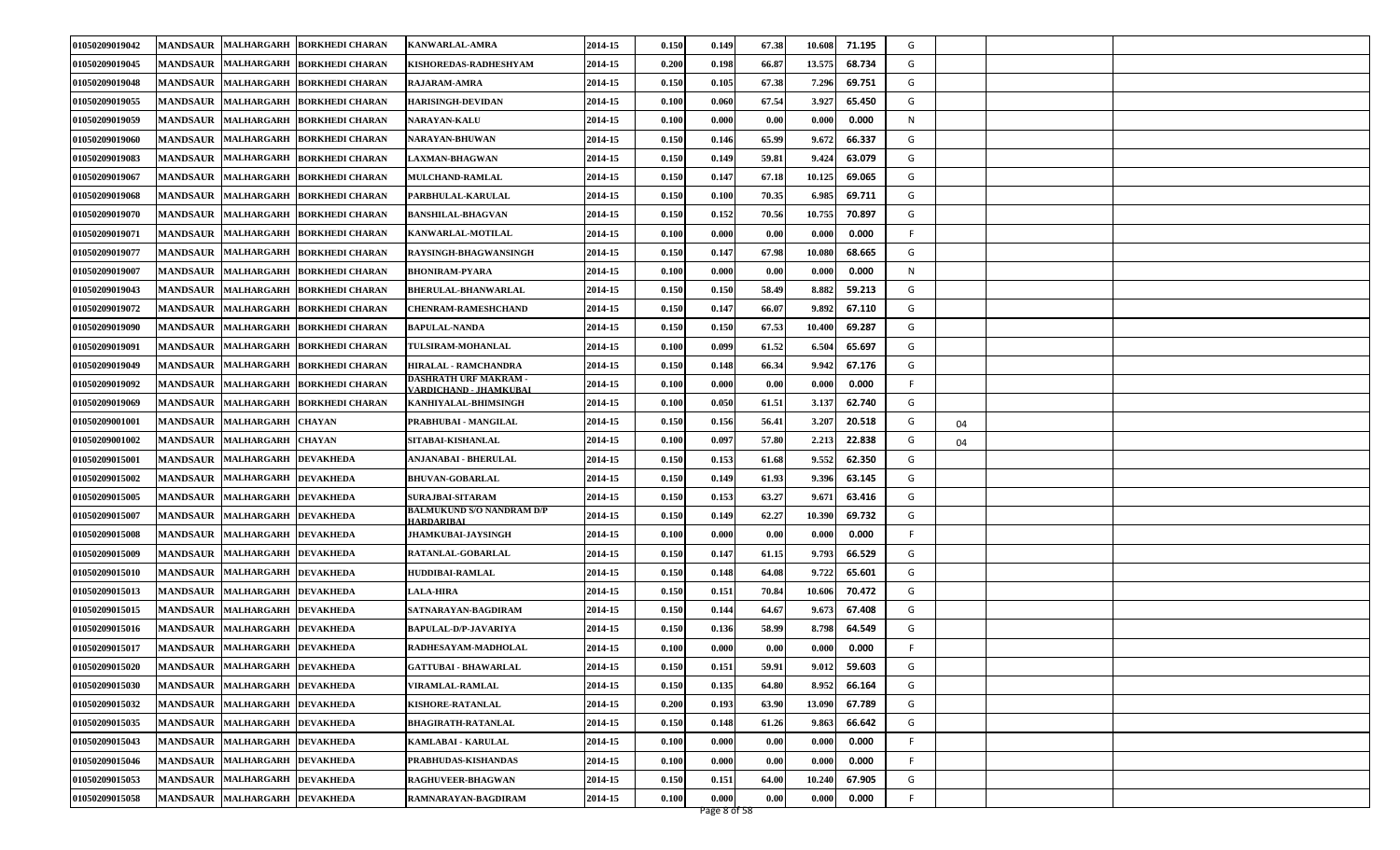| 01050209015059 | MANDSAUR MALHARGARH DEVAKHEDA                            | DHANNALAL-KARULAL          | 2014-15 | 0.150 | 0.153 | 61.25 | 9.765<br>63.949  | G  |    |                |             |
|----------------|----------------------------------------------------------|----------------------------|---------|-------|-------|-------|------------------|----|----|----------------|-------------|
| 01050209015060 | MANDSAUR   MALHARGARH<br><b>DEVAKHEDA</b>                | <b>DEUBAI-KARULAL</b>      | 2014-15 | 0.150 | 0.150 | 63.77 | 9.884<br>65.806  | G  |    |                |             |
| 01050209015061 | MANDSAUR MALHARGARH<br><b>DEVAKHEDA</b>                  | KACHRULAL-NARAYANBAGRI     | 2014-15 | 0.100 | 0.000 | 0.00  | 0.000<br>0.000   | F. |    |                |             |
| 01050209015062 | MANDSAUR MALHARGARH DEVAKHEDA                            | BADRILAL-RAMLAL            | 2014-15 | 0.100 | 0.000 | 0.00  | 0.000<br>0.000   | F  |    |                |             |
| 01050209015036 | <b>MANDSAUR</b><br>MALHARGARH DEVAKHEDA                  | KAMERIBAI-RAGHUNATH        | 2014-15 | 0.200 | 0.198 | 65.69 | 13.363<br>67.354 | G  |    |                |             |
| 01050209015026 | MANDSAUR MALHARGARH DEVAKHEDA                            | <b>JUJHAR-BHANWARLAL</b>   | 2014-15 | 0.150 | 0.147 | 64.12 | 10.049<br>68.361 | G  |    |                |             |
| 01050209015029 | MANDSAUR MALHARGARH DEVAKHEDA                            | RAMNARAYAN-HARLAL          | 2014-15 | 0.100 | 0.000 | 0.00  | 0.000<br>0.000   | F. |    |                |             |
| 01050209015012 | MANDSAUR MALHARGARH DEVAKHEDA                            | <b>BHULIBAI-MULCHAN</b>    | 2014-15 | 0.100 | 0.000 | 0.00  | 0.000<br>0.000   | F  |    |                |             |
| 01050209015031 | <b>MANDSAUR</b><br><b>MALHARGARH</b><br><b>DEVAKHEDA</b> | SATYANARAYAN - RAJARAM     | 2014-15 | 0.100 | 0.000 | 0.00  | 0.000<br>0.000   | F. |    |                |             |
| 01050209015050 | <b>MANDSAUR</b><br><b>MALHARGARH</b><br><b>DEVAKHEDA</b> | PRAMILABAI - BHAGWANLAL    | 2014-15 | 0.150 | 0.148 | 59.29 | 8.936<br>60.542  | G  |    |                |             |
| 01050209010001 | MANDSAUR MALHARGARH DHANI                                | <b>NATHU-BHAGWAN</b>       | 2014-15 | 0.200 | 0.188 | 59.08 | 64.782<br>12.179 | G  |    | 01050209010001 |             |
| 01050209010002 | <b>MANDSAUR MALHARGARH</b><br><b>DHANI</b>               | <b>GEETABAI - JODHA</b>    | 2014-15 | 0.150 | 0.145 | 54.13 | 7.516<br>51.763  | G  | 04 | 01050209020074 |             |
| 01050209011003 | <b>MANDSAUR</b><br><b>MALHARGARH</b><br><b>DHORI</b>     | <b>KOMAL-KESHURAM</b>      | 2014-15 | 0.100 | 0.000 | 0.00  | 0.000<br>0.000   | F. |    | 01050209020072 |             |
| 01050209006001 | MANDSAUR MALHARGARH<br><b>DOBDA</b>                      | SHYAMLAL-NANDRAM           | 2014-15 | 0.200 | 0.206 | 64.53 | 13.588<br>66.089 | G  |    |                |             |
| 01050209006002 | MANDSAUR MALHARGARH<br><b>DOBDA</b>                      | KAMLABAI-NANURAM           | 2014-15 | 0.150 | 0.151 | 60.61 | 9.195<br>61.096  | G  |    |                |             |
| 01050209006006 | MANDSAUR MALHARGARH<br><b>DOBDA</b>                      | <b>TAKUBAI-KAALU</b>       | 2014-15 | 0.150 | 0.152 | 54.26 | 58.785<br>8.953  | G  |    |                |             |
| 01050209006011 | <b>MALHARGARH</b><br><b>MANDSAUR</b><br><b>DOBDA</b>     | PRABHULAL-KISHANLAL        | 2014-15 | 0.150 | 0.151 | 59.03 | 8.914<br>59.111  | G  |    |                |             |
| 01050209006016 | <b>MANDSAUR</b><br><b>MALHARGARH</b><br><b>DOBDA</b>     | NANDLAL-SHANKARLAL         | 2014-15 | 0.100 | 0.000 | 0.00  | 0.000<br>0.000   | F. |    |                | NAME CHANGE |
| 01050209006018 | MANDSAUR MALHARGARH<br><b>DOBDA</b>                      | TULSIBAI-KANHAIYALAL       | 2014-15 | 0.150 | 0.141 | 60.06 | 8.623<br>61.243  | G  |    |                | NAME CHANGE |
| 01050209006023 | MANDSAUR MALHARGARH<br><b>DOBDA</b>                      | BHAGATRAM-RAMRATAN         | 2014-15 | 0.150 | 0.151 | 58.32 | 8.773<br>58.254  | G  |    |                |             |
| 01050209006025 | <b>MANDSAUR</b><br><b>MALHARGARH</b><br><b>DOBDA</b>     | <b>CHAINRAM-SHANKARLAL</b> | 2014-15 | 0.150 | 0.147 | 55.54 | 8.521<br>58.005  | G  |    |                |             |
| 01050209006027 | MANDSAUR MALHARGARH<br><b>DOBDA</b>                      | SUHAGBAI-MOTILAL           | 2014-15 | 0.150 | 0.147 | 60.88 | 8.984<br>61.157  | G  |    |                |             |
| 01050209006029 | MANDSAUR MALHARGARH<br><b>DOBDA</b>                      | RATANLAL-RAMLAL            | 2014-15 | 0.150 | 0.152 | 62.41 | 9.424<br>61.919  | G  |    |                |             |
| 01050209006030 | <b>MANDSAUR</b><br><b>MALHARGARH</b><br><b>DOBDA</b>     | <b>MULCHAND-NIRBHAYRAM</b> | 2014-15 | 0.150 | 0.150 | 61.53 | 9.423<br>62.946  | G  |    |                |             |
| 01050209006037 | <b>MANDSAUR</b><br><b>MALHARGARH</b><br><b>DOBDA</b>     | KAMLESH-NIRBHAYRAM         | 2014-15 | 0.150 | 0.144 | 65.80 | 9.870<br>68.542  | G  |    |                |             |
| 01050209006038 | MANDSAUR MALHARGARH<br><b>DOBDA</b>                      | KACHARMAL-CHAINRAM         | 2014-15 | 0.150 | 0.149 | 57.75 | 8.984<br>60.498  | G  |    |                |             |
| 01050209006045 | MANDSAUR MALHARGARH<br><b>DOBDA</b>                      | KANCHANBAI-KANWARLAL       | 2014-15 | 0.150 | 0.150 | 60.51 | 9.319<br>62.003  | G  |    |                |             |
| 01050209006057 | <b>MANDSAUR</b><br><b>MALHARGARH</b><br><b>DOBDA</b>     | <b>LEELABAI-BHERULAL</b>   | 2014-15 | 0.150 | 0.153 | 55.02 | 57.895<br>8.858  | G  |    |                |             |
| 01050209006060 | MANDSAUR MALHARGARH<br><b>DOBDA</b>                      | KANWARLAL-BHERULAL         | 2014-15 | 0.150 | 0.148 | 59.60 | 9.459<br>63.955  | G  |    |                |             |
| 01050209006061 | MANDSAUR MALHARGARH<br><b>DOBDA</b>                      | MANGILAL-PRABHULAL         | 2014-15 | 0.150 | 0.149 | 59.30 | 8.946<br>60.040  | G  |    |                |             |
| 01050209006064 | MANDSAUR MALHARGARH DOBDA                                | <b>JAMANALAL-RAMLAL</b>    | 2014-15 | 0.100 | 0.000 | 0.00  | 0.000<br>0.000   | F  |    |                |             |
| 01050209006068 | <b>MANDSAUR</b><br><b>MALHARGARH</b><br><b>DOBDA</b>     | BAPU LAL-AMRAT RAM         | 2014-15 | 0.150 | 0.148 | 54.37 | 8.132<br>54.909  | G  | 04 |                |             |
| 01050209006069 | MANDSAUR MALHARGARH DOBDA                                | KANHAIYALAL-RAMNARAYAN     | 2014-15 | 0.150 | 0.153 | 58.03 | 9.335<br>61.093  | G  |    |                |             |
| 01050209006075 | MANDSAUR MALHARGARH DOBDA                                | MANGI LAL-PYARCHANDRA      | 2014-15 | 0.150 | 0.151 | 61.17 | 9.813<br>64.901  | G  |    |                |             |
| 01050209006082 | MANDSAUR MALHARGARH DOBDA                                | <b>BHAGIRATH-GOPI</b>      | 2014-15 | 0.100 | 0.000 | 0.00  | 0.000<br>0.000   | F  |    |                |             |
| 01050209006086 | MANDSAUR MALHARGARH DOBDA                                | RAMCHANDRA-MATHURALAL      | 2014-15 | 0.150 | 0.150 | 62.09 | 65.465<br>9.846  | G  |    | 01050210135077 |             |
| 01050209006101 | MANDSAUR MALHARGARH DOBDA                                | <b>MANGI LAL-ONKAR</b>     | 2014-15 | 0.150 | 0.149 | 64.91 | 9.811<br>65.846  | G  |    |                |             |
| 01050209024001 | MANDSAUR MALHARGARH GARNAI                               | <b>JUJHAR-BHUWAAN</b>      | 2014-15 | 0.150 | 0.142 | 73.53 | 11.597<br>81.612 | G  |    |                |             |
| 01050209024005 | MANDSAUR MALHARGARH GARNAI                               | VARDIBAI-BHAGWAN           | 2014-15 | 0.150 | 0.151 | 62.86 | 64.728<br>9.761  | G  |    |                |             |
| 01050209024007 | MANDSAUR MALHARGARH GARNAI                               | SHIVLAL-KANIRAM            | 2014-15 | 0.150 | 0.151 | 64.56 | 67.141<br>10.145 | G  |    |                |             |
| 01050209024009 | MANDSAUR MALHARGARH GARNAI                               | <b>BHERULAL-NANURAM</b>    | 2014-15 | 0.150 | 0.147 | 62.83 | 10.035<br>68.173 | G  |    |                |             |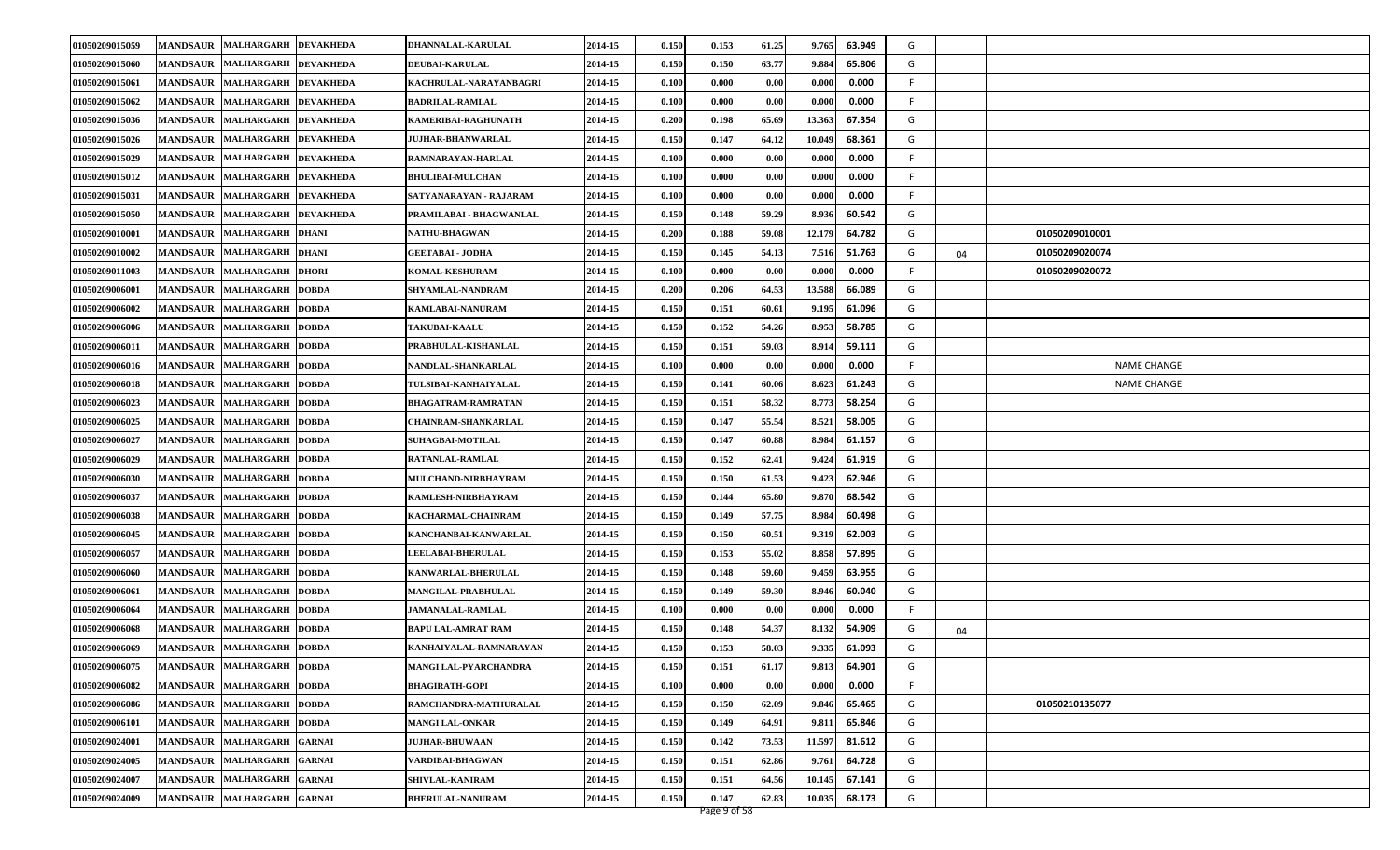| 01050209024011 | <b>MANDSAUR</b> | <b>MALHARGARH</b><br><b>GARNAI</b>                | <b>MANGILAL-BHERA</b>          | 2014-15 | 0.100 | 0.097                  | 71.89 | 7.343                | 76.014 | G   |    |                         |
|----------------|-----------------|---------------------------------------------------|--------------------------------|---------|-------|------------------------|-------|----------------------|--------|-----|----|-------------------------|
| 01050209024012 |                 | MANDSAUR MALHARGARH<br><b>GARNAI</b>              | JAGDISHCHANDRA-D/P RUPA        | 2014-15 | 0.150 | 0.144                  | 62.03 | 9.650                | 67.014 | G   |    |                         |
| 01050209024013 |                 | MANDSAUR MALHARGARH<br><b>GARNAI</b>              | <b>GOBARLAL-JETRAM</b>         | 2014-15 | 0.100 | 0.095                  | 64.19 | 5.997                | 63.126 | G   |    |                         |
| 01050209024014 |                 | <b>MANDSAUR MALHARGARH</b><br><b>GARNAI</b>       | <b>JANIBAI-LAXMAN</b>          | 2014-15 | 0.100 | 0.098                  | 60.40 | 5.954                | 60.755 | G   |    |                         |
| 01050209024021 | <b>MANDSAUR</b> | <b>MALHARGARH</b><br><b>GARNAI</b>                | RAMLAL-PYARAJI                 | 2014-15 | 0.150 | 0.150                  | 65.12 | 9.861                | 65.960 | G   |    |                         |
| 01050209024030 |                 | MANDSAUR MALHARGARH<br><b>GARNAI</b>              | DHURIBAI-BHANWARLAL            | 2014-15 | 0.100 | 0.000                  | 0.00  | 0.000                | 0.000  | -F  |    |                         |
| 01050209024031 |                 | MANDSAUR MALHARGARH<br><b>GARNAI</b>              | KANWARLAL-BHUWAN               | 2014-15 | 0.150 | 0.151                  | 57.38 | 8.992                | 59.589 | G   |    |                         |
| 01050209024032 | <b>MANDSAUR</b> | <b>MALHARGARH</b><br><b>GARNAI</b>                | DALLA-HIRA                     | 2014-15 | 0.100 | 0.091                  | 65.14 | 5.704                | 62.681 | G   |    |                         |
| 01050209024034 | <b>MANDSAUR</b> | <b>MALHARGARH</b><br><b>GARNAI</b>                | <b>RUGHNATH-BHERA</b>          | 2014-15 | 0.150 | 0.143                  | 71.26 | 10.587               | 74.295 | G   |    |                         |
| 01050209024037 | <b>MANDSAUR</b> | <b>MALHARGARH</b><br><b>GARNAI</b>                | <b>DEVILAL-HIRA</b>            | 2014-15 | 0.100 | 0.088                  | 64.63 | 5.660                | 64.686 | G   |    |                         |
| 01050209024039 |                 | MANDSAUR MALHARGARH<br><b>GARNAI</b>              | PYARELAL-KASHIRAM              | 2014-15 | 0.100 | 0.092                  | 60.48 | 5.175                | 56.067 | G   |    |                         |
| 01050209024040 | <b>MANDSAUR</b> | <b>MALHARGARH</b><br><b>GARNAI</b>                | <b>GOPAL-HIRA</b>              | 2014-15 | 0.150 | 0.136                  | 61.47 | 8.852                | 65.232 | G   |    |                         |
| 01050209024042 | <b>MANDSAUR</b> | <b>MALHARGARH</b><br><b>GARNAI</b>                | RADHESHYAM-RAMSUKH             | 2014-15 | 0.150 | 0.151                  | 64.42 | 9.801                | 64.993 | G   |    |                         |
| 01050209024046 |                 | MANDSAUR MALHARGARH<br><b>GARNAI</b>              | PRABHULAL-VARDA                | 2014-15 | 0.100 | 0.000                  | 0.00  | 0.000                | 0.000  | -F  |    |                         |
| 01050209024060 |                 | MANDSAUR MALHARGARH<br><b>GARNAI</b>              | <b>BAPULAL-BAGDIRAM</b>        | 2014-15 | 0.100 | 0.100                  | 60.71 | 6.140                | 61.216 | G   |    |                         |
| 01050209024061 | <b>MANDSAUR</b> | <b>MALHARGARH</b><br><b>GARNAI</b>                | <b>SITARAM-NATHULAL</b>        | 2014-15 | 0.150 | 0.153                  | 58.40 | 9.344                | 61.152 | G   |    |                         |
| 01050209024077 | <b>MANDSAUR</b> | <b>MALHARGARH</b><br><b>GARNAI</b>                | <b>BHERULAL-KACHRU</b>         | 2014-15 | 0.150 | 0.148                  | 69.53 | 10.469               | 70.689 | G   |    |                         |
| 01050209024002 |                 | MANDSAUR MALHARGARH<br><b>GARNAI</b>              | <b>BALURAM-D/P BHANWARLAL</b>  | 2014-15 | 0.150 | 0.145                  | 62.31 | 9.720                | 67.034 | G   |    |                         |
| 01050209024080 |                 | MANDSAUR MALHARGARH<br><b>GARNAI</b>              | SAMPATBAI-BHAGIRATH            | 2014-15 | 0.200 | 0.195                  | 66.49 | 13.355               | 68.557 | G   |    |                         |
| 01050209024089 | <b>MANDSAUR</b> | <b>MALHARGARH</b><br><b>GARNAI</b>                | <b>RAISINGH-BAGDIRAM</b>       | 2014-15 | 0.150 | 0.150                  | 61.58 | 9.272                | 61.813 | G   |    |                         |
| 01050209024103 |                 | MANDSAUR MALHARGARH<br><b>GARNAI</b>              | RAMESHCHANDRA-VARDICHANDRA     | 2014-15 | 0.100 | 0.097                  | 64.65 | 6.400                | 66.253 | G   |    |                         |
| 01050209024025 |                 | MANDSAUR MALHARGARH<br><b>GARNAI</b>              | <b>MANGILAL-MEGHA</b>          | 2014-15 | 0.100 | 0.000                  | 0.00  | 0.000                | 0.000  | -F  |    |                         |
| 01050209024026 | <b>MANDSAUR</b> | <b>MALHARGARH</b><br><b>GARNAI</b>                | <b>SITARAM-DHURA</b>           | 2014-15 | 0.150 | 0.155                  | 59.82 | 9.768                | 62.857 | G   |    |                         |
| 01050209024078 | <b>MANDSAUR</b> | <b>MALHARGARH</b><br><b>GARNAI</b>                | PRABHULAL-BAGDIRAM             | 2014-15 | 0.100 | 0.080                  | 62.28 | 4.876                | 61.179 | G   |    |                         |
| 01050209024092 |                 | <b>MANDSAUR MALHARGARH</b><br><b>GARNAI</b>       | <b>BHULIBAI-KAILASHCHANDRA</b> | 2014-15 | 0.100 | 0.075                  | 63.54 | 5.380                | 71.733 | - 1 | 02 |                         |
| 01050209024062 |                 | MANDSAUR MALHARGARH<br><b>GARNAI</b>              | VARDICHAND-BHUWAAN             | 2014-15 | 0.100 | 0.000                  | 0.00  | 0.000                | 0.000  | - F |    |                         |
| 01050209023003 | <b>MANDSAUR</b> | <b>MALHARGARH</b><br><b>HATHI BOLIYA</b>          | UDA-AMRA                       | 2014-15 | 0.150 | 0.150                  | 66.6  | 10.848               | 72.513 | G   |    |                         |
| 01050209023004 | <b>MANDSAUR</b> | <b>MALHARGARH</b><br><b>HATHI BOLIYA</b>          | <b>LALSINGH-LAXMANSINGH</b>    | 2014-15 | 0.150 | 0.144                  | 69.68 | 10.701               | 74.158 | G   |    |                         |
| 01050209023005 |                 | <b>MANDSAUR MALHARGARH</b><br><b>HATHI BOLIYA</b> | <b>MANGILAL-BHUWAN</b>         | 2014-15 | 0.100 | 0.000                  | 0.00  | $\boldsymbol{0.000}$ | 0.000  | N   |    |                         |
| 01050209023006 |                 | MANDSAUR MALHARGARH<br><b>HATHI BOLIYA</b>        | <b>NARAYANIBAI-BALU</b>        | 2014-15 | 0.200 | 0.148                  | 60.39 | 9.533                | 64.499 | G   |    |                         |
| 01050209023007 | <b>MANDSAUR</b> | <b>MALHARGARH</b><br><b>HATHI BOLIYA</b>          | INDARSINGH-BHERADANGI          | 2014-15 | 0.150 | 0.157                  | 64.00 | 10.935               | 69.739 | G   |    |                         |
| 01050209023011 | <b>MANDSAUR</b> | <b>MALHARGARH</b><br><b>HATHI BOLIYA</b>          | <b>NATHULAL-RUPA</b>           | 2014-15 | 0.100 | 0.000                  | 0.00  | 0.000                | 0.000  | N   |    |                         |
| 01050209023013 |                 | MANDSAUR   MALHARGARH   HATHI BOLIYA              | GANGARAM-MANGILALD/P.LAXMAN    | 2014-15 | 0.150 | 0.154                  | 63.46 | 10.380               | 67.534 | G   |    |                         |
| 01050209023015 |                 | MANDSAUR MALHARGARH HATHI BOLIYA                  | <b>JUJHAR-MOTILAL</b>          | 2014-15 | 0.200 | 0.195                  | 64.18 | 13.753               | 70.420 | G   |    |                         |
| 01050209023018 |                 | MANDSAUR MALHARGARH HATHI BOLIYA                  | <b>NARSINGH-MOTILAL</b>        | 2014-15 | 0.100 | 0.057                  | 64.28 | 3.939                | 68.864 | G   |    |                         |
| 01050209023021 |                 | MANDSAUR MALHARGARH HATHI BOLIYA                  | MOHANLAL-PYARA                 | 2014-15 | 0.100 | 0.000                  | 0.00  | 0.000                | 0.000  | N   |    |                         |
| 01050209023023 |                 | MANDSAUR MALHARGARH HATHI BOLIYA                  | DARIYAV BAI-SAVA               | 2014-15 | 0.100 | 0.051                  | 60.86 | 3.208                | 62.902 | G   |    |                         |
| 01050209023024 |                 | MANDSAUR MALHARGARH HATHI BOLIYA                  | KALU LAL-MANGILAL              | 2014-15 | 0.100 | 0.083                  | 62.73 | 5.493                | 66.181 | G   |    |                         |
| 01050209023025 |                 | MANDSAUR MALHARGARH HATHI BOLIYA                  | <b>GEETABAI-DHANNA</b>         | 2014-15 | 0.100 | 0.000                  | 0.00  | 0.000                | 0.000  | N   |    |                         |
| 01050209023026 |                 | MANDSAUR MALHARGARH HATHI BOLIYA                  | KOSHALIYABAI-NAGENDRA PRASAD   | 2014-15 | 0.150 | 0.148                  | 63.87 | 9.179                | 61.895 | G   |    | TRANSFER/BARKHEDA DANGI |
| 01050209023028 |                 | MANDSAUR MALHARGARH HATHI BOLIYA                  | <b>HEERA LAL-BALURAM</b>       | 2014-15 | 0.150 | 0.108<br>Page 10 of 58 | 62.85 | 7.443                | 68.726 | G   |    |                         |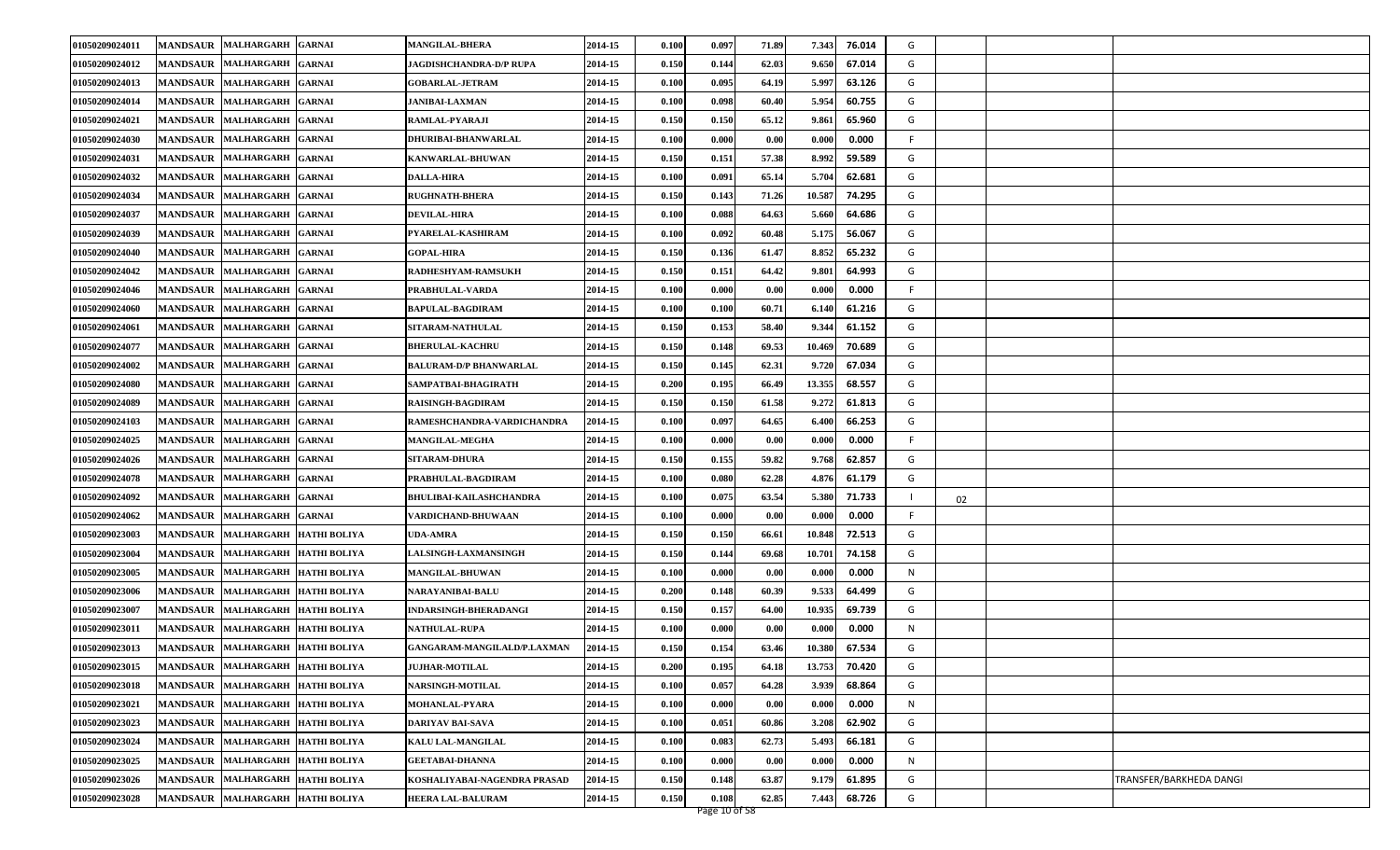| 01050209023030 | <b>MANDSAUR</b><br>MALHARGARH HATHI BOLIYA                  |                     | RAM LAL-CHUNNI LAL           | 2014-15 | 0.150 | 0.149 | 64.59 | 10.713 | 71.899 | G  |    |                    |
|----------------|-------------------------------------------------------------|---------------------|------------------------------|---------|-------|-------|-------|--------|--------|----|----|--------------------|
| 01050209023032 | MALHARGARH HATHI BOLIYA<br><b>MANDSAUR</b>                  |                     | <b>MANGILAL-RUPA</b>         | 2014-15 | 0.150 | 0.151 | 62.08 | 9.844  | 65.106 | G  |    |                    |
| 01050209023033 | <b>MANDSAUR</b><br><b>MALHARGARH</b><br><b>HATHI BOLIYA</b> |                     | <b>NARSINGH-MANGILAL</b>     | 2014-15 | 0.150 | 0.145 | 62.43 | 9.115  | 62.949 | G  |    |                    |
| 01050209023036 | MANDSAUR MALHARGARH HATHI BOLIYA                            |                     | <b>MANNALAL-NANURAM</b>      | 2014-15 | 0.200 | 0.199 | 62.30 | 12.789 | 64.331 | G  |    |                    |
| 01050209023037 | <b>MANDSAUR</b><br><b>MALHARGARH</b>                        | <b>HATHI BOLIYA</b> | <b>BAPULAL-LAXMAN</b>        | 2014-15 | 0.150 | 0.146 | 59.57 | 9.480  | 64.843 | G  |    |                    |
| 01050209023042 | <b>MANDSAUR</b><br><b>MALHARGARH</b><br><b>HATHI BOLIYA</b> |                     | <b>SHRILAL-DEVILAL</b>       | 2014-15 | 0.100 | 0.000 | 0.00  | 0.000  | 0.000  | F. |    | NAME CHANGE        |
| 01050209023044 | <b>MANDSAUR</b><br>MALHARGARH HATHI BOLIYA                  |                     | <b>BAGDI RAM-CHUNNI LAL</b>  | 2014-15 | 0.100 | 0.000 | 0.00  | 0.000  | 0.000  | F. |    |                    |
| 01050209023049 | <b>MANDSAUR</b><br><b>MALHARGARH</b><br><b>HATHI BOLIYA</b> |                     | RADHESHAYAM-MANGILAL SOLANKI | 2014-15 | 0.150 | 0.073 | 62.86 | 4.921  | 67.596 | G  |    |                    |
| 01050209023050 | <b>MALHARGARH</b><br><b>MANDSAUR</b>                        | <b>HATHI BOLIYA</b> | SITARAM-RUGHNATH             | 2014-15 | 0.100 | 0.099 | 64.68 | 7.235  | 73.081 | G  |    |                    |
| 01050209023051 | <b>MANDSAUR</b><br><b>MALHARGARH</b><br><b>HATHI BOLIYA</b> |                     | <b>NATHULAL-BHAGWAN</b>      | 2014-15 | 0.100 | 0.000 | 0.00  | 0.000  | 0.000  | F. |    |                    |
| 01050209023053 | <b>MANDSAUR</b><br>MALHARGARH HATHI BOLIYA                  |                     | <b>NARSINGH-BHERULAL</b>     | 2014-15 | 0.150 | 0.149 | 62.58 | 9.932  | 66.568 | G  |    |                    |
| 01050209023060 | <b>MANDSAUR</b><br><b>MALHARGARH</b><br><b>HATHI BOLIYA</b> |                     | <b>KARU LAL-BALURAM</b>      | 2014-15 | 0.100 | 0.000 | 0.00  | 0.000  | 0.000  | F. |    |                    |
| 01050209023061 | <b>MANDSAUR</b><br><b>MALHARGARH</b>                        | <b>HATHI BOLIYA</b> | DEVI LAL-BHAGWAN LAL         | 2014-15 | 0.200 | 0.196 | 65.34 | 13.236 | 67.531 | G  |    |                    |
| 01050209023062 | MALHARGARH HATHI BOLIYA<br><b>MANDSAUR</b>                  |                     | <b>JUJHARLAL-MANGILAL</b>    | 2014-15 | 0.150 | 0.153 | 61.58 | 9.844  | 64.214 | G  |    |                    |
| 01050209023063 | MALHARGARH HATHI BOLIYA<br><b>MANDSAUR</b>                  |                     | DEVILAL-MOHANLAL             | 2014-15 | 0.200 | 0.152 | 63.09 | 10.203 | 67.258 | G  |    |                    |
| 01050209023065 | <b>MALHARGARH</b><br><b>MANDSAUR</b>                        | <b>HATHI BOLIYA</b> | KISHANLAL-BHAGWAN            | 2014-15 | 0.150 | 0.137 | 58.48 | 8.404  | 61.523 | G  |    |                    |
| 01050209023066 | <b>MANDSAUR</b><br><b>MALHARGARH</b>                        | <b>HATHI BOLIYA</b> | <b>BHARATSINGH-MOHANLAL</b>  | 2014-15 | 0.150 | 0.147 | 58.89 | 9.271  | 63.068 | G  |    |                    |
| 01050209023068 | <b>MANDSAUR</b><br><b>MALHARGARH</b>                        | <b>HATHI BOLIYA</b> | RATANLAL-BHERAJI             | 2014-15 | 0.150 | 0.156 | 62.30 | 10.582 | 67.746 | G  |    |                    |
| 01050209023069 | MANDSAUR MALHARGARH HATHI BOLIYA                            |                     | <b>RAMESHWAR-BALURAM</b>     | 2014-15 | 0.150 | 0.102 | 63.12 | 6.808  | 66.745 | G  |    |                    |
| 01050209023072 | <b>MALHARGARH</b><br><b>MANDSAUR</b>                        | <b>HATHI BOLIYA</b> | <b>HUDIBAI-AMRA</b>          | 2014-15 | 0.200 | 0.201 | 63.84 | 13.324 | 66.223 | G  |    |                    |
| 01050209023076 | <b>MANDSAUR</b><br>MALHARGARH HATHI BOLIYA                  |                     | SITARAM-GIRDHARI             | 2014-15 | 0.150 | 0.151 | 58.88 | 9.236  | 61.287 | G  |    |                    |
| 01050209023079 | <b>MALHARGARH</b><br><b>MANDSAUR</b>                        | <b>HATHI BOLIYA</b> | MOHAN-BHAGWAN                | 2014-15 | 0.100 | 0.099 | 62.48 | 6.284  | 63.411 | G  |    |                    |
| 01050209023054 | <b>MANDSAUR</b><br>MALHARGARH HATHI BOLIYA                  |                     | <b>NARSINGH-NATHULAL</b>     | 2014-15 | 0.150 | 0.149 | 63.42 | 10.482 | 70.255 | G  |    |                    |
| 01050209023034 | <b>MANDSAUR</b><br><b>MALHARGARH</b><br><b>HATHI BOLIYA</b> |                     | <b>BHANWARLAL-NATHU MORI</b> | 2014-15 | 0.150 | 0.146 | 64.40 | 9.816  | 67.049 | G  |    |                    |
| 01050209023043 | <b>MANDSAUR</b><br>MALHARGARH HATHI BOLIYA                  |                     | RAM LAL-MANGI LAL            | 2014-15 | 0.100 | 0.000 | 0.00  | 0.000  | 0.000  | N  |    |                    |
| 01050209023038 | <b>MANDSAUR</b><br><b>MALHARGARH</b><br><b>HATHI BOLIYA</b> |                     | TULSIRAM-BHERULAL            | 2014-15 | 0.100 | 0.000 | 0.00  | 0.000  | 0.000  | N  | 01 |                    |
| 01050209023055 | MANDSAUR  MALHARGARH  HATHI BOLIYA                          |                     | <b>GIRDHARI-MANGILAL</b>     | 2014-15 | 0.150 | 0.149 | 60.33 | 9.239  | 62.048 | G  |    |                    |
| 01050209023087 | <b>MANDSAUR</b><br><b>MALHARGARH</b><br><b>HATHI BOLIYA</b> |                     | <b>MADANLAL-BAPULAL</b>      | 2014-15 | 0.150 | 0.145 | 62.18 | 9.878  | 68.218 | G  |    |                    |
| 01050209023019 | <b>MANDSAUR</b><br>MALHARGARH HATHI BOLIYA                  |                     | <b>JUJHAR-UDA DANGI</b>      | 2014-15 | 0.150 | 0.147 | 65.76 | 10.418 | 70.823 | G  |    | <b>NAME CHANGE</b> |
| 01050209003003 | <b>MANDSAUR</b><br><b>MALHARGARH</b>                        | <b>HINGORIABADA</b> | <b>UDAYLAL - BAPULAL</b>     | 2014-15 | 0.150 | 0.147 | 55.12 | 8.166  | 55.741 | G  | 04 |                    |
| 01050209003004 | <b>MANDSAUR</b><br>MALHARGARH HINGORIABADA                  |                     | RADHESHYAM-BAGDIRAM          | 2014-15 | 0.150 | 0.150 | 60.91 | 9.154  | 60.864 | G  |    |                    |
| 01050209003007 | <b>MALHARGARH</b><br><b>MANDSAUR</b>                        | <b>HINGORIABADA</b> | <b>AMRIBAI-KARULAL</b>       | 2014-15 | 0.150 | 0.145 | 54.70 | 8.221  | 56.736 | G  |    |                    |
| 01050209003016 | MANDSAUR MALHARGARH HINGORIABADA                            |                     | <b>DEVA-HEERA</b>            | 2014-15 | 0.150 | 0.150 | 56.53 | 8.455  | 56.442 | G  |    |                    |
| 01050209003019 | MANDSAUR MALHARGARH HINGORIABADA                            |                     | <b>BAGDIRAM-GOKUL</b>        | 2014-15 | 0.200 | 0.151 | 63.49 | 9.478  | 62.727 | G  |    |                    |
| 01050209003021 | MANDSAUR MALHARGARH HINGORIABADA                            |                     | NANDKISHORE-PARMANAND        | 2014-15 | 0.150 | 0.154 | 58.13 | 8.869  | 57.666 | G  |    |                    |
| 01050209003027 | <b>MANDSAUR</b><br>MALHARGARH HINGORIABADA                  |                     | <b>GANGABAI - SHANKARLAL</b> | 2014-15 | 0.150 | 0.102 | 63.14 | 6.368  | 62.616 | G  |    |                    |
| 01050209003029 | MALHARGARH HINGORIABADA<br><b>MANDSAUR</b>                  |                     | <b>GOVINDRAM-BAGDIRAM</b>    | 2014-15 | 0.150 | 0.149 | 61.97 | 9.065  | 61.044 | G  |    |                    |
| 01050209003030 | MANDSAUR MALHARGARH HINGORIABADA                            |                     | VARDILAL-BADRILAL            | 2014-15 | 0.100 | 0.000 | 0.00  | 0.000  | 0.000  | F. |    |                    |
| 01050209003032 | <b>MANDSAUR</b><br>MALHARGARH HINGORIABADA                  |                     | <b>BHANWARLAL-NANDA</b>      | 2014-15 | 0.100 | 0.000 | 0.00  | 0.000  | 0.000  | F. |    |                    |
| 01050209003035 | <b>MANDSAUR</b><br><b>MALHARGARH</b>                        | <b>HINGORIABADA</b> | SAMBHULAL-HARIRAM            | 2014-15 | 0.100 | 0.000 | 0.00  | 0.000  | 0.000  | F. |    |                    |
| 01050209003037 | MANDSAUR MALHARGARH                                         | <b>HINGORIABADA</b> | SARDARSINGH-BHANWARSINGH     | 2014-15 | 0.150 | 0.154 | 58.60 | 3.390  | 22.056 |    | 02 |                    |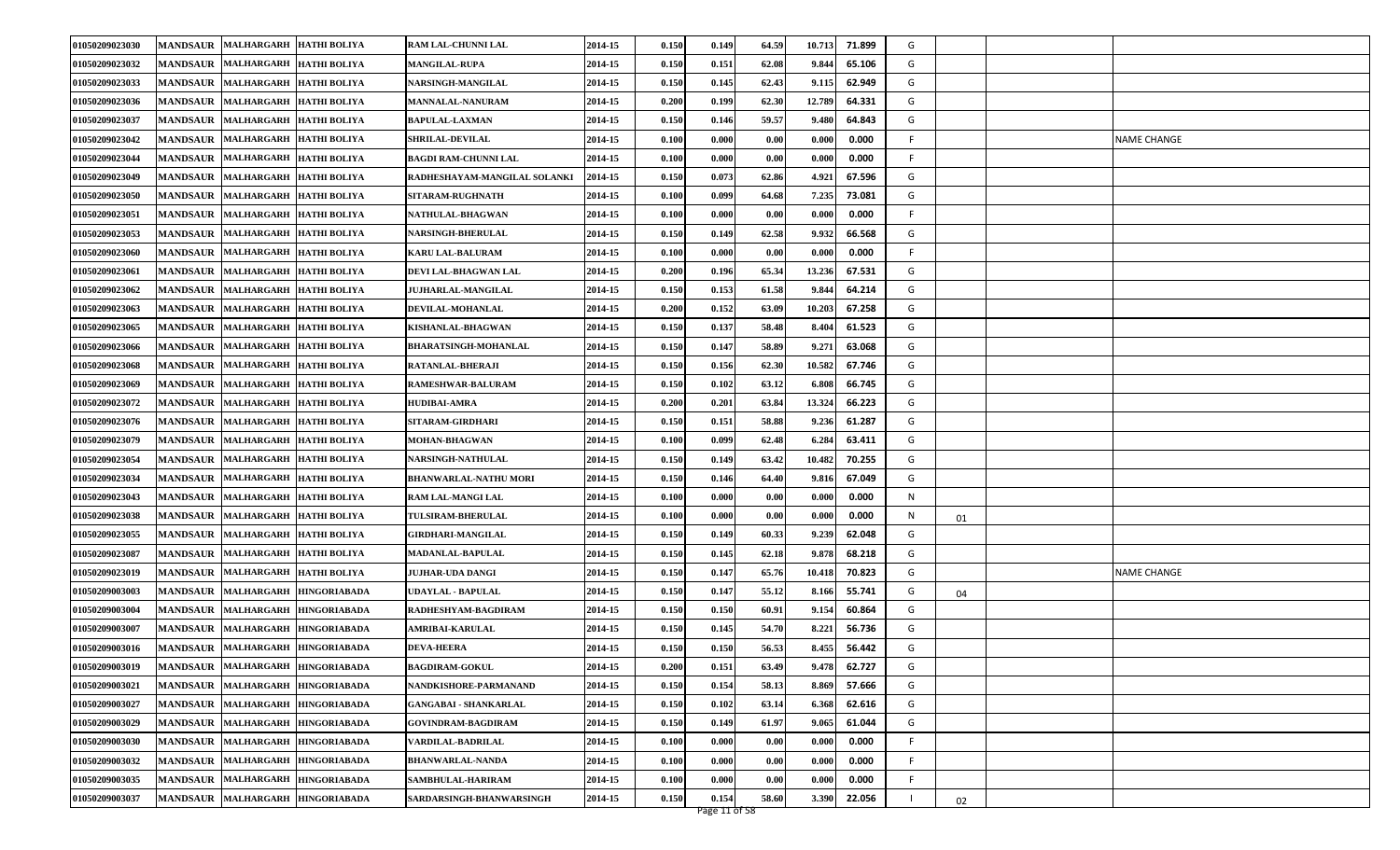| 01050209003039 | MANDSAUR MALHARGARH<br><b>HINGORIABADA</b>                  | <b>BHERULAL - KANA</b>       | 2014-15 | 0.150 | 0.152 | 33.62 | 1.705<br>11.188  | G  | 04 |  |
|----------------|-------------------------------------------------------------|------------------------------|---------|-------|-------|-------|------------------|----|----|--|
| 01050209003040 | MANDSAUR MALHARGARH<br><b>HINGORIABADA</b>                  | <b>GANGARAM-RAMLAL</b>       | 2014-15 | 0.100 | 0.000 | 0.00  | 0.000<br>0.000   | F. |    |  |
| 01050209003044 | MANDSAUR MALHARGARH<br><b>HINGORIABADA</b>                  | <b>DEVILAL-BAGDIRAM</b>      | 2014-15 | 0.150 | 0.149 | 56.51 | 8.606<br>57.681  | G  |    |  |
| 01050209003052 | MANDSAUR MALHARGARH HINGORIABADA                            | BALASHANKAR-BAGDIRAM         | 2014-15 | 0.150 | 0.152 | 62.83 | 9.263<br>61.142  | G  |    |  |
| 01050209003060 | MANDSAUR MALHARGARH<br><b>HINGORIABADA</b>                  | <b>SUKHLAL-KANWARLAL</b>     | 2014-15 | 0.100 | 0.094 | 59.34 | 5.510<br>58.930  | G  |    |  |
| 01050209003061 | MANDSAUR MALHARGARH<br><b>HINGORIABADA</b>                  | RAMCHANDA-NANURAM            | 2014-15 | 0.200 | 0.183 | 60.27 | 12.054<br>66.013 | G  |    |  |
| 01050209003063 | MANDSAUR MALHARGARH<br><b>HINGORIABADA</b>                  | <b>BADRILAL-RAMLAL</b>       | 2014-15 | 0.100 | 0.000 | 0.00  | 0.000<br>0.000   | F. |    |  |
| 01050209003064 | MANDSAUR MALHARGARH<br><b>HINGORIABADA</b>                  | GEETABAI-KACHRULAL           | 2014-15 | 0.100 | 0.000 | 0.00  | 0.000<br>0.000   | F  |    |  |
| 01050209003067 | <b>MANDSAUR</b><br><b>MALHARGARH</b><br><b>HINGORIABADA</b> | RAMLAL-KANWRLAL              | 2014-15 | 0.150 | 0.142 | 54.85 | 7.703<br>54.323  | G  | 04 |  |
| 01050209003068 | MANDSAUR MALHARGARH<br><b>HINGORIABADA</b>                  | <b>RAMESH - MATHURALAL</b>   | 2014-15 | 0.200 | 0.188 | 56.75 | 10.920<br>57.993 | G  |    |  |
| 01050209003072 | MANDSAUR MALHARGARH HINGORIABADA                            | RODILAL-JAGNAATH             | 2014-15 | 0.150 | 0.145 | 58.61 | 60.104<br>8.691  | G  |    |  |
| 01050209003078 | MANDSAUR MALHARGARH<br><b>HINGORIABADA</b>                  | <b>TORIRAM-DEVILAL</b>       | 2014-15 | 0.150 | 0.149 | 61.51 | 9.121<br>61.256  | G  |    |  |
| 01050209003081 | <b>MANDSAUR</b><br><b>MALHARGARH</b><br><b>HINGORIABADA</b> | NIRBHEYRAM-NANDA             | 2014-15 | 0.150 | 0.139 | 60.39 | 57.948<br>8.049  | G  |    |  |
| 01050209003083 | MANDSAUR MALHARGARH<br><b>HINGORIABADA</b>                  | <b>KANA-NANDA</b>            | 2014-15 | 0.150 | 0.147 | 54.57 | 8.115<br>55.392  | G  | 04 |  |
| 01050209003090 | MANDSAUR MALHARGARH<br><b>HINGORIABADA</b>                  | SHAMRTHMAL-UDAYRAM           | 2014-15 | 0.150 | 0.147 | 55.92 | 8.308<br>56.710  | G  |    |  |
| 01050209003091 | MANDSAUR MALHARGARH<br><b>HINGORIABADA</b>                  | <b>RAJESH-DEVILAL</b>        | 2014-15 | 0.150 | 0.145 | 56.56 | 8.242<br>56.685  | G  |    |  |
| 01050209003092 | <b>MANDSAUR</b><br><b>MALHARGARH</b><br><b>HINGORIABADA</b> | NANDLAL-KISHANLAL            | 2014-15 | 0.100 | 0.098 | 59.50 | 57.222<br>5.602  | G  |    |  |
| 01050209003096 | MANDSAUR MALHARGARH<br><b>HINGORIABADA</b>                  | SAMBHULAL-KISHANLAL          | 2014-15 | 0.100 | 0.096 | 59.66 | 5.957<br>61.795  | G  |    |  |
| 01050209003099 | MANDSAUR MALHARGARH<br><b>HINGORIABADA</b>                  | <b>BHAGTHRAM-CHATARBHUJ</b>  | 2014-15 | 0.150 | 0.146 | 56.48 | 8.448<br>57.903  | G  |    |  |
| 01050209003101 | MANDSAUR MALHARGARH<br><b>HINGORIABADA</b>                  | <b>GOPAL BADRIBAGAD</b>      | 2014-15 | 0.100 | 0.000 | 0.00  | 0.000<br>0.000   | F  |    |  |
| 01050209003102 | <b>MANDSAUR</b><br><b>MALHARGARH</b><br><b>HINGORIABADA</b> | <b>JAGDISH-GOPILAL</b>       | 2014-15 | 0.150 | 0.147 | 68.25 | 10.286<br>70.068 | G  |    |  |
| 01050209003103 | MANDSAUR MALHARGARH<br><b>HINGORIABADA</b>                  | <b>SUKHLAL-BHERULAL</b>      | 2014-15 | 0.150 | 0.144 | 60.91 | 3.628<br>25.125  |    | 02 |  |
| 01050209003104 | MANDSAUR MALHARGARH<br><b>HINGORIABADA</b>                  | <b>SUKHLAL-NANDLAL</b>       | 2014-15 | 0.150 | 0.126 | 56.40 | 7.300<br>57.983  | G  |    |  |
| 01050209003105 | <b>MANDSAUR</b><br><b>MALHARGARH</b><br><b>HINGORIABADA</b> | RADHESHYAM-VARDILAL          | 2014-15 | 0.150 | 0.145 | 58.16 | 8.442<br>58.301  | G  |    |  |
| 01050209003106 | <b>MANDSAUR</b><br><b>MALHARGARH</b><br><b>HINGORIABADA</b> | RAMESHVAR-GULAB DHAKAD       | 2014-15 | 0.100 | 0.000 | 0.00  | 0.000<br>0.000   | F. |    |  |
| 01050209003111 | MANDSAUR MALHARGARH<br><b>HINGORIABADA</b>                  | DEVAKISHAN-VARDA             | 2014-15 | 0.150 | 0.153 | 45.82 | 2.998<br>19.659  |    | 02 |  |
| 01050209003113 | MANDSAUR MALHARGARH HINGORIABADA                            | RADHESHYAM-NIBHAYRAM         | 2014-15 | 0.150 | 0.143 | 62.86 | 8.908<br>62.425  | G  |    |  |
| 01050209003114 | MANDSAUR MALHARGARH<br><b>HINGORIABADA</b>                  | PARBHULAL MANGILAL           | 2014-15 | 0.100 | 0.000 | 0.00  | 0.000<br>0.000   | F. |    |  |
| 01050209003117 | MANDSAUR MALHARGARH<br><b>HINGORIABADA</b>                  | PARKASH-DEVILAL              | 2014-15 | 0.150 | 0.142 | 57.52 | 3.344<br>23.583  | -1 | 02 |  |
| 01050209003118 | MANDSAUR MALHARGARH<br><b>HINGORIABADA</b>                  | <b>AMARLAL-BHANWARLAL</b>    | 2014-15 | 0.150 | 0.141 | 58.62 | 7.972<br>56.379  | G  |    |  |
| 01050209003119 | MANDSAUR MALHARGARH<br><b>HINGORIABADA</b>                  | RADHESHYAM-BADRILAL          | 2014-15 | 0.150 | 0.151 | 60.71 | 9.037<br>59.690  | G  |    |  |
| 01050209003122 | <b>MANDSAUR</b><br><b>MALHARGARH</b><br><b>HINGORIABADA</b> | RAMPRTAP-KISHANLAL           | 2014-15 | 0.200 | 0.196 | 58.38 | 11.501<br>58.709 | G  |    |  |
| 01050209003124 | MANDSAUR MALHARGARH HINGORIABADA                            | RAMSUKHA-NANURAM             | 2014-15 | 0.100 | 0.000 | 0.00  | 0.000<br>0.000   | F  |    |  |
| 01050209003125 | MANDSAUR MALHARGARH HINGORIABADA                            | <b>KARULAL-SHIVLAL</b>       | 2014-15 | 0.150 | 0.146 | 66.27 | 9.922<br>67.912  | G  |    |  |
| 01050209003126 | MANDSAUR MALHARGARH HINGORIABADA                            | MAYABAI-RADHESHYAM           | 2014-15 | 0.100 | 0.000 | 0.00  | 0.000<br>0.000   | F. |    |  |
| 01050209003093 | MANDSAUR MALHARGARH HINGORIABADA                            | <b>GEETABAI - VERDICHAND</b> | 2014-15 | 0.150 | 0.146 | 57.46 | 58.913<br>8.619  | G  |    |  |
| 01050209003098 | MANDSAUR MALHARGARH HINGORIABADA                            | <b>SURESH-KARULAL</b>        | 2014-15 | 0.100 | 0.000 | 0.00  | 0.000<br>0.000   | F. |    |  |
| 01050209003157 | MANDSAUR MALHARGARH HINGORIABADA                            | KAVERIBAI-MANGILAL           | 2014-15 | 0.100 | 0.000 | 0.00  | 0.000<br>0.000   | F. |    |  |
| 01050209003005 | MANDSAUR MALHARGARH HINGORIABADA                            | RAMSUKHA-D/P.RAMNARAYAN      | 2014-15 | 0.150 | 0.148 | 59.86 | 9.005<br>60.762  | G  |    |  |
| 01050209003059 | MANDSAUR MALHARGARH<br><b>HINGORIABADA</b>                  | <b>BHULIBAI-NANDLAL</b>      | 2014-15 | 0.100 | 0.000 | 0.00  | 0.000<br>0.000   | F. |    |  |
| 01050209003089 | MANDSAUR MALHARGARH<br><b>HINGORIABADA</b>                  | <b>KISHANLAL-HARIRAM</b>     | 2014-15 | 0.150 | 0.147 | 64.20 | 9.575<br>65.358  | G  |    |  |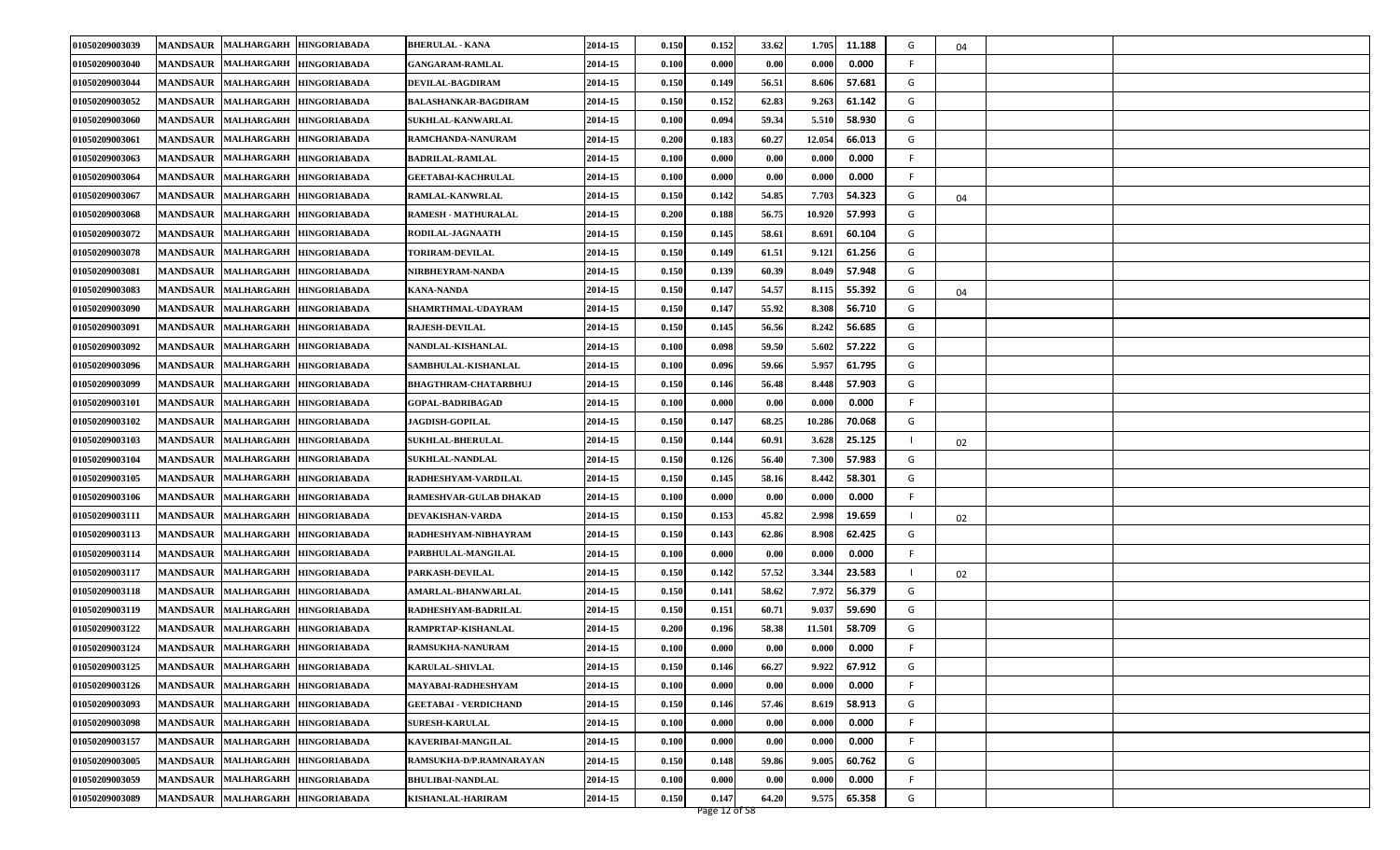| 01050209003047 |                 | MANDSAUR MALHARGARH HINGORIABADA                 | UDAYRAM-CHUNNIRAM              | 2014-15 | 0.150 | 0.146 | 57.59 | 8.515  | 58.202 | G  |    |                        |
|----------------|-----------------|--------------------------------------------------|--------------------------------|---------|-------|-------|-------|--------|--------|----|----|------------------------|
| 01050209014002 |                 | MANDSAUR MALHARGARH<br><b>KHATYAKHEDI</b>        | MANGILAL-MATHURALAL            | 2014-15 | 0.100 | 0.000 | 0.00  | 0.000  | 0.000  | -F |    |                        |
| 01050209014007 |                 | MANDSAUR MALHARGARH KHATYAKHEDI                  | <b>GEETABAI - NANDA</b>        | 2014-15 | 0.100 | 0.000 | 0.00  | 0.000  | 0.000  | -F |    |                        |
| 01050209014010 |                 | MANDSAUR MALHARGARH KHATYAKHEDI                  | RAMCHANDRA-KISHAN              | 2014-15 | 0.150 | 0.145 | 59.86 | 9.065  | 62.431 | G  |    |                        |
| 01050209014011 |                 | MANDSAUR MALHARGARH KHATYAKHEDI                  | <b>DHAPUBAI-KACHRU</b>         | 2014-15 | 0.150 | 0.152 | 58.41 | 9.220  | 60.738 | G  |    |                        |
| 01050209014013 |                 | <b>MANDSAUR MALHARGARH</b><br><b>KHATYAKHEDI</b> | <b>BHAGUBAI S/O-CHAMPA NAI</b> | 2014-15 | 0.150 | 0.139 | 56.16 | 8.336  | 60.144 | -1 | 02 |                        |
| 01050209014014 |                 | MANDSAUR MALHARGARH KHATYAKHEDI                  | <b>BHERULAL-NANURAM</b>        | 2014-15 | 0.150 | 0.147 | 60.96 | 9.693  | 65.760 | G  |    |                        |
| 01050209014017 |                 | MANDSAUR MALHARGARH KHATYAKHEDI                  | AMRIBAI - BHAWARLAL            | 2014-15 | 0.150 | 0.138 | 62.02 | 8.833  | 64.007 | G  |    | NAME CHANGE            |
| 01050209014019 | <b>MANDSAUR</b> | MALHARGARH KHATYAKHEDI                           | RAMCHANDRA - SHRILAL           | 2014-15 | 0.100 | 0.000 | 0.00  | 0.000  | 0.000  | -F |    | <b>NAME CHANGE</b>     |
| 01050209014020 |                 | MANDSAUR MALHARGARH<br><b>KHATYAKHEDI</b>        | NATHULAL-BHUWANISHANKAR        | 2014-15 | 0.100 | 0.099 | 58.90 | 5.814  | 58.906 | G  |    |                        |
| 01050209014021 |                 | MANDSAUR MALHARGARH KHATYAKHEDI                  | RAMESHWAR-KISHANLAL            | 2014-15 | 0.150 | 0.145 | 60.71 | 9.211  | 63.437 | G  |    |                        |
| 01050209014028 |                 | MANDSAUR MALHARGARH KHATYAKHEDI                  | RAMCHANDRA-BHAGGA              | 2014-15 | 0.100 | 0.000 | 0.00  | 0.000  | 0.000  | -F |    |                        |
| 01050209014029 | <b>MANDSAUR</b> | <b>MALHARGARH</b><br><b>KHATYAKHEDI</b>          | SAMPATBAI-KARULAL              | 2014-15 | 0.150 | 0.144 | 61.08 | 9.014  | 62.597 | G  |    |                        |
| 01050209014030 |                 | MANDSAUR MALHARGARH KHATYAKHEDI                  | <b>NATHULAL-BDRILAL</b>        | 2014-15 | 0.150 | 0.144 | 61.09 | 8.998  | 62.486 | G  |    |                        |
| 01050209014031 |                 | MANDSAUR MALHARGARH KHATYAKHEDI                  | <b>KACHRULAL - NATHU</b>       | 2014-15 | 0.150 | 0.142 | 56.16 | 8.031  | 56.556 | G  |    | <b>NAME CHANGE</b>     |
| 01050209014032 | <b>MANDSAUR</b> | <b>MALHARGARH</b><br><b>KHATYAKHEDI</b>          | SHANKARLAL-BHANWARLAL          | 2014-15 | 0.100 | 0.000 | 0.00  | 0.000  | 0.000  | -F |    |                        |
| 01050209014034 | <b>MANDSAUR</b> | <b>MALHARGARH</b><br><b>KHATYAKHEDI</b>          | MANGILAL-BAGDIRAM              | 2014-15 | 0.150 | 0.150 | 66.14 | 9.619  | 64.127 | G  |    |                        |
| 01050209014043 |                 | MANDSAUR MALHARGARH KHATYAKHEDI                  | RAMNARAYAN-PYAARJI             | 2014-15 | 0.200 | 0.191 | 62.02 | 11.864 | 62.018 | G  |    |                        |
| 01050209014048 |                 | MANDSAUR MALHARGARH KHATYAKHEDI                  | SHAMBHULAL-BAPULAL             | 2014-15 | 0.150 | 0.151 | 61.78 | 9.293  | 61.421 | G  |    |                        |
| 01050209014056 |                 | MANDSAUR MALHARGARH<br><b>KHATYAKHEDI</b>        | <b>KARULAL-RAKHILAL</b>        | 2014-15 | 0.200 | 0.204 | 56.01 | 11.082 | 54.217 | G  | 04 |                        |
| 01050209014060 | <b>MANDSAUR</b> | <b>MALHARGARH</b><br><b>KHATYAKHEDI</b>          | BALASHANKAR-BHANWARLAL         | 2014-15 | 0.150 | 0.140 | 62.97 | 9.131  | 65.268 | G  |    |                        |
| 01050209014061 |                 | MANDSAUR MALHARGARH KHATYAKHEDI                  | <b>ONKARLAL-RAMLAL</b>         | 2014-15 | 0.150 | 0.142 | 62.67 | 9.123  | 64.292 | G  |    |                        |
| 01050209014062 |                 | MANDSAUR MALHARGARH KHATYAKHEDI                  | SHANKARLAL-RATANLAL            | 2014-15 | 0.100 | 0.000 | 0.00  | 0.000  | 0.000  | F  |    |                        |
| 01050209014066 | <b>MANDSAUR</b> | MALHARGARH KHATYAKHEDI                           | DEVILAL - NATHULAL             | 2014-15 | 0.100 | 0.000 | 0.00  | 0.000  | 0.000  | -F |    |                        |
| 01050209014067 | <b>MANDSAUR</b> | <b>MALHARGARH</b><br><b>KHATYAKHEDI</b>          | <b>ISHWARLAL-BAPULAL</b>       | 2014-15 | 0.150 | 0.149 | 59.75 | 9.620  | 64.564 | G  |    |                        |
| 01050209014083 | <b>MANDSAUR</b> | MALHARGARH KHATYAKHEDI                           | <b>MANGILAL-BHUWAN</b>         | 2014-15 | 0.150 | 0.148 | 58.91 | 9.190  | 62.011 | G  |    |                        |
| 01050209014084 |                 | MANDSAUR MALHARGARH KHATYAKHEDI                  | DEVILAL-KISHANRAM              | 2014-15 | 0.150 | 0.142 | 55.39 | 7.921  | 55.860 | G  | 04 |                        |
| 01050209014085 |                 | MANDSAUR MALHARGARH KHATYAKHEDI                  | SATYANARAYAN-MANGILAL          | 2014-15 | 0.150 | 0.146 | 59.10 | 9.253  | 63.290 | G  |    |                        |
| 01050209014023 |                 | MANDSAUR MALHARGARH KHATYAKHEDI                  | RAMNARAYAN-BHANWARLAL          | 2014-15 | 0.150 | 0.144 | 60.04 | 9.049  | 62.797 | G  |    |                        |
| 01050209014008 |                 | MANDSAUR MALHARGARH KHATYAKHEDI                  | <b>BULAKBAI-KANHEYALAL</b>     | 2014-15 | 0.150 | 0.141 | 59.55 | 8.711  | 61.736 | G  |    |                        |
| 01050209014025 |                 | MANDSAUR MALHARGARH KHATYAKHEDI                  | KAMLABAI-RAMNARAYAN            | 2014-15 | 0.100 | 0.000 | 0.00  | 0.000  | 0.000  | -F |    |                        |
| 01050209014012 | <b>MANDSAUR</b> | <b>MALHARGARH</b><br><b>KHATYAKHEDI</b>          | BHAGWANTIBAI-MANGILAL          | 2014-15 | 0.150 | 0.149 | 60.83 | 9.142  | 61.356 | G  |    |                        |
| 01050209014065 |                 | MANDSAUR MALHARGARH KHATYAKHEDI                  | <b>BAGDIRAM-BADRILAL</b>       | 2014-15 | 0.100 | 0.000 | 0.00  | 0.000  | 0.000  | -F |    |                        |
| 01050209014095 |                 | MANDSAUR MALHARGARH KHATYAKHEDI                  | PRABHULAL-SHANKARLAL           | 2014-15 | 0.150 | 0.144 | 60.20 | 8.849  | 61.366 | G  |    |                        |
| 01050209014005 |                 | MANDSAUR MALHARGARH KHATYAKHEDI                  | <b>BADRI-BHAGA</b>             | 2014-15 | 0.100 | 0.000 | 0.00  | 0.000  | 0.000  |    |    |                        |
| 01050209014003 |                 | MANDSAUR MALHARGARH KHATYAKHEDI                  | SATYANARAYAN-HARIRAM           | 2014-15 | 0.150 | 0.067 | 60.81 | 4.161  | 62.477 | G  |    |                        |
| 01050209014097 |                 | MANDSAUR MALHARGARH KHATYAKHEDI                  | <b>GANESH - KISHAN</b>         | 2014-15 | 0.150 | 0.145 | 57.76 | 8.738  | 60.179 | G  |    | TRANSFER/BHILIYA KHEDI |
| 01050209014047 |                 | MANDSAUR MALHARGARH KHATYAKHEDI                  | SATYANARAYAN-BAPULAL           | 2014-15 | 0.150 | 0.102 | 61.27 | 6.311  | 61.873 | G  |    |                        |
| 01050209014098 |                 | MANDSAUR MALHARGARH KHATYAKHEDI                  | MANGILAL-BHERULAL              | 2014-15 | 0.150 | 0.147 | 59.59 | 9.288  | 63.098 | G  |    |                        |
| 01050209032001 | <b>MANDSAUR</b> | MALHARGARH KHEDA KOYLA                           | MANGIBAI-BHANWARLAL            | 2014-15 | 0.150 | 0.147 | 64.90 | 9.781  | 66.719 | G  |    |                        |
| 01050209032003 |                 | MANDSAUR MALHARGARH KHEDA KOYLA                  | <b>HIRALAL-BAPULAL</b>         | 2014-15 | 0.100 | 0.000 | 0.00  | 0.000  | 0.000  | -F |    |                        |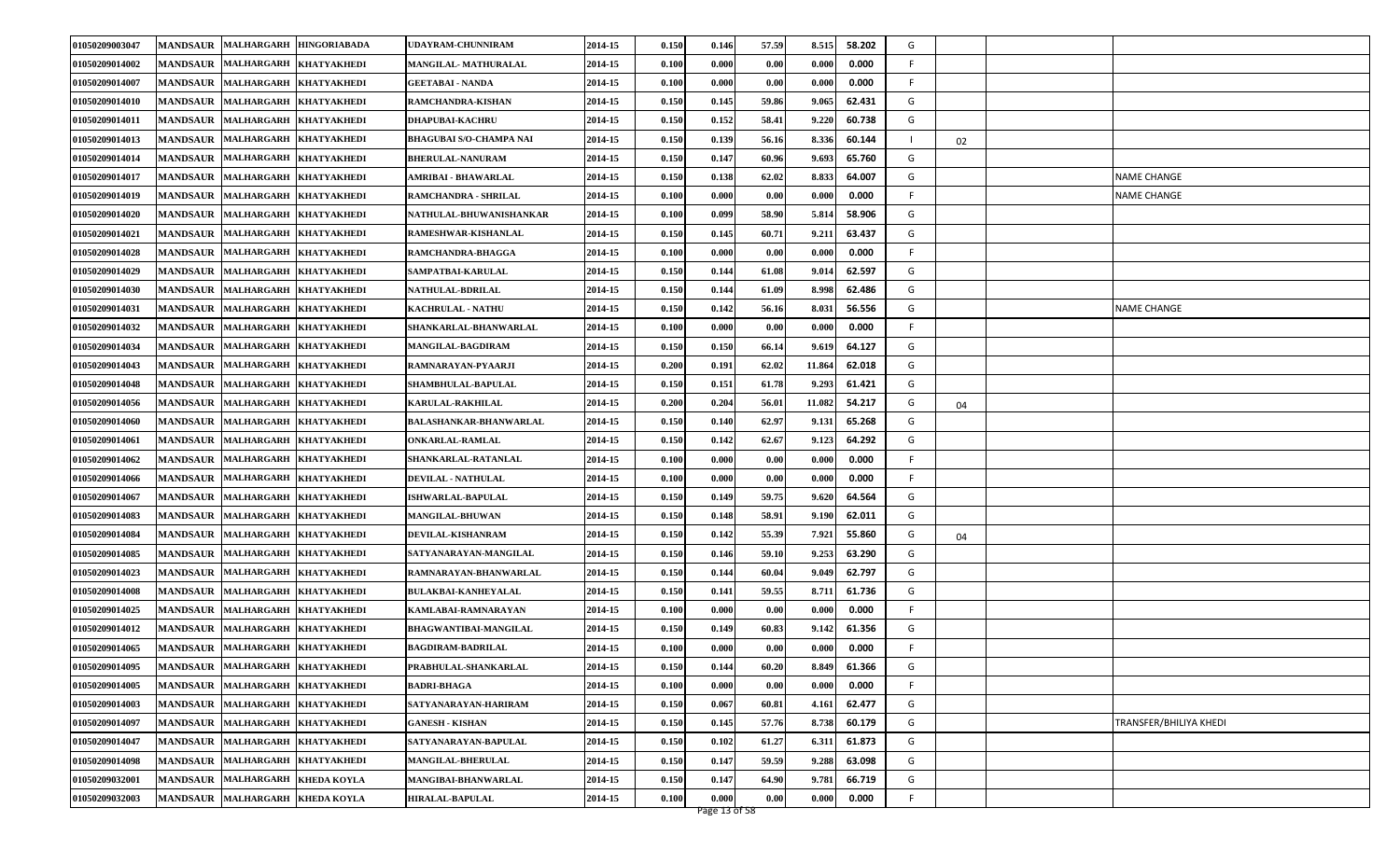| 01050209032004 |                 | MANDSAUR MALHARGARH KHEDA KOYLA         | RAJARAM-NANURAM                  | 2014-15 | 0.150 | 0.150         | 56.32 | 8.657  | 57.713 | G       |                |  |
|----------------|-----------------|-----------------------------------------|----------------------------------|---------|-------|---------------|-------|--------|--------|---------|----------------|--|
| 01050209032007 |                 | MANDSAUR MALHARGARH KHEDA KOYLA         | RAMNARAYAN-NANDA                 | 2014-15 | 0.150 | 0.148         | 54.32 | 8.567  | 57.768 | G       |                |  |
| 01050209032009 |                 | MANDSAUR MALHARGARH KHEDA KOYLA         | SHANKARLAL-MANGILAL              | 2014-15 | 0.150 | 0.151         | 56.27 | 8.963  | 59.515 | G       |                |  |
| 01050209032010 | <b>MANDSAUR</b> | MALHARGARH KHEDA KOYLA                  | <b>ISHWARLAL-SHANIBAI</b>        | 2014-15 | 0.100 | 0.000         | 0.00  | 0.000  | 0.000  | F       |                |  |
| 01050209032012 | <b>MANDSAUR</b> | <b>MALHARGARH</b><br><b>KHEDA KOYLA</b> | KANKUBAI-MANGILAL                | 2014-15 | 0.100 | 0.000         | 0.00  | 0.000  | 0.000  | F       |                |  |
| 01050209032013 |                 | MANDSAUR MALHARGARH KHEDA KOYLA         | DOLATRAM-SHIVLAL                 | 2014-15 | 0.150 | 0.148         | 56.81 | 8.684  | 58.676 | G       |                |  |
| 01050209032014 |                 | MANDSAUR MALHARGARH KHEDA KOYLA         | <b>BHAGATRAM-BAPULAL</b>         | 2014-15 | 0.100 | 0.000         | 0.00  | 0.000  | 0.000  | N       |                |  |
| 01050209032015 | <b>MANDSAUR</b> | MALHARGARH KHEDA KOYLA                  | <b>RAMESHVAR-PURAJI</b>          | 2014-15 | 0.150 | 0.151         | 60.21 | 9.186  | 60.915 | G       |                |  |
| 01050209032023 | <b>MANDSAUR</b> | <b>MALHARGARH</b><br><b>KHEDA KOYLA</b> | RUKMANBAI - TULSIRAM             | 2014-15 | 0.150 | 0.149         | 58.90 | 8.936  | 60.013 | G       |                |  |
| 01050209032021 | <b>MANDSAUR</b> | MALHARGARH KHEDA KOYLA                  | <b>ISHVARLAL-MOHANLAL</b>        | 2014-15 | 0.150 | 0.145         | 62.02 | 9.418  | 64.818 | G       |                |  |
| 01050209032019 |                 | MANDSAUR MALHARGARH KHEDA KOYLA         | PARMANAND-BHANVARLAL             | 2014-15 | 0.150 | 0.144         | 65.26 | 9.752  | 67.958 | G       |                |  |
| 01050209032034 | <b>MANDSAUR</b> | MALHARGARH KHEDA KOYLA                  | <b>RAMSINGH-PIRU</b>             | 2014-15 | 0.150 | 0.149         | 61.56 | 9.304  | 62.276 | G       |                |  |
| 01050209032035 | <b>MANDSAUR</b> | <b>MALHARGARH</b><br><b>KHEDA KOYLA</b> | DEVILAL-PRABHULAL                | 2014-15 | 0.100 | 0.000         | 0.00  | 0.000  | 0.000  | F       |                |  |
| 01050209032038 |                 | MANDSAUR MALHARGARH KHEDA KOYLA         | <b>BHAGIRATH-RUGHNATH</b>        | 2014-15 | 0.150 | 0.140         | 60.53 | 8.690  | 61.939 | G       |                |  |
| 01050209034002 |                 | MANDSAUR MALHARGARH KHUNTI              | <b>AMARLAL-NANURAM</b>           | 2014-15 | 0.150 | 0.142         | 57.80 | 8.406  | 59.281 | G       |                |  |
| 01050209034003 | <b>MANDSAUR</b> | <b>MALHARGARH</b><br><b>KHUNTI</b>      | DOLATRAM-MANGILAL                | 2014-15 | 0.100 | 0.000         | 0.00  | 0.000  | 0.000  | F.      |                |  |
| 01050209034009 | <b>MANDSAUR</b> | <b>MALHARGARH</b><br><b>KHUNTI</b>      | SOHANKUNWAR-DEVISINGH            | 2014-15 | 0.150 | 0.140         | 55.28 | 7.858  | 56.129 | G       |                |  |
| 01050209034014 |                 | MANDSAUR MALHARGARH KHUNTI              | RAMRATAN-JAGGANNATH              | 2014-15 | 0.150 | 0.144         | 55.93 | 8.174  | 56.607 | G       |                |  |
| 01050209034025 |                 | MANDSAUR MALHARGARH KHUNTI              | KISKINDABAI - MADHULAL           | 2014-15 | 0.150 | 0.144         | 55.54 | 8.093  | 56.201 | G       |                |  |
| 01050209034046 | <b>MANDSAUR</b> | <b>MALHARGARH</b><br><b>KHUNTI</b>      | SHIVLAL-KISHANLAL                | 2014-15 | 0.150 | 0.148         | 56.93 | 8.710  | 58.851 | G       |                |  |
| 01050209034054 |                 | MANDSAUR MALHARGARH<br><b>KHUNTI</b>    | <b>BABULAL-SHANKARLAL</b>        | 2014-15 | 0.150 | 0.139         | 63.64 | 9.073  | 65.320 | G       |                |  |
| 01050209034039 |                 | MANDSAUR MALHARGARH KHUNTI              | <b>GEETABAI-RAMLAL</b>           | 2014-15 | 0.150 | 0.146         | 59.52 | 8.868  | 60.740 | G       |                |  |
| 01050209034023 |                 | MANDSAUR MALHARGARH KHUNTI              | UDAYLAL-BHAGVAN                  | 2014-15 | 0.100 | 0.000         | 0.00  | 0.000  | 0.000  | F.      |                |  |
| 01050209034001 | <b>MANDSAUR</b> | MALHARGARH KHUNTI                       | PARMANAND - RAMLAL               | 2014-15 | 0.200 | 0.196         | 63.55 | 12.610 | 64.337 | G       |                |  |
| 01050209034068 |                 | MANDSAUR  MALHARGARH<br><b>KHUNTI</b>   | JAGDISH - DEVILAL D/P SHANKARLAL | 2014-15 | 0.150 | 0.146         | 62.85 | 9.401  | 64.479 | G       |                |  |
| 01050209034031 |                 | MANDSAUR MALHARGARH KHUNTI              | PRABHULAL-HARLAL                 | 2014-15 | 0.200 | 0.196         | 63.09 | 12.294 | 62.724 | G       |                |  |
| 01050209034008 | <b>MANDSAUR</b> | MALHARGARH KHUNTI                       | <b>SHAMBHULAL-AMARLAL</b>        | 2014-15 | 0.150 | 0.144         | 60.93 | 9.018  | 62.625 | G       |                |  |
| 01050209034021 | <b>MANDSAUR</b> | MALHARGARH KHUNTI                       | NANDUBAI - FAKIRA                | 2014-15 | 0.150 | 0.150         | 59.70 | 1.595  | 10.633 | G<br>04 |                |  |
| 01050209034057 |                 | MANDSAUR MALHARGARH KHUNTI              | <b>BHAGVAN-ONKAR</b>             | 2014-15 | 0.150 | 0.147         | 46.01 | 3.510  | 23.845 | G<br>04 |                |  |
| 01050209034072 |                 | MANDSAUR MALHARGARH KHUNTI              | <b>BADRILAL - ONKARLAL</b>       | 2014-15 | 0.150 | 0.146         | 63.24 | 9.423  | 64.541 | G       | 01050210150012 |  |
| 01050209016004 | <b>MANDSAUR</b> | MALHARGARH MAGRANA                      | PRABHULAL-GENDIBAI               | 2014-15 | 0.150 | 0.146         | 66.29 | 10.152 | 69.344 | G       |                |  |
| 01050209016005 | <b>MANDSAUR</b> | <b>MALHARGARH</b><br><b>MAGRANA</b>     | ANOKHILAL-HAJARILAL              | 2014-15 | 0.100 | 0.075         | 60.74 | 4.590  | 61.200 | G       |                |  |
| 01050209016008 |                 | MANDSAUR MALHARGARH MAGRANA             | <b>VAKTAVARSINGH-UDAYSINGH</b>   | 2014-15 | 0.100 | 0.000         | 0.00  | 0.000  | 0.000  | F       |                |  |
| 01050209016009 |                 | MANDSAUR MALHARGARH MAGRANA             | RATANLAL-BAGDIRAM                | 2014-15 | 0.150 | 0.151         | 69.25 | 10.585 | 70.239 | G       |                |  |
| 01050209016010 |                 | MANDSAUR MALHARGARH MAGRANA             | MOHANBAI - PRABHULAL             | 2014-15 | 0.100 | 0.051         | 62.52 | 3.260  | 63.922 | G       |                |  |
| 01050209016011 |                 | MANDSAUR MALHARGARH MAGRANA             | MANGU URF MANGILAL - RAMKISHAN   | 2014-15 | 0.150 | 0.150         | 66.94 | 9.850  | 65.667 | G       |                |  |
| 01050209016013 |                 | MANDSAUR MALHARGARH MAGRANA             | SIHIVNARAYAN-RAMPRATAP           | 2014-15 | 0.150 | 0.147         | 64.61 | 9.498  | 64.612 | G       |                |  |
| 01050209016014 |                 | MANDSAUR MALHARGARH MAGRANA             | KAILASHCHAND-RAMRATAN            | 2014-15 | 0.150 | 0.153         | 63.62 | 9.888  | 64.712 | G       |                |  |
| 01050209016020 |                 | MANDSAUR MALHARGARH MAGRANA             | REVASHAKAR - BHAGWAN             | 2014-15 | 0.150 | 0.150         | 63.66 | 9.604  | 64.027 | G       |                |  |
| 01050209016022 |                 | MANDSAUR MALHARGARH MAGRANA             | <b>KHEMRAJ - NARAYAN</b>         | 2014-15 | 0.100 | 0.000         | 0.00  | 0.000  | 0.000  | N       |                |  |
| 01050209016145 |                 | MANDSAUR MALHARGARH MAGRANA             | <b>RAMDAYAL-KALURAM</b>          | 2014-15 | 0.150 | 0.157         | 67.12 | 10.394 | 66.162 | G       |                |  |
|                |                 |                                         |                                  |         |       | Page 14 of 58 |       |        |        |         |                |  |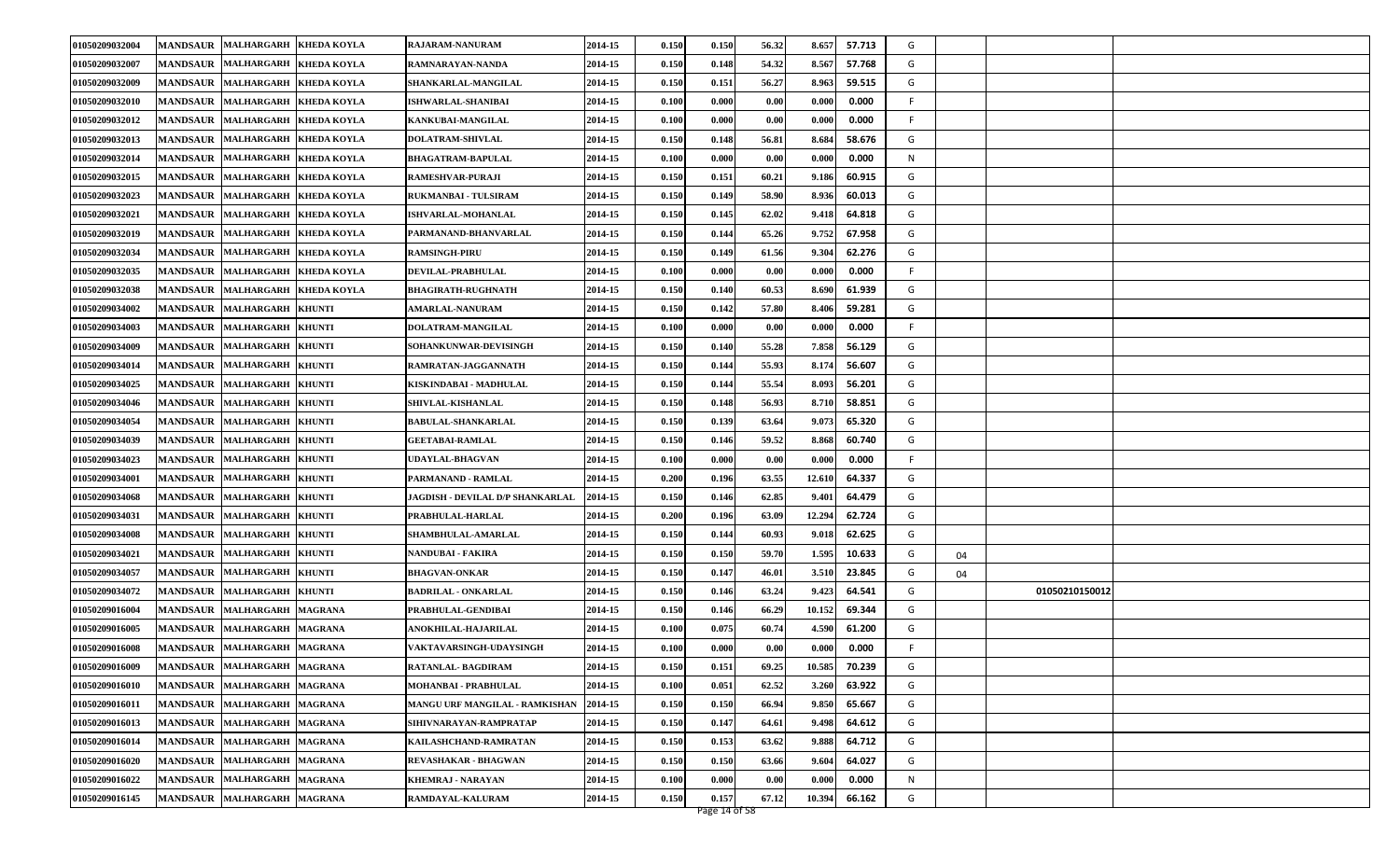| 01050209016031<br><b>MANDSAUR MALHARGARH</b><br><b>MAGRANA</b><br>0.150<br>10.536<br>69.453<br>G<br><b>RAMLAL-AMRA</b><br>2014-15<br>0.152<br>70.31<br>KANHIYALAL-BHANWARLAL<br>4.756<br>G<br>01050209016032<br>MANDSAUR MALHARGARH MAGRANA<br>2014-15<br>0.100<br>0.072<br>66.58<br>65.964<br>65.28<br>70.652<br>G<br>01050209016034<br>MANDSAUR MALHARGARH MAGRANA<br>2014-15<br>0.150<br>0.141<br>9.969<br><b>BALMUKAN-RAMRATAN</b><br>62.405<br>G<br>01050209016035<br>MANDSAUR MALHARGARH MAGRANA<br>0.150<br>61.85<br>9.392<br>MANGILAL-PARASRAM<br>2014-15<br>0.151<br>G<br>01050209016037<br>0.100<br>56.39<br>3.448<br>56.804<br>MANDSAUR MALHARGARH MAGRANA<br>2014-15<br>0.061<br>RADHAKISHAN-DOLATRAM<br>60.91<br>G<br>01050209016038<br>2014-15<br>0.150<br>0.145<br>9.032<br>62.247<br>MANDSAUR MALHARGARH MAGRANA<br><b>GOVINDRAM-KHEMRAJ</b><br>MANDSAUR MALHARGARH MAGRANA<br>0.150<br>68.27<br>10.631<br>72.865<br>G<br>01050209016040<br>KOSHALIYABAI-RAMDAYAL<br>2014-15<br>0.146<br>01050209016041<br>MANDSAUR MALHARGARH MAGRANA<br><b>BHAGATRAM-MULCHAND</b><br>2014-15<br>0.150<br>63.60<br>9.658<br>65.037<br>G<br>0.149<br>0.100<br>0.00<br>0.000<br>0.000<br>01050209016042<br>MANDSAUR MALHARGARH MAGRANA<br>2014-15<br>0.000<br>F.<br>RADHIBAI-ONKARLAL<br>65.65<br>2014-15<br>0.150<br>0.153<br>10.326<br>67.314<br>G<br>01050209016044<br>MANDSAUR MALHARGARH MAGRANA<br>DHAPUBAI-BHANWARLAL<br>0.100<br>63.30<br>5.362<br>63.008<br>G<br>01050209016045<br>MANDSAUR MALHARGARH MAGRANA<br>2014-15<br>0.085<br>KANHIYALAL-HARLAL<br>01050209016048<br>2014-15<br>0.150<br>63.86<br>7.052<br>65.722<br>G<br>MANDSAUR MALHARGARH MAGRANA<br><b>BANSILAL-NIRBHAYRAM</b><br>0.107<br>01050209016049<br>MANDSAUR MALHARGARH MAGRANA<br>KALUDAS-NARAYANDAS<br>2014-15<br>0.150<br>62.46<br>9.574<br>62.290<br>G<br>0.154<br>MANDSAUR MALHARGARH MAGRANA<br><b>GOPAL- MANGILAL</b><br>2014-15<br>0.150<br>0.147<br>64.10<br>9.075<br>61.735<br>G<br>01050209016050<br>01050209016051<br>2014-15<br>0.150<br>63.30<br>65.222<br>G<br>MANDSAUR MALHARGARH MAGRANA<br>DHANUBAI- JAMNALAL<br>0.144<br>9.405<br>01050209016052<br>MANDSAUR MALHARGARH MAGRANA<br>2014-15<br>0.150<br>66.62<br>9.945<br>65.428<br>G<br>GANESHRAM-KANHIYALAL<br>0.152<br>01050209016055<br>2014-15<br>0.100<br>61.25<br>3.343<br>63.435<br>G<br>MANDSAUR MALHARGARH MAGRANA<br>0.053<br>VAGATRAM - TARJARAM<br>0.150<br>0.142<br>62.52<br>9.182<br>64.753<br>G<br>01050209016056<br>MANDSAUR MALHARGARH MAGRANA<br>ONKARLAL-BAPULAL<br>2014-15<br>66.32<br>68.844<br>01050209016060<br>MANDSAUR MALHARGARH MAGRANA<br>2014-15<br>0.150<br>0.150<br>10.299<br>G<br>NANIBAI - BANSHILAL<br>01050209016061<br>MANDSAUR MALHARGARH MAGRANA<br>2014-15<br>0.100<br>0.000<br>0.00<br>0.000<br>0.000<br>F.<br>GEETABAI - RADHAKISHAN<br>01050209016062<br>MANDSAUR MALHARGARH MAGRANA<br>2014-15<br>0.150<br>62.46<br>8.932<br>63.800<br>G<br>MOHANLAL-MULCHAND<br>0.140<br>68.54<br>2014-15<br>0.150<br>0.150<br>10.232<br>68.123<br>G<br>01050209016063<br>MANDSAUR MALHARGARH MAGRANA<br>RAMBHAJAN - BHAWARLAL<br>01050209016065<br>2014-15<br>0.100<br>0.000<br>0.00<br>0.000<br>0.000<br>N<br>MANDSAUR MALHARGARH MAGRANA<br>VARDICHAND-D\P RATANLAL<br>10.278<br>67.976<br>01050209016066<br>0.150<br>68.26<br>G<br>MANDSAUR MALHARGARH MAGRANA<br>MANGIIBAI-MANGNIRAM<br>2014-15<br>0.151<br>01050209016067<br>MANDSAUR MALHARGARH MAGRANA<br>BHERULAL-KISHANLAL<br>2014-15<br>0.100<br>0.00<br>0.000<br>0.000<br>F<br>0.000<br>MANDSAUR MALHARGARH MAGRANA<br>2014-15<br>0.150<br>64.11<br>9.653<br>64.140<br>G<br>01050209016069<br><b>JAMNALAL-DEVARAM</b><br>0.151<br>67.04<br>G<br>01050209016074<br>MANDSAUR MALHARGARH MAGRANA<br>2014-15<br>0.150<br>9.864<br>65.498<br>SURAJMAL-BHANWARLAL<br>0.151<br>01050209016075<br>0.100<br>0.000<br>F.<br>MANDSAUR MALHARGARH MAGRANA<br>SOHANLAL-GANPATLAL<br>2014-15<br>0.000<br>0.00<br>0.000<br>67.06<br>G<br>0.150<br>0.150<br>9.867<br>65.780<br>01050209016076<br>MANDSAUR MALHARGARH MAGRANA<br>DINESHCHANDRA-AMRATRAM<br>2014-15<br>MANDSAUR MALHARGARH MAGRANA<br>0.150<br>62.63<br>9.734<br>64.378<br>G<br>01050209016077<br>SUNDARLAL-RAMPRATAP<br>2014-15<br>0.151<br>01050209016078<br>MANDSAUR MALHARGARH MAGRANA<br><b>CHAGANLAL-KISHANLAL</b><br>2014-15<br>0.200<br>68.62<br>13.734<br>69.539<br>G<br>0.198<br>01050209016085<br>MANDSAUR MALHARGARH MAGRANA<br>2014-15<br>0.100<br>0.000<br>0.00<br>0.000<br>0.000<br>KARULAL-RATANLAL<br>F.<br>MANDSAUR MALHARGARH MAGRANA<br>2014-15<br>01050209016086<br>0.100<br>0.000<br>0.00<br>0.000<br>0.000<br>KANWARLAL-RAMPRATAP<br>F<br>61.434<br>G<br>01050209016087<br>MANDSAUR MALHARGARH MAGRANA<br>2014-15<br>0.150<br>0.102<br>61.14<br>6.254<br><b>BABULAL-PRABHULAL</b><br>G<br>0.150<br>64.787<br>01050209016088<br>MANDSAUR MALHARGARH MAGRANA<br>SHAMBHULAL-DHANRAJ<br>2014-15<br>64.42<br>9.718<br>0.150<br>MANDSAUR MALHARGARH MAGRANA<br>01050209016090<br>SAMPATBAI - RAMNARAYAN<br>2014-15<br>0.150<br>65.16<br>9.560<br>66.389<br>G<br>0.144<br>MANDSAUR MALHARGARH MAGRANA<br>65.27<br>9.856<br>65.882<br>01050209016091<br>SURESHCHAND-BHANWARLAL<br>2014-15<br>0.150<br>0.150<br>G<br>01050209016094<br>MANDSAUR MALHARGARH MAGRANA<br>2014-15<br>0.150<br>0.149<br>63.91<br>9.486<br>63.579<br>G<br>KANHIYALAL-PANNALAL<br>01050209016099<br>MANDSAUR MALHARGARH MAGRANA<br>2014-15<br>0.150<br>9.852<br>HEERALAL-BAGDIRAM<br>0.148<br>65.43<br>66.478<br>G<br>64.225<br>01050209016101<br>MANDSAUR MALHARGARH MAGRANA<br><b>BHANWARLAL-KANHIYALAL</b><br>2014-15<br>0.150<br>0.150<br>64.30<br>9.608<br>G | 01050209016030 | MANDSAUR MALHARGARH MAGRANA | RADHESHYAM - KANHAIYALAL | 2014-15 | 0.150 | 0.148 | 68.09 | 70.324<br>10.408 | G |  |  |
|-------------------------------------------------------------------------------------------------------------------------------------------------------------------------------------------------------------------------------------------------------------------------------------------------------------------------------------------------------------------------------------------------------------------------------------------------------------------------------------------------------------------------------------------------------------------------------------------------------------------------------------------------------------------------------------------------------------------------------------------------------------------------------------------------------------------------------------------------------------------------------------------------------------------------------------------------------------------------------------------------------------------------------------------------------------------------------------------------------------------------------------------------------------------------------------------------------------------------------------------------------------------------------------------------------------------------------------------------------------------------------------------------------------------------------------------------------------------------------------------------------------------------------------------------------------------------------------------------------------------------------------------------------------------------------------------------------------------------------------------------------------------------------------------------------------------------------------------------------------------------------------------------------------------------------------------------------------------------------------------------------------------------------------------------------------------------------------------------------------------------------------------------------------------------------------------------------------------------------------------------------------------------------------------------------------------------------------------------------------------------------------------------------------------------------------------------------------------------------------------------------------------------------------------------------------------------------------------------------------------------------------------------------------------------------------------------------------------------------------------------------------------------------------------------------------------------------------------------------------------------------------------------------------------------------------------------------------------------------------------------------------------------------------------------------------------------------------------------------------------------------------------------------------------------------------------------------------------------------------------------------------------------------------------------------------------------------------------------------------------------------------------------------------------------------------------------------------------------------------------------------------------------------------------------------------------------------------------------------------------------------------------------------------------------------------------------------------------------------------------------------------------------------------------------------------------------------------------------------------------------------------------------------------------------------------------------------------------------------------------------------------------------------------------------------------------------------------------------------------------------------------------------------------------------------------------------------------------------------------------------------------------------------------------------------------------------------------------------------------------------------------------------------------------------------------------------------------------------------------------------------------------------------------------------------------------------------------------------------------------------------------------------------------------------------------------------------------------------------------------------------------------------------------------------------------------------------------------------------------------------------------------------------------------------------------------------------------------------------------------------------------------------------------------------------------------------------------------------------------------------------------------------------------------------------------------------------------------------------------------------------------------------------------------------------------------------------------------------------------------------------------------------------------------------------------------------------------------------------------------------------------------------------------------------------------------------------------------------------------------------------------------------|----------------|-----------------------------|--------------------------|---------|-------|-------|-------|------------------|---|--|--|
|                                                                                                                                                                                                                                                                                                                                                                                                                                                                                                                                                                                                                                                                                                                                                                                                                                                                                                                                                                                                                                                                                                                                                                                                                                                                                                                                                                                                                                                                                                                                                                                                                                                                                                                                                                                                                                                                                                                                                                                                                                                                                                                                                                                                                                                                                                                                                                                                                                                                                                                                                                                                                                                                                                                                                                                                                                                                                                                                                                                                                                                                                                                                                                                                                                                                                                                                                                                                                                                                                                                                                                                                                                                                                                                                                                                                                                                                                                                                                                                                                                                                                                                                                                                                                                                                                                                                                                                                                                                                                                                                                                                                                                                                                                                                                                                                                                                                                                                                                                                                                                                                                                                                                                                                                                                                                                                                                                                                                                                                                                                                                                                                                                                 |                |                             |                          |         |       |       |       |                  |   |  |  |
|                                                                                                                                                                                                                                                                                                                                                                                                                                                                                                                                                                                                                                                                                                                                                                                                                                                                                                                                                                                                                                                                                                                                                                                                                                                                                                                                                                                                                                                                                                                                                                                                                                                                                                                                                                                                                                                                                                                                                                                                                                                                                                                                                                                                                                                                                                                                                                                                                                                                                                                                                                                                                                                                                                                                                                                                                                                                                                                                                                                                                                                                                                                                                                                                                                                                                                                                                                                                                                                                                                                                                                                                                                                                                                                                                                                                                                                                                                                                                                                                                                                                                                                                                                                                                                                                                                                                                                                                                                                                                                                                                                                                                                                                                                                                                                                                                                                                                                                                                                                                                                                                                                                                                                                                                                                                                                                                                                                                                                                                                                                                                                                                                                                 |                |                             |                          |         |       |       |       |                  |   |  |  |
|                                                                                                                                                                                                                                                                                                                                                                                                                                                                                                                                                                                                                                                                                                                                                                                                                                                                                                                                                                                                                                                                                                                                                                                                                                                                                                                                                                                                                                                                                                                                                                                                                                                                                                                                                                                                                                                                                                                                                                                                                                                                                                                                                                                                                                                                                                                                                                                                                                                                                                                                                                                                                                                                                                                                                                                                                                                                                                                                                                                                                                                                                                                                                                                                                                                                                                                                                                                                                                                                                                                                                                                                                                                                                                                                                                                                                                                                                                                                                                                                                                                                                                                                                                                                                                                                                                                                                                                                                                                                                                                                                                                                                                                                                                                                                                                                                                                                                                                                                                                                                                                                                                                                                                                                                                                                                                                                                                                                                                                                                                                                                                                                                                                 |                |                             |                          |         |       |       |       |                  |   |  |  |
|                                                                                                                                                                                                                                                                                                                                                                                                                                                                                                                                                                                                                                                                                                                                                                                                                                                                                                                                                                                                                                                                                                                                                                                                                                                                                                                                                                                                                                                                                                                                                                                                                                                                                                                                                                                                                                                                                                                                                                                                                                                                                                                                                                                                                                                                                                                                                                                                                                                                                                                                                                                                                                                                                                                                                                                                                                                                                                                                                                                                                                                                                                                                                                                                                                                                                                                                                                                                                                                                                                                                                                                                                                                                                                                                                                                                                                                                                                                                                                                                                                                                                                                                                                                                                                                                                                                                                                                                                                                                                                                                                                                                                                                                                                                                                                                                                                                                                                                                                                                                                                                                                                                                                                                                                                                                                                                                                                                                                                                                                                                                                                                                                                                 |                |                             |                          |         |       |       |       |                  |   |  |  |
|                                                                                                                                                                                                                                                                                                                                                                                                                                                                                                                                                                                                                                                                                                                                                                                                                                                                                                                                                                                                                                                                                                                                                                                                                                                                                                                                                                                                                                                                                                                                                                                                                                                                                                                                                                                                                                                                                                                                                                                                                                                                                                                                                                                                                                                                                                                                                                                                                                                                                                                                                                                                                                                                                                                                                                                                                                                                                                                                                                                                                                                                                                                                                                                                                                                                                                                                                                                                                                                                                                                                                                                                                                                                                                                                                                                                                                                                                                                                                                                                                                                                                                                                                                                                                                                                                                                                                                                                                                                                                                                                                                                                                                                                                                                                                                                                                                                                                                                                                                                                                                                                                                                                                                                                                                                                                                                                                                                                                                                                                                                                                                                                                                                 |                |                             |                          |         |       |       |       |                  |   |  |  |
|                                                                                                                                                                                                                                                                                                                                                                                                                                                                                                                                                                                                                                                                                                                                                                                                                                                                                                                                                                                                                                                                                                                                                                                                                                                                                                                                                                                                                                                                                                                                                                                                                                                                                                                                                                                                                                                                                                                                                                                                                                                                                                                                                                                                                                                                                                                                                                                                                                                                                                                                                                                                                                                                                                                                                                                                                                                                                                                                                                                                                                                                                                                                                                                                                                                                                                                                                                                                                                                                                                                                                                                                                                                                                                                                                                                                                                                                                                                                                                                                                                                                                                                                                                                                                                                                                                                                                                                                                                                                                                                                                                                                                                                                                                                                                                                                                                                                                                                                                                                                                                                                                                                                                                                                                                                                                                                                                                                                                                                                                                                                                                                                                                                 |                |                             |                          |         |       |       |       |                  |   |  |  |
|                                                                                                                                                                                                                                                                                                                                                                                                                                                                                                                                                                                                                                                                                                                                                                                                                                                                                                                                                                                                                                                                                                                                                                                                                                                                                                                                                                                                                                                                                                                                                                                                                                                                                                                                                                                                                                                                                                                                                                                                                                                                                                                                                                                                                                                                                                                                                                                                                                                                                                                                                                                                                                                                                                                                                                                                                                                                                                                                                                                                                                                                                                                                                                                                                                                                                                                                                                                                                                                                                                                                                                                                                                                                                                                                                                                                                                                                                                                                                                                                                                                                                                                                                                                                                                                                                                                                                                                                                                                                                                                                                                                                                                                                                                                                                                                                                                                                                                                                                                                                                                                                                                                                                                                                                                                                                                                                                                                                                                                                                                                                                                                                                                                 |                |                             |                          |         |       |       |       |                  |   |  |  |
|                                                                                                                                                                                                                                                                                                                                                                                                                                                                                                                                                                                                                                                                                                                                                                                                                                                                                                                                                                                                                                                                                                                                                                                                                                                                                                                                                                                                                                                                                                                                                                                                                                                                                                                                                                                                                                                                                                                                                                                                                                                                                                                                                                                                                                                                                                                                                                                                                                                                                                                                                                                                                                                                                                                                                                                                                                                                                                                                                                                                                                                                                                                                                                                                                                                                                                                                                                                                                                                                                                                                                                                                                                                                                                                                                                                                                                                                                                                                                                                                                                                                                                                                                                                                                                                                                                                                                                                                                                                                                                                                                                                                                                                                                                                                                                                                                                                                                                                                                                                                                                                                                                                                                                                                                                                                                                                                                                                                                                                                                                                                                                                                                                                 |                |                             |                          |         |       |       |       |                  |   |  |  |
|                                                                                                                                                                                                                                                                                                                                                                                                                                                                                                                                                                                                                                                                                                                                                                                                                                                                                                                                                                                                                                                                                                                                                                                                                                                                                                                                                                                                                                                                                                                                                                                                                                                                                                                                                                                                                                                                                                                                                                                                                                                                                                                                                                                                                                                                                                                                                                                                                                                                                                                                                                                                                                                                                                                                                                                                                                                                                                                                                                                                                                                                                                                                                                                                                                                                                                                                                                                                                                                                                                                                                                                                                                                                                                                                                                                                                                                                                                                                                                                                                                                                                                                                                                                                                                                                                                                                                                                                                                                                                                                                                                                                                                                                                                                                                                                                                                                                                                                                                                                                                                                                                                                                                                                                                                                                                                                                                                                                                                                                                                                                                                                                                                                 |                |                             |                          |         |       |       |       |                  |   |  |  |
|                                                                                                                                                                                                                                                                                                                                                                                                                                                                                                                                                                                                                                                                                                                                                                                                                                                                                                                                                                                                                                                                                                                                                                                                                                                                                                                                                                                                                                                                                                                                                                                                                                                                                                                                                                                                                                                                                                                                                                                                                                                                                                                                                                                                                                                                                                                                                                                                                                                                                                                                                                                                                                                                                                                                                                                                                                                                                                                                                                                                                                                                                                                                                                                                                                                                                                                                                                                                                                                                                                                                                                                                                                                                                                                                                                                                                                                                                                                                                                                                                                                                                                                                                                                                                                                                                                                                                                                                                                                                                                                                                                                                                                                                                                                                                                                                                                                                                                                                                                                                                                                                                                                                                                                                                                                                                                                                                                                                                                                                                                                                                                                                                                                 |                |                             |                          |         |       |       |       |                  |   |  |  |
|                                                                                                                                                                                                                                                                                                                                                                                                                                                                                                                                                                                                                                                                                                                                                                                                                                                                                                                                                                                                                                                                                                                                                                                                                                                                                                                                                                                                                                                                                                                                                                                                                                                                                                                                                                                                                                                                                                                                                                                                                                                                                                                                                                                                                                                                                                                                                                                                                                                                                                                                                                                                                                                                                                                                                                                                                                                                                                                                                                                                                                                                                                                                                                                                                                                                                                                                                                                                                                                                                                                                                                                                                                                                                                                                                                                                                                                                                                                                                                                                                                                                                                                                                                                                                                                                                                                                                                                                                                                                                                                                                                                                                                                                                                                                                                                                                                                                                                                                                                                                                                                                                                                                                                                                                                                                                                                                                                                                                                                                                                                                                                                                                                                 |                |                             |                          |         |       |       |       |                  |   |  |  |
|                                                                                                                                                                                                                                                                                                                                                                                                                                                                                                                                                                                                                                                                                                                                                                                                                                                                                                                                                                                                                                                                                                                                                                                                                                                                                                                                                                                                                                                                                                                                                                                                                                                                                                                                                                                                                                                                                                                                                                                                                                                                                                                                                                                                                                                                                                                                                                                                                                                                                                                                                                                                                                                                                                                                                                                                                                                                                                                                                                                                                                                                                                                                                                                                                                                                                                                                                                                                                                                                                                                                                                                                                                                                                                                                                                                                                                                                                                                                                                                                                                                                                                                                                                                                                                                                                                                                                                                                                                                                                                                                                                                                                                                                                                                                                                                                                                                                                                                                                                                                                                                                                                                                                                                                                                                                                                                                                                                                                                                                                                                                                                                                                                                 |                |                             |                          |         |       |       |       |                  |   |  |  |
|                                                                                                                                                                                                                                                                                                                                                                                                                                                                                                                                                                                                                                                                                                                                                                                                                                                                                                                                                                                                                                                                                                                                                                                                                                                                                                                                                                                                                                                                                                                                                                                                                                                                                                                                                                                                                                                                                                                                                                                                                                                                                                                                                                                                                                                                                                                                                                                                                                                                                                                                                                                                                                                                                                                                                                                                                                                                                                                                                                                                                                                                                                                                                                                                                                                                                                                                                                                                                                                                                                                                                                                                                                                                                                                                                                                                                                                                                                                                                                                                                                                                                                                                                                                                                                                                                                                                                                                                                                                                                                                                                                                                                                                                                                                                                                                                                                                                                                                                                                                                                                                                                                                                                                                                                                                                                                                                                                                                                                                                                                                                                                                                                                                 |                |                             |                          |         |       |       |       |                  |   |  |  |
|                                                                                                                                                                                                                                                                                                                                                                                                                                                                                                                                                                                                                                                                                                                                                                                                                                                                                                                                                                                                                                                                                                                                                                                                                                                                                                                                                                                                                                                                                                                                                                                                                                                                                                                                                                                                                                                                                                                                                                                                                                                                                                                                                                                                                                                                                                                                                                                                                                                                                                                                                                                                                                                                                                                                                                                                                                                                                                                                                                                                                                                                                                                                                                                                                                                                                                                                                                                                                                                                                                                                                                                                                                                                                                                                                                                                                                                                                                                                                                                                                                                                                                                                                                                                                                                                                                                                                                                                                                                                                                                                                                                                                                                                                                                                                                                                                                                                                                                                                                                                                                                                                                                                                                                                                                                                                                                                                                                                                                                                                                                                                                                                                                                 |                |                             |                          |         |       |       |       |                  |   |  |  |
|                                                                                                                                                                                                                                                                                                                                                                                                                                                                                                                                                                                                                                                                                                                                                                                                                                                                                                                                                                                                                                                                                                                                                                                                                                                                                                                                                                                                                                                                                                                                                                                                                                                                                                                                                                                                                                                                                                                                                                                                                                                                                                                                                                                                                                                                                                                                                                                                                                                                                                                                                                                                                                                                                                                                                                                                                                                                                                                                                                                                                                                                                                                                                                                                                                                                                                                                                                                                                                                                                                                                                                                                                                                                                                                                                                                                                                                                                                                                                                                                                                                                                                                                                                                                                                                                                                                                                                                                                                                                                                                                                                                                                                                                                                                                                                                                                                                                                                                                                                                                                                                                                                                                                                                                                                                                                                                                                                                                                                                                                                                                                                                                                                                 |                |                             |                          |         |       |       |       |                  |   |  |  |
|                                                                                                                                                                                                                                                                                                                                                                                                                                                                                                                                                                                                                                                                                                                                                                                                                                                                                                                                                                                                                                                                                                                                                                                                                                                                                                                                                                                                                                                                                                                                                                                                                                                                                                                                                                                                                                                                                                                                                                                                                                                                                                                                                                                                                                                                                                                                                                                                                                                                                                                                                                                                                                                                                                                                                                                                                                                                                                                                                                                                                                                                                                                                                                                                                                                                                                                                                                                                                                                                                                                                                                                                                                                                                                                                                                                                                                                                                                                                                                                                                                                                                                                                                                                                                                                                                                                                                                                                                                                                                                                                                                                                                                                                                                                                                                                                                                                                                                                                                                                                                                                                                                                                                                                                                                                                                                                                                                                                                                                                                                                                                                                                                                                 |                |                             |                          |         |       |       |       |                  |   |  |  |
|                                                                                                                                                                                                                                                                                                                                                                                                                                                                                                                                                                                                                                                                                                                                                                                                                                                                                                                                                                                                                                                                                                                                                                                                                                                                                                                                                                                                                                                                                                                                                                                                                                                                                                                                                                                                                                                                                                                                                                                                                                                                                                                                                                                                                                                                                                                                                                                                                                                                                                                                                                                                                                                                                                                                                                                                                                                                                                                                                                                                                                                                                                                                                                                                                                                                                                                                                                                                                                                                                                                                                                                                                                                                                                                                                                                                                                                                                                                                                                                                                                                                                                                                                                                                                                                                                                                                                                                                                                                                                                                                                                                                                                                                                                                                                                                                                                                                                                                                                                                                                                                                                                                                                                                                                                                                                                                                                                                                                                                                                                                                                                                                                                                 |                |                             |                          |         |       |       |       |                  |   |  |  |
|                                                                                                                                                                                                                                                                                                                                                                                                                                                                                                                                                                                                                                                                                                                                                                                                                                                                                                                                                                                                                                                                                                                                                                                                                                                                                                                                                                                                                                                                                                                                                                                                                                                                                                                                                                                                                                                                                                                                                                                                                                                                                                                                                                                                                                                                                                                                                                                                                                                                                                                                                                                                                                                                                                                                                                                                                                                                                                                                                                                                                                                                                                                                                                                                                                                                                                                                                                                                                                                                                                                                                                                                                                                                                                                                                                                                                                                                                                                                                                                                                                                                                                                                                                                                                                                                                                                                                                                                                                                                                                                                                                                                                                                                                                                                                                                                                                                                                                                                                                                                                                                                                                                                                                                                                                                                                                                                                                                                                                                                                                                                                                                                                                                 |                |                             |                          |         |       |       |       |                  |   |  |  |
|                                                                                                                                                                                                                                                                                                                                                                                                                                                                                                                                                                                                                                                                                                                                                                                                                                                                                                                                                                                                                                                                                                                                                                                                                                                                                                                                                                                                                                                                                                                                                                                                                                                                                                                                                                                                                                                                                                                                                                                                                                                                                                                                                                                                                                                                                                                                                                                                                                                                                                                                                                                                                                                                                                                                                                                                                                                                                                                                                                                                                                                                                                                                                                                                                                                                                                                                                                                                                                                                                                                                                                                                                                                                                                                                                                                                                                                                                                                                                                                                                                                                                                                                                                                                                                                                                                                                                                                                                                                                                                                                                                                                                                                                                                                                                                                                                                                                                                                                                                                                                                                                                                                                                                                                                                                                                                                                                                                                                                                                                                                                                                                                                                                 |                |                             |                          |         |       |       |       |                  |   |  |  |
|                                                                                                                                                                                                                                                                                                                                                                                                                                                                                                                                                                                                                                                                                                                                                                                                                                                                                                                                                                                                                                                                                                                                                                                                                                                                                                                                                                                                                                                                                                                                                                                                                                                                                                                                                                                                                                                                                                                                                                                                                                                                                                                                                                                                                                                                                                                                                                                                                                                                                                                                                                                                                                                                                                                                                                                                                                                                                                                                                                                                                                                                                                                                                                                                                                                                                                                                                                                                                                                                                                                                                                                                                                                                                                                                                                                                                                                                                                                                                                                                                                                                                                                                                                                                                                                                                                                                                                                                                                                                                                                                                                                                                                                                                                                                                                                                                                                                                                                                                                                                                                                                                                                                                                                                                                                                                                                                                                                                                                                                                                                                                                                                                                                 |                |                             |                          |         |       |       |       |                  |   |  |  |
|                                                                                                                                                                                                                                                                                                                                                                                                                                                                                                                                                                                                                                                                                                                                                                                                                                                                                                                                                                                                                                                                                                                                                                                                                                                                                                                                                                                                                                                                                                                                                                                                                                                                                                                                                                                                                                                                                                                                                                                                                                                                                                                                                                                                                                                                                                                                                                                                                                                                                                                                                                                                                                                                                                                                                                                                                                                                                                                                                                                                                                                                                                                                                                                                                                                                                                                                                                                                                                                                                                                                                                                                                                                                                                                                                                                                                                                                                                                                                                                                                                                                                                                                                                                                                                                                                                                                                                                                                                                                                                                                                                                                                                                                                                                                                                                                                                                                                                                                                                                                                                                                                                                                                                                                                                                                                                                                                                                                                                                                                                                                                                                                                                                 |                |                             |                          |         |       |       |       |                  |   |  |  |
|                                                                                                                                                                                                                                                                                                                                                                                                                                                                                                                                                                                                                                                                                                                                                                                                                                                                                                                                                                                                                                                                                                                                                                                                                                                                                                                                                                                                                                                                                                                                                                                                                                                                                                                                                                                                                                                                                                                                                                                                                                                                                                                                                                                                                                                                                                                                                                                                                                                                                                                                                                                                                                                                                                                                                                                                                                                                                                                                                                                                                                                                                                                                                                                                                                                                                                                                                                                                                                                                                                                                                                                                                                                                                                                                                                                                                                                                                                                                                                                                                                                                                                                                                                                                                                                                                                                                                                                                                                                                                                                                                                                                                                                                                                                                                                                                                                                                                                                                                                                                                                                                                                                                                                                                                                                                                                                                                                                                                                                                                                                                                                                                                                                 |                |                             |                          |         |       |       |       |                  |   |  |  |
|                                                                                                                                                                                                                                                                                                                                                                                                                                                                                                                                                                                                                                                                                                                                                                                                                                                                                                                                                                                                                                                                                                                                                                                                                                                                                                                                                                                                                                                                                                                                                                                                                                                                                                                                                                                                                                                                                                                                                                                                                                                                                                                                                                                                                                                                                                                                                                                                                                                                                                                                                                                                                                                                                                                                                                                                                                                                                                                                                                                                                                                                                                                                                                                                                                                                                                                                                                                                                                                                                                                                                                                                                                                                                                                                                                                                                                                                                                                                                                                                                                                                                                                                                                                                                                                                                                                                                                                                                                                                                                                                                                                                                                                                                                                                                                                                                                                                                                                                                                                                                                                                                                                                                                                                                                                                                                                                                                                                                                                                                                                                                                                                                                                 |                |                             |                          |         |       |       |       |                  |   |  |  |
|                                                                                                                                                                                                                                                                                                                                                                                                                                                                                                                                                                                                                                                                                                                                                                                                                                                                                                                                                                                                                                                                                                                                                                                                                                                                                                                                                                                                                                                                                                                                                                                                                                                                                                                                                                                                                                                                                                                                                                                                                                                                                                                                                                                                                                                                                                                                                                                                                                                                                                                                                                                                                                                                                                                                                                                                                                                                                                                                                                                                                                                                                                                                                                                                                                                                                                                                                                                                                                                                                                                                                                                                                                                                                                                                                                                                                                                                                                                                                                                                                                                                                                                                                                                                                                                                                                                                                                                                                                                                                                                                                                                                                                                                                                                                                                                                                                                                                                                                                                                                                                                                                                                                                                                                                                                                                                                                                                                                                                                                                                                                                                                                                                                 |                |                             |                          |         |       |       |       |                  |   |  |  |
|                                                                                                                                                                                                                                                                                                                                                                                                                                                                                                                                                                                                                                                                                                                                                                                                                                                                                                                                                                                                                                                                                                                                                                                                                                                                                                                                                                                                                                                                                                                                                                                                                                                                                                                                                                                                                                                                                                                                                                                                                                                                                                                                                                                                                                                                                                                                                                                                                                                                                                                                                                                                                                                                                                                                                                                                                                                                                                                                                                                                                                                                                                                                                                                                                                                                                                                                                                                                                                                                                                                                                                                                                                                                                                                                                                                                                                                                                                                                                                                                                                                                                                                                                                                                                                                                                                                                                                                                                                                                                                                                                                                                                                                                                                                                                                                                                                                                                                                                                                                                                                                                                                                                                                                                                                                                                                                                                                                                                                                                                                                                                                                                                                                 |                |                             |                          |         |       |       |       |                  |   |  |  |
|                                                                                                                                                                                                                                                                                                                                                                                                                                                                                                                                                                                                                                                                                                                                                                                                                                                                                                                                                                                                                                                                                                                                                                                                                                                                                                                                                                                                                                                                                                                                                                                                                                                                                                                                                                                                                                                                                                                                                                                                                                                                                                                                                                                                                                                                                                                                                                                                                                                                                                                                                                                                                                                                                                                                                                                                                                                                                                                                                                                                                                                                                                                                                                                                                                                                                                                                                                                                                                                                                                                                                                                                                                                                                                                                                                                                                                                                                                                                                                                                                                                                                                                                                                                                                                                                                                                                                                                                                                                                                                                                                                                                                                                                                                                                                                                                                                                                                                                                                                                                                                                                                                                                                                                                                                                                                                                                                                                                                                                                                                                                                                                                                                                 |                |                             |                          |         |       |       |       |                  |   |  |  |
|                                                                                                                                                                                                                                                                                                                                                                                                                                                                                                                                                                                                                                                                                                                                                                                                                                                                                                                                                                                                                                                                                                                                                                                                                                                                                                                                                                                                                                                                                                                                                                                                                                                                                                                                                                                                                                                                                                                                                                                                                                                                                                                                                                                                                                                                                                                                                                                                                                                                                                                                                                                                                                                                                                                                                                                                                                                                                                                                                                                                                                                                                                                                                                                                                                                                                                                                                                                                                                                                                                                                                                                                                                                                                                                                                                                                                                                                                                                                                                                                                                                                                                                                                                                                                                                                                                                                                                                                                                                                                                                                                                                                                                                                                                                                                                                                                                                                                                                                                                                                                                                                                                                                                                                                                                                                                                                                                                                                                                                                                                                                                                                                                                                 |                |                             |                          |         |       |       |       |                  |   |  |  |
|                                                                                                                                                                                                                                                                                                                                                                                                                                                                                                                                                                                                                                                                                                                                                                                                                                                                                                                                                                                                                                                                                                                                                                                                                                                                                                                                                                                                                                                                                                                                                                                                                                                                                                                                                                                                                                                                                                                                                                                                                                                                                                                                                                                                                                                                                                                                                                                                                                                                                                                                                                                                                                                                                                                                                                                                                                                                                                                                                                                                                                                                                                                                                                                                                                                                                                                                                                                                                                                                                                                                                                                                                                                                                                                                                                                                                                                                                                                                                                                                                                                                                                                                                                                                                                                                                                                                                                                                                                                                                                                                                                                                                                                                                                                                                                                                                                                                                                                                                                                                                                                                                                                                                                                                                                                                                                                                                                                                                                                                                                                                                                                                                                                 |                |                             |                          |         |       |       |       |                  |   |  |  |
|                                                                                                                                                                                                                                                                                                                                                                                                                                                                                                                                                                                                                                                                                                                                                                                                                                                                                                                                                                                                                                                                                                                                                                                                                                                                                                                                                                                                                                                                                                                                                                                                                                                                                                                                                                                                                                                                                                                                                                                                                                                                                                                                                                                                                                                                                                                                                                                                                                                                                                                                                                                                                                                                                                                                                                                                                                                                                                                                                                                                                                                                                                                                                                                                                                                                                                                                                                                                                                                                                                                                                                                                                                                                                                                                                                                                                                                                                                                                                                                                                                                                                                                                                                                                                                                                                                                                                                                                                                                                                                                                                                                                                                                                                                                                                                                                                                                                                                                                                                                                                                                                                                                                                                                                                                                                                                                                                                                                                                                                                                                                                                                                                                                 |                |                             |                          |         |       |       |       |                  |   |  |  |
|                                                                                                                                                                                                                                                                                                                                                                                                                                                                                                                                                                                                                                                                                                                                                                                                                                                                                                                                                                                                                                                                                                                                                                                                                                                                                                                                                                                                                                                                                                                                                                                                                                                                                                                                                                                                                                                                                                                                                                                                                                                                                                                                                                                                                                                                                                                                                                                                                                                                                                                                                                                                                                                                                                                                                                                                                                                                                                                                                                                                                                                                                                                                                                                                                                                                                                                                                                                                                                                                                                                                                                                                                                                                                                                                                                                                                                                                                                                                                                                                                                                                                                                                                                                                                                                                                                                                                                                                                                                                                                                                                                                                                                                                                                                                                                                                                                                                                                                                                                                                                                                                                                                                                                                                                                                                                                                                                                                                                                                                                                                                                                                                                                                 |                |                             |                          |         |       |       |       |                  |   |  |  |
|                                                                                                                                                                                                                                                                                                                                                                                                                                                                                                                                                                                                                                                                                                                                                                                                                                                                                                                                                                                                                                                                                                                                                                                                                                                                                                                                                                                                                                                                                                                                                                                                                                                                                                                                                                                                                                                                                                                                                                                                                                                                                                                                                                                                                                                                                                                                                                                                                                                                                                                                                                                                                                                                                                                                                                                                                                                                                                                                                                                                                                                                                                                                                                                                                                                                                                                                                                                                                                                                                                                                                                                                                                                                                                                                                                                                                                                                                                                                                                                                                                                                                                                                                                                                                                                                                                                                                                                                                                                                                                                                                                                                                                                                                                                                                                                                                                                                                                                                                                                                                                                                                                                                                                                                                                                                                                                                                                                                                                                                                                                                                                                                                                                 |                |                             |                          |         |       |       |       |                  |   |  |  |
|                                                                                                                                                                                                                                                                                                                                                                                                                                                                                                                                                                                                                                                                                                                                                                                                                                                                                                                                                                                                                                                                                                                                                                                                                                                                                                                                                                                                                                                                                                                                                                                                                                                                                                                                                                                                                                                                                                                                                                                                                                                                                                                                                                                                                                                                                                                                                                                                                                                                                                                                                                                                                                                                                                                                                                                                                                                                                                                                                                                                                                                                                                                                                                                                                                                                                                                                                                                                                                                                                                                                                                                                                                                                                                                                                                                                                                                                                                                                                                                                                                                                                                                                                                                                                                                                                                                                                                                                                                                                                                                                                                                                                                                                                                                                                                                                                                                                                                                                                                                                                                                                                                                                                                                                                                                                                                                                                                                                                                                                                                                                                                                                                                                 |                |                             |                          |         |       |       |       |                  |   |  |  |
|                                                                                                                                                                                                                                                                                                                                                                                                                                                                                                                                                                                                                                                                                                                                                                                                                                                                                                                                                                                                                                                                                                                                                                                                                                                                                                                                                                                                                                                                                                                                                                                                                                                                                                                                                                                                                                                                                                                                                                                                                                                                                                                                                                                                                                                                                                                                                                                                                                                                                                                                                                                                                                                                                                                                                                                                                                                                                                                                                                                                                                                                                                                                                                                                                                                                                                                                                                                                                                                                                                                                                                                                                                                                                                                                                                                                                                                                                                                                                                                                                                                                                                                                                                                                                                                                                                                                                                                                                                                                                                                                                                                                                                                                                                                                                                                                                                                                                                                                                                                                                                                                                                                                                                                                                                                                                                                                                                                                                                                                                                                                                                                                                                                 |                |                             |                          |         |       |       |       |                  |   |  |  |
|                                                                                                                                                                                                                                                                                                                                                                                                                                                                                                                                                                                                                                                                                                                                                                                                                                                                                                                                                                                                                                                                                                                                                                                                                                                                                                                                                                                                                                                                                                                                                                                                                                                                                                                                                                                                                                                                                                                                                                                                                                                                                                                                                                                                                                                                                                                                                                                                                                                                                                                                                                                                                                                                                                                                                                                                                                                                                                                                                                                                                                                                                                                                                                                                                                                                                                                                                                                                                                                                                                                                                                                                                                                                                                                                                                                                                                                                                                                                                                                                                                                                                                                                                                                                                                                                                                                                                                                                                                                                                                                                                                                                                                                                                                                                                                                                                                                                                                                                                                                                                                                                                                                                                                                                                                                                                                                                                                                                                                                                                                                                                                                                                                                 |                |                             |                          |         |       |       |       |                  |   |  |  |
|                                                                                                                                                                                                                                                                                                                                                                                                                                                                                                                                                                                                                                                                                                                                                                                                                                                                                                                                                                                                                                                                                                                                                                                                                                                                                                                                                                                                                                                                                                                                                                                                                                                                                                                                                                                                                                                                                                                                                                                                                                                                                                                                                                                                                                                                                                                                                                                                                                                                                                                                                                                                                                                                                                                                                                                                                                                                                                                                                                                                                                                                                                                                                                                                                                                                                                                                                                                                                                                                                                                                                                                                                                                                                                                                                                                                                                                                                                                                                                                                                                                                                                                                                                                                                                                                                                                                                                                                                                                                                                                                                                                                                                                                                                                                                                                                                                                                                                                                                                                                                                                                                                                                                                                                                                                                                                                                                                                                                                                                                                                                                                                                                                                 |                |                             |                          |         |       |       |       |                  |   |  |  |
|                                                                                                                                                                                                                                                                                                                                                                                                                                                                                                                                                                                                                                                                                                                                                                                                                                                                                                                                                                                                                                                                                                                                                                                                                                                                                                                                                                                                                                                                                                                                                                                                                                                                                                                                                                                                                                                                                                                                                                                                                                                                                                                                                                                                                                                                                                                                                                                                                                                                                                                                                                                                                                                                                                                                                                                                                                                                                                                                                                                                                                                                                                                                                                                                                                                                                                                                                                                                                                                                                                                                                                                                                                                                                                                                                                                                                                                                                                                                                                                                                                                                                                                                                                                                                                                                                                                                                                                                                                                                                                                                                                                                                                                                                                                                                                                                                                                                                                                                                                                                                                                                                                                                                                                                                                                                                                                                                                                                                                                                                                                                                                                                                                                 |                |                             |                          |         |       |       |       |                  |   |  |  |
|                                                                                                                                                                                                                                                                                                                                                                                                                                                                                                                                                                                                                                                                                                                                                                                                                                                                                                                                                                                                                                                                                                                                                                                                                                                                                                                                                                                                                                                                                                                                                                                                                                                                                                                                                                                                                                                                                                                                                                                                                                                                                                                                                                                                                                                                                                                                                                                                                                                                                                                                                                                                                                                                                                                                                                                                                                                                                                                                                                                                                                                                                                                                                                                                                                                                                                                                                                                                                                                                                                                                                                                                                                                                                                                                                                                                                                                                                                                                                                                                                                                                                                                                                                                                                                                                                                                                                                                                                                                                                                                                                                                                                                                                                                                                                                                                                                                                                                                                                                                                                                                                                                                                                                                                                                                                                                                                                                                                                                                                                                                                                                                                                                                 |                |                             |                          |         |       |       |       |                  |   |  |  |
|                                                                                                                                                                                                                                                                                                                                                                                                                                                                                                                                                                                                                                                                                                                                                                                                                                                                                                                                                                                                                                                                                                                                                                                                                                                                                                                                                                                                                                                                                                                                                                                                                                                                                                                                                                                                                                                                                                                                                                                                                                                                                                                                                                                                                                                                                                                                                                                                                                                                                                                                                                                                                                                                                                                                                                                                                                                                                                                                                                                                                                                                                                                                                                                                                                                                                                                                                                                                                                                                                                                                                                                                                                                                                                                                                                                                                                                                                                                                                                                                                                                                                                                                                                                                                                                                                                                                                                                                                                                                                                                                                                                                                                                                                                                                                                                                                                                                                                                                                                                                                                                                                                                                                                                                                                                                                                                                                                                                                                                                                                                                                                                                                                                 |                |                             |                          |         |       |       |       |                  |   |  |  |
|                                                                                                                                                                                                                                                                                                                                                                                                                                                                                                                                                                                                                                                                                                                                                                                                                                                                                                                                                                                                                                                                                                                                                                                                                                                                                                                                                                                                                                                                                                                                                                                                                                                                                                                                                                                                                                                                                                                                                                                                                                                                                                                                                                                                                                                                                                                                                                                                                                                                                                                                                                                                                                                                                                                                                                                                                                                                                                                                                                                                                                                                                                                                                                                                                                                                                                                                                                                                                                                                                                                                                                                                                                                                                                                                                                                                                                                                                                                                                                                                                                                                                                                                                                                                                                                                                                                                                                                                                                                                                                                                                                                                                                                                                                                                                                                                                                                                                                                                                                                                                                                                                                                                                                                                                                                                                                                                                                                                                                                                                                                                                                                                                                                 |                |                             |                          |         |       |       |       |                  |   |  |  |
| Page 15 of 58                                                                                                                                                                                                                                                                                                                                                                                                                                                                                                                                                                                                                                                                                                                                                                                                                                                                                                                                                                                                                                                                                                                                                                                                                                                                                                                                                                                                                                                                                                                                                                                                                                                                                                                                                                                                                                                                                                                                                                                                                                                                                                                                                                                                                                                                                                                                                                                                                                                                                                                                                                                                                                                                                                                                                                                                                                                                                                                                                                                                                                                                                                                                                                                                                                                                                                                                                                                                                                                                                                                                                                                                                                                                                                                                                                                                                                                                                                                                                                                                                                                                                                                                                                                                                                                                                                                                                                                                                                                                                                                                                                                                                                                                                                                                                                                                                                                                                                                                                                                                                                                                                                                                                                                                                                                                                                                                                                                                                                                                                                                                                                                                                                   |                |                             |                          |         |       |       |       |                  |   |  |  |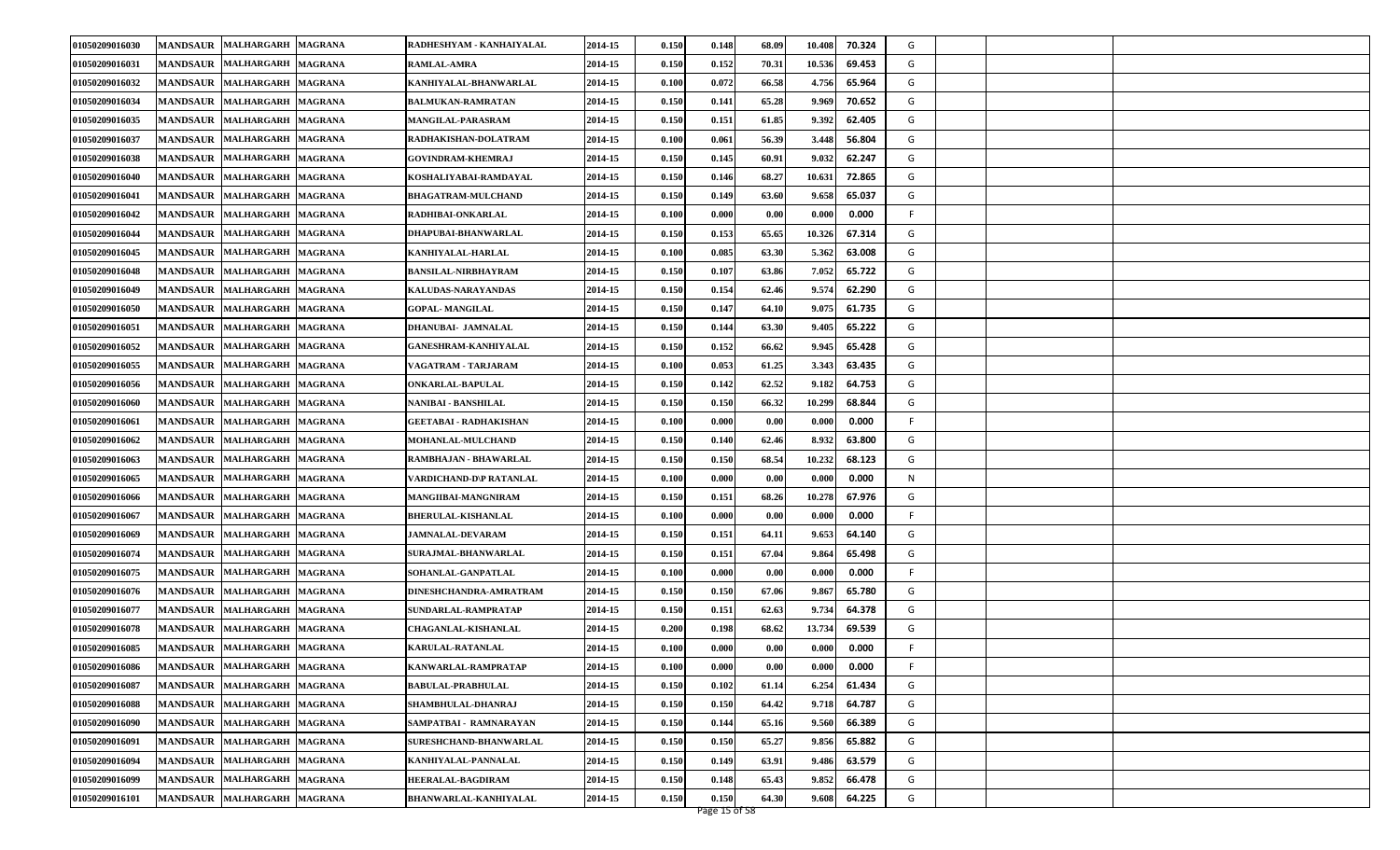| 01050209016103 | <b>MANDSAUR</b><br><b>MALHARGARH</b>       | <b>MAGRANA</b> | GOVARDHANRAM-NIRBHAYRAM         | 2014-15 | 0.100 | 0.099         | 61.20 | 6.050  | 60.865 | G  |                |
|----------------|--------------------------------------------|----------------|---------------------------------|---------|-------|---------------|-------|--------|--------|----|----------------|
| 01050209016107 | <b>MANDSAUR</b><br><b>MALHARGARH</b>       | <b>MAGRANA</b> | <b>CHANDRAKALA-DEVILAL</b>      | 2014-15 | 0.100 | 0.000         | 0.00  | 0.000  | 0.000  | N  |                |
| 01050209016111 | <b>MANDSAUR</b><br><b>MALHARGARH</b>       | <b>MAGRANA</b> | <b>BHAGATRAM-HARLAL</b>         | 2014-15 | 0.100 | 0.100         | 63.14 | 6.314  | 63.140 | G  |                |
| 01050209016113 | <b>MANDSAUR</b><br><b>MALHARGARH</b>       | <b>MAGRANA</b> | <b>RAJARAM-CHUNNILAL</b>        | 2014-15 | 0.100 | 0.000         | 0.00  | 0.000  | 0.000  | F  |                |
| 01050209016122 | <b>MANDSAUR</b><br><b>MALHARGARH</b>       | <b>MAGRANA</b> | <b>KHEMRAJ-KARULAL</b>          | 2014-15 | 0.150 | 0.151         | 60.14 | 9.090  | 60.040 | G  |                |
| 01050209016125 | <b>MANDSAUR</b><br><b>MALHARGARH</b>       | <b>MAGRANA</b> | <b>MATHURALAL-MANGILAL</b>      | 2014-15 | 0.150 | 0.149         | 63.80 | 9.123  | 61.105 | G  |                |
| 01050209016126 | <b>MANDSAUR</b><br>MALHARGARH MAGRANA      |                | KANHIYALAL-TARJARAM             | 2014-15 | 0.150 | 0.146         | 63.42 | 8.969  | 61.643 | G  |                |
| 01050209016127 | <b>MALHARGARH</b><br><b>MANDSAUR</b>       | <b>MAGRANA</b> | NANDUBAI-MANGILAL CHOTI         | 2014-15 | 0.100 | 0.094         | 70.68 | 6.947  | 74.299 | G  |                |
| 01050209016128 | <b>MANDSAUR</b><br><b>MALHARGARH</b>       | <b>MAGRANA</b> | <b>BABULAL-DEVRAM</b>           | 2014-15 | 0.100 | 0.000         | 0.00  | 0.000  | 0.000  | N  |                |
| 01050209016130 | <b>MANDSAUR</b><br><b>MALHARGARH</b>       | <b>MAGRANA</b> | <b>KARULAL-MANGILAL</b>         | 2014-15 | 0.150 | 0.148         | 63.67 | 9.050  | 61.107 | G  |                |
| 01050209016131 | <b>MANDSAUR</b><br>MALHARGARH MAGRANA      |                | <b>DHANRAJ-BAPULAL</b>          | 2014-15 | 0.100 | 0.000         | 0.00  | 0.000  | 0.000  | N  |                |
| 01050209016132 | <b>MANDSAUR</b><br><b>MALHARGARH</b>       | <b>MAGRANA</b> | <b>SAROJBALA-MANGILAL</b>       | 2014-15 | 0.150 | 0.150         | 67.29 | 10.170 | 67.800 | G  |                |
| 01050209016134 | <b>MANDSAUR</b><br><b>MALHARGARH</b>       | <b>MAGRANA</b> | <b>KANWARLAL-NANURAM</b>        | 2014-15 | 0.150 | 0.137         | 60.14 | 8.583  | 62.741 | G  |                |
| 01050209016135 | <b>MANDSAUR</b><br><b>MALHARGARH</b>       | <b>MAGRANA</b> | <b>DHAPUBAI-DEVILAL</b>         | 2014-15 | 0.150 | 0.148         | 62.83 | 9.496  | 64.206 | G  |                |
| 01050209016138 | <b>MANDSAUR</b><br>MALHARGARH MAGRANA      |                | <b>GOVARDHAN-DOULATRAM</b>      | 2014-15 | 0.100 | 0.052         | 59.98 | 3.102  | 60.233 | G  |                |
| 01050209016142 | <b>MANDSAUR</b><br><b>MALHARGARH</b>       | <b>MAGRANA</b> | <b>LAXMINARAYAN-KALURAM</b>     | 2014-15 | 0.150 | 0.151         | 67.10 | 9.758  | 64.537 | G  |                |
| 01050209016021 | <b>MALHARGARH</b><br><b>MANDSAUR</b>       | <b>MAGRANA</b> | <b>BAGDIRAM-GULAB</b>           | 2014-15 | 0.100 | 0.000         | 0.00  | 0.000  | 0.000  | N  |                |
| 01050209016012 | <b>MANDSAUR</b><br><b>MALHARGARH</b>       | <b>MAGRANA</b> | <b>BABULAL - GOPAL</b>          | 2014-15 | 0.200 | 0.199         | 60.18 | 12.311 | 61.895 | G  |                |
| 01050209016027 | <b>MANDSAUR</b><br>MALHARGARH MAGRANA      |                | MODIRAM-UMENDRAM                | 2014-15 | 0.150 | 0.154         | 56.68 | 8.850  | 57.393 | G  |                |
| 01050209016146 | <b>MANDSAUR</b><br><b>MALHARGARH</b>       | <b>MAGRANA</b> | KUSHALBAI-RAMESHWAR             | 2014-15 | 0.100 | 0.000         | 0.00  | 0.000  | 0.000  | F  |                |
| 01050209016064 | <b>MANDSAUR</b><br><b>MALHARGARH</b>       | <b>MAGRANA</b> | <b>GOVARDHAN - BHAGIRATH</b>    | 2014-15 | 0.150 | 0.152         | 66.82 | 10.071 | 66.126 | G  |                |
| 01050209016133 | <b>MANDSAUR</b><br><b>MALHARGARH</b>       | <b>MAGRANA</b> | <b>BHANWARLAL-BHAGIRATH</b>     | 2014-15 | 0.150 | 0.152         | 64.27 | 9.870  | 64.806 | G  |                |
| 01050209016150 | <b>MANDSAUR</b><br>MALHARGARH MAGRANA      |                | SHOBHARAM-PANNALAL              | 2014-15 | 0.150 | 0.153         | 58.42 | 8.638  | 56.643 | G  |                |
| 01050209016152 | <b>MANDSAUR</b><br><b>MALHARGARH</b>       | <b>MAGRANA</b> | RAMPREHLAD-KANWARLAL            | 2014-15 | 0.150 | 0.145         | 65.03 | 9.931  | 68.301 | G  |                |
| 01050209016153 | <b>MANDSAUR</b><br><b>MALHARGARH</b>       | <b>MAGRANA</b> | BHANWARLAL-RAMPRATAP            | 2014-15 | 0.150 | 0.148         | 66.85 | 10.324 | 69.616 | G  |                |
| 01050209016154 | <b>MANDSAUR</b><br><b>MALHARGARH</b>       | <b>MAGRANA</b> | <b>SHIVNARAYAN - RATAN</b>      | 2014-15 | 0.100 | 0.000         | 0.00  | 0.000  | 0.000  | N  |                |
| 01050209016155 | MALHARGARH MAGRANA<br><b>MANDSAUR</b>      |                | RAMESHCHANDRA-RAMPRATAP         | 2014-15 | 0.100 | 0.069         | 62.64 | 4.689  | 67.662 | G  |                |
| 01050209016119 | <b>MANDSAUR</b><br><b>MALHARGARH</b>       | <b>MAGRANA</b> | PRAKASH - BHERULAL              | 2014-15 | 0.100 | 0.000         | 0.00  | 0.000  | 0.000  | N  |                |
| 01050209016156 | <b>MANDSAUR</b><br><b>MALHARGARH</b>       | <b>MAGRANA</b> | AMRATLAL-KISHANLAL              | 2014-15 | 0.150 | 0.151         | 61.13 | 9.161  | 60.749 | G  |                |
| 01050209016157 | <b>MANDSAUR</b><br>MALHARGARH MAGRANA      |                | PARMANAND - RAMRATAN            | 2014-15 | 0.150 | 0.151         | 62.87 | 9.664  | 64.170 | G  |                |
| 01050209016158 | <b>MALHARGARH</b><br><b>MANDSAUR</b>       | <b>MAGRANA</b> | DEVBAI-SHANKARLAL               | 2014-15 | 0.100 | 0.000         | 0.00  | 0.000  | 0.000  | N  |                |
| 01050209016058 | <b>MANDSAUR</b><br><b>MALHARGARH</b>       | <b>MAGRANA</b> | LALITABAI- BHULIBAI - KISHANLAL | 2014-15 | 0.100 | 0.000         | 0.00  | 0.000  | 0.000  | N  | 01050209018028 |
| 01050209033002 | MANDSAUR MALHARGARH NAGAR PIPLYA           |                | KALUSINGH-LALSINGH              | 2014-15 | 0.100 | 0.000         | 0.00  | 0.000  | 0.000  |    |                |
| 01050209033006 | MANDSAUR MALHARGARH NAGAR PIPLYA           |                | <b>RUPSINGH-DEVISINGH</b>       | 2014-15 | 0.150 | 0.150         | 66.02 | 10.016 | 66.773 | G  |                |
| 01050209033009 | MALHARGARH NAGAR PIPLYA<br><b>MANDSAUR</b> |                | MOHANBAI - KANHAIYALAL          | 2014-15 | 0.100 | 0.000         | 0.00  | 0.000  | 0.000  | F. |                |
| 01050209033014 | <b>MANDSAUR</b><br>MALHARGARH NAGAR PIPLYA |                | <b>SHIVLAL-MODA</b>             | 2014-15 | 0.100 | 0.000         | 0.00  | 0.000  | 0.000  | F. |                |
| 01050209033015 | <b>MANDSAUR</b><br>MALHARGARH NAGAR PIPLYA |                | RAMKUNVARBAI-RAMPRASAD          | 2014-15 | 0.100 | 0.000         | 0.00  | 0.000  | 0.000  | F  |                |
| 01050209033016 | MANDSAUR MALHARGARH NAGAR PIPLYA           |                | <b>LALURAM-BHERULAL</b>         | 2014-15 | 0.100 | 0.000         | 0.00  | 0.000  | 0.000  | F  |                |
| 01050209033019 | <b>MANDSAUR</b><br>MALHARGARH NAGAR PIPLYA |                | NARAYANLAL-BAGDIRAM             | 2014-15 | 0.150 | 0.151         | 60.58 | 9.511  | 62.945 | G  |                |
| 01050209033020 | MALHARGARH NAGAR PIPLYA<br><b>MANDSAUR</b> |                | <b>BAPULAL-NARAYAN</b>          | 2014-15 | 0.150 | 0.151         | 68.89 | 10.511 | 69.841 | G  |                |
| 01050209033024 | MANDSAUR MALHARGARH NAGAR PIPLYA           |                | <b>DEVILAL-BHUVAN</b>           | 2014-15 | 0.150 | 0.146         | 63.27 | 9.707  | 66.305 | G  |                |
|                |                                            |                |                                 |         |       | Page 16 of 58 |       |        |        |    |                |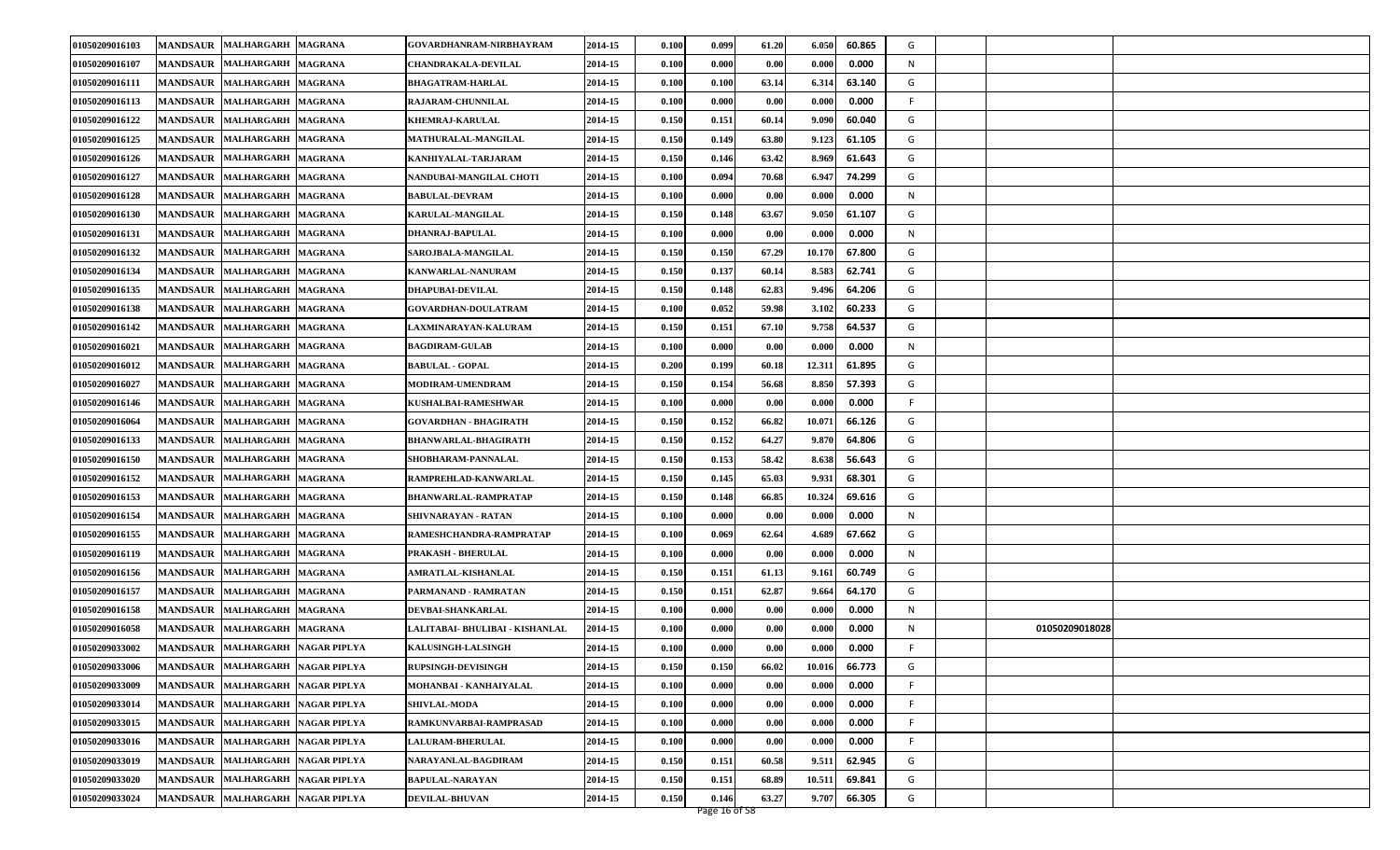| 01050209033027 | <b>MANDSAUR</b><br><b>MALHARGARH</b>       | <b>NAGAR PIPLYA</b> | BAHADURSINGH-JAVANSINGH        | 2014-15 | 0.150 | 0.149         | 57.35 | 8.652  | 58.145 | G |    |  |
|----------------|--------------------------------------------|---------------------|--------------------------------|---------|-------|---------------|-------|--------|--------|---|----|--|
| 01050209033034 | <b>MALHARGARH</b><br><b>MANDSAUR</b>       | <b>NAGAR PIPLYA</b> | KOSHALBAI-MOHANSINGH           | 2014-15 | 0.150 | 0.144         | 65.02 | 9.827  | 68.386 | G |    |  |
| 01050209033036 | <b>MANDSAUR</b><br><b>MALHARGARH</b>       | <b>NAGAR PIPLYA</b> | RADHESHYAM-NARAYAN             | 2014-15 | 0.150 | 0.148         | 63.08 | 9.922  | 67.222 | G |    |  |
| 01050209033041 | <b>MANDSAUR</b><br><b>MALHARGARH</b>       | <b>NAGAR PIPLYA</b> | <b>RATANLAL-BHERULAL</b>       | 2014-15 | 0.100 | 0.000         | 0.00  | 0.000  | 0.000  | F |    |  |
| 01050209033053 | <b>MANDSAUR</b><br><b>MALHARGARH</b>       | <b>NAGAR PIPLYA</b> | <b>DEELIPSINGH-KISHORSINGH</b> | 2014-15 | 0.200 | 0.143         | 67.20 | 10.186 | 71.131 | G |    |  |
| 01050209033054 | <b>MANDSAUR</b><br><b>MALHARGARH</b>       | <b>NAGAR PIPLYA</b> | PREMBAI-KISHORSINGH            | 2014-15 | 0.200 | 0.143         | 66.16 | 9.933  | 69.510 | G |    |  |
| 01050209033056 | <b>MANDSAUR</b><br>MALHARGARH NAGAR PIPLYA |                     | <b>KISHANSINGH-BHERUSINGH</b>  | 2014-15 | 0.150 | 0.150         | 59.53 | 8.615  | 57.281 | G |    |  |
| 01050209033059 | <b>MALHARGARH</b><br><b>MANDSAUR</b>       | <b>NAGAR PIPLYA</b> | <b>MANOHARSINGH-RUPSINGH</b>   | 2014-15 | 0.150 | 0.146         | 67.25 | 9.953  | 68.078 | G |    |  |
| 01050209033066 | <b>MALHARGARH</b><br><b>MANDSAUR</b>       | <b>NAGAR PIPLYA</b> | BHUWANISINGH-MANGUSINGH        | 2014-15 | 0.150 | 0.145         | 59.77 | 9.213  | 63.538 | G |    |  |
| 01050209033067 | <b>MANDSAUR</b><br><b>MALHARGARH</b>       | <b>NAGAR PIPLYA</b> | GOVINDSINGH-MANGUSINGH         | 2014-15 | 0.150 | 0.147         | 62.90 | 9.920  | 67.529 | G |    |  |
| 01050209033068 | <b>MANDSAUR</b><br>MALHARGARH NAGAR PIPLYA |                     | <b>BHARATHSINGH-RAMSINGH</b>   | 2014-15 | 0.100 | 0.000         | 0.00  | 0.000  | 0.000  | F |    |  |
| 01050209033071 | <b>MANDSAUR</b><br><b>MALHARGARH</b>       | NAGAR PIPLYA        | PARWATIBAI - RAYSINGH          | 2014-15 | 0.150 | 0.145         | 59.43 | 3.498  | 24.208 | G | 04 |  |
| 01050209033104 | <b>MANDSAUR</b><br><b>MALHARGARH</b>       | <b>NAGAR PIPLYA</b> | TULSIBAI - VARDICHAND          | 2014-15 | 0.100 | 0.000         | 0.00  | 0.000  | 0.000  | F |    |  |
| 01050209033108 | MALHARGARH NAGAR PIPLYA<br><b>MANDSAUR</b> |                     | RAMESHCHANDRA - KALULAL        | 2014-15 | 0.150 | 0.151         | 62.10 | 9.643  | 63.776 | G |    |  |
| 01050209033113 | <b>MANDSAUR</b><br>MALHARGARH NAGAR PIPLYA |                     | RAMPRASAD-MANGILAL             | 2014-15 | 0.100 | 0.101         | 66.90 | 6.690  | 66.567 | G |    |  |
| 01050209033114 | <b>MALHARGARH</b><br><b>MANDSAUR</b>       | <b>NAGAR PIPLYA</b> | <b>BHURIBAI-NAHARSINGH</b>     | 2014-15 | 0.150 | 0.149         | 64.31 | 10.069 | 67.487 | G |    |  |
| 01050209033012 | <b>MANDSAUR</b><br><b>MALHARGARH</b>       | <b>NAGAR PIPLYA</b> | <b>KARULAL-MODA</b>            | 2014-15 | 0.150 | 0.146         | 64.60 | 9.275  | 63.702 | G |    |  |
| 01050209033055 | <b>MANDSAUR</b><br><b>MALHARGARH</b>       | <b>NAGAR PIPLYA</b> | <b>BHERULAL-NATHUJI</b>        | 2014-15 | 0.150 | 0.149         | 56.68 | 8.599  | 57.557 | G |    |  |
| 01050209033029 | <b>MANDSAUR</b><br>MALHARGARH NAGAR PIPLYA |                     | MADANLAL-KARULAL               | 2014-15 | 0.150 | 0.145         | 58.74 | 8.962  | 61.807 | G |    |  |
| 01050209033116 | <b>MANDSAUR</b><br><b>MALHARGARH</b>       | NAGAR PIPLYA        | <b>BHOPALSINGH-RAMSINGH</b>    | 2014-15 | 0.150 | 0.146         | 63.18 | 9.369  | 64.303 | G |    |  |
| 01050209033107 | <b>MANDSAUR</b><br><b>MALHARGARH</b>       | <b>NAGAR PIPLYA</b> | <b>GORIBAI - MANGILAL</b>      | 2014-15 | 0.150 | 0.138         | 62.13 | 9.044  | 65.775 | G |    |  |
| 01050209033082 | <b>MANDSAUR</b><br>MALHARGARH NAGAR PIPLYA |                     | DHAPUBAI-KANHIYALAL            | 2014-15 | 0.150 | 0.148         | 62.17 | 9.397  | 63.493 | G |    |  |
| 01050209033033 | <b>MANDSAUR</b><br>MALHARGARH NAGAR PIPLYA |                     | <b>AEJJABAI-HARISINGH</b>      | 2014-15 | 0.200 | 0.187         | 63.45 | 12.926 | 69.160 | G |    |  |
| 01050209033021 | <b>MANDSAUR</b><br><b>MALHARGARH</b>       | <b>NAGAR PIPLYA</b> | UDAYLAL-NARAYAN                | 2014-15 | 0.100 | 0.000         | 0.00  | 0.000  | 0.000  | F |    |  |
| 01050209033126 | <b>MANDSAUR</b><br><b>MALHARGARH</b>       | <b>NAGAR PIPLYA</b> | <b>GOVINDSINGH-NAHARSINGH</b>  | 2014-15 | 0.150 | 0.148         | 63.31 | 9.551  | 64.709 | G |    |  |
| 01050209033127 | <b>MANDSAUR</b><br>MALHARGARH NAGAR PIPLYA |                     | KARUSINGH-NAHARSINGH           | 2014-15 | 0.150 | 0.145         | 64.00 | 9.454  | 65.200 | G |    |  |
| 01050209004002 | <b>MANDSAUR</b><br><b>MALHARGARH</b>       | <b>PIPALKHEDI</b>   | <b>NATHU-BHUWAN</b>            | 2014-15 | 0.150 | 0.154         | 66.29 | 10.389 | 67.593 | G |    |  |
| 01050209004003 | <b>MANDSAUR</b><br><b>MALHARGARH</b>       | <b>PIPALKHEDI</b>   | NARAYAN-BHANWARLAL             | 2014-15 | 0.150 | 0.148         | 60.09 | 8.962  | 60.391 | G |    |  |
| 01050209004009 | <b>MANDSAUR</b><br><b>MALHARGARH</b>       | <b>PIPALKHEDI</b>   | <b>RUNGLAL-DOLA</b>            | 2014-15 | 0.150 | 0.147         | 58.46 | 8.961  | 61.167 | G |    |  |
| 01050209004013 | <b>MANDSAUR</b><br><b>MALHARGARH</b>       | <b>PIPALKHEDI</b>   | RAMESH-KISHANLAL               | 2014-15 | 0.200 | 0.200         | 65.44 | 13.013 | 65.065 | G |    |  |
| 01050209004016 | <b>MALHARGARH</b><br><b>MANDSAUR</b>       | <b>PIPALKHEDI</b>   | <b>AMARSINGH-VIRAM</b>         | 2014-15 | 0.150 | 0.148         | 58.37 | 8.472  | 57.398 | G |    |  |
| 01050209004019 | <b>MALHARGARH</b><br><b>MANDSAUR</b>       | <b>PIPALKHEDI</b>   | NARSINGH-KANWARLAL             | 2014-15 | 0.150 | 0.139         | 60.04 | 8.354  | 60.318 | G |    |  |
| 01050209004025 | MANDSAUR MALHARGARH PIPALKHEDI             |                     | <b>ONKAR-KANIRAM</b>           | 2014-15 | 0.150 | 0.149         | 66.78 | 9.216  | 61.935 | G |    |  |
| 01050209004027 | MANDSAUR MALHARGARH PIPALKHEDI             |                     | SHRILAL-SITARAM                | 2014-15 | 0.100 | 0.093         | 66.90 | 6.193  | 66.663 | G |    |  |
| 01050209004041 | <b>MANDSAUR</b><br><b>MALHARGARH</b>       | <b>PIPALKHEDI</b>   | KANHIYALAL-NATHU               | 2014-15 | 0.100 | 0.000         | 0.00  | 0.000  | 0.000  | F |    |  |
| 01050209004030 | <b>MANDSAUR</b><br>MALHARGARH PIPALKHEDI   |                     | KISHANLAL-PYARA                | 2014-15 | 0.150 | 0.156         | 66.98 | 10.277 | 66.090 | G |    |  |
| 01050209027002 | <b>MANDSAUR</b><br><b>MALHARGARH</b>       | <b>RATAN PIPLYA</b> | <b>LEELABAI-TULSIRAM</b>       | 2014-15 | 0.150 | 0.153         | 61.64 | 9.748  | 63.879 | G |    |  |
| 01050209027003 | MALHARGARH RATAN PIPLYA<br><b>MANDSAUR</b> |                     | <b>GOVARDHAN-BHERA</b>         | 2014-15 | 0.100 | 0.067         | 60.76 | 4.453  | 66.762 | G |    |  |
| 01050209027006 | <b>MANDSAUR</b><br><b>MALHARGARH</b>       | <b>RATAN PIPLYA</b> | KARULAL - NANDRAM              | 2014-15 | 0.150 | 0.149         | 63.85 | 9.669  | 64.936 | G |    |  |
| 01050209027007 | <b>MALHARGARH</b><br><b>MANDSAUR</b>       | <b>RATAN PIPLYA</b> | KISHANLAL-HANSRAJ              | 2014-15 | 0.150 | 0.151         | 63.93 | 9.982  | 66.106 | G |    |  |
| 01050209027009 | MANDSAUR MALHARGARH RATAN PIPLYA           |                     | VARDICHAND-BHANWARLAL          | 2014-15 | 0.150 | 0.148         | 61.35 | 9.746  | 65.896 | G |    |  |
|                |                                            |                     |                                |         |       | Page 17 of 58 |       |        |        |   |    |  |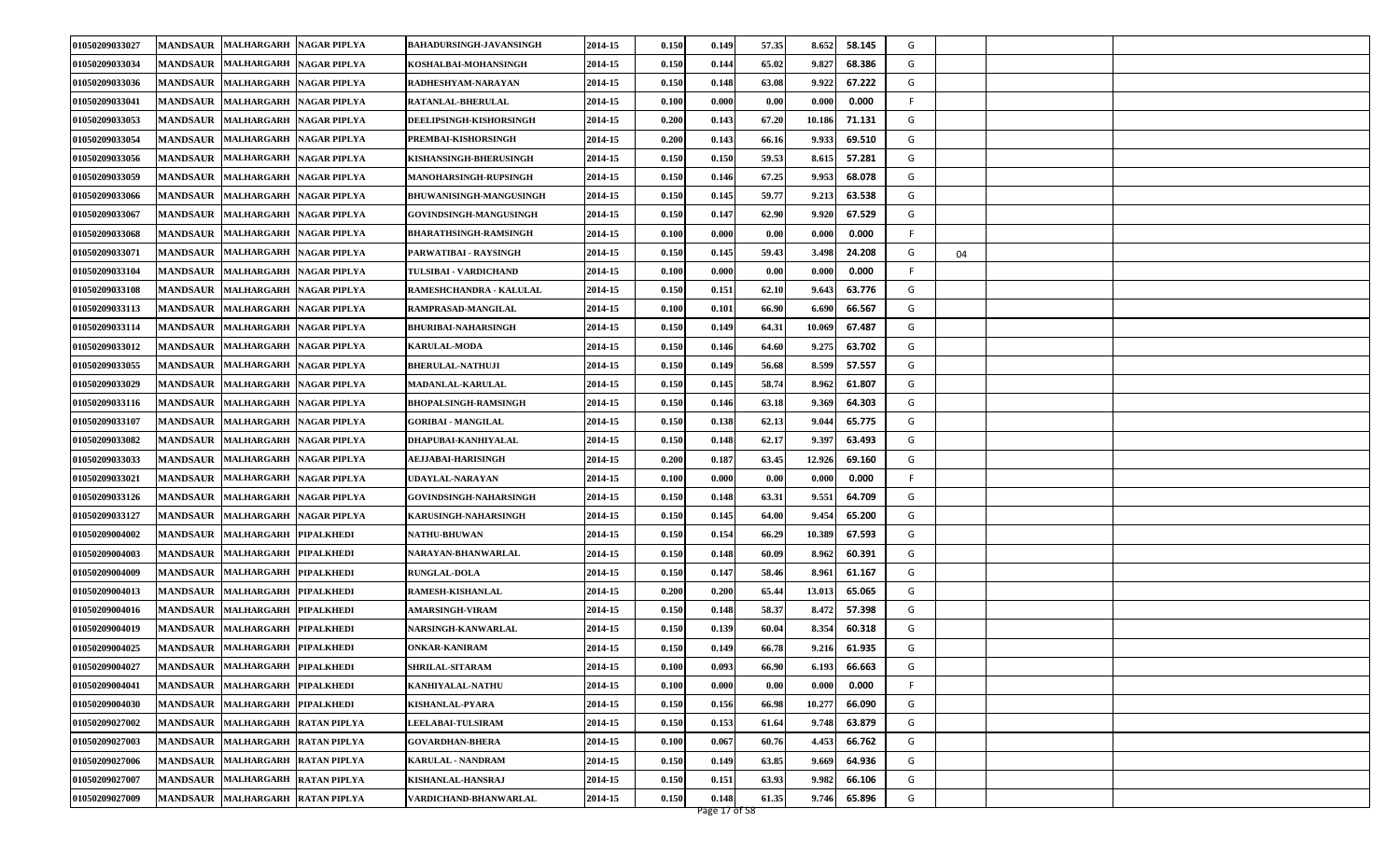| 01050209027010 | <b>MANDSAUR</b><br>MALHARGARH RATAN PIPLYA   |                     | NANDRAM MANGILAL                                         | 2014-15 | 0.150 | 0.147         | 61.25 | 9.468  | 64.540 | G  |    |                    |
|----------------|----------------------------------------------|---------------------|----------------------------------------------------------|---------|-------|---------------|-------|--------|--------|----|----|--------------------|
| 01050209027021 | <b>MANDSAUR</b><br>MALHARGARH RATAN PIPLYA   |                     | <b>GOPAL-PRABHULAL</b>                                   | 2014-15 | 0.150 | 0.148         | 64.1  | 10.018 | 67.552 | G  |    |                    |
| 01050209027022 | <b>MANDSAUR</b><br>MALHARGARH RATAN PIPLYA   |                     | <b>SURAJBAI - NANDRAM</b>                                | 2014-15 | 0.100 | 0.098         | 56.86 | 5.637  | 57.345 |    | 02 | <b>NAME CHANGE</b> |
| 01050209027023 | <b>MANDSAUR</b><br>MALHARGARH RATAN PIPLYA   |                     | <b>DEVILAL-NARAYAN</b>                                   | 2014-15 | 0.100 | 0.091         | 63.51 | 6.006  | 65.928 | G  |    |                    |
| 01050209027027 | <b>MANDSAUR</b><br><b>MALHARGARH</b>         | <b>RATAN PIPLYA</b> | <b>BHANWARIBAI-ONKAR</b>                                 | 2014-15 | 0.150 | 0.152         | 59.28 | 9.282  | 61.106 | G  |    |                    |
| 01050209027032 | <b>MANDSAUR</b><br>MALHARGARH RATAN PIPLYA   |                     | <b>MANGILAL - BHERULAL</b>                               | 2014-15 | 0.150 | 0.155         | 63.40 | 9.401  | 60.573 | G  |    |                    |
| 01050209027035 | <b>MANDSAUR</b><br>MALHARGARH RATAN PIPLYA   |                     | <b>BHERUSINGH-BHUWANISINGH</b>                           | 2014-15 | 0.150 | 0.153         | 61.34 | 9.604  | 62.812 | G  |    |                    |
| 01050209027036 | MALHARGARH RATAN PIPLYA<br><b>MANDSAUR</b>   |                     | <b>UDAYRM-GHASI</b>                                      | 2014-15 | 0.150 | 0.153         | 57.69 | 1.854  | 12.157 | G  | 04 |                    |
| 01050209027039 | <b>MALHARGARH</b><br><b>MANDSAUR</b>         | <b>RATAN PIPLYA</b> | KASHIBAI-MODIRAM                                         | 2014-15 | 0.150 | 0.151         | 60.60 | 9.306  | 61.834 | G  |    |                    |
| 01050209027041 | <b>MANDSAUR</b><br>MALHARGARH RATAN PIPLYA   |                     | <b>RAMCHANDRA - NANURAM D/P</b><br><b><i>KALURAM</i></b> | 2014-15 | 0.150 | 0.151         | 66.76 | 10.605 | 70.139 | G  |    |                    |
| 01050209027043 | <b>MANDSAUR</b><br>MALHARGARH RATAN PIPLYA   |                     | SHANTIBAI-MANGILAL                                       | 2014-15 | 0.100 | 0.000         | 0.00  | 0.000  | 0.000  | F  |    |                    |
| 01050209027045 | <b>MANDSAUR</b><br><b>MALHARGARH</b>         | <b>RATAN PIPLYA</b> | <b>DEVILAL - BHAGATRAM URF</b><br><b>RAMPRATAP</b>       | 2014-15 | 0.150 | 0.147         | 58.75 | 2.081  | 14.118 |    | 02 |                    |
| 01050209027046 | <b>MANDSAUR</b><br>MALHARGARH RATAN PIPLYA   |                     | <b>ISHWARLAL - RAMESHWAR</b>                             | 2014-15 | 0.150 | 0.151         | 58.91 | 9.569  | 63.245 | G  |    |                    |
| 01050209027051 | MALHARGARH RATAN PIPLYA<br><b>MANDSAUR</b>   |                     | <b>SHAMBHUSINGH URF SHYAMSINGH</b><br><b>MOTI SINGH</b>  | 2014-15 | 0.150 | 0.151         | 62.60 | 9.256  | 61.176 | G  |    |                    |
| 01050209027056 | <b>MANDSAUR</b><br>MALHARGARH RATAN PIPLYA   |                     | <b>JUJHARSINGH-ONKARSINGH</b>                            | 2014-15 | 0.150 | 0.145         | 60.04 | 9.461  | 65.069 | G  |    |                    |
| 01050209027059 | <b>MANDSAUR</b><br>MALHARGARH RATAN PIPLYA   |                     | HEMANTSINGH-MOHANSINGH                                   | 2014-15 | 0.150 | 0.153         | 62.98 | 9.645  | 62.957 | G  |    |                    |
| 01050209027060 | MALHARGARH RATAN PIPLYA<br><b>MANDSAUR</b>   |                     | VARDICHAND-GORAJI                                        | 2014-15 | 0.150 | 0.152         | 58.35 | 2.226  | 14.674 | G  | 04 |                    |
| 01050209027061 | <b>MANDSAUR</b><br>MALHARGARH RATAN PIPLYA   |                     | <b>LUXMINARAYAN-KARUJI</b>                               | 2014-15 | 0.150 | 0.152         | 67.38 | 10.752 | 70.690 | G  |    |                    |
| 01050209027063 | <b>MANDSAUR</b><br>MALHARGARH RATAN PIPLYA   |                     | <b>BANSILAL-DHANJI</b>                                   | 2014-15 | 0.150 | 0.153         | 57.43 | 8.885  | 58.148 | G  |    |                    |
| 01050209027064 | <b>MANDSAUR</b><br>MALHARGARH RATAN PIPLYA   |                     | <b>BHAGWANSINGH-BHAWANISINGH</b>                         | 2014-15 | 0.150 | 0.147         | 60.67 | 9.239  | 62.850 | G  |    |                    |
| 01050209027066 | <b>MANDSAUR</b><br>MALHARGARH RATAN PIPLYA   |                     | AMBALAL-KIAHANLAL                                        | 2014-15 | 0.150 | 0.151         | 62.05 | 9.653  | 64.012 | G  |    |                    |
| 01050209027067 | <b>MANDSAUR</b><br>MALHARGARH RATAN PIPLYA   |                     | SURENDRASINGH-AMARSINGH                                  | 2014-15 | 0.150 | 0.152         | 62.64 | 10.031 | 66.211 | G  |    |                    |
| 01050209027068 | <b>MANDSAUR</b><br>MALHARGARH RATAN PIPLYA   |                     | <b>GANESHRAM-BHAGIRATH</b>                               | 2014-15 | 0.150 | 0.150         | 65.80 | 10.265 | 68.342 | G  |    |                    |
| 01050209027070 | <b>MANDSAUR</b><br><b>MALHARGARH</b>         | <b>RATAN PIPLYA</b> | <b>BHUWANISINGH-AMARSINGH</b>                            | 2014-15 | 0.150 | 0.150         | 64.64 | 11.201 | 74.574 | G  |    |                    |
| 01050209027071 | <b>MANDSAUR</b><br>MALHARGARH RATAN PIPLYA   |                     | <b>JAMNALAL-BHAGIRATH</b>                                | 2014-15 | 0.150 | 0.151         | 63.22 | 9.844  | 65.365 | G  |    |                    |
| 01050209027072 | <b>MANDSAUR</b><br>MALHARGARH RATAN PIPLYA   |                     | VIMALKUNWAR-MADANSINGH                                   | 2014-15 | 0.100 | 0.000         | 0.00  | 0.000  | 0.000  | F. |    |                    |
| 01050209027074 | <b>MANDSAUR</b><br>MALHARGARH RATAN PIPLYA   |                     | RAMDAYAL-NARAYAN                                         | 2014-15 | 0.150 | 0.144         | 65.08 | 9.771  | 67.854 | G  |    |                    |
| 01050209027076 | <b>MANDSAUR</b><br>MALHARGARH RATAN PIPLYA   |                     | <b>MADANSINGH-MOHANSINGH</b>                             | 2014-15 | 0.150 | 0.151         | 56.02 | 8.731  | 57.745 |    | 02 |                    |
| 01050209027077 | <b>MANDSAUR</b><br>MALHARGARH RATAN PIPLYA   |                     | SOHANBAI-NANDRAM                                         | 2014-15 | 0.150 | 0.149         | 57.31 | 2.120  | 14.228 | G  | 04 |                    |
| 01050209027078 | <b>MANDSAUR</b><br>MALHARGARH RATAN PIPLYA   |                     | LUXMANSINGH-JUJHARSINGH                                  | 2014-15 | 0.150 | 0.152         | 66.94 | 10.567 | 69.474 | G  |    |                    |
| 01050209027079 | <b>MANDSAUR</b><br><b>MALHARGARH</b>         | <b>RATAN PIPLYA</b> | <b>BHULIBAI D/O PARTHA W/O AMBALAL</b>                   | 2014-15 | 0.150 | 0.146         | 60.46 | 8.931  | 61.088 | G  |    |                    |
| 01050209027081 | MALHARGARH RATAN PIPLYA<br><b>MANDSAUR</b>   |                     | PARASRAM-NANURAM                                         | 2014-15 | 0.150 | 0.151         | 64.1  | 10.302 | 68.045 | G  |    |                    |
| 01050209027082 | MANDSAUR MALHARGARH RATAN PIPLYA             |                     | MANGILAL-BHANWARLAL                                      | 2014-15 | 0.150 | 0.153         | 62.97 | 9.607  | 62.668 | G  |    |                    |
| 01050209027083 | MANDSAUR MALHARGARH RATAN PIPLYA             |                     | KALUDAS-NARAYANDAS                                       | 2014-15 | 0.150 | 0.142         | 57.91 | 8.538  | 60.254 | G  |    |                    |
| 01050209027084 | <b>MANDSAUR</b><br>MALHARGARH RATAN PIPLYA   |                     | <b>CHAGAN-DHURA</b>                                      | 2014-15 | 0.100 | 0.000         | 0.00  | 0.000  | 0.000  | F. |    |                    |
| 01050209027086 | <b>MANDSAUR</b><br>MALHARGARH RATAN PIPLYA   |                     | KARIBAI - JAGANNATH                                      | 2014-15 | 0.150 | 0.152         | 64.10 | 10.219 | 67.230 | G  |    |                    |
| 01050209027099 | <b>MANDSAUR</b><br>MALHARGARH   RATAN PIPLYA |                     | KANHIYALAL-VARDHA                                        | 2014-15 | 0.150 | 0.150         | 58.12 | 9.374  | 62.493 | G  |    |                    |
| 01050209027103 | MANDSAUR MALHARGARH RATAN PIPLYA             |                     | PRABHULAL-NARAYAN                                        | 2014-15 | 0.150 | 0.148         | 63.67 | 10.042 | 67.989 | G  |    |                    |
| 01050209027104 | <b>MANDSAUR</b><br>MALHARGARH RATAN PIPLYA   |                     | SHANKARLAL-GANGARAM                                      | 2014-15 | 0.100 | 0.072         | 64.46 | 5.065  | 69.959 | G  |    |                    |
| 01050209027112 | MALHARGARH RATAN PIPLYA<br><b>MANDSAUR</b>   |                     | <b>KISHANLAL-NANDA</b>                                   | 2014-15 | 0.150 | 0.155         | 58.18 | 9.134  | 59.082 | G  |    |                    |
| 01050209027116 | MANDSAUR MALHARGARH RATAN PIPLYA             |                     | <b>JAMNABAI-RATANLAL</b>                                 | 2014-15 | 0.150 | 0.141         | 63.57 | 9.190  | 65.270 | G  |    |                    |
|                |                                              |                     |                                                          |         |       | Page 18 of 58 |       |        |        |    |    |                    |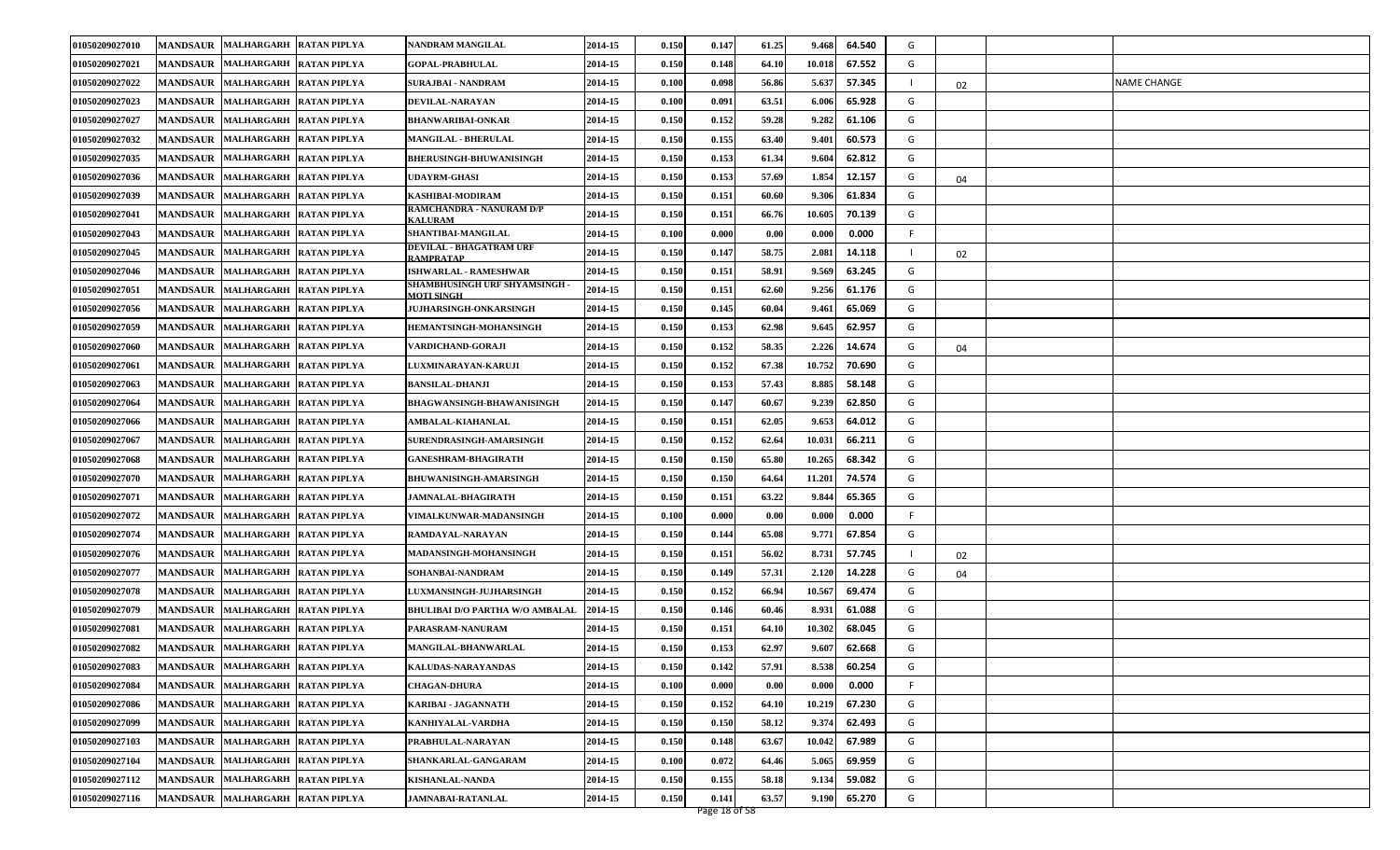| 01050209027033<br>MANDSAUR MALHARGARH RATAN PIPLYA<br>SITABAI - NATHULAL<br>2014-15<br>0.094<br>64.43<br>6.756<br>71.872<br>G<br>0.100<br>01050209027117<br>MANDSAUR MALHARGARH RATAN PIPLYA<br>2014-15<br>60.19<br>9.476<br>63.811<br>G<br>VARDIBAI-RATANLAL<br>0.150<br>0.149<br>01050209027127<br>MANDSAUR MALHARGARH RATAN PIPLYA<br>2014-15<br>0.153<br>64.15<br>10.273<br>66.969<br>G<br>0.150<br>KISHANSINGH-BAHADURSINGH<br>01050209027047<br><b>MANDSAUR</b><br>MALHARGARH RATAN PIPLYA<br>0.000<br>0.000<br>N<br>2014-15<br>0.100<br>0.000<br>0.00<br>KASHIBAI-VARDICHAND<br>01050209027128<br>MANDSAUR MALHARGARH RATAN PIPLYA<br>0.150<br>63.19<br>10.083<br>66.687<br>G<br>DEVISINGH-MOHANSINGH<br>2014-15<br>0.151<br>01050209027050<br>MANDSAUR MALHARGARH RATAN PIPLYA<br>2014-15<br>0.000<br>0.00<br>0.000<br>0.000<br>-F<br><b>NAHRSINGH-MOTISINGH</b><br>0.100<br>01050209027024<br>MANDSAUR MALHARGARH RATAN PIPLYA<br>RAMNARAYAN - GULABCHANDRA<br>62.50<br>9.634<br>63.717<br>G<br>2014-15<br>0.150<br>0.151<br>01050209027053<br>64.88<br>64.940<br><b>MANDSAUR</b><br>MALHARGARH RATAN PIPLYA<br>2014-15<br>0.150<br>0.150<br>9.741<br>G<br><b>MANGIBAI - JAGDISH</b><br>62.63<br>G<br>01050209027130<br><b>MANDSAUR</b><br>MALHARGARH RATAN PIPLYA<br>2014-15<br>0.150<br>10.155<br>65.899<br>0.154<br>ABDUL RAJIK - HUSSAIN AHMAD<br>9.870<br>68.542<br>G<br>01050209027131<br>MANDSAUR MALHARGARH RATAN PIPLYA<br>2014-15<br>0.144<br>64.81<br><b>PRABHUBAI - DOLA</b><br>0.150<br>01050209020003<br>0.000<br>0.000<br>0.000<br>F<br>MANDSAUR MALHARGARH RAYSINGH PIPLIYA<br>2014-15<br>0.00<br><b>CHANDKUNWARBAI-RUGNAATH</b><br>0.100<br>62.34<br>62.920<br>G<br>01050209020015<br><b>MANDSAUR</b><br>MALHARGARH RAYSINGH PIPLIYA<br>2014-15<br>0.140<br>8.834<br><b>BANSHILAL-KANIRAM</b><br>0.150<br>G<br>01050209020026<br>MANDSAUR MALHARGARH RAYSINGH PIPLIYA<br>2014-15<br>53.14<br>1.344<br>9.634<br>DURGASINGH-MOHANSINGH<br>0.150<br>0.140<br>04<br>G<br>MANDSAUR MALHARGARH RAYSINGH PIPLIYA<br>PRABHUBAI-HARLAL<br>2014-15<br>54.09<br>8.253<br>54.656<br>01050209020028<br>0.150<br>0.151<br>04<br>61.37<br>63.125<br>G<br>01050209020029<br><b>MANDSAUR</b><br>MALHARGARH RAYSINGH PIPLIYA<br><b>ISHWARSINGH-KISHANSINGH</b><br>2014-15<br>0.150<br>0.144<br>9.109<br>01050209020035<br><b>MANDSAUR</b><br>MALHARGARH RAYSINGH PIPLIYA<br>2014-15<br>0.000<br>0.000<br>0.000<br><b>NAGUDAS-RATANDAS</b><br>0.100<br>0.00<br>-F<br>01050209020040<br>0.000<br>0.000<br>F<br>MANDSAUR MALHARGARH RAYSINGH PIPLIYA<br>PREMSINGH-SHAMBHUSINGH<br>2014-15<br>0.100<br>0.000<br>0.00<br>01050209020053<br>MANDSAUR MALHARGARH RAYSINGH PIPLIYA<br>2014-15<br>0.139<br>56.91<br>8.187<br>58.815<br>G<br><b>BANSHILAL - UDA</b><br>0.150<br>01050209020056<br>MANDSAUR MALHARGARH RAYSINGH PIPLIYA<br>53.28<br>7.353<br>51.063<br>G<br><b>DHAPUBAI - MATHURA</b><br>2014-15<br>0.150<br>0.144<br>04<br>G<br>01050209020025<br>MALHARGARH RAYSINGH PIPLIYA<br>0.150<br>46.80<br>6.766<br>46.247<br><b>MANDSAUR</b><br>HEERALAL-SHIVNARAYAN<br>2014-15<br>0.146<br>04<br>01050209020024<br>0.000<br>0.000<br>0.000<br>-F<br>MANDSAUR MALHARGARH RAYSINGH PIPLIYA<br><b>RAMIBAI - BAPULAL</b><br>2014-15<br>0.100<br>0.00<br>55.36<br>01050209020022<br>2014-15<br>0.150<br>0.146<br>8.241<br>56.523<br>G<br>MANDSAUR MALHARGARH RAYSINGH PIPLIYA<br><b>KESARSINGH-RODSINGH</b><br>01050209020067<br>58.95<br>60.287<br>G<br><b>MANDSAUR</b><br>MALHARGARH RAYSINGH PIPLIYA<br>HARJUBAI-SATYANARAYAN<br>2014-15<br>0.150<br>0.150<br>9.019<br>01050209020017<br>0.150<br>0.132<br>51.25<br>6.340<br>48.176<br>G<br><b>MANDSAUR</b><br>MALHARGARH RAYSINGH PIPLIYA<br><b>GHANSHYAM-PRABHULAL</b><br>2014-15<br>04<br>01050209020023<br>MANDSAUR MALHARGARH RAYSINGH PIPLIYA<br><b>MADANSINGH-RODSINGH</b><br>2014-15<br>0.000<br>0.000<br>0.000<br>-F<br>0.100<br>0.00<br>01050209020016<br>MANDSAUR MALHARGARH RAYSINGH PIPLIYA<br>MANGILAL-KANWARLAL<br>2014-15<br>0.141<br>56.89<br>7.696<br>54.698<br>G<br>0.150<br>04<br>01050209020005<br><b>MANDSAUR</b><br>MALHARGARH RAYSINGH PIPLIYA<br>0.000<br>0.000<br>0.000<br>F<br>2014-15<br>0.100<br>0.00<br><b>KALURAM-RATTA</b><br>01050209005005<br>MANDSAUR MALHARGARH RUPARAIL<br>2014-15<br>0.150<br>64.28<br>10.358<br>70.319<br>G<br><b>BAGDU-BHUWAN</b><br>0.147<br>01050209005007<br>MANDSAUR MALHARGARH RUPARAIL<br>2014-15<br>0.150<br>62.52<br>9.530<br>62.780<br>G<br><b>RAISINGH-KALU</b><br>0.152<br>01050209005009<br>MANDSAUR MALHARGARH RUPARAIL<br><b>RATAN-AMRA</b><br>2014-15<br>61.55<br>9.980<br>65.101<br>G<br>0.150<br>0.153<br>67.523<br>01050209005010<br><b>MANDSAUR</b><br>MALHARGARH RUPARAIL<br><b>BHAGWAN-AMRA</b><br>66.55<br>10.277<br>G<br>2014-15<br>0.150<br>0.152<br>01050209005013<br>MANDSAUR MALHARGARH RUPARAIL<br>2014-15<br>0.000<br>0.00<br>0.000<br>0.000<br>F<br><b>SHAMBHULAL-CHUNNILAL</b><br>0.100<br>MANDSAUR MALHARGARH RUPARAIL<br>01050209005015<br>2014-15<br>0.150<br>0.151<br>61.76<br>9.873<br>65.601<br>G<br>NANDLAL-RATANLAL<br>59.42<br>61.715<br>G<br>01050209005021<br>MANDSAUR MALHARGARH RUPARAIL<br>2014-15<br>0.051<br>3.166<br>NANDRAM-SAVA<br>0.100<br>01050209005024<br><b>MANDSAUR</b><br>MALHARGARH RUPARAIL<br>58.47<br>60.387<br>G<br><b>RUNGLAL-KISHANLAL</b><br>2014-15<br>0.100<br>0.101<br>6.081<br>MANDSAUR MALHARGARH RUPARAIL<br>G<br>01050209005025<br><b>ANTARSINGH - NANURAM</b><br>66.802<br>2014-15<br>0.150<br>66.42<br>10.067<br>0.151<br>MANDSAUR MALHARGARH RUPARAIL<br>0.000<br>01050209005026<br>KALABAI - BHAGIRATH<br>2014-15<br>0.000<br>0.00<br>0.000<br>F<br>0.100<br>MANDSAUR MALHARGARH RUPARAIL<br>01050209005028<br>2014-15<br>0.000<br>0.000<br>0.000<br><b>BHARAT-NATHULAL</b><br>0.100<br>0.00<br>F | 01050209027096 | MANDSAUR   MALHARGARH   RATAN PIPLYA   | SITARAM - RAMCHANDRA    | 2014-15 | 0.150 | 0.138 | 65.46 | 9.314 | 67.346 | G |  |  |
|---------------------------------------------------------------------------------------------------------------------------------------------------------------------------------------------------------------------------------------------------------------------------------------------------------------------------------------------------------------------------------------------------------------------------------------------------------------------------------------------------------------------------------------------------------------------------------------------------------------------------------------------------------------------------------------------------------------------------------------------------------------------------------------------------------------------------------------------------------------------------------------------------------------------------------------------------------------------------------------------------------------------------------------------------------------------------------------------------------------------------------------------------------------------------------------------------------------------------------------------------------------------------------------------------------------------------------------------------------------------------------------------------------------------------------------------------------------------------------------------------------------------------------------------------------------------------------------------------------------------------------------------------------------------------------------------------------------------------------------------------------------------------------------------------------------------------------------------------------------------------------------------------------------------------------------------------------------------------------------------------------------------------------------------------------------------------------------------------------------------------------------------------------------------------------------------------------------------------------------------------------------------------------------------------------------------------------------------------------------------------------------------------------------------------------------------------------------------------------------------------------------------------------------------------------------------------------------------------------------------------------------------------------------------------------------------------------------------------------------------------------------------------------------------------------------------------------------------------------------------------------------------------------------------------------------------------------------------------------------------------------------------------------------------------------------------------------------------------------------------------------------------------------------------------------------------------------------------------------------------------------------------------------------------------------------------------------------------------------------------------------------------------------------------------------------------------------------------------------------------------------------------------------------------------------------------------------------------------------------------------------------------------------------------------------------------------------------------------------------------------------------------------------------------------------------------------------------------------------------------------------------------------------------------------------------------------------------------------------------------------------------------------------------------------------------------------------------------------------------------------------------------------------------------------------------------------------------------------------------------------------------------------------------------------------------------------------------------------------------------------------------------------------------------------------------------------------------------------------------------------------------------------------------------------------------------------------------------------------------------------------------------------------------------------------------------------------------------------------------------------------------------------------------------------------------------------------------------------------------------------------------------------------------------------------------------------------------------------------------------------------------------------------------------------------------------------------------------------------------------------------------------------------------------------------------------------------------------------------------------------------------------------------------------------------------------------------------------------------------------------------------------------------------------------------------------------------------------------------------------------------------------------------------------------------------------------------------------------------------------------------------------------------------------------------------------------------------------------------------------------------------------------------------------|----------------|----------------------------------------|-------------------------|---------|-------|-------|-------|-------|--------|---|--|--|
|                                                                                                                                                                                                                                                                                                                                                                                                                                                                                                                                                                                                                                                                                                                                                                                                                                                                                                                                                                                                                                                                                                                                                                                                                                                                                                                                                                                                                                                                                                                                                                                                                                                                                                                                                                                                                                                                                                                                                                                                                                                                                                                                                                                                                                                                                                                                                                                                                                                                                                                                                                                                                                                                                                                                                                                                                                                                                                                                                                                                                                                                                                                                                                                                                                                                                                                                                                                                                                                                                                                                                                                                                                                                                                                                                                                                                                                                                                                                                                                                                                                                                                                                                                                                                                                                                                                                                                                                                                                                                                                                                                                                                                                                                                                                                                                                                                                                                                                                                                                                                                                                                                                                                                                                                                                                                                                                                                                                                                                                                                                                                                                                                                                                                                                                                                                             |                |                                        |                         |         |       |       |       |       |        |   |  |  |
|                                                                                                                                                                                                                                                                                                                                                                                                                                                                                                                                                                                                                                                                                                                                                                                                                                                                                                                                                                                                                                                                                                                                                                                                                                                                                                                                                                                                                                                                                                                                                                                                                                                                                                                                                                                                                                                                                                                                                                                                                                                                                                                                                                                                                                                                                                                                                                                                                                                                                                                                                                                                                                                                                                                                                                                                                                                                                                                                                                                                                                                                                                                                                                                                                                                                                                                                                                                                                                                                                                                                                                                                                                                                                                                                                                                                                                                                                                                                                                                                                                                                                                                                                                                                                                                                                                                                                                                                                                                                                                                                                                                                                                                                                                                                                                                                                                                                                                                                                                                                                                                                                                                                                                                                                                                                                                                                                                                                                                                                                                                                                                                                                                                                                                                                                                                             |                |                                        |                         |         |       |       |       |       |        |   |  |  |
|                                                                                                                                                                                                                                                                                                                                                                                                                                                                                                                                                                                                                                                                                                                                                                                                                                                                                                                                                                                                                                                                                                                                                                                                                                                                                                                                                                                                                                                                                                                                                                                                                                                                                                                                                                                                                                                                                                                                                                                                                                                                                                                                                                                                                                                                                                                                                                                                                                                                                                                                                                                                                                                                                                                                                                                                                                                                                                                                                                                                                                                                                                                                                                                                                                                                                                                                                                                                                                                                                                                                                                                                                                                                                                                                                                                                                                                                                                                                                                                                                                                                                                                                                                                                                                                                                                                                                                                                                                                                                                                                                                                                                                                                                                                                                                                                                                                                                                                                                                                                                                                                                                                                                                                                                                                                                                                                                                                                                                                                                                                                                                                                                                                                                                                                                                                             |                |                                        |                         |         |       |       |       |       |        |   |  |  |
|                                                                                                                                                                                                                                                                                                                                                                                                                                                                                                                                                                                                                                                                                                                                                                                                                                                                                                                                                                                                                                                                                                                                                                                                                                                                                                                                                                                                                                                                                                                                                                                                                                                                                                                                                                                                                                                                                                                                                                                                                                                                                                                                                                                                                                                                                                                                                                                                                                                                                                                                                                                                                                                                                                                                                                                                                                                                                                                                                                                                                                                                                                                                                                                                                                                                                                                                                                                                                                                                                                                                                                                                                                                                                                                                                                                                                                                                                                                                                                                                                                                                                                                                                                                                                                                                                                                                                                                                                                                                                                                                                                                                                                                                                                                                                                                                                                                                                                                                                                                                                                                                                                                                                                                                                                                                                                                                                                                                                                                                                                                                                                                                                                                                                                                                                                                             |                |                                        |                         |         |       |       |       |       |        |   |  |  |
|                                                                                                                                                                                                                                                                                                                                                                                                                                                                                                                                                                                                                                                                                                                                                                                                                                                                                                                                                                                                                                                                                                                                                                                                                                                                                                                                                                                                                                                                                                                                                                                                                                                                                                                                                                                                                                                                                                                                                                                                                                                                                                                                                                                                                                                                                                                                                                                                                                                                                                                                                                                                                                                                                                                                                                                                                                                                                                                                                                                                                                                                                                                                                                                                                                                                                                                                                                                                                                                                                                                                                                                                                                                                                                                                                                                                                                                                                                                                                                                                                                                                                                                                                                                                                                                                                                                                                                                                                                                                                                                                                                                                                                                                                                                                                                                                                                                                                                                                                                                                                                                                                                                                                                                                                                                                                                                                                                                                                                                                                                                                                                                                                                                                                                                                                                                             |                |                                        |                         |         |       |       |       |       |        |   |  |  |
|                                                                                                                                                                                                                                                                                                                                                                                                                                                                                                                                                                                                                                                                                                                                                                                                                                                                                                                                                                                                                                                                                                                                                                                                                                                                                                                                                                                                                                                                                                                                                                                                                                                                                                                                                                                                                                                                                                                                                                                                                                                                                                                                                                                                                                                                                                                                                                                                                                                                                                                                                                                                                                                                                                                                                                                                                                                                                                                                                                                                                                                                                                                                                                                                                                                                                                                                                                                                                                                                                                                                                                                                                                                                                                                                                                                                                                                                                                                                                                                                                                                                                                                                                                                                                                                                                                                                                                                                                                                                                                                                                                                                                                                                                                                                                                                                                                                                                                                                                                                                                                                                                                                                                                                                                                                                                                                                                                                                                                                                                                                                                                                                                                                                                                                                                                                             |                |                                        |                         |         |       |       |       |       |        |   |  |  |
|                                                                                                                                                                                                                                                                                                                                                                                                                                                                                                                                                                                                                                                                                                                                                                                                                                                                                                                                                                                                                                                                                                                                                                                                                                                                                                                                                                                                                                                                                                                                                                                                                                                                                                                                                                                                                                                                                                                                                                                                                                                                                                                                                                                                                                                                                                                                                                                                                                                                                                                                                                                                                                                                                                                                                                                                                                                                                                                                                                                                                                                                                                                                                                                                                                                                                                                                                                                                                                                                                                                                                                                                                                                                                                                                                                                                                                                                                                                                                                                                                                                                                                                                                                                                                                                                                                                                                                                                                                                                                                                                                                                                                                                                                                                                                                                                                                                                                                                                                                                                                                                                                                                                                                                                                                                                                                                                                                                                                                                                                                                                                                                                                                                                                                                                                                                             |                |                                        |                         |         |       |       |       |       |        |   |  |  |
|                                                                                                                                                                                                                                                                                                                                                                                                                                                                                                                                                                                                                                                                                                                                                                                                                                                                                                                                                                                                                                                                                                                                                                                                                                                                                                                                                                                                                                                                                                                                                                                                                                                                                                                                                                                                                                                                                                                                                                                                                                                                                                                                                                                                                                                                                                                                                                                                                                                                                                                                                                                                                                                                                                                                                                                                                                                                                                                                                                                                                                                                                                                                                                                                                                                                                                                                                                                                                                                                                                                                                                                                                                                                                                                                                                                                                                                                                                                                                                                                                                                                                                                                                                                                                                                                                                                                                                                                                                                                                                                                                                                                                                                                                                                                                                                                                                                                                                                                                                                                                                                                                                                                                                                                                                                                                                                                                                                                                                                                                                                                                                                                                                                                                                                                                                                             |                |                                        |                         |         |       |       |       |       |        |   |  |  |
|                                                                                                                                                                                                                                                                                                                                                                                                                                                                                                                                                                                                                                                                                                                                                                                                                                                                                                                                                                                                                                                                                                                                                                                                                                                                                                                                                                                                                                                                                                                                                                                                                                                                                                                                                                                                                                                                                                                                                                                                                                                                                                                                                                                                                                                                                                                                                                                                                                                                                                                                                                                                                                                                                                                                                                                                                                                                                                                                                                                                                                                                                                                                                                                                                                                                                                                                                                                                                                                                                                                                                                                                                                                                                                                                                                                                                                                                                                                                                                                                                                                                                                                                                                                                                                                                                                                                                                                                                                                                                                                                                                                                                                                                                                                                                                                                                                                                                                                                                                                                                                                                                                                                                                                                                                                                                                                                                                                                                                                                                                                                                                                                                                                                                                                                                                                             |                |                                        |                         |         |       |       |       |       |        |   |  |  |
|                                                                                                                                                                                                                                                                                                                                                                                                                                                                                                                                                                                                                                                                                                                                                                                                                                                                                                                                                                                                                                                                                                                                                                                                                                                                                                                                                                                                                                                                                                                                                                                                                                                                                                                                                                                                                                                                                                                                                                                                                                                                                                                                                                                                                                                                                                                                                                                                                                                                                                                                                                                                                                                                                                                                                                                                                                                                                                                                                                                                                                                                                                                                                                                                                                                                                                                                                                                                                                                                                                                                                                                                                                                                                                                                                                                                                                                                                                                                                                                                                                                                                                                                                                                                                                                                                                                                                                                                                                                                                                                                                                                                                                                                                                                                                                                                                                                                                                                                                                                                                                                                                                                                                                                                                                                                                                                                                                                                                                                                                                                                                                                                                                                                                                                                                                                             |                |                                        |                         |         |       |       |       |       |        |   |  |  |
|                                                                                                                                                                                                                                                                                                                                                                                                                                                                                                                                                                                                                                                                                                                                                                                                                                                                                                                                                                                                                                                                                                                                                                                                                                                                                                                                                                                                                                                                                                                                                                                                                                                                                                                                                                                                                                                                                                                                                                                                                                                                                                                                                                                                                                                                                                                                                                                                                                                                                                                                                                                                                                                                                                                                                                                                                                                                                                                                                                                                                                                                                                                                                                                                                                                                                                                                                                                                                                                                                                                                                                                                                                                                                                                                                                                                                                                                                                                                                                                                                                                                                                                                                                                                                                                                                                                                                                                                                                                                                                                                                                                                                                                                                                                                                                                                                                                                                                                                                                                                                                                                                                                                                                                                                                                                                                                                                                                                                                                                                                                                                                                                                                                                                                                                                                                             |                |                                        |                         |         |       |       |       |       |        |   |  |  |
|                                                                                                                                                                                                                                                                                                                                                                                                                                                                                                                                                                                                                                                                                                                                                                                                                                                                                                                                                                                                                                                                                                                                                                                                                                                                                                                                                                                                                                                                                                                                                                                                                                                                                                                                                                                                                                                                                                                                                                                                                                                                                                                                                                                                                                                                                                                                                                                                                                                                                                                                                                                                                                                                                                                                                                                                                                                                                                                                                                                                                                                                                                                                                                                                                                                                                                                                                                                                                                                                                                                                                                                                                                                                                                                                                                                                                                                                                                                                                                                                                                                                                                                                                                                                                                                                                                                                                                                                                                                                                                                                                                                                                                                                                                                                                                                                                                                                                                                                                                                                                                                                                                                                                                                                                                                                                                                                                                                                                                                                                                                                                                                                                                                                                                                                                                                             |                |                                        |                         |         |       |       |       |       |        |   |  |  |
|                                                                                                                                                                                                                                                                                                                                                                                                                                                                                                                                                                                                                                                                                                                                                                                                                                                                                                                                                                                                                                                                                                                                                                                                                                                                                                                                                                                                                                                                                                                                                                                                                                                                                                                                                                                                                                                                                                                                                                                                                                                                                                                                                                                                                                                                                                                                                                                                                                                                                                                                                                                                                                                                                                                                                                                                                                                                                                                                                                                                                                                                                                                                                                                                                                                                                                                                                                                                                                                                                                                                                                                                                                                                                                                                                                                                                                                                                                                                                                                                                                                                                                                                                                                                                                                                                                                                                                                                                                                                                                                                                                                                                                                                                                                                                                                                                                                                                                                                                                                                                                                                                                                                                                                                                                                                                                                                                                                                                                                                                                                                                                                                                                                                                                                                                                                             |                |                                        |                         |         |       |       |       |       |        |   |  |  |
|                                                                                                                                                                                                                                                                                                                                                                                                                                                                                                                                                                                                                                                                                                                                                                                                                                                                                                                                                                                                                                                                                                                                                                                                                                                                                                                                                                                                                                                                                                                                                                                                                                                                                                                                                                                                                                                                                                                                                                                                                                                                                                                                                                                                                                                                                                                                                                                                                                                                                                                                                                                                                                                                                                                                                                                                                                                                                                                                                                                                                                                                                                                                                                                                                                                                                                                                                                                                                                                                                                                                                                                                                                                                                                                                                                                                                                                                                                                                                                                                                                                                                                                                                                                                                                                                                                                                                                                                                                                                                                                                                                                                                                                                                                                                                                                                                                                                                                                                                                                                                                                                                                                                                                                                                                                                                                                                                                                                                                                                                                                                                                                                                                                                                                                                                                                             |                |                                        |                         |         |       |       |       |       |        |   |  |  |
|                                                                                                                                                                                                                                                                                                                                                                                                                                                                                                                                                                                                                                                                                                                                                                                                                                                                                                                                                                                                                                                                                                                                                                                                                                                                                                                                                                                                                                                                                                                                                                                                                                                                                                                                                                                                                                                                                                                                                                                                                                                                                                                                                                                                                                                                                                                                                                                                                                                                                                                                                                                                                                                                                                                                                                                                                                                                                                                                                                                                                                                                                                                                                                                                                                                                                                                                                                                                                                                                                                                                                                                                                                                                                                                                                                                                                                                                                                                                                                                                                                                                                                                                                                                                                                                                                                                                                                                                                                                                                                                                                                                                                                                                                                                                                                                                                                                                                                                                                                                                                                                                                                                                                                                                                                                                                                                                                                                                                                                                                                                                                                                                                                                                                                                                                                                             |                |                                        |                         |         |       |       |       |       |        |   |  |  |
|                                                                                                                                                                                                                                                                                                                                                                                                                                                                                                                                                                                                                                                                                                                                                                                                                                                                                                                                                                                                                                                                                                                                                                                                                                                                                                                                                                                                                                                                                                                                                                                                                                                                                                                                                                                                                                                                                                                                                                                                                                                                                                                                                                                                                                                                                                                                                                                                                                                                                                                                                                                                                                                                                                                                                                                                                                                                                                                                                                                                                                                                                                                                                                                                                                                                                                                                                                                                                                                                                                                                                                                                                                                                                                                                                                                                                                                                                                                                                                                                                                                                                                                                                                                                                                                                                                                                                                                                                                                                                                                                                                                                                                                                                                                                                                                                                                                                                                                                                                                                                                                                                                                                                                                                                                                                                                                                                                                                                                                                                                                                                                                                                                                                                                                                                                                             |                |                                        |                         |         |       |       |       |       |        |   |  |  |
|                                                                                                                                                                                                                                                                                                                                                                                                                                                                                                                                                                                                                                                                                                                                                                                                                                                                                                                                                                                                                                                                                                                                                                                                                                                                                                                                                                                                                                                                                                                                                                                                                                                                                                                                                                                                                                                                                                                                                                                                                                                                                                                                                                                                                                                                                                                                                                                                                                                                                                                                                                                                                                                                                                                                                                                                                                                                                                                                                                                                                                                                                                                                                                                                                                                                                                                                                                                                                                                                                                                                                                                                                                                                                                                                                                                                                                                                                                                                                                                                                                                                                                                                                                                                                                                                                                                                                                                                                                                                                                                                                                                                                                                                                                                                                                                                                                                                                                                                                                                                                                                                                                                                                                                                                                                                                                                                                                                                                                                                                                                                                                                                                                                                                                                                                                                             |                |                                        |                         |         |       |       |       |       |        |   |  |  |
|                                                                                                                                                                                                                                                                                                                                                                                                                                                                                                                                                                                                                                                                                                                                                                                                                                                                                                                                                                                                                                                                                                                                                                                                                                                                                                                                                                                                                                                                                                                                                                                                                                                                                                                                                                                                                                                                                                                                                                                                                                                                                                                                                                                                                                                                                                                                                                                                                                                                                                                                                                                                                                                                                                                                                                                                                                                                                                                                                                                                                                                                                                                                                                                                                                                                                                                                                                                                                                                                                                                                                                                                                                                                                                                                                                                                                                                                                                                                                                                                                                                                                                                                                                                                                                                                                                                                                                                                                                                                                                                                                                                                                                                                                                                                                                                                                                                                                                                                                                                                                                                                                                                                                                                                                                                                                                                                                                                                                                                                                                                                                                                                                                                                                                                                                                                             |                |                                        |                         |         |       |       |       |       |        |   |  |  |
|                                                                                                                                                                                                                                                                                                                                                                                                                                                                                                                                                                                                                                                                                                                                                                                                                                                                                                                                                                                                                                                                                                                                                                                                                                                                                                                                                                                                                                                                                                                                                                                                                                                                                                                                                                                                                                                                                                                                                                                                                                                                                                                                                                                                                                                                                                                                                                                                                                                                                                                                                                                                                                                                                                                                                                                                                                                                                                                                                                                                                                                                                                                                                                                                                                                                                                                                                                                                                                                                                                                                                                                                                                                                                                                                                                                                                                                                                                                                                                                                                                                                                                                                                                                                                                                                                                                                                                                                                                                                                                                                                                                                                                                                                                                                                                                                                                                                                                                                                                                                                                                                                                                                                                                                                                                                                                                                                                                                                                                                                                                                                                                                                                                                                                                                                                                             |                |                                        |                         |         |       |       |       |       |        |   |  |  |
|                                                                                                                                                                                                                                                                                                                                                                                                                                                                                                                                                                                                                                                                                                                                                                                                                                                                                                                                                                                                                                                                                                                                                                                                                                                                                                                                                                                                                                                                                                                                                                                                                                                                                                                                                                                                                                                                                                                                                                                                                                                                                                                                                                                                                                                                                                                                                                                                                                                                                                                                                                                                                                                                                                                                                                                                                                                                                                                                                                                                                                                                                                                                                                                                                                                                                                                                                                                                                                                                                                                                                                                                                                                                                                                                                                                                                                                                                                                                                                                                                                                                                                                                                                                                                                                                                                                                                                                                                                                                                                                                                                                                                                                                                                                                                                                                                                                                                                                                                                                                                                                                                                                                                                                                                                                                                                                                                                                                                                                                                                                                                                                                                                                                                                                                                                                             |                |                                        |                         |         |       |       |       |       |        |   |  |  |
|                                                                                                                                                                                                                                                                                                                                                                                                                                                                                                                                                                                                                                                                                                                                                                                                                                                                                                                                                                                                                                                                                                                                                                                                                                                                                                                                                                                                                                                                                                                                                                                                                                                                                                                                                                                                                                                                                                                                                                                                                                                                                                                                                                                                                                                                                                                                                                                                                                                                                                                                                                                                                                                                                                                                                                                                                                                                                                                                                                                                                                                                                                                                                                                                                                                                                                                                                                                                                                                                                                                                                                                                                                                                                                                                                                                                                                                                                                                                                                                                                                                                                                                                                                                                                                                                                                                                                                                                                                                                                                                                                                                                                                                                                                                                                                                                                                                                                                                                                                                                                                                                                                                                                                                                                                                                                                                                                                                                                                                                                                                                                                                                                                                                                                                                                                                             |                |                                        |                         |         |       |       |       |       |        |   |  |  |
|                                                                                                                                                                                                                                                                                                                                                                                                                                                                                                                                                                                                                                                                                                                                                                                                                                                                                                                                                                                                                                                                                                                                                                                                                                                                                                                                                                                                                                                                                                                                                                                                                                                                                                                                                                                                                                                                                                                                                                                                                                                                                                                                                                                                                                                                                                                                                                                                                                                                                                                                                                                                                                                                                                                                                                                                                                                                                                                                                                                                                                                                                                                                                                                                                                                                                                                                                                                                                                                                                                                                                                                                                                                                                                                                                                                                                                                                                                                                                                                                                                                                                                                                                                                                                                                                                                                                                                                                                                                                                                                                                                                                                                                                                                                                                                                                                                                                                                                                                                                                                                                                                                                                                                                                                                                                                                                                                                                                                                                                                                                                                                                                                                                                                                                                                                                             |                |                                        |                         |         |       |       |       |       |        |   |  |  |
|                                                                                                                                                                                                                                                                                                                                                                                                                                                                                                                                                                                                                                                                                                                                                                                                                                                                                                                                                                                                                                                                                                                                                                                                                                                                                                                                                                                                                                                                                                                                                                                                                                                                                                                                                                                                                                                                                                                                                                                                                                                                                                                                                                                                                                                                                                                                                                                                                                                                                                                                                                                                                                                                                                                                                                                                                                                                                                                                                                                                                                                                                                                                                                                                                                                                                                                                                                                                                                                                                                                                                                                                                                                                                                                                                                                                                                                                                                                                                                                                                                                                                                                                                                                                                                                                                                                                                                                                                                                                                                                                                                                                                                                                                                                                                                                                                                                                                                                                                                                                                                                                                                                                                                                                                                                                                                                                                                                                                                                                                                                                                                                                                                                                                                                                                                                             |                |                                        |                         |         |       |       |       |       |        |   |  |  |
|                                                                                                                                                                                                                                                                                                                                                                                                                                                                                                                                                                                                                                                                                                                                                                                                                                                                                                                                                                                                                                                                                                                                                                                                                                                                                                                                                                                                                                                                                                                                                                                                                                                                                                                                                                                                                                                                                                                                                                                                                                                                                                                                                                                                                                                                                                                                                                                                                                                                                                                                                                                                                                                                                                                                                                                                                                                                                                                                                                                                                                                                                                                                                                                                                                                                                                                                                                                                                                                                                                                                                                                                                                                                                                                                                                                                                                                                                                                                                                                                                                                                                                                                                                                                                                                                                                                                                                                                                                                                                                                                                                                                                                                                                                                                                                                                                                                                                                                                                                                                                                                                                                                                                                                                                                                                                                                                                                                                                                                                                                                                                                                                                                                                                                                                                                                             |                |                                        |                         |         |       |       |       |       |        |   |  |  |
|                                                                                                                                                                                                                                                                                                                                                                                                                                                                                                                                                                                                                                                                                                                                                                                                                                                                                                                                                                                                                                                                                                                                                                                                                                                                                                                                                                                                                                                                                                                                                                                                                                                                                                                                                                                                                                                                                                                                                                                                                                                                                                                                                                                                                                                                                                                                                                                                                                                                                                                                                                                                                                                                                                                                                                                                                                                                                                                                                                                                                                                                                                                                                                                                                                                                                                                                                                                                                                                                                                                                                                                                                                                                                                                                                                                                                                                                                                                                                                                                                                                                                                                                                                                                                                                                                                                                                                                                                                                                                                                                                                                                                                                                                                                                                                                                                                                                                                                                                                                                                                                                                                                                                                                                                                                                                                                                                                                                                                                                                                                                                                                                                                                                                                                                                                                             |                |                                        |                         |         |       |       |       |       |        |   |  |  |
|                                                                                                                                                                                                                                                                                                                                                                                                                                                                                                                                                                                                                                                                                                                                                                                                                                                                                                                                                                                                                                                                                                                                                                                                                                                                                                                                                                                                                                                                                                                                                                                                                                                                                                                                                                                                                                                                                                                                                                                                                                                                                                                                                                                                                                                                                                                                                                                                                                                                                                                                                                                                                                                                                                                                                                                                                                                                                                                                                                                                                                                                                                                                                                                                                                                                                                                                                                                                                                                                                                                                                                                                                                                                                                                                                                                                                                                                                                                                                                                                                                                                                                                                                                                                                                                                                                                                                                                                                                                                                                                                                                                                                                                                                                                                                                                                                                                                                                                                                                                                                                                                                                                                                                                                                                                                                                                                                                                                                                                                                                                                                                                                                                                                                                                                                                                             |                |                                        |                         |         |       |       |       |       |        |   |  |  |
|                                                                                                                                                                                                                                                                                                                                                                                                                                                                                                                                                                                                                                                                                                                                                                                                                                                                                                                                                                                                                                                                                                                                                                                                                                                                                                                                                                                                                                                                                                                                                                                                                                                                                                                                                                                                                                                                                                                                                                                                                                                                                                                                                                                                                                                                                                                                                                                                                                                                                                                                                                                                                                                                                                                                                                                                                                                                                                                                                                                                                                                                                                                                                                                                                                                                                                                                                                                                                                                                                                                                                                                                                                                                                                                                                                                                                                                                                                                                                                                                                                                                                                                                                                                                                                                                                                                                                                                                                                                                                                                                                                                                                                                                                                                                                                                                                                                                                                                                                                                                                                                                                                                                                                                                                                                                                                                                                                                                                                                                                                                                                                                                                                                                                                                                                                                             |                |                                        |                         |         |       |       |       |       |        |   |  |  |
|                                                                                                                                                                                                                                                                                                                                                                                                                                                                                                                                                                                                                                                                                                                                                                                                                                                                                                                                                                                                                                                                                                                                                                                                                                                                                                                                                                                                                                                                                                                                                                                                                                                                                                                                                                                                                                                                                                                                                                                                                                                                                                                                                                                                                                                                                                                                                                                                                                                                                                                                                                                                                                                                                                                                                                                                                                                                                                                                                                                                                                                                                                                                                                                                                                                                                                                                                                                                                                                                                                                                                                                                                                                                                                                                                                                                                                                                                                                                                                                                                                                                                                                                                                                                                                                                                                                                                                                                                                                                                                                                                                                                                                                                                                                                                                                                                                                                                                                                                                                                                                                                                                                                                                                                                                                                                                                                                                                                                                                                                                                                                                                                                                                                                                                                                                                             |                |                                        |                         |         |       |       |       |       |        |   |  |  |
|                                                                                                                                                                                                                                                                                                                                                                                                                                                                                                                                                                                                                                                                                                                                                                                                                                                                                                                                                                                                                                                                                                                                                                                                                                                                                                                                                                                                                                                                                                                                                                                                                                                                                                                                                                                                                                                                                                                                                                                                                                                                                                                                                                                                                                                                                                                                                                                                                                                                                                                                                                                                                                                                                                                                                                                                                                                                                                                                                                                                                                                                                                                                                                                                                                                                                                                                                                                                                                                                                                                                                                                                                                                                                                                                                                                                                                                                                                                                                                                                                                                                                                                                                                                                                                                                                                                                                                                                                                                                                                                                                                                                                                                                                                                                                                                                                                                                                                                                                                                                                                                                                                                                                                                                                                                                                                                                                                                                                                                                                                                                                                                                                                                                                                                                                                                             |                |                                        |                         |         |       |       |       |       |        |   |  |  |
|                                                                                                                                                                                                                                                                                                                                                                                                                                                                                                                                                                                                                                                                                                                                                                                                                                                                                                                                                                                                                                                                                                                                                                                                                                                                                                                                                                                                                                                                                                                                                                                                                                                                                                                                                                                                                                                                                                                                                                                                                                                                                                                                                                                                                                                                                                                                                                                                                                                                                                                                                                                                                                                                                                                                                                                                                                                                                                                                                                                                                                                                                                                                                                                                                                                                                                                                                                                                                                                                                                                                                                                                                                                                                                                                                                                                                                                                                                                                                                                                                                                                                                                                                                                                                                                                                                                                                                                                                                                                                                                                                                                                                                                                                                                                                                                                                                                                                                                                                                                                                                                                                                                                                                                                                                                                                                                                                                                                                                                                                                                                                                                                                                                                                                                                                                                             |                |                                        |                         |         |       |       |       |       |        |   |  |  |
|                                                                                                                                                                                                                                                                                                                                                                                                                                                                                                                                                                                                                                                                                                                                                                                                                                                                                                                                                                                                                                                                                                                                                                                                                                                                                                                                                                                                                                                                                                                                                                                                                                                                                                                                                                                                                                                                                                                                                                                                                                                                                                                                                                                                                                                                                                                                                                                                                                                                                                                                                                                                                                                                                                                                                                                                                                                                                                                                                                                                                                                                                                                                                                                                                                                                                                                                                                                                                                                                                                                                                                                                                                                                                                                                                                                                                                                                                                                                                                                                                                                                                                                                                                                                                                                                                                                                                                                                                                                                                                                                                                                                                                                                                                                                                                                                                                                                                                                                                                                                                                                                                                                                                                                                                                                                                                                                                                                                                                                                                                                                                                                                                                                                                                                                                                                             |                |                                        |                         |         |       |       |       |       |        |   |  |  |
|                                                                                                                                                                                                                                                                                                                                                                                                                                                                                                                                                                                                                                                                                                                                                                                                                                                                                                                                                                                                                                                                                                                                                                                                                                                                                                                                                                                                                                                                                                                                                                                                                                                                                                                                                                                                                                                                                                                                                                                                                                                                                                                                                                                                                                                                                                                                                                                                                                                                                                                                                                                                                                                                                                                                                                                                                                                                                                                                                                                                                                                                                                                                                                                                                                                                                                                                                                                                                                                                                                                                                                                                                                                                                                                                                                                                                                                                                                                                                                                                                                                                                                                                                                                                                                                                                                                                                                                                                                                                                                                                                                                                                                                                                                                                                                                                                                                                                                                                                                                                                                                                                                                                                                                                                                                                                                                                                                                                                                                                                                                                                                                                                                                                                                                                                                                             |                |                                        |                         |         |       |       |       |       |        |   |  |  |
|                                                                                                                                                                                                                                                                                                                                                                                                                                                                                                                                                                                                                                                                                                                                                                                                                                                                                                                                                                                                                                                                                                                                                                                                                                                                                                                                                                                                                                                                                                                                                                                                                                                                                                                                                                                                                                                                                                                                                                                                                                                                                                                                                                                                                                                                                                                                                                                                                                                                                                                                                                                                                                                                                                                                                                                                                                                                                                                                                                                                                                                                                                                                                                                                                                                                                                                                                                                                                                                                                                                                                                                                                                                                                                                                                                                                                                                                                                                                                                                                                                                                                                                                                                                                                                                                                                                                                                                                                                                                                                                                                                                                                                                                                                                                                                                                                                                                                                                                                                                                                                                                                                                                                                                                                                                                                                                                                                                                                                                                                                                                                                                                                                                                                                                                                                                             |                |                                        |                         |         |       |       |       |       |        |   |  |  |
|                                                                                                                                                                                                                                                                                                                                                                                                                                                                                                                                                                                                                                                                                                                                                                                                                                                                                                                                                                                                                                                                                                                                                                                                                                                                                                                                                                                                                                                                                                                                                                                                                                                                                                                                                                                                                                                                                                                                                                                                                                                                                                                                                                                                                                                                                                                                                                                                                                                                                                                                                                                                                                                                                                                                                                                                                                                                                                                                                                                                                                                                                                                                                                                                                                                                                                                                                                                                                                                                                                                                                                                                                                                                                                                                                                                                                                                                                                                                                                                                                                                                                                                                                                                                                                                                                                                                                                                                                                                                                                                                                                                                                                                                                                                                                                                                                                                                                                                                                                                                                                                                                                                                                                                                                                                                                                                                                                                                                                                                                                                                                                                                                                                                                                                                                                                             |                |                                        |                         |         |       |       |       |       |        |   |  |  |
|                                                                                                                                                                                                                                                                                                                                                                                                                                                                                                                                                                                                                                                                                                                                                                                                                                                                                                                                                                                                                                                                                                                                                                                                                                                                                                                                                                                                                                                                                                                                                                                                                                                                                                                                                                                                                                                                                                                                                                                                                                                                                                                                                                                                                                                                                                                                                                                                                                                                                                                                                                                                                                                                                                                                                                                                                                                                                                                                                                                                                                                                                                                                                                                                                                                                                                                                                                                                                                                                                                                                                                                                                                                                                                                                                                                                                                                                                                                                                                                                                                                                                                                                                                                                                                                                                                                                                                                                                                                                                                                                                                                                                                                                                                                                                                                                                                                                                                                                                                                                                                                                                                                                                                                                                                                                                                                                                                                                                                                                                                                                                                                                                                                                                                                                                                                             |                |                                        |                         |         |       |       |       |       |        |   |  |  |
|                                                                                                                                                                                                                                                                                                                                                                                                                                                                                                                                                                                                                                                                                                                                                                                                                                                                                                                                                                                                                                                                                                                                                                                                                                                                                                                                                                                                                                                                                                                                                                                                                                                                                                                                                                                                                                                                                                                                                                                                                                                                                                                                                                                                                                                                                                                                                                                                                                                                                                                                                                                                                                                                                                                                                                                                                                                                                                                                                                                                                                                                                                                                                                                                                                                                                                                                                                                                                                                                                                                                                                                                                                                                                                                                                                                                                                                                                                                                                                                                                                                                                                                                                                                                                                                                                                                                                                                                                                                                                                                                                                                                                                                                                                                                                                                                                                                                                                                                                                                                                                                                                                                                                                                                                                                                                                                                                                                                                                                                                                                                                                                                                                                                                                                                                                                             |                |                                        |                         |         |       |       |       |       |        |   |  |  |
|                                                                                                                                                                                                                                                                                                                                                                                                                                                                                                                                                                                                                                                                                                                                                                                                                                                                                                                                                                                                                                                                                                                                                                                                                                                                                                                                                                                                                                                                                                                                                                                                                                                                                                                                                                                                                                                                                                                                                                                                                                                                                                                                                                                                                                                                                                                                                                                                                                                                                                                                                                                                                                                                                                                                                                                                                                                                                                                                                                                                                                                                                                                                                                                                                                                                                                                                                                                                                                                                                                                                                                                                                                                                                                                                                                                                                                                                                                                                                                                                                                                                                                                                                                                                                                                                                                                                                                                                                                                                                                                                                                                                                                                                                                                                                                                                                                                                                                                                                                                                                                                                                                                                                                                                                                                                                                                                                                                                                                                                                                                                                                                                                                                                                                                                                                                             |                |                                        |                         |         |       |       |       |       |        |   |  |  |
|                                                                                                                                                                                                                                                                                                                                                                                                                                                                                                                                                                                                                                                                                                                                                                                                                                                                                                                                                                                                                                                                                                                                                                                                                                                                                                                                                                                                                                                                                                                                                                                                                                                                                                                                                                                                                                                                                                                                                                                                                                                                                                                                                                                                                                                                                                                                                                                                                                                                                                                                                                                                                                                                                                                                                                                                                                                                                                                                                                                                                                                                                                                                                                                                                                                                                                                                                                                                                                                                                                                                                                                                                                                                                                                                                                                                                                                                                                                                                                                                                                                                                                                                                                                                                                                                                                                                                                                                                                                                                                                                                                                                                                                                                                                                                                                                                                                                                                                                                                                                                                                                                                                                                                                                                                                                                                                                                                                                                                                                                                                                                                                                                                                                                                                                                                                             |                |                                        |                         |         |       |       |       |       |        |   |  |  |
|                                                                                                                                                                                                                                                                                                                                                                                                                                                                                                                                                                                                                                                                                                                                                                                                                                                                                                                                                                                                                                                                                                                                                                                                                                                                                                                                                                                                                                                                                                                                                                                                                                                                                                                                                                                                                                                                                                                                                                                                                                                                                                                                                                                                                                                                                                                                                                                                                                                                                                                                                                                                                                                                                                                                                                                                                                                                                                                                                                                                                                                                                                                                                                                                                                                                                                                                                                                                                                                                                                                                                                                                                                                                                                                                                                                                                                                                                                                                                                                                                                                                                                                                                                                                                                                                                                                                                                                                                                                                                                                                                                                                                                                                                                                                                                                                                                                                                                                                                                                                                                                                                                                                                                                                                                                                                                                                                                                                                                                                                                                                                                                                                                                                                                                                                                                             | 01050209005031 | <b>MANDSAUR</b><br>MALHARGARH RUPARAIL | <b>KALUSINGH-RAMLAL</b> | 2014-15 | 0.100 | 0.000 | 0.00  | 0.000 | 0.000  | F |  |  |
| G<br>01050209005002<br>63.62<br>66.319<br>MANDSAUR MALHARGARH RUPARAIL<br>2014-15<br>0.150<br>0.151<br>10.034<br>KANWARLAL-BHANWARLAL<br>Page 19 of 58                                                                                                                                                                                                                                                                                                                                                                                                                                                                                                                                                                                                                                                                                                                                                                                                                                                                                                                                                                                                                                                                                                                                                                                                                                                                                                                                                                                                                                                                                                                                                                                                                                                                                                                                                                                                                                                                                                                                                                                                                                                                                                                                                                                                                                                                                                                                                                                                                                                                                                                                                                                                                                                                                                                                                                                                                                                                                                                                                                                                                                                                                                                                                                                                                                                                                                                                                                                                                                                                                                                                                                                                                                                                                                                                                                                                                                                                                                                                                                                                                                                                                                                                                                                                                                                                                                                                                                                                                                                                                                                                                                                                                                                                                                                                                                                                                                                                                                                                                                                                                                                                                                                                                                                                                                                                                                                                                                                                                                                                                                                                                                                                                                      |                |                                        |                         |         |       |       |       |       |        |   |  |  |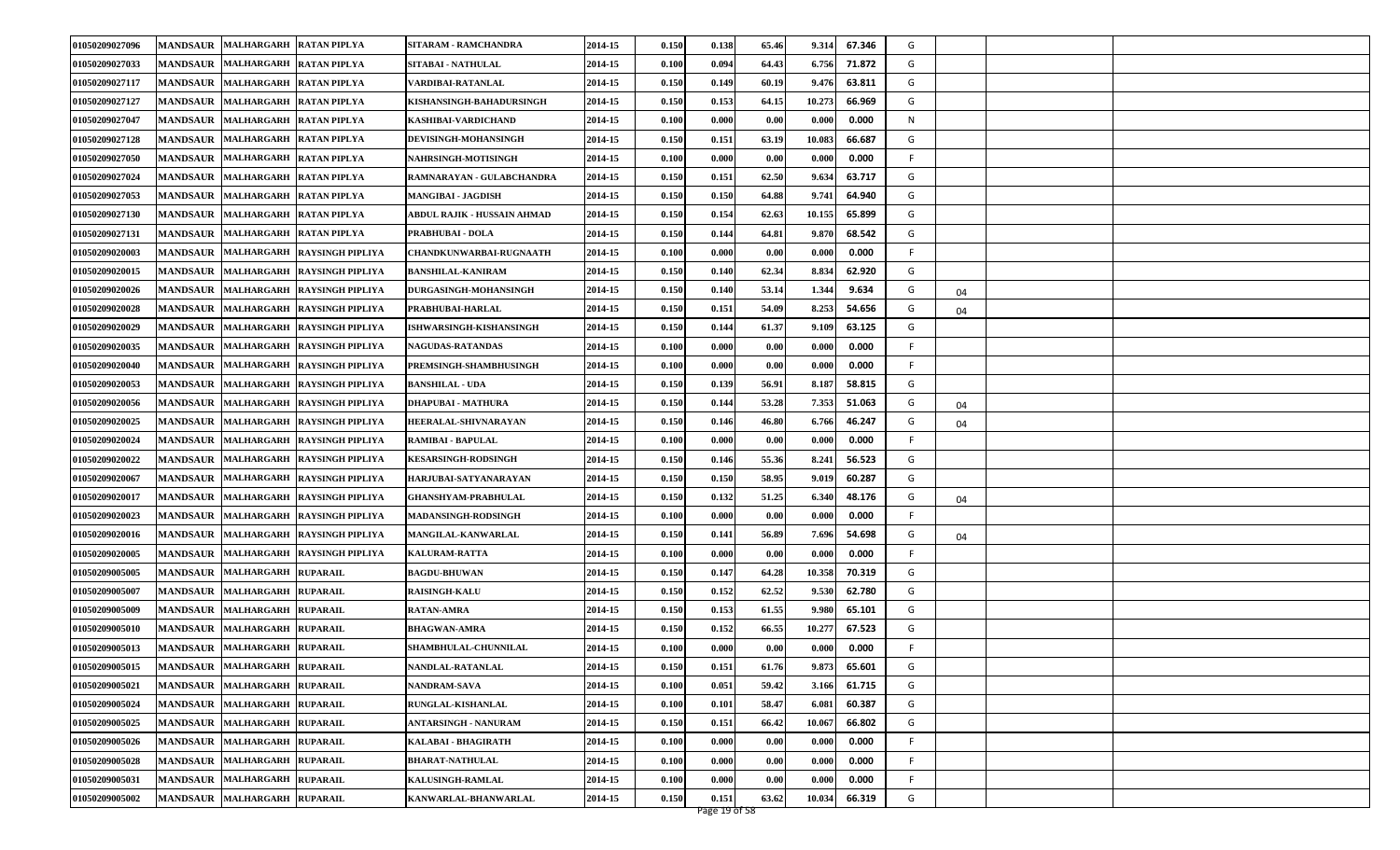| 01050209005008<br><b>MANDSAUR</b><br>MALHARGARH RUPARAIL<br>RODELAL - BHANWARLAL<br>0.000<br>F.<br>2014-15<br>0.100<br>0.000<br>0.00<br>0.000<br>MANDSAUR MALHARGARH RUPARAIL<br><b>BHUWANISINGH - FATEH SINGH</b><br>2014-15<br>0.100<br>0.000<br>0.00<br>0.000<br>0.000<br>F<br><b>NAME CHANGE</b><br>01050209005001<br>2014-15<br>64.88<br>63.253<br>G<br>01050209013017<br><b>MANDSAUR</b><br>MALHARGARH SANJIT<br>0.150<br>0.154<br>9.741<br>ABRAR-ISHAK<br>01050209013030<br><b>MANDSAUR</b><br>MALHARGARH SANJIT<br>2014-15<br>0.100<br>0.000<br>0.00<br>0.000<br>0.000<br>N<br>MAJIDKHA-MO.FARID<br>0.150<br>61.87<br>63.979<br>G<br>01050209013015<br>MANDSAUR MALHARGARH SANJIT<br><b>CHATURBHUJ-KASHIRAM</b><br>2014-15<br>0.126<br>8.087<br>0.150<br>61.37<br>G<br>2014-15<br>0.152<br>9.469<br>62.419<br>01050209013018<br>MANDSAUR MALHARGARH SANJIT<br>SHOKATKHA-MUSHTAKKHA<br>01050209013085<br>MALHARGARH SANJIT<br>SOHANBAI-MANGILAL<br>0.150<br>60.15<br>9.280<br>61.295<br>G<br><b>MANDSAUR</b><br>2014-15<br>0.151<br>01050209013089<br><b>MANDSAUR</b><br><b>MALHARGARH</b><br><b>SANJIT</b><br>SHARAD KUMAR-MISHRILAL JEN<br>2014-15<br>0.200<br>66.33<br>6.709<br>63.352<br>G<br>0.106<br>0.100<br>0.00<br>0.000<br>0.000<br>F.<br>01050209028013<br><b>MANDSAUR</b><br>MALHARGARH SARWANIA<br>PEMA-BHANA<br>2014-15<br>0.000<br>2014-15<br>0.100<br>0.000<br>0.00<br>0.000<br>0.000<br>F<br>01050209028015<br>MANDSAUR MALHARGARH SARWANIA<br><b>JARESINGH-BHANWARSINGH</b><br>01050209028027<br>0.150<br>64.54<br>9.607<br>63.538<br>G<br><b>MANDSAUR</b><br><b>MALHARGARH</b><br><b>SARWANIA</b><br>2014-15<br>0.151<br><b>MEMAKUNWAR-PAPPUSINGH</b><br>01050209028055<br>2014-15<br>0.150<br>59.36<br>8.980<br>59.431<br>G<br><b>MANDSAUR</b><br><b>MALHARGARH</b><br><b>SARWANIA</b><br><b>CHATARKUNWAR-RAMSINGH</b><br>0.151<br>01050209028025<br>MANDSAUR MALHARGARH SARWANIA<br>RATANIBAI-GATTULAL<br>2014-15<br>0.100<br>0.000<br>0.00<br>0.000<br>0.000<br>F.<br>01050209028036<br>MANDSAUR MALHARGARH SARWANIA<br>2014-15<br>0.100<br>0.000<br>0.00<br>0.000<br>0.000<br>F<br><b>ISHWARLAL-BAGDIRAM</b><br>01050209028039<br><b>MANDSAUR</b><br>MALHARGARH SARWANIA<br>2014-15<br>0.100<br>0.000<br>0.00<br>0.000<br>0.000<br>F.<br>ISHWARSINGH-HARISINGH<br>01050209028053<br><b>MANDSAUR</b><br><b>MALHARGARH</b><br>2014-15<br>0.150<br>0.147<br>61.54<br>8.941<br>60.823<br>G<br><b>SARWANIA</b><br><b>GOPALSINGH-CHATARSINGH</b><br>01050209028031<br>2014-15<br>0.150<br>0.147<br>54.37<br>7.697<br>52.289<br>G<br>MANDSAUR MALHARGARH SARWANIA<br>SAJANIBAI-RATANLAL<br>04<br>01050209028009<br>MANDSAUR MALHARGARH<br><b>SARWANIA</b><br>2014-15<br>0.150<br>0.144<br>60.16<br>8.740<br>60.652<br>G<br>HANUMANSINGH-LAXMANSINGH<br>01050209028092<br><b>MANDSAUR</b><br>MALHARGARH SARWANIA<br><b>KANWARLAL-SAVA</b><br>2014-15<br>0.100<br>0.000<br>0.00<br>0.000<br>0.000<br>F<br>01050209025003<br>57.37<br>8.425<br>MANDSAUR MALHARGARH SESDI<br>2014-15<br>0.150<br>55.906<br>G<br><b>CHATARKUWAR - SHAMBHUSINGH</b><br>0.151<br>04<br>64.32<br>9.382<br>65.517<br>G<br>01050209025010<br>MANDSAUR MALHARGARH SESDI<br>2014-15<br>0.150<br>0.143<br>RAMLAL-BAGDIRAM<br>66.53<br>01050209025013<br>2014-15<br>0.150<br>0.156<br>10.949<br>70.276<br>G<br>MANDSAUR  MALHARGARH  SESDI<br>NARSINGH-KANIRAM<br>0.200<br>68.0<br>13.439<br>69.560<br>01050209025014<br><b>MANDSAUR</b><br>2014-15<br>0.193<br>G<br>MALHARGARH SESDI<br><b>JUJHAR-UDA</b><br>12.756<br>01050209025017<br>2014-15<br>0.200<br>60.01<br>65.082<br>G<br><b>MANDSAUR MALHARGARH SESDI</b><br><b>BHERUSINGH-GOPALSINGH</b><br>0.196<br>0.200<br>67.31<br>13.770<br>67.833<br>G<br>01050209025026<br>MANDSAUR MALHARGARH SESDI<br><b>HEMRAJ-JUJHARSINGH</b><br>2014-15<br>0.203<br>G<br>MALHARGARH SUDWAS<br>MANOHARSINGH - SHAMBHUSINGH<br>2014-15<br>0.150<br>60.04<br>9.426<br>60.852<br>01050209002001<br><b>MANDSAUR</b><br>0.155<br>01050209002002<br><b>MANDSAUR</b><br><b>MALHARGARH SUDWAS</b><br>2014-15<br>0.100<br>0.000<br>0.00<br>0.000<br>0.000<br>F.<br>UDAYSINGH-BHUWANISINGH<br>2014-15<br>0.100<br>F.<br>01050209002005<br>MANDSAUR MALHARGARH SUDWAS<br>VAJJIBAI-PANNALAL<br>0.000<br>0.00<br>0.000<br>0.000<br>2014-15<br>0.100<br>0.000<br>0.00<br>0.000<br>0.000<br>F<br>01050209002007<br>MANDSAUR MALHARGARH SUDWAS<br>MOHAN-KISHANDANGI<br><b>MALHARGARH SUDWAS</b><br><b>HIRALAL S/O BHERA URF UDERAM</b><br>65.72<br>8.778<br>67.836<br>G<br>01050209002010<br><b>MANDSAUR</b><br>2014-15<br>0.150<br>0.129<br>01050209002008<br><b>MANDSAUR</b><br><b>MALHARGARH SUDWAS</b><br><b>JDA-GULAB</b><br>2014-15<br>0.100<br>0.000<br>0.000<br>0.000<br>0.00<br>F<br>01050209002012<br>MANDSAUR MALHARGARH SUDWAS<br>2014-15<br>0.150<br>66.10<br>9.509<br>65.489<br><b>JAYSINGH - BHERA URF JETRAM</b><br>0.145<br>G<br>MANDSAUR MALHARGARH SUDWAS<br>2014-15<br>62.88<br>10.052<br>01050209002014<br>0.150<br>0.151<br>66.394<br>G<br><b>JADAV BAI - LAXMAN</b><br>56.97<br>60.093<br>G<br>01050209002019<br><b>MANDSAUR</b><br><b>MALHARGARH SUDWAS</b><br>2014-15<br>0.150<br>0.150<br>9.026<br>RATNIBAI-RAMCHANDRA<br>0.100<br>0.000<br>01050209002020<br>MANDSAUR MALHARGARH SUDWAS<br>RUKMANIBAI-NANDA<br>2014-15<br>0.000<br>0.00<br>0.000<br>N<br>MANDSAUR MALHARGARH SUDWAS<br>01050209002021<br><b>BHANWARIBAI-NANURAM</b><br>2014-15<br>0.150<br>0.149<br>66.21<br>10.244<br>68.660<br>G<br>MANDSAUR MALHARGARH SUDWAS<br>0.100<br>01050209002022<br>BAPULAL-BHAGWANJI<br>2014-15<br>0.000<br>0.00<br>0.000<br>0.000<br>F<br>01050209002024<br>MANDSAUR MALHARGARH SUDWAS<br>2014-15<br>0.150<br>0.150<br>65.94<br>10.409<br>69.347<br>G<br>HANGAMIBAI-KACHRU<br>01050209002025<br>MANDSAUR MALHARGARH SUDWAS<br>2014-15<br>0.150<br>72.596<br>UDAYRAM-KACHRU<br>0.135<br>69.76<br>9.786<br>G<br>66.823<br>01050209002026<br>MANDSAUR MALHARGARH SUDWAS<br><b>MANGILAL-PANNA</b><br>2014-15<br>0.150<br>0.151<br>65.38<br>10.097<br>G<br>Page 20 of 58 | 01050209005003 | MANDSAUR MALHARGARH RUPARAIL | <b>RAMA-HIRA</b> | 2014-15 | 0.150 | 0.153 | 63.46 | 9.845 | 64.557 | G |  |
|---------------------------------------------------------------------------------------------------------------------------------------------------------------------------------------------------------------------------------------------------------------------------------------------------------------------------------------------------------------------------------------------------------------------------------------------------------------------------------------------------------------------------------------------------------------------------------------------------------------------------------------------------------------------------------------------------------------------------------------------------------------------------------------------------------------------------------------------------------------------------------------------------------------------------------------------------------------------------------------------------------------------------------------------------------------------------------------------------------------------------------------------------------------------------------------------------------------------------------------------------------------------------------------------------------------------------------------------------------------------------------------------------------------------------------------------------------------------------------------------------------------------------------------------------------------------------------------------------------------------------------------------------------------------------------------------------------------------------------------------------------------------------------------------------------------------------------------------------------------------------------------------------------------------------------------------------------------------------------------------------------------------------------------------------------------------------------------------------------------------------------------------------------------------------------------------------------------------------------------------------------------------------------------------------------------------------------------------------------------------------------------------------------------------------------------------------------------------------------------------------------------------------------------------------------------------------------------------------------------------------------------------------------------------------------------------------------------------------------------------------------------------------------------------------------------------------------------------------------------------------------------------------------------------------------------------------------------------------------------------------------------------------------------------------------------------------------------------------------------------------------------------------------------------------------------------------------------------------------------------------------------------------------------------------------------------------------------------------------------------------------------------------------------------------------------------------------------------------------------------------------------------------------------------------------------------------------------------------------------------------------------------------------------------------------------------------------------------------------------------------------------------------------------------------------------------------------------------------------------------------------------------------------------------------------------------------------------------------------------------------------------------------------------------------------------------------------------------------------------------------------------------------------------------------------------------------------------------------------------------------------------------------------------------------------------------------------------------------------------------------------------------------------------------------------------------------------------------------------------------------------------------------------------------------------------------------------------------------------------------------------------------------------------------------------------------------------------------------------------------------------------------------------------------------------------------------------------------------------------------------------------------------------------------------------------------------------------------------------------------------------------------------------------------------------------------------------------------------------------------------------------------------------------------------------------------------------------------------------------------------------------------------------------------------------------------------------------------------------------------------------------------------------------------------------------------------------------------------------------------------------------------------------------------------------------------------------------------------------------------------------------------------------------------------------------------------------------------------------------------------------------------------------------------------------------------------------------------------------------------------------------------------------------------------------------------------------------------------------------------------------------|----------------|------------------------------|------------------|---------|-------|-------|-------|-------|--------|---|--|
|                                                                                                                                                                                                                                                                                                                                                                                                                                                                                                                                                                                                                                                                                                                                                                                                                                                                                                                                                                                                                                                                                                                                                                                                                                                                                                                                                                                                                                                                                                                                                                                                                                                                                                                                                                                                                                                                                                                                                                                                                                                                                                                                                                                                                                                                                                                                                                                                                                                                                                                                                                                                                                                                                                                                                                                                                                                                                                                                                                                                                                                                                                                                                                                                                                                                                                                                                                                                                                                                                                                                                                                                                                                                                                                                                                                                                                                                                                                                                                                                                                                                                                                                                                                                                                                                                                                                                                                                                                                                                                                                                                                                                                                                                                                                                                                                                                                                                                                                                                                                                                                                                                                                                                                                                                                                                                                                                                                                                                                                                                                                                                                                                                                                                                                                                                                                                                                                                                                                                                                                               |                |                              |                  |         |       |       |       |       |        |   |  |
|                                                                                                                                                                                                                                                                                                                                                                                                                                                                                                                                                                                                                                                                                                                                                                                                                                                                                                                                                                                                                                                                                                                                                                                                                                                                                                                                                                                                                                                                                                                                                                                                                                                                                                                                                                                                                                                                                                                                                                                                                                                                                                                                                                                                                                                                                                                                                                                                                                                                                                                                                                                                                                                                                                                                                                                                                                                                                                                                                                                                                                                                                                                                                                                                                                                                                                                                                                                                                                                                                                                                                                                                                                                                                                                                                                                                                                                                                                                                                                                                                                                                                                                                                                                                                                                                                                                                                                                                                                                                                                                                                                                                                                                                                                                                                                                                                                                                                                                                                                                                                                                                                                                                                                                                                                                                                                                                                                                                                                                                                                                                                                                                                                                                                                                                                                                                                                                                                                                                                                                                               |                |                              |                  |         |       |       |       |       |        |   |  |
|                                                                                                                                                                                                                                                                                                                                                                                                                                                                                                                                                                                                                                                                                                                                                                                                                                                                                                                                                                                                                                                                                                                                                                                                                                                                                                                                                                                                                                                                                                                                                                                                                                                                                                                                                                                                                                                                                                                                                                                                                                                                                                                                                                                                                                                                                                                                                                                                                                                                                                                                                                                                                                                                                                                                                                                                                                                                                                                                                                                                                                                                                                                                                                                                                                                                                                                                                                                                                                                                                                                                                                                                                                                                                                                                                                                                                                                                                                                                                                                                                                                                                                                                                                                                                                                                                                                                                                                                                                                                                                                                                                                                                                                                                                                                                                                                                                                                                                                                                                                                                                                                                                                                                                                                                                                                                                                                                                                                                                                                                                                                                                                                                                                                                                                                                                                                                                                                                                                                                                                                               |                |                              |                  |         |       |       |       |       |        |   |  |
|                                                                                                                                                                                                                                                                                                                                                                                                                                                                                                                                                                                                                                                                                                                                                                                                                                                                                                                                                                                                                                                                                                                                                                                                                                                                                                                                                                                                                                                                                                                                                                                                                                                                                                                                                                                                                                                                                                                                                                                                                                                                                                                                                                                                                                                                                                                                                                                                                                                                                                                                                                                                                                                                                                                                                                                                                                                                                                                                                                                                                                                                                                                                                                                                                                                                                                                                                                                                                                                                                                                                                                                                                                                                                                                                                                                                                                                                                                                                                                                                                                                                                                                                                                                                                                                                                                                                                                                                                                                                                                                                                                                                                                                                                                                                                                                                                                                                                                                                                                                                                                                                                                                                                                                                                                                                                                                                                                                                                                                                                                                                                                                                                                                                                                                                                                                                                                                                                                                                                                                                               |                |                              |                  |         |       |       |       |       |        |   |  |
|                                                                                                                                                                                                                                                                                                                                                                                                                                                                                                                                                                                                                                                                                                                                                                                                                                                                                                                                                                                                                                                                                                                                                                                                                                                                                                                                                                                                                                                                                                                                                                                                                                                                                                                                                                                                                                                                                                                                                                                                                                                                                                                                                                                                                                                                                                                                                                                                                                                                                                                                                                                                                                                                                                                                                                                                                                                                                                                                                                                                                                                                                                                                                                                                                                                                                                                                                                                                                                                                                                                                                                                                                                                                                                                                                                                                                                                                                                                                                                                                                                                                                                                                                                                                                                                                                                                                                                                                                                                                                                                                                                                                                                                                                                                                                                                                                                                                                                                                                                                                                                                                                                                                                                                                                                                                                                                                                                                                                                                                                                                                                                                                                                                                                                                                                                                                                                                                                                                                                                                                               |                |                              |                  |         |       |       |       |       |        |   |  |
|                                                                                                                                                                                                                                                                                                                                                                                                                                                                                                                                                                                                                                                                                                                                                                                                                                                                                                                                                                                                                                                                                                                                                                                                                                                                                                                                                                                                                                                                                                                                                                                                                                                                                                                                                                                                                                                                                                                                                                                                                                                                                                                                                                                                                                                                                                                                                                                                                                                                                                                                                                                                                                                                                                                                                                                                                                                                                                                                                                                                                                                                                                                                                                                                                                                                                                                                                                                                                                                                                                                                                                                                                                                                                                                                                                                                                                                                                                                                                                                                                                                                                                                                                                                                                                                                                                                                                                                                                                                                                                                                                                                                                                                                                                                                                                                                                                                                                                                                                                                                                                                                                                                                                                                                                                                                                                                                                                                                                                                                                                                                                                                                                                                                                                                                                                                                                                                                                                                                                                                                               |                |                              |                  |         |       |       |       |       |        |   |  |
|                                                                                                                                                                                                                                                                                                                                                                                                                                                                                                                                                                                                                                                                                                                                                                                                                                                                                                                                                                                                                                                                                                                                                                                                                                                                                                                                                                                                                                                                                                                                                                                                                                                                                                                                                                                                                                                                                                                                                                                                                                                                                                                                                                                                                                                                                                                                                                                                                                                                                                                                                                                                                                                                                                                                                                                                                                                                                                                                                                                                                                                                                                                                                                                                                                                                                                                                                                                                                                                                                                                                                                                                                                                                                                                                                                                                                                                                                                                                                                                                                                                                                                                                                                                                                                                                                                                                                                                                                                                                                                                                                                                                                                                                                                                                                                                                                                                                                                                                                                                                                                                                                                                                                                                                                                                                                                                                                                                                                                                                                                                                                                                                                                                                                                                                                                                                                                                                                                                                                                                                               |                |                              |                  |         |       |       |       |       |        |   |  |
|                                                                                                                                                                                                                                                                                                                                                                                                                                                                                                                                                                                                                                                                                                                                                                                                                                                                                                                                                                                                                                                                                                                                                                                                                                                                                                                                                                                                                                                                                                                                                                                                                                                                                                                                                                                                                                                                                                                                                                                                                                                                                                                                                                                                                                                                                                                                                                                                                                                                                                                                                                                                                                                                                                                                                                                                                                                                                                                                                                                                                                                                                                                                                                                                                                                                                                                                                                                                                                                                                                                                                                                                                                                                                                                                                                                                                                                                                                                                                                                                                                                                                                                                                                                                                                                                                                                                                                                                                                                                                                                                                                                                                                                                                                                                                                                                                                                                                                                                                                                                                                                                                                                                                                                                                                                                                                                                                                                                                                                                                                                                                                                                                                                                                                                                                                                                                                                                                                                                                                                                               |                |                              |                  |         |       |       |       |       |        |   |  |
|                                                                                                                                                                                                                                                                                                                                                                                                                                                                                                                                                                                                                                                                                                                                                                                                                                                                                                                                                                                                                                                                                                                                                                                                                                                                                                                                                                                                                                                                                                                                                                                                                                                                                                                                                                                                                                                                                                                                                                                                                                                                                                                                                                                                                                                                                                                                                                                                                                                                                                                                                                                                                                                                                                                                                                                                                                                                                                                                                                                                                                                                                                                                                                                                                                                                                                                                                                                                                                                                                                                                                                                                                                                                                                                                                                                                                                                                                                                                                                                                                                                                                                                                                                                                                                                                                                                                                                                                                                                                                                                                                                                                                                                                                                                                                                                                                                                                                                                                                                                                                                                                                                                                                                                                                                                                                                                                                                                                                                                                                                                                                                                                                                                                                                                                                                                                                                                                                                                                                                                                               |                |                              |                  |         |       |       |       |       |        |   |  |
|                                                                                                                                                                                                                                                                                                                                                                                                                                                                                                                                                                                                                                                                                                                                                                                                                                                                                                                                                                                                                                                                                                                                                                                                                                                                                                                                                                                                                                                                                                                                                                                                                                                                                                                                                                                                                                                                                                                                                                                                                                                                                                                                                                                                                                                                                                                                                                                                                                                                                                                                                                                                                                                                                                                                                                                                                                                                                                                                                                                                                                                                                                                                                                                                                                                                                                                                                                                                                                                                                                                                                                                                                                                                                                                                                                                                                                                                                                                                                                                                                                                                                                                                                                                                                                                                                                                                                                                                                                                                                                                                                                                                                                                                                                                                                                                                                                                                                                                                                                                                                                                                                                                                                                                                                                                                                                                                                                                                                                                                                                                                                                                                                                                                                                                                                                                                                                                                                                                                                                                                               |                |                              |                  |         |       |       |       |       |        |   |  |
|                                                                                                                                                                                                                                                                                                                                                                                                                                                                                                                                                                                                                                                                                                                                                                                                                                                                                                                                                                                                                                                                                                                                                                                                                                                                                                                                                                                                                                                                                                                                                                                                                                                                                                                                                                                                                                                                                                                                                                                                                                                                                                                                                                                                                                                                                                                                                                                                                                                                                                                                                                                                                                                                                                                                                                                                                                                                                                                                                                                                                                                                                                                                                                                                                                                                                                                                                                                                                                                                                                                                                                                                                                                                                                                                                                                                                                                                                                                                                                                                                                                                                                                                                                                                                                                                                                                                                                                                                                                                                                                                                                                                                                                                                                                                                                                                                                                                                                                                                                                                                                                                                                                                                                                                                                                                                                                                                                                                                                                                                                                                                                                                                                                                                                                                                                                                                                                                                                                                                                                                               |                |                              |                  |         |       |       |       |       |        |   |  |
|                                                                                                                                                                                                                                                                                                                                                                                                                                                                                                                                                                                                                                                                                                                                                                                                                                                                                                                                                                                                                                                                                                                                                                                                                                                                                                                                                                                                                                                                                                                                                                                                                                                                                                                                                                                                                                                                                                                                                                                                                                                                                                                                                                                                                                                                                                                                                                                                                                                                                                                                                                                                                                                                                                                                                                                                                                                                                                                                                                                                                                                                                                                                                                                                                                                                                                                                                                                                                                                                                                                                                                                                                                                                                                                                                                                                                                                                                                                                                                                                                                                                                                                                                                                                                                                                                                                                                                                                                                                                                                                                                                                                                                                                                                                                                                                                                                                                                                                                                                                                                                                                                                                                                                                                                                                                                                                                                                                                                                                                                                                                                                                                                                                                                                                                                                                                                                                                                                                                                                                                               |                |                              |                  |         |       |       |       |       |        |   |  |
|                                                                                                                                                                                                                                                                                                                                                                                                                                                                                                                                                                                                                                                                                                                                                                                                                                                                                                                                                                                                                                                                                                                                                                                                                                                                                                                                                                                                                                                                                                                                                                                                                                                                                                                                                                                                                                                                                                                                                                                                                                                                                                                                                                                                                                                                                                                                                                                                                                                                                                                                                                                                                                                                                                                                                                                                                                                                                                                                                                                                                                                                                                                                                                                                                                                                                                                                                                                                                                                                                                                                                                                                                                                                                                                                                                                                                                                                                                                                                                                                                                                                                                                                                                                                                                                                                                                                                                                                                                                                                                                                                                                                                                                                                                                                                                                                                                                                                                                                                                                                                                                                                                                                                                                                                                                                                                                                                                                                                                                                                                                                                                                                                                                                                                                                                                                                                                                                                                                                                                                                               |                |                              |                  |         |       |       |       |       |        |   |  |
|                                                                                                                                                                                                                                                                                                                                                                                                                                                                                                                                                                                                                                                                                                                                                                                                                                                                                                                                                                                                                                                                                                                                                                                                                                                                                                                                                                                                                                                                                                                                                                                                                                                                                                                                                                                                                                                                                                                                                                                                                                                                                                                                                                                                                                                                                                                                                                                                                                                                                                                                                                                                                                                                                                                                                                                                                                                                                                                                                                                                                                                                                                                                                                                                                                                                                                                                                                                                                                                                                                                                                                                                                                                                                                                                                                                                                                                                                                                                                                                                                                                                                                                                                                                                                                                                                                                                                                                                                                                                                                                                                                                                                                                                                                                                                                                                                                                                                                                                                                                                                                                                                                                                                                                                                                                                                                                                                                                                                                                                                                                                                                                                                                                                                                                                                                                                                                                                                                                                                                                                               |                |                              |                  |         |       |       |       |       |        |   |  |
|                                                                                                                                                                                                                                                                                                                                                                                                                                                                                                                                                                                                                                                                                                                                                                                                                                                                                                                                                                                                                                                                                                                                                                                                                                                                                                                                                                                                                                                                                                                                                                                                                                                                                                                                                                                                                                                                                                                                                                                                                                                                                                                                                                                                                                                                                                                                                                                                                                                                                                                                                                                                                                                                                                                                                                                                                                                                                                                                                                                                                                                                                                                                                                                                                                                                                                                                                                                                                                                                                                                                                                                                                                                                                                                                                                                                                                                                                                                                                                                                                                                                                                                                                                                                                                                                                                                                                                                                                                                                                                                                                                                                                                                                                                                                                                                                                                                                                                                                                                                                                                                                                                                                                                                                                                                                                                                                                                                                                                                                                                                                                                                                                                                                                                                                                                                                                                                                                                                                                                                                               |                |                              |                  |         |       |       |       |       |        |   |  |
|                                                                                                                                                                                                                                                                                                                                                                                                                                                                                                                                                                                                                                                                                                                                                                                                                                                                                                                                                                                                                                                                                                                                                                                                                                                                                                                                                                                                                                                                                                                                                                                                                                                                                                                                                                                                                                                                                                                                                                                                                                                                                                                                                                                                                                                                                                                                                                                                                                                                                                                                                                                                                                                                                                                                                                                                                                                                                                                                                                                                                                                                                                                                                                                                                                                                                                                                                                                                                                                                                                                                                                                                                                                                                                                                                                                                                                                                                                                                                                                                                                                                                                                                                                                                                                                                                                                                                                                                                                                                                                                                                                                                                                                                                                                                                                                                                                                                                                                                                                                                                                                                                                                                                                                                                                                                                                                                                                                                                                                                                                                                                                                                                                                                                                                                                                                                                                                                                                                                                                                                               |                |                              |                  |         |       |       |       |       |        |   |  |
|                                                                                                                                                                                                                                                                                                                                                                                                                                                                                                                                                                                                                                                                                                                                                                                                                                                                                                                                                                                                                                                                                                                                                                                                                                                                                                                                                                                                                                                                                                                                                                                                                                                                                                                                                                                                                                                                                                                                                                                                                                                                                                                                                                                                                                                                                                                                                                                                                                                                                                                                                                                                                                                                                                                                                                                                                                                                                                                                                                                                                                                                                                                                                                                                                                                                                                                                                                                                                                                                                                                                                                                                                                                                                                                                                                                                                                                                                                                                                                                                                                                                                                                                                                                                                                                                                                                                                                                                                                                                                                                                                                                                                                                                                                                                                                                                                                                                                                                                                                                                                                                                                                                                                                                                                                                                                                                                                                                                                                                                                                                                                                                                                                                                                                                                                                                                                                                                                                                                                                                                               |                |                              |                  |         |       |       |       |       |        |   |  |
|                                                                                                                                                                                                                                                                                                                                                                                                                                                                                                                                                                                                                                                                                                                                                                                                                                                                                                                                                                                                                                                                                                                                                                                                                                                                                                                                                                                                                                                                                                                                                                                                                                                                                                                                                                                                                                                                                                                                                                                                                                                                                                                                                                                                                                                                                                                                                                                                                                                                                                                                                                                                                                                                                                                                                                                                                                                                                                                                                                                                                                                                                                                                                                                                                                                                                                                                                                                                                                                                                                                                                                                                                                                                                                                                                                                                                                                                                                                                                                                                                                                                                                                                                                                                                                                                                                                                                                                                                                                                                                                                                                                                                                                                                                                                                                                                                                                                                                                                                                                                                                                                                                                                                                                                                                                                                                                                                                                                                                                                                                                                                                                                                                                                                                                                                                                                                                                                                                                                                                                                               |                |                              |                  |         |       |       |       |       |        |   |  |
|                                                                                                                                                                                                                                                                                                                                                                                                                                                                                                                                                                                                                                                                                                                                                                                                                                                                                                                                                                                                                                                                                                                                                                                                                                                                                                                                                                                                                                                                                                                                                                                                                                                                                                                                                                                                                                                                                                                                                                                                                                                                                                                                                                                                                                                                                                                                                                                                                                                                                                                                                                                                                                                                                                                                                                                                                                                                                                                                                                                                                                                                                                                                                                                                                                                                                                                                                                                                                                                                                                                                                                                                                                                                                                                                                                                                                                                                                                                                                                                                                                                                                                                                                                                                                                                                                                                                                                                                                                                                                                                                                                                                                                                                                                                                                                                                                                                                                                                                                                                                                                                                                                                                                                                                                                                                                                                                                                                                                                                                                                                                                                                                                                                                                                                                                                                                                                                                                                                                                                                                               |                |                              |                  |         |       |       |       |       |        |   |  |
|                                                                                                                                                                                                                                                                                                                                                                                                                                                                                                                                                                                                                                                                                                                                                                                                                                                                                                                                                                                                                                                                                                                                                                                                                                                                                                                                                                                                                                                                                                                                                                                                                                                                                                                                                                                                                                                                                                                                                                                                                                                                                                                                                                                                                                                                                                                                                                                                                                                                                                                                                                                                                                                                                                                                                                                                                                                                                                                                                                                                                                                                                                                                                                                                                                                                                                                                                                                                                                                                                                                                                                                                                                                                                                                                                                                                                                                                                                                                                                                                                                                                                                                                                                                                                                                                                                                                                                                                                                                                                                                                                                                                                                                                                                                                                                                                                                                                                                                                                                                                                                                                                                                                                                                                                                                                                                                                                                                                                                                                                                                                                                                                                                                                                                                                                                                                                                                                                                                                                                                                               |                |                              |                  |         |       |       |       |       |        |   |  |
|                                                                                                                                                                                                                                                                                                                                                                                                                                                                                                                                                                                                                                                                                                                                                                                                                                                                                                                                                                                                                                                                                                                                                                                                                                                                                                                                                                                                                                                                                                                                                                                                                                                                                                                                                                                                                                                                                                                                                                                                                                                                                                                                                                                                                                                                                                                                                                                                                                                                                                                                                                                                                                                                                                                                                                                                                                                                                                                                                                                                                                                                                                                                                                                                                                                                                                                                                                                                                                                                                                                                                                                                                                                                                                                                                                                                                                                                                                                                                                                                                                                                                                                                                                                                                                                                                                                                                                                                                                                                                                                                                                                                                                                                                                                                                                                                                                                                                                                                                                                                                                                                                                                                                                                                                                                                                                                                                                                                                                                                                                                                                                                                                                                                                                                                                                                                                                                                                                                                                                                                               |                |                              |                  |         |       |       |       |       |        |   |  |
|                                                                                                                                                                                                                                                                                                                                                                                                                                                                                                                                                                                                                                                                                                                                                                                                                                                                                                                                                                                                                                                                                                                                                                                                                                                                                                                                                                                                                                                                                                                                                                                                                                                                                                                                                                                                                                                                                                                                                                                                                                                                                                                                                                                                                                                                                                                                                                                                                                                                                                                                                                                                                                                                                                                                                                                                                                                                                                                                                                                                                                                                                                                                                                                                                                                                                                                                                                                                                                                                                                                                                                                                                                                                                                                                                                                                                                                                                                                                                                                                                                                                                                                                                                                                                                                                                                                                                                                                                                                                                                                                                                                                                                                                                                                                                                                                                                                                                                                                                                                                                                                                                                                                                                                                                                                                                                                                                                                                                                                                                                                                                                                                                                                                                                                                                                                                                                                                                                                                                                                                               |                |                              |                  |         |       |       |       |       |        |   |  |
|                                                                                                                                                                                                                                                                                                                                                                                                                                                                                                                                                                                                                                                                                                                                                                                                                                                                                                                                                                                                                                                                                                                                                                                                                                                                                                                                                                                                                                                                                                                                                                                                                                                                                                                                                                                                                                                                                                                                                                                                                                                                                                                                                                                                                                                                                                                                                                                                                                                                                                                                                                                                                                                                                                                                                                                                                                                                                                                                                                                                                                                                                                                                                                                                                                                                                                                                                                                                                                                                                                                                                                                                                                                                                                                                                                                                                                                                                                                                                                                                                                                                                                                                                                                                                                                                                                                                                                                                                                                                                                                                                                                                                                                                                                                                                                                                                                                                                                                                                                                                                                                                                                                                                                                                                                                                                                                                                                                                                                                                                                                                                                                                                                                                                                                                                                                                                                                                                                                                                                                                               |                |                              |                  |         |       |       |       |       |        |   |  |
|                                                                                                                                                                                                                                                                                                                                                                                                                                                                                                                                                                                                                                                                                                                                                                                                                                                                                                                                                                                                                                                                                                                                                                                                                                                                                                                                                                                                                                                                                                                                                                                                                                                                                                                                                                                                                                                                                                                                                                                                                                                                                                                                                                                                                                                                                                                                                                                                                                                                                                                                                                                                                                                                                                                                                                                                                                                                                                                                                                                                                                                                                                                                                                                                                                                                                                                                                                                                                                                                                                                                                                                                                                                                                                                                                                                                                                                                                                                                                                                                                                                                                                                                                                                                                                                                                                                                                                                                                                                                                                                                                                                                                                                                                                                                                                                                                                                                                                                                                                                                                                                                                                                                                                                                                                                                                                                                                                                                                                                                                                                                                                                                                                                                                                                                                                                                                                                                                                                                                                                                               |                |                              |                  |         |       |       |       |       |        |   |  |
|                                                                                                                                                                                                                                                                                                                                                                                                                                                                                                                                                                                                                                                                                                                                                                                                                                                                                                                                                                                                                                                                                                                                                                                                                                                                                                                                                                                                                                                                                                                                                                                                                                                                                                                                                                                                                                                                                                                                                                                                                                                                                                                                                                                                                                                                                                                                                                                                                                                                                                                                                                                                                                                                                                                                                                                                                                                                                                                                                                                                                                                                                                                                                                                                                                                                                                                                                                                                                                                                                                                                                                                                                                                                                                                                                                                                                                                                                                                                                                                                                                                                                                                                                                                                                                                                                                                                                                                                                                                                                                                                                                                                                                                                                                                                                                                                                                                                                                                                                                                                                                                                                                                                                                                                                                                                                                                                                                                                                                                                                                                                                                                                                                                                                                                                                                                                                                                                                                                                                                                                               |                |                              |                  |         |       |       |       |       |        |   |  |
|                                                                                                                                                                                                                                                                                                                                                                                                                                                                                                                                                                                                                                                                                                                                                                                                                                                                                                                                                                                                                                                                                                                                                                                                                                                                                                                                                                                                                                                                                                                                                                                                                                                                                                                                                                                                                                                                                                                                                                                                                                                                                                                                                                                                                                                                                                                                                                                                                                                                                                                                                                                                                                                                                                                                                                                                                                                                                                                                                                                                                                                                                                                                                                                                                                                                                                                                                                                                                                                                                                                                                                                                                                                                                                                                                                                                                                                                                                                                                                                                                                                                                                                                                                                                                                                                                                                                                                                                                                                                                                                                                                                                                                                                                                                                                                                                                                                                                                                                                                                                                                                                                                                                                                                                                                                                                                                                                                                                                                                                                                                                                                                                                                                                                                                                                                                                                                                                                                                                                                                                               |                |                              |                  |         |       |       |       |       |        |   |  |
|                                                                                                                                                                                                                                                                                                                                                                                                                                                                                                                                                                                                                                                                                                                                                                                                                                                                                                                                                                                                                                                                                                                                                                                                                                                                                                                                                                                                                                                                                                                                                                                                                                                                                                                                                                                                                                                                                                                                                                                                                                                                                                                                                                                                                                                                                                                                                                                                                                                                                                                                                                                                                                                                                                                                                                                                                                                                                                                                                                                                                                                                                                                                                                                                                                                                                                                                                                                                                                                                                                                                                                                                                                                                                                                                                                                                                                                                                                                                                                                                                                                                                                                                                                                                                                                                                                                                                                                                                                                                                                                                                                                                                                                                                                                                                                                                                                                                                                                                                                                                                                                                                                                                                                                                                                                                                                                                                                                                                                                                                                                                                                                                                                                                                                                                                                                                                                                                                                                                                                                                               |                |                              |                  |         |       |       |       |       |        |   |  |
|                                                                                                                                                                                                                                                                                                                                                                                                                                                                                                                                                                                                                                                                                                                                                                                                                                                                                                                                                                                                                                                                                                                                                                                                                                                                                                                                                                                                                                                                                                                                                                                                                                                                                                                                                                                                                                                                                                                                                                                                                                                                                                                                                                                                                                                                                                                                                                                                                                                                                                                                                                                                                                                                                                                                                                                                                                                                                                                                                                                                                                                                                                                                                                                                                                                                                                                                                                                                                                                                                                                                                                                                                                                                                                                                                                                                                                                                                                                                                                                                                                                                                                                                                                                                                                                                                                                                                                                                                                                                                                                                                                                                                                                                                                                                                                                                                                                                                                                                                                                                                                                                                                                                                                                                                                                                                                                                                                                                                                                                                                                                                                                                                                                                                                                                                                                                                                                                                                                                                                                                               |                |                              |                  |         |       |       |       |       |        |   |  |
|                                                                                                                                                                                                                                                                                                                                                                                                                                                                                                                                                                                                                                                                                                                                                                                                                                                                                                                                                                                                                                                                                                                                                                                                                                                                                                                                                                                                                                                                                                                                                                                                                                                                                                                                                                                                                                                                                                                                                                                                                                                                                                                                                                                                                                                                                                                                                                                                                                                                                                                                                                                                                                                                                                                                                                                                                                                                                                                                                                                                                                                                                                                                                                                                                                                                                                                                                                                                                                                                                                                                                                                                                                                                                                                                                                                                                                                                                                                                                                                                                                                                                                                                                                                                                                                                                                                                                                                                                                                                                                                                                                                                                                                                                                                                                                                                                                                                                                                                                                                                                                                                                                                                                                                                                                                                                                                                                                                                                                                                                                                                                                                                                                                                                                                                                                                                                                                                                                                                                                                                               |                |                              |                  |         |       |       |       |       |        |   |  |
|                                                                                                                                                                                                                                                                                                                                                                                                                                                                                                                                                                                                                                                                                                                                                                                                                                                                                                                                                                                                                                                                                                                                                                                                                                                                                                                                                                                                                                                                                                                                                                                                                                                                                                                                                                                                                                                                                                                                                                                                                                                                                                                                                                                                                                                                                                                                                                                                                                                                                                                                                                                                                                                                                                                                                                                                                                                                                                                                                                                                                                                                                                                                                                                                                                                                                                                                                                                                                                                                                                                                                                                                                                                                                                                                                                                                                                                                                                                                                                                                                                                                                                                                                                                                                                                                                                                                                                                                                                                                                                                                                                                                                                                                                                                                                                                                                                                                                                                                                                                                                                                                                                                                                                                                                                                                                                                                                                                                                                                                                                                                                                                                                                                                                                                                                                                                                                                                                                                                                                                                               |                |                              |                  |         |       |       |       |       |        |   |  |
|                                                                                                                                                                                                                                                                                                                                                                                                                                                                                                                                                                                                                                                                                                                                                                                                                                                                                                                                                                                                                                                                                                                                                                                                                                                                                                                                                                                                                                                                                                                                                                                                                                                                                                                                                                                                                                                                                                                                                                                                                                                                                                                                                                                                                                                                                                                                                                                                                                                                                                                                                                                                                                                                                                                                                                                                                                                                                                                                                                                                                                                                                                                                                                                                                                                                                                                                                                                                                                                                                                                                                                                                                                                                                                                                                                                                                                                                                                                                                                                                                                                                                                                                                                                                                                                                                                                                                                                                                                                                                                                                                                                                                                                                                                                                                                                                                                                                                                                                                                                                                                                                                                                                                                                                                                                                                                                                                                                                                                                                                                                                                                                                                                                                                                                                                                                                                                                                                                                                                                                                               |                |                              |                  |         |       |       |       |       |        |   |  |
|                                                                                                                                                                                                                                                                                                                                                                                                                                                                                                                                                                                                                                                                                                                                                                                                                                                                                                                                                                                                                                                                                                                                                                                                                                                                                                                                                                                                                                                                                                                                                                                                                                                                                                                                                                                                                                                                                                                                                                                                                                                                                                                                                                                                                                                                                                                                                                                                                                                                                                                                                                                                                                                                                                                                                                                                                                                                                                                                                                                                                                                                                                                                                                                                                                                                                                                                                                                                                                                                                                                                                                                                                                                                                                                                                                                                                                                                                                                                                                                                                                                                                                                                                                                                                                                                                                                                                                                                                                                                                                                                                                                                                                                                                                                                                                                                                                                                                                                                                                                                                                                                                                                                                                                                                                                                                                                                                                                                                                                                                                                                                                                                                                                                                                                                                                                                                                                                                                                                                                                                               |                |                              |                  |         |       |       |       |       |        |   |  |
|                                                                                                                                                                                                                                                                                                                                                                                                                                                                                                                                                                                                                                                                                                                                                                                                                                                                                                                                                                                                                                                                                                                                                                                                                                                                                                                                                                                                                                                                                                                                                                                                                                                                                                                                                                                                                                                                                                                                                                                                                                                                                                                                                                                                                                                                                                                                                                                                                                                                                                                                                                                                                                                                                                                                                                                                                                                                                                                                                                                                                                                                                                                                                                                                                                                                                                                                                                                                                                                                                                                                                                                                                                                                                                                                                                                                                                                                                                                                                                                                                                                                                                                                                                                                                                                                                                                                                                                                                                                                                                                                                                                                                                                                                                                                                                                                                                                                                                                                                                                                                                                                                                                                                                                                                                                                                                                                                                                                                                                                                                                                                                                                                                                                                                                                                                                                                                                                                                                                                                                                               |                |                              |                  |         |       |       |       |       |        |   |  |
|                                                                                                                                                                                                                                                                                                                                                                                                                                                                                                                                                                                                                                                                                                                                                                                                                                                                                                                                                                                                                                                                                                                                                                                                                                                                                                                                                                                                                                                                                                                                                                                                                                                                                                                                                                                                                                                                                                                                                                                                                                                                                                                                                                                                                                                                                                                                                                                                                                                                                                                                                                                                                                                                                                                                                                                                                                                                                                                                                                                                                                                                                                                                                                                                                                                                                                                                                                                                                                                                                                                                                                                                                                                                                                                                                                                                                                                                                                                                                                                                                                                                                                                                                                                                                                                                                                                                                                                                                                                                                                                                                                                                                                                                                                                                                                                                                                                                                                                                                                                                                                                                                                                                                                                                                                                                                                                                                                                                                                                                                                                                                                                                                                                                                                                                                                                                                                                                                                                                                                                                               |                |                              |                  |         |       |       |       |       |        |   |  |
|                                                                                                                                                                                                                                                                                                                                                                                                                                                                                                                                                                                                                                                                                                                                                                                                                                                                                                                                                                                                                                                                                                                                                                                                                                                                                                                                                                                                                                                                                                                                                                                                                                                                                                                                                                                                                                                                                                                                                                                                                                                                                                                                                                                                                                                                                                                                                                                                                                                                                                                                                                                                                                                                                                                                                                                                                                                                                                                                                                                                                                                                                                                                                                                                                                                                                                                                                                                                                                                                                                                                                                                                                                                                                                                                                                                                                                                                                                                                                                                                                                                                                                                                                                                                                                                                                                                                                                                                                                                                                                                                                                                                                                                                                                                                                                                                                                                                                                                                                                                                                                                                                                                                                                                                                                                                                                                                                                                                                                                                                                                                                                                                                                                                                                                                                                                                                                                                                                                                                                                                               |                |                              |                  |         |       |       |       |       |        |   |  |
|                                                                                                                                                                                                                                                                                                                                                                                                                                                                                                                                                                                                                                                                                                                                                                                                                                                                                                                                                                                                                                                                                                                                                                                                                                                                                                                                                                                                                                                                                                                                                                                                                                                                                                                                                                                                                                                                                                                                                                                                                                                                                                                                                                                                                                                                                                                                                                                                                                                                                                                                                                                                                                                                                                                                                                                                                                                                                                                                                                                                                                                                                                                                                                                                                                                                                                                                                                                                                                                                                                                                                                                                                                                                                                                                                                                                                                                                                                                                                                                                                                                                                                                                                                                                                                                                                                                                                                                                                                                                                                                                                                                                                                                                                                                                                                                                                                                                                                                                                                                                                                                                                                                                                                                                                                                                                                                                                                                                                                                                                                                                                                                                                                                                                                                                                                                                                                                                                                                                                                                                               |                |                              |                  |         |       |       |       |       |        |   |  |
|                                                                                                                                                                                                                                                                                                                                                                                                                                                                                                                                                                                                                                                                                                                                                                                                                                                                                                                                                                                                                                                                                                                                                                                                                                                                                                                                                                                                                                                                                                                                                                                                                                                                                                                                                                                                                                                                                                                                                                                                                                                                                                                                                                                                                                                                                                                                                                                                                                                                                                                                                                                                                                                                                                                                                                                                                                                                                                                                                                                                                                                                                                                                                                                                                                                                                                                                                                                                                                                                                                                                                                                                                                                                                                                                                                                                                                                                                                                                                                                                                                                                                                                                                                                                                                                                                                                                                                                                                                                                                                                                                                                                                                                                                                                                                                                                                                                                                                                                                                                                                                                                                                                                                                                                                                                                                                                                                                                                                                                                                                                                                                                                                                                                                                                                                                                                                                                                                                                                                                                                               |                |                              |                  |         |       |       |       |       |        |   |  |
|                                                                                                                                                                                                                                                                                                                                                                                                                                                                                                                                                                                                                                                                                                                                                                                                                                                                                                                                                                                                                                                                                                                                                                                                                                                                                                                                                                                                                                                                                                                                                                                                                                                                                                                                                                                                                                                                                                                                                                                                                                                                                                                                                                                                                                                                                                                                                                                                                                                                                                                                                                                                                                                                                                                                                                                                                                                                                                                                                                                                                                                                                                                                                                                                                                                                                                                                                                                                                                                                                                                                                                                                                                                                                                                                                                                                                                                                                                                                                                                                                                                                                                                                                                                                                                                                                                                                                                                                                                                                                                                                                                                                                                                                                                                                                                                                                                                                                                                                                                                                                                                                                                                                                                                                                                                                                                                                                                                                                                                                                                                                                                                                                                                                                                                                                                                                                                                                                                                                                                                                               |                |                              |                  |         |       |       |       |       |        |   |  |
|                                                                                                                                                                                                                                                                                                                                                                                                                                                                                                                                                                                                                                                                                                                                                                                                                                                                                                                                                                                                                                                                                                                                                                                                                                                                                                                                                                                                                                                                                                                                                                                                                                                                                                                                                                                                                                                                                                                                                                                                                                                                                                                                                                                                                                                                                                                                                                                                                                                                                                                                                                                                                                                                                                                                                                                                                                                                                                                                                                                                                                                                                                                                                                                                                                                                                                                                                                                                                                                                                                                                                                                                                                                                                                                                                                                                                                                                                                                                                                                                                                                                                                                                                                                                                                                                                                                                                                                                                                                                                                                                                                                                                                                                                                                                                                                                                                                                                                                                                                                                                                                                                                                                                                                                                                                                                                                                                                                                                                                                                                                                                                                                                                                                                                                                                                                                                                                                                                                                                                                                               |                |                              |                  |         |       |       |       |       |        |   |  |
|                                                                                                                                                                                                                                                                                                                                                                                                                                                                                                                                                                                                                                                                                                                                                                                                                                                                                                                                                                                                                                                                                                                                                                                                                                                                                                                                                                                                                                                                                                                                                                                                                                                                                                                                                                                                                                                                                                                                                                                                                                                                                                                                                                                                                                                                                                                                                                                                                                                                                                                                                                                                                                                                                                                                                                                                                                                                                                                                                                                                                                                                                                                                                                                                                                                                                                                                                                                                                                                                                                                                                                                                                                                                                                                                                                                                                                                                                                                                                                                                                                                                                                                                                                                                                                                                                                                                                                                                                                                                                                                                                                                                                                                                                                                                                                                                                                                                                                                                                                                                                                                                                                                                                                                                                                                                                                                                                                                                                                                                                                                                                                                                                                                                                                                                                                                                                                                                                                                                                                                                               |                |                              |                  |         |       |       |       |       |        |   |  |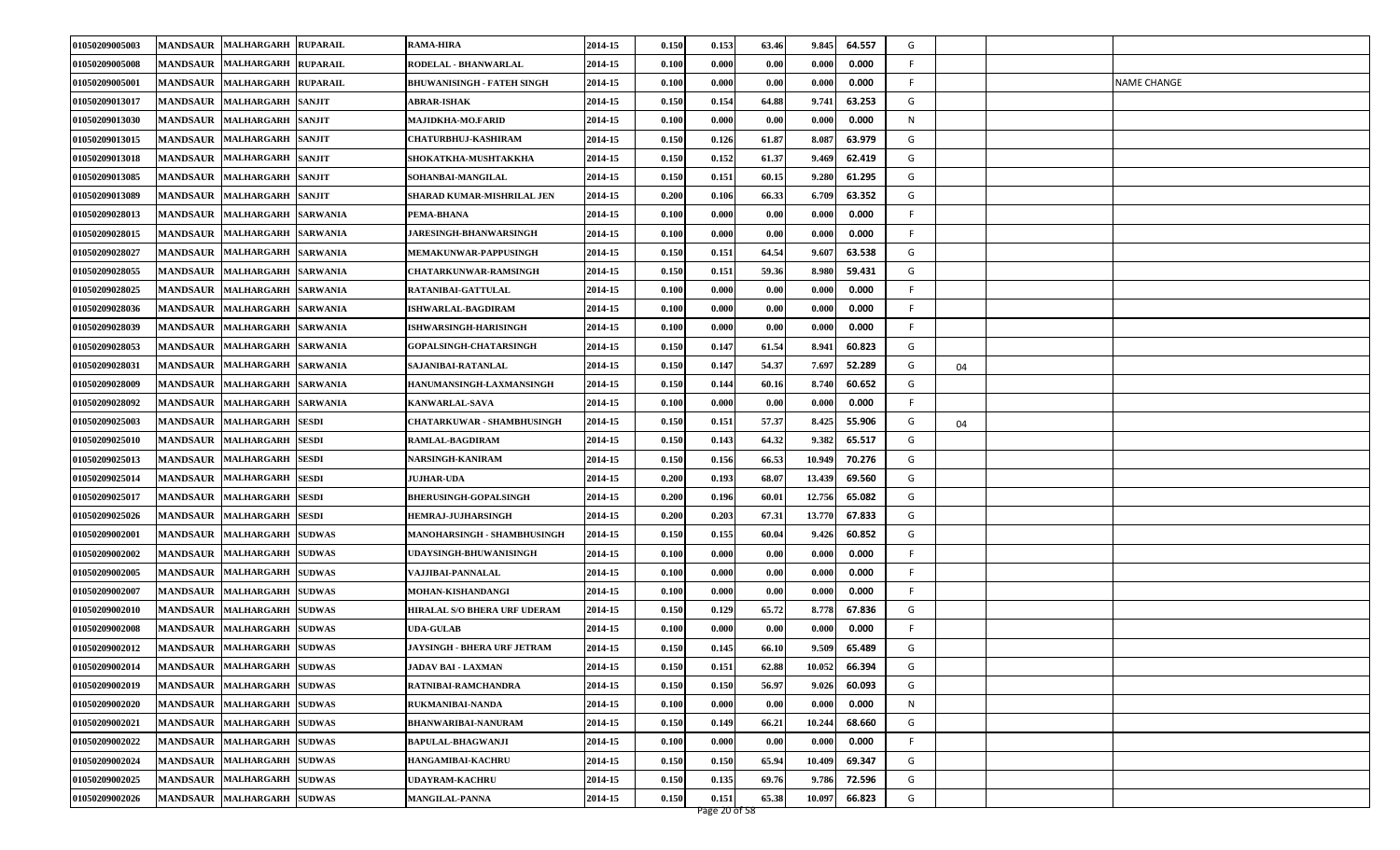| 01050209002036 |                 | MANDSAUR MALHARGARH SUDWAS            | SHYAMSINGH-UDAYSINGH                               | 2014-15 | 0.100 | 0.000 | 0.00  | 0.000  | 0.000  | F. |                |                    |
|----------------|-----------------|---------------------------------------|----------------------------------------------------|---------|-------|-------|-------|--------|--------|----|----------------|--------------------|
| 01050209002038 | <b>MANDSAUR</b> | <b>MALHARGARH SUDWAS</b>              | KAILASHCHAND-MANGILAL                              | 2014-15 | 0.100 | 0.000 | 0.00  | 0.000  | 0.000  | F. |                |                    |
| 01050209002039 |                 | MANDSAUR MALHARGARH SUDWAS            | <b>BHAGATRAM-BHERULAL</b>                          | 2014-15 | 0.100 | 0.000 | 0.00  | 0.000  | 0.000  | F. |                |                    |
| 01050209002044 | <b>MANDSAUR</b> | MALHARGARH SUDWAS                     | RATANLAL-MANGILAL                                  | 2014-15 | 0.150 | 0.146 | 64.50 | 9.288  | 63.747 | G  |                |                    |
| 01050209002045 | <b>MANDSAUR</b> | <b>MALHARGARH SUDWAS</b>              | RAMCHANDRA-UDAYRAM                                 | 2014-15 | 0.200 | 0.140 | 63.24 | 9.414  | 67.243 | G  |                |                    |
| 01050209002046 |                 | MANDSAUR MALHARGARH SUDWAS            | KARANSINGH-KHEMRAJ                                 | 2014-15 | 0.100 | 0.000 | 0.00  | 0.000  | 0.000  | F. |                |                    |
| 01050209002047 |                 | MANDSAUR MALHARGARH SUDWAS            | SHAMBHULAL-KHEMRAJ                                 | 2014-15 | 0.150 | 0.152 | 68.00 | 10.831 | 71.350 | G  |                |                    |
| 01050209002049 | <b>MANDSAUR</b> | <b>MALHARGARH SUDWAS</b>              | <b>RAMLAL - JETRAM</b>                             | 2014-15 | 0.100 | 0.000 | 0.00  | 0.000  | 0.000  | F  |                |                    |
| 01050209002053 | <b>MANDSAUR</b> | <b>MALHARGARH SUDWAS</b>              | <b>VIRKRAMSINGH-MODSINGH</b>                       | 2014-15 | 0.100 | 0.000 | 0.00  | 0.000  | 0.000  | F  |                |                    |
| 01050209002054 | <b>MANDSAUR</b> | <b>MALHARGARH SUDWAS</b>              | RAJARAM-PANNALAL                                   | 2014-15 | 0.150 | 0.145 | 61.98 | 9.474  | 65.564 | G  |                |                    |
| 01050209002028 |                 | MANDSAUR MALHARGARH SUDWAS            | GOVINDKUNWAR - BHANWARSINGH                        | 2014-15 | 0.100 | 0.000 | 0.00  | 0.000  | 0.000  | F  |                |                    |
| 01050209002042 | <b>MANDSAUR</b> | MALHARGARH SUDWAS                     | <b>VIRAMLAL-BHERULAL</b>                           | 2014-15 | 0.100 | 0.000 | 0.00  | 0.000  | 0.000  | N  |                |                    |
| 01050209002043 | <b>MANDSAUR</b> | MALHARGARH SUDWAS                     | <b>RESHAMBAI-KANWAR</b>                            | 2014-15 | 0.150 | 0.151 | 63.73 | 10.224 | 67.753 | G  |                |                    |
| 01050209002016 |                 | MANDSAUR MALHARGARH SUDWAS            | KAMALSINGH-BAGSINGH                                | 2014-15 | 0.100 | 0.000 | 0.00  | 0.000  | 0.000  | N  |                |                    |
| 01050209002048 |                 | MANDSAUR MALHARGARH SUDWAS            | RANGLAL-JETRAM                                     | 2014-15 | 0.100 | 0.000 | 0.00  | 0.000  | 0.000  | F  |                |                    |
| 01050209018002 | <b>MANDSAUR</b> | MALHARGARH SUTHAR BOLIYA              | <b>RAMBILAS - BHUWANISHANKAR</b>                   | 2014-15 | 0.150 | 0.153 | 66.48 | 10.371 | 67.873 | G  |                |                    |
| 01050209018005 | <b>MANDSAUR</b> | MALHARGARH SUTHAR BOLIYA              | <b>NANURAM-NANDA</b>                               | 2014-15 | 0.150 | 0.149 | 63.50 | 9.610  | 64.624 | G  |                |                    |
| 01050209018012 |                 | MANDSAUR MALHARGARH SUTHAR BOLIYA     | KOSHLLYA BAI- BHUVANI LAL                          | 2014-15 | 0.100 | 0.000 | 0.00  | 0.000  | 0.000  | F. |                |                    |
| 01050209018013 |                 | MANDSAUR   MALHARGARH   SUTHAR BOLIYA | RAMCHANDRA-KISHANLAL                               | 2014-15 | 0.150 | 0.153 | 65.74 | 10.143 | 66.424 | G  |                |                    |
| 01050209018016 | <b>MANDSAUR</b> | MALHARGARH SUTHAR BOLIYA              | <b>BHONIBAI URF BHULIBAI -</b><br><b>RAGHUNATH</b> | 2014-15 | 0.150 | 0.149 | 62.20 | 9.241  | 62.020 | G  |                | <b>NAME CHANGE</b> |
| 01050209018023 |                 | MANDSAUR MALHARGARH SUTHAR BOLIYA     | RAMCHANDRA-DEVIRAM                                 | 2014-15 | 0.200 | 0.129 | 66.21 | 8.730  | 67.570 | G  |                |                    |
| 01050209018026 |                 | MANDSAUR MALHARGARH SUTHAR BOLIYA     | <b>MANNALAL-BHAGWAN</b>                            | 2014-15 | 0.150 | 0.147 | 65.58 | 9.659  | 65.663 | G  |                |                    |
| 01050209018030 |                 | MANDSAUR MALHARGARH SUTHAR BOLIYA     | <b>LAVKUSH - BHUWANIRAM</b>                        | 2014-15 | 0.200 | 0.203 | 62.73 | 12.654 | 62.243 | G  |                |                    |
| 01050209018027 | <b>MANDSAUR</b> | MALHARGARH SUTHAR BOLIYA              | MULCHAND-KANWARLAL                                 | 2014-15 | 0.100 | 0.000 | 0.00  | 0.000  | 0.000  | N  | 01050209016081 |                    |
| 01050209017002 |                 | MANDSAUR MALHARGARH TIDWAS            | <b>BAPULAL-AMRA</b>                                | 2014-15 | 0.200 | 0.200 | 65.19 | 12.889 | 64.381 | G  |                |                    |
| 01050209017005 |                 | MANDSAUR MALHARGARH TIDWAS            | MANGILAL-MOHANLAL                                  | 2014-15 | 0.100 | 0.094 | 66.05 | 6.454  | 68.514 | G  |                |                    |
| 01050209017012 | <b>MANDSAUR</b> | MALHARGARH TIDWAS                     | <b>BHAGWAN-KALU</b>                                | 2014-15 | 0.200 | 0.181 | 65.25 | 11.400 | 62.845 | G  |                |                    |
| 01050209017024 | <b>MANDSAUR</b> | <b>MALHARGARH TIDWAS</b>              | VAJJIBAI - RATNA                                   | 2014-15 | 0.100 | 0.092 | 61.05 | 5.678  | 61.852 | G  |                |                    |
| 01050209017031 | <b>MANDSAUR</b> | <b>MALHARGARH TIDWAS</b>              | NAHARSINGH - RAMLAL                                | 2014-15 | 0.100 | 0.000 | 0.00  | 0.000  | 0.000  | F. |                |                    |
| 01050209017033 |                 | MANDSAUR MALHARGARH TIDWAS            | MOHANLAL-NANDLAL                                   | 2014-15 | 0.150 | 0.148 | 64.65 | 9.938  | 67.058 | G  |                |                    |
| 01050209017038 | <b>MANDSAUR</b> | MALHARGARH TIDWAS                     | GANGARAM-BAGDIRAM                                  | 2014-15 | 0.100 | 0.000 | 0.00  | 0.000  | 0.000  | F  |                |                    |
| 01050209017048 | <b>MANDSAUR</b> | <b>MALHARGARH</b><br><b>TIDWAS</b>    | BAGDIRAM-BHANWARLAL                                | 2014-15 | 0.150 | 0.127 | 71.59 | 8.877  | 69.733 | 02 |                |                    |
| 01050209017050 |                 | MANDSAUR MALHARGARH TIDWAS            | <b>MADANLAL-JETRAM</b>                             | 2014-15 | 0.100 | 0.096 | 64.05 | 5.801  | 60.364 | G  |                |                    |
| 01050209017061 |                 | MANDSAUR MALHARGARH TIDWAS            | RADHESHYAM-SITARAM                                 | 2014-15 | 0.100 | 0.000 | 0.00  | 0.000  | 0.000  | F  |                |                    |
| 01050209017063 | <b>MANDSAUR</b> | <b>MALHARGARH TIDWAS</b>              | RANGLAL - BHANWARLAL                               | 2014-15 | 0.150 | 0.149 | 59.42 | 8.998  | 60.228 | G  |                |                    |
| 01050209017064 |                 | MANDSAUR MALHARGARH TIDWAS            | <b>BAPULAL-JUJHAR</b>                              | 2014-15 | 0.200 | 0.205 | 65.16 | 13.795 | 67.424 | G  |                |                    |
| 01050209017060 |                 | MANDSAUR MALHARGARH TIDWAS            | <b>SHANTIBAI-JUJHAR</b>                            | 2014-15 | 0.100 | 0.000 | 0.00  | 0.000  | 0.000  | F. |                |                    |
| 01050209017023 |                 | MANDSAUR MALHARGARH TIDWAS            | RAMCHANDRA-BHERULAL                                | 2014-15 | 0.100 | 0.000 | 0.00  | 0.000  | 0.000  | F  |                |                    |
| 01050209017069 |                 | MANDSAUR MALHARGARH TIDWAS            | JANIBAI-NANDA                                      | 2014-15 | 0.150 | 0.149 | 68.24 | 10.909 | 73.068 | G  |                |                    |
| 01050209017015 |                 | MANDSAUR MALHARGARH TIDWAS            | PRABHULAL-BHANWARLAL                               | 2014-15 | 0.150 | 0.150 | 71.34 | 10.140 | 67.826 | G  |                |                    |
| 01050209017093 |                 | MANDSAUR MALHARGARH TIDWAS            | <b>BHANWARBAI - BAGADIRAM</b>                      | 2014-15 | 0.200 | 0.205 | 65.20 | 13.757 | 67.107 | G  |                |                    |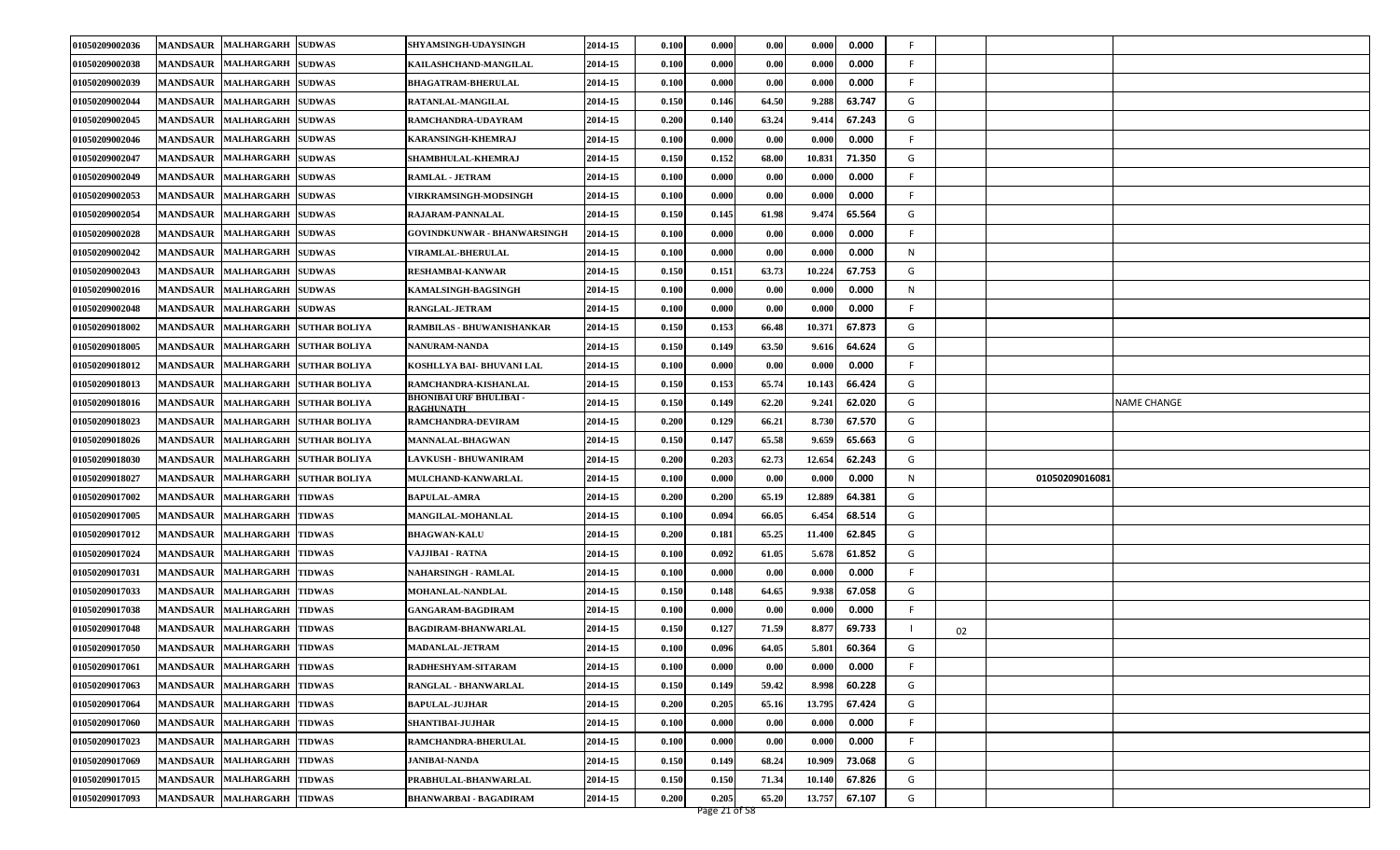| 01050209017095        |                         | MANDSAUR MALHARGARH | <b>TIDWAS</b>        | RODMAL-HEERALAL                         | 2014-15 | 0.100 | 0.000 | 0.00  | 0.000  | 0.000  | N |    |                            |                    |
|-----------------------|-------------------------|---------------------|----------------------|-----------------------------------------|---------|-------|-------|-------|--------|--------|---|----|----------------------------|--------------------|
| <b>01050210031016</b> | <b>MANDSAUR</b>         | <b>SITAMAU</b>      | <b>AAKIYA</b>        | PREMSINGH-DHULSINGH                     | 2014-15 | 0.150 | 0.131 | 55.29 | 7.591  | 58.169 | G |    |                            |                    |
| 01050210031008        | <b>MANDSAUR SITAMAU</b> |                     | <b>AAKIYA</b>        | RAMDAS - BALAKDAS URF BALMUKUND 2014-15 |         | 0.100 | 0.000 | 0.000 | 0.000  | 0.000  | F |    |                            |                    |
| <b>01050210031014</b> | MANDSAUR SITAMAU        |                     | <b>AAKIYA</b>        | PREMKUWAR-PRATAPSINGH                   | 2014-15 | 0.150 | 0.147 | 56.05 | 8.896  | 60.517 | G |    |                            |                    |
| 01050210031015        | <b>MANDSAUR</b>         | <b>SITAMAU</b>      | <b>AAKIYA</b>        | KOSHALYABAI - HIRALAL                   | 2014-15 | 0.100 | 0.000 | 0.000 | 0.000  | 0.000  | F |    |                            |                    |
| 01050210031024        | <b>MANDSAUR</b>         | <b>SITAMAU</b>      | <b>AAKIYA</b>        | <b>BHAGYVANTIBAI-MOHANLAL</b>           | 2014-15 | 0.150 | 0.154 | 48.74 | 7.506  | 48.835 | G | 04 |                            |                    |
| 01050210031033        | <b>MANDSAUR SITAMAU</b> |                     | <b>AAKIYA</b>        | <b>DILIPSINGH-DOLATSINGH</b>            | 2014-15 | 0.150 | 0.153 | 58.50 | 8.825  | 57.869 | G |    |                            |                    |
| 01050210031017        | <b>MANDSAUR</b>         | <b>SITAMAU</b>      | <b>AAKIYA</b>        | <b>KALUSINGH-DHULSINGH</b>              | 2014-15 | 0.150 | 0.136 | 57.18 | 7.776  | 57.176 | G |    |                            |                    |
| 01050210031005        | <b>MANDSAUR</b>         | <b>SITAMAU</b>      | <b>AAKIYA</b>        | <b>DATARSINGH-SHAMBHUSINGH</b>          | 2014-15 | 0.150 | 0.145 | 63.69 | 9.644  | 66.327 | G |    |                            |                    |
| 01050210031034        | <b>MANDSAUR</b>         | <b>SITAMAU</b>      | AAKIYA               | <b>SUKHIBAI-RUGNATH</b>                 | 2014-15 | 0.150 | 0.143 | 55.78 | 8.136  | 56.935 | G |    |                            |                    |
| 01050210122105        | <b>MANDSAUR SITAMAU</b> |                     | <b>BHAGOR</b>        | <b>NAGULAL - VARDA</b>                  | 2014-15 | 0.100 | 0.000 | 0.000 | 0.000  | 0.000  |   |    | 01050210121046 NAME CHANGE |                    |
| 01050210009014        | <b>MANDSAUR</b>         | <b>SITAMAU</b>      | <b>BHUKHI BUJURG</b> | NARAYANGIR-MAGANGIR                     | 2014-15 | 0.150 | 0.146 | 60.21 | 9.376  | 64.440 | G |    |                            |                    |
| 01050210009001        | <b>MANDSAUR</b>         | <b>SITAMAU</b>      | <b>BHUKHI BUJURG</b> | <b>SHANKAR GIR - NATHU GIR</b>          | 2014-15 | 0.150 | 0.141 | 58.65 | 8.504  | 60.398 | G |    |                            |                    |
| 01050210009012        | <b>MANDSAUR</b>         | <b>SITAMAU</b>      | <b>BHUKHI BUJURG</b> | <b>GOPALGIR-SHANKAR GIR</b>             | 2014-15 | 0.100 | 0.000 | 0.000 | 0.000  | 0.000  | F |    |                            |                    |
| <b>01050210009015</b> | <b>MANDSAUR SITAMAU</b> |                     | <b>BHUKHI BUJURG</b> | <b>BAGADI BAI - MANGU DAS</b>           | 2014-15 | 0.150 | 0.150 | 54.17 | 8.303  | 55.427 | G | 04 |                            | <b>NAME CHANGE</b> |
| 01050210009017        | <b>MANDSAUR</b>         | <b>SITAMAU</b>      | <b>BHUKHI BUJURG</b> | VIKRAM SINGH-PARVAT SINGH               | 2014-15 | 0.100 | 0.000 | 0.000 | 0.000  | 0.000  | N |    |                            |                    |
| 01050210009018        | <b>MANDSAUR</b>         | <b>SITAMAU</b>      | <b>BHUKHI BUJURG</b> | <b>UDAYRAM-ONKAR DAS</b>                | 2014-15 | 0.100 | 0.000 | 0.000 | 0.000  | 0.000  |   |    |                            |                    |
| 01050210009020        | <b>MANDSAUR</b>         | <b>SITAMAU</b>      | <b>BHUKHI BUJURG</b> | <b>GOVIND GIR - KAILASH GIR</b>         | 2014-15 | 0.150 | 0.151 | 60.80 | 9.589  | 63.672 | G |    |                            |                    |
| <b>01050210009022</b> | MANDSAUR SITAMAU        |                     | <b>BHUKHI BUJURG</b> | MANGILAL - SHANKARLAL                   | 2014-15 | 0.150 | 0.146 | 55.05 | 8.265  | 56.532 | G |    |                            |                    |
| 01050210009035        | <b>MANDSAUR</b>         | <b>SITAMAU</b>      | <b>BHUKHI BUJURG</b> | SURAJ BAI - BHERU LAL                   | 2014-15 | 0.100 | 0.086 | 61.46 | 5.268  | 61.542 | G |    |                            |                    |
| <b>01050210009043</b> | <b>MANDSAUR</b>         | <b>SITAMAU</b>      | <b>BHUKHI BUJURG</b> | <b>BADRILAL-RAMLAL</b>                  | 2014-15 | 0.150 | 0.141 | 57.60 | 8.261  | 58.464 | G |    |                            |                    |
| 01050210009044        | <b>MANDSAUR SITAMAU</b> |                     | <b>BHUKHI BUJURG</b> | <b>BHERUGIR-RAMGIR</b>                  | 2014-15 | 0.150 | 0.144 | 58.37 | 9.097  | 63.350 | G |    |                            |                    |
| <b>01050210009055</b> | <b>MANDSAUR</b>         | <b>SITAMAU</b>      | <b>BHUKHI BUJURG</b> | <b>KACHRU-BHERA</b>                     | 2014-15 | 0.150 | 0.140 | 63.61 | 9.005  | 64.138 | G |    |                            |                    |
| 01050210009047        | <b>MANDSAUR</b>         | <b>SITAMAU</b>      | <b>BHUKHI BUJURG</b> | <b>RAMLAL-JUJHAR</b>                    | 2014-15 | 0.150 | 0.146 | 53.54 | 8.169  | 55.952 | G | 04 |                            |                    |
| <b>01050210009002</b> | <b>MANDSAUR</b>         | <b>SITAMAU</b>      | <b>BHUKHI BUJURG</b> | <b>GOVINDRAM-RAMA</b>                   | 2014-15 | 0.150 | 0.149 | 56.19 | 8.685  | 58.328 | G |    |                            |                    |
| 01050210009019        | <b>MANDSAUR SITAMAU</b> |                     | <b>BHUKHI BUJURG</b> | KALU SINGH - ONKAR SINGH                | 2014-15 | 0.150 | 0.147 | 55.08 | 8.168  | 55.602 | G | 04 |                            |                    |
| <b>01050210009037</b> | <b>MANDSAUR</b>         | <b>SITAMAU</b>      | <b>BHUKHI BUJURG</b> | <b>KANWERIBAI-JUJHAR</b>                | 2014-15 | 0.150 | 0.147 | 49.44 | 7.812  | 53.143 | G | 04 |                            |                    |
| 01050210009050        | <b>MANDSAUR</b>         | <b>SITAMAU</b>      | <b>BHUKHI BUJURG</b> | GOTAMPURI-SHANKARPURI                   | 2014-15 | 0.150 | 0.151 | 57.15 | 8.679  | 57.515 | G |    |                            |                    |
| 01050210009009        | <b>MANDSAUR</b>         | <b>SITAMAU</b>      | <b>BHUKHI BUJURG</b> | <b>ANUSUIYABAI - BHERUDAS</b>           | 2014-15 | 0.150 | 0.149 | 53.79 | 8.460  | 56.855 | G |    |                            |                    |
| 01050210126001        | <b>MANDSAUR SITAMAU</b> |                     | <b>DALAWADA</b>      | <b>BHANWARLAL - PRITHAVIRAJ</b>         | 2014-15 | 0.150 | 0.146 | 67.65 | 10.418 | 71.307 | G |    |                            |                    |
| <b>01050210126002</b> | <b>MANDSAUR</b>         | <b>SITAMAU</b>      | DALAWADA             | PREMKUNWAR - GANESHRAM                  | 2014-15 | 0.200 | 0.196 | 69.77 | 14.163 | 72.445 | G |    |                            |                    |
| 01050210126014        | <b>MANDSAUR</b>         | <b>SITAMAU</b>      | DALAWADA             | <b>JUGALKISHOR - BAGDIRAM</b>           | 2014-15 | 0.100 | 0.101 | 59.10 | 6.425  | 63.425 | G |    |                            |                    |
| 01050210126018        | MANDSAUR SITAMAU        |                     | <b>DALAWADA</b>      | <b>GIRJABAI S/O VARDA W/O KHEMRAJ</b>   | 2014-15 | 0.100 | 0.000 | 0.000 | 0.000  | 0.000  |   |    |                            |                    |
| 01050210126019        | MANDSAUR SITAMAU        |                     | <b>DALAWADA</b>      | MITTHUBAI-PURALAL                       | 2014-15 | 0.100 | 0.000 | 0.000 | 0.000  | 0.000  | F |    |                            |                    |
| 01050210126020        | <b>MANDSAUR SITAMAU</b> |                     | DALAWADA             | KARULAL - PRATHAVIRAJ                   | 2014-15 | 0.150 | 0.145 | 65.03 | 9.959  | 68.635 | G |    |                            |                    |
| 01050210126024        | <b>MANDSAUR SITAMAU</b> |                     | <b>DALAWADA</b>      | KAWARLAL - PRITHAVIRAJ                  | 2014-15 | 0.100 | 0.000 | 0.000 | 0.000  | 0.000  |   |    |                            |                    |
| 01050210126029        | MANDSAUR SITAMAU        |                     | <b>DALAWADA</b>      | <b>NANDLAL - JAGDISH</b>                | 2014-15 | 0.150 | 0.150 | 66.90 | 11.153 | 74.304 | G |    |                            |                    |
| 01050210126030        | MANDSAUR SITAMAU        |                     | <b>DALAWADA</b>      | VARDESINGH - UDAYSINGH                  | 2014-15 | 0.150 | 0.147 | 59.03 | 8.914  | 60.846 | G |    |                            |                    |
| 01050210126038        | <b>MANDSAUR SITAMAU</b> |                     | <b>DALAWADA</b>      | RAMNARAYAN - NANDA                      | 2014-15 | 0.150 | 0.149 | 60.59 | 9.210  | 61.771 | G |    |                            |                    |
| 01050210126042        | MANDSAUR SITAMAU        |                     | <b>DALAWADA</b>      | <b>SUHAGBAI-KALU</b>                    | 2014-15 | 0.150 | 0.140 | 55.09 | 8.193  | 58.521 | G |    |                            |                    |
| 01050210126047        | MANDSAUR SITAMAU        |                     | <b>DALAWADA</b>      | <b>VIMALKUWAR - RUGHNATH</b>            | 2014-15 | 0.150 | 0.132 | 59.87 | 7.980  | 60.638 | G |    |                            |                    |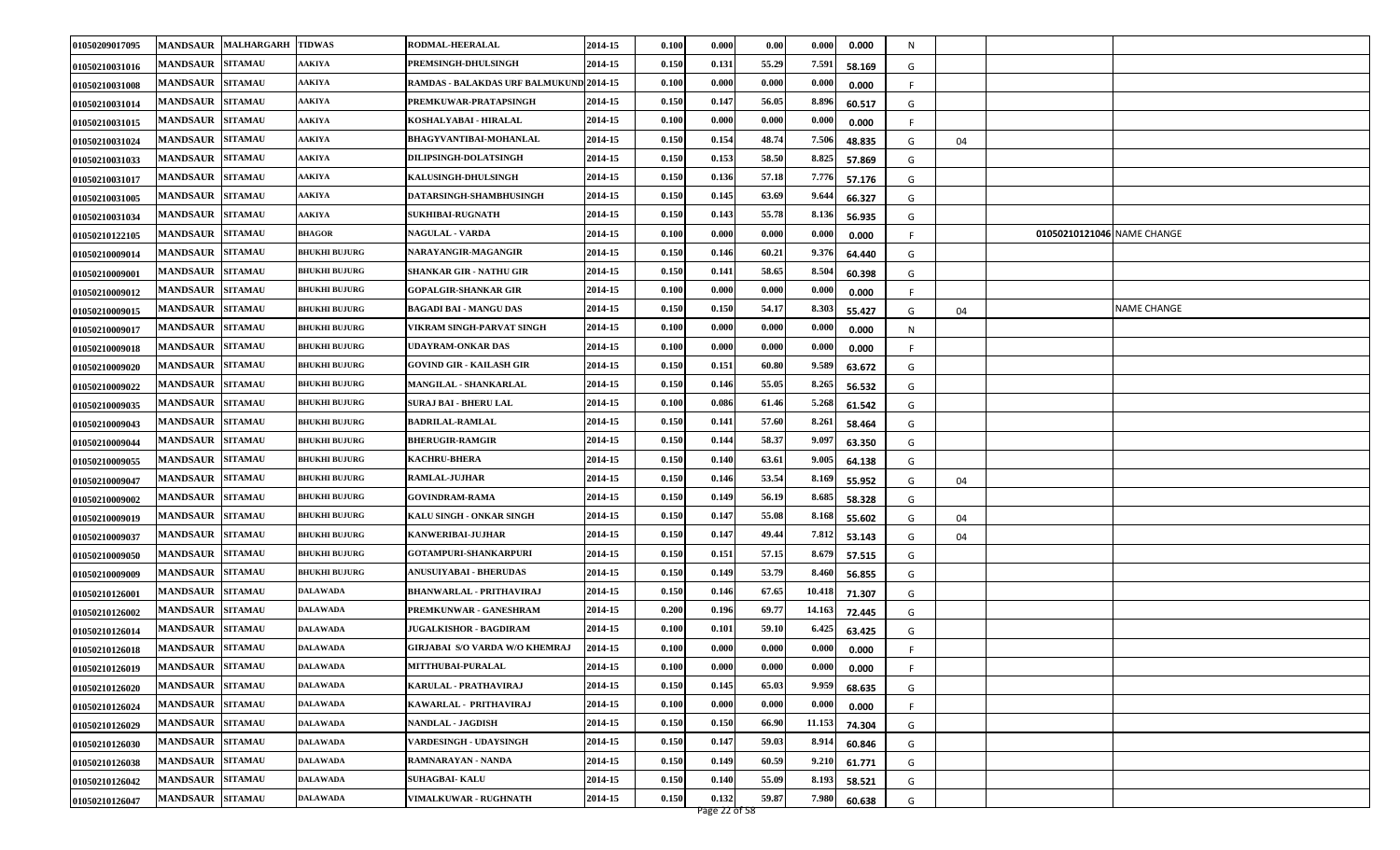| 01050210126055 | MANDSAUR SITAMAU                  | <b>DALAWADA</b>   | <b>BHANWARLAL - GANGARAM</b>    | 2014-15 | 0.150 | 0.146 | 59.10 | 8.358  | 57.443 | G |    |             |
|----------------|-----------------------------------|-------------------|---------------------------------|---------|-------|-------|-------|--------|--------|---|----|-------------|
| 01050210126085 | <b>MANDSAUR SITAMAU</b>           | <b>DALAWADA</b>   | SAJJANKUNWAR - MADHOSINGH       | 2014-15 | 0.150 | 0.144 | 57.77 | 8.583  | 59.604 | G |    |             |
| 01050210126087 | <b>MANDSAUR SITAMAU</b>           | <b>DALAWADA</b>   | RATNIBAI-LAXMAN                 | 2014-15 | 0.150 | 0.144 | 56.66 | 8.450  | 58.681 | G |    |             |
| 01050210126004 | <b>MANDSAUR SITAMAU</b>           | DALAWADA          | <b>RAMESHWAR - NANDA</b>        | 2014-15 | 0.150 | 0.080 | 62.47 | 5.007  | 62.823 | G |    |             |
| 01050210126034 | <b>SITAMAU</b><br><b>MANDSAUR</b> | <b>DALAWADA</b>   | <b>BADRILAL - RAMCHANDRA</b>    | 2014-15 | 0.150 | 0.150 | 63.1  | 10.141 | 67.652 | G |    |             |
| 01050210126062 | <b>MANDSAUR</b><br><b>SITAMAU</b> | <b>DALAWADA</b>   | KAVERIBAI- CHATARBHUJ           | 2014-15 | 0.150 | 0.148 | 51.56 | 7.454  | 50.536 | G | 04 |             |
| 01050210126088 | <b>MANDSAUR SITAMAU</b>           | <b>DALAWADA</b>   | BHAGWATILAL - BHAWANISHANKAR    | 2014-15 | 0.150 | 0.142 | 56.94 | 8.313  | 58.542 | G |    |             |
| 01050210113032 | <b>SITAMAU</b><br><b>MANDSAUR</b> | <b>DEEPAKHEDA</b> | <b>NAGULAL - PURA</b>           | 2014-15 | 0.150 | 0.153 | 61.72 | 9.628  | 63.134 | G |    |             |
| 01050210113003 | <b>SITAMAU</b><br><b>MANDSAUR</b> | <b>DEEPAKHEDA</b> | MEHTABBAI - DEVA                | 2014-15 | 0.150 | 0.156 | 58.56 | 9.177  | 58.789 | G |    |             |
| 01050210113007 | <b>SITAMAU</b><br><b>MANDSAUR</b> | <b>DEEPAKHEDA</b> | <b>RAMCHANDRA - UDA</b>         | 2014-15 | 0.150 | 0.149 | 60.28 | 9.266  | 62.272 | G |    |             |
| 01050210113017 | <b>MANDSAUR SITAMAU</b>           | <b>DEEPAKHEDA</b> | VERDICHAND - UDA KUMHAR         | 2014-15 | 0.150 | 0.146 | 59.46 | 8.843  | 60.777 | G |    |             |
| 01050210113020 | <b>MANDSAUR SITAMAU</b>           | DEEPAKHEDA        | <b>TULSIRAM - UDA</b>           | 2014-15 | 0.150 | 0.150 | 58.38 | 9.491  | 63.273 | G |    |             |
| 01050210113022 | <b>MANDSAUR</b><br><b>SITAMAU</b> | <b>DEEPAKHEDA</b> | KANHAIYALAL - PURA JI           | 2014-15 | 0.150 | 0.148 | 60.10 | 9.427  | 63.567 | G |    |             |
| 01050210113028 | <b>MANDSAUR</b><br><b>SITAMAU</b> | <b>DEEPAKHEDA</b> | JAGMALSINGH - MEHTABSINGH       | 2014-15 | 0.150 | 0.147 | 51.34 | 7.628  | 52.068 | G | 04 |             |
| 01050210113029 | <b>MANDSAUR SITAMAU</b>           | <b>DEEPAKHEDA</b> | NANURAM - PURA JI               | 2014-15 | 0.150 | 0.150 | 60.29 | 9.405  | 62.700 | G |    |             |
| 01050210113030 | <b>SITAMAU</b><br><b>MANDSAUR</b> | <b>DEEPAKHEDA</b> | VARDA - UDA CHAMAR              | 2014-15 | 0.150 | 0.153 | 55.55 | 8.801  | 57.560 | G |    |             |
| 01050210113036 | <b>MANDSAUR</b><br><b>SITAMAU</b> | <b>DEEPAKHEDA</b> | <b>BHAGWANLAL - PURA</b>        | 2014-15 | 0.150 | 0.109 | 59.97 | 6.862  | 63.012 | G |    |             |
| 01050210113048 | <b>MANDSAUR SITAMAU</b>           | <b>DEEPAKHEDA</b> | <b>BALURAM - PURA</b>           | 2014-15 | 0.150 | 0.152 | 59.44 | 9.315  | 61.323 | G |    |             |
| 01050210113057 | <b>MANDSAUR SITAMAU</b>           | <b>DEEPAKHEDA</b> | <b>SOHANBAI - NAGU</b>          | 2014-15 | 0.150 | 0.121 | 53.30 | 6.556  | 54.362 | G | 04 |             |
| 01050210113063 | <b>MANDSAUR SITAMAU</b>           | <b>DEEPAKHEDA</b> | DOLAT KUNWAR - CHANDRA SINGH    | 2014-15 | 0.150 | 0.152 | 66.05 | 10.049 | 66.112 | G |    |             |
| 01050210113078 | MANDSAUR SITAMAU                  | <b>DEEPAKHEDA</b> | KAMALBAI - DHANNA               | 2014-15 | 0.150 | 0.096 | 56.58 | 5.327  | 55.374 | G | 04 |             |
| 01050210113090 | <b>MANDSAUR SITAMAU</b>           | <b>DEEPAKHEDA</b> | CHATARKUNWAR - MADANSINGH       | 2014-15 | 0.150 | 0.151 | 54.89 | 8.069  | 53.579 | G | 04 |             |
| 01050210113091 | <b>MANDSAUR SITAMAU</b>           | <b>DEEPAKHEDA</b> | RANVIRSINGH - HARISINGH         | 2014-15 | 0.150 | 0.150 | 52.27 | 3.032  | 20.200 | G | 04 |             |
| 01050210113096 | <b>MANDSAUR</b><br><b>SITAMAU</b> | <b>DEEPAKHEDA</b> | <b>BHERU - PURA JI</b>          | 2014-15 | 0.150 | 0.147 | 58.24 | 9.277  | 63.109 | G |    |             |
| 01050210113034 | <b>MANDSAUR SITAMAU</b>           | <b>DEEPAKHEDA</b> | <b>MANNA - GOBAR</b>            | 2014-15 | 0.150 | 0.139 | 54.88 | 6.985  | 50.324 | G | 04 |             |
| 01050210113102 | <b>MANDSAUR SITAMAU</b>           | <b>DEEPAKHEDA</b> | VIRAM - BHERULAL                | 2014-15 | 0.150 | 0.152 | 54.37 | 8.559  | 56.495 | G |    |             |
| 01050210113019 | <b>MANDSAUR SITAMAU</b>           | DEEPAKHEDA        | NARAYANLAL SHANKARLAL           | 2014-15 | 0.150 | 0.147 | 58.80 | 9.173  | 62.401 | G |    | NAME CHANGE |
| 01050210113089 | <b>SITAMAU</b><br><b>MANDSAUR</b> | <b>DEEPAKHEDA</b> | RUGHNATHSINGH - PRATAPSINGH     | 2014-15 | 0.150 | 0.150 | 61.82 | 8.001  | 53.518 | G | 04 |             |
| 01050210112006 | <b>MANDSAUR</b><br><b>SITAMAU</b> | <b>DHATURIYA</b>  | <b>GORDHAN - KALULAL</b>        | 2014-15 | 0.150 | 0.152 | 55.29 | 8.191  | 53.747 | G | 04 |             |
| 01050210112001 | <b>MANDSAUR</b><br><b>SITAMAU</b> | <b>DHATURIYA</b>  | KISHANLAL- BHERU                | 2014-15 | 0.150 | 0.147 | 48.57 | 7.563  | 51.449 | G | 04 |             |
| 01050210112003 | <b>MANDSAUR SITAMAU</b>           | <b>DHATURIYA</b>  | RAMESHWAR - RATTIRAM            | 2014-15 | 0.150 | 0.146 | 58.07 | 8.611  | 59.182 | G |    |             |
| 01050210112004 | <b>SITAMAU</b><br><b>MANDSAUR</b> | <b>DHATURIYA</b>  | <b>BHAGUBAI - DHURA</b>         | 2014-15 | 0.150 | 0.146 | 49.43 | 7.584  | 51.874 | G | 04 |             |
| 01050210112005 | MANDSAUR SITAMAU                  | <b>DHATURIYA</b>  | <b>BHAWSINGH - KALUSINGH</b>    | 2014-15 | 0.150 | 0.152 | 47.46 | 7.051  | 46.480 | G | 04 |             |
| 01050210112014 | MANDSAUR SITAMAU                  | <b>DHATURIYA</b>  | <b>JUJHAR - JAGANNATH</b>       | 2014-15 | 0.150 | 0.145 | 49.13 | 7.566  | 52.107 | G | 04 |             |
| 01050210112018 | <b>MANDSAUR SITAMAU</b>           | <b>DHATURIYA</b>  | RADHIBAI - RADHESHYAM           | 2014-15 | 0.150 | 0.141 | 48.21 | 7.149  | 50.810 | G | 04 |             |
| 01050210112026 | <b>MANDSAUR SITAMAU</b>           | <b>DHATURIYA</b>  | <b>JASHODABAI - SHYAMSUNDAR</b> | 2014-15 | 0.150 | 0.145 | 40.80 | 2.984  | 20.579 | G | 04 | NAME CHANGE |
| 01050210112033 | MANDSAUR SITAMAU                  | <b>DHATURIYA</b>  | <b>HIRALAL - DEVAJI</b>         | 2014-15 | 0.150 | 0.150 | 51.89 | 8.666  | 57.773 | G |    |             |
| 01050210019023 | <b>MANDSAUR SITAMAU</b>           | <b>DUDHIA</b>     | KACHARU - NANURAM               | 2014-15 | 0.150 | 0.144 | 58.02 | 8.546  | 59.347 | G |    |             |
| 01050210116001 | MANDSAUR SITAMAU                  | <b>GUDBHELI</b>   | ANDARBAI - RATANSINGH           | 2014-15 | 0.150 | 0.151 | 53.27 | 8.219  | 54.287 | G | 04 |             |
| 01050210116003 | <b>MANDSAUR SITAMAU</b>           | <b>GUDBHELI</b>   | <b>LEELABAI - RAMSINGH</b>      | 2014-15 | 0.100 | 0.000 | 0.000 | 0.000  | 0.000  | N |    |             |
| 01050210116012 | <b>MANDSAUR SITAMAU</b>           | <b>GUDBHELI</b>   | VARDESINGH - RAMSINGH           | 2014-15 | 0.150 | 0.154 | 43.85 | 7.066  | 45.824 | G | 04 |             |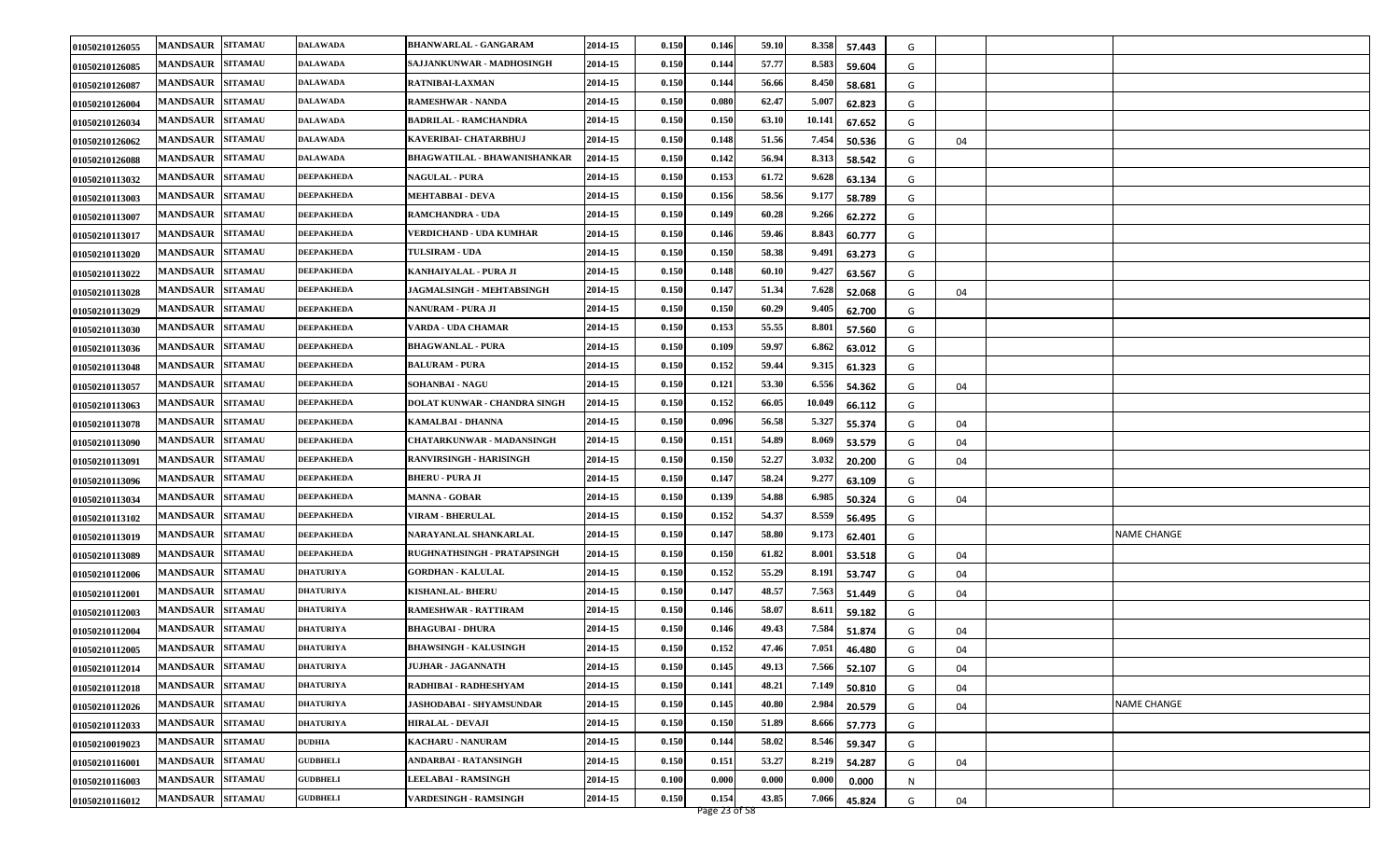| 01050210116019 | <b>MANDSAUR</b><br><b>SITAMAU</b> | <b>GUDBHELI</b>                         | <b>SARJUBAI- KALU</b>                                     | 2014-15 | 0.150 | 0.145 | 53.03 | 8.151  | 56.369 | G  |    |                     |
|----------------|-----------------------------------|-----------------------------------------|-----------------------------------------------------------|---------|-------|-------|-------|--------|--------|----|----|---------------------|
| 01050210116026 | <b>MANDSAUR</b><br><b>SITAMAU</b> | <b>GUDBHELI</b>                         | PURANDAS-NARAYANDAS                                       | 2014-15 | 0.150 | 0.148 | 54.48 | 8.149  | 55.061 | G  | 04 |                     |
| 01050210015017 | <b>MANDSAUR</b><br><b>SITAMAU</b> | <b>HANDI</b>                            | <b>GANGARAM-SAVAJI</b>                                    | 2014-15 | 0.150 | 0.150 | 63.77 | 9.192  | 61.198 | G  |    |                     |
| 01050210015002 | <b>MANDSAUR</b><br><b>SITAMAU</b> | HANDI                                   | KANHEYALAL-HIRALAL                                        | 2014-15 | 0.150 | 0.148 | 64.17 | 9.405  | 63.720 | G  |    |                     |
| 01050210015003 | <b>SITAMAU</b><br><b>MANDSAUR</b> | HANDI                                   | <b>GANGABAI - MODIRAM</b>                                 | 2014-15 | 0.100 | 0.000 | 0.000 | 0.000  | 0.000  | F. |    |                     |
| 01050210015008 | <b>MANDSAUR</b><br><b>SITAMAU</b> | HANDI                                   | SHOBHARAM-MANNALAL                                        | 2014-15 | 0.100 | 0.100 | 58.43 | 5.467  | 54.945 | G  | 04 |                     |
| 01050210015015 | <b>MANDSAUR</b><br><b>SITAMAU</b> | <b>HANDI</b>                            | MAHESHDAN-HARDANSINGH                                     | 2014-15 | 0.150 | 0.115 | 64.42 | 7.418  | 64.337 | G  |    |                     |
| 01050210015020 | <b>MANDSAUR</b><br><b>SITAMAU</b> | <b>HANDI</b>                            | <b>BHAGWAT SINGH-PRABHU DAN</b>                           | 2014-15 | 0.150 | 0.146 | 59.45 | 8.238  | 56.580 | G  |    |                     |
| 01050210015021 | <b>SITAMAU</b><br><b>MANDSAUR</b> | HANDI                                   | VAJE RAM-ONKAR LAL                                        | 2014-15 | 0.100 | 0.000 | 0.000 | 0.000  | 0.000  | F  |    |                     |
| 01050210015014 | <b>SITAMAU</b><br><b>MANDSAUR</b> | HANDI                                   | SATYANARAYAN NATHU                                        | 2014-15 | 0.100 | 0.000 | 0.000 | 0.000  | 0.000  |    |    |                     |
| 01050210015007 | <b>MANDSAUR</b><br><b>SITAMAU</b> | <b>HANDI</b>                            | <b>GOVINDRAM - PANNALAL</b>                               | 2014-15 | 0.100 | 0.000 | 0.000 | 0.000  | 0.000  | -F |    |                     |
| 01050210012007 | <b>MANDSAUR</b><br><b>SITAMAU</b> | <b>ISHAKPUR</b>                         | <b>MULCHAND-KASHIRAM</b>                                  | 2014-15 | 0.150 | 0.152 | 64.65 | 9.688  | 63.947 | G  |    |                     |
| 01050210012010 | <b>MANDSAUR</b><br><b>SITAMAU</b> | <b>ISHAKPUR</b>                         | RAM PRASAD-BALARAM                                        | 2014-15 | 0.100 | 0.000 | 0.000 | 0.000  | 0.000  | F  |    |                     |
| 01050210012011 | <b>SITAMAU</b><br><b>MANDSAUR</b> | <b>ISHAKPUR</b>                         | <b>BHAGWAN-MOTI</b>                                       | 2014-15 | 0.150 | 0.152 | 56.67 | 8.792  | 57.766 | G  |    |                     |
| 01050210012062 | <b>SITAMAU</b><br><b>MANDSAUR</b> | <b>ISHAKPUR</b>                         | <b>KARULAL-LAXMAN</b>                                     | 2014-15 | 0.150 | 0.150 | 59.97 | 8.953  | 59.687 | G  |    | TRANSFER/RAMGARH    |
| 01050210012001 | <b>SITAMAU</b><br><b>MANDSAUR</b> | <b>ISHAKPUR</b>                         | <b>GITABAI-KACHRU</b>                                     | 2014-15 | 0.150 | 0.150 | 66.18 | 10.163 | 67.753 | G  |    |                     |
| 01050210012015 | <b>MANDSAUR</b><br><b>SITAMAU</b> | <b>ISHAKPUR</b>                         | <b>GANESHRAM-BHERAJI</b>                                  | 2014-15 | 0.100 | 0.000 | 0.000 | 0.000  | 0.000  | F. |    |                     |
| 01050210012052 | <b>MANDSAUR</b><br><b>SITAMAU</b> | <b>ISHAKPUR</b>                         | HARISHANKAR-MOTILAL                                       | 2014-15 | 0.150 | 0.145 | 64.44 | 8.948  | 61.710 | G  |    |                     |
| 01050210012041 | <b>MANDSAUR</b><br><b>SITAMAU</b> | <b>ISHAKPUR</b>                         | SAWITRIBAI-BALASHANKR                                     | 2014-15 | 0.150 | 0.145 | 63.62 | 8.952  | 61.695 | G  |    |                     |
| 01050210012065 | <b>SITAMAU</b><br><b>MANDSAUR</b> | <b>ISHAKPUR</b>                         | VARADIBAI - SHIVLAL                                       | 2014-15 | 0.150 | 0.145 | 59.65 | 8.913  | 61.469 | G  |    | TRANSFER/SEDRA MATA |
| 01050210091012 | <b>MANDSAUR</b><br><b>SITAMAU</b> | <b>JHANGRIYA</b>                        | <b>BHERA-DEVA</b>                                         | 2014-15 | 0.150 | 0.021 | 62.29 | 1.504  | 70.610 | G  |    |                     |
| 01050210091008 | <b>SITAMAU</b><br><b>MANDSAUR</b> | <b>JHANGRIYA</b>                        | GOPALSINGH-VAKTAVERSINGH                                  | 2014-15 | 0.150 | 0.150 | 52.89 | 1.685  | 11.256 | G  | 04 |                     |
| 01050210091019 | <b>MANDSAUR</b><br><b>SITAMAU</b> | <b>JHANGRIYA</b>                        | PANNALAL-NANDA                                            | 2014-15 | 0.150 | 0.018 | 59.49 | 1.147  | 65.543 | G  |    |                     |
| 01050210026006 | <b>MANDSAUR</b><br><b>SITAMAU</b> | KHANDERIA KACHARKHED ONKARLAL - KUKA    |                                                           | 2014-15 | 0.150 | 0.151 | 61.71 | 9.371  | 62.183 | G  |    |                     |
| 01050210026002 | <b>MANDSAUR</b><br><b>SITAMAU</b> | KHANDERIA KACHARKHED SHIVLAL-BHERULAL   |                                                           | 2014-15 | 0.150 | 0.144 | 65.20 | 9.221  | 63.857 | G  |    |                     |
| 01050210026003 | <b>MANDSAUR</b><br><b>SITAMAU</b> |                                         | KHANDERIA KACHARKHED KACHRU-NATHU IMLIVALA                | 2014-15 | 0.150 | 0.152 | 63.54 | 9.277  | 61.033 | G  |    |                     |
| 01050210026017 | <b>MANDSAUR</b><br><b>SITAMAU</b> | KHANDERIA KACHARKHED PANNALAL - SITARAM |                                                           | 2014-15 | 0.150 | 0.140 | 59.98 | 8.149  | 58.207 | G  |    |                     |
| 01050210026019 | <b>MANDSAUR</b><br><b>SITAMAU</b> | KHANDERIA KACHARKHED HARISHANKAR-UDA    |                                                           | 2014-15 | 0.100 | 0.000 | 0.000 | 0.000  | 0.000  | F. |    |                     |
| 01050210026029 | <b>MANDSAUR</b><br><b>SITAMAU</b> | KHANDERIA KACHARKHED JAGDISH-KACHRULAL  |                                                           | 2014-15 | 0.150 | 0.156 | 60.61 | 9.317  | 59.763 | G  |    |                     |
| 01050210026030 | <b>MANDSAUR</b><br><b>SITAMAU</b> | KHANDERIA KACHARKHED BHERULAL-GULAB     |                                                           | 2014-15 | 0.150 | 0.145 | 62.48 | 8.471  | 58.340 | G  |    |                     |
| 01050210026032 | <b>MANDSAUR</b><br><b>SITAMAU</b> |                                         | KHANDERIA KACHARKHED KACHRU - NATHU KHEJADI WALA          | 2014-15 | 0.150 | 0.145 | 60.23 | 8.819  | 60.737 | G  |    |                     |
| 01050210026037 | <b>SITAMAU</b><br><b>MANDSAUR</b> | KHANDERIA KACHARKHED BHERULAL-NANURAM   |                                                           | 2014-15 | 0.100 | 0.000 | 0.000 | 0.000  | 0.000  | -F |    |                     |
| 01050210026039 | <b>SITAMAU</b><br><b>MANDSAUR</b> |                                         | khanderia kacharkhedRAMESHWAR-MANGILAL(KUNTAKHEDI 2014-15 |         | 0.200 | 0.193 | 65.69 | 12.537 | 65.026 | G  |    |                     |
| 01050210026009 | MANDSAUR SITAMAU                  | KHANDERIA KACHARKHED RATANLAL-BHUWAN    |                                                           | 2014-15 | 0.150 | 0.148 | 64.37 | 8.809  | 59.722 | G  |    |                     |
| 01050210026004 | <b>MANDSAUR</b><br><b>SITAMAU</b> |                                         | KHANDERIA KACHARKHED GANGABAI - BHANWARLAL                | 2014-15 | 0.150 | 0.141 | 65.42 | 9.206  | 65.477 | G  |    |                     |
| 01050210018034 | <b>SITAMAU</b><br><b>MANDSAUR</b> | <b>KHEDA</b>                            | SALAGRAM-MODIRAM                                          | 2014-15 | 0.150 | 0.153 | 58.48 | 9.290  | 60.719 | G  |    |                     |
| 01050210018009 | <b>SITAMAU</b><br><b>MANDSAUR</b> | <b>KHEDA</b>                            | <b>MANGILAL - RAMPRATAP</b>                               | 2014-15 | 0.150 | 0.151 | 59.81 | 9.766  | 64.590 | G  |    |                     |
| 01050210018014 | MANDSAUR SITAMAU                  | <b>KHEDA</b>                            | MODIRAM-KANIRAM                                           | 2014-15 | 0.150 | 0.152 | 58.66 | 9.302  | 61.318 | G  |    |                     |
| 01050210018019 | <b>SITAMAU</b><br><b>MANDSAUR</b> | <b>KHEDA</b>                            | <b>BHERULAL - PRATHVIRAJ</b>                              | 2014-15 | 0.100 | 0.000 | 0.000 | 0.000  | 0.000  | N  |    |                     |
| 01050210018027 | <b>SITAMAU</b><br><b>MANDSAUR</b> | <b>KHEDA</b>                            | <b>BHANVARLAL-RAMPRATAP</b>                               | 2014-15 | 0.150 | 0.154 | 57.63 | 9.674  | 62.655 | G  |    |                     |
| 01050210018028 | MANDSAUR SITAMAU                  | <b>KHEDA</b>                            | <b>GOVARDAHN-HIRA</b>                                     | 2014-15 | 0.150 | 0.137 | 50.66 | 7.100  | 51.977 | G  | 04 |                     |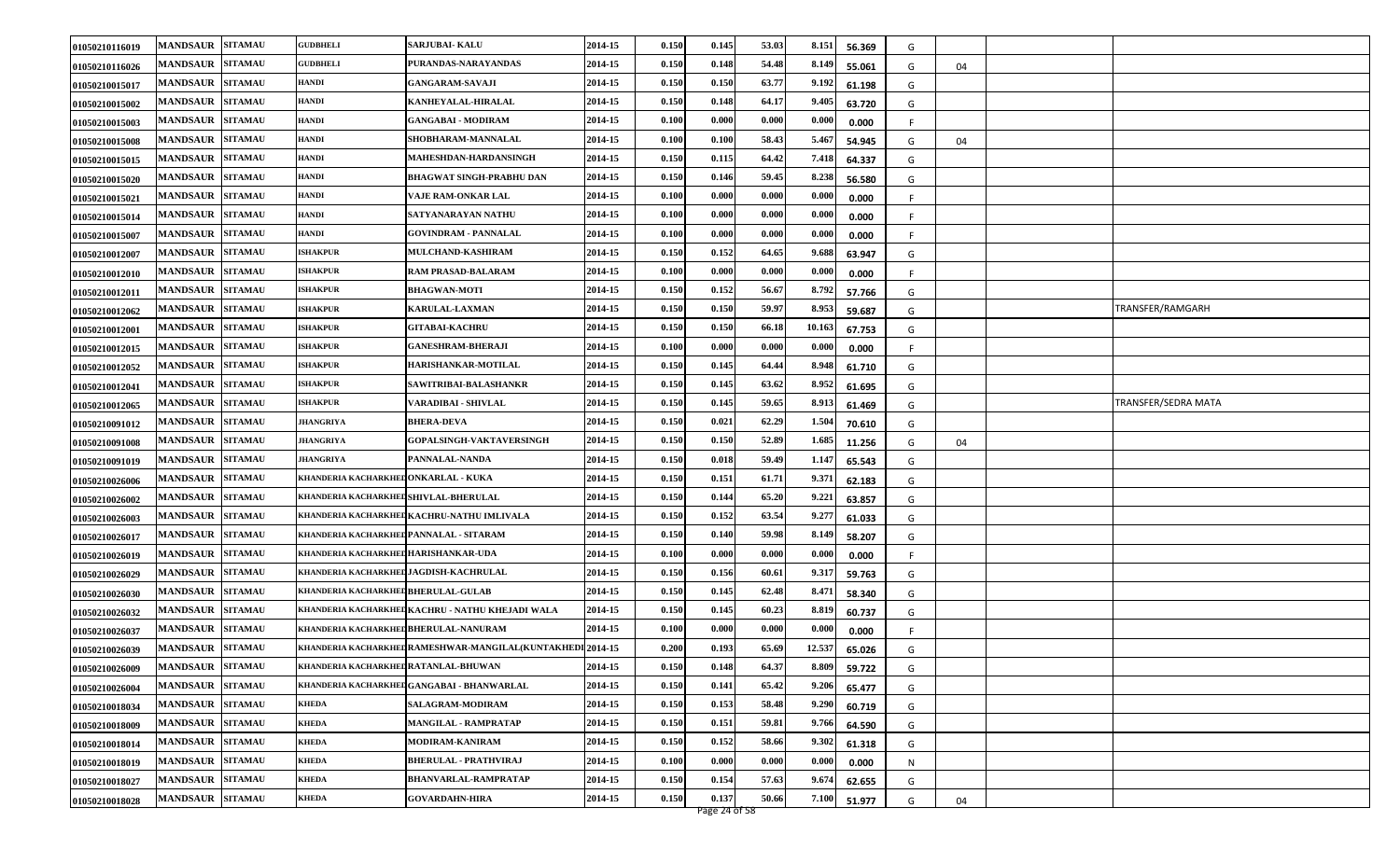| 01050210018032 | <b>MANDSAUR</b><br><b>SITAMAU</b> | <b>KHEDA</b>    | PURALAL-HIRALAL                  | 2014-15 | 0.100 | 0.050 | 57.53 | 3.000  | 59.761 | G |    |                       |
|----------------|-----------------------------------|-----------------|----------------------------------|---------|-------|-------|-------|--------|--------|---|----|-----------------------|
| 01050210018041 | <b>MANDSAUR</b><br><b>SITAMAU</b> | KHEDA           | <b>BHANVARLAL-CHATRBHUJ</b>      | 2014-15 | 0.150 | 0.148 | 58.40 | 9.461  | 63.926 | G |    |                       |
| 01050210018063 | <b>MANDSAUR</b><br><b>SITAMAU</b> | <b>KHEDA</b>    | RUKMANIBAI-MODIRAM               | 2014-15 | 0.150 | 0.149 | 62.21 | 9.714  | 65.282 | G |    |                       |
| 01050210018016 | <b>MANDSAUR</b><br><b>SITAMAU</b> | <b>KHEDA</b>    | <b>INDRABAI-RAMKUNVAR</b>        | 2014-15 | 0.100 | 0.100 | 60.13 | 6.185  | 61.850 | G |    |                       |
| 01050210018078 | <b>SITAMAU</b><br><b>MANDSAUR</b> | KHEDA           | <b>HUDDIBAI - BHERULAL</b>       | 2014-15 | 0.150 | 0.124 | 62.64 | 7.615  | 61.610 | G |    |                       |
| 01050210018042 | <b>MANDSAUR</b><br><b>SITAMAU</b> | KHEDA           | <b>DASHRATH-SITARAM</b>          | 2014-15 | 0.150 | 0.123 | 55.85 | 7.229  | 59.012 | G |    |                       |
| 01050210018061 | <b>MANDSAUR</b><br><b>SITAMAU</b> | <b>KHEDA</b>    | AJIJKHA-SEHJADKHA                | 2014-15 | 0.150 | 0.146 | 55.79 | 8.743  | 59.966 | G |    |                       |
| 01050210018012 | <b>MANDSAUR</b><br><b>SITAMAU</b> | KHEDA           | TULSIRAM - MODIRAM               | 2014-15 | 0.100 | 0.000 | 0.000 | 0.000  | 0.000  | N |    |                       |
| 01050210018079 | <b>SITAMAU</b><br><b>MANDSAUR</b> | <b>KHEDA</b>    | <b>RATANLAL - MODIRAM</b>        | 2014-15 | 0.100 | 0.000 | 0.000 | 0.000  | 0.000  | N |    |                       |
| 01050210018084 | <b>SITAMAU</b><br><b>MANDSAUR</b> | KHEDA           | <b>FHOOLCHAND - VARDA</b>        | 2014-15 | 0.100 | 0.000 | 0.000 | 0.000  | 0.000  | N |    | TRANSFER/PATLASICHOTI |
| 01050210018086 | <b>MANDSAUR</b><br><b>SITAMAU</b> | <b>KHEDA</b>    | <b>MAHADEV - GORISHANKAR</b>     | 2014-15 | 0.100 | 0.000 | 0.000 | 0.000  | 0.000  | N |    |                       |
| 01050210118011 | <b>MANDSAUR</b><br><b>SITAMAU</b> | KOCHRIYAKHEDI   | <b>AMARSINGH - DEVISINGH</b>     | 2014-15 | 0.100 | 0.000 | 0.000 | 0.000  | 0.000  |   |    |                       |
| 01050210013057 | <b>MANDSAUR</b><br><b>SITAMAU</b> | <b>LADUNA</b>   | <b>GITABAI-RAMNARAYAN</b>        | 2014-15 | 0.150 | 0.115 | 56.13 | 6.391  | 55.526 | G | 04 |                       |
| 01050210013081 | <b>SITAMAU</b><br><b>MANDSAUR</b> | <b>LADUNA</b>   | <b>MADHUBALA - AMBALAL</b>       | 2014-15 | 0.150 | 0.148 | 50.31 | 7.784  | 52.524 | G | 04 |                       |
| 01050210013084 | <b>SITAMAU</b><br><b>MANDSAUR</b> | <b>LADUNA</b>   | <b>GITABAI-RAMLAL</b>            | 2014-15 | 0.150 | 0.141 | 54.84 | 8.030  | 56.789 | G |    |                       |
| 01050210013002 | <b>SITAMAU</b><br><b>MANDSAUR</b> | <b>LADUNA</b>   | KARNIDAN-PRAYAGDAN               | 2014-15 | 0.100 | 0.000 | 0.000 | 0.000  | 0.000  | N |    |                       |
| 01050210013001 | <b>MANDSAUR</b><br><b>SITAMAU</b> | <b>LADUNA</b>   | PARSRAM - JAGANNATH              | 2014-15 | 0.100 | 0.000 | 0.000 | 0.000  | 0.000  | N |    |                       |
| 01050210013047 | <b>MANDSAUR</b><br><b>SITAMAU</b> | <b>LADUNA</b>   | MANGIBAI - KANWARLAL             | 2014-15 | 0.150 | 0.141 | 53.03 | 7.939  | 56.425 | G |    | NAME CHANGE           |
| 01050210121015 | <b>MANDSAUR</b><br><b>SITAMAU</b> | <b>MANPURA</b>  | KALURAM - DALURAM                | 2014-15 | 0.150 | 0.149 | 61.43 | 10.741 | 72.233 | G |    |                       |
| 01050210121001 | <b>SITAMAU</b><br><b>MANDSAUR</b> | MANPURA         | SOHANBAI - KANWARLAL             | 2014-15 | 0.200 | 0.191 | 62.42 | 12.457 | 65.322 | G |    |                       |
| 01050210121009 | <b>MANDSAUR</b><br><b>SITAMAU</b> | <b>MANPURA</b>  | SANTOSHBAI - KACHARULAL          | 2014-15 | 0.100 | 0.000 | 0.000 | 0.000  | 0.000  |   |    |                       |
| 01050210121006 | <b>SITAMAU</b><br><b>MANDSAUR</b> | <b>MANPURA</b>  | SHANTILAL RATANLAL               | 2014-15 | 0.150 | 0.150 | 57.60 | 9.463  | 63.087 | G |    |                       |
| 01050210121026 | <b>MANDSAUR</b><br><b>SITAMAU</b> | <b>MANPURA</b>  | <b>BADRILAL MANGILAL</b>         | 2014-15 | 0.150 | 0.150 | 61.96 | 10.091 | 67.139 | G |    |                       |
| 01050210121047 | <b>MANDSAUR</b><br><b>SITAMAU</b> | MANPURA         | <b>BHANWARLAL-NANURAM</b>        | 2014-15 | 0.200 | 0.198 | 60.18 | 12.947 | 65.389 | G |    |                       |
| 01050210014009 | <b>MANDSAUR</b><br><b>SITAMAU</b> | <b>MUWALA</b>   | LAXMINAYAN-BHERULAL              | 2014-15 | 0.150 | 0.151 | 57.90 | 8.941  | 59.212 | G |    |                       |
| 01050210014013 | <b>MANDSAUR</b><br><b>SITAMAU</b> | <b>MUWALA</b>   | <b>ISHVARLAL-DEVCHNDRA</b>       | 2014-15 | 0.150 | 0.150 | 51.68 | 8.106  | 54.040 | G | 04 |                       |
| 01050210014019 | <b>MANDSAUR</b><br><b>SITAMAU</b> | <b>MUWALA</b>   | KALABAI - RAJARAM                | 2014-15 | 0.150 | 0.151 | 56.15 | 9.016  | 59.788 | G |    |                       |
| 01050210014039 | <b>SITAMAU</b><br><b>MANDSAUR</b> | <b>MUWALA</b>   | <b>GAGTTUBAI - ONKARLAL</b>      | 2014-15 | 0.150 | 0.153 | 48.10 | 7.277  | 47.531 | G | 04 |                       |
| 01050210014011 | <b>MANDSAUR</b><br><b>SITAMAU</b> | <b>MUWALA</b>   | MANGILAL - JAGANNATH             | 2014-15 | 0.150 | 0.150 | 51.50 | 7.835  | 52.233 |   | 02 |                       |
| 01050210094029 | <b>MANDSAUR</b><br><b>SITAMAU</b> | NAKEDIYA        | DHULSINGH-GANGASINGH             | 2014-15 | 0.150 | 0.141 | 59.22 | 8.891  | 63.281 | G |    |                       |
| 01050210094005 | <b>SITAMAU</b><br><b>MANDSAUR</b> | NAKEDIYA        | <b>BHUWANI SINGH-LAL SINGH</b>   | 2014-15 | 0.150 | 0.145 | 55.75 | 8.880  | 61.115 | G |    |                       |
| 01050210094016 | <b>MANDSAUR</b><br><b>SITAMAU</b> | <b>AKEDIYA</b>  | RAGHUNATH SINGH-PYAR SINGH       | 2014-15 | 0.150 | 0.145 | 57.77 | 8.426  | 58.110 | G |    |                       |
| 01050210094019 | <b>MANDSAUR</b><br><b>SITAMAU</b> | NAKEDIYA        | KANCHANBAI- VAJERAM              | 2014-15 | 0.150 | 0.150 | 57.81 | 9.720  | 64.800 | G |    | <b>NAME CHANGE</b>    |
| 01050210094022 | MANDSAUR SITAMAU                  | <b>NAKEDIYA</b> | RAM CHAND-BHERA NAI              | 2014-15 | 0.150 | 0.145 | 47.60 | 7.718  | 53.264 | G | 04 |                       |
| 01050210094023 | <b>MANDSAUR SITAMAU</b>           | <b>NAKEDIYA</b> | <b>MANGUSINGH - JUJHAR SINGH</b> | 2014-15 | 0.150 | 0.151 | 57.16 | 9.178  | 60.943 | G |    |                       |
| 01050210094088 | <b>SITAMAU</b><br><b>MANDSAUR</b> | NAKEDIYA        | NYALBAI - MOHANLAL               | 2014-15 | 0.150 | 0.145 | 50.36 | 7.928  | 54.751 | G | 04 |                       |
| 01050210023146 | <b>SITAMAU</b><br><b>MANDSAUR</b> | <b>NATARAM</b>  | <b>BHERULAL - KANWARLAL</b>      | 2014-15 | 0.200 | 0.196 | 60.57 | 11.586 | 59.233 | G |    |                       |
| 01050210023004 | <b>SITAMAU</b><br><b>MANDSAUR</b> | <b>NATARAM</b>  | TAMIJANBAI-ABDUL                 | 2014-15 | 0.150 | 0.153 | 53.38 | 7.763  | 50.606 | G | 04 |                       |
| 01050210023009 | <b>SITAMAU</b><br><b>MANDSAUR</b> | <b>NATARAM</b>  | <b>JHAMKUBAI - RAMNARAYAN</b>    | 2014-15 | 0.150 | 0.140 | 64.57 | 9.178  | 65.557 | G |    |                       |
| 01050210023015 | <b>SITAMAU</b><br><b>MANDSAUR</b> | <b>NATARAM</b>  | <b>HIRALAL - NATHU</b>           | 2014-15 | 0.150 | 0.081 | 69.61 | 5.499  | 68.057 | G |    |                       |
| 01050210023047 | MANDSAUR SITAMAU                  | <b>NATARAM</b>  | <b>BHERULAL-KALU PATIDAR</b>     | 2014-15 | 0.150 | 0.145 | 61.18 | 8.941  | 61.535 | G |    |                       |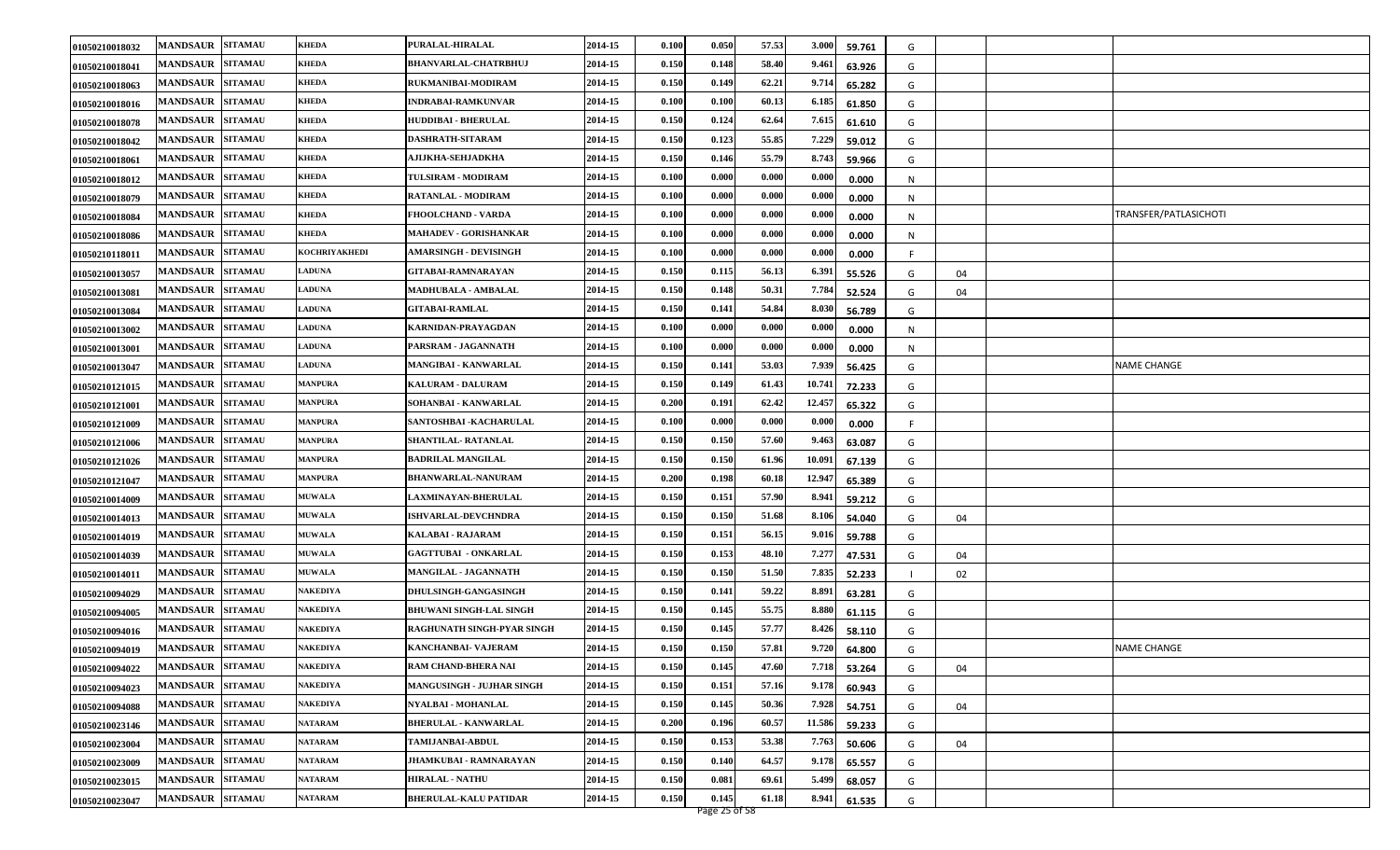| 01050210023052 | MANDSAUR SITAMAU        |                | <b>NATARAM</b>  | <b>BHAGUBAI - JARESINGH</b>             | 2014-15 | 0.150 | 0.150 | 66.34 | 9.733 | 64.887 | G       |                |  |
|----------------|-------------------------|----------------|-----------------|-----------------------------------------|---------|-------|-------|-------|-------|--------|---------|----------------|--|
| 01050210023057 | <b>MANDSAUR SITAMAU</b> |                | <b>NATARAM</b>  | RADHESHYAM-JAYSINGH                     | 2014-15 | 0.150 | 0.150 | 66.04 | 9.463 | 63.087 | G       |                |  |
| 01050210023058 | <b>MANDSAUR SITAMAU</b> |                | <b>NATARAM</b>  | NATHULAL-KACHRU JAT                     | 2014-15 | 0.150 | 0.150 | 62.57 | 8.912 | 59.572 | G       |                |  |
| 01050210023059 | MANDSAUR SITAMAU        |                | <b>NATARAM</b>  | RANGLAL-NATHULAL                        | 2014-15 | 0.150 | 0.150 | 59.79 | 8.593 | 57.440 | G       |                |  |
| 01050210023064 | <b>MANDSAUR</b>         | <b>SITAMAU</b> | <b>NATARAM</b>  | RANGLAL-MANGILAL                        | 2014-15 | 0.100 | 0.000 | 0.000 | 0.000 | 0.000  | F.      |                |  |
| 01050210023077 | <b>MANDSAUR</b>         | <b>SITAMAU</b> | <b>NATARAM</b>  | RAMSUKHIBAI - KANHEYALAL                | 2014-15 | 0.150 | 0.148 | 54.03 | 8.182 | 55.284 | G<br>04 |                |  |
| 01050210023078 | <b>MANDSAUR SITAMAU</b> |                | <b>NATARAM</b>  | <b>AMRATRAM-DOLATRAM</b>                | 2014-15 | 0.150 | 0.151 | 56.53 | 8.294 | 55.000 | G<br>04 |                |  |
| 01050210023104 | <b>MANDSAUR</b>         | <b>SITAMAU</b> | NATARAM         | <b>VIRAM-NARSINGH</b>                   | 2014-15 | 0.150 | 0.152 | 53.51 | 7.858 | 51.868 | G<br>04 |                |  |
| 01050210023121 | <b>MANDSAUR</b>         | <b>SITAMAU</b> | <b>NATARAM</b>  | <b>SHAKINA - HAMID HUSSAIN</b>          | 2014-15 | 0.150 | 0.152 | 55.28 | 8.000 | 52.701 | G<br>04 |                |  |
| 01050210023137 | <b>MANDSAUR</b>         | <b>SITAMAU</b> | <b>NATARAM</b>  | <b>CHAMPALAL-RANGLAL</b>                | 2014-15 | 0.150 | 0.154 | 50.36 | 7.928 | 51.481 | 04<br>G |                |  |
| 01050210023042 | <b>MANDSAUR SITAMAU</b> |                | <b>NATARAM</b>  | RAMGOPAL-DOLATRAM                       | 2014-15 | 0.150 | 0.149 | 58.78 | 8.599 | 57.789 | G       |                |  |
| 01050210023041 | <b>MANDSAUR SITAMAU</b> |                | NATARAM         | SHOBHARAM-NATHU                         | 2014-15 | 0.100 | 0.000 | 0.000 | 0.000 | 0.000  | F.      |                |  |
| 01050210023068 | <b>MANDSAUR</b>         | <b>SITAMAU</b> | <b>NATARAM</b>  | <b>TULSIBAI - AMBALAL</b>               | 2014-15 | 0.150 | 0.153 | 53.57 | 8.518 | 55.819 | G<br>04 |                |  |
| 01050210007021 | <b>MANDSAUR</b>         | <b>SITAMAU</b> | <b>PANPUR</b>   | <b>GEETA BAI-UDAY LAL</b>               | 2014-15 | 0.100 | 0.092 | 60.60 | 2.147 | 23.388 | G<br>04 | 01050210063173 |  |
| 01050210016003 | <b>MANDSAUR</b>         | <b>SITAMAU</b> | PATLASI BADI    | <b>DHUL SINGH-JUJHAR SINGH</b>          | 2014-15 | 0.150 | 0.096 | 66.97 | 6.324 | 65.875 | G       |                |  |
| 01050210016005 | <b>MANDSAUR</b>         | <b>SITAMAU</b> | PATLASI BADI    | <b>GITABAI-BHAGWAN</b>                  | 2014-15 | 0.150 | 0.140 | 61.33 | 8.770 | 62.688 | G       |                |  |
| 01050210016011 | <b>MANDSAUR</b>         | <b>SITAMAU</b> | PATLASI BADI    | <b>MOHANLAL - NATHU</b>                 | 2014-15 | 0.150 | 0.094 | 56.40 | 5.181 | 55.412 | G<br>04 |                |  |
| 01050210016012 | <b>MANDSAUR</b>         | <b>SITAMAU</b> | PATLASI BADI    | DEVBAI-BAGDIRAM                         | 2014-15 | 0.150 | 0.135 | 66.97 | 9.318 | 68.920 | G       |                |  |
| 01050210016014 | <b>MANDSAUR SITAMAU</b> |                | PATLASI BADI    | NANDIBAI-JUJHAR                         | 2014-15 | 0.150 | 0.147 | 56.73 | 9.028 | 61.583 | G       |                |  |
| 01050210016017 | MANDSAUR SITAMAU        |                | PATLASI BADI    | ONKAR-RAMCHANDRA                        | 2014-15 | 0.150 | 0.150 | 61.91 | 9.844 | 65.846 | G       |                |  |
| 01050210016023 | <b>MANDSAUR</b>         | <b>SITAMAU</b> | PATLASI BADI    | <b>ISHVARSINGH-SHIVSINGH</b>            | 2014-15 | 0.150 | 0.141 | 61.66 | 8.835 | 62.660 | G       |                |  |
| 01050210016064 | MANDSAUR SITAMAU        |                | PATLASI BADI    | <b>BAGDIRAM - GOVINDRAM</b>             | 2014-15 | 0.150 | 0.148 | 60.57 | 3.150 | 21.341 | G<br>04 |                |  |
| 01050210016002 | <b>MANDSAUR SITAMAU</b> |                | PATLASI BADI    | MANGILAL - BAGDIRAM BADA MENARIY2014-15 |         | 0.100 | 0.000 | 0.000 | 0.000 | 0.000  | N       |                |  |
| 01050210016030 | <b>MANDSAUR</b>         | <b>SITAMAU</b> | PATLASI BADI    | MANGILAL - BAGDIRAM CHOTA GEHLO 2014-15 |         | 0.150 | 0.151 | 51.11 | 2.848 | 18.824 | G<br>04 |                |  |
| 01050210016039 | MANDSAUR SITAMAU        |                | PATLASI BADI    | MOHANLAL-NANURAM                        | 2014-15 | 0.150 | 0.142 | 65.59 | 3.664 | 25.803 | G<br>04 |                |  |
| 01050210016053 | <b>MANDSAUR SITAMAU</b> |                | PATLASI BADI    | PRAHLAD SINGH-BHANWAR SINGH             | 2014-15 | 0.150 | 0.057 | 59.07 | 3.316 | 58.483 | G       |                |  |
| 01050210016052 | MANDSAUR SITAMAU        |                | PATLASI BADI    | <b>JANKILAL - DHURA</b>                 | 2014-15 | 0.150 | 0.138 | 62.90 | 5.625 | 40.850 | G<br>04 |                |  |
| 01050210115003 | <b>MANDSAUR</b>         | <b>SITAMAU</b> | <b>POTLIYA</b>  | FATEHSINGH - BHIMA                      | 2014-15 | 0.150 | 0.115 | 47.11 | 5.916 | 51.533 | G<br>04 |                |  |
| 01050210115004 | <b>MANDSAUR SITAMAU</b> |                | <b>POTLIYA</b>  | KACHARUSINGH - DEVKARAN                 | 2014-15 | 0.150 | 0.150 | 55.64 | 8.410 | 56.067 | G       |                |  |
| 01050210115016 | <b>MANDSAUR SITAMAU</b> |                | <b>POTLIYA</b>  | <b>SHIVSINGH - KALUSINGH</b>            | 2014-15 | 0.150 | 0.150 | 59.49 | 9.187 | 61.247 | G       |                |  |
| 01050210115007 | <b>MANDSAUR</b>         | <b>SITAMAU</b> | <b>POTLIYA</b>  | FATTIBAI - FATEHSINGH                   | 2014-15 | 0.150 | 0.153 | 52.64 | 7.821 | 50.984 | 02      |                |  |
| 01050210115056 | <b>MANDSAUR</b>         | <b>SITAMAU</b> | <b>POTLIYA</b>  | <b>DHANNA - PARTHA</b>                  | 2014-15 | 0.150 | 0.150 | 56.18 | 8.620 | 57.467 | G       |                |  |
| 01050210003025 | MANDSAUR SITAMAU        |                | <b>RAJNAGAR</b> | <b>MODIRN-KALUJI</b>                    | 2014-15 | 0.150 | 0.153 | 64.28 | 9.587 | 62.660 | G       |                |  |
| 01050210003005 | MANDSAUR SITAMAU        |                | <b>RAJNAGAR</b> | <b>RAMESHVAR-HARIRAM</b>                | 2014-15 | 0.100 | 0.000 | 0.000 | 0.000 | 0.000  | N       |                |  |
| 01050210003007 | <b>MANDSAUR SITAMAU</b> |                | RAJNAGAR        | KAILASHBAI- MOHANLAL                    | 2014-15 | 0.150 | 0.154 | 57.97 | 8.969 | 58.089 | G       |                |  |
| 01050210003009 | <b>MANDSAUR</b>         | <b>SITAMAU</b> | <b>RAJNAGAR</b> | MANGILAL-KEVALTELI                      | 2014-15 | 0.150 | 0.145 | 52.95 | 7.663 | 52.885 | G<br>04 |                |  |
| 01050210003010 | <b>MANDSAUR</b>         | <b>SITAMAU</b> | <b>RAJNAGAR</b> | <b>BAGDIBAI-RAMCHNDRA</b>               | 2014-15 | 0.100 | 0.000 | 0.000 | 0.000 | 0.000  | N       |                |  |
| 01050210003011 | <b>MANDSAUR SITAMAU</b> |                | <b>RAJNAGAR</b> | <b>BHANWARI BAI-GANPAT</b>              | 2014-15 | 0.150 | 0.148 | 47.40 | 2.864 | 19.351 | G<br>04 |                |  |
| 01050210003019 | <b>MANDSAUR SITAMAU</b> |                | <b>RAJNAGAR</b> | <b>JAGANNATH-KEVALTELI</b>              | 2014-15 | 0.150 | 0.150 | 47.56 | 2.922 | 19.467 | G<br>04 |                |  |
| 01050210003021 | <b>MANDSAUR</b>         | <b>SITAMAU</b> | <b>RAJNAGAR</b> | BHANVARLAL-KAGARGURJAR                  | 2014-15 | 0.100 | 0.000 | 0.000 | 0.000 | 0.000  | N       |                |  |
| 01050210003027 | MANDSAUR SITAMAU        |                | <b>RAJNAGAR</b> | PARASRAM-RATANLAL                       | 2014-15 | 0.100 | 0.000 | 0.000 | 0.000 | 0.000  | N       |                |  |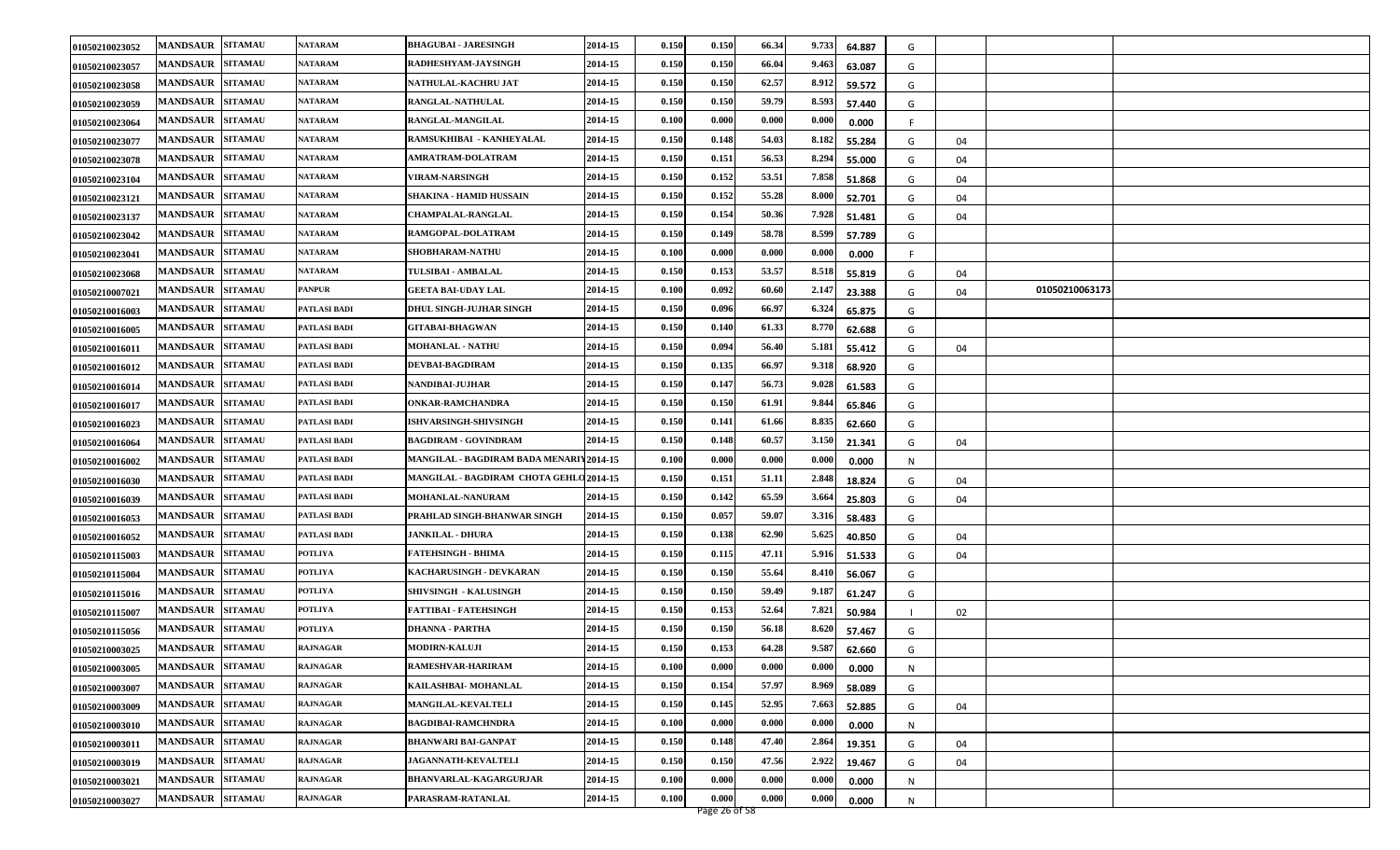| 01050210003031 | <b>MANDSAUR</b><br><b>SITAMAU</b> | <b>RAJNAGAR</b> | KARULAL - MANGILAL           | 2014-15 | 0.150 | 0.146         | 54.83 | 3.117  | 21.320 | G | 04 |                |                    |
|----------------|-----------------------------------|-----------------|------------------------------|---------|-------|---------------|-------|--------|--------|---|----|----------------|--------------------|
| 01050210003033 | <b>SITAMAU</b><br><b>MANDSAUR</b> | <b>RAJNAGAR</b> | <b>KESHURAM-GULAB</b>        | 2014-15 | 0.150 | 0.151         | 65.48 | 9.429  | 62.320 | G |    |                |                    |
| 01050210003034 | <b>MANDSAUR</b><br><b>SITAMAU</b> | <b>RAJNAGAR</b> | DHAPUBAI-RATANLAL            | 2014-15 | 0.150 | 0.152         | 60.06 | 9.284  | 61.159 | G |    |                |                    |
| 01050210003054 | <b>MANDSAUR SITAMAU</b>           | <b>RAJNAGAR</b> | <b>NANURAM-BHERA</b>         | 2014-15 | 0.150 | 0.150         | 65.58 | 9.584  | 63.723 | G |    |                |                    |
| 01050210003042 | <b>SITAMAU</b><br><b>MANDSAUR</b> | <b>RAJNAGAR</b> | SITABAI - MANGILAL           | 2014-15 | 0.150 | 0.134         | 50.97 | 6.743  | 50.434 | G | 04 |                | NAME CHANGE        |
| 01050210003047 | <b>MANDSAUR</b><br><b>SITAMAU</b> | <b>RAJNAGAR</b> | PANNALAL-KHIMA               | 2014-15 | 0.150 | 0.149         | 58.48 | 8.914  | 59.785 | G |    |                |                    |
| 01050210003030 | <b>MANDSAUR</b><br><b>SITAMAU</b> | <b>RAJNAGAR</b> | PRABHULAL-DHURA              | 2014-15 | 0.150 | 0.150         | 58.59 | 8.772  | 58.480 | G |    |                |                    |
| 01050210003015 | <b>MANDSAUR</b><br><b>SITAMAU</b> | <b>RAJNAGAR</b> | MOHANLAL-BHERABALAI          | 2014-15 | 0.150 | 0.075         | 60.62 | 4.590  | 61.200 | G |    |                |                    |
| 01050210003060 | <b>SITAMAU</b><br><b>MANDSAUR</b> | <b>RAJNAGAR</b> | <b>BHERULAL - BADRI</b>      | 2014-15 | 0.150 | 0.139         | 59.62 | 8.517  | 61.185 | G |    |                |                    |
| 01050210029023 | <b>MANDSAUR</b><br><b>SITAMAU</b> | <b>RAMGARH</b>  | MOHANKUNWAR - RAMSINGH       | 2014-15 | 0.150 | 0.135         | 56.14 | 8.07   | 59.911 | G |    | 01050210014047 |                    |
| 01050210028002 | <b>MANDSAUR</b><br><b>SITAMAU</b> | <b>RAWTA</b>    | <b>SUKHDEV-GANPATLAL</b>     | 2014-15 | 0.100 | 0.000         | 0.000 | 0.000  | 0.000  |   |    |                |                    |
| 01050210028007 | <b>MANDSAUR</b><br><b>SITAMAU</b> | <b>RAWTA</b>    | <b>KACHARULAL - RATANLAL</b> | 2014-15 | 0.150 | 0.148         | 65.95 | 10.006 | 67.608 | G |    |                |                    |
| 01050210028011 | <b>MANDSAUR</b><br><b>SITAMAU</b> | <b>RAWTA</b>    | DEVILAL - KANHEYALAL         | 2014-15 | 0.150 | 0.144         | 0.000 | 9.467  | 65.972 | G |    |                | NAME CHANGE        |
| 01050210028012 | <b>SITAMAU</b><br><b>MANDSAUR</b> | <b>RAWTA</b>    | <b>SURAJBAI-MOTI</b>         | 2014-15 | 0.100 | 0.000         | 0.000 | 0.000  | 0.000  | N |    |                |                    |
| 01050210028018 | <b>SITAMAU</b><br><b>MANDSAUR</b> | <b>RAWTA</b>    | TEJKUNWAR - MOHANLAL         | 2014-15 | 0.100 | 0.000         | 0.000 | 0.000  | 0.000  | N |    |                | <b>NAME CHANGE</b> |
| 01050210028035 | <b>SITAMAU</b><br><b>MANDSAUR</b> | <b>RAWTA</b>    | <b>KASTURIBAI-VARDA</b>      | 2014-15 | 0.100 | 0.000         | 0.000 | 0.000  | 0.000  |   |    |                |                    |
| 01050210028036 | <b>SITAMAU</b><br><b>MANDSAUR</b> | <b>RAWTA</b>    | SOHANBAI - PRABHULAL         | 2014-15 | 0.150 | 0.146         | 64.26 | 9.66   | 66.349 | G |    |                | <b>NAME CHANGE</b> |
| 01050210028040 | <b>MANDSAUR</b><br><b>SITAMAU</b> | <b>RAWTA</b>    | KANHEYALAL-GANPATLAL         | 2014-15 | 0.150 | 0.147         | 56.63 | 8.745  | 59.409 | G |    |                |                    |
| 01050210028041 | <b>MANDSAUR</b><br><b>SITAMAU</b> | <b>RAWTA</b>    | ANOKHILAL-RATANLAL           | 2014-15 | 0.100 | 0.000         | 0.000 | 0.000  | 0.000  |   |    |                |                    |
| 01050210028048 | <b>SITAMAU</b><br><b>MANDSAUR</b> | <b>RAWTA</b>    | KELASHBAI - RADHESHYAM       | 2014-15 | 0.150 | 0.141         | 61.42 | 9.046  | 64.339 | G |    |                |                    |
| 01050210028025 | <b>MANDSAUR</b><br><b>SITAMAU</b> | <b>RAWTA</b>    | <b>BADRILAL - NANDLAL</b>    | 2014-15 | 0.100 | 0.000         | 0.000 | 0.000  | 0.000  |   |    |                |                    |
| 01050210024008 | <b>SITAMAU</b><br><b>MANDSAUR</b> | <b>RAWTI</b>    | KACHARU - BHERA PATIDAR      | 2014-15 | 0.150 | 0.141         | 62.70 | 9.083  | 64.418 | G |    |                |                    |
| 01050210024001 | <b>MANDSAUR</b><br><b>SITAMAU</b> | <b>RAWTI</b>    | <b>BHUWAN-PRABULAL</b>       | 2014-15 | 0.150 | 0.147         | 61.71 | 9.309  | 63.456 | G |    |                |                    |
| 01050210024002 | <b>MANDSAUR</b><br><b>SITAMAU</b> | <b>RAWTI</b>    | <b>DHAPUBAI - PHOOLCHAND</b> | 2014-15 | 0.150 | 0.146         | 67.21 | 9.976  | 68.329 | G |    |                |                    |
| 01050210024003 | <b>SITAMAU</b><br><b>MANDSAUR</b> | <b>RAWTI</b>    | KANWARLAL-VARDICHANDRA       | 2014-15 | 0.150 | 0.137         | 65.64 | 8.927  | 65.399 | G |    |                |                    |
| 01050210024005 | <b>MANDSAUR</b><br><b>SITAMAU</b> | <b>RAWTI</b>    | RAMPRATAP-TULSIRAM           | 2014-15 | 0.150 | 0.145         | 63.90 | 9.758  | 67.204 | G |    |                |                    |
| 01050210024007 | <b>MANDSAUR SITAMAU</b>           | <b>RAWTI</b>    | <b>KISHAN-BALU</b>           | 2014-15 | 0.150 | 0.144         | 63.26 | 9.543  | 66.225 | G |    |                |                    |
| 01050210024010 | <b>SITAMAU</b><br><b>MANDSAUR</b> | <b>RAWTI</b>    | <b>BULAKIBAI - NANALAL</b>   | 2014-15 | 0.150 | 0.143         | 57.92 | 9.325  | 65.164 | G |    |                |                    |
| 01050210024011 | <b>MANDSAUR</b><br><b>SITAMAU</b> | <b>RAWTI</b>    | <b>GOVARDHAN-LALJI</b>       | 2014-15 | 0.150 | 0.142         | 59.78 | 9.360  | 65.869 | G |    |                |                    |
| 01050210024013 | <b>MANDSAUR</b><br><b>SITAMAU</b> | <b>RAWTI</b>    | <b>BADRILAL-NANDA</b>        | 2014-15 | 0.150 | 0.147         | 62.91 | 10.102 | 68.535 | G |    |                |                    |
| 01050210024015 | <b>SITAMAU</b><br><b>MANDSAUR</b> | <b>RAWTI</b>    | <b>GANESHRAM-JAGNNATH</b>    | 2014-15 | 0.150 | 0.142         | 59.59 | 9.611  | 67.635 | G |    |                |                    |
| 01050210024016 | <b>SITAMAU</b><br><b>MANDSAUR</b> | <b>RAWTI</b>    | RADHABAI - PHOOLCHAND        | 2014-15 | 0.100 | 0.000         | 0.000 | 0.000  | 0.000  |   |    |                |                    |
| 01050210024031 | <b>SITAMAU</b><br><b>MANDSAUR</b> | <b>RAWTI</b>    | <b>BAGDIRAM-CHATARBHUJ</b>   | 2014-15 | 0.150 | 0.145         | 61.71 | 9.186  | 63.439 | G |    |                |                    |
| 01050210024022 | MANDSAUR SITAMAU                  | <b>RAWTI</b>    | RAMNIVAS-BHANWARLAL          | 2014-15 | 0.150 | 0.144         | 64.12 | 9.810  | 68.172 | G |    |                | <b>NAME CHANGE</b> |
| 01050210024025 | <b>MANDSAUR SITAMAU</b>           | <b>RAWTI</b>    | NANDLAL-DEVILAL D/P GANGABAI | 2014-15 | 0.100 | 0.000         | 0.000 | 0.000  | 0.000  |   |    |                |                    |
| 01050210024035 | <b>MANDSAUR SITAMAU</b>           | <b>RAWTI</b>    | RAMNARAYAN-VARDICHAND        | 2014-15 | 0.150 | 0.147         | 64.44 | 9.565  | 65.157 | G |    |                |                    |
| 01050210024038 | MANDSAUR SITAMAU                  | <b>RAWTI</b>    | RATANBAI - MANGILAL          | 2014-15 | 0.150 | 0.144         | 61.11 | 9.280  | 64.534 | G |    |                |                    |
| 01050210024042 | MANDSAUR SITAMAU                  | <b>RAWTI</b>    | JAGDISHCHANDRA-CHANTARBHUJ   | 2014-15 | 0.150 | 0.146         | 59.47 | 9.056  | 62.070 | G |    |                |                    |
| 01050210024045 | <b>MANDSAUR SITAMAU</b>           | <b>RAWTI</b>    | <b>VINOD-KARULAL</b>         | 2014-15 | 0.100 | 0.000         | 0.000 | 0.000  | 0.000  |   |    |                |                    |
| 01050210024049 | <b>MANDSAUR</b><br><b>SITAMAU</b> | <b>RAWTI</b>    | <b>BHAGUBAI-UDA</b>          | 2014-15 | 0.150 | 0.131         | 58.43 | 7.846  | 60.031 | G |    |                |                    |
| 01050210024050 | <b>MANDSAUR SITAMAU</b>           | <b>RAWTI</b>    | <b>BHANVARLAL-GANESHRAM</b>  | 2014-15 | 0.150 | 0.142         | 60.46 | 8.827  | 62.075 | G |    |                |                    |
|                |                                   |                 |                              |         |       | Page 27 of 58 |       |        |        |   |    |                |                    |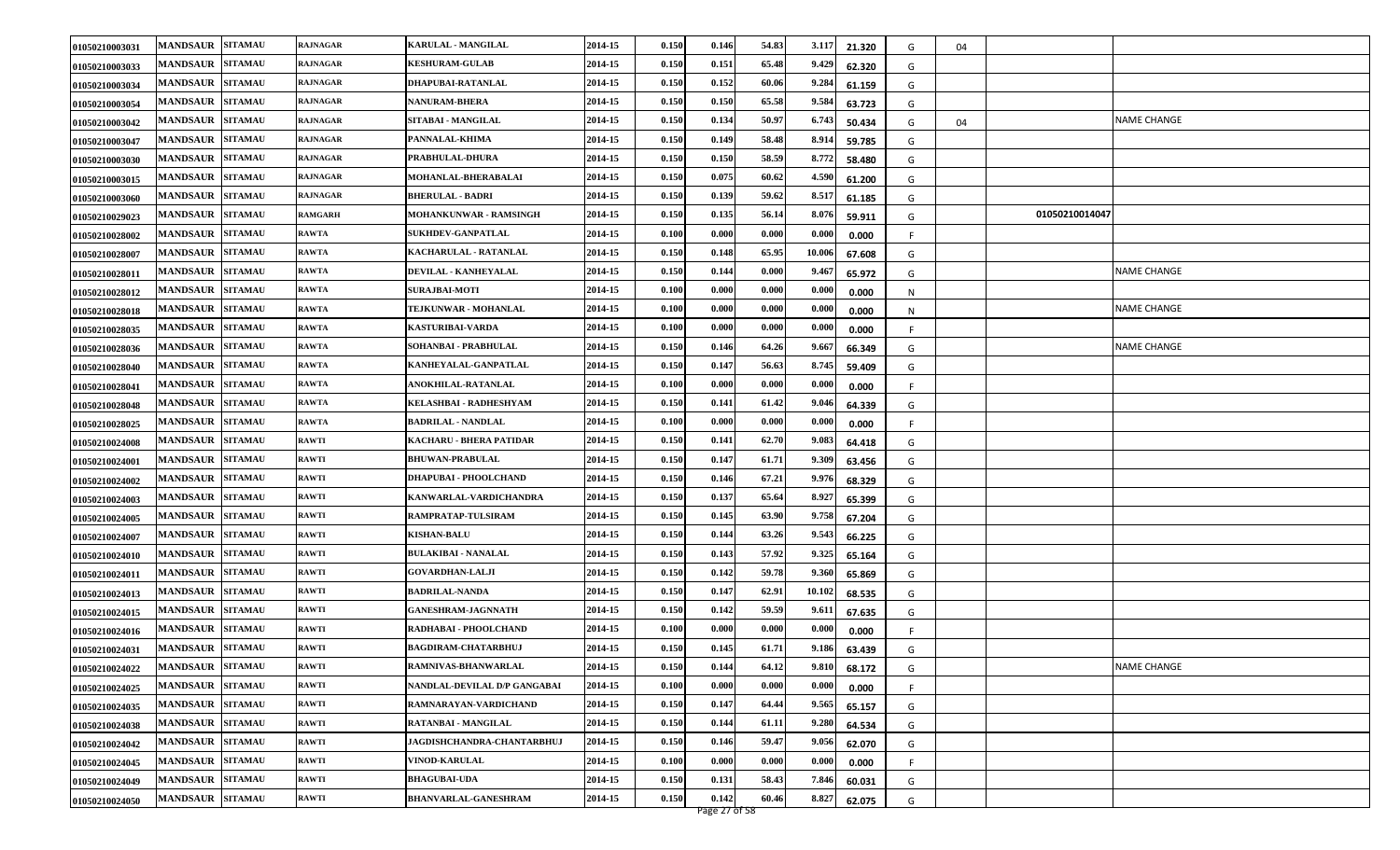| 01050210024052 | MANDSAUR SITAMAU        |                | <b>RAWTI</b>   | <b>RAMESHVAR-BHERULAL</b>                 | 2014-15 | 0.150 | 0.141 | 59.65 | 9.178<br>65.277  | G       |                |  |
|----------------|-------------------------|----------------|----------------|-------------------------------------------|---------|-------|-------|-------|------------------|---------|----------------|--|
| 01050210024057 | <b>MANDSAUR</b>         | <b>SITAMAU</b> | <b>RAWTI</b>   | RAMPRASADIBAI-KANWARLAL                   | 2014-15 | 0.150 | 0.146 | 66.54 | 9.867<br>67.721  | G       |                |  |
| 01050210024060 | <b>MANDSAUR SITAMAU</b> |                | <b>RAWTI</b>   | RADHESHYAM-HIRALAL                        | 2014-15 | 0.100 | 0.000 | 0.000 | 0.000<br>0.000   | F.      |                |  |
| 01050210024061 | MANDSAUR SITAMAU        |                | <b>RAWTI</b>   | MANNALAL - PHOOLCHAND                     | 2014-15 | 0.100 | 0.000 | 0.000 | 0.000<br>0.000   | F       |                |  |
| 01050210024063 | <b>MANDSAUR</b>         | <b>SITAMAU</b> | <b>RAWTI</b>   | <b>BHANWRIBAI-PARASRAM</b>                | 2014-15 | 0.150 | 0.146 | 59.84 | 10.079<br>68.987 | G       |                |  |
| 01050210024066 | <b>MANDSAUR</b>         | <b>SITAMAU</b> | <b>RAWTI</b>   | KANHEYALAL-ONKARLAL                       | 2014-15 | 0.150 | 0.145 | 60.28 | 9.352<br>64.586  | G       |                |  |
| 01050210024070 | <b>MANDSAUR SITAMAU</b> |                | <b>RAWTI</b>   | KARISHNAKANTA - SHANKARLAL                | 2014-15 | 0.150 | 0.151 | 54.30 | 8.797<br>58.181  | G       |                |  |
| 01050210024077 | <b>MANDSAUR</b>         | <b>SITAMAU</b> | <b>RAWTI</b>   | <b>BHERULAL - DEV JI</b>                  | 2014-15 | 0.100 | 0.000 | 0.000 | 0.000<br>0.000   | F       |                |  |
| 01050210024088 | <b>MANDSAUR</b>         | <b>SITAMAU</b> | <b>RAWTI</b>   | <b>RAJARAM - BHERULAL</b>                 | 2014-15 | 0.150 | 0.147 | 61.29 | 9.281<br>63.093  | G       |                |  |
| 01050210024028 | <b>MANDSAUR</b>         | <b>SITAMAU</b> | <b>RAWTI</b>   | RUKAMANIBAI - UDAYRAM                     | 2014-15 | 0.150 | 0.147 | 57.10 | 9.185<br>62.441  | G       |                |  |
| 01050210024029 | <b>MANDSAUR SITAMAU</b> |                | <b>RAWTI</b>   | <b>BAGDIRAM-DEVICHAND</b>                 | 2014-15 | 0.150 | 0.076 | 62.81 | 5.366<br>70.605  | G       |                |  |
| 01050210024058 | <b>MANDSAUR</b>         | <b>SITAMAU</b> | <b>RAWTI</b>   | <b>MOTILAL-LALJI</b>                      | 2014-15 | 0.150 | 0.151 | 59.06 | 9.424<br>62.493  | G       |                |  |
| 01050210024091 | <b>MANDSAUR</b>         | <b>SITAMAU</b> | <b>RAWTI</b>   | <b>BADRILAL-RAMLAL</b>                    | 2014-15 | 0.150 | 0.144 | 61.20 | 9.329<br>64.920  | G       |                |  |
| 01050210024014 | <b>MANDSAUR</b>         | <b>SITAMAU</b> | <b>RAWTI</b>   | <b>KALU-TULSIRAM</b>                      | 2014-15 | 0.150 | 0.142 | 63.32 | 9.435<br>66.537  | G       |                |  |
| 01050210024026 | <b>MANDSAUR</b>         | <b>SITAMAU</b> | <b>RAWTI</b>   | <b>BHUVAN-DHURA</b>                       | 2014-15 | 0.150 | 0.144 | 54.49 | 8.127<br>56.398  | G       |                |  |
| 01050210024036 | <b>MANDSAUR</b>         | <b>SITAMAU</b> | <b>RAWTI</b>   | PRABHULAL-GHASIRAM                        | 2014-15 | 0.100 | 0.000 | 0.000 | 0.000<br>0.000   | -F      |                |  |
| 01050210024084 | <b>MANDSAUR</b>         | <b>SITAMAU</b> | <b>RAWTI</b>   | <b>BHAGUBAI - BALMUKAND</b>               | 2014-15 | 0.150 | 0.141 | 64.23 | 9.534<br>67.665  | G       |                |  |
| 01050210024092 | <b>MANDSAUR</b>         | <b>SITAMAU</b> | <b>RAWTI</b>   | PURUSHOTTAM - POONAMCHAND                 | 2014-15 | 0.100 | 0.096 | 67.72 | 7.062<br>73.410  | G       |                |  |
| 01050210024093 | <b>MANDSAUR SITAMAU</b> |                | <b>RAWTI</b>   | <b>BHANWARLAL - JAGANNATH</b>             | 2014-15 | 0.100 | 0.000 | 0.000 | 0.000<br>0.000   |         |                |  |
| 01050210024096 | <b>MANDSAUR</b>         | <b>SITAMAU</b> | <b>RAWTI</b>   | <b>RODIBAI - MURLIDAS</b>                 | 2014-15 | 0.150 | 0.140 | 59.27 | 8.467<br>60.306  | G       |                |  |
| 01050210024097 | <b>MANDSAUR</b>         | <b>SITAMAU</b> | <b>RAWTI</b>   | LAXMINARAYAN-TORIRAM                      | 2014-15 | 0.100 | 0.000 | 0.000 | 0.000<br>0.000   |         |                |  |
| 01050210024055 | <b>MANDSAUR SITAMAU</b> |                | <b>RAWTI</b>   | <b>RAMPRATP-LALJI</b>                     | 2014-15 | 0.150 | 0.139 | 61.93 | 9.298<br>67.037  | G       |                |  |
| 01050210024074 | <b>MANDSAUR SITAMAU</b> |                | <b>RAWTI</b>   | LAXMINARAYAN -HIRALAL                     | 2014-15 | 0.150 | 0.135 | 61.36 | 8.371<br>62.146  | G       |                |  |
| 01050210024100 | <b>MANDSAUR</b>         | <b>SITAMAU</b> | <b>RAWTI</b>   | PURUSHOTTAM - KESHURAM                    | 2014-15 | 0.100 | 0.000 | 0.000 | 0.000<br>0.000   | F.      |                |  |
| 01050210024102 | MANDSAUR SITAMAU        |                | <b>RAWTI</b>   | BAGADIRAM - BHANWARLAL                    | 2014-15 | 0.150 | 0.143 | 60.96 | 9.170<br>64.216  | G       |                |  |
| 01050210024103 | <b>MANDSAUR SITAMAU</b> |                | <b>RAWTI</b>   | RADHESHYAM - SUKHDEV                      | 2014-15 | 0.200 | 0.194 | 63.05 | 13.105<br>67.552 | G       |                |  |
| 01050210024104 | MANDSAUR SITAMAU        |                | <b>RAWTI</b>   | <b>BHERU - GANGARAM</b>                   | 2014-15 | 0.100 | 0.092 | 62.63 | 5.986<br>65.421  | G       |                |  |
| 01050210024105 | <b>MANDSAUR</b>         | <b>SITAMAU</b> | <b>RAWTI</b>   | RAMKISHAN - BHAWARLAL                     | 2014-15 | 0.100 | 0.000 | 0.000 | 0.000<br>0.000   | F       |                |  |
| 01050210024106 | <b>MANDSAUR</b>         | <b>SITAMAU</b> | <b>RAWTI</b>   | RAMNARAYAN-BHANWARLAL                     | 2014-15 | 0.150 | 0.142 | 60.52 | 9.804<br>69.091  | G       | 01050210028013 |  |
| 01050210024086 | <b>MANDSAUR SITAMAU</b> |                | <b>RAWTI</b>   | DEVILAL - BHANWARLAL                      | 2014-15 | 0.150 | 0.141 | 64.10 | 9.304<br>66.080  | G       | 01050210028045 |  |
| 01050210105055 | <b>MANDSAUR</b>         | <b>SITAMAU</b> | SAGOR          | JUJHAR - PYARA                            | 2014-15 | 0.150 | 0.148 | 58.99 | 9.422<br>63.576  | G       |                |  |
| 01050210105059 | <b>MANDSAUR</b>         | <b>SITAMAU</b> | <b>SAGOR</b>   | <b>BALURAM- SUKHRAM</b>                   | 2014-15 | 0.100 | 0.000 | 0.000 | 0.000<br>0.000   | F       |                |  |
| 01050210105052 | <b>MANDSAUR SITAMAU</b> |                | SAGOR          | <b>MOHAN - PYARA</b>                      | 2014-15 | 0.150 | 0.133 | 55.30 | 7.758<br>58.331  | G       |                |  |
| 01050210105001 | MANDSAUR SITAMAU        |                | <b>SAGOR</b>   | SATYANARAYAN - SHANKARLAL D.P. BH 2014-15 |         | 0.150 | 0.141 | 62.13 | 9.408<br>66.676  | G       |                |  |
| 01050210032002 | <b>MANDSAUR SITAMAU</b> |                | <b>SAKTALI</b> | PHOOLCHAND - BRAJLAL                      | 2014-15 | 0.100 | 0.099 | 59.35 | 6.122<br>61.901  | G       |                |  |
| 01050210032004 | MANDSAUR SITAMAU        |                | <b>SAKTALI</b> | PRATHVIRAJ-BHUWAN                         | 2014-15 | 0.200 | 0.198 | 62.36 | 12.784<br>64.435 | G       |                |  |
| 01050210032009 | <b>MANDSAUR SITAMAU</b> |                | <b>SAKTALI</b> | RAMCHANDRA-CHATARBHUJ                     | 2014-15 | 0.150 | 0.150 | 54.71 | 8.378<br>55.853  | G<br>04 |                |  |
| 01050210032022 | <b>MANDSAUR SITAMAU</b> |                | <b>SAKTALI</b> | <b>KAMLABAI-SUKKHA</b>                    | 2014-15 | 0.150 | 0.146 | 52.26 | 7.794<br>53.274  | G<br>04 |                |  |
| 01050210032037 | <b>MANDSAUR SITAMAU</b> |                | <b>SAKTALI</b> | SUKHDEV D.P. KACHRU S/O MANGILAL          | 2014-15 | 0.150 | 0.152 | 60.19 | 9.682<br>63.530  | 02      |                |  |
| 01050210032038 | <b>MANDSAUR SITAMAU</b> |                | <b>SAKTALI</b> | SHANTIBAI-PRABHULAL                       | 2014-15 | 0.150 | 0.153 | 56.60 | 8.935<br>58.399  | G       |                |  |
| 01050210032007 | MANDSAUR SITAMAU        |                | <b>SAKTALI</b> | <b>KAMLABAI SHAMBHUGIR</b>                | 2014-15 | 0.100 | 0.000 | 0.000 | 0.000<br>0.000   | F.      |                |  |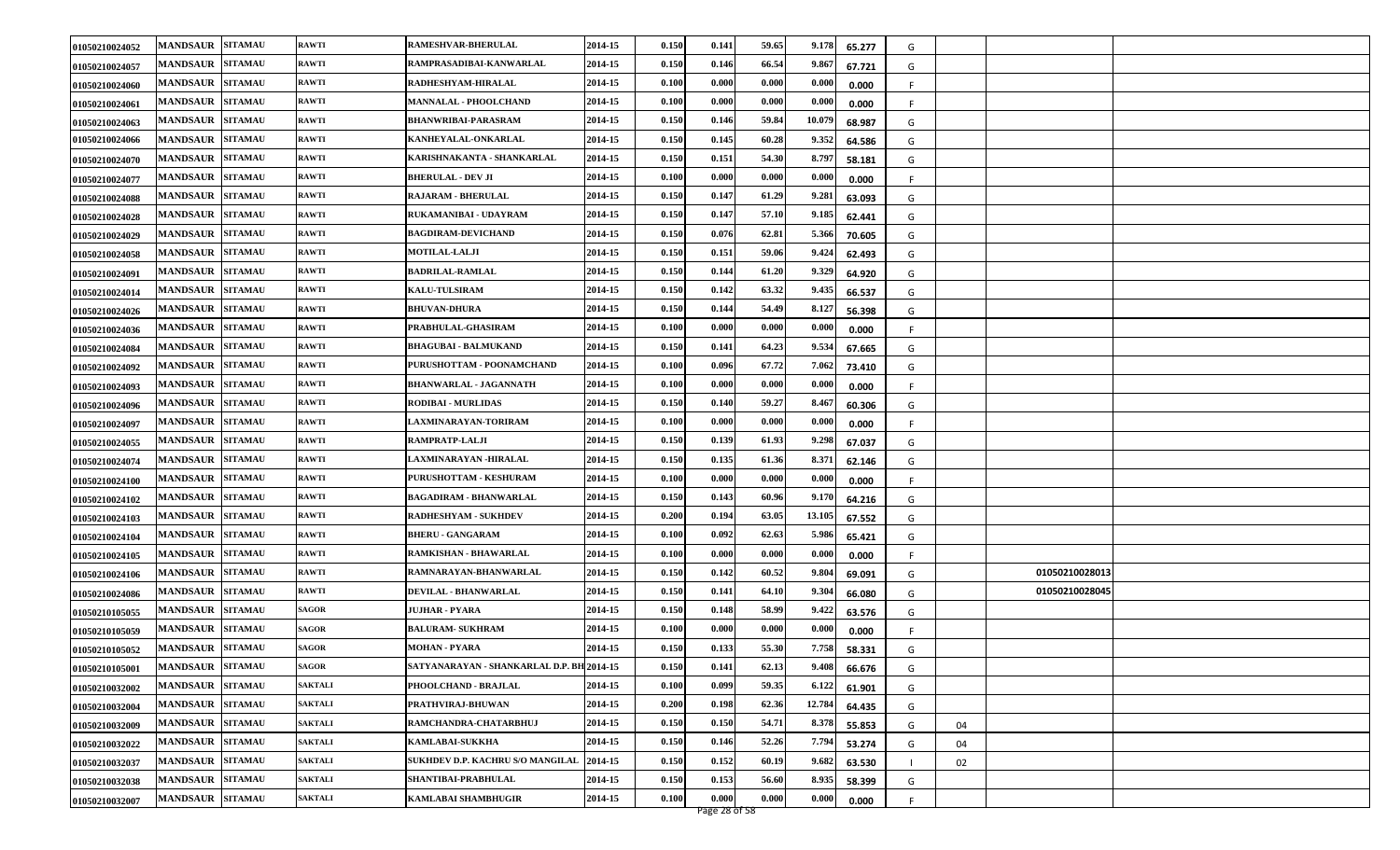| 01050210032064 | <b>MANDSAUR</b><br><b>SITAMAU</b> | <b>SAKTALI</b>     | AMBALAL-SHANKARLAL                        | 2014-15 | 0.100 | 0.000 | 0.000 | 0.000  | 0.000  | F. |    |                |                    |
|----------------|-----------------------------------|--------------------|-------------------------------------------|---------|-------|-------|-------|--------|--------|----|----|----------------|--------------------|
| 01050210032032 | <b>SITAMAU</b><br><b>MANDSAUR</b> | <b>SAKTALI</b>     | <b>MANGILAL-RATANLAL</b>                  | 2014-15 | 0.150 | 0.151 | 59.89 | 9.018  | 59.643 | G  |    |                |                    |
| 01050210032053 | <b>MANDSAUR</b><br><b>SITAMAU</b> | <b>SAKTALI</b>     | <b>LEELABAI-GOPILAL</b>                   | 2014-15 | 0.150 | 0.151 | 60.33 | 9.213  | 61.013 | G  |    |                |                    |
| 01050210032051 | <b>MANDSAUR</b><br><b>SITAMAU</b> | <b>SAKTALI</b>     | SHANKARPRATAPSINGH-VAKHTAVARSI 2014-15    |         | 0.200 | 0.202 | 51.06 | 11.313 | 56.144 | G  |    |                |                    |
| 01050210032016 | <b>MANDSAUR</b><br><b>SITAMAU</b> | <b>SAKTALI</b>     | <b>NATHULAL-RATANLAL</b>                  | 2014-15 | 0.150 | 0.149 | 54.69 | 9.446  | 63.396 | G  |    |                |                    |
| 01050210032045 | <b>MANDSAUR</b><br><b>SITAMAU</b> | <b>SAKTALI</b>     | MANGILAL - CHATARBHUJ                     | 2014-15 | 0.100 | 0.000 | 0.000 | 0.000  | 0.000  |    |    |                |                    |
| 01050210032070 | <b>MANDSAUR</b><br><b>SITAMAU</b> | <b>SAKTALI</b>     | <b>SURAJMAL - DEVICHAND</b>               | 2014-15 | 0.100 | 0.000 | 0.000 | 0.000  | 0.000  | .F |    |                |                    |
| 01050210032071 | <b>MANDSAUR</b><br><b>SITAMAU</b> | <b>SAKTALI</b>     | SONIBAI - NANDLAL                         | 2014-15 | 0.150 | 0.150 | 57.03 | 8.717  | 58.113 | G  |    |                |                    |
| 01050210093009 | <b>SITAMAU</b><br><b>MANDSAUR</b> | <b>SARAG SEDRA</b> | RAMESHWARDAS - RAMCHANDRADAS              | 2014-15 | 0.150 | 0.143 | 63.52 | 2.514  | 17.593 | G  | 04 | 01050210094089 |                    |
| 01050210093011 | <b>SITAMAU</b><br><b>MANDSAUR</b> | <b>SARAG SEDRA</b> | LAXMANSINGH- BHARATSINGH                  | 2014-15 | 0.150 | 0.125 | 62.27 | 7.864  | 62.761 | G  |    | 01050210094083 |                    |
| 01050210092012 | <b>MANDSAUR</b><br><b>SITAMAU</b> | <b>SHERGARH</b>    | <b>RAM NIWAS-NATHU</b>                    | 2014-15 | 0.100 | 0.095 | 0.000 | 6.126  | 64.757 | G  |    |                |                    |
| 01050210092003 | <b>MANDSAUR</b><br><b>SITAMAU</b> | <b>HERGARH</b>     | <b>BALU - BAGDIRAM</b>                    | 2014-15 | 0.150 | 0.140 | 0.000 | 9.509  | 67.921 | G  |    |                |                    |
| 01050210092006 | <b>MANDSAUR</b><br><b>SITAMAU</b> | <b>SHERGARH</b>    | RAMA-CHUNNIYA                             | 2014-15 | 0.150 | 0.139 | 0.000 | 7.649  | 54.871 | G  | 04 |                |                    |
| 01050210092010 | <b>SITAMAU</b><br><b>MANDSAUR</b> | <b>HERGARH</b>     | KACHRU LAL-NARAYAN                        | 2014-15 | 0.100 | 0.091 | 0.000 | 6.064  | 66.784 | G  |    |                |                    |
| 01050210092011 | <b>SITAMAU</b><br><b>MANDSAUR</b> | <b>SHERGARH</b>    | <b>RAM LAL-HEM RAJ</b>                    | 2014-15 | 0.150 | 0.146 | 0.000 | 9.789  | 67.232 | G  |    |                |                    |
| 01050210092013 | <b>SITAMAU</b><br><b>MANDSAUR</b> | <b>SHERGARH</b>    | <b>KAARULAL-NATHULAL</b>                  | 2014-15 | 0.150 | 0.148 | 0.000 | 9.264  | 62.637 | G  |    |                |                    |
| 01050210092032 | <b>MANDSAUR</b><br><b>SITAMAU</b> | <b>SHERGARH</b>    | NATHIBAI-DHURAJI                          | 2014-15 | 0.150 | 0.135 | 0.000 | 7.743  | 57.398 | G  |    |                |                    |
| 01050210092039 | <b>MANDSAUR</b><br><b>SITAMAU</b> | <b>SHERGARH</b>    | <b>ONKARLAL - NARAYAN</b>                 | 2014-15 | 0.150 | 0.148 | 0.000 | 9.989  | 67.357 | G  |    |                |                    |
| 01050210092049 | <b>MANDSAUR</b><br><b>SITAMAU</b> | <b>SHERGARH</b>    | PARMANAND - JAGANNATH                     | 2014-15 | 0.150 | 0.131 | 0.000 | 7.408  | 56.506 | G  |    |                |                    |
| 01050210092054 | <b>SITAMAU</b><br><b>MANDSAUR</b> | <b>HERGARH</b>     | VARDICHANDRA - NATHUJI                    | 2014-15 | 0.100 | 0.061 | 0.000 | 4.496  | 74.155 | G  |    |                |                    |
| 01050210092055 | <b>MANDSAUR</b><br><b>SITAMAU</b> | <b>SHERGARH</b>    | <b>ISHWARSINGH - DHULSINGH</b>            | 2014-15 | 0.150 | 0.139 | 0.000 | 9.025  | 64.881 | G  |    |                |                    |
| 01050210001001 | <b>MANDSAUR</b><br><b>SITAMAU</b> | <b>SHIVGARH</b>    | RADHESHYAM-BHAGVAN                        | 2014-15 | 0.150 | 0.150 | 62.98 | 9.645  | 64.472 | G  |    |                |                    |
| 01050210001002 | <b>MANDSAUR</b><br><b>SITAMAU</b> | <b>SHIVGARH</b>    | KANWARLAL-BHAGWANJI                       | 2014-15 | 0.150 | 0.145 | 59.21 | 8.594  | 59.228 | G  |    |                |                    |
| 01050210001005 | <b>MANDSAUR</b><br><b>SITAMAU</b> | <b>SHIVGARH</b>    | <b>JUJHARLAL - RAMGOPAL</b>               | 2014-15 | 0.150 | 0.148 | 65.18 | 9.786  | 66.301 | G  |    |                |                    |
| 01050210001006 | <b>MANDSAUR</b><br><b>SITAMAU</b> | <b>SHIVGARH</b>    | <b>KESHURAM-GHAMER</b>                    | 2014-15 | 0.150 | 0.140 | 57.22 | 6.564  | 46.953 | G  | 04 |                |                    |
| 01050210001007 | <b>MANDSAUR</b><br><b>SITAMAU</b> | <b>SHIVGARH</b>    | <b>BASANTILAL-DEVJI</b>                   | 2014-15 | 0.150 | 0.149 | 62.20 | 9.170  | 61.502 |    | 02 |                |                    |
| 01050210001009 | <b>MANDSAUR</b><br><b>SITAMAU</b> | <b>SHIVGARH</b>    | <b>KARULAL - PARASRAM</b>                 | 2014-15 | 0.150 | 0.148 | 63.81 | 9.526  | 64.278 | G  |    |                |                    |
| 01050210001010 | <b>MANDSAUR</b><br><b>SITAMAU</b> | <b>SHIVGARH</b>    | <b>MANGILAL-BHERULAL</b>                  | 2014-15 | 0.100 | 0.000 | 0.000 | 0.000  | 0.000  | F. |    |                |                    |
| 01050210001011 | <b>MANDSAUR</b><br><b>SITAMAU</b> | <b>SHIVGARH</b>    | KASHIBAI-BANSINATH                        | 2014-15 | 0.150 | 0.142 | 57.27 | 8.100  | 57.082 | G  |    |                |                    |
| 01050210001012 | <b>MANDSAUR</b><br><b>SITAMAU</b> | <b>SHIVGARH</b>    | <b>BABUNATH SOMNATH</b>                   | 2014-15 | 0.150 | 0.153 | 58.40 | 8.735  | 57.017 | G  |    |                | <b>NAME CHANGE</b> |
| 01050210001016 | <b>MANDSAUR</b><br><b>SITAMAU</b> | <b>SHIVGARH</b>    | <b>BHERULAL-RATANLAL</b>                  | 2014-15 | 0.150 | 0.147 | 60.35 | 8.837  | 60.116 | G  |    |                |                    |
| 01050210001023 | <b>SITAMAU</b><br><b>MANDSAUR</b> | <b>SHIVGARH</b>    | KACHRULAL-DEVILAL                         | 2014-15 | 0.150 | 0.150 | 66.41 | 10.132 | 67.727 | G  |    |                |                    |
| 01050210001026 | <b>SITAMAU</b><br><b>MANDSAUR</b> | <b>SHIVGARH</b>    | <b>BASANTIBAI-PUNA</b>                    | 2014-15 | 0.150 | 0.138 | 56.28 | 8.498  | 61.714 | G  |    |                |                    |
| 01050210001029 | MANDSAUR SITAMAU                  | <b>SHIVGARH</b>    | LAXMINARAYAN D/P BHULIBAI D/O UDA 2014-15 |         | 0.150 | 0.153 | 63.79 | 9.878  | 64.731 | G  |    |                |                    |
| 01050210001035 | <b>MANDSAUR SITAMAU</b>           | <b>SHIVGARH</b>    | <b>JAGDISH -CHUNNILAL</b>                 | 2014-15 | 0.150 | 0.144 | 61.18 | 9.011  | 62.403 | G  |    |                |                    |
| 01050210001036 | <b>SITAMAU</b><br><b>MANDSAUR</b> | <b>SHIVGARH</b>    | LACHIRAM - PANNALAL                       | 2014-15 | 0.150 | 0.150 | 58.29 | 9.018  | 60.281 | G  |    |                |                    |
| 01050210001038 | <b>SITAMAU</b><br><b>MANDSAUR</b> | <b>SHIVGARH</b>    | <b>DHAPUBAI - MODIRAM</b>                 | 2014-15 | 0.150 | 0.149 | 59.74 | 8.987  | 60.519 | G  |    |                |                    |
| 01050210063099 | MANDSAUR SITAMAU                  | <b>SUNTHI</b>      | <b>DHAPUBAI - BHANWARLAL</b>              | 2014-15 | 0.100 | 0.000 | 0.000 | 0.000  | 0.000  | N  |    |                |                    |
| 01050210063008 | <b>SITAMAU</b><br><b>MANDSAUR</b> | <b>SUNTHI</b>      | RADHAKISHAN - DOLATRAM                    | 2014-15 | 0.150 | 0.150 | 57.33 | 8.681  | 57.873 | G  |    |                |                    |
| 01050210063002 | <b>SITAMAU</b><br><b>MANDSAUR</b> | <b>SUNTHI</b>      | <b>BHAGUBAI - BHERULAL</b>                | 2014-15 | 0.100 | 0.000 | 0.000 | 0.000  | 0.000  | N  |    |                |                    |
| 01050210063003 | MANDSAUR SITAMAU                  | <b>SUNTHI</b>      | <b>GATTUBAI - RAMGOPAL</b>                | 2014-15 | 0.150 | 0.152 | 62.14 | 9.649  | 63.606 | G  |    |                |                    |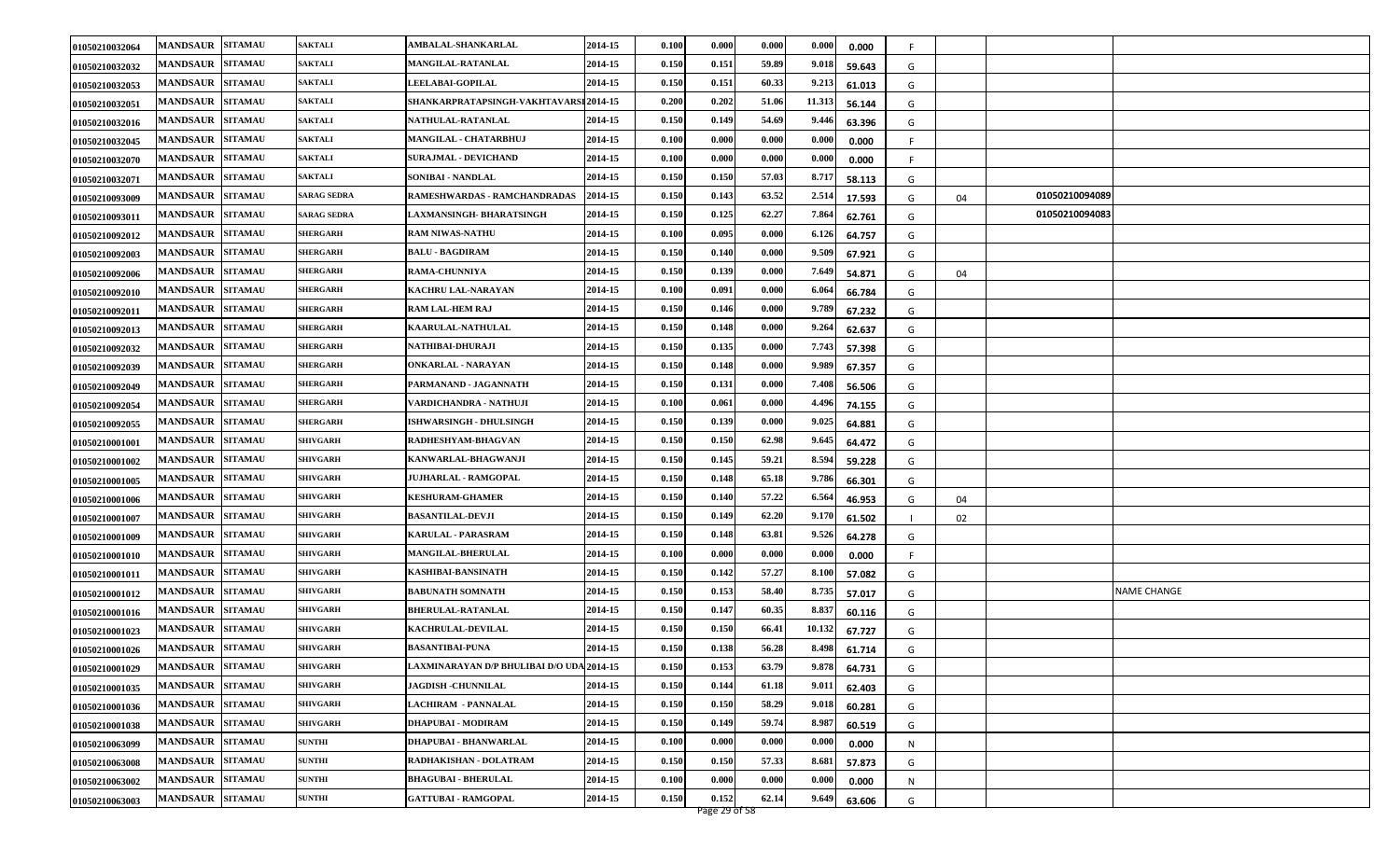| 01050210063007 | <b>MANDSAUR</b><br><b>SITAMAU</b> | <b>SUNTHI</b> | RAMPRASAD - KANHAIYALAL            | 2014-15 | 0.100 | 0.000 | 0.000 | 0.000  | 0.000  | N |    |  |
|----------------|-----------------------------------|---------------|------------------------------------|---------|-------|-------|-------|--------|--------|---|----|--|
| 01050210063010 | <b>MANDSAUR</b><br><b>SITAMAU</b> | <b>SUNTHI</b> | RAMKANYABAI - RAMJAS               | 2014-15 | 0.150 | 0.150 | 62.46 | 9.690  | 64.600 | G |    |  |
| 01050210063013 | <b>MANDSAUR</b><br><b>SITAMAU</b> | <b>SUNTHI</b> | <b>RAMBILAS - MOHANLAL</b>         | 2014-15 | 0.150 | 0.152 | 62.88 | 9.836  | 64.838 | G |    |  |
| 01050210063014 | <b>MANDSAUR</b><br><b>SITAMAU</b> | <b>SUNTHI</b> | PRABHUBAI - RAMESHWAR              | 2014-15 | 0.200 | 0.190 | 62.16 | 11.402 | 59.884 | G |    |  |
| 01050210063015 | <b>SITAMAU</b><br><b>MANDSAUR</b> | <b>SUNTHI</b> | <b>BASANTILAL - GANPAT</b>         | 2014-15 | 0.100 | 0.000 | 0.000 | 0.000  | 0.000  | N |    |  |
| 01050210063022 | <b>MANDSAUR</b><br><b>SITAMAU</b> | <b>SUNTHI</b> | KANHAIYALAL - GOUTAMLAL            | 2014-15 | 0.200 | 0.000 | 0.000 | 0.000  | 0.000  |   |    |  |
| 01050210063023 | <b>MANDSAUR</b><br><b>SITAMAU</b> | <b>SUNTHI</b> | <b>GANESHRAM - FULCHAND</b>        | 2014-15 | 0.150 | 0.147 | 61.97 | 9.393  | 63.898 | G |    |  |
| 01050210063025 | <b>MANDSAUR</b><br><b>SITAMAU</b> | <b>SUNTHI</b> | KANCHANBAI - AMRATRAM              | 2014-15 | 0.150 | 0.150 | 65.76 | 9.714  | 64.890 | G |    |  |
| 01050210063026 | <b>SITAMAU</b><br><b>MANDSAUR</b> | <b>SUNTHI</b> | <b>SAREKUNWAR - GOUTAMLAL</b>      | 2014-15 | 0.100 | 0.000 | 0.000 | 0.000  | 0.000  | N |    |  |
| 01050210063028 | <b>SITAMAU</b><br><b>MANDSAUR</b> | <b>SUNTHI</b> | KALABAI - MANGILAL                 | 2014-15 | 0.150 | 0.149 | 65.37 | 10.058 | 67.685 | G |    |  |
| 01050210063029 | <b>MANDSAUR</b><br><b>SITAMAU</b> | <b>SUNTHI</b> | <b>SURAJBAI - BAPULAL</b>          | 2014-15 | 0.100 | 0.000 | 0.000 | 0.000  | 0.000  | N |    |  |
| 01050210063031 | <b>MANDSAUR</b><br><b>SITAMAU</b> | <b>SUNTHI</b> | <b>BHAGATRAM - BHUWANIRAM</b>      | 2014-15 | 0.150 | 0.144 | 60.67 | 9.005  | 62.491 | G |    |  |
| 01050210063033 | <b>MANDSAUR</b><br><b>SITAMAU</b> | <b>SUNTHI</b> | NATHULAL - NANDRAM                 | 2014-15 | 0.100 | 0.054 | 65.41 | 3.784  | 70.074 | G |    |  |
| 01050210063049 | <b>SITAMAU</b><br><b>MANDSAUR</b> | <b>SUNTHI</b> | LAXMINARAYAN - JAGDISHRAM          | 2014-15 | 0.150 | 0.148 | 63.20 | 9.462  | 63.846 | G |    |  |
| 01050210063058 | <b>SITAMAU</b><br><b>MANDSAUR</b> | <b>SUNTHI</b> | MANGILAL - BHERULAL                | 2014-15 | 0.150 | 0.153 | 62.61 | 9.257  | 60.503 | G |    |  |
| 01050210063063 | <b>SITAMAU</b><br><b>MANDSAUR</b> | <b>SUNTHI</b> | <b>HIRADAS - NARSINGHDAS</b>       | 2014-15 | 0.150 | 0.151 | 54.47 | 8.194  | 54.445 | G | 04 |  |
| 01050210063065 | <b>SITAMAU</b><br><b>MANDSAUR</b> | <b>SUNTHI</b> | <b>BHUWANIRAM - AMRITRAM</b>       | 2014-15 | 0.150 | 0.148 | 67.8  | 10.224 | 69.081 | G |    |  |
| 01050210063073 | <b>MANDSAUR</b><br><b>SITAMAU</b> | <b>SUNTHI</b> | KANKUBAI - SHAMBHULAL              | 2014-15 | 0.150 | 0.109 | 63.37 | 6.962  | 63.930 | G |    |  |
| 01050210063077 | <b>MANDSAUR</b><br><b>SITAMAU</b> | <b>SUNTHI</b> | <b>DEVILAL - PANNALAL</b>          | 2014-15 | 0.150 | 0.146 | 63.12 | 9.369  | 64.348 | G |    |  |
| 01050210063079 | <b>SITAMAU</b><br><b>MANDSAUR</b> | <b>SUNTHI</b> | <b>MANGILAL - DEVILAL</b>          | 2014-15 | 0.200 | 0.152 | 56.00 | 9.112  | 59.987 | G |    |  |
| 01050210063084 | <b>SITAMAU</b><br><b>MANDSAUR</b> | <b>SUNTHI</b> | <b>KESHURAM - RAMSUKH</b>          | 2014-15 | 0.100 | 0.000 | 0.000 | 0.000  | 0.000  |   |    |  |
| 01050210063122 | <b>SITAMAU</b><br><b>MANDSAUR</b> | <b>SUNTHI</b> | LAXMINARAYAN - DEVAJI              | 2014-15 | 0.150 | 0.149 | 55.62 | 8.732  | 58.683 | G |    |  |
| 01050210063128 | <b>MANDSAUR</b><br><b>SITAMAU</b> | <b>SUNTHI</b> | AMRATRAM - JETRAM                  | 2014-15 | 0.150 | 0.148 | 66.35 | 9.962  | 67.220 | G |    |  |
| 01050210063134 | <b>MANDSAUR</b><br><b>SITAMAU</b> | <b>SUNTHI</b> | <b>BAGDIRAM - BHANWARLAL CHOTA</b> | 2014-15 | 0.150 | 0.147 | 65.52 | 10.071 | 68.557 | G |    |  |
| 01050210063146 | <b>MANDSAUR</b><br><b>SITAMAU</b> | <b>SUNTHI</b> | VARDIBAI - NANDRAM                 | 2014-15 | 0.100 | 0.000 | 0.000 | 0.000  | 0.000  | N |    |  |
| 01050210063157 | <b>MANDSAUR</b><br><b>SITAMAU</b> | <b>SUNTHI</b> | TULSIRAM - NATHULAL                | 2014-15 | 0.150 | 0.151 | 60.55 | 9.403  | 62.230 | G |    |  |
| 01050210063050 | <b>MANDSAUR</b><br><b>SITAMAU</b> | <b>SUNTHI</b> | <b>RAMESHWAR - BHERULAL</b>        | 2014-15 | 0.150 | 0.149 | 64.76 | 10.454 | 70.114 | G |    |  |
| 01050210063095 | <b>SITAMAU</b><br><b>MANDSAUR</b> | <b>SUNTHI</b> | SUKHLAL - DEVAJI URF DEVILAL       | 2014-15 | 0.150 | 0.148 | 64.14 | 9.502  | 64.116 | G |    |  |
| 01050210063098 | <b>MANDSAUR</b><br><b>SITAMAU</b> | <b>SUNTHI</b> | <b>BHERULAL - BHANWARLAL</b>       | 2014-15 | 0.100 | 0.000 | 0.000 | 0.000  | 0.000  |   |    |  |
| 01050210063115 | <b>MANDSAUR</b><br><b>SITAMAU</b> | <b>SUNTHI</b> | <b>RAMESHWARDAS - TULSIDAS</b>     | 2014-15 | 0.100 | 0.000 | 0.000 | 0.000  | 0.000  | N |    |  |
| 01050210063108 | <b>SITAMAU</b><br><b>MANDSAUR</b> | <b>SUNTHI</b> | <b>MANGIBAI - RAMLAL</b>           | 2014-15 | 0.150 | 0.149 | 62.53 | 9.969  | 66.996 | G |    |  |
| 01050210063032 | <b>MANDSAUR</b><br><b>SITAMAU</b> | <b>SUNTHI</b> | <b>BHANWARLAL - MANGILAL</b>       | 2014-15 | 0.150 | 0.149 | 60.0  | 9.461  | 63.412 | G |    |  |
| 01050210063165 | <b>SITAMAU</b><br><b>MANDSAUR</b> | <b>SUNTHI</b> | <b>MANGNIRAM - BHERULAL</b>        | 2014-15 | 0.100 | 0.000 | 0.000 | 0.000  | 0.000  | N |    |  |
| 01050210063088 | MANDSAUR SITAMAU                  | <b>SUNTHI</b> | <b>RAMESHWAR - JETRAM</b>          | 2014-15 | 0.150 | 0.150 | 61.10 | 9.209  | 61.393 | G |    |  |
| 01050210063169 | <b>MANDSAUR SITAMAU</b>           | <b>SUNTHI</b> | NATHULAL - ONKARLAL                | 2014-15 | 0.150 | 0.152 | 63.24 | 9.920  | 65.220 | G |    |  |
| 01050210063006 | <b>SITAMAU</b><br><b>MANDSAUR</b> | <b>SUNTHI</b> | JAGDISHCHANDRA - MUKUNDLAL         | 2014-15 | 0.100 | 0.000 | 0.000 | 0.000  | 0.000  | N |    |  |
| 01050210063096 | <b>SITAMAU</b><br><b>MANDSAUR</b> | <b>SUNTHI</b> | <b>SALAGRAM - CHOTULAL</b>         | 2014-15 | 0.150 | 0.140 | 65.68 | 9.364  | 66.886 | G |    |  |
| 01050210063163 | MANDSAUR SITAMAU                  | <b>SUNTHI</b> | <b>JETRAM - UDA</b>                | 2014-15 | 0.150 | 0.140 | 59.28 | 8.994  | 64.243 | G |    |  |
| 01050210063087 | <b>SITAMAU</b><br><b>MANDSAUR</b> | <b>SUNTHI</b> | <b>BHAWARKUWAR - BAHADURSINGH</b>  | 2014-15 | 0.100 | 0.000 | 0.000 | 0.000  | 0.000  | N |    |  |
| 01050210063112 | <b>SITAMAU</b><br><b>MANDSAUR</b> | <b>SUNTHI</b> | RAMKANYABAI - SHANKARLAL           | 2014-15 | 0.100 | 0.000 | 0.000 | 0.000  | 0.000  | F |    |  |
| 01050210063172 | MANDSAUR SITAMAU                  | <b>SUNTHI</b> | RAMGOPAL - BHERULAL                | 2014-15 | 0.150 | 0.122 | 61.14 | 7.407  | 60.663 | G |    |  |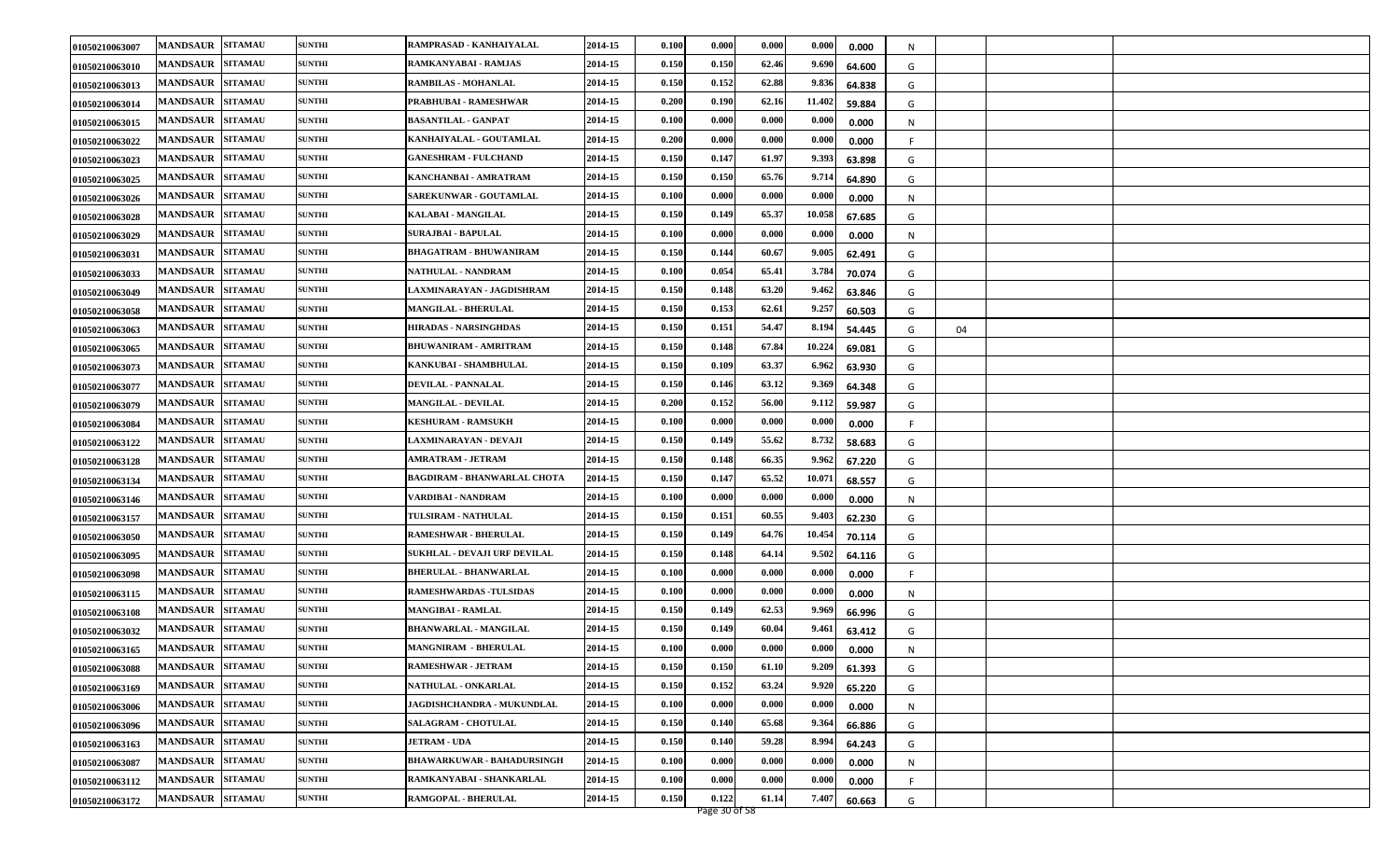| 01050210063034 | <b>MANDSAUR SITAMAU</b>           | <b>SUNTHI</b>      | KOSHALYABAI - BAGDIRAM            | 2014-15 | 0.150 | 0.148  | 63.13 | 2.958  | 19.960 | G           | 04 |                |                    |
|----------------|-----------------------------------|--------------------|-----------------------------------|---------|-------|--------|-------|--------|--------|-------------|----|----------------|--------------------|
| 01050210063089 | <b>MANDSAUR SITAMAU</b>           | <b>SUNTHI</b>      | OMPRAKASH - RATANLAL              | 2014-15 | 0.100 | 0.000  | 0.000 | 0.000  | 0.000  | F           |    |                |                    |
| 01050210063021 | <b>MANDSAUR SITAMAU</b>           | <b>SUNTHI</b>      | KACHARULAL - CHAINSUKH            | 2014-15 | 0.150 | 0.140  | 60.36 | 9.106  | 65.043 | G           |    |                |                    |
| 01050210063038 | <b>MANDSAUR SITAMAU</b>           | <b>SUNTHI</b>      | LAXMINARAYAN - DHURILAL           | 2014-15 | 0.150 | 0.150  | 69.85 | 10.507 | 70.281 | G           |    |                |                    |
| 01050210063127 | <b>MANDSAUR SITAMAU</b>           | <b>SUNTHI</b>      | JANIBAI - RAMESHWAR               | 2014-15 | 0.150 | 0.145  | 60.50 | 8.980  | 61.888 | G           |    |                |                    |
| 01050210021010 | MANDSAUR SITAMAU                  | <b>SURYAKHEDA</b>  | PANNALAL-RAMLAL                   | 2014-15 | 0.150 | 0.139  | 47.36 | 6.772  | 48.754 | G           | 04 | 01050210001039 |                    |
| 01050210004003 | MANDSAUR SITAMAU                  | <b>TAMBOLIYA</b>   | <b>BHERULAL-RAMLAL</b>            | 2014-15 | 0.100 | 0.092  | 58.82 | 5.882  | 63.935 | G           |    |                |                    |
| 01050210004008 | <b>MANDSAUR SITAMAU</b>           | <b>TAMBOLIYA</b>   | NANDA-HARIRAM                     | 2014-15 | 0.150 | 0.150  | 59.42 | 9.057  | 60.420 | G           |    |                |                    |
| 01050210004011 | <b>SITAMAU</b><br><b>MANDSAUR</b> | <b>TAMBOLIYA</b>   | <b>AMBALAL - RATANLAL</b>         | 2014-15 | 0.150 | 0.134  | 58.04 | 7.835  | 58.514 | G           |    |                |                    |
| 01050210004018 | <b>SITAMAU</b><br><b>MANDSAUR</b> | <b>TAMBOLIYA</b>   | DEVILAL-AMARCHANDRA               | 2014-15 | 0.100 | 0.096  | 60.01 | 5.992  | 62.287 | G           |    |                |                    |
| 01050210064013 | <b>MANDSAUR</b><br><b>SITAMAU</b> | ABAKHEDI           | <b>BHANA-NATHU</b>                | 2014-15 | 0.150 | 0.1419 | 64.96 | 9.521  | 67.097 | G           |    | 01050210058147 |                    |
| 01050210064010 | <b>MANDSAUR SITAMAU</b>           | ABAKHEDI           | <b>UDAYSINGH - BHERUSINGH</b>     | 2014-15 | 0.150 | 0.1414 | 59.81 | 8.356  | 59.095 | G           |    | 01050210058148 |                    |
| 01050210064007 | <b>MANDSAUR</b><br><b>SITAMAU</b> | ABAKHEDI           | <b>BHOPALSINGH - LAXMANSINGH</b>  | 2014-15 | 0.150 | 0.1409 | 63.98 | 9.195  | 65.259 | G           |    | 01050210058144 |                    |
| 01050210038002 | <b>SITAMAU</b><br><b>MANDSAUR</b> | <b>BAAJKHEDI</b>   | <b>MOHANLAL - TULSIRAM</b>        | 2014-15 | 0.100 | 0.0000 | 0.00  | 0.000  | 0.000  | F           |    |                | <b>NAME CHANGE</b> |
| 01050210038004 | <b>MANDSAUR SITAMAU</b>           | <b>BAAJKHEDI</b>   | <b>AMRITRAM - HEMRAJ</b>          | 2014-15 | 0.150 | 0.1410 | 50.60 | 7.142  | 50.652 | G           | 04 |                |                    |
| 01050210038008 | <b>MANDSAUR SITAMAU</b>           | <b>BAAJKHEDI</b>   | <b>SHANTIBAI - NANDA</b>          | 2014-15 | 0.100 | 0.0910 | 53.36 | 5.062  | 55.626 | G           | 04 |                |                    |
| 01050210038016 | <b>SITAMAU</b><br><b>MANDSAUR</b> | <b>BAAJKHEDI</b>   | <b>NANDLAL - NATHU</b>            | 2014-15 | 0.100 | 0.0000 | 0.00  | 0.000  | 0.000  | F           |    |                |                    |
| 01050210038017 | <b>MANDSAUR</b><br><b>SITAMAU</b> | <b>BAAJKHEDI</b>   | RUKMANIBAI-MANGILAL               | 2014-15 | 0.100 | 0.0000 | 0.00  | 0.000  | 0.000  | F           |    |                |                    |
| 01050210038032 | <b>MANDSAUR SITAMAU</b>           | <b>BAAJKHEDI</b>   | <b>GEETABAI - NANURAM</b>         | 2014-15 | 0.200 | 0.1563 | 66.90 | 10.140 | 64.875 | G           |    |                |                    |
| 01050210038034 | <b>SITAMAU</b><br><b>MANDSAUR</b> | <b>BAAJKHEDI</b>   | <b>KARULAL - GANESH</b>           | 2014-15 | 0.150 | 0.1472 | 52.04 | 7.947  | 53.988 | G           | 04 |                |                    |
| 01050210038043 | <b>MANDSAUR</b><br><b>SITAMAU</b> | <b>BAAJKHEDI</b>   | <b>BANSHILAL - AMRA CHAMAR</b>    | 2014-15 | 0.150 | 0.1449 | 66.14 | 9.751  | 67.295 | G           |    |                |                    |
| 01050210038052 | <b>MANDSAUR SITAMAU</b>           | <b>BAAJKHEDI</b>   | PRAVEEN KUWAR - SHELENDRA SINGH   | 2014-15 | 0.200 | 0.1988 | 61.71 | 13.603 | 68.426 | G           |    |                |                    |
| 01050210038056 | <b>MANDSAUR SITAMAU</b>           | <b>BAAJKHEDI</b>   | <b>BHANWARLAL - NANDA BRAHAMN</b> | 2014-15 | 0.100 | 0.0000 | 0.000 | 0.000  | 0.000  | F           |    |                |                    |
| 01050210038057 | <b>MANDSAUR SITAMAU</b>           | <b>BAAJKHEDI</b>   | KARIBAI - NANDRAM                 | 2014-15 | 0.100 | 0.0990 | 56.96 | 6.209  | 62.717 | G           |    |                |                    |
| 01050210038014 | <b>MANDSAUR</b><br><b>SITAMAU</b> | <b>BAAJKHEDI</b>   | <b>MANGILAL-NATHU</b>             | 2014-15 | 0.100 | 0.0990 | 64.13 | 6.440  | 65.051 | G           |    |                |                    |
| 01050210038073 | <b>MANDSAUR</b><br><b>SITAMAU</b> | <b>BAAJKHEDI</b>   | NANDKUNWAR - PYARJI               | 2014-15 | 0.100 | 0.0990 | 57.60 | 6.270  | 63.333 | G           |    |                |                    |
| 01050210038075 | <b>MANDSAUR SITAMAU</b>           | <b>BAAJKHEDI</b>   | NIRBHAYSINGH - DEVA               | 2014-15 | 0.150 | 0.1360 | 65.86 | 9.070  | 66.691 | G           |    |                |                    |
| 01050210038078 | MANDSAUR SITAMAU                  | <b>BAAJKHEDI</b>   | <b>BHANWARIBAI - BHUWAN</b>       | 2014-15 | 0.150 | 0.1458 | 48.44 | 1.038  | 7.119  | G           | 04 |                |                    |
| 01050210038077 | MANDSAUR SITAMAU                  | <b>BAAJKHEDI</b>   | <b>RATANLAL - BHERULAL</b>        | 2014-15 | 0.150 | 0.1424 | 65.78 | 9.482  | 66.587 | G           |    |                |                    |
| 01050210060057 | <b>MANDSAUR SITAMAU</b>           | <b>BADODH</b>      | NANDUBAI-NANDA                    | 2014-15 | 0.150 | 0.1523 | 55.00 | 8.171  | 53.651 | G           | 04 |                |                    |
| 01050210060009 | <b>MANDSAUR SITAMAU</b>           | <b>BADODH</b>      | <b>JUJHARLAL-UDA</b>              | 2014-15 | 0.150 | 0.1496 | 53.53 | 8.733  | 58.376 | G           |    |                |                    |
| 01050210060049 | <b>SITAMAU</b><br><b>MANDSAUR</b> | <b>BADODH</b>      | JUJHAR - DEVA                     | 2014-15 | 0.150 | 0.1428 | 56.20 | 8.550  | 59.874 | G           |    |                |                    |
| 01050210060076 | <b>MANDSAUR SITAMAU</b>           | <b>BADODH</b>      | RADHABAI - RAMCHANDRA             | 2014-15 | 0.150 | 0.1404 | 58.47 | 8.470  | 60.328 | G           |    |                |                    |
| 01050210075011 | MANDSAUR SITAMAU                  | <b>BETIKHEDI</b>   | <b>BHERULAL - BHUWAN</b>          | 2014-15 | 0.150 | 0.1408 | 58.17 | 8.825  | 62.678 | G           |    |                |                    |
| 01050210075015 | <b>MANDSAUR SITAMAU</b>           | <b>BETIKHEDI</b>   | <b>BHANWARLAL - NANDA JAT</b>     | 2014-15 | 0.100 | 0.0000 | 0.000 | 0.000  | 0.000  | $\mathbf N$ |    |                |                    |
| 01050210075036 | <b>MANDSAUR SITAMAU</b>           | <b>BETIKHEDI</b>   | VARDA - MOTI                      | 2014-15 | 0.100 | 0.0000 | 0.00  | 0.000  | 0.000  | F           |    |                |                    |
| 01050210075053 | <b>MANDSAUR SITAMAU</b>           | <b>BETIKHEDI</b>   | PARASRAM - BHURALAL NETAJI        | 2014-15 | 0.150 | 0.1302 | 58.54 | 8.288  | 63.656 | G           |    |                |                    |
| 01050210075027 | MANDSAUR SITAMAU                  | <b>BETIKHEDI</b>   | <b>BHANWARIBAI - NANURAM</b>      | 2014-15 | 0.150 | 0.1440 | 57.06 | 8.266  | 57.403 | G           |    |                | <b>NAME CHANGE</b> |
| 01050210075051 | <b>MANDSAUR SITAMAU</b>           | <b>BETIKHEDI</b>   | RAMESHWAR - KESHURAM              | 2014-15 | 0.150 | 0.1505 | 57.08 | 9.092  | 60.412 | G           |    |                |                    |
| 01050210043009 | <b>SITAMAU</b><br><b>MANDSAUR</b> | <b>BHILYAKHEDI</b> | <b>MANGILAL - RAMLAL</b>          | 2014-15 | 0.100 | 0.0000 | 0.000 | 0.000  | 0.000  | $\mathbf N$ |    | 01050210056132 |                    |
| 01050210043012 | <b>MANDSAUR SITAMAU</b>           | <b>BHILYAKHEDI</b> | <b>GATTULAL - KESHURAM</b>        | 2014-15 | 0.100 | 0.0000 | 0.00  | 0.000  | 0.000  | $\mathbf N$ |    | 01050210056134 |                    |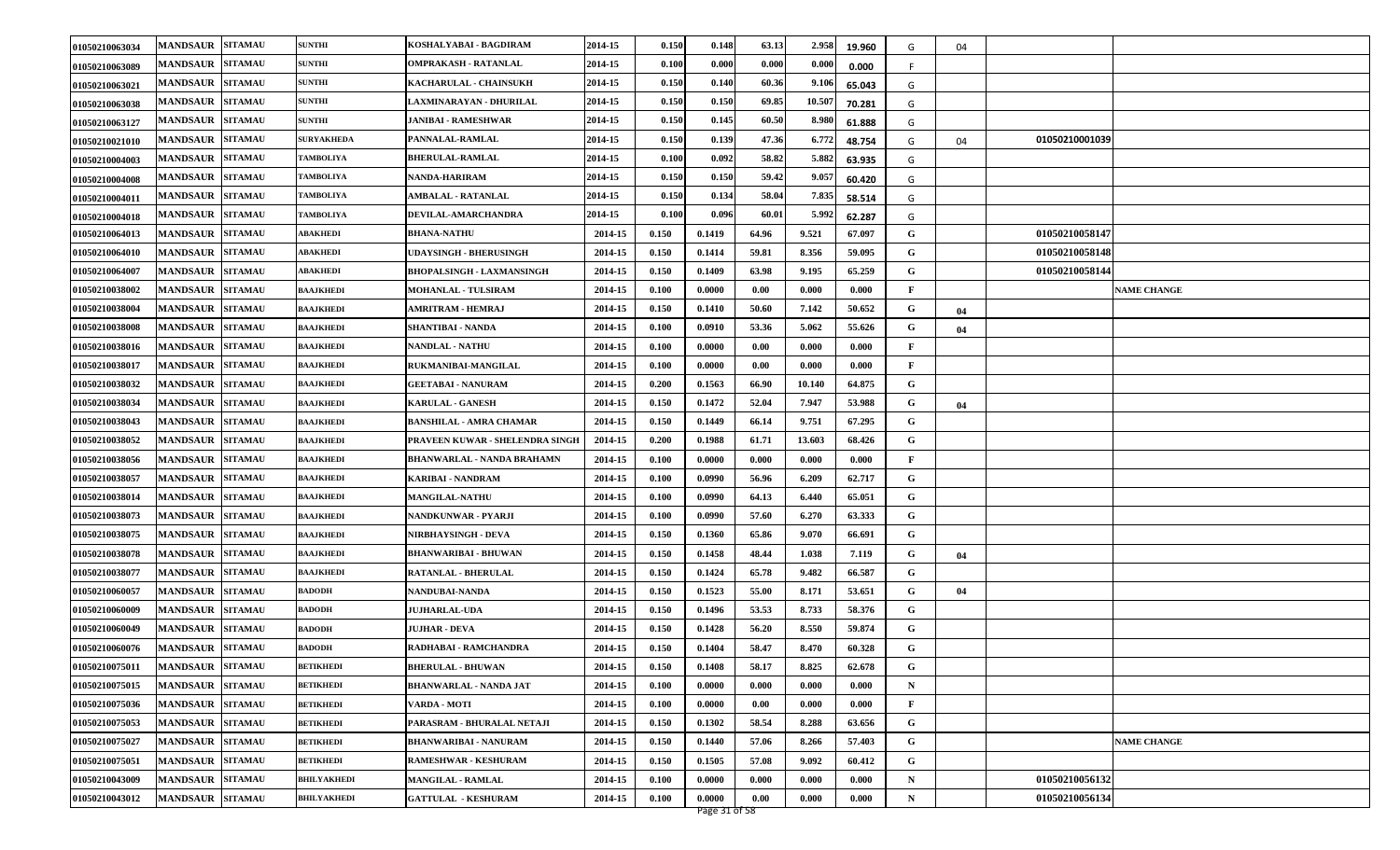| 01050210048003 | <b>MANDSAUR</b><br><b>SITAMAU</b> | <b>BOLIYA</b> | ONKARLAL - NATHULAL                                     | 2014-15 | 0.150 | 0.1395 | 63.06 | 9.882  | 70.839 | G            |    |  |
|----------------|-----------------------------------|---------------|---------------------------------------------------------|---------|-------|--------|-------|--------|--------|--------------|----|--|
| 01050210048008 | <b>MANDSAUR</b><br><b>SITAMAU</b> | <b>BOLIYA</b> | <b>KACHARU - GANESH</b>                                 | 2014-15 | 0.150 | 0.1485 | 60.43 | 9.462  | 63.717 | G            |    |  |
| 01050210048009 | <b>MANDSAUR</b><br><b>SITAMAU</b> | <b>BOLIYA</b> | <b>ONKARLAL-PARTHA</b>                                  | 2014-15 | 0.150 | 0.1512 | 62.95 | 9.496  | 62.804 | G            |    |  |
| 01050210048010 | <b>MANDSAUR</b><br><b>SITAMAU</b> | <b>BOLIYA</b> | KASTURIBAI - BHERA                                      | 2014-15 | 0.150 | 0.1468 | 61.06 | 9.595  | 65.361 | G            |    |  |
| 01050210048017 | <b>MANDSAUR</b><br><b>SITAMAU</b> | <b>BOLIYA</b> | <b>BAGADIRAM - SEVA</b>                                 | 2014-15 | 0.150 | 0.1451 | 58.83 | 9.144  | 63.019 | G            |    |  |
| 01050210048023 | <b>MANDSAUR</b><br><b>SITAMAU</b> | <b>BOLIYA</b> | KACHARU - NANURAM                                       | 2014-15 | 0.150 | 0.1460 | 63.44 | 9.289  | 63.623 | G            |    |  |
| 01050210048025 | <b>MANDSAUR</b><br><b>SITAMAU</b> | <b>BOLIYA</b> | SATYANARAYAN - RAMLAXMAN                                | 2014-15 | 0.150 | 0.1482 | 55.33 | 2.956  | 19.946 | G            | 04 |  |
| 01050210048027 | <b>SITAMAU</b><br><b>MANDSAUR</b> | BOLIYA        | <b>HIRALAL - RAMA</b>                                   | 2014-15 | 0.150 | 0.1471 | 61.13 | 9.065  | 61.625 | G            |    |  |
| 01050210048039 | <b>SITAMAU</b><br><b>MANDSAUR</b> | BOLIYA        | KAILASHKUNWAR W/O HOKAMSINGH<br><b>SISTER KALUSINGH</b> | 2014-15 | 0.100 | 0.0950 | 60.19 | 5.873  | 61.821 | G            |    |  |
| 01050210048040 | <b>MANDSAUR</b><br><b>SITAMAU</b> | BOLIYA        | <b>NANDUBAI - KSEHURAM</b>                              | 2014-15 | 0.100 | 0.0000 | 0.00  | 0.000  | 0.000  | $\mathbf{F}$ |    |  |
| 01050210048049 | <b>MANDSAUR</b><br><b>SITAMAU</b> | <b>BOLIYA</b> | MANGILAL - NANURAM                                      | 2014-15 | 0.150 | 0.1480 | 69.61 | 10.292 | 69.541 | G            |    |  |
| 01050210048051 | <b>MANDSAUR</b><br><b>SITAMAU</b> | BOLIYA        | <b>KARULAL-MOTILAL</b>                                  | 2014-15 | 0.150 | 0.1400 | 61.65 | 8.834  | 63.100 | G            |    |  |
| 01050210048052 | <b>MANDSAUR</b><br><b>SITAMAU</b> | BOLIYA        | <b>GOPAL - NANURAM</b>                                  | 2014-15 | 0.150 | 0.1500 | 59.63 | 9.183  | 61.220 | G            |    |  |
| 01050210048053 | <b>SITAMAU</b><br><b>MANDSAUR</b> | BOLIYA        | <b>GOPAL - NARAYAN</b>                                  | 2014-15 | 0.100 | 0.0000 | 0.000 | 0.000  | 0.000  | $\mathbf{F}$ |    |  |
| 01050210048054 | <b>MANDSAUR</b><br><b>SITAMAU</b> | <b>BOLIYA</b> | RAMLAL - DEVAJI                                         | 2014-15 | 0.150 | 0.1472 | 52.44 | 7.986  | 54.253 | G            | 04 |  |
| 01050210048056 | <b>SITAMAU</b><br><b>MANDSAUR</b> | BOLIYA        | <b>BHAGWANLAL - AMARLAL</b>                             | 2014-15 | 0.150 | 0.1404 | 62.31 | 9.400  | 66.952 | G            |    |  |
| 01050210048057 | <b>SITAMAU</b><br><b>MANDSAUR</b> | BOLIYA        | KHEEMA - HIRA                                           | 2014-15 | 0.100 | 0.0000 | 0.00  | 0.000  | 0.000  | $\mathbf{F}$ |    |  |
| 01050210048059 | <b>MANDSAUR</b><br><b>SITAMAU</b> | BOLIYA        | PYARCHAND - LAXMAN                                      | 2014-15 | 0.150 | 0.1456 | 53.22 | 3.117  | 21.408 | G            | 04 |  |
| 01050210048077 | <b>MANDSAUR</b><br><b>SITAMAU</b> | BOLIYA        | <b>MANOHARLAL - PANNALAL</b><br><b>BRAHAMAN</b>         | 2014-15 | 0.150 | 0.1404 | 60.45 | 8.817  | 62.799 | G            |    |  |
| 01050210048084 | <b>SITAMAU</b><br><b>MANDSAUR</b> | BOLIYA        | <b>MAGNILAL - KARU</b>                                  | 2014-15 | 0.100 | 0.0000 | 0.000 | 0.000  | 0.000  | F            |    |  |
| 01050210048087 | <b>MANDSAUR</b><br><b>SITAMAU</b> | <b>BOLIYA</b> | <b>MOHANLAL - HIRALAL</b>                               | 2014-15 | 0.100 | 0.0000 | 0.000 | 0.000  | 0.000  | $\mathbf{F}$ |    |  |
| 01050210048088 | <b>MANDSAUR</b><br><b>SITAMAU</b> | <b>BOLIYA</b> | KACHARULAL -NAHAR                                       | 2014-15 | 0.200 | 0.1856 | 66.30 | 12.445 | 67.053 | G            |    |  |
| 01050210048089 | <b>MANDSAUR</b><br><b>SITAMAU</b> | <b>BOLIYA</b> | RANGLAL - KACHARULAL                                    | 2014-15 | 0.150 | 0.1463 | 62.03 | 9.544  | 65.236 | G            |    |  |
| 01050210048090 | <b>MANDSAUR</b><br><b>SITAMAU</b> | BOLIYA        | KARULAL - KACHARULAL                                    | 2014-15 | 0.100 | 0.0000 | 0.000 | 0.000  | 0.000  | $\mathbf{F}$ |    |  |
| 01050210048091 | <b>MANDSAUR</b><br><b>SITAMAU</b> | <b>BOLIYA</b> | MANGILAL - KANWARLAL                                    | 2014-15 | 0.200 | 0.1935 | 65.67 | 13.490 | 69.716 | G            |    |  |
| 01050210048097 | <b>MANDSAUR</b><br><b>SITAMAU</b> | <b>BOLIYA</b> | NARSINGHLAL - KACHARULAL                                | 2014-15 | 0.150 | 0.1495 | 62.43 | 9.998  | 66.876 | G            |    |  |
| 01050210048035 | <b>MANDSAUR</b><br><b>SITAMAU</b> | <b>BOLIYA</b> | BAPULAL-KISHANLAL                                       | 2014-15 | 0.150 | 0.1550 | 58.74 | 9.323  | 60.148 | G            |    |  |
| 01050210048074 | <b>MANDSAUR</b><br><b>SITAMAU</b> | <b>BOLIYA</b> | KHEEMA - PARTHA                                         | 2014-15 | 0.100 | 0.0000 | 0.00  | 0.000  | 0.000  | $\mathbf{F}$ |    |  |
| 01050210048022 | <b>MANDSAUR</b><br><b>SITAMAU</b> | BOLIYA        | <b>NANURAM - RAMA</b>                                   | 2014-15 | 0.150 | 0.1496 | 58.50 | 9.385  | 62.734 | G            |    |  |
| 01050210048101 | <b>MANDSAUR</b><br><b>SITAMAU</b> | <b>BOLIYA</b> | RAMESHWAR-BHERULAL                                      | 2014-15 | 0.150 | 0.1440 | 62.51 | 9.591  | 66.604 | G            |    |  |
| 01050210048096 | <b>SITAMAU</b><br><b>MANDSAUR</b> | BOLIYA        | <b>MOHANLAL - RAMLAL</b>                                | 2014-15 | 0.150 | 0.1400 | 55.74 | 8.202  | 58.586 | G            |    |  |
| 01050210048065 | <b>MANDSAUR</b><br><b>SITAMAU</b> | BOLIYA        | RAMESHWAR - KANIRAM                                     | 2014-15 | 0.150 | 0.1413 | 65.51 | 9.424  | 66.695 | G            |    |  |
| 01050210048081 | <b>SITAMAU</b><br><b>MANDSAUR</b> | BOLIYA        | <b>DEVILAL - JAYSINGH</b>                               | 2014-15 | 0.150 | 0.1392 | 61.00 | 9.089  | 65.295 | G            |    |  |
| 01050210048033 | <b>MANDSAUR SITAMAU</b>           | <b>BOLIYA</b> | <b>GANGARAM - HIRA</b>                                  | 2014-15 | 0.150 | 0.1500 | 63.20 | 9.579  | 63.860 | G            |    |  |
| 01050210048095 | <b>MANDSAUR</b><br><b>SITAMAU</b> | <b>BOLIYA</b> | <b>JUJHARLAL - NATHULAL</b>                             | 2014-15 | 0.100 | 0.0000 | 0.000 | 0.000  | 0.000  | $\mathbf{F}$ |    |  |
| 01050210048046 | <b>SITAMAU</b><br><b>MANDSAUR</b> | <b>BOLIYA</b> | <b>AMARU - HIRA</b>                                     | 2014-15 | 0.150 | 0.1425 | 57.27 | 8.713  | 61.144 | G            |    |  |
| 01050210048079 | <b>SITAMAU</b><br><b>MANDSAUR</b> | <b>BOLIYA</b> | JUJHARLAL - BHERULAL                                    | 2014-15 | 0.150 | 0.1450 | 64.17 | 9.387  | 64.738 | G            |    |  |
| 01050210048103 | <b>SITAMAU</b><br><b>MANDSAUR</b> | <b>BOLIYA</b> | SHANKARLAL - NANDA                                      | 2014-15 | 0.150 | 0.1469 | 62.90 | 9.579  | 65.208 | G            |    |  |
| 01050210048067 | <b>SITAMAU</b><br><b>MANDSAUR</b> | BOLIYA        | KANIRAM - MAGAN                                         | 2014-15 | 0.150 | 0.1500 | 52.07 | 7.297  | 48.647 | G            | 04 |  |
| 01050210048083 | <b>SITAMAU</b><br><b>MANDSAUR</b> | <b>BOLIYA</b> | <b>NAHAR - BHUWAN</b>                                   | 2014-15 | 0.100 | 0.0000 | 0.000 | 0.000  | 0.000  | F            |    |  |
| 01050210048044 | <b>MANDSAUR</b><br><b>SITAMAU</b> | <b>BOLIYA</b> | <b>JAYSINGH - NANURAM</b>                               | 2014-15 | 0.150 | 0.1480 | 55.84 | 8.408  | 56.811 | G            |    |  |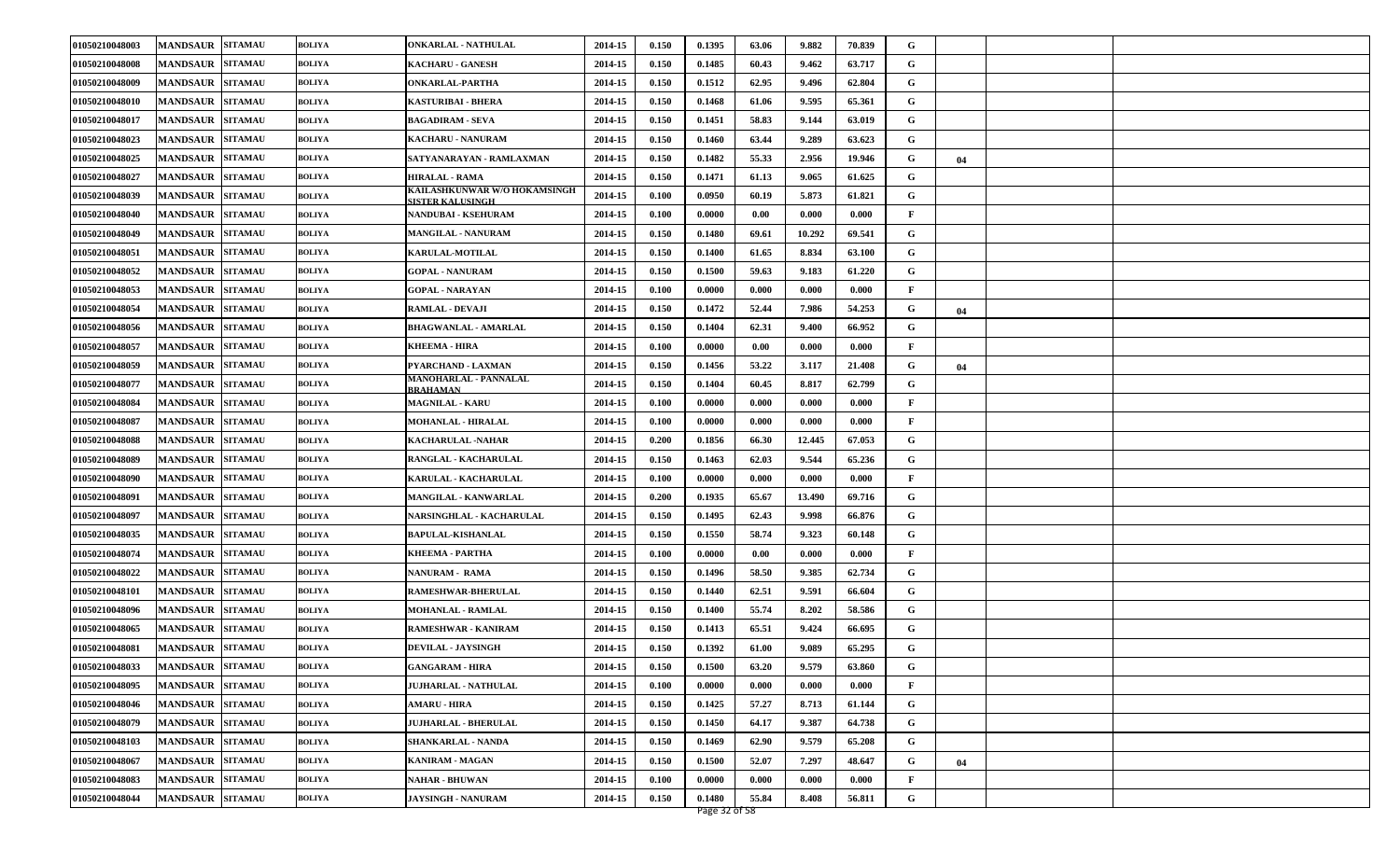| 01050210048004 | <b>MANDSAUR</b><br><b>SITAMAU</b> | <b>BOLIYA</b>    | <b>RAKESH - GOPAL</b>           | 2014-15     | 0.100 | 0.0000 | 0.000 | 0.000  | 0.000  | $\mathbf N$  |    |                |                    |
|----------------|-----------------------------------|------------------|---------------------------------|-------------|-------|--------|-------|--------|--------|--------------|----|----------------|--------------------|
| 01050210048062 | <b>MANDSAUR</b><br><b>SITAMAU</b> | <b>BOLIYA</b>    | JAMNABAI - BHANWARLAL           | 2014-15     | 0.150 | 0.1246 | 64.93 | 8.459  | 67.889 | G            |    |                | <b>NAME CHANGE</b> |
| 01050210048076 | <b>MANDSAUR</b><br><b>SITAMAU</b> | <b>BOLIYA</b>    | <b>GEETABAI - RAMESHWAR</b>     | 2014-15     | 0.150 | 0.1500 | 65.52 | 9.894  | 65.960 | G            |    |                | <b>NAME CHANGE</b> |
| 01050210048108 | <b>MANDSAUR</b><br><b>SITAMAU</b> | <b>BOLIYA</b>    | <b>RUKMANBAI-BAPULAL</b>        | 2014-15     | 0.150 | 0.1452 | 63.21 | 9.509  | 65.489 | G            |    | 01050210062001 |                    |
| 01050210048107 | <b>SITAMAU</b><br><b>MANDSAUR</b> | <b>BOLIYA</b>    | <b>MANSINGH - MANOHARLAL</b>    | 2014-15     | 0.150 | 0.1458 | 60.48 | 9.323  | 63.944 | G            |    |                |                    |
| 01050210048094 | <b>MANDSAUR</b><br><b>SITAMAU</b> | <b>BOLIYA</b>    | <b>MANOHARLAL - BHANWARLAL</b>  | 2014-15     | 0.150 | 0.1416 | 58.42 | 9.481  | 66.956 | G            |    |                |                    |
| 01050210048105 | <b>MANDSAUR</b><br><b>SITAMAU</b> | <b>BOLIYA</b>    | SAMANDBAI-UDAYRAM               | 2014-15     | 0.150 | 0.1508 | 65.57 | 10.294 | 68.263 | G            |    | 01050210062008 |                    |
| 01050210055020 | <b>SITAMAU</b><br><b>MANDSAUR</b> | <b>DEVRI</b>     | <b>GORDHANLAL - UDA</b>         | 2014-15     | 0.100 | 0.0000 | 0.000 | 0.000  | 0.000  | $\mathbf{F}$ |    | 01050210075054 |                    |
| 01050210061007 | <b>SITAMAU</b><br><b>MANDSAUR</b> | <b>KACHANARI</b> | RAMESHAVAR-HIRALAL              | 2014-15     | 0.150 | 0.1415 | 57.61 | 8.189  | 57.873 | G            |    |                |                    |
| 01050210061004 | <b>SITAMAU</b><br><b>MANDSAUR</b> | <b>KACHANARI</b> | SHANTIBAI - BHAWARLAL           | 2014-15     | 0.150 | 0.1495 | 52.01 | 7.965  | 53.278 | G            | 04 |                |                    |
| 01050210061014 | <b>MANDSAUR</b><br><b>SITAMAU</b> | <b>KACHANARI</b> | <b>GATTUBAI - KARULAL</b>       | 2014-15     | 0.100 | 0.0000 | 0.00  | 0.000  | 0.000  | F            |    |                |                    |
| 01050210057001 | <b>MANDSAUR</b><br><b>SITAMAU</b> | KACHNARA         | MODIRAM - AMRITRAM              | 2014-15     | 0.150 | 0.1465 | 58.75 | 8.544  | 58.321 | G            |    |                |                    |
| 01050210057006 | <b>MANDSAUR</b><br><b>SITAMAU</b> | KACHNARA         | RAMNARAYAN-BAGDIRAM             | 2014-15     | 0.150 | 0.1456 | 60.00 | 9.574  | 65.755 | G            |    |                |                    |
| 01050210057008 | <b>SITAMAU</b><br><b>MANDSAUR</b> | <b>KACHNARA</b>  | RAMKANYABAI - BALARAM           | 2014-15     | 0.100 | 0.0000 | 0.00  | 0.000  | 0.000  | F            |    |                |                    |
| 01050210057010 | <b>SITAMAU</b><br><b>MANDSAUR</b> | <b>KACHNARA</b>  | <b>BAGDIRAM - SURATRAM</b>      | 2014-15     | 0.150 | 0.1478 | 64.08 | 10.253 | 69.371 | G            |    |                |                    |
| 01050210057013 | <b>SITAMAU</b><br><b>MANDSAUR</b> | <b>KACHNARA</b>  | KAMLABAI - RAMCHANDRA           | 2014-15     | 0.100 | 0.0000 | 0.00  | 0.000  | 0.000  | F            |    |                |                    |
| 01050210057015 | <b>MANDSAUR</b><br><b>SITAMAU</b> | <b>KACHNARA</b>  | <b>BHERUNATH - ONKARNATH</b>    | 2014-15     | 0.150 | 0.1495 | 55.28 | 8.031  | 53.719 | G            | 04 |                |                    |
| 01050210057018 | <b>MANDSAUR</b><br><b>SITAMAU</b> | <b>KACHNARA</b>  | DHURIBAI - BHAWARLAL            | 2014-15     | 0.150 | 0.1440 | 63.54 | 9.259  | 64.299 | G            |    |                |                    |
| 01050210057024 | <b>MANDSAUR</b><br><b>SITAMAU</b> | <b>KACHNARA</b>  | RAMDAYAL - RAMCHANDRA           | 2014-15     | 0.100 | 0.0000 | 0.000 | 0.000  | 0.000  | F            |    |                |                    |
| 01050210057025 | <b>SITAMAU</b><br><b>MANDSAUR</b> | KACHNARA         | NARAYANSINGH - MANSINGH         | 2014-15     | 0.150 | 0.1416 | 62.86 | 9.231  | 65.190 | G            |    |                |                    |
| 01050210057027 | <b>SITAMAU</b><br><b>MANDSAUR</b> | <b>KACHNARA</b>  | <b>BABULAL - RAMRATAN</b>       | 2014-15     | 0.150 | 0.1485 | 62.78 | 9.516  | 64.081 | G            |    |                |                    |
| 01050210057028 | <b>SITAMAU</b><br><b>MANDSAUR</b> | <b>KACHNARA</b>  | LALCHANDRA - RAMESHWAR          | 2014-15     | 0.150 | 0.1421 | 63.55 | 9.260  | 65.165 | G            |    |                |                    |
| 01050210057030 | <b>MANDSAUR</b><br><b>SITAMAU</b> | <b>KACHNARA</b>  | <b>GAJRAJSINGH - RATANSINGH</b> | 2014-15     | 0.100 | 0.0000 | 0.000 | 0.000  | 0.000  | N            |    |                |                    |
| 01050210057032 | <b>MANDSAUR</b><br><b>SITAMAU</b> | KACHNARA         | <b>SHANKARLAL - DEVA</b>        | 2014-15     | 0.100 | 0.0000 | 0.00  | 0.000  | 0.000  | F            |    |                |                    |
| 01050210057035 | <b>MANDSAUR</b><br><b>SITAMAU</b> | <b>KACHNARA</b>  | NANDRAM - GANESHRAM             | 2014-15     | 0.100 | 0.0000 | 0.000 | 0.000  | 0.000  | N            |    |                |                    |
| 01050210057038 | <b>MANDSAUR</b><br><b>SITAMAU</b> | <b>KACHNARA</b>  | RAMPRASAD - BAGADIRAM           | 2014-15     | 0.150 | 0.1469 | 58.42 | 9.264  | 63.063 | G            |    |                |                    |
| 01050210057040 | <b>MANDSAUR</b><br><b>SITAMAU</b> | KACHNARA         | <b>SHANKARLAL - DHURA</b>       | 2014-15     | 0.100 | 0.0000 | 0.000 | 0.000  | 0.000  | F            |    |                |                    |
| 01050210057043 | <b>SITAMAU</b><br><b>MANDSAUR</b> | KACHNARA         | <b>RAMSUKH - ONKARLAL</b>       | 2014-15     | 0.150 | 0.1440 | 61.82 | 9.741  | 67.645 | G            |    |                |                    |
| 01050210057049 | <b>MANDSAUR</b><br><b>SITAMAU</b> | <b>KACHNARA</b>  | <b>BHERULAL - BAGDIRAM</b>      | 2014-15     | 0.150 | 0.1407 | 59.65 | 9.075  | 64.498 | G            |    |                |                    |
| 01050210057051 | <b>MANDSAUR</b><br><b>SITAMAU</b> | <b>KACHNARA</b>  | RAMLAL - BHAGATRAM              | 2014-15     | 0.150 | 0.1488 | 66.84 | 10.064 | 67.634 | G            |    |                |                    |
| 01050210057053 | <b>SITAMAU</b><br><b>MANDSAUR</b> | KACHNARA         | KISHANSINGH - DULESINGH         | 2014-15     | 0.100 | 0.0615 | 64.77 | 3.951  | 64.243 | G            |    |                |                    |
| 01050210057057 | <b>MANDSAUR</b><br><b>SITAMAU</b> | KACHNARA         | TIKAMDAS - KISHANDAS            | 2014-15     | 0.100 | 0.0000 | 0.000 | 0.000  | 0.000  | F            |    |                |                    |
| 01050210057068 | <b>SITAMAU</b><br><b>MANDSAUR</b> | <b>KACHNARA</b>  | VAKHATRAM - KIHSANLAL           | 2014-15     | 0.150 | 0.1332 | 65.27 | 9.473  | 71.119 | G            |    |                |                    |
| 01050210057037 | MANDSAUR SITAMAU                  | <b>KACHNARA</b>  | <b>DHULSINGH - BHANWARSINGH</b> | 2014-15     | 0.150 | 0.1416 | 63.14 | 9.264  | 65.423 | G            |    |                |                    |
| 01050210057061 | <b>MANDSAUR</b><br><b>SITAMAU</b> | <b>KACHNARA</b>  | ONKARLAL-NANURAM                | 2014-15     | 0.150 | 0.1508 | 61.07 | 9.126  | 60.517 | G            |    |                |                    |
| 01050210057034 | <b>SITAMAU</b><br><b>MANDSAUR</b> | <b>KACHNARA</b>  | <b>PURALAL - RAMLAL</b>         | 2014-15     | 0.100 | 0.0000 | 0.000 | 0.000  | 0.000  | $\mathbf F$  |    |                |                    |
| 01050210057084 | <b>SITAMAU</b><br><b>MANDSAUR</b> | <b>KACHNARA</b>  | <b>BANSHILAL - RAMLAL</b>       | 2014-15     | 0.200 | 0.1920 | 70.94 | 14.350 | 74.740 | G            |    | 01050210068001 |                    |
| 01050210076003 | <b>MANDSAUR SITAMAU</b>           | <b>KAYAMPUR</b>  | <b>DEVILAL - RAMA</b>           | 2014-15     | 0.150 | 0.1440 | 58.31 | 4.165  | 28.924 | G            | 04 |                |                    |
| 01050210076011 | <b>SITAMAU</b><br><b>MANDSAUR</b> | <b>KAYAMPUR</b>  | RAMCHANDRA - DEVILAL            | 2014-15     | 0.150 | 0.1446 | 52.04 | 7.724  | 53.416 | G            | 04 |                |                    |
| 01050210076076 | <b>MANDSAUR</b><br><b>SITAMAU</b> | <b>KAYAMPUR</b>  | NALINIKANT - RAMGOPAL           | $2014 - 15$ | 0.100 | 0.0000 | 0.000 | 0.000  | 0.000  | ${\bf N}$    |    |                |                    |
| 01050210065004 | <b>MANDSAUR</b><br><b>SITAMAU</b> | <b>KELUKHEDI</b> | <b>FATTIBAI - RAMA</b>          | 2014-15     | 0.150 | 0.1400 | 56.28 | 7.895  | 56.393 | ${\bf G}$    |    |                |                    |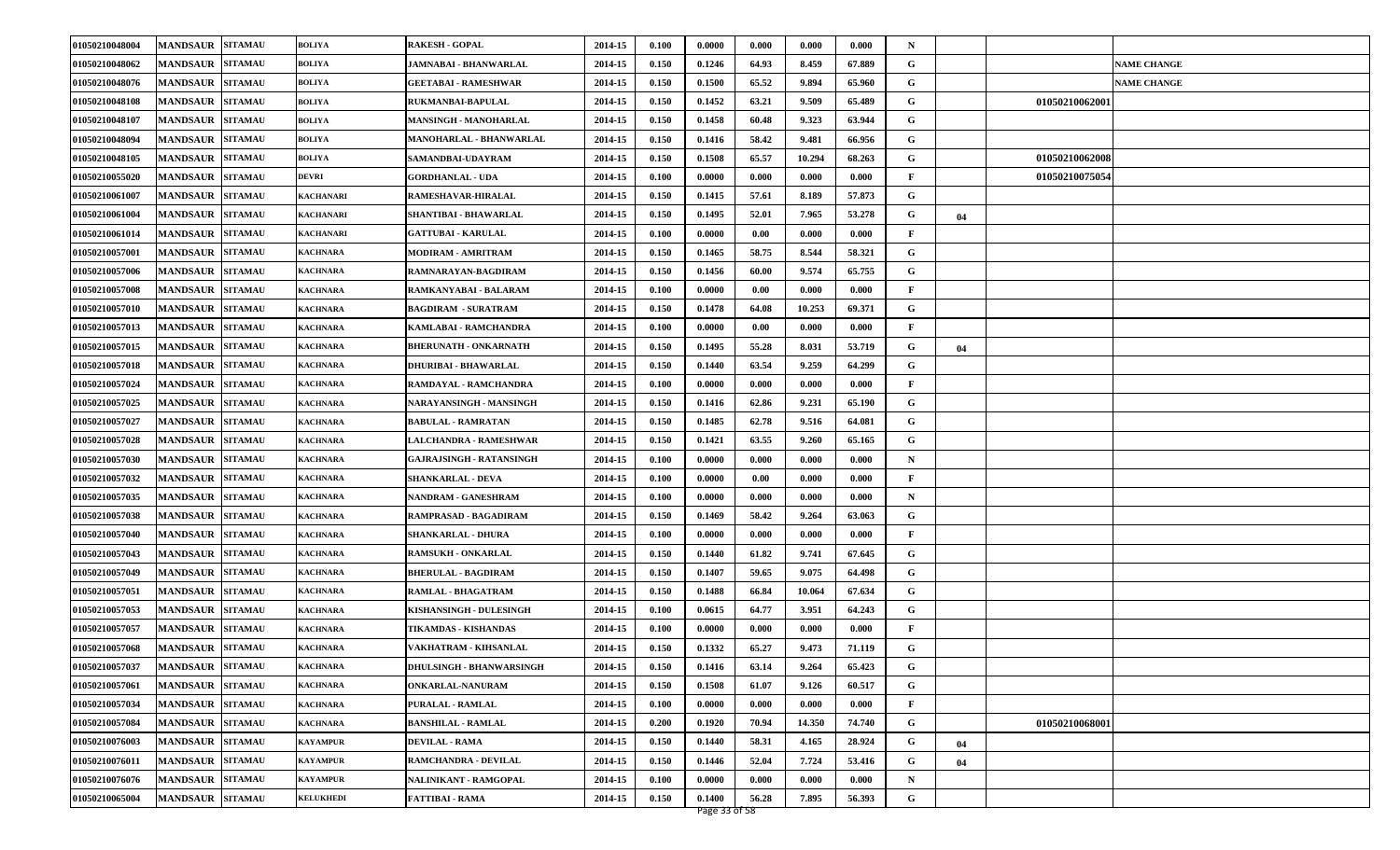| 01050210065037 | <b>MANDSAUR</b><br><b>SITAMAU</b> | <b>KELUKHEDI</b>      | <b>BALURAM - LAXMAN</b>           | 2014-15 | 0.150 | 0.1458 | 66.36 | 9.802 | 67.229 | G            |    |                    |
|----------------|-----------------------------------|-----------------------|-----------------------------------|---------|-------|--------|-------|-------|--------|--------------|----|--------------------|
| 01050210065085 | <b>MANDSAUR</b><br><b>SITAMAU</b> | <b>KELUKHEDI</b>      | DAKHIBAI - RAMCHANDRA             | 2014-15 | 0.100 | 0.0000 | 0.000 | 0.000 | 0.000  | F            |    | <b>NAME CHANGE</b> |
| 01050210065058 | <b>MANDSAUR</b><br><b>SITAMAU</b> | <b>KELUKHEDI</b>      | SATYANARAYAN - BADRILAL           | 2014-15 | 0.100 | 0.0000 | 0.000 | 0.000 | 0.000  | $\mathbf N$  |    |                    |
| 01050210078040 | <b>MANDSAUR</b><br><b>SITAMAU</b> | KHAJURI CHANDRAWAT    | <b>GEETABAI - KANIRAM</b>         | 2014-15 | 0.150 | 0.1503 | 57.57 | 9.507 | 63.253 | G            |    |                    |
| 01050210078055 | <b>SITAMAU</b><br><b>MANDSAUR</b> | KHAJURI CHANDRAWAT    | <b>RAMLAL - NANDA</b>             | 2014-15 | 0.100 | 0.0000 | 0.000 | 0.000 | 0.000  | F            |    |                    |
| 01050210078029 | <b>MANDSAUR</b><br><b>SITAMAU</b> | KHAJURI CHANDRAWAT    | RAMESHWAR - BAGDIRAM              | 2014-15 | 0.100 | 0.0992 | 60.33 | 6.309 | 63.599 | G            |    |                    |
| 01050210037013 | <b>MANDSAUR SITAMAU</b>           | <b>KHANUKHEDA</b>     | <b>HIRA - MANNA</b>               | 2014-15 | 0.150 | 0.1510 | 63.22 | 9.375 | 62.086 | G            |    |                    |
| 01050210037024 | <b>MANDSAUR</b><br><b>SITAMAU</b> | <b>KHANUKHEDA</b>     | PRABHUSINGH - NAHARSINGH          | 2014-15 | 0.100 | 0.0000 | 0.000 | 0.000 | 0.000  | F            |    |                    |
| 01050210037029 | <b>MANDSAUR</b><br><b>SITAMAU</b> | <b>KHANUKHEDA</b>     | <b>MANSINGH - JUWANSINGH</b>      | 2014-15 | 0.150 | 0.1459 | 61.05 | 9.271 | 63.544 | G            |    |                    |
| 01050210034016 | <b>MANDSAUR</b><br><b>SITAMAU</b> | KOT PIPLYA            | PYARCHAND - RUGHNATH              | 2014-15 | 0.150 | 0.1357 | 60.64 | 7.805 | 57.517 | G            |    |                    |
| 01050210034037 | <b>MANDSAUR</b><br><b>SITAMAU</b> | KOT PIPLYA            | <b>BHERULAL - PYARA</b>           | 2014-15 | 0.150 | 0.1357 | 62.22 | 8.160 | 60.133 | G            |    |                    |
| 01050210034034 | <b>MANDSAUR</b><br><b>SITAMAU</b> | KOT PIPLYA            | <b>LALKUWAR - MANOHARSINGH</b>    | 2014-15 | 0.150 | 0.1525 | 57.49 | 8.673 | 56.872 | G            |    |                    |
| 01050210034011 | <b>MANDSAUR</b><br><b>SITAMAU</b> | KOT PIPLYA            | <b>DHAPUBAI - DEVISINGH</b>       | 2014-15 | 0.100 | 0.0000 | 0.00  | 0.000 | 0.000  | N            |    |                    |
| 01050210034029 | <b>SITAMAU</b><br><b>MANDSAUR</b> | KOT PIPLYA            | <b>KESHARSINGH - BHUWANISINGH</b> | 2014-15 | 0.150 | 0.1410 | 62.30 | 9.292 | 65.901 | G            |    |                    |
| 01050210034027 | <b>SITAMAU</b><br><b>MANDSAUR</b> | KOT PIPLYA            | SAVIBAI - CHATTARBHUJ             | 2014-15 | 0.150 | 0.1441 | 59.43 | 8.397 | 58.272 | G            |    |                    |
| 01050210034002 | <b>MANDSAUR</b><br><b>SITAMAU</b> | KOT PIPLYA            | DASHRATHSINGH - RAMSINGH          | 2014-15 | 0.100 | 0.0000 | 0.00  | 0.000 | 0.000  | F            |    |                    |
| 01050210051005 | <b>SITAMAU</b><br><b>MANDSAUR</b> | KOTADA BAHADUR        | <b>GANGARAM - NATHULAL</b>        | 2014-15 | 0.150 | 0.1415 | 61.59 | 9.124 | 64.481 | G            |    |                    |
| 01050210051006 | <b>MANDSAUR</b><br><b>SITAMAU</b> | <b>KOTADA BAHADUR</b> | VARDA - DEVA                      | 2014-15 | 0.100 | 0.0000 | 0.000 | 0.000 | 0.000  | $\mathbf{F}$ |    |                    |
| 01050210051008 | <b>SITAMAU</b><br><b>MANDSAUR</b> | KOTADA BAHADUR        | KANHAIYALAL - BHUWAN              | 2014-15 | 0.100 | 0.0612 | 57.74 | 3.572 | 58.366 | G            |    |                    |
| 01050210051009 | <b>SITAMAU</b><br><b>MANDSAUR</b> | KOTADA BAHADUR        | <b>BHAGUBAI-LUXMINARAYAN</b>      | 2014-15 | 0.150 | 0.1488 | 59.06 | 8.977 | 60.329 | G            |    |                    |
| 01050210051012 | <b>MANDSAUR</b><br><b>SITAMAU</b> | KOTADA BAHADUR        | <b>AMRITRAM - BABARU</b>          | 2014-15 | 0.150 | 0.1365 | 63.33 | 9.047 | 66.278 | G            |    |                    |
| 01050210051013 | <b>SITAMAU</b><br><b>MANDSAUR</b> | KOTADA BAHADUR        | NATHULAL - UDAYRAM                | 2014-15 | 0.150 | 0.1505 | 64.12 | 9.471 | 62.930 | G            |    |                    |
| 01050210051016 | <b>MANDSAUR</b><br><b>SITAMAU</b> | KOTADA BAHADUR        | RESHAMKUNWAR-HARISINGH            | 2014-15 | 0.150 | 0.1485 | 59.18 | 8.936 | 60.175 | G            |    |                    |
| 01050210051017 | <b>MANDSAUR</b><br><b>SITAMAU</b> | KOTADA BAHADUR        | JUJHARSINGH - RAMLAL              | 2014-15 | 0.150 | 0.1422 | 58.44 | 8.365 | 58.826 | G            |    |                    |
| 01050210051021 | <b>MANDSAUR</b><br><b>SITAMAU</b> | KOTADA BAHADUR        | <b>MOHANKUNWAR - RANSINGH</b>     | 2014-15 | 0.100 | 0.0000 | 0.000 | 0.000 | 0.000  | F            |    |                    |
| 01050210051038 | <b>MANDSAUR</b><br><b>SITAMAU</b> | KOTADA BAHADUR        | SHITAL - GANESHRAM                | 2014-15 | 0.150 | 0.1290 | 58.00 | 3.405 | 26.395 | G            | 04 |                    |
| 01050210051040 | <b>MANDSAUR</b><br><b>SITAMAU</b> | KOTADA BAHADUR        | <b>BAPULAL - VARIDHCNAD</b>       | 2014-15 | 0.150 | 0.1512 | 62.73 | 9.580 | 63.360 | G            |    |                    |
| 01050210051046 | <b>SITAMAU</b><br><b>MANDSAUR</b> | KOTADA BAHADUR        | MANGUBAI- KANHAIYALAL             | 2014-15 | 0.100 | 0.0000 | 0.00  | 0.000 | 0.000  | F            |    |                    |
| 01050210051056 | <b>MANDSAUR</b><br><b>SITAMAU</b> | KOTADA BAHADUR        | <b>RAMESHAR - BHUWAN</b>          | 2014-15 | 0.100 | 0.0972 | 58.58 | 5.933 | 61.039 | G            |    |                    |
| 01050210051058 | <b>MANDSAUR</b><br><b>SITAMAU</b> | <b>KOTADA BAHADUR</b> | KANTILAL-KANHIYALAL               | 2014-15 | 0.100 | 0.0000 | 0.000 | 0.000 | 0.000  | F            |    |                    |
| 01050210051064 | <b>MANDSAUR</b><br><b>SITAMAU</b> | KOTADA BAHADUR        | <b>HIRALAL - RAMLAL</b>           | 2014-15 | 0.150 | 0.1416 | 59.85 | 8.747 | 61.773 | G            |    |                    |
| 01050210051065 | <b>MANDSAUR</b><br><b>SITAMAU</b> | KOTADA BAHADUR        | RAMCHANDRA - SHANKARLAL           | 2014-15 | 0.150 | 0.1494 | 65.59 | 9.848 | 65.917 | G            |    |                    |
| 01050210051081 | <b>MANDSAUR</b><br><b>SITAMAU</b> | <b>KOTADA BAHADUR</b> | SATYANARAYAN - KISHAN             | 2014-15 | 0.100 | 0.0000 | 0.000 | 0.000 | 0.000  | F            |    |                    |
| 01050210051082 | MANDSAUR SITAMAU                  | <b>KOTADA BAHADUR</b> | NANIBAI - KANIRAM                 | 2014-15 | 0.100 | 0.0000 | 0.000 | 0.000 | 0.000  | F            |    |                    |
| 01050210051091 | <b>MANDSAUR SITAMAU</b>           | <b>KOTADA BAHADUR</b> | MOHANLAL - BHERULAL               | 2014-15 | 0.150 | 0.1465 | 58.99 | 8.840 | 60.341 | G            |    |                    |
| 01050210051099 | <b>MANDSAUR</b><br><b>SITAMAU</b> | KOTADA BAHADUR        | <b>BHAGIRATH - JUJHAR DANGI</b>   | 2014-15 | 0.200 | 0.1500 | 66.02 | 9.969 | 66.460 | G            |    |                    |
| 01050210051103 | <b>MANDSAUR</b><br><b>SITAMAU</b> | KOTADA BAHADUR        | <b>BHAGUBAI - MANOHARLAL</b>      | 2014-15 | 0.150 | 0.1427 | 60.33 | 9.101 | 63.777 | G            |    |                    |
| 01050210051104 | <b>MANDSAUR</b><br><b>SITAMAU</b> | <b>KOTADA BAHADUR</b> | <b>GENDIBAI-BHERULAL</b>          | 2014-15 | 0.100 | 0.0000 | 0.00  | 0.000 | 0.000  | $\mathbf F$  |    |                    |
| 01050210051106 | MANDSAUR SITAMAU                  | <b>KOTADA BAHADUR</b> | RADHESHYAM - NATHULAL             | 2014-15 | 0.150 | 0.1442 | 62.41 | 9.094 | 63.065 | G            |    |                    |
| 01050210051114 | <b>MANDSAUR</b><br><b>SITAMAU</b> | KOTADA BAHADUR        | RAMESHNATH - BHAGWANNATH          | 2014-15 | 0.100 | 0.1040 | 63.48 | 6.620 | 63.654 | G            |    |                    |
| 01050210051118 | <b>MANDSAUR</b><br><b>SITAMAU</b> | <b>KOTADA BAHADUR</b> | KALUKHAN - SULEMAN                | 2014-15 | 0.100 | 0.0000 | 0.00  | 0.000 | 0.000  | $\mathbf{F}$ |    |                    |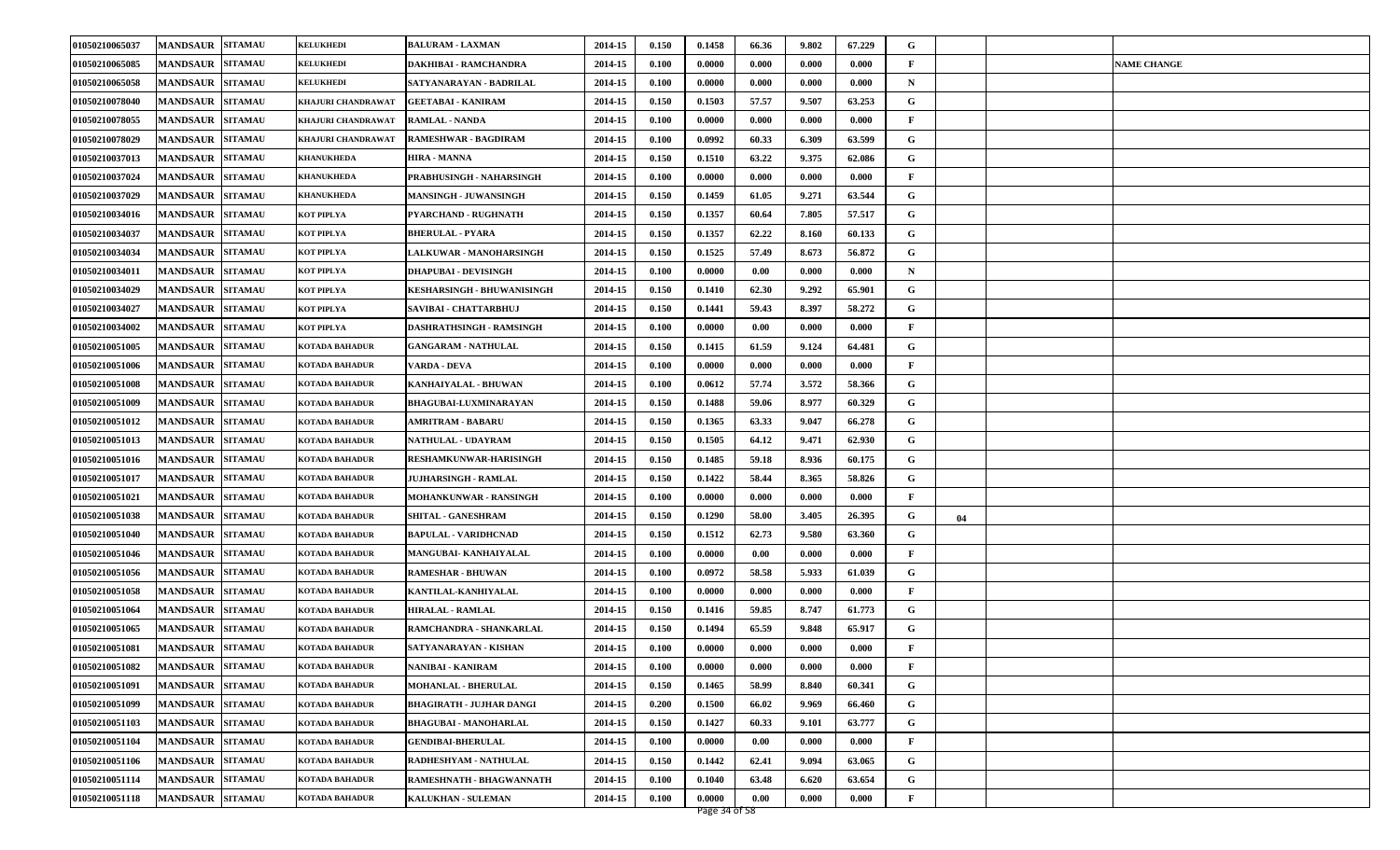| 01050210051090 | <b>MANDSAUR</b><br><b>SITAMAU</b> | KOTADA BAHADUR   | <b>RAMCHANDRA - BHERU</b>        | 2014-15 | 0.150 | 0.1480 | 54.23 | 8.065  | 54.493 | G            | 04 |  |
|----------------|-----------------------------------|------------------|----------------------------------|---------|-------|--------|-------|--------|--------|--------------|----|--|
| 01050210051119 | <b>MANDSAUR</b><br><b>SITAMAU</b> | KOTADA BAHADUR   | RAMESHWAR-RAMPRASAD PATIDAR      | 2014-15 | 0.150 | 0.1470 | 63.94 | 9.308  | 63.320 | G            |    |  |
| 01050210051025 | <b>MANDSAUR</b><br><b>SITAMAU</b> | KOTADA BAHADUR   | <b>MANGILAL - DOLA</b>           | 2014-15 | 0.150 | 0.1458 | 59.78 | 9.138  | 62.675 | G            |    |  |
| 01050210051072 | <b>MANDSAUR</b><br><b>SITAMAU</b> | KOTADA BAHADUR   | RAMESHCHANDRA - MOHANLAL         | 2014-15 | 0.100 | 0.0000 | 0.000 | 0.000  | 0.000  | $\mathbf N$  |    |  |
| 01050210051018 | <b>MANDSAUR</b><br><b>SITAMAU</b> | KOTADA BAHADUR   | PRABHULAL - BHAWARLAL            | 2014-15 | 0.100 | 0.0000 | 0.000 | 0.000  | 0.000  | $\mathbf{F}$ |    |  |
| 01050210051078 | <b>MANDSAUR</b><br><b>SITAMAU</b> | KOTADA BAHADUR   | RADHESHYAM - KARUDAS BAIRAGI     | 2014-15 | 0.100 | 0.0000 | 0.00  | 0.000  | 0.000  | $\mathbf N$  |    |  |
| 01050210051031 | <b>MANDSAUR</b><br><b>SITAMAU</b> | KOTADA BAHADUR   | KALABAI - RAMCHANDRA             | 2014-15 | 0.150 | 0.1215 | 66.16 | 8.138  | 66.979 | G            |    |  |
| 01050210051096 | <b>SITAMAU</b><br><b>MANDSAUR</b> | KOTADA BAHADUR   | <b>BAPULAL - BHANWARLAL</b>      | 2014-15 | 0.100 | 0.0000 | 0.00  | 0.000  | 0.000  | $\mathbf{F}$ |    |  |
| 01050210068011 | <b>MANDSAUR</b><br><b>SITAMAU</b> | KOTADI MANDA     | <b>KISHHANBAI-BHERULAL</b>       | 2014-15 | 0.100 | 0.0799 | 65.34 | 5.535  | 69.274 | G            |    |  |
| 01050210068014 | <b>MANDSAUR</b><br><b>SITAMAU</b> | KOTADI MANDA     | SAMRATABAI - CHAMPALAL           | 2014-15 | 0.100 | 0.0000 | 0.00  | 0.000  | 0.000  | $\mathbf{F}$ |    |  |
| 01050210068016 | <b>MANDSAUR</b><br><b>SITAMAU</b> | KOTADI MANDA     | <b>JAMNALAL - BALMUKUND</b>      | 2014-15 | 0.150 | 0.1440 | 64.31 | 9.454  | 65.653 | G            |    |  |
| 01050210068031 | <b>MANDSAUR</b><br><b>SITAMAU</b> | KOTADI MANDA     | PREMKUNWAR - BHUWANISINGH        | 2014-15 | 0.150 | 0.1518 | 50.76 | 8.716  | 57.418 | G            |    |  |
| 01050210068006 | <b>MANDSAUR</b><br><b>SITAMAU</b> | KOTADI MANDA     | <b>BHAGUBAI - DEVILAL</b>        | 2014-15 | 0.100 | 0.0000 | 0.00  | 0.000  | 0.000  | $\mathbf N$  |    |  |
| 01050210035002 | <b>SITAMAU</b><br><b>MANDSAUR</b> | KOTDA MATA       | <b>BHANWARSINGH -DEVISINGH</b>   | 2014-15 | 0.150 | 0.1440 | 56.78 | 8.347  | 57.965 | G            |    |  |
| 01050210035020 | <b>SITAMAU</b><br><b>MANDSAUR</b> | KOTDA MATA       | MEHTABSINGH D.P. GULABBAI        | 2014-15 | 0.150 | 0.1500 | 58.81 | 9.359  | 62.393 | G            |    |  |
| 01050210035025 | <b>SITAMAU</b><br><b>MANDSAUR</b> | KOTDA MATA       | <b>MOHAN - BHUWAN</b>            | 2014-15 | 0.150 | 0.1440 | 60.14 | 8.935  | 62.049 | G            |    |  |
| 01050210035010 | <b>MANDSAUR</b><br><b>SITAMAU</b> | KOTDA MATA       | <b>MADANLAL - HARLAL</b>         | 2014-15 | 0.100 | 0.0939 | 59.64 | 4.967  | 52.897 | G            | 04 |  |
| 01050210035011 | <b>MANDSAUR</b><br><b>SITAMAU</b> | KOTDA MATA       | <b>NATHU - ONKAR</b>             | 2014-15 | 0.100 | 0.1000 | 55.61 | 5.243  | 52.430 | G            | 04 |  |
| 01050210035004 | <b>MANDSAUR</b><br><b>SITAMAU</b> | KOTDA MATA       | LAXMINARAYAN - NANURAM           | 2014-15 | 0.100 | 0.0000 | 0.00  | 0.000  | 0.000  | $\mathbf{F}$ |    |  |
| 01050210072001 | <b>MANDSAUR</b><br><b>SITAMAU</b> | <b>MOTIPURA</b>  | SURPALSINGH - KAMALSINGH         | 2014-15 | 0.100 | 0.0000 | 0.000 | 0.000  | 0.000  | F            |    |  |
| 01050210072008 | <b>MANDSAUR</b><br><b>SITAMAU</b> | <b>MOTIPURA</b>  | SARDARSINGH - KALUSINGH          | 2014-15 | 0.150 | 0.1548 | 56.22 | 8.843  | 57.125 | G            |    |  |
| 01050210072009 | <b>MANDSAUR</b><br><b>SITAMAU</b> | <b>MOTIPURA</b>  | GOVINDSINGH - JUJHARSINGH        | 2014-15 | 0.200 | 0.1558 | 63.04 | 10.122 | 64.968 | G            |    |  |
| 01050210072013 | <b>MANDSAUR</b><br><b>SITAMAU</b> | <b>MOTIPURA</b>  | <b>GOKULSINGH - BHUWANISINGH</b> | 2014-15 | 0.100 | 0.0987 | 61.58 | 6.114  | 61.945 | G            |    |  |
| 01050210072023 | <b>MANDSAUR</b><br><b>SITAMAU</b> | <b>MOTIPURA</b>  | CHATRA - BIHARILAL               | 2014-15 | 0.150 | 0.1473 | 61.00 | 9.263  | 62.885 | G            |    |  |
| 01050210072032 | <b>MANDSAUR</b><br><b>SITAMAU</b> | <b>MOTIPURA</b>  | KAMLABAI - RUPLAL                | 2014-15 | 0.150 | 0.1386 | 55.04 | 8.225  | 59.343 | G            |    |  |
| 01050210072040 | <b>MANDSAUR</b><br><b>SITAMAU</b> | <b>MOTIPURA</b>  | VINODSINGH - NAGUSINGH           | 2014-15 | 0.100 | 0.0000 | 0.000 | 0.000  | 0.000  | $\mathbf{F}$ |    |  |
| 01050210072053 | <b>MANDSAUR</b><br><b>SITAMAU</b> | <b>MOTIPURA</b>  | <b>JIVA - MANGU</b>              | 2014-15 | 0.150 | 0.1454 | 58.50 | 8.717  | 59.952 | G            |    |  |
| 01050210072058 | <b>MANDSAUR</b><br><b>SITAMAU</b> | <b>MOTIPURA</b>  | NAGESHWAR - BHUWANISHANKAR       | 2014-15 | 0.150 | 0.1280 | 58.45 | 6.989  | 54.602 | G            | 04 |  |
| 01050210072061 | <b>MANDSAUR</b><br><b>SITAMAU</b> | <b>MOTIPURA</b>  | ISHWARSINGH - KAMALSINGH         | 2014-15 | 0.100 | 0.0000 | 0.000 | 0.000  | 0.000  | $\mathbf{F}$ |    |  |
| 01050210072031 | <b>MANDSAUR</b><br><b>SITAMAU</b> | <b>MOTIPURA</b>  | <b>RAMSINGH - BHERUSINGH</b>     | 2014-15 | 0.150 | 0.1467 | 57.20 | 8.466  | 57.710 | G            |    |  |
| 01050210058013 | <b>SITAMAU</b><br><b>MANDSAUR</b> | <b>NAHARGARH</b> | SUNDARBAI - NANDA                | 2014-15 | 0.150 | 0.1407 | 57.00 | 8.469  | 60.192 | G            |    |  |
| 01050210058022 | <b>MANDSAUR</b><br><b>SITAMAU</b> | <b>NAHARGARH</b> | <b>GEETABAI - MANGILAL</b>       | 2014-15 | 0.100 | 0.0000 | 0.00  | 0.000  | 0.000  | F            |    |  |
| 01050210058023 | <b>MANDSAUR</b><br><b>SITAMAU</b> | <b>NAHARGARH</b> | <b>RAMSINGH - KISHORSINGH</b>    | 2014-15 | 0.150 | 0.1410 | 58.60 | 4.018  | 28.496 | G            | 04 |  |
| 01050210058027 | <b>MANDSAUR SITAMAU</b>           | <b>NAHARGARH</b> | <b>GORILAL - HAJARILAL</b>       | 2014-15 | 0.150 | 0.1421 | 58.51 | 8.785  | 61.823 | G            |    |  |
| 01050210058031 | <b>MANDSAUR</b><br><b>SITAMAU</b> | NAHARGARH        | NIBHAYRAM-PANNALAL               | 2014-15 | 0.150 | 0.1400 | 57.78 | 6.414  | 45.814 | G            | 04 |  |
| 01050210058033 | <b>MANDSAUR</b><br><b>SITAMAU</b> | NAHARGARH        | NASIR AHMAD - NAJIR MOH.         | 2014-15 | 0.150 | 0.1440 | 61.81 | 9.236  | 64.139 | G            |    |  |
| 01050210058040 | <b>MANDSAUR</b><br><b>SITAMAU</b> | NAHARGARH        | RAMNIWAS - KANHAIYALAL           | 2014-15 | 0.100 | 0.0000 | 0.000 | 0.000  | 0.000  | $\mathbf{F}$ |    |  |
| 01050210058052 | <b>SITAMAU</b><br><b>MANDSAUR</b> | NAHARGARH        | RAMLAL - NANDA MALI              | 2014-15 | 0.150 | 0.1386 | 56.10 | 8.159  | 58.867 | G            |    |  |
| 01050210058055 | <b>SITAMAU</b><br><b>MANDSAUR</b> | <b>NAHARGARH</b> | <b>DHAPUBAI - NANDA</b>          | 2014-15 | 0.150 | 0.1178 | 60.85 | 6.754  | 57.334 | G            |    |  |
| 01050210058062 | <b>SITAMAU</b><br><b>MANDSAUR</b> | NAHARGARH        | RADHESHYAM - KHEMRAJ             | 2014-15 | 0.150 | 0.1477 | 53.97 | 7.964  | 53.920 | G            | 04 |  |
| 01050210058017 | <b>MANDSAUR</b><br><b>SITAMAU</b> | NAHARGARH        | <b>BHERULAL - GANGARAM</b>       | 2014-15 | 0.200 | 0.1888 | 58.71 | 10.383 | 54.995 | G            | 04 |  |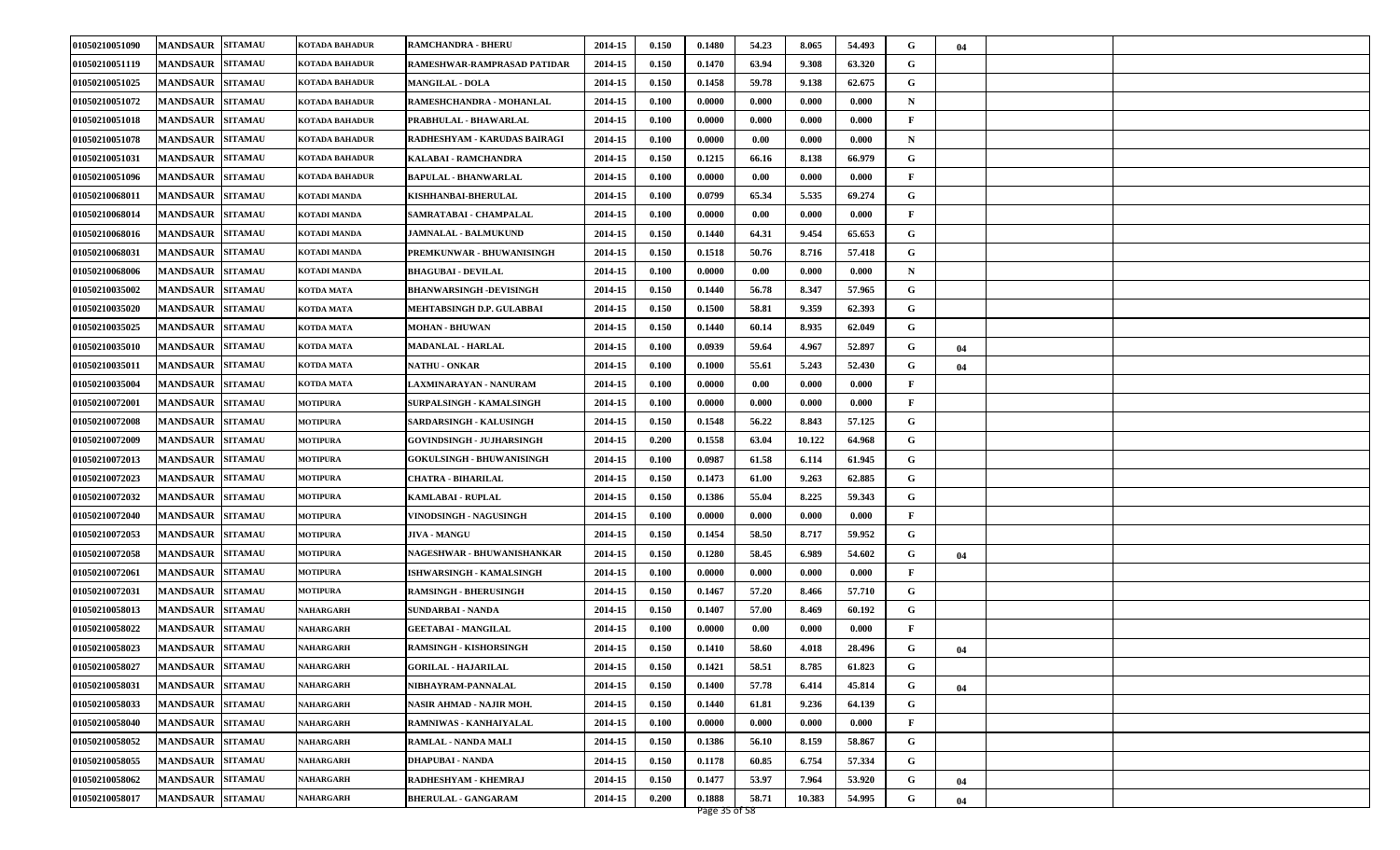| 01050210058045 | <b>MANDSAUR SITAMAU</b>           | NAHARGARH                  | <b>MOHANLAL - NANURAM SONI</b>  | 2014-15 | 0.150 | 0.0000 | 0.000 | 0.000  | 0.000  | N           |    |                    |
|----------------|-----------------------------------|----------------------------|---------------------------------|---------|-------|--------|-------|--------|--------|-------------|----|--------------------|
| 01050210058143 | <b>MANDSAUR SITAMAU</b>           | NAHARGARH                  | <b>BAPUSINGH - LAXMANSINGH</b>  | 2014-15 | 0.100 | 0.0897 | 61.36 | 5.654  | 63.032 | G           |    |                    |
| 01050210058032 | <b>MANDSAUR SITAMAU</b>           | <b>NAHARGARH</b>           | UDAYLAL - MANGILAL              | 2014-15 | 0.100 | 0.0000 | 0.000 | 0.000  | 0.000  | F           |    |                    |
| 01050210058076 | <b>MANDSAUR SITAMAU</b>           | NAHARGARH                  | JAGDISHCHANDRA - BHERULAL       | 2014-15 | 0.100 | 0.0000 | 0.00  | 0.000  | 0.000  | F           |    | <b>NAME CHANGE</b> |
| 01050210056003 | <b>MANDSAUR SITAMAU</b>           | <b>RANAYARA</b>            | RAMNIWAS - JAGANNATH            | 2014-15 | 0.150 | 0.1480 | 63.44 | 9.589  | 64.791 | G           |    |                    |
| 01050210056021 | <b>MANDSAUR SITAMAU</b>           | <b>RANAYARA</b>            | <b>BALARAM - BHUWANISHANKAR</b> | 2014-15 | 0.150 | 0.1419 | 62.63 | 8.607  | 60.655 | G           |    |                    |
| 01050210056023 | <b>MANDSAUR SITAMAU</b>           | <b>RANAYARA</b>            | <b>BHERULAL - SATYANARAYAN</b>  | 2014-15 | 0.150 | 0.1209 | 63.60 | 7.696  | 63.656 | G           |    |                    |
| 01050210056053 | <b>MANDSAUR SITAMAU</b>           | <b>RANAYARA</b>            | <b>TAMMUBAI - BHERULAL</b>      | 2014-15 | 0.200 | 0.1984 | 59.10 | 11.752 | 59.233 | G           |    |                    |
| 01050210056076 | <b>SITAMAU</b><br><b>MANDSAUR</b> | <b>RANAYARA</b>            | LAXMICHAND - DHULAJI            | 2014-15 | 0.150 | 0.1473 | 64.08 | 1.895  | 12.865 | G           | 04 |                    |
| 01050210056121 | <b>SITAMAU</b><br><b>MANDSAUR</b> | <b>RANAYARA</b>            | RAMESHWAR - SHANKARLAL          | 2014-15 | 0.150 | 0.1505 | 65.52 | 10.015 | 66.545 | G           |    |                    |
| 01050210056067 | <b>MANDSAUR SITAMAU</b>           | <b>RANAYARA</b>            | <b>SHAYAMUBAI - SUKHIBAI</b>    | 2014-15 | 0.150 | 0.0702 | 60.34 | 4.646  | 66.182 | G           |    |                    |
| 01050210056047 | <b>MANDSAUR SITAMAU</b>           | RANAYARA                   | SHANTIBAI - LAXMAN              | 2014-15 | 0.100 | 0.0000 | 0.00  | 0.000  | 0.000  | F           |    |                    |
| 01050210056037 | <b>MANDSAUR</b><br><b>SITAMAU</b> | <b>RANAYARA</b>            | <b>VASUDEV - UDA</b>            | 2014-15 | 0.150 | 0.1484 | 56.16 | 8.207  | 55.303 | G           | 04 |                    |
| 01050210077064 | <b>MANDSAUR SITAMAU</b>           | <b>RISTHAL</b>             | <b>KACHARULAL - NANURAM</b>     | 2014-15 | 0.150 | 0.1008 | 63.28 | 6.048  | 60.000 | G           |    |                    |
| 01050210077063 | <b>MANDSAUR SITAMAU</b>           | <b>RISTHAL</b>             | <b>MOHANDAS - BADRIDAS</b>      | 2014-15 | 0.150 | 0.1412 | 70.78 | 9.404  | 66.601 | G           |    |                    |
| 01050210077055 | <b>MANDSAUR SITAMAU</b>           | <b>RISTHAL</b>             | <b>BHERULAL - PARBHULAL</b>     | 2014-15 | 0.150 | 0.1420 | 68.37 | 9.035  | 63.627 | G           |    |                    |
| 01050210077052 | <b>SITAMAU</b><br><b>MANDSAUR</b> | <b>RISTHAL</b>             | <b>BANSHILAL - BHANWARLAL</b>   | 2014-15 | 0.150 | 0.1387 | 72.78 | 10.667 | 76.907 | G           |    |                    |
| 01050210077017 | <b>MANDSAUR SITAMAU</b>           | <b>RISTHAL</b>             | SALAGRAM - NANDLAL              | 2014-15 | 0.200 | 0.1856 | 57.67 | 10.372 | 55.884 | G           | 04 |                    |
| 01050210077015 | <b>MANDSAUR SITAMAU</b>           | <b>RISTHAL</b>             | <b>SURESH - LAXMINARAYAN</b>    | 2014-15 | 0.100 | 0.0000 | 0.000 | 0.000  | 0.000  | F           |    |                    |
| 01050210077008 | <b>SITAMAU</b><br><b>MANDSAUR</b> | <b>RISTHAL</b>             | <b>BADRILAL - PRABHULAL</b>     | 2014-15 | 0.100 | 0.0000 | 0.000 | 0.000  | 0.000  | N           |    |                    |
| 01050210077001 | <b>SITAMAU</b><br><b>MANDSAUR</b> | <b>RISTHAL</b>             | <b>TEJRAM-MANGILAL</b>          | 2014-15 | 0.100 | 0.0990 | 69.87 | 6.877  | 69.465 | G           |    |                    |
| 01050210006009 | <b>MANDSAUR SITAMAU</b>           | <b>ROJAFATEHGARH</b>       | <b>SARJUBAI-HARIRAM</b>         | 2014-15 | 0.100 | 0.0000 | 0.000 | 0.000  | 0.000  | F           |    |                    |
| 01050210006027 | <b>MANDSAUR SITAMAU</b>           | <b>ROJAFATEHGARH</b>       | <b>MANGILAL - JAGANNATH</b>     | 2014-15 | 0.100 | 0.0510 | 61.15 | 3.145  | 61.667 | G           |    |                    |
| 01050210067027 | <b>MANDSAUR SITAMAU</b>           | <b>RUPANI</b>              | NANDUBAI - KISHAN               | 2014-15 | 0.100 | 0.0000 | 0.00  | 0.000  | 0.000  | N           |    |                    |
| 01050210038041 | <b>MANDSAUR</b><br><b>SITAMAU</b> | <b>BAAJKHEDI</b>           | <b>HIRALAL - AMRA</b>           | 2014-15 | 0.150 | 0.1519 | 0.00  | 9.465  | 62.311 | п           | 02 |                    |
| 01050210038065 | <b>MANDSAUR SITAMAU</b>           | <b>BAAJKHEDI</b>           | MOHANLAL - GOUTAM KUMAWAT       | 2014-15 | 0.150 | 0.1504 | 62.93 | 9.377  | 62.347 | $\mathbf I$ | 02 |                    |
| 01050210048064 | <b>MANDSAUR SITAMAU</b>           | <b>BOLIYA</b>              | <b>BAGADIRAM - NANDA</b>        | 2014-15 | 0.150 | 0.1518 | 59.97 | 9.038  | 59.539 |             | 02 |                    |
| 01050210061006 | MANDSAUR SITAMAU                  | <b>KACHANARI</b>           | <b>BANSHILAL - DEVILAL</b>      | 2014-15 | 0.150 | 0.1404 | 56.76 | 8.165  | 58.155 | П           | 02 |                    |
| 01050210057004 | <b>MANDSAUR SITAMAU</b>           | <b>KACHNARA</b>            | SHIVNARAYAN - BADRILAL          | 2014-15 | 0.150 | 0.1496 | 57.89 | 8.783  | 58.710 | $\mathbf I$ | 02 | <b>NAME CHANGE</b> |
| 01050210051035 | <b>MANDSAUR SITAMAU</b>           | <b>KOTADA BAHADUR</b>      | <b>KASHIRAM - LAXMAN</b>        | 2014-15 | 0.150 | 0.0720 | 66.96 | 5.223  | 72.842 | -1          | 02 |                    |
| 01050210058103 | <b>MANDSAUR SITAMAU</b>           | NAHARGARH                  | AMJAD KHA - SHAFI MOH.          | 2014-15 | 0.150 | 0.1500 | 56.19 | 8.204  | 54.693 | п           | 02 |                    |
| 01050210056022 | <b>MANDSAUR</b><br><b>SITAMAU</b> | <b>RANAYARA</b>            | <b>SITABAI-RUGHNATH</b>         | 2014-15 | 0.150 | 0.1488 | 51.93 | 2.337  | 15.706 | П           | 02 |                    |
| 01050210056033 | MANDSAUR SITAMAU                  | <b>RANAYARA</b>            | <b>GOKUL - BHAGWAN</b>          | 2014-15 | 0.150 | 0.1446 | 62.55 | 2.395  | 16.563 |             | 02 |                    |
| 01050210056111 | MANDSAUR SITAMAU                  | <b>RANAYARA</b>            | NANDRAM - JAGANNATH             | 2014-15 | 0.200 | 0.1931 | 69.81 | 3.879  | 20.088 |             | 02 |                    |
| 01050210056065 | <b>MANDSAUR SITAMAU</b>           | <b>RANAYARA</b>            | ASHARAM - BHUWANIRAM            | 2014-15 | 0.150 | 0.1449 | 66.38 | 2.010  | 13.872 |             | 02 |                    |
| 01050210059001 | <b>MANDSAUR SITAMAU</b>           | SHAKKARKHEDI (NAH.)        | JAMUNAPRASAD - SHIVDAYAL        | 2014-15 | 0.150 | 0.1348 | 62.18 | 9.300  | 68.991 | G           |    |                    |
| 01050210059004 | MANDSAUR SITAMAU                  | SHAKKARKHEDI (NAH.)        | RAMPRASHAD - DEVILAL            | 2014-15 | 0.150 | 0.1420 | 59.89 | 8.624  | 60.732 | G           |    |                    |
| 01050210059008 | MANDSAUR SITAMAU                  | SHAKKARKHEDI (NAH.)        | <b>BHULIBAI - MANGILAL</b>      | 2014-15 | 0.150 | 0.1416 | 52.27 | 7.549  | 53.312 | G           | 04 |                    |
| 01050210059009 | <b>MANDSAUR SITAMAU</b>           | SHAKKARKHEDI (NAH.)        | KACHARU - NATHU CHAMAR          | 2014-15 | 0.150 | 0.1534 | 54.40 | 8.673  | 56.538 | G           |    |                    |
| 01050210059010 | <b>SITAMAU</b><br><b>MANDSAUR</b> | SHAKKARKHEDI (NAH.)        | <b>CHUNNILAL - DEVA</b>         | 2014-15 | 0.100 | 0.0609 | 62.11 | 3.611  | 59.294 | G           |    |                    |
| 01050210059011 | <b>MANDSAUR SITAMAU</b>           | <b>SHAKKARKHEDI (NAH.)</b> | YASHODABAI - MAHAVEERDAS        | 2014-15 | 0.150 | 0.1303 | 59.87 | 7.928  | 60.844 | G           |    |                    |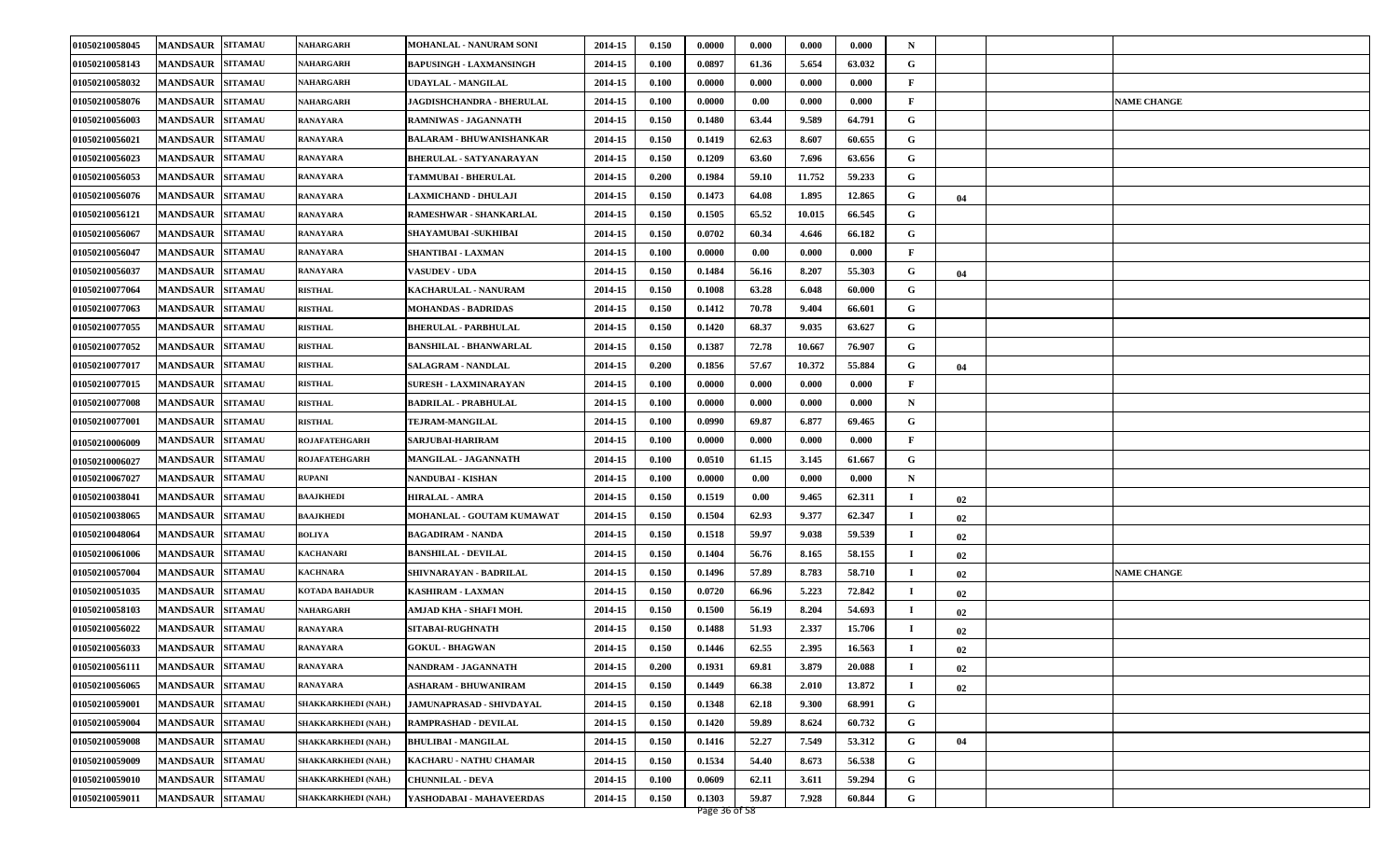| 01050210059012 | <b>MANDSAUR SITAMAU</b>           | SHAKKARKHEDI (NAH.)        | <b>JANKILAL - RAMCHANDRA</b>                 | 2014-15 | 0.200 | 0.1421 | 67.03 | 10.102 | 71.091 | G           |    |                    |
|----------------|-----------------------------------|----------------------------|----------------------------------------------|---------|-------|--------|-------|--------|--------|-------------|----|--------------------|
| 01050210059013 | <b>MANDSAUR SITAMAU</b>           | SHAKKARKHEDI (NAH.)        | HARDEVRAM - MANGILAL                         | 2014-15 | 0.150 | 0.1471 | 64.04 | 9.798  | 66.608 | G           |    |                    |
| 01050210059014 | <b>MANDSAUR SITAMAU</b>           | SHAKKARKHEDI (NAH.)        | <b>RAMLAL - NATHULAL</b>                     | 2014-15 | 0.200 | 0.1922 | 65.48 | 12.900 | 67.118 | G           |    |                    |
| 01050210059015 | <b>MANDSAUR SITAMAU</b>           | SHAKKARKHEDI (NAH.)        | <b>SURESH - RAMNARAYAN</b>                   | 2014-15 | 0.150 | 0.1393 | 57.49 | 9.018  | 64.738 | G           |    |                    |
| 01050210059016 | <b>MANDSAUR SITAMAU</b>           | SHAKKARKHEDI (NAH.)        | KANWARLAL - BAGADIRAM                        | 2014-15 | 0.150 | 0.1445 | 59.26 | 8.796  | 60.872 | G           |    |                    |
| 01050210059017 | <b>MANDSAUR SITAMAU</b>           | SHAKKARKHEDI (NAH.)        | <b>BHAGATRAM - BHUWANIRAM</b>                | 2014-15 | 0.150 | 0.1422 | 59.76 | 8.742  | 61.477 | G           |    |                    |
| 01050210059018 | <b>MANDSAUR SITAMAU</b>           | SHAKKARKHEDI (NAH.)        | <b>GANGARAM - DEVA</b>                       | 2014-15 | 0.200 | 0.0990 | 63.03 | 6.861  | 69.303 | G           |    |                    |
| 01050210059019 | <b>MANDSAUR SITAMAU</b>           | SHAKKARKHEDI (NAH.)        | <b>OMPRKASH - NANDLAL</b>                    | 2014-15 | 0.150 | 0.1471 | 60.11 | 8.965  | 60.945 | G           |    |                    |
| 01050210059020 | <b>SITAMAU</b><br><b>MANDSAUR</b> | SHAKKARKHEDI (NAH.)        | <b>ISHWARLAL - SALAGRAM</b>                  | 2014-15 | 0.150 | 0.1385 | 65.08 | 9.437  | 68.137 | G           |    |                    |
| 01050210059021 | <b>SITAMAU</b><br><b>MANDSAUR</b> | SHAKKARKHEDI (NAH.)        | JUJHAR - RAMPRATAP                           | 2014-15 | 0.200 | 0.1914 | 59.19 | 12.574 | 65.695 | G           |    |                    |
| 01050210059023 | <b>MANDSAUR</b><br><b>SITAMAU</b> | SHAKKARKHEDI (NAH.)        | <b>JAGDISH - GANGARAM</b>                    | 2014-15 | 0.100 | 0.0000 | 0.000 | 0.000  | 0.000  | F           |    | <b>NAME CHANGE</b> |
| 01050210059024 | <b>MANDSAUR SITAMAU</b>           | SHAKKARKHEDI (NAH.)        | <b>GANGABAI - KALURAM</b>                    | 2014-15 | 0.100 | 0.0000 | 0.000 | 0.000  | 0.000  | F           |    |                    |
| 01050210059025 | <b>MANDSAUR</b><br><b>SITAMAU</b> | SHAKKARKHEDI (NAH.)        | JAGDISH - KISHANLAL                          | 2014-15 | 0.100 | 0.0000 | 0.000 | 0.000  | 0.000  | F           |    |                    |
| 01050210059028 | <b>SITAMAU</b><br><b>MANDSAUR</b> | SHAKKARKHEDI (NAH.)        | KISHORDAS - BHAGWATIDAS                      | 2014-15 | 0.100 | 0.0000 | 0.000 | 0.000  | 0.000  | F           |    |                    |
| 01050210059030 | <b>MANDSAUR SITAMAU</b>           | SHAKKARKHEDI (NAH.)        | <b>BHAGATRAM - BHANWARLAL</b>                | 2014-15 | 0.150 | 0.1474 | 65.61 | 9.673  | 65.624 | G           |    |                    |
| 01050210059031 | <b>MANDSAUR SITAMAU</b>           | SHAKKARKHEDI (NAH.)        | <b>RAMLAL - DHURA</b>                        | 2014-15 | 0.100 | 0.0000 | 0.000 | 0.000  | 0.000  | F           |    |                    |
| 01050210059032 | <b>SITAMAU</b><br><b>MANDSAUR</b> | SHAKKARKHEDI (NAH.)        | <b>GANESHRAM - BHANWARLAL</b>                | 2014-15 | 0.200 | 0.1085 | 60.36 | 7.019  | 64.691 | G           |    |                    |
| 01050210059033 | <b>MANDSAUR</b><br><b>SITAMAU</b> | SHAKKARKHEDI (NAH.)        | <b>BHULIBAI - BAPULAL</b>                    | 2014-15 | 0.150 | 0.1373 | 56.52 | 8.090  | 58.922 | G           |    |                    |
| 01050210059035 | <b>MANDSAUR SITAMAU</b>           | SHAKKARKHEDI (NAH.)        | <b>PRABHUDAS - BADRIDAS</b>                  | 2014-15 | 0.150 | 0.1470 | 54.78 | 3.584  | 24.381 | G           | 04 |                    |
| 01050210059036 | <b>SITAMAU</b><br><b>MANDSAUR</b> | SHAKKARKHEDI (NAH.)        | <b>GOVARDHANLAL-KALURAM</b>                  | 2014-15 | 0.150 | 0.1525 | 65.02 | 10.422 | 68.341 | G           |    |                    |
| 01050210059037 | <b>MANDSAUR</b><br><b>SITAMAU</b> | SHAKKARKHEDI (NAH.)        | <b>JHAMKUBAI - KANHAIYALAL</b>               | 2014-15 | 0.150 | 0.1300 | 61.48 | 8.563  | 65.869 | G           |    |                    |
| 01050210059038 | <b>MANDSAUR SITAMAU</b>           | SHAKKARKHEDI (NAH.)        | <b>SURAJBAI - BAPULAL</b>                    | 2014-15 | 0.200 | 0.1726 | 64.55 | 12.016 | 69.618 | G           |    |                    |
| 01050210059041 | <b>MANDSAUR SITAMAU</b>           | SHAKKARKHEDI (NAH.)        | <b>KARULAL - GANGARAM</b>                    | 2014-15 | 0.200 | 0.1868 | 55.35 | 11.244 | 60.193 | G           |    |                    |
| 01050210059042 | <b>MANDSAUR SITAMAU</b>           | SHAKKARKHEDI (NAH.)        | PRABHULAL - RAMCHANDRA                       | 2014-15 | 0.150 | 0.0000 | 0.000 | 0.000  | 0.000  | N           |    |                    |
| 01050210059044 | <b>MANDSAUR</b><br><b>SITAMAU</b> | SHAKKARKHEDI (NAH.)        | PRABHULAL - MOHANLAL                         | 2014-15 | 0.150 | 0.1496 | 65.76 | 9.845  | 65.809 | G           |    |                    |
| 01050210059051 | <b>MANDSAUR</b><br><b>SITAMAU</b> | SHAKKARKHEDI (NAH.)        | KANCHANBAI - GANESHRAM                       | 2014-15 | 0.150 | 0.1363 | 63.24 | 8.845  | 64.894 | G           |    |                    |
| 01050210059052 | <b>MANDSAUR SITAMAU</b>           | SHAKKARKHEDI (NAH.)        | PRAHLAD - RAMNARAYAN M/O<br><b>VA.LIIBAI</b> | 2014-15 | 0.150 | 0.1373 | 53.60 | 8.086  | 58.893 | G           |    |                    |
| 01050210059053 | <b>MANDSAUR SITAMAU</b>           | SHAKKARKHEDI (NAH.)        | <b>RANCHODLAL - MOHANLAL</b>                 | 2014-15 | 0.150 | 0.1509 | 66.80 | 10.001 | 66.276 | G           |    |                    |
| 01050210059056 | <b>MANDSAUR SITAMAU</b>           | SHAKKARKHEDI (NAH.)        | SALAGRAM - KANHAIYALAL                       | 2014-15 | 0.150 | 0.1438 | 59.26 | 8.796  | 61.168 | G           |    |                    |
| 01050210059059 | <b>MANDSAUR SITAMAU</b>           | SHAKKARKHEDI (NAH.)        | <b>KARULAL - RAMNARAYAN</b>                  | 2014-15 | 0.150 | 0.1397 | 62.88 | 9.216  | 65.970 | G           |    |                    |
| 01050210059061 | <b>MANDSAUR SITAMAU</b>           | SHAKKARKHEDI (NAH.)        | <b>TIBBUBAI-KANYA</b>                        | 2014-15 | 0.100 | 0.0000 | 0.000 | 0.000  | 0.000  | F           |    |                    |
| 01050210059067 | <b>MANDSAUR</b><br><b>SITAMAU</b> | SHAKKARKHEDI (NAH.)        | SAMPATBAI - BHANWARLAL                       | 2014-15 | 0.100 | 0.0873 | 60.80 | 5.924  | 67.858 | G           |    |                    |
| 01050210059068 | MANDSAUR SITAMAU                  | SHAKKARKHEDI (NAH.)        | <b>RAMESH - MANGILAL BAGARI</b>              | 2014-15 | 0.150 | 0.1416 | 60.37 | 8.943  | 63.157 | G           |    |                    |
| 01050210059070 | MANDSAUR SITAMAU                  | SHAKKARKHEDI (NAH.)        | <b>DHANRAJ - SALIGRAM</b>                    | 2014-15 | 0.100 | 0.0000 | 0.000 | 0.000  | 0.000  | F           |    |                    |
| 01050210059072 | <b>MANDSAUR SITAMAU</b>           | SHAKKARKHEDI (NAH.)        | RAMCHANDRA - VKHATRAM                        | 2014-15 | 0.150 | 0.1518 | 62.11 | 9.716  | 64.005 | G           |    |                    |
| 01050210059076 | <b>MANDSAUR SITAMAU</b>           | SHAKKARKHEDI (NAH.)        | RAMGOPAL - GANGARAM                          | 2014-15 | 0.100 | 0.0000 | 0.000 | 0.000  | 0.000  | F           |    |                    |
| 01050210059077 | MANDSAUR SITAMAU                  | SHAKKARKHEDI (NAH.)        | RADHESHYAM - BHAWARLAL                       | 2014-15 | 0.150 | 0.1412 | 59.55 | 9.060  | 64.164 | G           |    |                    |
| 01050210059079 | MANDSAUR SITAMAU                  | <b>SHAKKARKHEDI (NAH.)</b> | RAJARAM - BAGADIRAM                          | 2014-15 | 0.100 | 0.0000 | 0.000 | 0.000  | 0.000  | $\mathbf N$ |    |                    |
| 01050210059080 | <b>MANDSAUR SITAMAU</b>           | SHAKKARKHEDI (NAH.)        | <b>BHERULAL - RADHAKISHAN</b>                | 2014-15 | 0.100 | 0.0870 | 62.05 | 5.966  | 68.575 | G           |    |                    |
| 01050210059081 | <b>SITAMAU</b><br><b>MANDSAUR</b> | SHAKKARKHEDI (NAH.)        | RAMNARAYAN - DEVA CHAMAR                     | 2014-15 | 0.100 | 0.0945 | 50.45 | 4.360  | 46.138 | G           | 04 |                    |
| 01050210059084 | <b>MANDSAUR SITAMAU</b>           | SHAKKARKHEDI (NAH.)        | RAMNARAYAN - KISHANLAL                       | 2014-15 | 0.150 | 0.0995 | 59.97 | 6.117  | 61.477 | G           |    |                    |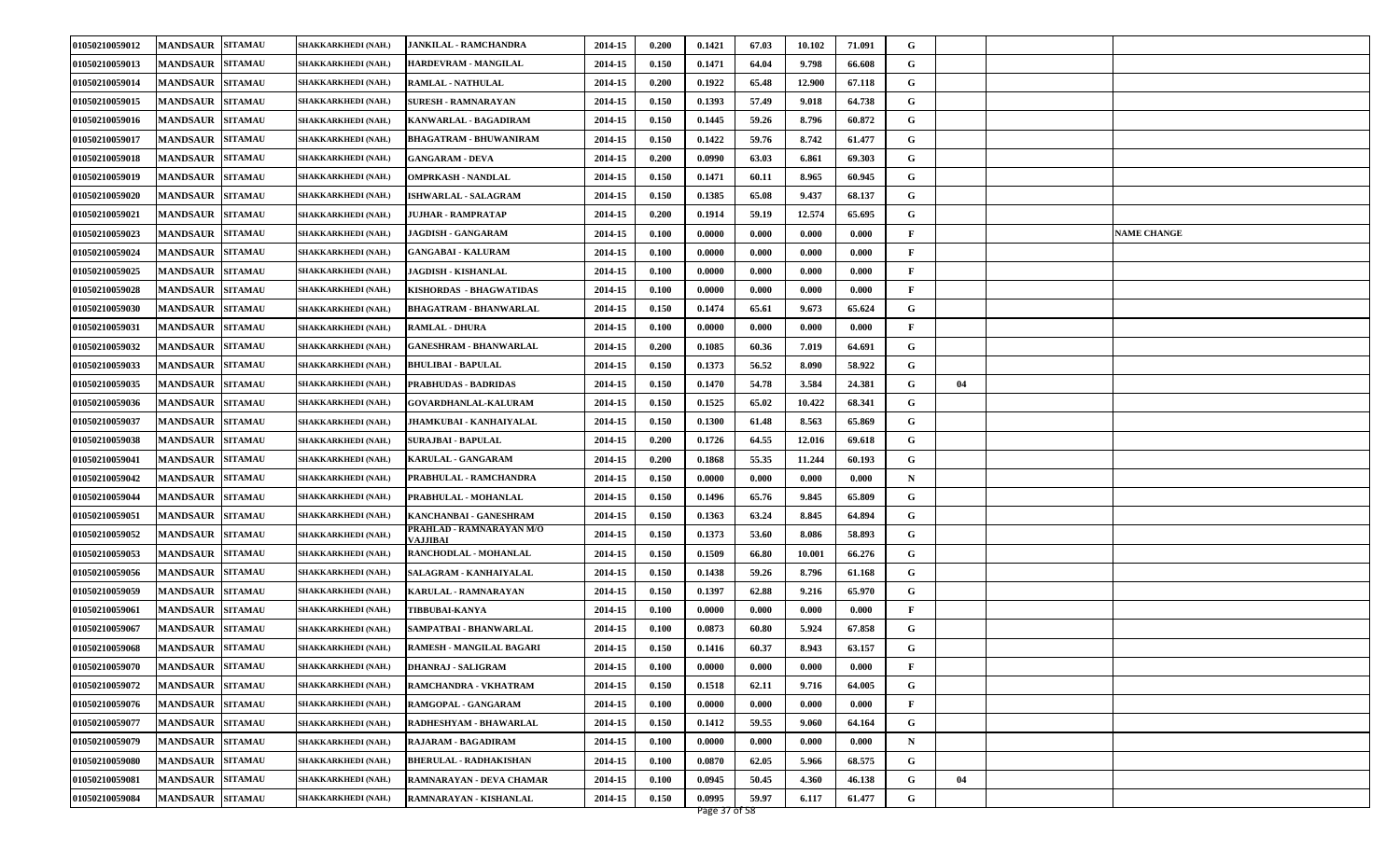| 01050210059085 | <b>MANDSAUR</b><br><b>SITAMAU</b> | SHAKKARKHEDI (NAH.) | PUSHPA - JAGDISH PATIDAR     | 2014-15 | 0.150 | 0.1373 | 60.50 | 9.040  | 65.841 | G           |    |                    |
|----------------|-----------------------------------|---------------------|------------------------------|---------|-------|--------|-------|--------|--------|-------------|----|--------------------|
| 01050210059087 | <b>SITAMAU</b><br><b>MANDSAUR</b> | SHAKKARKHEDI (NAH.) | <b>RAMJAS - BAPULAL</b>      | 2014-15 | 0.200 | 0.1926 | 62.43 | 12.477 | 64.782 | G           |    |                    |
| 01050210059088 | <b>MANDSAUR</b><br><b>SITAMAU</b> | SHAKKARKHEDI (NAH.) | <b>MANGIBAI - CHANDAR</b>    | 2014-15 | 0.150 | 0.0990 | 57.90 | 6.146  | 62.081 | G           |    |                    |
| 01050210077032 | <b>MANDSAUR</b><br><b>SITAMAU</b> | <b>RISTHAL</b>      | RAMRATAN - JHABBALAL         | 2014-15 | 0.150 | 0.1401 | 63.84 | 8.783  | 62.691 | $\mathbf I$ | 02 |                    |
| 01050210150002 | <b>SITAMAU</b><br><b>MANDSAUR</b> | <b>AERA</b>         | <b>AMARLAL - NATHULAL</b>    | 2014-15 | 0.100 | 0.098  | 60.52 | 5.481  | 56.215 | G           |    |                    |
| 01050210150004 | <b>MANDSAUR</b><br><b>SITAMAU</b> | <b>AERA</b>         | <b>BAGDIRAM - JAGANNATH</b>  | 2014-15 | 0.100 | 0.075  | 65.87 | 5.081  | 68.110 | G           |    |                    |
| 01050210150006 | <b>MANDSAUR</b><br><b>SITAMAU</b> | <b>AERA</b>         | RAGHUVEERDAS - SHANKARDAS    | 2014-15 | 0.200 | 0.191  | 66.31 | 12.580 | 65.864 | G           |    |                    |
| 01050210150007 | <b>MANDSAUR</b><br><b>SITAMAU</b> | <b>AERA</b>         | UDAYDAS - DEVIDAS            | 2014-15 | 0.150 | 0.140  | 66.23 | 9.111  | 64.986 | G           |    |                    |
| 01050210150014 | <b>MANDSAUR</b><br><b>SITAMAU</b> | <b>AERA</b>         | <b>RAMESHWAR - SHANKAR</b>   | 2014-15 | 0.150 | 0.147  | 63.16 | 9.375  | 63.776 | G           |    |                    |
| 01050210150016 | <b>MANDSAUR</b><br><b>SITAMAU</b> | <b>AERA</b>         | <b>DEVIDAS - BHUWANDAS</b>   | 2014-15 | 0.200 | 0.192  | 69.86 | 13.782 | 71.856 | G           |    |                    |
| 01050210150022 | <b>MANDSAUR</b><br><b>SITAMAU</b> | <b>AERA</b>         | <b>NANURAM - BHERULAL</b>    | 2014-15 | 0.100 | 0.101  | 64.78 | 6.099  | 60.566 | G           |    |                    |
| 01050210150024 | <b>MANDSAUR</b><br><b>SITAMAU</b> | <b>AERA</b>         | <b>KALU- ASHARAM</b>         | 2014-15 | 0.150 | 0.149  | 62.20 | 9.570  | 64.228 | G           |    |                    |
| 01050210150025 | <b>MANDSAUR</b><br><b>SITAMAU</b> | <b>AERA</b>         | <b>BADRILAL - PYARA JI</b>   | 2014-15 | 0.150 | 0.143  | 70.19 | 9.716  | 68.182 | G           |    |                    |
| 01050210150026 | <b>MANDSAUR</b><br><b>SITAMAU</b> | <b>AERA</b>         | PRABHULAL - CHUNNILAL        | 2014-15 | 0.150 | 0.145  | 65.46 | 9.875  | 68.150 | G           |    |                    |
| 01050210150032 | <b>MANDSAUR</b><br><b>SITAMAU</b> | <b>AERA</b>         | <b>ISHWARLAL - NANDLAL</b>   | 2014-15 | 0.150 | 0.148  | 61.90 | 9.276  | 62.676 | G           |    | <b>NAME CHANGE</b> |
| 01050210150037 | <b>SITAMAU</b><br><b>MANDSAUR</b> | <b>AERA</b>         | <b>BHAGATRAM-DHANNA</b>      | 2014-15 | 0.150 | 0.145  | 71.34 | 10.324 | 71.249 | G           |    |                    |
| 01050210150041 | <b>MANDSAUR</b><br><b>SITAMAU</b> | <b>AERA</b>         | RAMCHANDRA - SHANKARLAL      | 2014-15 | 0.100 | 0.099  | 64.09 | 6.391  | 64.686 | G           |    |                    |
| 01050210150042 | <b>MANDSAUR</b><br><b>SITAMAU</b> | <b>AERA</b>         | <b>DURGABAI - BADRILAL</b>   | 2014-15 | 0.150 | 0.145  | 63.83 | 9.310  | 64.207 | G           |    |                    |
| 01050210150043 | <b>MANDSAUR</b><br><b>SITAMAU</b> | <b>AERA</b>         | UDAYLAL - SALAGRAM           | 2014-15 | 0.150 | 0.141  | 63.71 | 9.138  | 64.763 | G           |    | <b>NAME CHANGE</b> |
| 01050210150045 | <b>SITAMAU</b><br><b>MANDSAUR</b> | <b>AERA</b>         | <b>MOTILAL - BHUWAN</b>      | 2014-15 | 0.150 | 0.151  | 68.60 | 10.359 | 68.694 | G           |    |                    |
| 01050210150056 | <b>MANDSAUR</b><br><b>SITAMAU</b> | <b>AERA</b>         | VAKTUBAI - KISHAN            | 2014-15 | 0.150 | 0.142  | 65.98 | 9.661  | 67.844 | G           |    |                    |
| 01050210150058 | <b>MANDSAUR</b><br><b>SITAMAU</b> | <b>AERA</b>         | <b>BAGADIBAI - AMARLAL</b>   | 2014-15 | 0.150 | 0.147  | 65.43 | 9.815  | 66.769 | G           |    | <b>NAME CHANGE</b> |
| 01050210150059 | <b>MANDSAUR</b><br><b>SITAMAU</b> | <b>AERA</b>         | <b>SHIVNATH - RAMNATH</b>    | 2014-15 | 0.100 | 0.000  | 0.000 | 0.000  | 0.000  | F           |    |                    |
| 01050210150061 | <b>SITAMAU</b><br><b>MANDSAUR</b> | <b>AERA</b>         | <b>BHANWARLAL - NANURAM</b>  | 2014-15 | 0.200 | 0.198  | 76.52 | 14.123 | 71.473 | G           |    |                    |
| 01050210150063 | <b>MANDSAUR</b><br><b>SITAMAU</b> | <b>AERA</b>         | KAMLA BAI - MANGI LAL        | 2014-15 | 0.150 | 0.143  | 64.40 | 8.998  | 62.879 | G           |    |                    |
| 01050210150064 | <b>MANDSAUR</b><br><b>SITAMAU</b> | <b>AERA</b>         | <b>NANDLAL - HIRALAL</b>     | 2014-15 | 0.150 | 0.144  | 63.43 | 9.152  | 63.556 | G           |    |                    |
| 01050210150068 | <b>MANDSAUR</b><br><b>SITAMAU</b> | <b>AERA</b>         | KANKUBAI - RAGHUNATH         | 2014-15 | 0.100 | 0.049  | 58.71 | 2.826  | 57.910 | G           |    |                    |
| 01050210150072 | <b>SITAMAU</b><br><b>MANDSAUR</b> | <b>AERA</b>         | PRABHU LAL-BHERU LAL         | 2014-15 | 0.150 | 0.151  | 62.88 | 9.252  | 61.353 | G           |    |                    |
| 01050210150073 | <b>MANDSAUR</b><br><b>SITAMAU</b> | <b>AERA</b>         | <b>NANDLAL - NANURAM</b>     | 2014-15 | 0.150 | 0.147  | 61.63 | 9.561  | 65.041 | G           |    |                    |
| 01050210150075 | <b>MANDSAUR</b><br><b>SITAMAU</b> | <b>AERA</b>         | ATMARAM - HANSRAJ            | 2014-15 | 0.100 | 0.100  | 67.46 | 6.640  | 66.400 | G           |    |                    |
| 01050210150083 | <b>MANDSAUR</b><br><b>SITAMAU</b> | <b>AERA</b>         | SHANTIBAI - MANGILAL         | 2014-15 | 0.150 | 0.132  | 67.48 | 8.589  | 65.068 | G           |    |                    |
| 01050210150084 | <b>MANDSAUR</b><br><b>SITAMAU</b> | <b>AERA</b>         | <b>BHERULAL - MATHURALAL</b> | 2014-15 | 0.150 | 0.150  | 63.68 | 9.889  | 65.927 | G           |    |                    |
| 01050210150085 | <b>MANDSAUR SITAMAU</b>           | <b>AERA</b>         | <b>HIRALAL - MANGILAL</b>    | 2014-15 | 0.200 | 0.198  | 70.08 | 14.026 | 70.838 | G           |    |                    |
| 01050210150086 | <b>MANDSAUR SITAMAU</b>           | <b>AERA</b>         | KACHRULAL - BAGDIRAM         | 2014-15 | 0.100 | 0.098  | 60.19 | 5.323  | 54.595 | G           | 04 |                    |
| 01050210150087 | <b>MANDSAUR</b><br><b>SITAMAU</b> | <b>AERA</b>         | <b>BHANWARLAL - SHANKAR</b>  | 2014-15 | 0.150 | 0.151  | 63.42 | 9.839  | 65.116 | G           |    |                    |
| 01050210150089 | <b>MANDSAUR</b><br><b>SITAMAU</b> | <b>AERA</b>         | <b>UDAYLAL - BHERULAL</b>    | 2014-15 | 0.150 | 0.142  | 64.76 | 9.094  | 64.042 | G           |    |                    |
| 01050210150090 | <b>SITAMAU</b><br><b>MANDSAUR</b> | <b>AERA</b>         | RAMGOPAL - SHANKARLAL        | 2014-15 | 0.150 | 0.148  | 62.16 | 9.395  | 63.695 | G           |    |                    |
| 01050210150092 | <b>MANDSAUR</b><br><b>SITAMAU</b> | <b>AERA</b>         | NATHIBAI - KASHIRAM          | 2014-15 | 0.100 | 0.102  | 65.51 | 6.748  | 65.898 | $\mathbf G$ |    |                    |
| 01050210150093 | <b>SITAMAU</b><br><b>MANDSAUR</b> | <b>AERA</b>         | <b>GOPAL - BHERULAL</b>      | 2014-15 | 0.200 | 0.106  | 66.50 | 6.793  | 64.389 | G           |    |                    |
| 01050210150094 | <b>MANDSAUR</b><br><b>SITAMAU</b> | <b>AERA</b>         | KANTABAI - SAMANDARBAI       | 2014-15 | 0.200 | 0.154  | 72.09 | 11.380 | 73.752 | G           |    |                    |
| 01050210150095 | MANDSAUR SITAMAU                  | <b>AERA</b>         | <b>NATHULAL - SHRILAL</b>    | 2014-15 | 0.100 | 0.092  | 65.38 | 6.136  | 66.696 | G           |    |                    |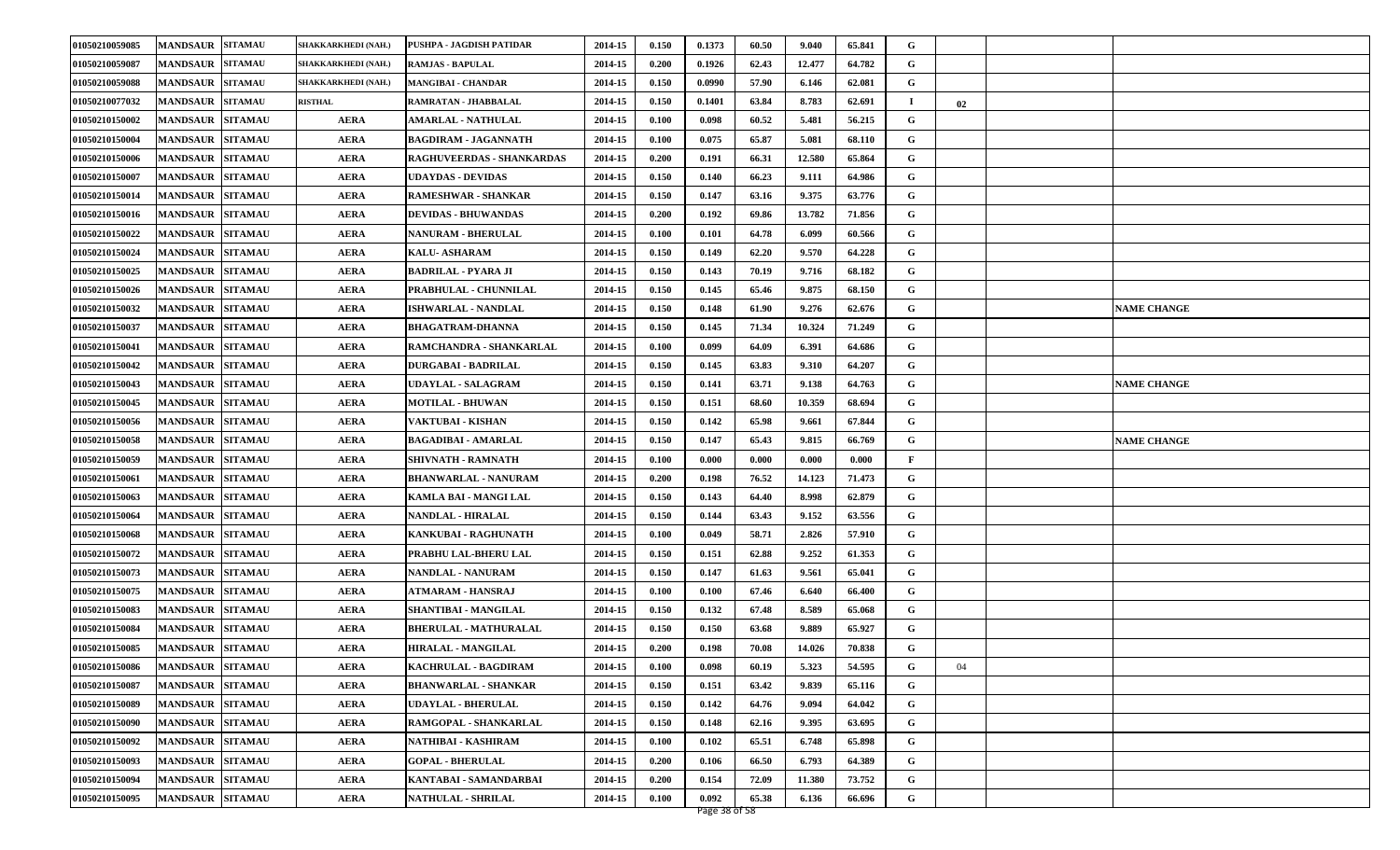| 01050210150097 | <b>MANDSAUR SITAMAU</b>  |                | <b>AERA</b>      | RUKMANBAI - RAMCHANDRA          | 2014-15 | 0.100 | 0.000  | 0.000 | 0.000  | 0.000  | F            |    |                |  |
|----------------|--------------------------|----------------|------------------|---------------------------------|---------|-------|--------|-------|--------|--------|--------------|----|----------------|--|
| 01050210150098 | <b>MANDSAUR</b>          | <b>SITAMAU</b> | <b>AERA</b>      | <b>BALASHANKAR - GOKAR</b>      | 2014-15 | 0.150 | 0.143  | 67.21 | 9.621  | 67.233 | G            |    |                |  |
| 01050210150100 | <b>MANDSAUR</b>          | <b>SITAMAU</b> | <b>AERA</b>      | AMBALAL - BHERUSHANKAR          | 2014-15 | 0.100 | 0.091  | 58.02 | 5.064  | 55.526 | G            | 04 |                |  |
| 01050210150101 | <b>MANDSAUR SITAMAU</b>  |                | <b>AERA</b>      | KOSHALIYABAI - KACHARULAL       | 2014-15 | 0.100 | 0.000  | 0.000 | 0.000  | 0.000  | F            |    |                |  |
| 01050210150103 | <b>MANDSAUR</b>          | <b>SITAMAU</b> | <b>AERA</b>      | RAMCHANDRA - RAKHILAL           | 2014-15 | 0.200 | 0.140  | 59.09 | 8.712  | 62.051 | G            |    |                |  |
| 01050210150105 | <b>MANDSAUR</b>          | <b>SITAMAU</b> | <b>AERA</b>      | <b>GORDHANLAL - KISHANLAL</b>   | 2014-15 | 0.150 | 0.145  | 61.12 | 9.116  | 62.782 | G            |    |                |  |
| 01050210150108 | <b>MANDSAUR</b>          | <b>SITAMAU</b> | <b>AERA</b>      | KISHANLAL - UDAJI               | 2014-15 | 0.150 | 0.146  | 67.96 | 10.165 | 69.528 | G            |    |                |  |
| 01050210150112 | <b>MANDSAUR</b>          | <b>SITAMAU</b> | <b>AERA</b>      | <b>BALASHANKAR - RAMLAL</b>     | 2014-15 | 0.150 | 0.146  | 66.05 | 9.851  | 67.334 | G            |    |                |  |
| 01050210150116 | <b>MANDSAUR</b>          | <b>SITAMAU</b> | <b>AERA</b>      | <b>BABULAL - UDAYLAL</b>        | 2014-15 | 0.150 | 0.144  | 60.86 | 8.625  | 60.105 | G            |    |                |  |
| 01050210150118 | <b>MANDSAUR</b>          | <b>SITAMAU</b> | <b>AERA</b>      | RAMPRATAP - ASHARAM             | 2014-15 | 0.100 | 0.000  | 0.000 | 0.000  | 0.000  | $\mathbf{F}$ |    |                |  |
| 01050210150123 | <b>MANDSAUR</b>          | <b>SITAMAU</b> | <b>AERA</b>      | PRABHULAL - DHANNA              | 2014-15 | 0.100 | 0.090  | 68.43 | 6.325  | 69.967 | G            |    |                |  |
| 01050210150133 | <b>MANDSAUR  SITAMAU</b> |                | <b>AERA</b>      | SANGEETA KUNWAR - BALVIRSINGH   | 2014-15 | 0.200 | 0.194  | 62.43 | 12.138 | 62.632 | G            |    |                |  |
| 01050210150151 | <b>MANDSAUR</b>          | <b>SITAMAU</b> | <b>AERA</b>      | YASHODABAI - UDAYLAL            | 2014-15 | 0.150 | 0.141  | 61.92 | 8.386  | 59.644 | G            |    |                |  |
| 01050210150154 | <b>MANDSAUR</b>          | <b>SITAMAU</b> | <b>AERA</b>      | <b>BHERULAL - GOKULJI</b>       | 2014-15 | 0.150 | 0.147  | 58.56 | 9.177  | 62.471 | G            |    |                |  |
| 01050210150156 | <b>MANDSAUR SITAMAU</b>  |                | <b>AERA</b>      | <b>BHANWARLAL - BHERULAL</b>    | 2014-15 | 0.150 | 0.154  | 69.51 | 10.446 | 67.964 | G            |    |                |  |
| 01050210150160 | <b>MANDSAUR</b>          | <b>SITAMAU</b> | <b>AERA</b>      | PRABHULAL - KASHIRAM            | 2014-15 | 0.150 | 0.144  | 64.22 | 9.605  | 66.701 | G            |    |                |  |
| 01050210150162 | <b>MANDSAUR</b>          | <b>SITAMAU</b> | <b>AERA</b>      | YASHODABAI - DURGASHANKAR       | 2014-15 | 0.150 | 0.151  | 60.76 | 9.027  | 59.702 | G            |    | 01050210048100 |  |
| 01050210156002 | <b>MANDSAUR</b>          | <b>SITAMAU</b> | <b>BAAKLI</b>    | AMARSINGH - BHANWARLAL          | 2014-15 | 0.150 | 0.1444 | 52.66 | 7.914  | 54.806 | G            | 04 | 01050210154027 |  |
| 01050210156004 | <b>MANDSAUR SITAMAU</b>  |                | <b>BAAKLI</b>    | <b>LALSINGH - SHIVSINGH</b>     | 2014-15 | 0.150 | 0.1383 | 59.56 | 8.789  | 63.550 | G            |    | 01050210154028 |  |
| 01050210156028 | <b>MANDSAUR</b>          | <b>SITAMAU</b> | <b>BAAKLI</b>    | <b>BAGDU - JUJHAR</b>           | 2014-15 | 0.150 | 0.1385 | 54.91 | 8.111  | 58.563 | G            |    | 01050210099154 |  |
| 01050210156030 | <b>MANDSAUR</b>          | <b>SITAMAU</b> | <b>BAAKLI</b>    | NAGUSINGH - KISHANSINGH         | 2014-15 | 0.150 | 0.1380 | 51.32 | 7.647  | 55.413 | G            | 04 | 01050210099049 |  |
| 01050210125001 | <b>MANDSAUR</b>          | <b>SITAMAU</b> | <b>BAILARI</b>   | LATIF KHAN - AJIJ KHAN          | 2014-15 | 0.150 | 0.143  | 57.16 | 8.419  | 59.039 | G            |    |                |  |
| 01050210125003 | <b>MANDSAUR SITAMAU</b>  |                | <b>BAILARI</b>   | <b>BADRU JAMA - AJIJ KHA</b>    | 2014-15 | 0.150 | 0.138  | 62.44 | 9.063  | 65.865 | G            |    |                |  |
| 01050210125008 | <b>MANDSAUR</b>          | <b>SITAMAU</b> | <b>BAILARI</b>   | ALIM KHAN - AMIR KHAN           | 2014-15 | 0.150 | 0.139  | 54.87 | 7.415  | 53.307 | G            | 04 |                |  |
| 01050210125014 | <b>MANDSAUR</b>          | <b>SITAMAU</b> | <b>BAILARI</b>   | MIRBAJ KHA - CHIMAN KHA         | 2014-15 | 0.150 | 0.146  | 58.51 | 8.551  | 58.770 | G            |    |                |  |
| 01050210144001 | <b>MANDSAUR</b>          | <b>SITAMAU</b> | <b>BAPCHA</b>    | <b>JOJANSINGH - PARWATSINGH</b> | 2014-15 | 0.150 | 0.156  | 57.75 | 9.207  | 59.095 | G            |    |                |  |
| 01050210144002 | <b>MANDSAUR</b>          | <b>SITAMAU</b> | <b>BAPCHA</b>    | RAMPALSINGH- SHIVRAJSINGH       | 2014-15 | 0.150 | 0.156  | 58.71 | 9.310  | 59.679 | G            |    |                |  |
| 01050210144008 | <b>MANDSAUR</b>          | <b>SITAMAU</b> | <b>BAPCHA</b>    | <b>RAMCHANDRA - BHERA</b>       | 2014-15 | 0.150 | 0.150  | 59.77 | 9.529  | 63.654 | G            |    |                |  |
| 01050210144009 | <b>MANDSAUR SITAMAU</b>  |                | <b>BAPCHA</b>    | DUNGARSINGH - BHUWANISINGH      | 2014-15 | 0.150 | 0.152  | 56.19 | 9.263  | 61.021 | G            |    |                |  |
| 01050210123014 | <b>MANDSAUR</b>          | <b>SITAMAU</b> | <b>BARUKHEDA</b> | <b>BHERUSINGH - DULESINGH</b>   | 2014-15 | 0.150 | 0.143  | 55.46 | 7.709  | 54.060 | G            | 04 |                |  |
| 01050210123018 | <b>MANDSAUR</b>          | <b>SITAMAU</b> | <b>BARUKHEDA</b> | <b>RODA - NATHA</b>             | 2014-15 | 0.100 | 0.088  | 65.62 | 6.112  | 69.455 | -1           | 02 |                |  |
| 01050210157009 | <b>MANDSAUR</b>          | <b>SITAMAU</b> | <b>CHHAKHEDI</b> | PANIBAI - HARIRAM               | 2014-15 | 0.150 | 0.156  | 57.10 | 8.459  | 54.294 | G            | 04 |                |  |
| 01050210157011 | <b>MANDSAUR SITAMAU</b>  |                | <b>CHHAKHEDI</b> | SARAJUBAI W/O RAMSINGH D/O NIRI | 2014-15 | 0.150 | 0.150  | 57.03 | 8.913  | 59.420 | G            |    |                |  |
| 01050210157012 | <b>MANDSAUR SITAMAU</b>  |                | <b>СННАКНЕDI</b> | <b>FATESINGH - MEGA JI</b>      | 2014-15 | 0.150 | 0.145  | 56.79 | 8.559  | 58.865 | G            |    |                |  |
| 01050210157019 | <b>MANDSAUR SITAMAU</b>  |                | <b>СННАКНЕDI</b> | <b>BAPUSINGH - RAYSINGH</b>     | 2014-15 | 0.150 | 0.151  | 50.64 | 7.885  | 52.288 | G            | 04 |                |  |
| 01050210157028 | MANDSAUR SITAMAU         |                | <b>СННАКНЕDI</b> | PADAMBAI - GOKUL                | 2014-15 | 0.150 | 0.155  | 54.43 | 8.234  | 52.986 | G            | 04 |                |  |
| 01050210157035 | MANDSAUR SITAMAU         |                | <b>CHHAKHEDI</b> | <b>SURAJBAI - RUPA</b>          | 2014-15 | 0.150 | 0.147  | 51.90 | 1.943  | 13.200 | G            | 04 |                |  |
| 01050210157051 | <b>MANDSAUR SITAMAU</b>  |                | <b>CHHAKHEDI</b> | <b>DULESINGH - CHATTARBHUJ</b>  | 2014-15 | 0.150 | 0.147  | 54.40 | 1.585  | 10.782 | G            | 04 |                |  |
| 01050210157052 | <b>MANDSAUR SITAMAU</b>  |                | <b>CHHAKHEDI</b> | <b>BAPULAL - DULESINGH</b>      | 2014-15 | 0.150 | 0.144  | 57.97 | 8.513  | 58.954 | G            |    |                |  |
| 01050210157053 | <b>MANDSAUR</b>          | <b>SITAMAU</b> | <b>CHHAKHEDI</b> | <b>BHAGWANSINGH - BAPUSINGH</b> | 2014-15 | 0.150 | 0.138  | 50.67 | 7.441  | 54.077 | G            | 04 |                |  |
| 01050210157061 | MANDSAUR SITAMAU         |                | <b>СННАКНЕDI</b> | <b>KANKUBAI - BAPUSINGH</b>     | 2014-15 | 0.150 | 0.143  | 54.08 | 8.143  | 57.144 | G            |    |                |  |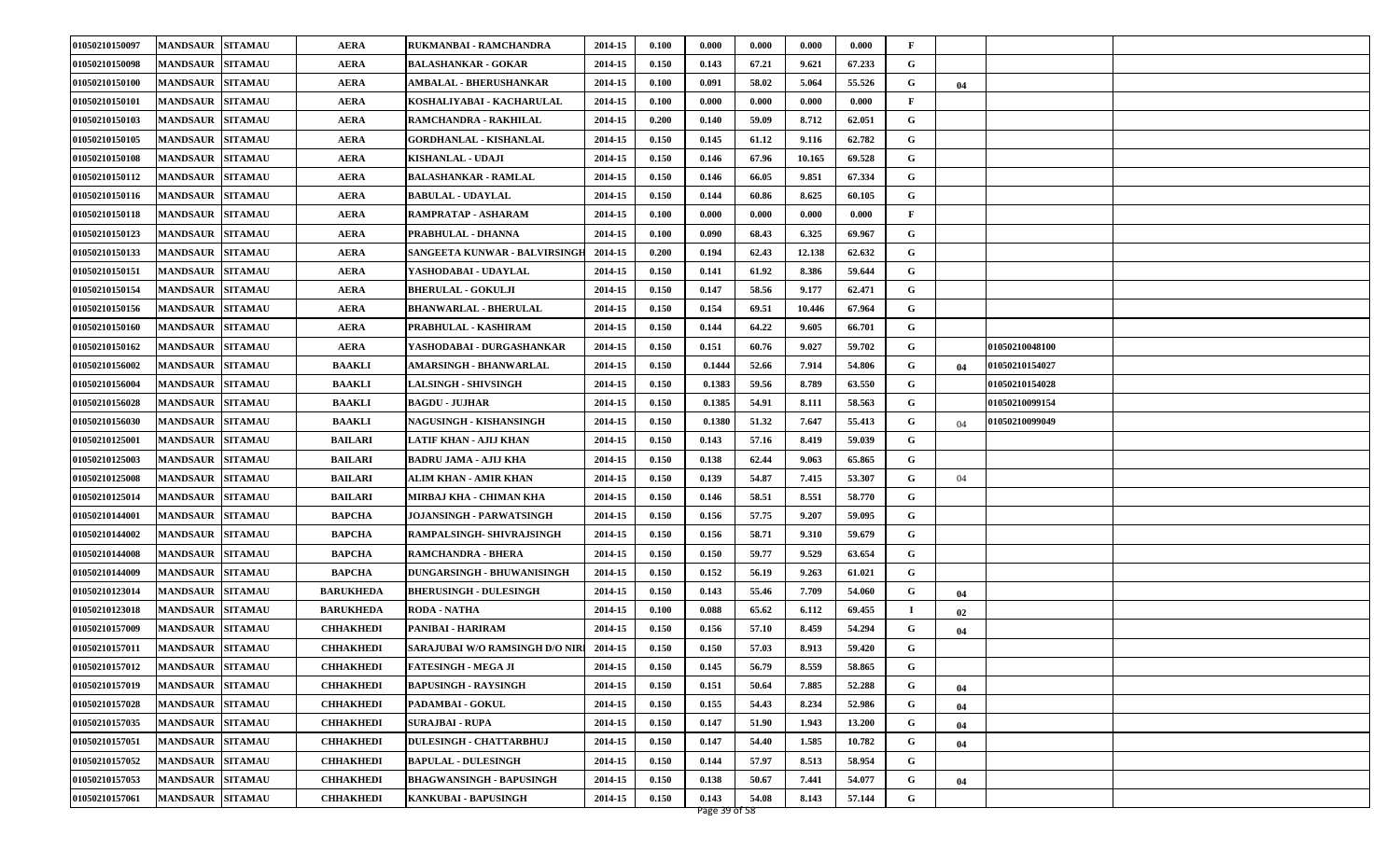| 01050210157066 | <b>MANDSAUR</b>         | <b>SITAMAU</b> | <b>CHHAKHEDI</b> | SAJJANBAI - SATYANARAYAN         | 2014-15 | 0.150 | 0.146 | 59.12 | 9.231  | 63.356 | G            |    |  |
|----------------|-------------------------|----------------|------------------|----------------------------------|---------|-------|-------|-------|--------|--------|--------------|----|--|
| 01050210151001 | <b>MANDSAUR</b>         | <b>SITAMAU</b> | <b>CHIKLA</b>    | SITABAI - RATANLAL               | 2014-15 | 0.100 | 0.000 | 0.000 | 0.000  | 0.000  | $\mathbf{F}$ |    |  |
| 01050210151007 | <b>MANDSAUR</b>         | <b>SITAMAU</b> | <b>CHIKLA</b>    | RAMNARAYAN - KISHANLAL           | 2014-15 | 0.150 | 0.140 | 58.30 | 8.628  | 61.629 | G            |    |  |
| 01050210151009 | <b>MANDSAUR</b>         | <b>SITAMAU</b> | <b>CHIKLA</b>    | KANHAIYALAL - BHUWANIRAM         | 2014-15 | 0.200 | 0.184 | 61.66 | 11.918 | 64.913 | G            |    |  |
| 01050210151010 | <b>MANDSAUR</b>         | <b>SITAMAU</b> | <b>CHIKLA</b>    | <b>BHUWANISHANKAR - HIRALAL</b>  | 2014-15 | 0.200 | 0.199 | 55.65 | 11.146 | 56.066 | G            |    |  |
| 01050210151013 | <b>MANDSAUR</b>         | <b>SITAMAU</b> | <b>CHIKLA</b>    | <b>RUPSINGH - MODISINGH</b>      | 2014-15 | 0.150 | 0.150 | 61.99 | 10.184 | 68.120 | G            |    |  |
| 01050210151014 | <b>MANDSAUR</b>         | <b>SITAMAU</b> | <b>CHIKLA</b>    | RAMCHANDRA - OMKARLAL            | 2014-15 | 0.150 | 0.139 | 62.76 | 8.544  | 61.645 | G            |    |  |
| 01050210151016 | <b>MANDSAUR</b>         | <b>SITAMAU</b> | <b>CHIKLA</b>    | <b>BHAGATRAM - HIRALAL</b>       | 2014-15 | 0.150 | 0.148 | 60.60 | 9.151  | 62.041 | G            |    |  |
| 01050210151019 | <b>MANDSAUR</b>         | <b>SITAMAU</b> | <b>CHIKLA</b>    | BHANWARSINGH - AMARSINGH         | 2014-15 | 0.150 | 0.150 | 64.53 | 10.518 | 70.120 | G            |    |  |
| 01050210151021 | <b>MANDSAUR</b>         | <b>SITAMAU</b> | <b>CHIKLA</b>    | <b>BASANTIBAI - GIRDHARI</b>     | 2014-15 | 0.100 | 0.000 | 0.000 | 0.000  | 0.000  | $\mathbf{F}$ |    |  |
| 01050210151022 | <b>MANDSAUR</b>         | <b>SITAMAU</b> | <b>CHIKLA</b>    | NATHIBAI - RAMNARAYAN            | 2014-15 | 0.100 | 0.000 | 0.000 | 0.000  | 0.000  | $\mathbf{F}$ |    |  |
| 01050210151025 | <b>MANDSAUR</b>         | <b>SITAMAU</b> | <b>CHIKLA</b>    | VARDIBAI - PRAHLAD               | 2014-15 | 0.150 | 0.143 | 57.53 | 8.161  | 57.270 | G            | 04 |  |
| 01050210151026 | <b>MANDSAUR</b>         | <b>SITAMAU</b> | <b>CHIKLA</b>    | RATANIBAI - MANGILAL             | 2014-15 | 0.150 | 0.150 | 62.07 | 9.302  | 62.013 | G            |    |  |
| 01050210151027 | <b>MANDSAUR</b>         | <b>SITAMAU</b> | <b>CHIKLA</b>    | PREMBAI - NANDUBAI               | 2014-15 | 0.150 | 0.142 | 60.77 | 9.063  | 63.779 | G            |    |  |
| 01050210151029 | <b>MANDSAUR</b>         | <b>SITAMAU</b> | <b>CHIKLA</b>    | <b>RAMLAL - RADHAKISHAN</b>      | 2014-15 | 0.150 | 0.143 | 59.84 | 8.771  | 61.551 | G            |    |  |
| 01050210151031 | <b>MANDSAUR</b>         | <b>SITAMAU</b> | <b>CHIKLA</b>    | VARDICHAND - MANGILAL            | 2014-15 | 0.100 | 0.000 | 0.000 | 0.000  | 0.000  | F            |    |  |
| 01050210151033 | <b>MANDSAUR</b>         | <b>SITAMAU</b> | <b>CHIKLA</b>    | GORDHANSINGH - AMARSINGH         | 2014-15 | 0.150 | 0.149 | 57.12 | 9.596  | 64.620 | G            |    |  |
| 01050210151035 | <b>MANDSAUR</b>         | <b>SITAMAU</b> | <b>CHIKLA</b>    | DINESHSINGH - MADANSINGH         | 2014-15 | 0.100 | 0.000 | 0.000 | 0.000  | 0.000  | $\mathbf{F}$ |    |  |
| 01050210151036 | <b>MANDSAUR</b>         | <b>SITAMAU</b> | <b>CHIKLA</b>    | SHIVNARAYAN - SALAGRAM           | 2014-15 | 0.100 | 0.088 | 59.71 | 5.451  | 61.943 | G            |    |  |
| 01050210151044 | <b>MANDSAUR</b>         | <b>SITAMAU</b> | <b>CHIKLA</b>    | <b>JUJHARSINGH - NANDSINGH</b>   | 2014-15 | 0.150 | 0.148 | 56.74 | 8.235  | 55.567 | G            | 04 |  |
| 01050210151048 | <b>MANDSAUR</b>         | <b>SITAMAU</b> | <b>CHIKLA</b>    | SHYAMLAL - RAMNARAYAN            | 2014-15 | 0.150 | 0.142 | 54.11 | 7.738  | 54.531 | G            | 04 |  |
| 01050210151052 | <b>MANDSAUR</b>         | <b>SITAMAU</b> | <b>CHIKLA</b>    | PURALAL - JAGANNATH              | 2014-15 | 0.100 | 0.000 | 0.000 | 0.000  | 0.000  | $\mathbf{F}$ |    |  |
| 01050210151057 | <b>MANDSAUR</b>         | <b>SITAMAU</b> | <b>CHIKLA</b>    | <b>SALAGRAM - MODIRAM</b>        | 2014-15 | 0.150 | 0.134 | 60.90 | 8.309  | 61.961 | G            |    |  |
| 01050210151063 | <b>MANDSAUR</b>         | <b>SITAMAU</b> | <b>CHIKLA</b>    | VAJIBAI - RAMNARAYAN             | 2014-15 | 0.150 | 0.151 | 56.18 | 8.483  | 56.179 | G            |    |  |
| 01050210151064 | <b>MANDSAUR</b>         | <b>SITAMAU</b> | <b>CHIKLA</b>    | RUPSINGH - ONKARSINGH            | 2014-15 | 0.150 | 0.150 | 57.87 | 8.813  | 58.753 | G            |    |  |
| 01050210151066 | <b>MANDSAUR</b>         | <b>SITAMAU</b> | <b>CHIKLA</b>    | SITABAI - KESHURAM               | 2014-15 | 0.150 | 0.140 | 61.43 | 8.679  | 62.037 | G            |    |  |
| 01050210151073 | <b>MANDSAUR</b>         | <b>SITAMAU</b> | <b>CHIKLA</b>    | KRISHNAKUNWAR - RAMSINGH         | 2014-15 | 0.150 | 0.151 | 59.74 | 9.277  | 61.356 | G            |    |  |
| 01050210151074 | <b>MANDSAUR</b>         | <b>SITAMAU</b> | <b>CHIKLA</b>    | RATANLAL - KISHANLAL             | 2014-15 | 0.100 | 0.000 | 0.000 | 0.000  | 0.000  | $\mathbf{F}$ |    |  |
| 01050210151079 | <b>MANDSAUR</b>         | <b>SITAMAU</b> | <b>CHIKLA</b>    | <b>BHERULAL - KEDAR</b>          | 2014-15 | 0.150 | 0.153 | 61.42 | 9.634  | 62.967 | G            |    |  |
| 01050210151083 | <b>MANDSAUR</b>         | <b>SITAMAU</b> | <b>CHIKLA</b>    | MANNALAL - DEVRAM D.P. SHIVRAI   | 2014-15 | 0.150 | 0.149 | 60.64 | 9.139  | 61.418 | G            |    |  |
| 01050210151084 | <b>MANDSAUR</b>         | <b>SITAMAU</b> | <b>CHIKLA</b>    | KANHAYALAL - KEDARLAL            | 2014-15 | 0.150 | 0.146 | 58.95 | 8.733  | 60.021 | G            |    |  |
| 01050210151086 | <b>MANDSAUR</b>         | <b>SITAMAU</b> | <b>CHIKLA</b>    | <b>BASANTILAL - SALAGRAM</b>     | 2014-15 | 0.100 | 0.000 | 0.000 | 0.000  | 0.000  | $\mathbf{F}$ |    |  |
| 01050210151089 | <b>MANDSAUR SITAMAU</b> |                | <b>CHIKLA</b>    | RAMESHWAR - BHAGIRATH            | 2014-15 | 0.150 | 0.151 | 63.23 | 9.295  | 61.761 | G            |    |  |
| 01050210151090 | MANDSAUR SITAMAU        |                | <b>CHIKLA</b>    | <b>UDAYSINGH - LALSINGH</b>      | 2014-15 | 0.150 | 0.144 | 65.78 | 9.867  | 68.521 | G            |    |  |
| 01050210151093 | <b>MANDSAUR</b>         | <b>SITAMAU</b> | <b>CHIKLA</b>    | <b>HARISINGH - AMARSINGH</b>     | 2014-15 | 0.150 | 0.145 | 62.27 | 9.945  | 68.445 | G            |    |  |
| 01050210151094 | <b>MANDSAUR</b>         | <b>SITAMAU</b> | <b>CHIKLA</b>    | KANHAIYALAL - SHANKARLAL         | 2014-15 | 0.100 | 0.000 | 0.000 | 0.000  | 0.000  | $\mathbf{F}$ |    |  |
| 01050210151099 | <b>MANDSAUR</b>         | <b>SITAMAU</b> | <b>CHIKLA</b>    | RAMGOPAL - BHANWARLAL            | 2014-15 | 0.100 | 0.098 | 62.01 | 5.926  | 60.717 | G            |    |  |
| 01050210151100 | <b>MANDSAUR</b>         | <b>SITAMAU</b> | <b>CHIKLA</b>    | <b>BHUWANISINGH - ONKARSINGH</b> | 2014-15 | 0.150 | 0.148 | 65.08 | 9.725  | 65.621 | G            |    |  |
| 01050210151104 | <b>MANDSAUR</b>         | <b>SITAMAU</b> | <b>CHIKLA</b>    | PRABHULAL - MODIRAM BADA         | 2014-15 | 0.150 | 0.142 | 61.90 | 9.046  | 63.794 | G            |    |  |
| 01050210151108 | <b>MANDSAUR</b>         | <b>SITAMAU</b> | <b>CHIKLA</b>    | <b>GOVINDRAM - NANDRAM</b>       | 2014-15 | 0.150 | 0.130 | 63.21 | 8.615  | 66.167 | G            |    |  |
| 01050210151112 | <b>MANDSAUR SITAMAU</b> |                | <b>CHIKLA</b>    | RAJENDRASINGH - HARISINGH        | 2014-15 | 0.150 | 0.146 | 64.88 | 10.242 | 70.055 | G            |    |  |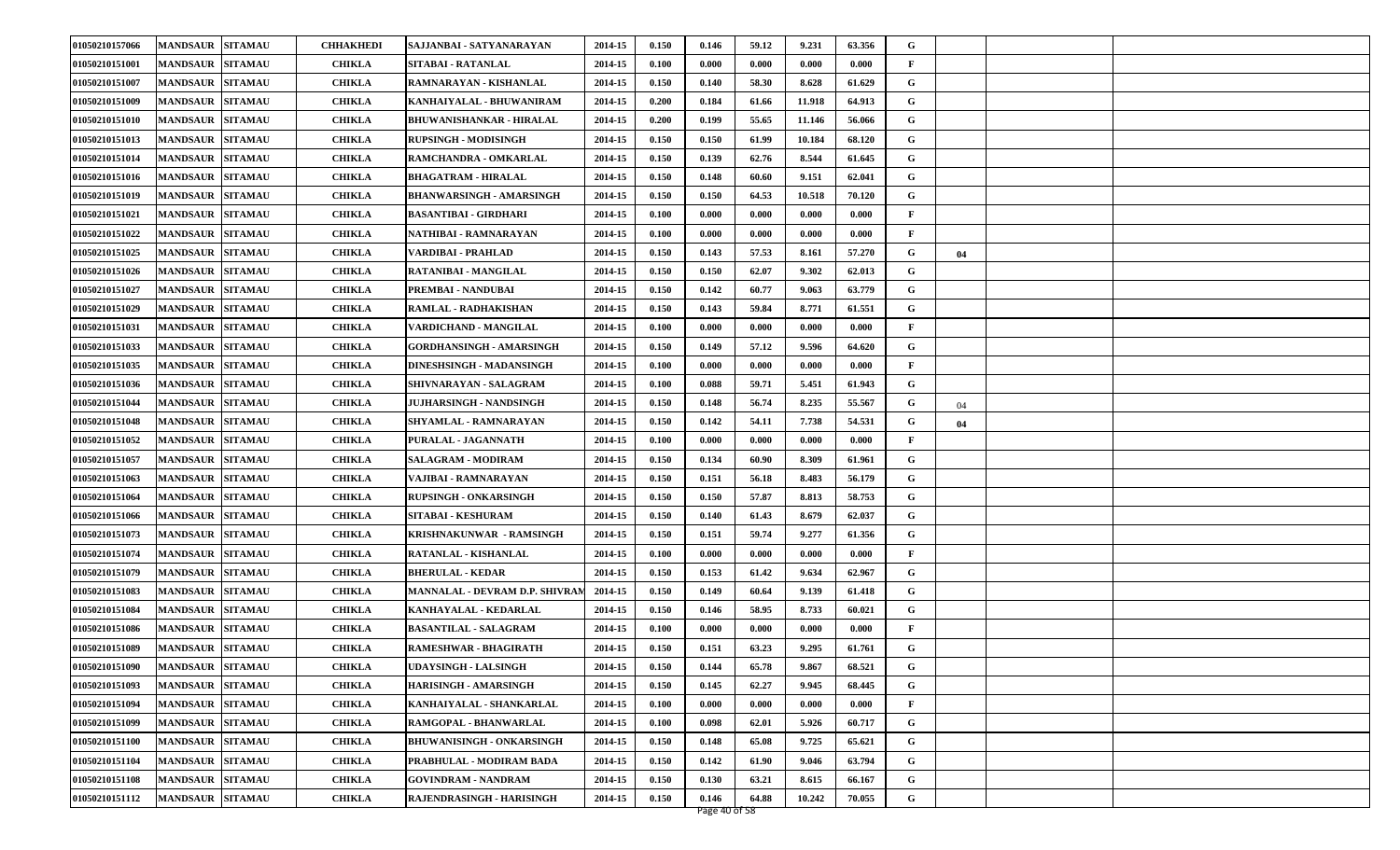| 01050210151116 | <b>MANDSAUR</b>         | <b>SITAMAU</b> | <b>CHIKLA</b>     | JORAWARSINGH - NANDSINGH          | 2014-15 | 0.100 | 0.097 | 60.06 | 6.023  | 62.157 | G            |    |  |
|----------------|-------------------------|----------------|-------------------|-----------------------------------|---------|-------|-------|-------|--------|--------|--------------|----|--|
| 01050210151118 | <b>MANDSAUR</b>         | <b>SITAMAU</b> | <b>CHIKLA</b>     | BHANWARSINGH - NANDSINGH          | 2014-15 | 0.100 | 0.000 | 0.000 | 0.000  | 0.000  | $\mathbf{F}$ |    |  |
| 01050210151120 | <b>MANDSAUR</b>         | <b>SITAMAU</b> | <b>CHIKLA</b>     | ISHWARSINGH - GORDHANSINGH        | 2014-15 | 0.200 | 0.197 | 55.84 | 12.612 | 63.891 | G            |    |  |
| 01050210151121 | <b>MANDSAUR</b>         | <b>SITAMAU</b> | <b>CHIKLA</b>     | <b>MODIRAM - MOHANLAL</b>         | 2014-15 | 0.150 | 0.144 | 60.62 | 9.214  | 64.209 | G            |    |  |
| 01050210151123 | <b>MANDSAUR</b>         | <b>SITAMAU</b> | <b>CHIKLA</b>     | <b>BADRILAL - JAGANNATH</b>       | 2014-15 | 0.150 | 0.147 | 62.45 | 9.368  | 63.815 | G            |    |  |
| 01050210151124 | <b>MANDSAUR</b>         | <b>SITAMAU</b> | <b>CHIKLA</b>     | SHOBHARAM - SHRIRAM               | 2014-15 | 0.100 | 0.100 | 65.72 | 6.760  | 67.600 | G            |    |  |
| 01050210151127 | <b>MANDSAUR</b>         | <b>SITAMAU</b> | <b>CHIKLA</b>     | RAMSINGH - NAHARSINGH             | 2014-15 | 0.150 | 0.150 | 53.77 | 2.996  | 19.973 | G            | 04 |  |
| 01050210151131 | <b>MANDSAUR</b>         | <b>SITAMAU</b> | <b>CHIKLA</b>     | <b>BAPULAL - KEDARLAL</b>         | 2014-15 | 0.150 | 0.149 | 59.62 | 9.471  | 63.735 | G            |    |  |
| 01050210151133 | <b>MANDSAUR</b>         | <b>SITAMAU</b> | <b>CHIKLA</b>     | PURANBAI - SURATRAM               | 2014-15 | 0.150 | 0.142 | 66.68 | 10.069 | 71.059 | G            |    |  |
| 01050210151135 | <b>MANDSAUR</b>         | <b>SITAMAU</b> | <b>CHIKLA</b>     | <b>GOVINDSINGH - BHANWARSINGH</b> | 2014-15 | 0.150 | 0.150 | 63.76 | 10.320 | 68.800 | G            |    |  |
| 01050210151136 | <b>MANDSAUR</b>         | <b>SITAMAU</b> | <b>CHIKLA</b>     | <b>HIRALAL - VISHNULAL</b>        | 2014-15 | 0.100 | 0.000 | 0.000 | 0.000  | 0.000  | $\mathbf{F}$ |    |  |
| 01050210151138 | <b>MANDSAUR</b>         | <b>SITAMAU</b> | <b>CHIKLA</b>     | PRABHULAL - MODA                  | 2014-15 | 0.150 | 0.150 | 66.68 | 11.164 | 74.427 | G            |    |  |
| 01050210151139 | <b>MANDSAUR</b>         | <b>SITAMAU</b> | <b>CHIKLA</b>     | <b>MOHANSINGH - RUPSINGH</b>      | 2014-15 | 0.100 | 0.000 | 0.000 | 0.000  | 0.000  | F            |    |  |
| 01050210151142 | <b>MANDSAUR</b>         | <b>SITAMAU</b> | <b>CHIKLA</b>     | KUSHALKUWAR - UMRAOSINGH          | 2014-15 | 0.150 | 0.148 | 57.14 | 9.134  | 61.716 | G            |    |  |
| 01050210151143 | <b>MANDSAUR</b>         | <b>SITAMAU</b> | <b>CHIKLA</b>     | TULSIRAM - BHUWAN                 | 2014-15 | 0.100 | 0.100 | 61.44 | 6.442  | 64.420 | G            |    |  |
| 01050210151103 | <b>MANDSAUR</b>         | <b>SITAMAU</b> | <b>CHIKLA</b>     | <b>BHAGWAN - MODA</b>             | 2014-15 | 0.100 | 0.093 | 69.94 | 7.384  | 79.398 | п            | 02 |  |
| 01050210152002 | <b>MANDSAUR</b>         | <b>SITAMAU</b> | DHAKADPIPLIYA     | <b>DHAPUBAI - LAXMAN</b>          | 2014-15 | 0.150 | 0.150 | 53.70 | 8.093  | 53.953 | G            | 04 |  |
| 01050210152010 | <b>MANDSAUR</b>         | <b>SITAMAU</b> | DHAKADPIPLIYA     | <b>DEVILAL - LAXMAN</b>           | 2014-15 | 0.150 | 0.141 | 66.27 | 9.448  | 67.102 | G            |    |  |
| 01050210152012 | <b>MANDSAUR</b>         | <b>SITAMAU</b> | DHAKADPIPLIYA     | RADHESHYAM - PYARA D.P. KALU      | 2014-15 | 0.150 | 0.140 | 60.49 | 2.229  | 15.978 | G            | 04 |  |
| 01050210152014 | <b>MANDSAUR</b>         | <b>SITAMAU</b> | DHAKADPIPLIYA     | <b>GANGABAI - NATHU</b>           | 2014-15 | 0.100 | 0.053 | 56.20 | 3.123  | 59.486 | G            |    |  |
| 01050210152015 | <b>MANDSAUR</b>         | <b>SITAMAU</b> | DHAKADPIPLIYA     | <b>BHERUSINGH - LALSINGH</b>      | 2014-15 | 0.150 | 0.148 | 60.98 | 9.975  | 67.399 | G            |    |  |
| 01050210152026 | <b>MANDSAUR</b>         | <b>SITAMAU</b> | DHAKADPIPLIYA     | <b>KACHRULAL - RAMLAL</b>         | 2014-15 | 0.150 | 0.141 | 62.56 | 9.071  | 64.288 | G            |    |  |
| 01050210152041 | <b>MANDSAUR</b>         | <b>SITAMAU</b> | DHAKADPIPLIYA     | RADHESHYAM - KANIRAM              | 2014-15 | 0.100 | 0.000 | 0.000 | 0.000  | 0.000  | F            |    |  |
| 01050210152043 | <b>MANDSAUR</b>         | <b>SITAMAU</b> | DHAKADPIPLIYA     | <b>AMARLAL - SHANKARLAL</b>       | 2014-15 | 0.150 | 0.147 | 62.84 | 9.749  | 66.320 | G            |    |  |
| 01050210152046 | <b>MANDSAUR</b>         | <b>SITAMAU</b> | DHAKADPIPLIYA     | SOHANBAI - ATMARAM                | 2014-15 | 0.200 | 0.204 | 58.99 | 11.427 | 55.960 | G            | 04 |  |
| 01050210152068 | <b>MANDSAUR</b>         | <b>SITAMAU</b> | DHAKADPIPLIYA     | PRABHULAL - BAGDIRAM              | 2014-15 | 0.100 | 0.000 | 0.000 | 0.000  | 0.000  | $\mathbf{F}$ |    |  |
| 01050210152071 | <b>MANDSAUR</b>         | <b>SITAMAU</b> | DHAKADPIPLIYA     | KAILASHBAI - RAMNARAYAN           | 2014-15 | 0.150 | 0.147 | 57.98 | 8.515  | 58.123 | G            |    |  |
| 01050210152079 | <b>MANDSAUR</b>         | <b>SITAMAU</b> | DHAKADPIPLIYA     | <b>GOPILAL - NATHU</b>            | 2014-15 | 0.100 | 0.099 | 62.66 | 6.221  | 62.838 | G            |    |  |
| 01050210152081 | <b>MANDSAUR</b>         | <b>SITAMAU</b> | DHAKADPIPLIYA     | <b>KARULAL - DEVILAL</b>          | 2014-15 | 0.150 | 0.140 | 57.67 | 8.395  | 60.136 | G            |    |  |
| 01050210081003 | <b>MANDSAUR</b>         | <b>SITAMAU</b> | <b>DHARAKHEDI</b> | <b>ANTARKUNWAR - GOVINDSINGH</b>  | 2014-15 | 0.150 | 0.145 | 58.73 | 1.737  | 11.979 | G            | 04 |  |
| 01050210081007 | <b>MANDSAUR</b>         | <b>SITAMAU</b> | <b>DHARAKHEDI</b> | DHAPUBAI - JAGANNATH              | 2014-15 | 0.150 | 0.134 | 60.80 | 8.425  | 62.967 | G            |    |  |
| 01050210081011 | <b>MANDSAUR</b>         | <b>SITAMAU</b> | <b>DHARAKHEDI</b> | SHAMBHUSINGH - MANOHARSINGH       | 2014-15 | 0.150 | 0.148 | 66.35 | 8.957  | 60.561 | G            |    |  |
| 01050210081013 | <b>MANDSAUR SITAMAU</b> |                | <b>DHARAKHEDI</b> | <b>BAPULAL - RAMNARAYAN</b>       | 2014-15 | 0.150 | 0.150 | 61.74 | 9.473  | 63.153 | G            |    |  |
| 01050210081014 | MANDSAUR SITAMAU        |                | <b>DHARAKHEDI</b> | <b>JAGDISH - BHUWANILAL</b>       | 2014-15 | 0.100 | 0.000 | 0.000 | 0.000  | 0.000  | F            |    |  |
| 01050210081018 | <b>MANDSAUR</b>         | <b>SITAMAU</b> | <b>DHARAKHEDI</b> | RAGHUVEERSINGH - LALKUNWAR        | 2014-15 | 0.100 | 0.000 | 0.000 | 0.000  | 0.000  | $\mathbf{F}$ |    |  |
| 01050210081021 | <b>MANDSAUR</b>         | <b>SITAMAU</b> | <b>DHARAKHEDI</b> | MAHENDRASINGH - SHAMBHUSING       | 2014-15 | 0.150 | 0.150 | 67.38 | 9.876  | 65.840 | G            |    |  |
| 01050210081023 | <b>MANDSAUR</b>         | <b>SITAMAU</b> | <b>DHARAKHEDI</b> | SHAKTISINGH - SHAMBHUSINGH        | 2014-15 | 0.150 | 0.150 | 68.10 | 10.244 | 68.202 | G            |    |  |
| 01050210081027 | <b>MANDSAUR</b>         | <b>SITAMAU</b> | <b>DHARAKHEDI</b> | RAGHUNATHSINGH - SHAMBHUSING      | 2014-15 | 0.150 | 0.066 | 69.13 | 4.316  | 65.394 | G            |    |  |
| 01050210081028 | <b>MANDSAUR</b>         | <b>SITAMAU</b> | <b>DHARAKHEDI</b> | KUBERSINGH - JASWANTSINGH         | 2014-15 | 0.150 | 0.141 | 68.41 | 9.470  | 67.306 | G            |    |  |
| 01050210081030 | <b>MANDSAUR</b>         | <b>SITAMAU</b> | <b>DHARAKHEDI</b> | <b>BHARATSINGH - GOVINDSINGH</b>  | 2014-15 | 0.150 | 0.148 | 60.24 | 9.458  | 63.819 | G            |    |  |
| 01050210081031 | <b>MANDSAUR SITAMAU</b> |                | <b>DHARAKHEDI</b> | <b>HARISINGH - SHAMBHUSINGH</b>   | 2014-15 | 0.150 | 0.059 | 71.22 | 3.724  | 63.658 | G            |    |  |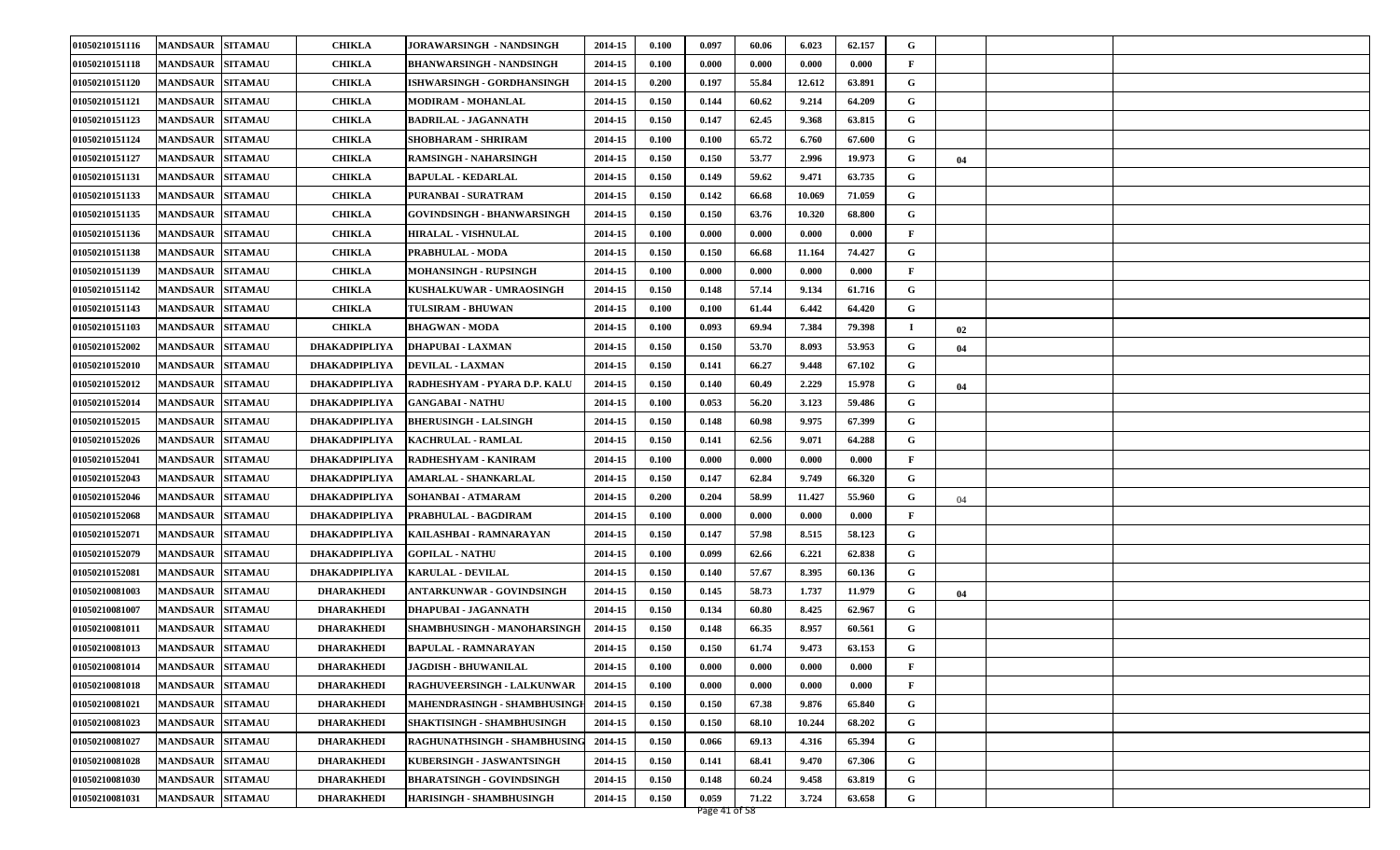| 01050210081033 | <b>MANDSAUR SITAMAU</b>           | <b>DHARAKHEDI</b>      | <b>MADANLAL - HIRALAL</b>        | 2014-15 | 0.150 | 0.138 | 65.16 | 8.908  | 64.785 | G |    |                    |
|----------------|-----------------------------------|------------------------|----------------------------------|---------|-------|-------|-------|--------|--------|---|----|--------------------|
| 01050210081035 | <b>MANDSAUR</b><br><b>SITAMAU</b> | <b>DHARAKHEDI</b>      | <b>LAXMANSINGH - BHAGATSINGH</b> | 2014-15 | 0.150 | 0.151 | 57.66 | 8.567  | 56.773 | G |    |                    |
| 01050210101010 | <b>MANDSAUR</b><br><b>SITAMAU</b> | <b>FATEHPUR CHIKLI</b> | <b>MOHANSINGH - SHIVSINGH</b>    | 2014-15 | 0.150 | 0.143 | 58.68 | 8.316  | 58.032 | G |    |                    |
| 01050210101015 | <b>MANDSAUR</b><br><b>SITAMAU</b> | <b>FATEHPUR CHIKLI</b> | <b>SWARUP - NANDA</b>            | 2014-15 | 0.150 | 0.149 | 59.86 | 8.645  | 57.981 | G |    |                    |
| 01050210101019 | <b>MANDSAUR</b><br><b>SITAMAU</b> | <b>FATEHPUR CHIKLI</b> | <b>BAGDUSINGH - SHAMBHUSINGH</b> | 2014-15 | 0.150 | 0.148 | 56.29 | 8.299  | 56.074 | G |    |                    |
| 01050210101027 | <b>MANDSAUR</b><br><b>SITAMAU</b> | <b>FATEHPUR CHIKLI</b> | SAWITRIBAI - BHAGWANDAS          | 2014-15 | 0.150 | 0.141 | 58.82 | 8.857  | 62.771 | G |    |                    |
| 01050210101034 | <b>MANDSAUR</b><br><b>SITAMAU</b> | <b>FATEHPUR CHIKLI</b> | <b>PRABHUBAI - BHERULAL</b>      | 2014-15 | 0.150 | 0.140 | 51.53 | 6.750  | 48.077 | G | 04 |                    |
| 01050210101044 | <b>MANDSAUR</b><br><b>SITAMAU</b> | <b>FATEHPUR CHIKLI</b> | DHANNAKUNWAR - BHANWARSINGH      | 2014-15 | 0.100 | 0.000 | 0.000 | 0.000  | 0.000  | F |    | <b>NAME CHANGE</b> |
| 01050210101049 | <b>MANDSAUR</b><br><b>SITAMAU</b> | <b>FATEHPUR CHIKLI</b> | <b>BHARATSINGH - UDAYSINGH</b>   | 2014-15 | 0.150 | 0.140 | 54.06 | 7.638  | 54.402 | G | 04 |                    |
| 01050210101050 | <b>MANDSAUR</b><br><b>SITAMAU</b> | <b>FATEHPUR CHIKLI</b> | <b>BIHARISINGH - SARDARSINGH</b> | 2014-15 | 0.150 | 0.139 | 53.62 | 8.265  | 59.332 | G |    |                    |
| 01050210080005 | <b>MANDSAUR</b><br><b>SITAMAU</b> | <b>GALIYARA</b>        | <b>MANGILAL - LAXMINARAYAN</b>   | 2014-15 | 0.150 | 0.144 | 60.31 | 8.702  | 60.431 | G |    |                    |
| 01050210080018 | <b>MANDSAUR</b><br><b>SITAMAU</b> | <b>GALIYARA</b>        | VAKTIBAI - MODIRAM               | 2014-15 | 0.150 | 0.148 | 64.35 | 9.643  | 65.332 | G |    | <b>NAME CHANGE</b> |
| 01050210080020 | <b>MANDSAUR</b><br><b>SITAMAU</b> | <b>GALIYARA</b>        | DROPADIBAI - SHANKARLAL          | 2014-15 | 0.100 | 0.000 | 0.000 | 0.000  | 0.000  | F |    |                    |
| 01050210080034 | <b>MANDSAUR</b><br><b>SITAMAU</b> | <b>GALIYARA</b>        | <b>NANDUBAI - KALURAM</b>        | 2014-15 | 0.200 | 0.097 | 74.19 | 6.974  | 71.897 | G |    |                    |
| 01050210080035 | <b>SITAMAU</b><br><b>MANDSAUR</b> | <b>GALIYARA</b>        | <b>MANOHAR - BAPULAL</b>         | 2014-15 | 0.100 | 0.000 | 0.000 | 0.000  | 0.000  | F |    |                    |
| 01050210080038 | <b>MANDSAUR</b><br><b>SITAMAU</b> | <b>GALIYARA</b>        | <b>SHANTILAL - KALURAM</b>       | 2014-15 | 0.150 | 0.139 | 63.40 | 8.813  | 63.312 | G |    |                    |
| 01050210080039 | <b>MANDSAUR</b><br><b>SITAMAU</b> | <b>GALIYARA</b>        | <b>MANGU - DEVA</b>              | 2014-15 | 0.150 | 0.149 | 57.79 | 8.792  | 59.205 | G |    |                    |
| 01050210136002 | <b>MANDSAUR</b><br><b>SITAMAU</b> | <b>GANGAKHEDI</b>      | MODIRAM - MADHURAM D.P. RAMRA    | 2014-15 | 0.150 | 0.148 | 63.79 | 9.696  | 65.514 | G |    |                    |
| 01050210136003 | <b>MANDSAUR</b><br><b>SITAMAU</b> | <b>GANGAKHEDI</b>      | HARDEVRAM - RAMDAYAL             | 2014-15 | 0.150 | 0.142 | 61.05 | 9.341  | 65.782 | G |    |                    |
| 01050210136004 | <b>SITAMAU</b><br><b>MANDSAUR</b> | <b>GANGAKHEDI</b>      | TEJRAM - HIMMATRAM               | 2014-15 | 0.100 | 0.050 | 64.46 | 3.324  | 66.480 | G |    |                    |
| 01050210136007 | <b>MANDSAUR</b><br><b>SITAMAU</b> | <b>GANGAKHEDI</b>      | RAMCHANDRIBAI - SHRIRAM          | 2014-15 | 0.150 | 0.151 | 63.70 | 10.092 | 66.702 | G |    |                    |
| 01050210136008 | <b>MANDSAUR</b><br><b>SITAMAU</b> | <b>GANGAKHEDI</b>      | KANHAIYALAL - PRABHULAL          | 2014-15 | 0.150 | 0.148 | 63.02 | 9.561  | 64.601 | G |    |                    |
| 01050210136011 | <b>MANDSAUR</b><br><b>SITAMAU</b> | <b>GANGAKHEDI</b>      | NANALAL - KHALIRAM D.P. BHANW    | 2014-15 | 0.150 | 0.146 | 66.79 | 10.019 | 68.812 | G |    |                    |
| 01050210136012 | <b>SITAMAU</b><br><b>MANDSAUR</b> | <b>GANGAKHEDI</b>      | KALURAM - RAMCHANDRA             | 2014-15 | 0.200 | 0.190 | 66.13 | 12.773 | 67.297 | G |    |                    |
| 01050210136018 | <b>MANDSAUR</b><br><b>SITAMAU</b> | <b>GANGAKHEDI</b>      | <b>JETRAM -KASHIRAM</b>          | 2014-15 | 0.150 | 0.148 | 59.36 | 9.006  | 60.769 | G |    |                    |
| 01050210136019 | <b>MANDSAUR</b><br><b>SITAMAU</b> | <b>GANGAKHEDI</b>      | <b>KANKUBAI - SHANTILAL</b>      | 2014-15 | 0.150 | 0.142 | 67.87 | 9.812  | 69.050 | G |    |                    |
| 01050210136022 | <b>MANDSAUR</b><br><b>SITAMAU</b> | <b>GANGAKHEDI</b>      | KACHARUPURI - ONKARPURI          | 2014-15 | 0.150 | 0.144 | 68.44 | 10.207 | 70.882 | G |    |                    |
| 01050210136024 | <b>MANDSAUR</b><br><b>SITAMAU</b> | <b>GANGAKHEDI</b>      | <b>KALURAM - ASHARAM</b>         | 2014-15 | 0.200 | 0.201 | 66.19 | 13.522 | 67.274 | G |    |                    |
| 01050210136030 | <b>MANDSAUR</b><br><b>SITAMAU</b> | <b>GANGAKHEDI</b>      | <b>RANGLAL - PARASRAM</b>        | 2014-15 | 0.150 | 0.141 | 63.46 | 9.283  | 65.651 | G |    |                    |
| 01050210136031 | <b>MANDSAUR</b><br><b>SITAMAU</b> | <b>GANGAKHEDI</b>      | <b>GANESHRAM - BHANWARLAL</b>    | 2014-15 | 0.150 | 0.151 | 63.99 | 9.836  | 65.053 | G |    |                    |
| 01050210136032 | <b>MANDSAUR</b><br><b>SITAMAU</b> | <b>GANGAKHEDI</b>      | VAINIRAM - RAMKISHAN             | 2014-15 | 0.150 | 0.139 | 63.79 | 9.058  | 65.212 | G |    |                    |
| 01050210136034 | <b>SITAMAU</b><br><b>MANDSAUR</b> | <b>GANGAKHEDI</b>      | RAMRATAN - NATHURAM              | 2014-15 | 0.150 | 0.141 | 66.06 | 9.673  | 68.798 | G |    |                    |
| 01050210136035 | <b>MANDSAUR SITAMAU</b>           | <b>GANGAKHEDI</b>      | <b>DEVRAM - AMRATRAM</b>         | 2014-15 | 0.150 | 0.150 | 62.11 | 9.512  | 63.583 | G |    |                    |
| 01050210136037 | <b>MANDSAUR SITAMAU</b>           | <b>GANGAKHEDI</b>      | <b>HIRABAI - RUGHNATHPURI</b>    | 2014-15 | 0.150 | 0.144 | 66.77 | 9.863  | 68.493 | G |    |                    |
| 01050210136039 | <b>MANDSAUR</b><br><b>SITAMAU</b> | <b>GANGAKHEDI</b>      | RAMKISHAN - RAMNARAYAN           | 2014-15 | 0.150 | 0.146 | 62.20 | 9.339  | 63.966 | G |    |                    |
| 01050210136040 | <b>MANDSAUR</b><br><b>SITAMAU</b> | <b>GANGAKHEDI</b>      | KAILASHBAI - CHAINRAM            | 2014-15 | 0.200 | 0.192 | 65.87 | 12.788 | 66.708 | G |    |                    |
| 01050210136042 | <b>SITAMAU</b><br><b>MANDSAUR</b> | <b>GANGAKHEDI</b>      | <b>DURGABAI- BHABHUTPURI</b>     | 2014-15 | 0.150 | 0.141 | 65.01 | 9.566  | 68.037 | G |    |                    |
| 01050210136046 | <b>MANDSAUR</b><br><b>SITAMAU</b> | <b>GANGAKHEDI</b>      | RAMPRASAD - PATITRAM             | 2014-15 | 0.150 | 0.138 | 60.45 | 8.480  | 61.583 | G |    |                    |
| 01050210136047 | <b>SITAMAU</b><br><b>MANDSAUR</b> | <b>GANGAKHEDI</b>      | <b>GOVINDRAM - DULICHAND</b>     | 2014-15 | 0.150 | 0.142 | 64.22 | 9.312  | 65.624 | G |    |                    |
| 01050210136048 | <b>SITAMAU</b><br><b>MANDSAUR</b> | <b>GANGAKHEDI</b>      | <b>BANSHILAL - BHERULAL</b>      | 2014-15 | 0.100 | 0.050 | 60.43 | 3.229  | 64.580 | G |    |                    |
| 01050210136049 | <b>MANDSAUR</b><br><b>SITAMAU</b> | <b>GANGAKHEDI</b>      | DAYARAM - RAMNIWAS               | 2014-15 | 0.150 | 0.147 | 64.65 | 9.753  | 66.257 | G |    |                    |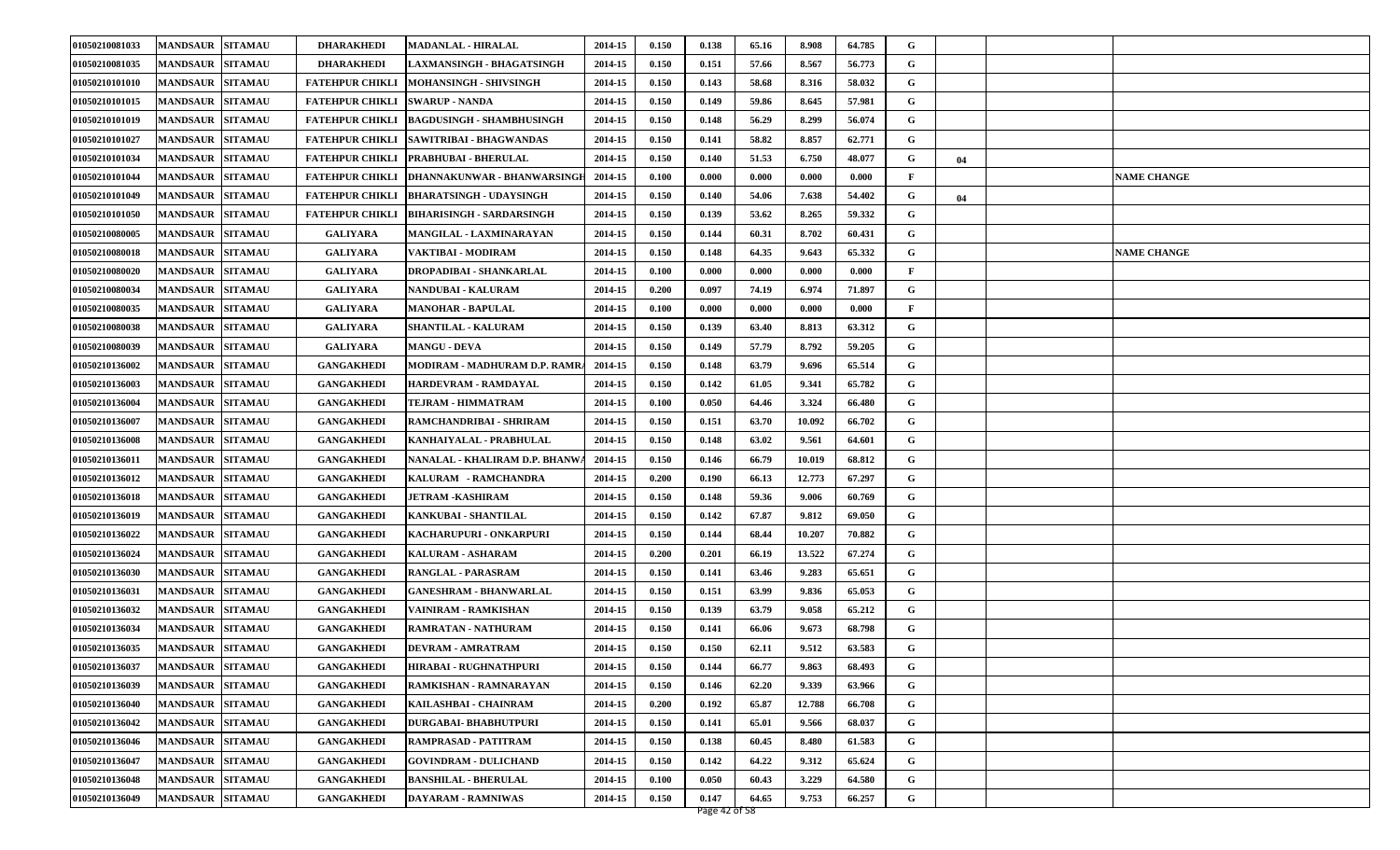| 01050210136053 | <b>MANDSAUR SITAMAU</b>           | <b>GANGAKHEDI</b>    | <b>BABULAL - KALURAM</b>         | 2014-15 | 0.200 | 0.190 | 66.06 | 12.636 | 66.575 | G |    |                |  |
|----------------|-----------------------------------|----------------------|----------------------------------|---------|-------|-------|-------|--------|--------|---|----|----------------|--|
| 01050210136057 | <b>MANDSAUR</b><br><b>SITAMAU</b> | <b>GANGAKHEDI</b>    | SATYANARAYAN - RAMNIWAS          | 2014-15 | 0.200 | 0.197 | 65.97 | 13.797 | 70.107 | G |    |                |  |
| 01050210136059 | <b>MANDSAUR</b><br><b>SITAMAU</b> | <b>GANGAKHEDI</b>    | <b>GOPILAL - MATHURALAL</b>      | 2014-15 | 0.200 | 0.195 | 65.45 | 12.791 | 65.494 | G |    |                |  |
| 01050210136060 | <b>MANDSAUR</b><br><b>SITAMAU</b> | <b>GANGAKHEDI</b>    | HIMMATRAM - RAMDAYAL             | 2014-15 | 0.200 | 0.202 | 66.51 | 13.616 | 67.273 | G |    |                |  |
| 01050210136062 | <b>MANDSAUR</b><br><b>SITAMAU</b> | <b>GANGAKHEDI</b>    | DASHRATHLAL - BHANWARLAL         | 2014-15 | 0.150 | 0.141 | 65.54 | 9.709  | 69.005 | G |    |                |  |
| 01050210136063 | <b>MANDSAUR</b><br><b>SITAMAU</b> | <b>GANGAKHEDI</b>    | KANHAIYALAL - BHANWARLAL         | 2014-15 | 0.150 | 0.140 | 64.52 | 9.236  | 65.877 | G |    |                |  |
| 01050210136065 | <b>MANDSAUR</b><br><b>SITAMAU</b> | <b>GANGAKHEDI</b>    | <b>RAMNIWAS - SAVRAM</b>         | 2014-15 | 0.150 | 0.151 | 64.92 | 10.072 | 66.924 | G |    |                |  |
| 01050210136066 | <b>MANDSAUR</b><br><b>SITAMAU</b> | <b>GANGAKHEDI</b>    | <b>BANSHILAL - BHANWARLAL</b>    | 2014-15 | 0.200 | 0.190 | 66.10 | 12.691 | 66.936 | G |    |                |  |
| 01050210136068 | <b>MANDSAUR</b><br><b>SITAMAU</b> | <b>GANGAKHEDI</b>    | PARWATIBAI - VARDICHAND          | 2014-15 | 0.150 | 0.150 | 64.66 | 9.856  | 65.532 | G |    |                |  |
| 01050210136081 | <b>MANDSAUR</b><br><b>SITAMAU</b> | <b>GANGAKHEDI</b>    | <b>BALARAM - RAMRATAN</b>        | 2014-15 | 0.150 | 0.152 | 62.10 | 9.306  | 61.345 | G |    |                |  |
| 01050210136084 | <b>MANDSAUR</b><br><b>SITAMAU</b> | <b>GANGAKHEDI</b>    | <b>RAMESHWAR PURI - SHIVPURI</b> | 2014-15 | 0.150 | 0.146 | 69.94 | 10.461 | 71.749 | G |    |                |  |
| 01050210136085 | <b>MANDSAUR</b><br><b>SITAMAU</b> | <b>GANGAKHEDI</b>    | TULSIRAM - JAGANNATH             | 2014-15 | 0.150 | 0.145 | 61.43 | 8.969  | 62.069 | G |    | 01050210138017 |  |
| 01050210136086 | <b>MANDSAUR</b><br><b>SITAMAU</b> | <b>GANGAKHEDI</b>    | <b>BHAWANISHANKAR - MAGNIRAM</b> | 2014-15 | 0.150 | 0.147 | 63.01 | 9.659  | 65.618 | G |    | 01050210099016 |  |
| 01050210136087 | <b>MANDSAUR</b><br><b>SITAMAU</b> | <b>GANGAKHEDI</b>    | LAXMINARAYAN - BAPULAL           | 2014-15 | 0.150 | 0.147 | 64.37 | 9.839  | 66.841 | G |    | 01050210099020 |  |
| 01050210136088 | <b>SITAMAU</b><br><b>MANDSAUR</b> | <b>GANGAKHEDI</b>    | <b>MANGILAL - GULAB</b>          | 2014-15 | 0.150 | 0.147 | 63.25 | 9.488  | 64.588 | G |    | 01050210135012 |  |
| 01050210136089 | <b>MANDSAUR</b><br><b>SITAMAU</b> | <b>GANGAKHEDI</b>    | RADHESHYAM - OMKARLAL            | 2014-15 | 0.150 | 0.144 | 64.25 | 9.280  | 64.669 | G |    | 01050210135098 |  |
| 01050210128005 | <b>MANDSAUR</b><br><b>SITAMAU</b> | <b>GOPALPURA</b>     | <b>MOHANLAL - DALURAM</b>        | 2014-15 | 0.150 | 0.150 | 62.32 | 9.464  | 63.093 | G |    |                |  |
| 01050210128006 | <b>MANDSAUR</b><br><b>SITAMAU</b> | <b>GOPALPURA</b>     | <b>GIRDHARILAL - DALURAM</b>     | 2014-15 | 0.150 | 0.150 | 64.33 | 9.990  | 66.423 | G |    |                |  |
| 01050210128010 | <b>MANDSAUR</b><br><b>SITAMAU</b> | <b>GOPALPURA</b>     | <b>GENDALAL - BHUWANILAL</b>     | 2014-15 | 0.150 | 0.150 | 62.18 | 9.531  | 63.540 | G |    |                |  |
| 01050210128013 | <b>SITAMAU</b><br><b>MANDSAUR</b> | <b>GOPALPURA</b>     | <b>SHANTIBAI - BABULAL</b>       | 2014-15 | 0.100 | 0.000 | 0.000 | 0.000  | 0.000  | F |    |                |  |
| 01050210128016 | <b>MANDSAUR</b><br><b>SITAMAU</b> | <b>GOPALPURA</b>     | <b>CHAINSINGH- TAKHATSINGH</b>   | 2014-15 | 0.150 | 0.152 | 55.16 | 8.912  | 58.748 | G |    |                |  |
| 01050210128018 | <b>MANDSAUR</b><br><b>SITAMAU</b> | <b>GOPALPURA</b>     | SAJJANSINGH - RAMSINGH           | 2014-15 | 0.150 | 0.151 | 59.20 | 9.683  | 64.126 | G |    |                |  |
| 01050210053007 | <b>MANDSAUR</b><br><b>SITAMAU</b> | <b>GURADIYAGOD</b>   | VAJESINGH - RUPSINGH             | 2014-15 | 0.150 | 0.143 | 47.53 | 7.082  | 49.698 | G | 04 |                |  |
| 01050210053029 | <b>SITAMAU</b><br><b>MANDSAUR</b> | <b>GURADIYAGOD</b>   | RAMKUWARBAI - RAMNARAYAN         | 2014-15 | 0.150 | 0.136 | 52.93 | 7.380  | 54.185 | G | 04 |                |  |
| 01050210053033 | <b>MANDSAUR</b><br><b>SITAMAU</b> | <b>GURADIYAGOD</b>   | <b>JAGDISHKUNWAR - SHERSINGH</b> | 2014-15 | 0.150 | 0.000 | 0.000 | 0.000  | 0.000  | F |    |                |  |
| 01050210053040 | <b>MANDSAUR</b><br><b>SITAMAU</b> | <b>GURADIYAGOD</b>   | AMARSINGH - BHUWANISINGH         | 2014-15 | 0.150 | 0.141 | 54.52 | 8.357  | 59.438 | G |    |                |  |
| 01050210099002 | <b>MANDSAUR</b><br><b>SITAMAU</b> | <b>KACHRIYA JAAT</b> | <b>RAJMAL - BHANWARLAL</b>       | 2014-15 | 0.150 | 0.144 | 51.06 | 7.747  | 53.986 | G | 04 |                |  |
| 01050210099003 | <b>SITAMAU</b><br><b>MANDSAUR</b> | <b>KACHRIYA JAAT</b> | <b>SURAJBAI - BHANWAR LAL</b>    | 2014-15 | 0.150 | 0.155 | 60.04 | 9.298  | 59.987 | G |    |                |  |
| 01050210099004 | <b>MANDSAUR</b><br><b>SITAMAU</b> | <b>KACHRIYA JAAT</b> | <b>RANCHHOR - BHUWAN</b>         | 2014-15 | 0.150 | 0.144 | 61.33 | 9.331  | 65.024 | G |    |                |  |
| 01050210099008 | <b>MANDSAUR</b><br><b>SITAMAU</b> | <b>KACHRIYA JAAT</b> | RAMCHANDRA - DURGASHANKAR        | 2014-15 | 0.150 | 0.068 | 59.89 | 4.449  | 65.911 | G |    |                |  |
| 01050210099013 | <b>MANDSAUR</b><br><b>SITAMAU</b> | <b>KACHRIYA JAAT</b> | <b>MANNA - SUKHA</b>             | 2014-15 | 0.150 | 0.145 | 64.34 | 9.605  | 66.105 | G |    |                |  |
| 01050210099014 | <b>SITAMAU</b><br><b>MANDSAUR</b> | <b>KACHRIYA JAAT</b> | <b>MOHANLAL - GANESHRAM</b>      | 2014-15 | 0.150 | 0.151 | 55.91 | 8.786  | 58.379 | G |    |                |  |
| 01050210099021 | <b>MANDSAUR SITAMAU</b>           | <b>KACHRIYA JAAT</b> | <b>BAPULAL - BHANWARLAL</b>      | 2014-15 | 0.150 | 0.149 | 57.68 | 8.982  | 60.485 | G |    |                |  |
| 01050210099023 | MANDSAUR SITAMAU                  | KACHRIYA JAAT        | <b>NATHU - NANURAM</b>           | 2014-15 | 0.150 | 0.100 | 55.25 | 5.667  | 56.670 | G |    |                |  |
| 01050210099025 | MANDSAUR SITAMAU                  | <b>KACHRIYA JAAT</b> | SAMANDBAI - NANDA                | 2014-15 | 0.150 | 0.150 | 61.70 | 9.449  | 62.993 | G |    |                |  |
| 01050210099035 | <b>MANDSAUR</b><br><b>SITAMAU</b> | KACHRIYA JAAT        | <b>GANGARAM - DEVA</b>           | 2014-15 | 0.150 | 0.067 | 61.32 | 4.319  | 64.271 | G |    |                |  |
| 01050210099040 | <b>SITAMAU</b><br><b>MANDSAUR</b> | <b>KACHRIYA JAAT</b> | <b>JUJHAR - BHERA</b>            | 2014-15 | 0.150 | 0.113 | 57.15 | 6.515  | 57.604 | G |    |                |  |
| 01050210099046 | <b>MANDSAUR</b><br><b>SITAMAU</b> | <b>KACHRIYA JAAT</b> | <b>MANGILAL - HARLAL</b>         | 2014-15 | 0.150 | 0.149 | 56.39 | 3.118  | 20.997 | G | 04 |                |  |
| 01050210099047 | <b>SITAMAU</b><br><b>MANDSAUR</b> | <b>KACHRIYA JAAT</b> | SITAKUNWAR - MANSINGH            | 2014-15 | 0.150 | 0.150 | 53.57 | 8.219  | 54.793 | G | 04 |                |  |
| 01050210099051 | <b>SITAMAU</b><br><b>MANDSAUR</b> | <b>KACHRIYA JAAT</b> | PANNALAL - KALU                  | 2014-15 | 0.150 | 0.144 | 61.49 | 9.241  | 64.263 | G |    |                |  |
| 01050210099057 | <b>SITAMAU</b><br><b>MANDSAUR</b> | <b>KACHRIYA JAAT</b> | <b>KACHRU - BHUWAN</b>           | 2014-15 | 0.150 | 0.151 | 60.79 | 9.414  | 62.221 | G |    |                |  |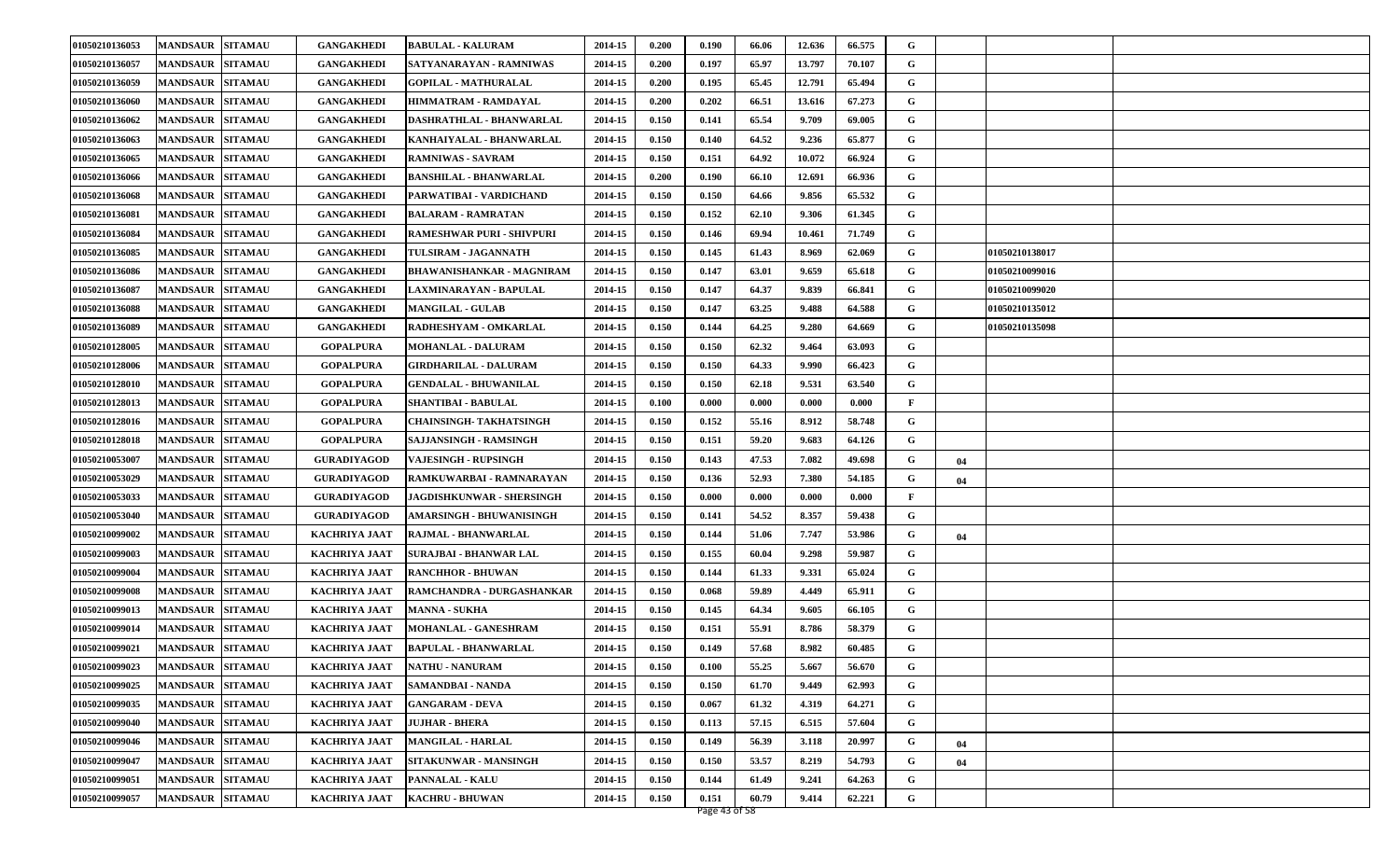| 01050210099068 | <b>MANDSAUR SITAMAU</b>           | <b>KACHRIYA JAAT</b> | <b>GANESHRAM - BHUWANIRAM</b>      | 2014-15 | 0.150 | 0.151 | 60.80 | 9.693  | 64.022 | G  |    |                    |
|----------------|-----------------------------------|----------------------|------------------------------------|---------|-------|-------|-------|--------|--------|----|----|--------------------|
| 01050210099074 | <b>MANDSAUR</b><br><b>SITAMAU</b> | <b>KACHRIYA JAAT</b> | <b>BALARAM - RAMLAL</b>            | 2014-15 | 0.150 | 0.152 | 63.24 | 9.504  | 62.526 | G  |    |                    |
| 01050210099076 | <b>MANDSAUR</b><br><b>SITAMAU</b> | <b>KACHRIYA JAAT</b> | SARDARBAI- NARAYAN SHARMA          | 2014-15 | 0.150 | 0.150 | 54.07 | 8.033  | 53.553 | G  | 04 |                    |
| 01050210099080 | <b>MANDSAUR</b><br><b>SITAMAU</b> | <b>KACHRIYA JAAT</b> | KACHRULAL - MATHURALAL             | 2014-15 | 0.150 | 0.144 | 55.95 | 8.560  | 59.652 | G  |    |                    |
| 01050210099081 | <b>MANDSAUR</b><br><b>SITAMAU</b> | <b>KACHRIYA JAAT</b> | PARASRAM - HIRALAL                 | 2014-15 | 0.150 | 0.114 | 57.38 | 7.336  | 64.351 | G  |    |                    |
| 01050210099084 | <b>MANDSAUR</b><br><b>SITAMAU</b> | <b>KACHRIYA JAAT</b> | <b>BHANWARSINGH - BAHADURSINGE</b> | 2014-15 | 0.150 | 0.051 | 61.33 | 2.988  | 58.246 | G  |    |                    |
| 01050210099086 | <b>MANDSAUR</b><br><b>SITAMAU</b> | <b>KACHRIYA JAAT</b> | <b>RAJARAM - BAPULAL</b>           | 2014-15 | 0.150 | 0.152 | 59.04 | 9.691  | 63.757 | G  |    |                    |
| 01050210099087 | <b>MANDSAUR</b><br><b>SITAMAU</b> | <b>KACHRIYA JAAT</b> | RAJARAM - NATHULAL                 | 2014-15 | 0.150 | 0.147 | 65.97 | 11.535 | 78.469 | G  |    |                    |
| 01050210099089 | <b>MANDSAUR</b><br><b>SITAMAU</b> | <b>KACHRIYA JAAT</b> | <b>BANSHILAL - BHERULAL</b>        | 2014-15 | 0.150 | 0.142 | 64.90 | 9.846  | 69.338 | G  |    |                    |
| 01050210099093 | <b>MANDSAUR</b><br><b>SITAMAU</b> | <b>KACHRIYA JAAT</b> | KANCHANBAI - RADHESHYAM            | 2014-15 | 0.150 | 0.151 | 56.34 | 8.612  | 57.223 | G  |    |                    |
| 01050210099103 | <b>SITAMAU</b><br><b>MANDSAUR</b> | <b>KACHRIYA JAAT</b> | <b>BALWANTSINGH - BHUWANISINGH</b> | 2014-15 | 0.150 | 0.144 | 60.04 | 8.972  | 62.479 | G  |    |                    |
| 01050210099108 | <b>MANDSAUR</b><br><b>SITAMAU</b> | <b>KACHRIYA JAAT</b> | SHOBHARAM - BHUWAN JI              | 2014-15 | 0.150 | 0.148 | 55.64 | 8.553  | 57.752 | G  |    |                    |
| 01050210099110 | <b>MANDSAUR</b><br><b>SITAMAU</b> | <b>KACHRIYA JAAT</b> | <b>BHERULAL - NARAYAN</b>          | 2014-15 | 0.150 | 0.148 | 57.68 | 8.825  | 59.508 | G  |    |                    |
| 01050210099112 | <b>SITAMAU</b><br><b>MANDSAUR</b> | <b>KACHRIYA JAAT</b> | SAHAYTABAI - GORDHAN               | 2014-15 | 0.150 | 0.135 | 51.11 | 7.046  | 52.270 | G  | 04 |                    |
| 01050210099114 | <b>MANDSAUR</b><br><b>SITAMAU</b> | <b>KACHRIYA JAAT</b> | PAWANKUWAR - PARWATSINGH           | 2014-15 | 0.150 | 0.149 | 57.53 | 8.687  | 58.498 | G  |    |                    |
| 01050210099115 | <b>SITAMAU</b><br><b>MANDSAUR</b> | <b>KACHRIYA JAAT</b> | VISHNUSINGH - KISHANSINGH          | 2014-15 | 0.150 | 0.063 | 61.06 | 3.960  | 63.360 | G  |    |                    |
| 01050210099116 | <b>MANDSAUR</b><br><b>SITAMAU</b> | KACHRIYA JAAT        | <b>RAMESHWAR - DOLA</b>            | 2014-15 | 0.150 | 0.144 | 59.67 | 8.038  | 55.858 | G  | 04 |                    |
| 01050210099117 | <b>SITAMAU</b><br><b>MANDSAUR</b> | <b>KACHRIYA JAAT</b> | <b>GANGARAM - KACHRU</b>           | 2014-15 | 0.150 | 0.151 | 63.03 | 9.626  | 63.833 | G  |    |                    |
| 01050210099121 | <b>MANDSAUR</b><br><b>SITAMAU</b> | <b>KACHRIYA JAAT</b> | RAMIBAI - LAXMAN                   | 2014-15 | 0.150 | 0.139 | 60.38 | 9.057  | 65.346 | G  |    |                    |
| 01050210099123 | <b>MANDSAUR</b><br><b>SITAMAU</b> | <b>KACHRIYA JAAT</b> | <b>KACHRULAL-HARLAL</b>            | 2014-15 | 0.150 | 0.101 | 50.22 | 5.460  | 53.846 | G  | 04 |                    |
| 01050210099132 | <b>MANDSAUR</b><br><b>SITAMAU</b> | <b>KACHRIYA JAAT</b> | MOHANLAL - MANGILAL                | 2014-15 | 0.150 | 0.111 | 60.59 | 6.829  | 61.745 | G  |    |                    |
| 01050210099135 | <b>MANDSAUR</b><br><b>SITAMAU</b> | <b>KACHRIYA JAAT</b> | RADHESHYAM - DEVILAL               | 2014-15 | 0.150 | 0.142 | 58.47 | 8.921  | 62.868 | G  |    |                    |
| 01050210099151 | <b>MANDSAUR</b><br><b>SITAMAU</b> | <b>KACHRIYA JAAT</b> | MUKESH - RADHESHYAM                | 2014-15 | 0.150 | 0.150 | 62.14 | 9.818  | 65.453 | G  |    |                    |
| 01050210099152 | <b>MANDSAUR</b><br><b>SITAMAU</b> | <b>KACHRIYA JAAT</b> | <b>MAHESH - AATMARAM</b>           | 2014-15 | 0.150 | 0.148 | 69.23 | 10.652 | 72.070 | G  |    |                    |
| 01050210099037 | <b>MANDSAUR</b><br><b>SITAMAU</b> | <b>KACHRIYA JAAT</b> | RATANLAL - BHERULAL                | 2014-15 | 0.150 | 0.145 | 63.24 | 9.513  | 65.517 | п  | 02 |                    |
| 01050210099050 | <b>MANDSAUR</b><br><b>SITAMAU</b> | <b>KACHRIYA JAAT</b> | <b>GORDHANLAL - NATHU</b>          | 2014-15 | 0.150 | 0.143 | 59.37 | 10.084 | 70.468 | п  | 02 |                    |
| 01050210099088 | <b>MANDSAUR</b><br><b>SITAMAU</b> | <b>KACHRIYA JAAT</b> | <b>PURALAL - RUPA</b>              | 2014-15 | 0.150 | 0.091 | 58.96 | 6.123  | 67.657 | п  | 02 |                    |
| 01050210099129 | <b>MANDSAUR</b><br><b>SITAMAU</b> | <b>KACHRIYA JAAT</b> | NATHUALAL - BHERULAL               | 2014-15 | 0.150 | 0.143 | 57.71 | 8.549  | 59.909 | -1 | 02 |                    |
| 01050210124005 | <b>MANDSAUR</b><br><b>SITAMAU</b> | <b>KARANPURA</b>     | PRATAPSINGH - GOKULSINGH           | 2014-15 | 0.150 | 0.148 | 57.50 | 8.748  | 59.308 | G  |    |                    |
| 01050210124008 | <b>MANDSAUR</b><br><b>SITAMAU</b> | <b>KARANPURA</b>     | <b>BABULAL - BHAGIRATH</b>         | 2014-15 | 0.150 | 0.144 | 60.80 | 9.155  | 63.576 | G  |    |                    |
| 01050210124017 | <b>SITAMAU</b><br><b>MANDSAUR</b> | <b>KARANPURA</b>     | <b>BHERULAL - KANIRAM</b>          | 2014-15 | 0.150 | 0.143 | 56.78 | 8.525  | 59.741 | G  |    |                    |
| 01050210124002 | <b>MANDSAUR</b><br><b>SITAMAU</b> | <b>KARANPURA</b>     | <b>JANIBAI - KALU</b>              | 2014-15 | 0.100 | 0.100 | 69.39 | 8.059  | 80.590 | -1 | 02 |                    |
| 01050210124016 | <b>MANDSAUR SITAMAU</b>           | <b>KARANPURA</b>     | <b>HIRALAL - NATHULAL</b>          | 2014-15 | 0.150 | 0.055 | 64.98 | 3.917  | 71.740 |    | 02 |                    |
| 01050210129001 | MANDSAUR SITAMAU                  | <b>KARNALI GOPAL</b> | <b>UDAYRAM - NANURAM</b>           | 2014-15 | 0.150 | 0.147 | 59.52 | 9.030  | 61.345 | G  |    |                    |
| 01050210130001 | <b>MANDSAUR</b><br><b>SITAMAU</b> | <b>KARNALI SEDRA</b> | <b>BADRILAL - DULESINGH</b>        | 2014-15 | 0.150 | 0.136 | 56.96 | 7.714  | 56.762 | G  |    |                    |
| 01050210130003 | <b>SITAMAU</b><br><b>MANDSAUR</b> | <b>KARNALI SEDRA</b> | RODIBAI - GOKULSINGH               | 2014-15 | 0.150 | 0.141 | 50.30 | 7.574  | 53.869 | G  | 04 |                    |
| 01050210130006 | <b>SITAMAU</b><br><b>MANDSAUR</b> | <b>KARNALI SEDRA</b> | <b>GOKUL - KISHANLAL</b>           | 2014-15 | 0.150 | 0.141 | 58.37 | 8.914  | 63.310 | G  |    |                    |
| 01050210130017 | <b>SITAMAU</b><br><b>MANDSAUR</b> | <b>KARNALI SEDRA</b> | <b>FATEHLAL - UDA JI BALAI</b>     | 2014-15 | 0.150 | 0.139 | 42.20 | 5.781  | 41.710 | G  | 04 |                    |
| 01050210130020 | <b>SITAMAU</b><br><b>MANDSAUR</b> | <b>KARNALI SEDRA</b> | VAJJIBAI - BHUWAN                  | 2014-15 | 0.150 | 0.149 | 62.74 | 9.205  | 61.862 | G  |    |                    |
| 01050210130023 | <b>MANDSAUR</b><br><b>SITAMAU</b> | <b>KARNALI SEDRA</b> | DASHRATHSINGH - GOKULSINGH         | 2014-15 | 0.150 | 0.138 | 56.36 | 8.551  | 61.964 | G  |    |                    |
| 01050210096001 | MANDSAUR SITAMAU                  | <b>KHATRUKHEDI</b>   | <b>GEETABAI - MANGILAL</b>         | 2014-15 | 0.150 | 0.146 | 60.98 | 9.243  | 63.265 | G  |    | <b>NAME CHANGE</b> |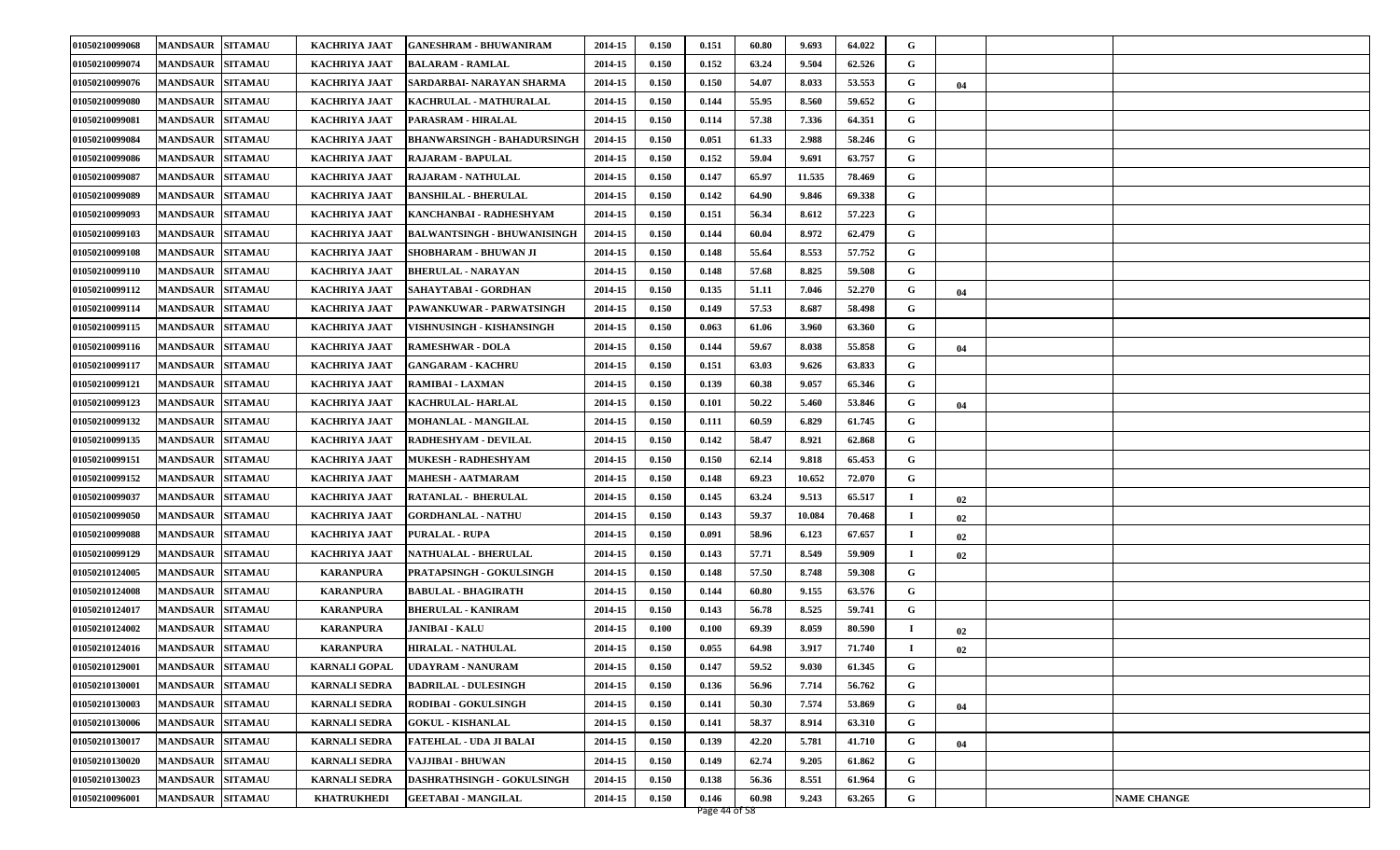| 01050210096005 | <b>MANDSAUR SITAMAU</b>           | <b>KHATRUKHEDI</b>   | SATYANARAYAN - DHURILAL          | 2014-15 | 0.150 | 0.142  | 61.20 | 9.136 | 64.565 | G |    |                | <b>NAME CHANGE</b> |
|----------------|-----------------------------------|----------------------|----------------------------------|---------|-------|--------|-------|-------|--------|---|----|----------------|--------------------|
| 01050210096006 | <b>MANDSAUR</b><br><b>SITAMAU</b> | <b>KHATRUKHEDI</b>   | <b>BHERU LAL-NATHU JI</b>        | 2014-15 | 0.150 | 0.148  | 46.85 | 7.001 | 47.432 | G | 04 |                |                    |
| 01050210096007 | <b>MANDSAUR</b><br><b>SITAMAU</b> | <b>KHATRUKHEDI</b>   | RAMESHCHANDRA - D/P GOBERLAI     | 2014-15 | 0.150 | 0.148  | 51.74 | 7.628 | 51.471 | G | 04 |                |                    |
| 01050210096008 | <b>MANDSAUR</b><br><b>SITAMAU</b> | <b>KHATRUKHEDI</b>   | KACHRULAL - GOBARLAL             | 2014-15 | 0.100 | 0.000  | 0.000 | 0.000 | 0.000  | F |    |                |                    |
| 01050210096009 | <b>SITAMAU</b><br><b>MANDSAUR</b> | <b>KHATRUKHEDI</b>   | <b>HUDIBAI- JUJHAR</b>           | 2014-15 | 0.150 | 0.147  | 47.30 | 7.075 | 48.129 | G | 04 |                |                    |
| 01050210096010 | <b>MANDSAUR</b><br><b>SITAMAU</b> | <b>KHATRUKHEDI</b>   | KISHANLAL - BHANWARLAL           | 2014-15 | 0.150 | 0.141  | 56.66 | 8.030 | 57.072 | G |    |                |                    |
| 01050210096017 | <b>MANDSAUR</b><br><b>SITAMAU</b> | <b>KHATRUKHEDI</b>   | <b>DEVILAL - NANURAM</b>         | 2014-15 | 0.150 | 0.148  | 56.20 | 8.687 | 58.538 | G |    |                |                    |
| 01050210096018 | <b>MANDSAUR</b><br><b>SITAMAU</b> | <b>KHATRUKHEDI</b>   | <b>SUNDARBAI -PURA</b>           | 2014-15 | 0.150 | 0.153  | 50.09 | 7.506 | 49.059 | G | 04 |                |                    |
| 01050210096022 | <b>MANDSAUR</b><br><b>SITAMAU</b> | <b>KHATRUKHEDI</b>   | RAMCHANDRIBAI - LAXMAN           | 2014-15 | 0.150 | 0.147  | 59.04 | 9.075 | 61.735 | G |    |                |                    |
| 01050210096025 | <b>MANDSAUR</b><br><b>SITAMAU</b> | <b>KHATRUKHEDI</b>   | <b>BANSHILAL- JAGANNATH</b>      | 2014-15 | 0.150 | 0.150  | 57.39 | 8.879 | 59.036 | G |    |                |                    |
| 01050210096026 | <b>MANDSAUR</b><br><b>SITAMAU</b> | <b>KHATRUKHEDI</b>   | <b>KALURAM - RATANLAL</b>        | 2014-15 | 0.150 | 0.136  | 64.13 | 9.326 | 68.372 | G |    |                |                    |
| 01050210096027 | <b>MANDSAUR</b><br><b>SITAMAU</b> | <b>KHATRUKHEDI</b>   | <b>BHANWARLAL - BAGDIRAM</b>     | 2014-15 | 0.150 | 0.099  | 57.94 | 5.951 | 60.111 | G |    |                |                    |
| 01050210096028 | <b>MANDSAUR</b><br><b>SITAMAU</b> | <b>KHATRUKHEDI</b>   | <b>GANESHRAM - MANGILAL</b>      | 2014-15 | 0.150 | 0.145  | 54.12 | 8.497 | 58.560 | G |    |                |                    |
| 01050210096029 | <b>SITAMAU</b><br><b>MANDSAUR</b> | <b>KHATRUKHEDI</b>   | KISHANLAL - MANGILAL             | 2014-15 | 0.150 | 0.140  | 60.48 | 9.452 | 67.514 | G |    |                |                    |
| 01050210096030 | <b>SITAMAU</b><br><b>MANDSAUR</b> | <b>KHATRUKHEDI</b>   | <b>RAMLAL - MANGILAL</b>         | 2014-15 | 0.150 | 0.146  | 62.56 | 9.616 | 65.728 | G |    |                |                    |
| 01050210096031 | <b>SITAMAU</b><br><b>MANDSAUR</b> | <b>KHATRUKHEDI</b>   | RAMCHANDRA - MANGILAL            | 2014-15 | 0.150 | 0.143  | 59.36 | 9.108 | 63.916 | G |    |                |                    |
| 01050210096033 | <b>MANDSAUR</b><br><b>SITAMAU</b> | <b>KHATRUKHEDI</b>   | <b>JAGDISHCHANDRA - MANGILAL</b> | 2014-15 | 0.150 | 0.141  | 57.59 | 8.425 | 59.583 | G |    |                |                    |
| 01050210096034 | <b>SITAMAU</b><br><b>MANDSAUR</b> | <b>KHATRUKHEDI</b>   | <b>RAYSINGH - POKHAR JI</b>      | 2014-15 | 0.150 | 0.149  | 54.88 | 8.593 | 57.671 | G |    |                |                    |
| 01050210096035 | <b>MANDSAUR</b><br><b>SITAMAU</b> | <b>KHATRUKHEDI</b>   | <b>RAMLAL - POKHAR JI</b>        | 2014-15 | 0.150 | 0.147  | 58.02 | 9.051 | 61.404 | G |    |                |                    |
| 01050210096036 | <b>SITAMAU</b><br><b>MANDSAUR</b> | <b>KHATRUKHEDI</b>   | <b>GOPAL - PURA JI GAYARI</b>    | 2014-15 | 0.150 | 0.147  | 56.48 | 8.512 | 57.748 | G |    |                |                    |
| 01050210096037 | <b>MANDSAUR</b><br><b>SITAMAU</b> | <b>KHATRUKHEDI</b>   | <b>FATTIBAI - NAGULAL</b>        | 2014-15 | 0.150 | 0.148  | 52.64 | 7.949 | 53.709 | G | 04 |                |                    |
| 01050210096038 | <b>SITAMAU</b><br><b>MANDSAUR</b> | <b>KHATRUKHEDI</b>   | <b>BANSHILAL - BHANWARLAL</b>    | 2014-15 | 0.150 | 0.141  | 62.98 | 9.096 | 64.374 | G |    |                |                    |
| 01050210096039 | <b>SITAMAU</b><br><b>MANDSAUR</b> | <b>KHATRUKHEDI</b>   | NANDRAM - MADHU JI               | 2014-15 | 0.150 | 0.147  | 59.69 | 8.800 | 59.986 | G |    |                |                    |
| 01050210096040 | <b>SITAMAU</b><br><b>MANDSAUR</b> | <b>KHATRUKHEDI</b>   | <b>BHERULAL - DHURALAL</b>       | 2014-15 | 0.150 | 0.044  | 67.66 | 3.180 | 71.946 | G |    |                |                    |
| 01050210096043 | <b>MANDSAUR</b><br><b>SITAMAU</b> | <b>KHATRUKHEDI</b>   | <b>BHAGATRAM - SHRIRAM</b>       | 2014-15 | 0.150 | 0.144  | 52.52 | 7.480 | 51.944 | G | 04 |                |                    |
| 01050210096047 | <b>MANDSAUR</b><br><b>SITAMAU</b> | <b>KHATRUKHEDI</b>   | <b>MANGU - LALA</b>              | 2014-15 | 0.150 | 0.153  | 52.64 | 8.317 | 54.359 | G | 04 |                |                    |
| 01050210096051 | <b>MANDSAUR</b><br><b>SITAMAU</b> | <b>KHATRUKHEDI</b>   | SATYANARAYAN - PURALAL           | 2014-15 | 0.150 | 0.141  | 57.21 | 8.214 | 58.214 | G |    |                |                    |
| 01050210096054 | <b>SITAMAU</b><br><b>MANDSAUR</b> | <b>KHATRUKHEDI</b>   | <b>DHURA - BALDEV</b>            | 2014-15 | 0.150 | 0.150  | 57.06 | 8.910 | 59.400 | G |    |                |                    |
| 01050210096055 | <b>MANDSAUR</b><br><b>SITAMAU</b> | <b>KHATRUKHEDI</b>   | <b>MASUMKHA - ABDULKHA</b>       | 2014-15 | 0.150 | 0.146  | 57.44 | 8.608 | 58.878 | G |    |                |                    |
| 01050210096056 | <b>MANDSAUR</b><br><b>SITAMAU</b> | <b>KHATRUKHEDI</b>   | URMILADEVI - LAXMANSINGH         | 2014-15 | 0.150 | 0.151  | 58.57 | 8.886 | 58.965 | G |    |                | <b>NAME CHANGE</b> |
| 01050210069003 | <b>MANDSAUR</b><br><b>SITAMAU</b> | <b>LAKHU PIPLIYA</b> | <b>KARANSINGH - NAHARSINGH</b>   | 2014-15 | 0.150 | 0.1397 | 52.47 | 7.586 | 54.302 | G | 04 | 01050210154031 |                    |
| 01050210069004 | <b>SITAMAU</b><br><b>MANDSAUR</b> | <b>LAKHU PIPLIYA</b> | <b>VAKATKUNWAR - DULESINGH</b>   | 2014-15 | 0.150 | 0.1428 | 53.94 | 7.729 | 54.125 | G | 04 | 01050210154029 |                    |
| 01050210069006 | <b>MANDSAUR SITAMAU</b>           | <b>LAKHU PIPLIYA</b> | DARYAVBAI - BHANWARSINGH         | 2014-15 | 0.150 | 0.1470 | 48.03 | 6.896 | 46.912 | G | 04 |                |                    |
| 01050210069009 | MANDSAUR SITAMAU                  | <b>LAKHU PIPLIYA</b> | <b>GANGASINGH - BHAGWANSINGH</b> | 2014-15 | 0.150 | 0.1493 | 53.10 | 8.003 | 53.603 | G | 04 | 01050210154032 |                    |
| 01050210069024 | <b>MANDSAUR SITAMAU</b>           | <b>LAKHU PIPLIYA</b> | <b>SAKANBAI - BAPUSINGH</b>      | 2014-15 | 0.150 | 0.1456 | 50.35 | 6.984 | 47.967 | G | 04 | 01050210154030 |                    |
| 01050210100004 | <b>MANDSAUR</b><br><b>SITAMAU</b> | <b>MAHUVI</b>        | <b>BALURAM - SWARUP</b>          | 2014-15 | 0.150 | 0.118  | 58.84 | 6.556 | 55.372 | G | 04 |                |                    |
| 01050210100008 | <b>SITAMAU</b><br><b>MANDSAUR</b> | <b>MAHUVI</b>        | RAMCHANDRA - JADURAM             | 2014-15 | 0.150 | 0.146  | 63.57 | 9.572 | 65.427 | G |    |                |                    |
| 01050210100020 | <b>MANDSAUR</b><br><b>SITAMAU</b> | <b>MAHUVI</b>        | <b>GANGRAM - RODA</b>            | 2014-15 | 0.150 | 0.142  | 63.07 | 8.767 | 61.914 | G |    |                | <b>NAME CHANGE</b> |
| 01050210100021 | <b>SITAMAU</b><br><b>MANDSAUR</b> | <b>MAHUVI</b>        | <b>DARIYAVBAI - UDAYSINGH</b>    | 2014-15 | 0.150 | 0.141  | 65.55 | 9.093 | 64.627 | G |    |                |                    |
| 01050210100023 | <b>MANDSAUR</b><br><b>SITAMAU</b> | <b>MAHUVI</b>        | LAXMAN - BAGDIRAM                | 2014-15 | 0.150 | 0.141  | 65.77 | 9.461 | 67.099 | G |    |                |                    |
| 01050210100024 | <b>MANDSAUR</b><br><b>SITAMAU</b> | <b>MAHUVI</b>        | <b>KESHARBAI - RODA JI</b>       | 2014-15 | 0.150 | 0.140  | 63.65 | 9.075 | 64.637 | G |    |                |                    |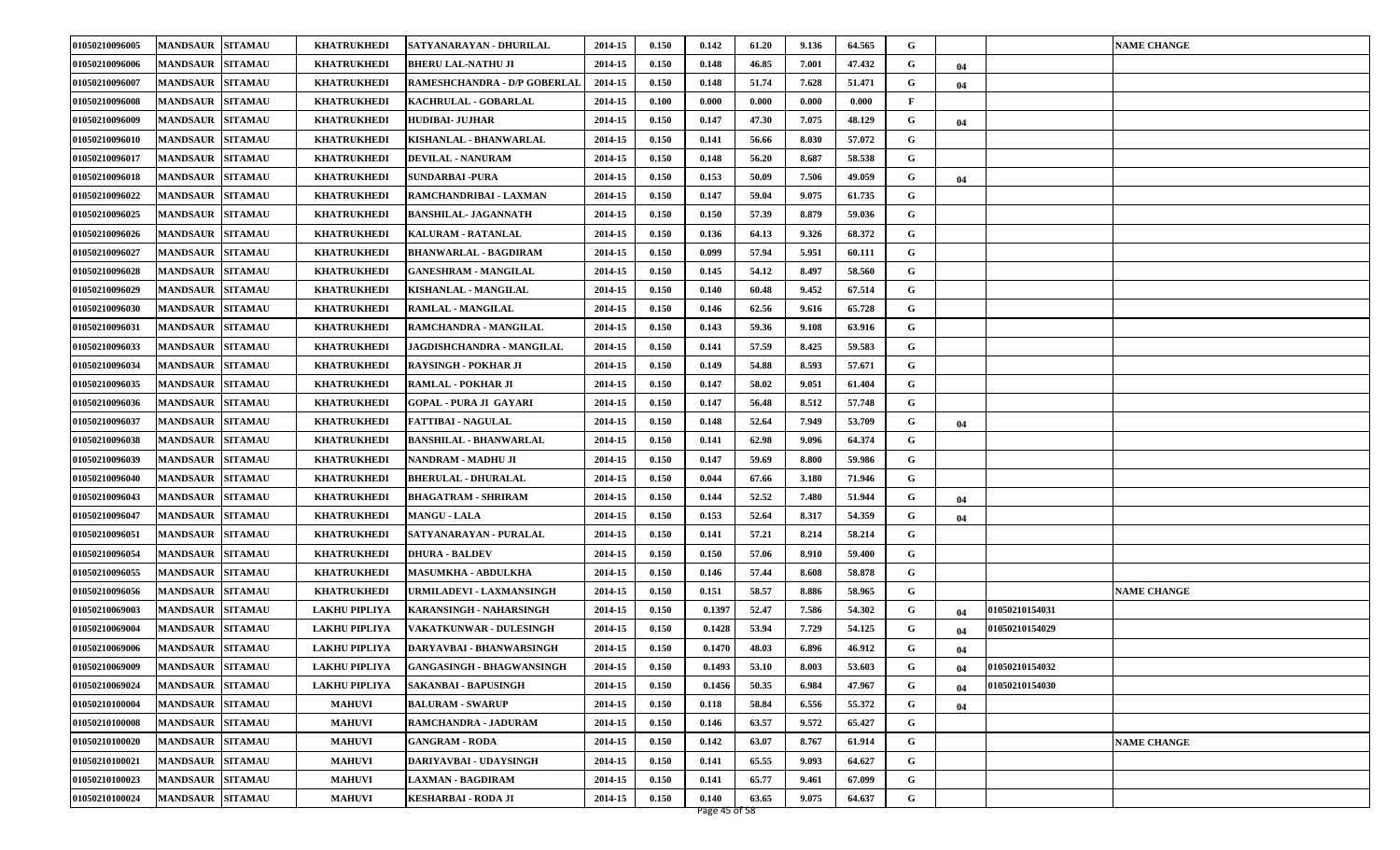| 01050210100032 | <b>MANDSAUR</b><br><b>SITAMAU</b> | <b>MAHUVI</b>     | LAXMINARAYAN - KACHRU              | 2014-15 | 0.150 | 0.135  | 65.59 | 8.930  | 66.345 | G           |    |                |                    |
|----------------|-----------------------------------|-------------------|------------------------------------|---------|-------|--------|-------|--------|--------|-------------|----|----------------|--------------------|
| 01050210100033 | <b>SITAMAU</b><br><b>MANDSAUR</b> | <b>MAHUVI</b>     | <b>SAJJAN - DHURA</b>              | 2014-15 | 0.150 | 0.145  | 57.62 | 8.297  | 57.221 | G           |    |                |                    |
| 01050210100040 | <b>SITAMAU</b><br><b>MANDSAUR</b> | <b>MAHUVI</b>     | KAMLABAI - SATYANARAYAN            | 2014-15 | 0.150 | 0.146  | 61.47 | 8.878  | 60.892 | G           |    |                |                    |
| 01050210100013 | <b>MANDSAUR</b><br><b>SITAMAU</b> | <b>MAHUVI</b>     | KAMLABAI - MANGILAL                | 2014-15 | 0.150 | 0.140  | 62.20 | 8.779  | 62.528 | G           |    |                |                    |
| 01050210132005 | <b>MANDSAUR</b><br><b>SITAMAU</b> | <b>MAHUWA</b>     | UDAYRAM - VAINIRAM                 | 2014-15 | 0.200 | 0.200  | 65.64 | 13.503 | 67.515 | G           |    |                |                    |
| 01050210132007 | <b>MANDSAUR</b><br><b>SITAMAU</b> | <b>MAHUWA</b>     | <b>HIRALAL - BHANWARLAL</b>        | 2014-15 | 0.150 | 0.150  | 65.56 | 10.134 | 67.560 | G           |    |                |                    |
| 01050210132010 | <b>SITAMAU</b><br><b>MANDSAUR</b> | <b>MAHUWA</b>     | HARDEVRAM - BHANWARLAL             | 2014-15 | 0.150 | 0.150  | 66.29 | 10.265 | 68.433 | G           |    |                |                    |
| 01050210132012 | <b>SITAMAU</b><br><b>MANDSAUR</b> | <b>MAHUWA</b>     | <b>MADHORAM - RAMRATAN</b>         | 2014-15 | 0.150 | 0.146  | 63.95 | 10.058 | 68.796 | G           |    |                |                    |
| 01050210132013 | <b>MANDSAUR</b><br><b>SITAMAU</b> | <b>MAHUWA</b>     | <b>SURATRAM - BHANWARLAL</b>       | 2014-15 | 0.150 | 0.150  | 70.13 | 10.640 | 70.745 | G           |    |                |                    |
| 01050210132024 | <b>MANDSAUR</b><br><b>SITAMAU</b> | <b>MAHUWA</b>     | MANGILAL - GANPATLAL               | 2014-15 | 0.150 | 0.140  | 61.62 | 9.120  | 65.050 | G           |    |                | <b>NAME CHANGE</b> |
| 01050210132032 | <b>MANDSAUR</b><br><b>SITAMAU</b> | <b>MAHUWA</b>     | LEELABAI - PRABHULAL               | 2014-15 | 0.150 | 0.146  | 68.29 | 10.380 | 71.340 | G           |    |                |                    |
| 01050210132034 | <b>SITAMAU</b><br><b>MANDSAUR</b> | <b>MAHUWA</b>     | <b>RAMSINGH - PRATAPSINGH</b>      | 2014-15 | 0.150 | 0.139  | 64.33 | 9.420  | 67.672 | G           |    |                |                    |
| 01050210132037 | <b>MANDSAUR</b><br><b>SITAMAU</b> | <b>MAHUWA</b>     | <b>DHAPUBAI - BHAGWATILAL</b>      | 2014-15 | 0.150 | 0.139  | 69.93 | 8.971  | 64.401 | G           |    |                |                    |
| 01050210132038 | <b>MANDSAUR</b><br><b>SITAMAU</b> | <b>MAHUWA</b>     | PAPUBAI - DASHRATHLAL              | 2014-15 | 0.150 | 0.141  | 68.13 | 8.760  | 61.952 | G           |    |                |                    |
| 01050210132039 | <b>MANDSAUR</b><br><b>SITAMAU</b> | <b>MAHUWA</b>     | <b>BHANWARLAL - BHERULAL</b>       | 2014-15 | 0.200 | 0.192  | 69.25 | 12.712 | 66.208 | G           |    |                |                    |
| 01050210132043 | <b>SITAMAU</b><br><b>MANDSAUR</b> | <b>MAHUWA</b>     | PRABHULAL - SHANKARLAL             | 2014-15 | 0.150 | 0.145  | 69.50 | 10.157 | 69.904 | G           |    |                |                    |
| 01050210132044 | <b>MANDSAUR</b><br><b>SITAMAU</b> | <b>MAHUWA</b>     | RAMCHANDRA - NANDRAM               | 2014-15 | 0.100 | 0.082  | 67.43 | 5.549  | 68.002 | G           |    |                |                    |
| 01050210132046 | <b>MANDSAUR</b><br><b>SITAMAU</b> | <b>MAHUWA</b>     | <b>BHANWARLAL - RAMCHANDRA</b>     | 2014-15 | 0.150 | 0.138  | 66.91 | 9.864  | 71.634 | G           |    |                |                    |
| 01050210132050 | <b>MANDSAUR</b><br><b>SITAMAU</b> | <b>MAHUWA</b>     | <b>BASANTILAL - BHANWARLAL</b>     | 2014-15 | 0.150 | 0.150  | 63.11 | 9.674  | 64.493 | G           |    |                |                    |
| 01050210132051 | <b>SITAMAU</b><br><b>MANDSAUR</b> | <b>MAHUWA</b>     | <b>ISHAWARKUWAR - SHANTIBAI</b>    | 2014-15 | 0.150 | 0.142  | 69.09 | 9.653  | 67.979 | G           |    |                |                    |
| 01050210141001 | <b>MANDSAUR</b><br><b>SITAMAU</b> | <b>MAMATKHEDA</b> | <b>NATHLAL - NAGULAL</b>           | 2014-15 | 0.150 | 0.145  | 57.71 | 8.797  | 60.711 | G           |    |                |                    |
| 01050210141003 | <b>MANDSAUR</b><br><b>SITAMAU</b> | <b>MAMATKHEDA</b> | <b>DHURIBAI - MANGILAL</b>         | 2014-15 | 0.150 | 0.142  | 54.97 | 7.916  | 55.707 | G           | 04 |                |                    |
| 01050210141006 | <b>MANDSAUR</b><br><b>SITAMAU</b> | <b>MAMATKHEDA</b> | <b>BALUSINGH - DULESINGH</b>       | 2014-15 | 0.150 | 0.136  | 49.73 | 6.451  | 47.434 | G           | 04 |                |                    |
| 01050210141007 | <b>SITAMAU</b><br><b>MANDSAUR</b> | <b>MAMATKHEDA</b> | <b>SONABAI - DALLA</b>             | 2014-15 | 0.150 | 0.135  | 51.68 | 2.104  | 15.620 | G           | 04 |                |                    |
| 01050210141008 | <b>MANDSAUR</b><br><b>SITAMAU</b> | <b>MAMATKHEDA</b> | <b>KESHARBAI - BAPULAL</b>         | 2014-15 | 0.150 | 0.149  | 54.76 | 7.823  | 52.680 | G           | 04 |                |                    |
| 01050210141011 | <b>SITAMAU</b><br><b>MANDSAUR</b> | <b>MAMATKHEDA</b> | DAYARAM - SAVA                     | 2014-15 | 0.150 | 0.140  | 56.83 | 3.751  | 26.850 | G           | 04 |                |                    |
| 01050210141014 | <b>MANDSAUR</b><br><b>SITAMAU</b> | <b>MAMATKHEDA</b> | <b>BHULIBAI - VAKTA</b>            | 2014-15 | 0.100 | 0.000  | 0.000 | 0.000  | 0.000  | F           |    | 01050210128033 |                    |
| 01050210141023 | <b>MANDSAUR</b><br><b>SITAMAU</b> | <b>MAMATKHEDA</b> | <b>SHOBHARAM - ROPCHAND REBARI</b> | 2014-15 | 0.150 | 0.108  | 50.26 | 5.213  | 48.269 | G           | 04 | 01050210128030 |                    |
| 01050210127004 | <b>MANDSAUR</b><br><b>SITAMAU</b> | <b>NIPANIYA</b>   | <b>INDARBAI - BAPULAL</b>          | 2014-15 | 0.150 | 0.1490 | 54.35 | 8.098  | 54.349 | G           | 04 | 01050210123026 |                    |
| 01050210127014 | <b>SITAMAU</b><br><b>MANDSAUR</b> | <b>NIPANIYA</b>   | <b>GANGABAI- KAISHURAM</b>         | 2014-15 | 0.150 | 0.1469 | 58.43 | 8.773  | 59.721 | G           |    | 01050210155030 |                    |
| 01050210127026 | <b>SITAMAU</b><br><b>MANDSAUR</b> | NIPANIYA          | AMARSINGH - RATANSINGH             | 2014-15 | 0.150 | 0.1422 | 62.88 | 9.468  | 66.582 | G           |    | 01050210123028 |                    |
| 01050210138002 | <b>SITAMAU</b><br><b>MANDSAUR</b> | <b>PALAKHEDI</b>  | NANIBAI - GORDHANLAL               | 2014-15 | 0.100 | 0.000  | 0.000 | 0.000  | 0.000  | F           |    |                |                    |
| 01050210138006 | <b>MANDSAUR SITAMAU</b>           | <b>PALAKHEDI</b>  | <b>MOHAN - BADRILAL</b>            | 2014-15 | 0.150 | 0.143  | 62.85 | 9.176  | 64.393 | G           |    |                |                    |
| 01050210138009 | MANDSAUR SITAMAU                  | <b>PALAKHEDI</b>  | RAMGOPAL - BAGDIRAM D/P GUMAN      | 2014-15 | 0.150 | 0.137  | 64.52 | 8.977  | 65.573 | G           |    |                |                    |
| 01050210138010 | <b>SITAMAU</b><br><b>MANDSAUR</b> | <b>PALAKHEDI</b>  | <b>TULSIRAM- UDA</b>               | 2014-15 | 0.100 | 0.000  | 0.000 | 0.000  | 0.000  | F           |    |                |                    |
| 01050210138014 | <b>SITAMAU</b><br><b>MANDSAUR</b> | <b>PALAKHEDI</b>  | RAMGOPAL -RAMNARAYAN               | 2014-15 | 0.150 | 0.0784 | 62.02 | 5.201  | 66.339 | $\mathbf G$ |    |                |                    |
| 01050210138018 | <b>MANDSAUR</b><br><b>SITAMAU</b> | <b>PALAKHEDI</b>  | <b>SAREKUWAR - SALAGRAM</b>        | 2014-15 | 0.150 | 0.1411 | 58.74 | 8.635  | 61.198 | G           |    |                |                    |
| 01050210138023 | <b>SITAMAU</b><br><b>MANDSAUR</b> | <b>PALAKHEDI</b>  | <b>RAMKUWAR - BHERA</b>            | 2014-15 | 0.200 | 0.1938 | 64.93 | 12.838 | 66.244 | G           |    |                |                    |
| 01050210138003 | <b>MANDSAUR</b><br><b>SITAMAU</b> | <b>PALAKHEDI</b>  | <b>GEETABAI - SALAGRAM</b>         | 2014-15 | 0.150 | 0.154  | 59.33 | 3.085  | 20.032 | п           | 02 |                |                    |
| 01050210153002 | <b>MANDSAUR</b><br><b>SITAMAU</b> | <b>RAHIMGARH</b>  | <b>HARISINGH - AMARSINGH</b>       | 2014-15 | 0.150 | 0.157  | 58.75 | 9.215  | 58.882 | G           |    |                |                    |
| 01050210153016 | <b>MANDSAUR SITAMAU</b>           | <b>RAHIMGARH</b>  | RAMCHANDRA - BAGDIRAM              | 2014-15 | 0.150 | 0.152  | 57.53 | 8.761  | 57.562 | G           |    |                |                    |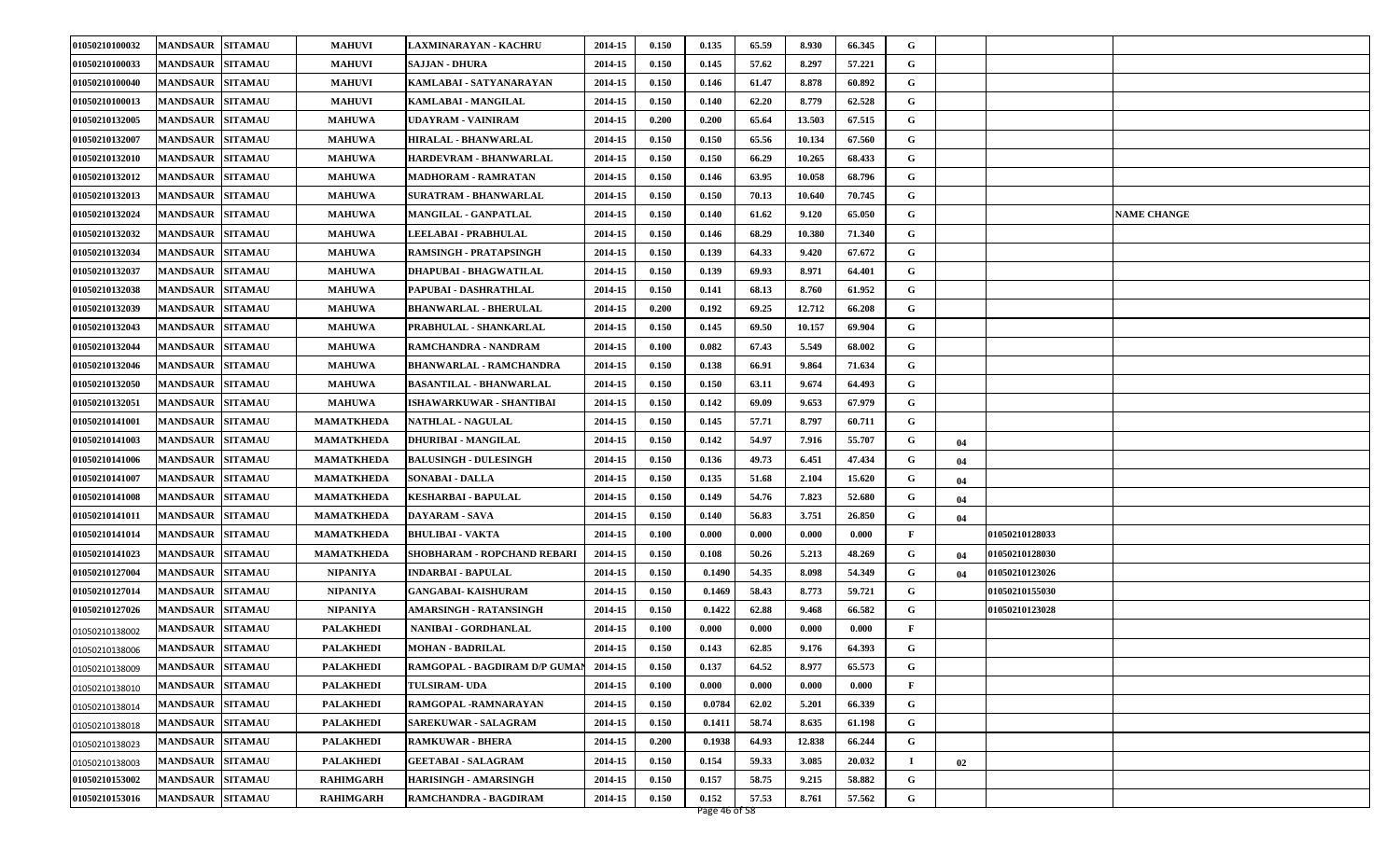| 01050210153034 | <b>MANDSAUR SITAMAU</b>           | RAHIMGARH           | <b>SHANKARSINGH - HARISINGH</b>      | 2014-15 | 0.150 | 0.146 | 47.92 | 7.380  | 50.479 | G            | 04 |  |
|----------------|-----------------------------------|---------------------|--------------------------------------|---------|-------|-------|-------|--------|--------|--------------|----|--|
| 01050210153046 | <b>MANDSAUR</b><br><b>SITAMAU</b> | <b>RAHIMGARH</b>    | SHIVSINGH - AMARSINGH                | 2014-15 | 0.150 | 0.146 | 53.78 | 7.860  | 53.984 | G            | 04 |  |
| 01050210153061 | <b>MANDSAUR</b><br><b>SITAMAU</b> | <b>RAHIMGARH</b>    | <b>RAMESH - LAXMAN</b>               | 2014-15 | 0.150 | 0.147 | 52.38 | 8.246  | 56.019 | G            |    |  |
| 01050210153065 | <b>MANDSAUR</b><br><b>SITAMAU</b> | <b>RAHIMGARH</b>    | <b>DEVILAL - DHANNA</b>              | 2014-15 | 0.150 | 0.148 | 45.87 | 2.123  | 14.335 | G            | 04 |  |
| 01050210153069 | <b>SITAMAU</b><br><b>MANDSAUR</b> | <b>RAHIMGARH</b>    | <b>BHERU - KAISHIYA</b>              | 2014-15 | 0.150 | 0.151 | 46.82 | 4.441  | 29.450 | G            | 04 |  |
| 01050210082009 | <b>MANDSAUR</b><br><b>SITAMAU</b> | <b>RAMAKHEDI</b>    | <b>MANGILAL - KESHURAM</b>           | 2014-15 | 0.150 | 0.144 | 65.94 | 9.477  | 65.676 | G            |    |  |
| 01050210082010 | <b>MANDSAUR</b><br><b>SITAMAU</b> | <b>RAMAKHEDI</b>    | SAVITRIBAI - BAGDIRAM                | 2014-15 | 0.100 | 0.079 | 64.40 | 5.134  | 65.152 | G            |    |  |
| 01050210082012 | <b>MANDSAUR</b><br><b>SITAMAU</b> | <b>RAMAKHEDI</b>    | <b>KANKUBAI - NANDRAM</b>            | 2014-15 | 0.150 | 0.141 | 62.89 | 9.155  | 65.021 | G            |    |  |
| 01050210082013 | <b>MANDSAUR</b><br><b>SITAMAU</b> | <b>RAMAKHEDI</b>    | <b>JUJHAR - KALURAM</b>              | 2014-15 | 0.150 | 0.133 | 62.42 | 8.355  | 62.631 | G            |    |  |
| 01050210154002 | <b>MANDSAUR</b><br><b>SITAMAU</b> | <b>SALRIYA</b>      | KACHARULAL - GANGARAM                | 2014-15 | 0.150 | 0.150 | 45.34 | 3.051  | 20.340 | G            | 04 |  |
| 01050210154003 | <b>SITAMAU</b><br><b>MANDSAUR</b> | <b>SALRIYA</b>      | JUJHARLAL D.P. SHOBHARAM             | 2014-15 | 0.150 | 0.146 | 43.50 | 2.610  | 17.877 | G            | 04 |  |
| 01050210154025 | <b>MANDSAUR</b><br><b>SITAMAU</b> | <b>SALRIYA</b>      | PRAHLAD - HEMRAJ                     | 2014-15 | 0.150 | 0.140 | 58.28 | 7.651  | 54.650 | G            | 04 |  |
| 01050210155005 | <b>MANDSAUR</b><br><b>SITAMAU</b> | <b>SEDRA</b>        | KALUSINGH - BHIMSINGH                | 2014-15 | 0.150 | 0.143 | 64.01 | 9.181  | 64.203 | G            |    |  |
| 01050210155006 | <b>SITAMAU</b><br><b>MANDSAUR</b> | <b>SEDRA</b>        | <b>BHOPALSINGH - GOKULSINGH UR</b>   | 2014-15 | 0.150 | 0.140 | 63.86 | 9.105  | 65.129 | G            |    |  |
| 01050210155009 | <b>MANDSAUR</b><br><b>SITAMAU</b> | <b>SEDRA</b>        | <b>BAPULAL - HIRALAL URF KESHURA</b> | 2014-15 | 0.150 | 0.139 | 63.58 | 9.582  | 68.935 | G            |    |  |
| 01050210155016 | <b>SITAMAU</b><br><b>MANDSAUR</b> | <b>SEDRA</b>        | DASHRATHSINGH - BAHADURSINGH         | 2014-15 | 0.150 | 0.137 | 60.98 | 8.790  | 64.301 | G            |    |  |
| 01050210155023 | <b>MANDSAUR</b><br><b>SITAMAU</b> | <b>SEDRA</b>        | SHANKAR - JAGANNATH                  | 2014-15 | 0.150 | 0.137 | 60.94 | 8.967  | 65.310 | G            |    |  |
| 01050210155029 | <b>SITAMAU</b><br><b>MANDSAUR</b> | <b>SEDRA</b>        | NANDUBAI - MANGILAL                  | 2014-15 | 0.100 | 0.000 | 0.000 | 0.000  | 0.000  | $\mathbf{F}$ |    |  |
| 01050210083001 | <b>MANDSAUR</b><br><b>SITAMAU</b> | <b>SEMLIYA RANI</b> | <b>PRABHUBAI - DEVRAM</b>            | 2014-15 | 0.100 | 0.057 | 61.68 | 3.428  | 60.140 | G            |    |  |
| 01050210083005 | <b>MANDSAUR</b><br><b>SITAMAU</b> | <b>SEMLIYA RANI</b> | <b>RAJARAM - NANDRAM</b>             | 2014-15 | 0.150 | 0.148 | 62.56 | 9.089  | 61.412 | G            |    |  |
| 01050210083006 | <b>MANDSAUR</b><br><b>SITAMAU</b> | <b>SEMLIYA RANI</b> | PARMANAND - RAMLAL                   | 2014-15 | 0.150 | 0.101 | 60.58 | 6.274  | 61.874 | G            |    |  |
| 01050210083008 | <b>MANDSAUR</b><br><b>SITAMAU</b> | <b>SEMLIYA RANI</b> | <b>MANGILAL - BHERA</b>              | 2014-15 | 0.150 | 0.045 | 60.13 | 2.989  | 66.719 | G            |    |  |
| 01050210083011 | <b>MANDSAUR</b><br><b>SITAMAU</b> | <b>SEMLIYA RANI</b> | <b>MANGILAL - SHRIRAM</b>            | 2014-15 | 0.150 | 0.147 | 69.21 | 10.678 | 72.788 | G            |    |  |
| 01050210083014 | <b>MANDSAUR</b><br><b>SITAMAU</b> | <b>SEMLIYA RANI</b> | <b>GEETABAI - RAMLAL</b>             | 2014-15 | 0.100 | 0.052 | 64.46 | 3.389  | 65.173 | G            |    |  |
| 01050210083017 | <b>MANDSAUR</b><br><b>SITAMAU</b> | <b>SEMLIYA RANI</b> | <b>BAPULAL - RAMBAKHSH</b>           | 2014-15 | 0.150 | 0.150 | 61.84 | 9.029  | 60.193 | G            |    |  |
| 01050210083024 | <b>MANDSAUR</b><br><b>SITAMAU</b> | <b>SEMLIYA RANI</b> | SHANTIBAI - PHOLCHAND                | 2014-15 | 0.100 | 0.000 | 0.00  | 0.000  | 0.000  | $\mathbf N$  |    |  |
| 01050210083025 | <b>MANDSAUR</b><br><b>SITAMAU</b> | <b>SEMLIYA RANI</b> | <b>KOMALRAM URF KAMLASHANKAR</b>     | 2014-15 | 0.150 | 0.150 | 63.46 | 9.537  | 63.580 | G            |    |  |
| 01050210083026 | <b>MANDSAUR</b><br><b>SITAMAU</b> | <b>SEMLIYA RANI</b> | RAMESHWAR - RAMCHANDRA               | 2014-15 | 0.150 | 0.144 | 58.68 | 8.073  | 56.063 | G            |    |  |
| 01050210083036 | <b>MANDSAUR</b><br><b>SITAMAU</b> | <b>SEMLIYA RANI</b> | KALURAM - BHAGIRATH                  | 2014-15 | 0.100 | 0.050 | 61.79 | 3.213  | 64.260 | G            |    |  |
| 01050210083040 | <b>MANDSAUR</b><br><b>SITAMAU</b> | <b>SEMLIYA RANI</b> | <b>JUJHAR - NANDA</b>                | 2014-15 | 0.150 | 0.139 | 65.71 | 9.659  | 69.740 | G            |    |  |
| 01050210083044 | <b>MANDSAUR</b><br><b>SITAMAU</b> | <b>SEMLIYA RANI</b> | DHAPUBAI - NARAYAN                   | 2014-15 | 0.150 | 0.142 | 61.84 | 9.267  | 65.215 | G            |    |  |
| 01050210083046 | <b>MANDSAUR</b><br><b>SITAMAU</b> | <b>SEMLIYA RANI</b> | <b>BADRILAL - NANDA</b>              | 2014-15 | 0.150 | 0.141 | 60.55 | 8.564  | 60.910 | G            |    |  |
| 01050210083047 | <b>MANDSAUR SITAMAU</b>           | <b>SEMLIYA RANI</b> | <b>MOHANKUNWAR - PARWATSINGH</b>     | 2014-15 | 0.150 | 0.150 | 62.28 | 9.369  | 62.460 | G            |    |  |
| 01050210083050 | MANDSAUR SITAMAU                  | <b>SEMLIYA RANI</b> | <b>BANSHILAL - MOTI</b>              | 2014-15 | 0.150 | 0.144 | 71.12 | 10.048 | 69.778 | G            |    |  |
| 01050210083054 | <b>MANDSAUR</b><br><b>SITAMAU</b> | <b>SEMLIYA RANI</b> | VARDICHAND - JAGANNATH               | 2014-15 | 0.150 | 0.137 | 70.66 | 10.064 | 73.621 | G            |    |  |
| 01050210083056 | <b>SITAMAU</b><br><b>MANDSAUR</b> | <b>SEMLIYA RANI</b> | <b>KACHRU - RUPA</b>                 | 2014-15 | 0.150 | 0.151 | 60.65 | 8.760  | 58.206 | G            |    |  |
| 01050210083059 | <b>SITAMAU</b><br><b>MANDSAUR</b> | <b>SEMLIYA RANI</b> | <b>SITARAM - UDA</b>                 | 2014-15 | 0.150 | 0.141 | 56.90 | 7.568  | 53.674 | G            | 04 |  |
| 01050210083061 | <b>SITAMAU</b><br><b>MANDSAUR</b> | <b>SEMLIYA RANI</b> | RAMPRASAD - RAMNARAYAN-KIRA          | 2014-15 | 0.150 | 0.155 | 66.49 | 10.733 | 69.067 | G            |    |  |
| 01050210083065 | <b>SITAMAU</b><br><b>MANDSAUR</b> | <b>SEMLIYA RANI</b> | KOMALRAM - JAYKISHAN                 | 2014-15 | 0.100 | 0.000 | 0.000 | 0.000  | 0.000  | F            |    |  |
| 01050210083067 | <b>SITAMAU</b><br><b>MANDSAUR</b> | <b>SEMLIYA RANI</b> | NANDKISHOR - BHAGWAN D.P. GOV        | 2014-15 | 0.150 | 0.100 | 60.37 | 5.899  | 58.990 | G            |    |  |
| 01050210083069 | MANDSAUR SITAMAU                  | <b>SEMLIYA RANI</b> | <b>GANESHRAM - CHOTELAL</b>          | 2014-15 | 0.150 | 0.100 | 62.95 | 6.340  | 63.400 | G            |    |  |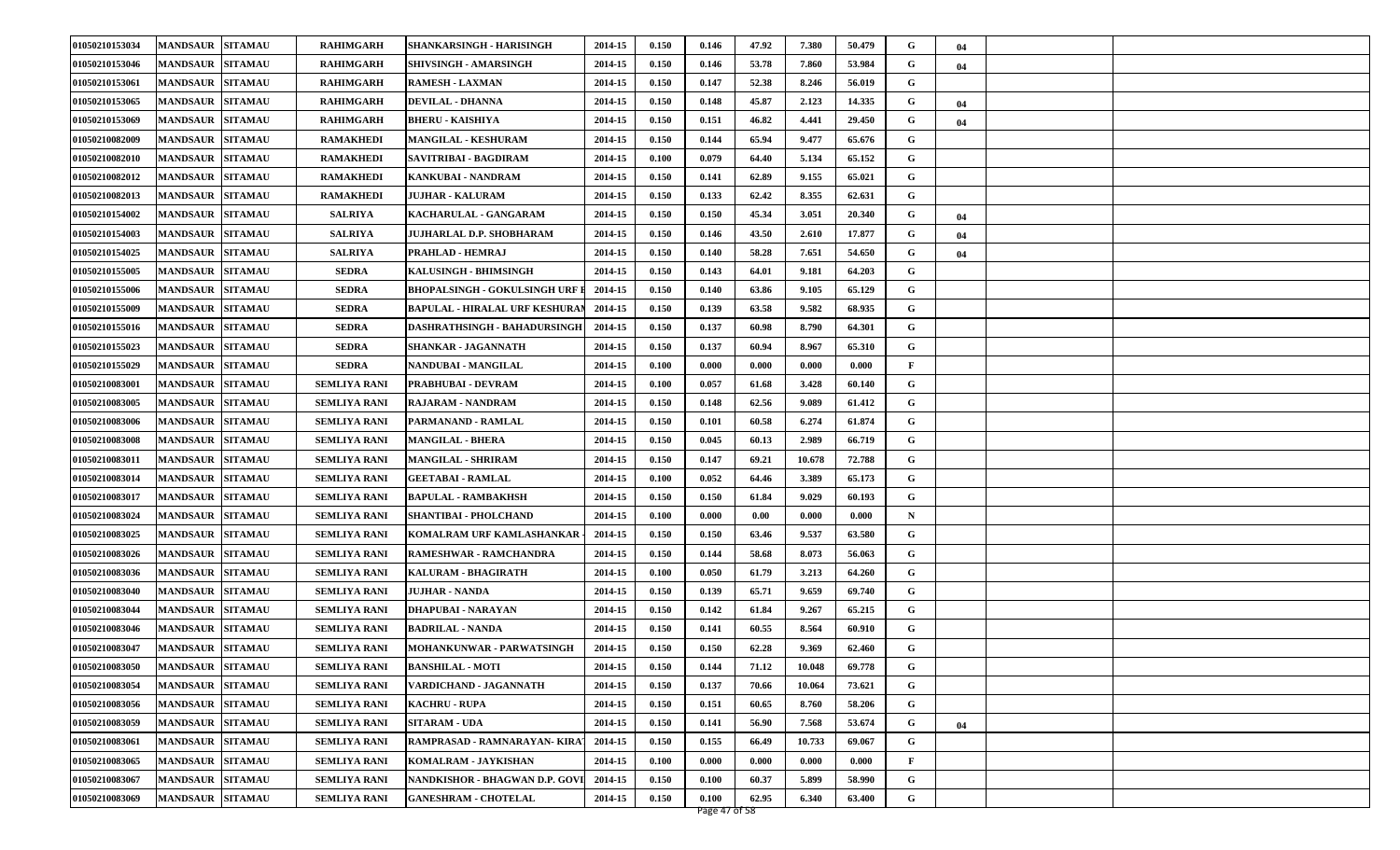| 01050210083076 | <b>MANDSAUR SITAMAU</b> |                | <b>SEMLIYA RANI</b>              | <b>KUSHAL BAI - BHERULAL</b>           | 2014-15 | 0.150 | 0.149 | 62.67 | 9.320  | 62.634 | G            |    |                | <b>NAME CHANGE</b> |
|----------------|-------------------------|----------------|----------------------------------|----------------------------------------|---------|-------|-------|-------|--------|--------|--------------|----|----------------|--------------------|
| 01050210083078 | <b>MANDSAUR</b>         | <b>SITAMAU</b> | <b>SEMLIYA RANI</b>              | KAVERIBAI - MOHANLAL                   | 2014-15 | 0.150 | 0.146 | 66.07 | 9.958  | 68.112 |              | 02 | 01050210124012 |                    |
| 01050210039003 | <b>MANDSAUR</b>         | <b>SITAMAU</b> | SHAKKARKHEDI (BAJ.)PURA - AMRA   |                                        | 2014-15 | 0.100 | 0.000 | 0.000 | 0.000  | 0.000  | F            |    |                |                    |
| 01050210039014 | MANDSAUR SITAMAU        |                | SHAKKARKHEDI (BAJ.)VARDA - BHERA |                                        | 2014-15 | 0.100 | 0.000 | 0.000 | 0.000  | 0.000  | F            |    |                |                    |
| 01050210039049 | <b>MANDSAUR</b>         | <b>SITAMAU</b> |                                  | SHAKKARKHEDI (BAJ.)GATTUBAI - MADHULAL | 2014-15 | 0.150 | 0.147 | 53.40 | 7.583  | 51.585 | G            | 04 |                |                    |
| 01050210137005 | <b>MANDSAUR</b>         | <b>SITAMAU</b> | <b>SURJANI</b>                   | MANGILAL - UDAYRAM                     | 2014-15 | 0.100 | 0.000 | 0.000 | 0.000  | 0.000  | F            |    |                |                    |
| 01050210137009 | <b>MANDSAUR SITAMAU</b> |                | <b>SURJANI</b>                   | SHOBHARAM- LAXMICHAND                  | 2014-15 | 0.150 | 0.150 | 55.26 | 10.594 | 70.863 | G            |    |                |                    |
| 01050210137014 | <b>MANDSAUR SITAMAU</b> |                | <b>SURJANI</b>                   | <b>BHANWARBAI - BHAGATRAM</b>          | 2014-15 | 0.150 | 0.150 | 55.28 | 3.972  | 26.498 | G            | 04 |                |                    |
| 01050210135004 | <b>MANDSAUR</b>         | <b>SITAMAU</b> | <b>TITROD</b>                    | PARASRAM - CHUNILAL                    | 2014-15 | 0.150 | 0.152 | 57.64 | 4.101  | 27.069 | G            | 04 |                |                    |
| 01050210135005 | <b>MANDSAUR SITAMAU</b> |                | <b>TITROD</b>                    | <b>BHERULAL -BAGDIRAM</b>              | 2014-15 | 0.100 | 0.000 | 0.00  | 0.000  | 0.000  | $\mathbf N$  |    |                |                    |
| 01050210135008 | <b>MANDSAUR SITAMAU</b> |                | <b>TITROD</b>                    | KAMLABAI - MOTIRAM                     | 2014-15 | 0.100 | 0.000 | 0.000 | 0.000  | 0.000  | F            |    |                |                    |
| 01050210135010 | <b>MANDSAUR SITAMAU</b> |                | <b>TITROD</b>                    | SAJJANBAI- PRABHULAL                   | 2014-15 | 0.150 | 0.151 | 61.35 | 8.773  | 58.176 | G            |    |                |                    |
| 01050210135011 | <b>MANDSAUR</b>         | <b>SITAMAU</b> | <b>TITROD</b>                    | AYODHIYABAI- KISHORSINGH               | 2014-15 | 0.150 | 0.150 | 60.51 | 9.249  | 61.660 | G            |    |                |                    |
| 01050210135013 | <b>MANDSAUR SITAMAU</b> |                | <b>TITROD</b>                    | SHAMBHUSINGH- RATANSINGH               | 2014-15 | 0.150 | 0.100 | 59.23 | 5.898  | 58.980 | G            |    |                |                    |
| 01050210135015 | MANDSAUR SITAMAU        |                | <b>TITROD</b>                    | HUSSAINBAKSH - KHUDABAKSH              | 2014-15 | 0.150 | 0.140 | 60.79 | 8.710  | 62.214 | G            |    |                |                    |
| 01050210135020 | <b>MANDSAUR SITAMAU</b> |                | <b>TITROD</b>                    | BANSHILAL - RAMNARAYAN                 | 2014-15 | 0.150 | 0.138 | 61.37 | 8.618  | 62.314 | G            |    |                |                    |
| 01050210135026 | <b>MANDSAUR</b>         | <b>SITAMAU</b> | <b>TITROD</b>                    | <b>KALUSINGH - RODSINGH</b>            | 2014-15 | 0.100 | 0.096 | 64.78 | 6.136  | 63.917 | G            |    |                |                    |
| 01050210135030 | <b>MANDSAUR</b>         | <b>SITAMAU</b> | <b>TITROD</b>                    | <b>BAPULAL - KISHANLAL D.P. VAKHA</b>  | 2014-15 | 0.100 | 0.000 | 0.00  | 0.000  | 0.000  | $\mathbf N$  |    |                |                    |
| 01050210135037 | <b>MANDSAUR SITAMAU</b> |                | <b>TITROD</b>                    | <b>BAPULAL - GAMER</b>                 | 2014-15 | 0.150 | 0.116 | 60.54 | 6.876  | 59.276 | G            |    |                |                    |
| 01050210135038 | <b>MANDSAUR SITAMAU</b> |                | <b>TITROD</b>                    | GEETABAI - KACHRU (GAYRI)              | 2014-15 | 0.150 | 0.148 | 62.32 | 9.259  | 62.392 | G            |    |                |                    |
| 01050210135045 | <b>MANDSAUR</b>         | <b>SITAMAU</b> | <b>TITROD</b>                    | HARDARBAI - SHIVRAM                    | 2014-15 | 0.150 | 0.145 | 60.31 | 9.176  | 63.283 | G            |    |                |                    |
| 01050210135046 | <b>MANDSAUR</b>         | <b>SITAMAU</b> | <b>TITROD</b>                    | RAMIBAI - PANNALAL                     | 2014-15 | 0.150 | 0.105 | 62.06 | 6.711  | 63.914 | G            |    |                |                    |
| 01050210135048 | <b>MANDSAUR SITAMAU</b> |                | <b>TITROD</b>                    | RUKMANBAI - KISHANLAL                  | 2014-15 | 0.150 | 0.150 | 57.65 | 3.731  | 24.873 | G            | 04 |                |                    |
| 01050210135049 | <b>MANDSAUR</b>         | <b>SITAMAU</b> | <b>TITROD</b>                    | BHERULAL - SHANKARLAL                  | 2014-15 | 0.150 | 0.148 | 60.82 | 9.392  | 63.502 | G            |    |                |                    |
| 01050210135052 | <b>MANDSAUR</b>         | <b>SITAMAU</b> | <b>TITROD</b>                    | AMRATRAM - BHANWARLAL                  | 2014-15 | 0.150 | 0.148 | 64.86 | 9.683  | 65.381 | G            |    |                |                    |
| 01050210135053 | <b>MANDSAUR</b>         | <b>SITAMAU</b> | <b>TITROD</b>                    | DURGASHANKAR - BHANWARLAL              | 2014-15 | 0.100 | 0.000 | 0.000 | 0.000  | 0.000  | F            |    |                |                    |
| 01050210135059 | <b>MANDSAUR SITAMAU</b> |                | <b>TITROD</b>                    | DEVILAL - D.P. NANDRAM                 | 2014-15 | 0.100 | 0.072 | 61.84 | 4.488  | 62.333 | G            |    |                |                    |
| 01050210135061 | <b>MANDSAUR</b>         | <b>SITAMAU</b> | <b>TITROD</b>                    | <b>GANGARAM - HIRALAL</b>              | 2014-15 | 0.150 | 0.147 | 60.44 | 8.885  | 60.442 | G            |    |                |                    |
| 01050210135063 | <b>MANDSAUR</b>         | <b>SITAMAU</b> | <b>TITROD</b>                    | ATAL BIHARI - BANSHILAL DADA R         | 2014-15 | 0.100 | 0.000 | 0.000 | 0.000  | 0.000  | F            |    |                |                    |
| 01050210135064 | MANDSAUR SITAMAU        |                | <b>TITROD</b>                    | <b>FAKIRCHAND - HIRALAL</b>            | 2014-15 | 0.150 | 0.151 | 63.04 | 9.141  | 60.416 | G            |    |                |                    |
| 01050210135070 | <b>MANDSAUR SITAMAU</b> |                | <b>TITROD</b>                    | RADHESHYAM - KAISHURAM                 | 2014-15 | 0.150 | 0.153 | 65.83 | 10.561 | 69.116 | G            |    |                |                    |
| 01050210135073 | <b>MANDSAUR</b>         | <b>SITAMAU</b> | <b>TITROD</b>                    | JAGDISHCHANDRA - KISHANLAL PA          | 2014-15 | 0.150 | 0.150 | 59.37 | 9.635  | 64.233 | G            |    |                |                    |
| 01050210135076 | <b>MANDSAUR SITAMAU</b> |                | <b>TITROD</b>                    | HARIDAS - NARAYANDAS                   | 2014-15 | 0.150 | 0.093 | 56.87 | 4.485  | 48.122 | G            | 04 |                |                    |
| 01050210135083 | MANDSAUR SITAMAU        |                | <b>TITROD</b>                    | <b>MANGILAL - PARTHA</b>               | 2014-15 | 0.150 | 0.147 | 57.37 | 8.769  | 59.653 | G            |    |                |                    |
| 01050210135094 | MANDSAUR SITAMAU        |                | <b>TITROD</b>                    | RAMPRASAD - NANDRAM                    | 2014-15 | 0.150 | 0.148 | 64.47 | 9.606  | 64.818 | G            |    |                |                    |
| 01050210135095 | <b>MANDSAUR SITAMAU</b> |                | <b>TITROD</b>                    | <b>GANGABAI - HIRALAL</b>              | 2014-15 | 0.150 | 0.118 | 61.95 | 7.487  | 63.449 | G            |    |                |                    |
| 01050210135096 | MANDSAUR SITAMAU        |                | <b>TITROD</b>                    | <b>KARULAL - HIRALAL</b>               | 2014-15 | 0.100 | 0.000 | 0.000 | 0.000  | 0.000  | $\mathbf{F}$ |    |                |                    |
| 01050210135099 | <b>MANDSAUR SITAMAU</b> |                | <b>TITROD</b>                    | <b>BASANTILAL - RAMRATAN</b>           | 2014-15 | 0.150 | 0.139 | 67.63 | 9.111  | 65.783 | G            |    |                |                    |
| 01050210135110 | MANDSAUR SITAMAU        |                | <b>TITROD</b>                    | <b>SALIM MOH. - NUR MOH.</b>           | 2014-15 | 0.150 | 0.144 | 64.02 | 9.411  | 65.173 | G            |    |                |                    |
| 01050210135115 | <b>MANDSAUR</b>         | <b>SITAMAU</b> | <b>TITROD</b>                    | NIRBHAYRAM - DHANNA JI                 | 2014-15 | 0.100 | 0.000 | 0.000 | 0.000  | 0.000  | F            |    |                |                    |
| 01050210135122 | MANDSAUR SITAMAU        |                | <b>TITROD</b>                    | <b>KALURAM - NANDRAM</b>               | 2014-15 | 0.150 | 0.102 | 61.91 | 6.244  | 61.216 | G            |    |                |                    |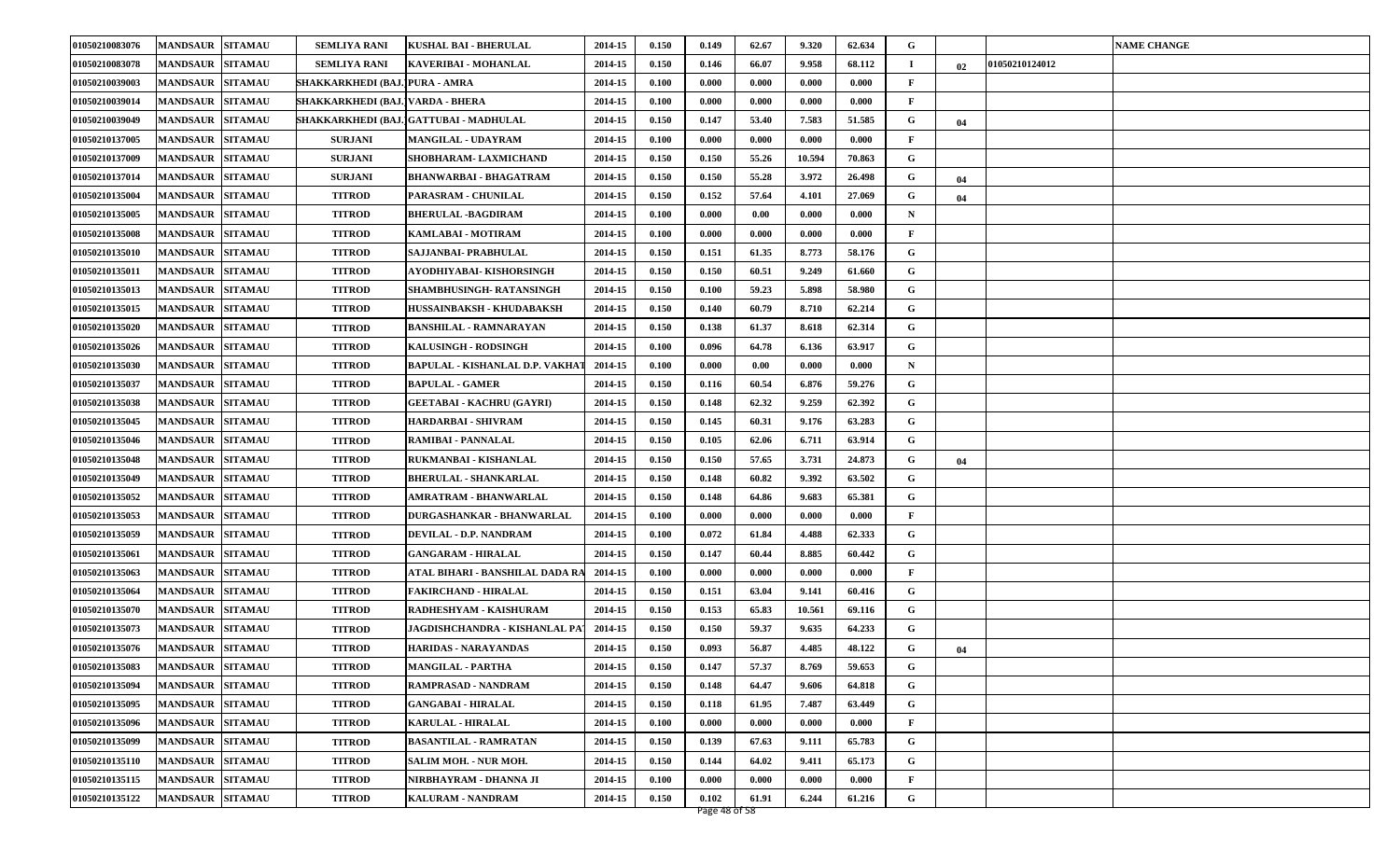| 01050210135124 | <b>MANDSAUR SITAMAU</b>  |                 | <b>TITROD</b>    | KANHAIYALAL - RAMCHANDRA          | 2014-15 | 0.100 | 0.094  | 66.31 | 6.593  | 69.841 | G            |    |                 |                    |
|----------------|--------------------------|-----------------|------------------|-----------------------------------|---------|-------|--------|-------|--------|--------|--------------|----|-----------------|--------------------|
| 01050210135132 | <b>MANDSAUR</b>          | <b>SITAMAU</b>  | <b>TITROD</b>    | RAJENDRAPRASAD - HIRALAL          | 2014-15 | 0.100 | 0.086  | 63.68 | 6.213  | 72.077 | G            |    |                 |                    |
| 01050210135135 | <b>MANDSAUR</b>          | <b>SITAMAU</b>  | <b>TITROD</b>    | <b>KARULAL - CHUNILAL</b>         | 2014-15 | 0.150 | 0.145  | 66.65 | 9.807  | 67.634 | G            |    |                 |                    |
| 01050210135137 | <b>MANDSAUR SITAMAU</b>  |                 | <b>TITROD</b>    | <b>MEHBUB - SULEMAN</b>           | 2014-15 | 0.150 | 0.142  | 61.94 | 8.857  | 62.549 | G            |    | 01050210144-015 |                    |
| 01050210135142 | <b>MANDSAUR</b>          | <b>SITAMAU</b>  | <b>TITROD</b>    | <b>BANSHILAL -RAMLAL</b>          | 2014-15 | 0.150 | 0.140  | 63.84 | 9.175  | 65.442 | G            |    |                 |                    |
| 01050210135148 | <b>MANDSAUR</b>          | <b>SITAMAU</b>  | <b>TITROD</b>    | ISHWARLAL - JAGDISHCHAND          | 2014-15 | 0.150 | 0.147  | 60.56 | 9.785  | 66.655 | G            |    |                 |                    |
| 01050210135162 | <b>MANDSAUR</b>          | <b>SITAMAU</b>  | <b>TITROD</b>    | <b>RAMIBAI - PYARA</b>            | 2014-15 | 0.150 | 0.147  | 59.03 | 8.694  | 59.143 | G            |    |                 |                    |
| 01050210135163 | <b>MANDSAUR</b>          | <b>SITAMAU</b>  | <b>TITROD</b>    | <b>DHAPUBAI - MODIRAM</b>         | 2014-15 | 0.150 | 0.132  | 62.43 | 8.687  | 65.661 | G            |    |                 |                    |
| 01050210135164 | <b>MANDSAUR</b>          | <b>SITAMAU</b>  | <b>TITROD</b>    | RADHESHYAM - PRABHULAL            | 2014-15 | 0.150 | 0.129  | 63.03 | 8.473  | 65.733 | G            |    |                 |                    |
| 01050210135165 | <b>MANDSAUR</b>          | <b>SITAMAU</b>  | <b>TITROD</b>    | <b>MUKESH - BANSHILAL</b>         | 2014-15 | 0.150 | 0.106  | 67.92 | 6.831  | 64.443 | G            |    |                 |                    |
| 01050210135166 | <b>MANDSAUR</b>          | <b>SITAMAU</b>  | <b>TITROD</b>    | <b>GOPAL - BAKHATRAM</b>          | 2014-15 | 0.200 | 0.191  | 64.91 | 12.361 | 64.717 | G            |    |                 |                    |
| 01050210135167 | <b>MANDSAUR  SITAMAU</b> |                 | <b>TITROD</b>    | DINESH KUMAR - DHANRAJ KULMI      | 2014-15 | 0.150 | 0.134  | 61.46 | 8.578  | 64.063 | G            |    |                 |                    |
| 01050210135168 | <b>MANDSAUR</b>          | <b>SITAMAU</b>  | <b>TITROD</b>    | <b>RAMNIWAS - RAMDAYAL</b>        | 2014-15 | 0.150 | 0.145  | 64.22 | 9.459  | 65.234 | G            |    |                 |                    |
| 01050210074009 | <b>MANDSAUR</b>          | <b>SITAMAU</b>  | <b>VISHNIA</b>   | <b>BHUWAN - BHERA</b>             | 2014-15 | 0.200 | 0.196  | 61.93 | 12.068 | 61.666 | G            |    |                 |                    |
| 01050210074011 | <b>MANDSAUR SITAMAU</b>  |                 | <b>VISHNIA</b>   | <b>SOHANBAI - DHANNA</b>          | 2014-15 | 0.150 | 0.147  | 63.78 | 9.303  | 63.286 | G            |    |                 |                    |
| 01050210074013 | <b>MANDSAUR</b>          | <b>SITAMAU</b>  | <b>VISHNIA</b>   | <b>HIRA - BHUWAN</b>              | 2014-15 | 0.100 | 0.081  | 63.23 | 5.067  | 62.248 | G            |    |                 |                    |
| 01050210074014 | <b>MANDSAUR</b>          | <b>SITAMAU</b>  | <b>VISHNIA</b>   | <b>BHAMARKUNWAR - SHAMBHUSING</b> | 2014-15 | 0.100 | 0.101  | 60.69 | 6.476  | 64.246 | G            |    |                 |                    |
| 01050210074017 | <b>MANDSAUR</b>          | <b>SITAMAU</b>  | <b>VISHNIA</b>   | PARWATSINGH - GULAB BAI           | 2014-15 | 0.150 | 0.151  | 61.14 | 8.848  | 58.635 | G            |    |                 |                    |
| 01050210074023 | <b>MANDSAUR SITAMAU</b>  |                 | <b>VISHNIA</b>   | <b>RAMESHWAR - MANGILAL</b>       | 2014-15 | 0.150 | 0.144  | 57.31 | 8.678  | 60.264 | G            |    |                 |                    |
| 01050211020006 | <b>MANDSAUR</b>          | <b>SUWASARA</b> | AAMBA            | <b>MAAN SINGH-RATAN SINGH</b>     | 2014-15 | 0.100 | 0.097  | 32.58 | 0.670  | 6.902  | G            | 04 |                 |                    |
| 0105021102000  | <b>MANDSAUR</b>          | <b>SUWASARA</b> | AAMBA            | <b>GORDHAN LAL-RATAN LAL</b>      | 2014-15 | 0.100 | 0.000  | 0.000 | 0.000  | 0.000  | F            |    |                 |                    |
| 01050211020004 | <b>MANDSAUR</b>          | <b>SUWASARA</b> | AAMBA            | <b>HASRAT BAI-CHANDAR SINGH</b>   | 2014-15 | 0.150 | 0.1408 | 65.22 | 9.848  | 69.943 | G            |    |                 |                    |
| 01050211020009 | <b>MANDSAUR</b>          | <b>SUWASARA</b> | <b>AAMBA</b>     | SHAMBHU-JALAM CHAMAR              | 2014-15 | 0.150 | 0.144  | 64.97 | 9.541  | 66.257 | G            |    |                 |                    |
| 01050211020011 | <b>MANDSAUR</b>          | <b>SUWASARA</b> | AAMBA            | VAJE SINGH-CHANDRA SINGH          | 2014-15 | 0.100 | 0.094  | 63.83 | 6.657  | 70.594 | G            |    |                 |                    |
| 01050211020013 | <b>MANDSAUR</b>          | <b>SUWASARA</b> | <b>AAMBA</b>     | <b>CHANDAR-DHOKAL CHAMAR</b>      | 2014-15 | 0.100 | 0.000  | 0.000 | 0.000  | 0.000  | $\mathbf{F}$ |    |                 |                    |
| 01050211020007 | <b>MANDSAUR</b>          | <b>SUWASARA</b> | AAMBA            | <b>UMRAO SINGH-SHIV SINGH</b>     | 2014-15 | 0.150 | 0.144  | 54.04 | 7.921  | 54.893 | G            | 04 |                 |                    |
| 01050211020016 | <b>MANDSAUR</b>          | <b>SUWASARA</b> | AAMBA            | <b>RAM SINGH-ONKAR SINGH</b>      | 2014-15 | 0.150 | 0.144  | 49.31 | 7.382  | 51.264 | G            | 04 |                 |                    |
| 01050211020015 | <b>MANDSAUR</b>          | <b>SUWASARA</b> | AAMBA            | KAALU SINGH-BHANWAR SINGH         | 2014-15 | 0.100 | 0.000  | 0.000 | 0.000  | 0.000  | $\mathbf{F}$ |    |                 |                    |
| 01050211062001 | <b>MANDSAUR SUWASARA</b> |                 | <b>AJAYPUR</b>   | RAM PRASAD-PRABHU LAL             | 2014-15 | 0.150 | 0.151  | 61.44 | 9.997  | 66.249 | G            |    |                 |                    |
| 01050211062008 | <b>MANDSAUR</b>          | <b>SUWASARA</b> | <b>AJAYPUR</b>   | <b>BHANWAR LAL-MOTI LAL</b>       | 2014-15 | 0.150 | 0.148  | 56.50 | 8.475  | 57.380 | G            |    |                 |                    |
| 01050211062010 | <b>MANDSAUR</b>          | <b>SUWASARA</b> | <b>AJAYPUR</b>   | SAIDAN BAI-FAKIR MOH.             | 2014-15 | 0.150 | 0.130  | 61.14 | 8.481  | 65.088 | G            |    |                 |                    |
| 01050211062015 | <b>MANDSAUR</b>          | <b>SUWASARA</b> | <b>AJAYPUR</b>   | MAAN SINGH-BHAGWAN SINGH          | 2014-15 | 0.150 | 0.149  | 54.65 | 8.963  | 60.316 | G            |    |                 |                    |
| 01050211062018 | MANDSAUR SUWASARA        |                 | <b>AJAYPUR</b>   | KALURAM-UDAYRAM                   | 2014-15 | 0.150 | 0.145  | 63.72 | 9.949  | 68.519 | G            |    |                 |                    |
| 01050211062025 | MANDSAUR SUWASARA        |                 | <b>AJAYPUR</b>   | MOHANBAI-SATYANARAYAN             | 2014-15 | 0.150 | 0.151  | 57.00 | 9.112  | 60.545 | G            |    |                 | <b>NAME CHANGE</b> |
| 01050211062028 | <b>MANDSAUR SUWASARA</b> |                 | <b>AJAYPUR</b>   | <b>REHMAT BAI-NASIR</b>           | 2014-15 | 0.150 | 0.148  | 57.74 | 4.413  | 29.898 | $\mathbf I$  | 02 |                 |                    |
| 01050211062031 | MANDSAUR SUWASARA        |                 | <b>AJAYPUR</b>   | HIRA LAL-DAMAR LAL                | 2014-15 | 0.150 | 0.148  | 63.99 | 9.800  | 66.082 | G            |    |                 |                    |
| 01050211062040 | MANDSAUR SUWASARA        |                 | <b>AJAYPUR</b>   | SHIV NARAYAN-BADRI LAL            | 2014-15 | 0.150 | 0.147  | 56.83 | 7.899  | 53.625 | G            | 04 |                 |                    |
| 01050211062052 | MANDSAUR SUWASARA        |                 | <b>AJAYPUR</b>   | PREM CHANDRA-PRABHU LAL           | 2014-15 | 0.150 | 0.145  | 49.54 | 7.240  | 49.965 | G            | 04 |                 |                    |
| 01050211062067 | MANDSAUR SUWASARA        |                 | <b>AJAYPUR</b>   | <b>GODAWARI BAI-DURGA SHANKAR</b> | 2014-15 | 0.150 | 0.150  | 55.12 | 8.292  | 55.280 | G            | 04 |                 |                    |
| 01050211062073 | <b>MANDSAUR</b>          | <b>SUWASARA</b> | <b>AJAYPUR</b>   | JORAWAR BAI-HARI SINGH            | 2014-15 | 0.150 | 0.138  | 56.00 | 8.016  | 58.087 | G            |    |                 |                    |
| 01050211022010 | MANDSAUR SUWASARA        |                 | <b>ANTRALIYA</b> | <b>BHAGAT BAI-NATHU SINGH</b>     | 2014-15 | 0.150 | 0.148  | 62.16 | 9.573  | 64.552 | G            |    |                 |                    |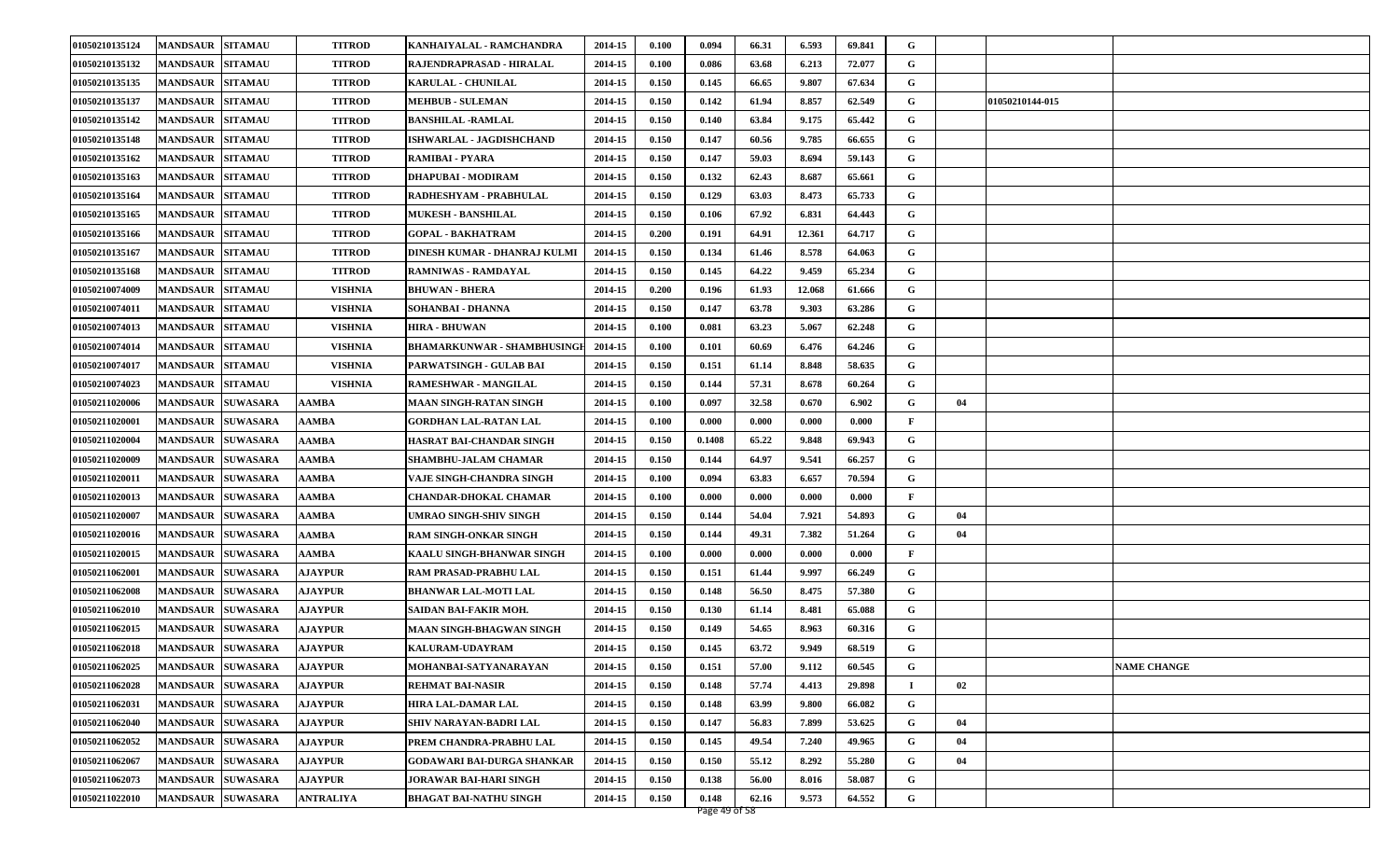| 01050211022002 | <b>MANDSAUR SUWASARA</b> |                 | <b>ANTRALIYA</b>     | <b>RAM SINGH-BHUWAAN SINGH</b>                                | 2014-15 | 0.150 | 0.145 | 62.96 | 9.678  | 66.976 | G              |    |                |                    |
|----------------|--------------------------|-----------------|----------------------|---------------------------------------------------------------|---------|-------|-------|-------|--------|--------|----------------|----|----------------|--------------------|
| 01050211022008 | <b>MANDSAUR</b>          | <b>SUWASARA</b> | <b>ANTRALIYA</b>     | PRABHU LAL-KISHAN                                             | 2014-15 | 0.150 | 0.148 | 54.33 | 8.150  | 55.217 | G              | 04 |                |                    |
| 01050211022012 | <b>MANDSAUR</b>          | <b>SUWASARA</b> | ANTRALIYA            | <b>DEVI SINGH-NANURAM</b>                                     | 2014-15 | 0.150 | 0.135 | 56.74 | 8.049  | 59.711 | G              |    |                |                    |
| 01050211022034 | <b>MANDSAUR SUWASARA</b> |                 | <b>ANTRALIYA</b>     | <b>MANGU-GANPAT</b>                                           | 2014-15 | 0.150 | 0.148 | 55.57 | 8.836  | 59.783 | G              |    |                |                    |
| 01050211022033 | <b>MANDSAUR</b>          | <b>SUWASARA</b> | ANTRALIYA            | <b>GANGA RAM-DEV JI</b>                                       | 2014-15 | 0.150 | 0.150 | 54.36 | 8.620  | 57.543 | G              |    |                |                    |
| 01050211072010 | <b>MANDSAUR</b>          | <b>SUWASARA</b> | <b>BANGLI</b>        | <b>MANGI LAL-JUJHAR SINGH</b>                                 | 2014-15 | 0.150 | 0.138 | 56.62 | 8.372  | 60.579 | G              |    | 01050210123029 |                    |
| 01050211075001 | <b>MANDSAUR</b>          | <b>SUWASARA</b> | <b>BARDIYA GUJAR</b> | <b>BHERU SINGH-SWARUP SINGH</b>                               | 2014-15 | 0.150 | 0.144 | 63.40 | 9.456  | 65.485 | G              |    |                |                    |
| 01050211075005 | <b>MANDSAUR</b>          | <b>SUWASARA</b> | <b>BARDIYA GUJAR</b> | <b>JORAWAR SINGH-NANU RAM</b>                                 | 2014-15 | 0.150 | 0.150 | 0.00  | 9.311  | 61.991 | $\blacksquare$ | 02 |                |                    |
| 01050211075006 | <b>MANDSAUR</b>          | <b>SUWASARA</b> | <b>BARDIYA GUJAR</b> | <b>BHAGWAN SINGH-BHUWANI SINGH</b>                            | 2014-15 | 0.150 | 0.145 | 61.56 | 8.979  | 62.138 | G              |    |                |                    |
| 01050211075008 | <b>MANDSAUR</b>          | <b>SUWASARA</b> | <b>BARDIYA GUJAR</b> | <b>MAGAN BAI-NEPAL SINGH</b>                                  | 2014-15 | 0.150 | 0.151 | 54.52 | 8.046  | 53.320 | G              | 04 |                | <b>NAME CHANGE</b> |
| 01050211075009 | <b>MANDSAUR</b>          | <b>SUWASARA</b> | <b>BARDIYA GUJAR</b> | <b>DULE SINGH-KAALU SINGH</b>                                 | 2014-15 | 0.150 | 0.149 | 56.83 | 8.386  | 56.282 | G              |    |                |                    |
| 01050211075011 | <b>MANDSAUR</b>          | <b>SUWASARA</b> | <b>BARDIYA GUJAR</b> | <b>GEETA BAI-MAGNI RAM</b>                                    | 2014-15 | 0.150 | 0.138 | 56.81 | 7.418  | 53.793 | G              | 04 |                |                    |
| 01050211075019 | <b>MANDSAUR</b>          | <b>SUWASARA</b> | <b>BARDIYA GUJAR</b> | <b>SHANKAR LAL-SWARUP</b>                                     | 2014-15 | 0.100 | 0.000 | 0.000 | 0.000  | 0.000  | $\mathbf{F}$   |    |                |                    |
| 01050211075028 | <b>MANDSAUR</b>          | <b>SUWASARA</b> | <b>BARDIYA GUJAR</b> | <b>DHAPU BAI-PARTHE SINGH</b>                                 | 2014-15 | 0.150 | 0.151 | 59.17 | 8.774  | 58.106 | G              |    |                |                    |
| 01050211075052 | <b>MANDSAUR</b>          | <b>SUWASARA</b> | <b>BARDIYA GUJAR</b> | AMAR SINGH-KACHRU SINGH                                       | 2014-15 | 0.150 | 0.153 | 68.62 | 10.303 | 67.164 | G              |    |                |                    |
| 01050211075054 | <b>MANDSAUR</b>          | <b>SUWASARA</b> | <b>BARDIYA GUJAR</b> | <b>BHUWANI BAI-MEHTAB SINGH</b>                               | 2014-15 | 0.150 | 0.150 | 56.34 | 7.976  | 53.173 | G              | 04 |                |                    |
| 01050211075062 | <b>MANDSAUR</b>          | <b>SUWASARA</b> | <b>BARDIYA GUJAR</b> | <b>JAI SINGH-HARI SINGH</b>                                   | 2014-15 | 0.150 | 0.149 | 57.14 | 8.489  | 57.127 | G              |    |                |                    |
| 01050211075063 | <b>MANDSAUR</b>          | <b>SUWASARA</b> | <b>BARDIYA GUJAR</b> | AMBA RAM-FATEH SINGH                                          | 2014-15 | 0.150 | 0.150 | 53.70 | 8.009  | 53.500 | G              | 04 |                |                    |
| 01050211075068 | <b>MANDSAUR SUWASARA</b> |                 | <b>BARDIYA GUJAR</b> | <b>BHUWAAN-VISHRAM CHAMAR</b>                                 | 2014-15 | 0.150 | 0.051 | 55.74 | 2.843  | 55.745 | G              | 04 |                |                    |
| 01050211075073 | <b>MANDSAUR</b>          | <b>SUWASARA</b> | <b>BARDIYA GUJAR</b> | <b>SHANKAR LAL-UDA CHAMAR</b>                                 | 2014-15 | 0.150 | 0.098 | 53.33 | 5.066  | 51.800 | G              | 04 |                |                    |
| 01050211075078 | <b>MANDSAUR</b>          | <b>SUWASARA</b> | <b>BARDIYA GUJAR</b> | <b>BAHADUR SINGH-BHANWAR SINGH</b>                            | 2014-15 | 0.150 | 0.046 | 59.73 | 3.055  | 67.143 | G              |    |                |                    |
| 01050211075074 | <b>MANDSAUR</b>          | <b>SUWASARA</b> | <b>BARDIYA GUJAR</b> | <b>RAGHU SINGH-BHERU SINGH</b>                                | 2014-15 | 0.150 | 0.151 | 61.09 | 9.286  | 61.701 | G              |    |                |                    |
| 01050211075002 | <b>MANDSAUR SUWASARA</b> |                 | <b>BARDIYA GUJAR</b> | NANI BAI-P.V. RODA CHAMAR                                     | 2014-15 | 0.100 | 0.000 | 0.000 | 0.000  | 0.000  | F              |    |                |                    |
| 01050211075020 | <b>MANDSAUR</b>          | <b>SUWASARA</b> | <b>BARDIYA GUJAR</b> | DEV KARAN SINGH-BHERU SINGH                                   | 2014-15 | 0.150 | 0.136 | 59.67 | 7.962  | 58.630 | G              |    |                |                    |
| 01050211075070 | <b>MANDSAUR</b>          | <b>SUWASARA</b> | <b>BARDIYA GUJAR</b> | KASHI RAM-RODA CHAMAR                                         | 2014-15 | 0.150 | 0.051 | 59.91 | 3.406  | 67.179 | G              |    |                |                    |
| 01050211075083 | <b>MANDSAUR</b>          | <b>SUWASARA</b> | <b>BARDIYA GUJAR</b> | RAGHU SINGH-HARI SINGH                                        | 2014-15 | 0.150 | 0.145 | 58.05 | 8.434  | 58.166 | G              |    |                |                    |
| 01050211064005 | <b>MANDSAUR</b>          | <b>SUWASARA</b> | <b>BASAI</b>         | <b>NANURAM-SALAGRAM</b>                                       | 2014-15 | 0.150 | 0.144 | 57.54 | 9.667  | 66.992 | G              |    | 01050211058011 |                    |
| 01050211064020 | <b>MANDSAUR</b>          | <b>SUWASARA</b> | BASAI                | <b>KACHRULAL-BHERULAL</b>                                     | 2014-15 | 0.150 | 0.146 | 64.85 | 10.839 | 74.087 | G              |    | 01050211058012 |                    |
| 01050211064006 | <b>MANDSAUR</b>          | <b>SUWASARA</b> | <b>BASAI</b>         | <b>MANGU SINGH-BHAGWAN SINGH</b>                              | 2014-15 | 0.100 | 0.000 | 0.000 | 0.000  | 0.000  | $\mathbf{F}$   |    | 01050211047030 |                    |
| 01050211047011 | <b>MANDSAUR</b>          | <b>SUWASARA</b> | <b>BHARPUR</b>       | <b>UMRAO SINGH-RAM SINGH</b>                                  | 2014-15 | 0.100 | 0.000 | 0.000 | 0.000  | 0.000  | $\mathbf{F}$   |    |                |                    |
| 01050211047025 | <b>MANDSAUR</b>          | <b>SUWASARA</b> | <b>BHARPUR</b>       | <b>BANSHI DAS - JUGALDAS</b>                                  | 2014-15 | 0.100 | 0.000 | 0.000 | 0.000  | 0.000  | $\mathbf{F}$   |    |                |                    |
| 01050211047026 | <b>MANDSAUR</b>          | <b>SUWASARA</b> | <b>BHARPUR</b>       | SEETA BAI-RAM CHANDRA                                         | 2014-15 | 0.100 | 0.000 | 0.000 | 0.000  | 0.000  | $\mathbf{F}$   |    |                |                    |
| 01050211047029 | <b>MANDSAUR SUWASARA</b> |                 | <b>BHARPUR</b>       | <b>SHANKARDAS-BALUDAS</b>                                     | 2014-15 | 0.100 | 0.000 | 0.000 | 0.000  | 0.000  | $\mathbf{F}$   |    |                |                    |
| 01050211047032 | MANDSAUR SUWASARA        |                 | <b>BHARPUR</b>       | <b>RAKHLI BAI-MANGI LAL</b>                                   | 2014-15 | 0.150 | 0.149 | 58.64 | 8.897  | 59.912 | G              |    |                |                    |
| 01050211035003 | <b>MANDSAUR SUWASARA</b> |                 | <b>BORKHEDI</b>      | <b>BHERU SINGH-BHAGWAN SINGH</b>                              | 2014-15 | 0.150 | 0.145 | 54.97 | 8.984  | 62.130 | G              |    | 01050211033259 |                    |
| 01050211045025 | MANDSAUR SUWASARA        |                 | <b>DEVRIYA VIJAY</b> | <b>AMAR SINGH-DUNGAR SINGH</b><br><b>MATA SWARIIP KIINWAR</b> | 2014-15 | 0.150 | 0.142 | 64.19 | 2.999  | 21.090 | G              | 04 |                |                    |
| 01050211045037 | MANDSAUR SUWASARA        |                 | <b>DEVRIYA VIJAY</b> | <b>GOVARDHAN LAL-NANU RAM</b>                                 | 2014-15 | 0.150 | 0.150 | 59.21 | 8.898  | 59.320 | G              |    |                |                    |
| 01050211045040 | MANDSAUR SUWASARA        |                 | DEVRIYA VIJAY        | <b>GAJRAJ SINGH-YASHWANT SINGH</b>                            | 2014-15 | 0.150 | 0.149 | 58.06 | 8.527  | 57.267 | G              |    |                |                    |
| 01050211045042 | MANDSAUR SUWASARA        |                 | DEVRIYA VIJAY        | <b>MANOHAR SINGH-JUJHAR SINGH</b>                             | 2014-15 | 0.150 | 0.154 | 55.46 | 8.145  | 53.062 | G              | 04 |                |                    |
| 01050211045050 | <b>MANDSAUR</b>          | <b>SUWASARA</b> | DEVRIYA VIJAY        | DEEP KUNWAR BAI-UDAY SINGH                                    | 2014-15 | 0.150 | 0.142 | 55.34 | 7.953  | 56.165 | G              |    |                |                    |
| 01050211045078 | MANDSAUR SUWASARA        |                 | DEVRIYA VIJAY        | <b>RAJI BAI-UDA</b>                                           | 2014-15 | 0.150 | 0.150 | 58.88 | 8.639  | 57.709 | G              |    |                |                    |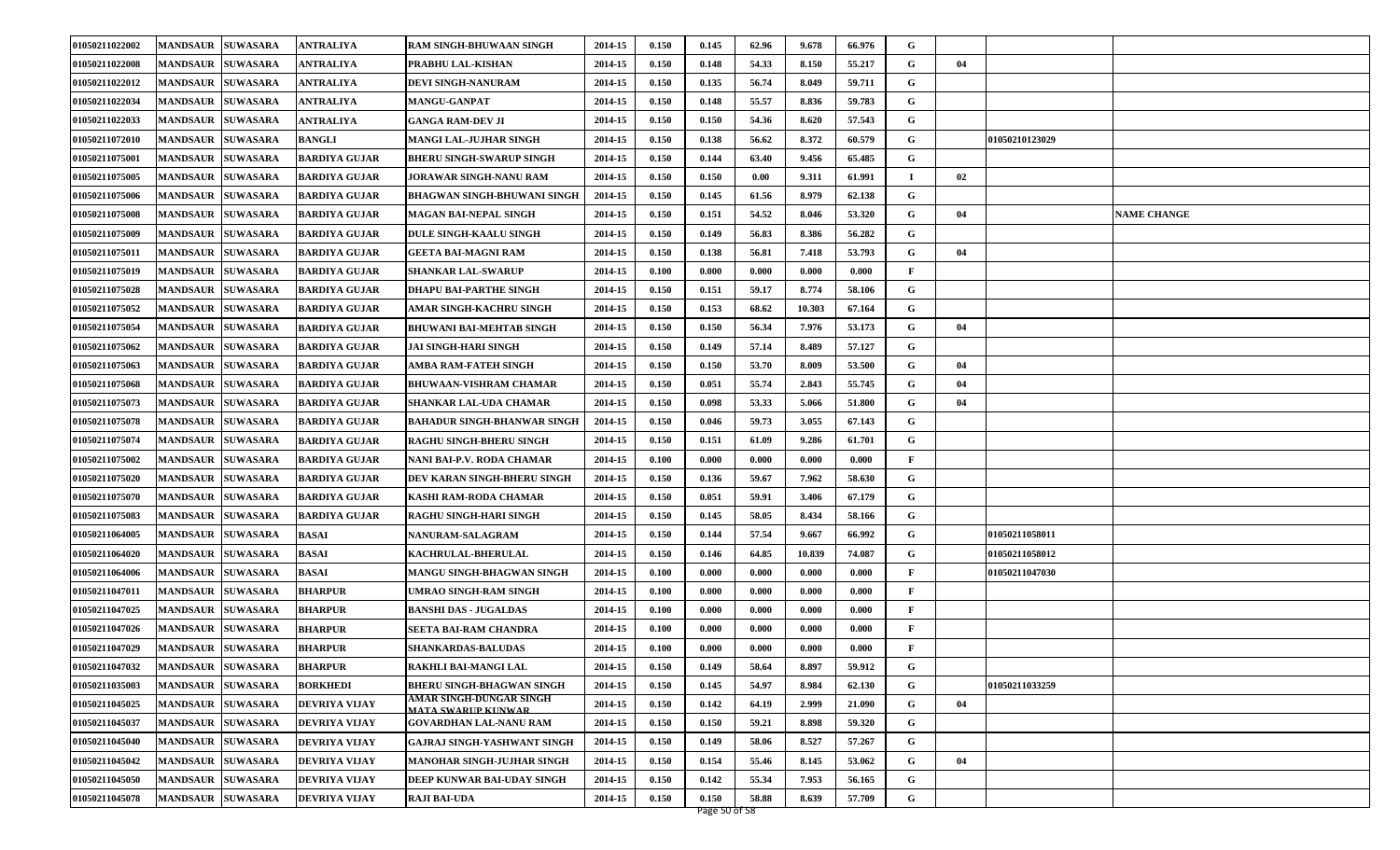| 01050211045001 | <b>MANDSAUR SUWASARA</b>           | <b>DEVRIYA VIJAY</b>  | <b>MANGILAL-UDA</b>                | 2014-15 | 0.150 | 0.152 | 47.38 | 2.098  | 13.803 | G | 04 |                |                                    |
|----------------|------------------------------------|-----------------------|------------------------------------|---------|-------|-------|-------|--------|--------|---|----|----------------|------------------------------------|
| 01050211045005 | <b>MANDSAUR  SUWASARA</b>          | <b>DEVRIYA VIJAY</b>  | <b>BHUWAAN-BAGDIRAM</b>            | 2014-15 | 0.150 | 0.151 | 61.05 | 9.245  | 61.388 | G |    |                |                                    |
| 01050211045011 | <b>MANDSAUR SUWASARA</b>           | <b>DEVRIYA VIJAY</b>  | PRAHLAD SINGH-DULE SINGH           | 2014-15 | 0.150 | 0.148 | 59.29 | 9.139  | 61.750 | G |    |                |                                    |
| 01050211045023 | <b>MANDSAUR SUWASARA</b>           | <b>DEVRIYA VIJAY</b>  | CHAIN SINGH-JORAWAR SINGH          | 2014-15 | 0.150 | 0.140 | 60.67 | 8.433  | 60.150 | G |    |                |                                    |
| 01050211045008 | <b>MANDSAUR SUWASARA</b>           | <b>DEVRIYA VIJAY</b>  | <b>MAAN SINGH-MADHO SINGH</b>      | 2014-15 | 0.150 | 0.149 | 57.29 | 2.545  | 17.115 | G | 04 |                |                                    |
| 01050211045062 | <b>MANDSAUR SUWASARA</b>           | <b>DEVRIYA VIJAY</b>  | PIR SINGH-BHANWAR SINGH            | 2014-15 | 0.150 | 0.147 | 54.38 | 7.955  | 54.116 | G | 04 |                |                                    |
| 01050211080001 | <b>MANDSAUR SUWASARA</b>           | <b>DHABALA MAHESH</b> | <b>SWARUP SINGH-HAMER SINGH</b>    | 2014-15 | 0.150 | 0.149 | 52.53 | 8.157  | 54.819 | G | 04 |                |                                    |
| 01050211080002 | <b>MANDSAUR  SUWASARA</b>          | <b>DHABALA MAHESH</b> | <b>MAAN SINGH-NATHU SINGH</b>      | 2014-15 | 0.150 | 0.146 | 64.43 | 9.950  | 68.011 | G |    |                |                                    |
| 01050211080003 | <b>MANDSAUR</b><br><b>SUWASARA</b> | <b>DHABALA MAHESH</b> | <b>DULE SINGH-HARI SINGH</b>       | 2014-15 | 0.150 | 0.146 | 59.27 | 9.051  | 61.951 | G |    |                |                                    |
| 01050211080004 | <b>MANDSAUR SUWASARA</b>           | <b>DHABALA MAHESH</b> | RATAN LAL-HAMER GUJAR              | 2014-15 | 0.150 | 0.148 | 54.00 | 8.424  | 56.957 | G |    |                |                                    |
| 01050211080006 | <b>MANDSAUR SUWASARA</b>           | <b>DHABALA MAHESH</b> | SALAGRAM-KISHAN RAM                | 2014-15 | 0.150 | 0.145 | 59.23 | 9.172  | 63.212 | G |    |                |                                    |
| 01050211080012 | <b>MANDSAUR  SUWASARA</b>          | <b>DHABALA MAHESH</b> | ISHWAR SINGH-KACHRU SINGH          | 2014-15 | 0.150 | 0.151 | 66.67 | 10.467 | 69.135 | G |    |                |                                    |
| 01050211080019 | <b>MANDSAUR</b><br><b>SUWASARA</b> | <b>DHABALA MAHESH</b> | <b>BAHADUR SINGH-GULAB SINGH</b>   | 2014-15 | 0.150 | 0.145 | 65.52 | 9.959  | 68.541 | G |    |                |                                    |
| 01050211080023 | <b>MANDSAUR SUWASARA</b>           | <b>DHABALA MAHESH</b> | <b>BHANWAR LAL-UDAY SINGH</b>      | 2014-15 | 0.150 | 0.150 | 54.42 | 8.552  | 57.013 | G |    |                |                                    |
| 01050211080024 | <b>MANDSAUR SUWASARA</b>           | <b>DHABALA MAHESH</b> | <b>MANGI LAL-KHUMAN</b>            | 2014-15 | 0.150 | 0.147 | 54.70 | 8.291  | 56.401 | G |    |                |                                    |
| 01050211080026 | <b>MANDSAUR  SUWASARA</b>          | <b>DHABALA MAHESH</b> | <b>AMAR LAL-SEVA</b>               | 2014-15 | 0.150 | 0.148 | 55.63 | 8.583  | 58.190 | G |    |                |                                    |
| 01050211080028 | <b>MANDSAUR</b><br><b>SUWASARA</b> | <b>DHABALA MAHESH</b> | <b>GANGA BAI-MEHTAB</b>            | 2014-15 | 0.150 | 0.146 | 53.45 | 8.361  | 57.111 | G |    |                |                                    |
| 01050211080031 | <b>MANDSAUR SUWASARA</b>           | <b>DHABALA MAHESH</b> | <b>MEHTAB SINGH-HAMER SINGH</b>    | 2014-15 | 0.150 | 0.149 | 58.80 | 9.803  | 65.748 | G |    |                |                                    |
| 01050211080034 | <b>MANDSAUR SUWASARA</b>           | <b>DHABALA MAHESH</b> | <b>KAALU SINGH-BAPU LAL</b>        | 2014-15 | 0.150 | 0.132 | 48.88 | 6.878  | 51.988 | G | 04 |                |                                    |
| 01050211080036 | <b>MANDSAUR  SUWASARA</b>          | <b>DHABALA MAHESH</b> | <b>GOKAL SINGH-FATEH SINGH</b>     | 2014-15 | 0.150 | 0.144 | 55.41 | 8.470  | 58.657 | G |    |                |                                    |
| 01050211080048 | <b>SUWASARA</b><br><b>MANDSAUR</b> | <b>DHABALA MAHESH</b> | KHUSHAL BAI-MANGI LAL              | 2014-15 | 0.150 | 0.148 | 58.16 | 8.882  | 60.176 | G |    |                |                                    |
| 01050211080052 | <b>MANDSAUR SUWASARA</b>           | <b>DHABALA MAHESH</b> | <b>FATTI BAI-SHAMBHU</b>           | 2014-15 | 0.150 | 0.143 | 57.75 | 8.605  | 60.175 | G |    |                |                                    |
| 01050211080061 | <b>MANDSAUR SUWASARA</b>           | <b>DHABALA MAHESH</b> | <b>SARDAR BAI-KAALU SINGH</b>      | 2014-15 | 0.150 | 0.147 | 59.82 | 9.058  | 61.494 | G |    |                |                                    |
| 01050211080063 | <b>MANDSAUR SUWASARA</b>           | <b>DHABALA MAHESH</b> | <b>MANGI LAL-SHANKAR</b>           | 2014-15 | 0.100 | 0.000 | 0.000 | 0.000  | 0.000  | F |    |                |                                    |
| 01050211080064 | <b>SUWASARA</b><br><b>MANDSAUR</b> | <b>DHABALA MAHESH</b> | <b>SHANKAR-HAMER</b>               | 2014-15 | 0.150 | 0.141 | 50.65 | 8.032  | 57.086 | G |    |                |                                    |
| 01050211080074 | <b>MANDSAUR SUWASARA</b>           | <b>DHABALA MAHESH</b> | <b>BHAGWAN SINGH-BHUWANI SINGH</b> | 2014-15 | 0.150 | 0.146 | 54.79 | 8.915  | 61.187 | G |    |                |                                    |
| 01050211080075 | <b>MANDSAUR SUWASARA</b>           | <b>DHABALA MAHESH</b> | <b>SHANKAR LAL-SALAGRAM</b>        | 2014-15 | 0.150 | 0.139 | 58.22 | 8.400  | 60.562 | G |    |                |                                    |
| 01050211080076 | <b>MANDSAUR SUWASARA</b>           | <b>DHABALA MAHESH</b> | ANDAR BAI-KISHAN LAL               | 2014-15 | 0.150 | 0.146 | 55.29 | 8.910  | 60.861 | G |    |                |                                    |
| 01050211080079 | <b>MANDSAUR SUWASARA</b>           | <b>DHABALA MAHESH</b> | <b>BHANWAR LAL-BHUWANI SINGH</b>   | 2014-15 | 0.150 | 0.142 | 65.94 | 10.240 | 71.961 | G |    |                |                                    |
| 01050211080080 | <b>MANDSAUR SUWASARA</b>           | <b>DHABALA MAHESH</b> | SEETA RAM-AHILYA BAI               | 2014-15 | 0.100 | 0.000 | 0.000 | 0.000  | 0.000  | F |    |                |                                    |
| 01050211080083 | <b>MANDSAUR SUWASARA</b>           | <b>DHABALA MAHESH</b> | <b>MOHAN LAL-UDA</b>               | 2014-15 | 0.100 | 0.000 | 0.000 | 0.000  | 0.000  | F |    |                |                                    |
| 01050211080101 | <b>MANDSAUR</b><br><b>SUWASARA</b> | <b>DHABALA MAHESH</b> | RAM GOPAL-RAM CHANDRA              | 2014-15 | 0.150 | 0.143 | 51.73 | 7.944  | 55.669 | G | 04 |                |                                    |
| 01050211080111 | <b>MANDSAUR SUWASARA</b>           | <b>DHABALA MAHESH</b> | <b>RAM LAL-NAGGA</b>               | 2014-15 | 0.150 | 0.142 | 55.07 | 8.457  | 59.682 | G |    |                |                                    |
| 01050211080112 | MANDSAUR SUWASARA                  | <b>DHABALA MAHESH</b> | RAM GOPAL-NATHU LAL                | 2014-15 | 0.150 | 0.142 | 50.43 | 7.716  | 54.185 | G | 04 |                |                                    |
| 01050211080114 | MANDSAUR SUWASARA                  | <b>DHABALA MAHESH</b> | SHIV NARAYAN-NARSINGH LAL          | 2014-15 | 0.150 | 0.140 | 59.87 | 8.981  | 64.242 | G |    |                |                                    |
| 01050211080115 | MANDSAUR SUWASARA                  | <b>DHABALA MAHESH</b> | <b>BAPU LAL-BHUWANI SINGH</b>      | 2014-15 | 0.150 | 0.147 | 58.38 | 9.199  | 62.493 | G |    |                |                                    |
| 01050211080116 | <b>MANDSAUR SUWASARA</b>           | <b>DHABALA MAHESH</b> | SHANKAR SINGH-ONKAR SINGH          | 2014-15 | 0.150 | 0.150 | 56.44 | 8.837  | 58.874 | G |    |                |                                    |
| 01050211080117 | MANDSAUR SUWASARA                  | <b>DHABALA MAHESH</b> | <b>KAALI BAI-BAPU LAL</b>          | 2014-15 | 0.150 | 0.143 | 57.97 | 9.110  | 63.796 | G |    | 01050211075014 | NAME CHANGE/TRANSFER/BARDIYA GUJAR |
| 01050211036001 | <b>MANDSAUR SUWASARA</b>           | <b>DHAKAD KHEDI</b>   | RAM CHANDRA-SHIV LAL               | 2014-15 | 0.200 | 0.198 | 63.92 | 13.012 | 65.585 | G |    |                |                                    |
| 01050211036002 | <b>SUWASARA</b><br><b>MANDSAUR</b> | <b>DHAKAD KHEDI</b>   | NATHU LAL-HARI RAM                 | 2014-15 | 0.100 | 0.000 | 0.000 | 0.000  | 0.000  | F |    |                |                                    |
| 01050211036004 | <b>MANDSAUR SUWASARA</b>           | <b>DHAKAD KHEDI</b>   | <b>BHUWANI BAI-DHANNA</b>          | 2014-15 | 0.100 | 0.093 | 59.72 | 5.230  | 56.237 | G |    |                |                                    |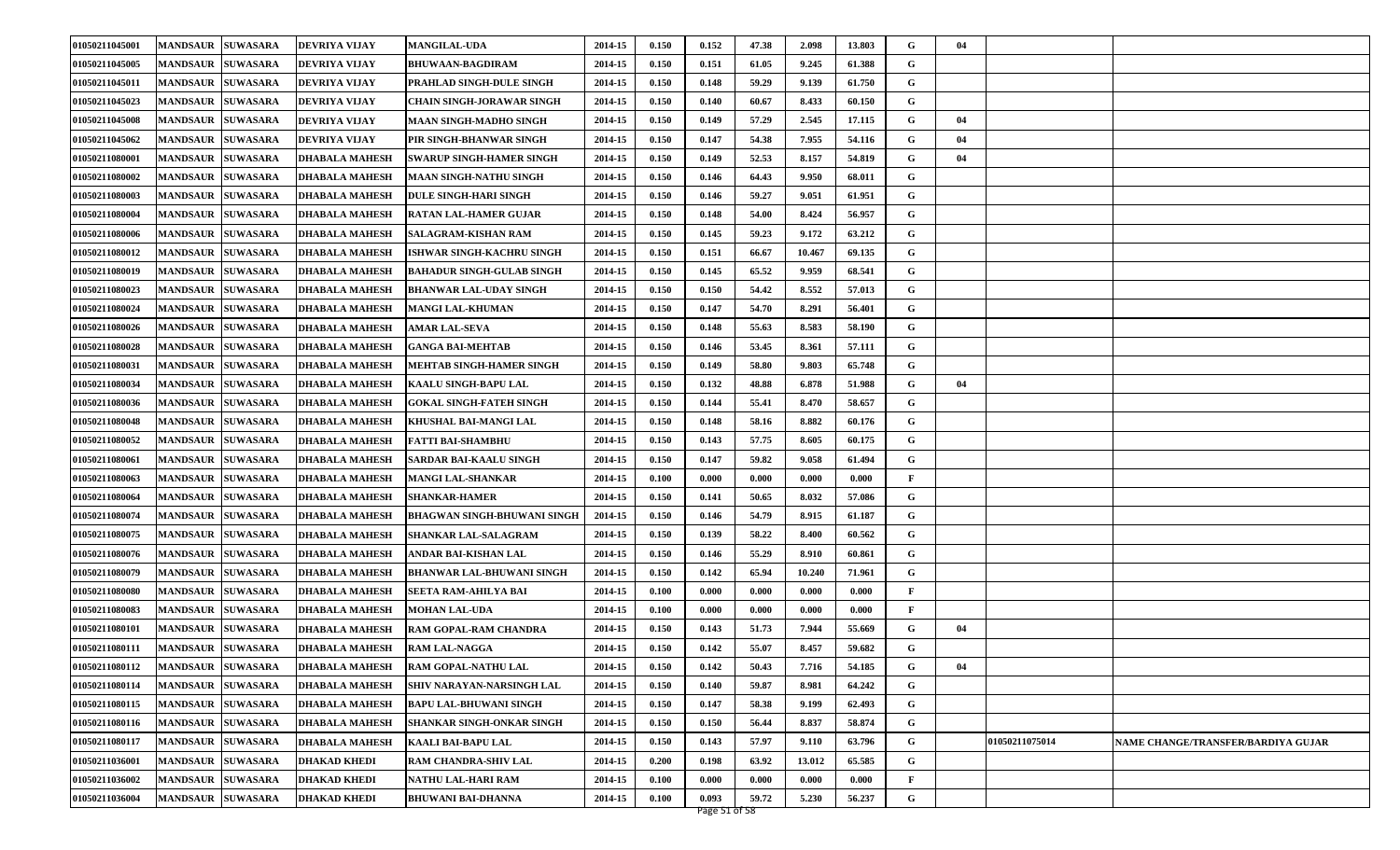| 01050211036005 | <b>MANDSAUR SUWASARA</b>           | <b>DHAKAD KHEDI</b> | NIRBHAY RAM-SALAGRAM              | 2014-15 | 0.150 | 0.143 | 64.26 | 9.667  | 67.413 | G            |    |  |
|----------------|------------------------------------|---------------------|-----------------------------------|---------|-------|-------|-------|--------|--------|--------------|----|--|
| 01050211036006 | <b>MANDSAUR</b><br><b>SUWASARA</b> | <b>DHAKAD KHEDI</b> | <b>NANDA-MEHTAB</b>               | 2014-15 | 0.150 | 0.148 | 72.91 | 10.770 | 72.770 | G            |    |  |
| 01050211036007 | <b>MANDSAUR</b><br><b>SUWASARA</b> | <b>DHAKAD KHEDI</b> | <b>BADRI LAL-SUKHLAL</b>          | 2014-15 | 0.150 | 0.147 | 64.37 | 9.683  | 65.692 | G            |    |  |
| 01050211036008 | <b>MANDSAUR</b><br><b>SUWASARA</b> | <b>DHAKAD KHEDI</b> | <b>RAM NARAYAN-PURA</b>           | 2014-15 | 0.100 | 0.097 | 66.30 | 6.431  | 66.573 | G            |    |  |
| 01050211036009 | <b>MANDSAUR</b><br><b>SUWASARA</b> | DHAKAD KHEDI        | LAXMI NARAYAN-KANI RAM            | 2014-15 | 0.100 | 0.096 | 64.21 | 6.082  | 63.091 | G            |    |  |
| 01050211036010 | <b>MANDSAUR</b><br><b>SUWASARA</b> | DHAKAD KHEDI        | RADHESHYAM-RAM LAL                | 2014-15 | 0.150 | 0.148 | 63.26 | 9.109  | 61.714 | G            |    |  |
| 01050211036011 | <b>MANDSAUR</b><br><b>SUWASARA</b> | DHAKAD KHEDI        | SHANKAR LAL-BHAGIRATH             | 2014-15 | 0.150 | 0.147 | 66.04 | 10.029 | 68.039 | G            |    |  |
| 01050211036013 | <b>MANDSAUR</b><br><b>SUWASARA</b> | DHAKAD KHEDI        | AATMA RAM-NANDA                   | 2014-15 | 0.150 | 0.146 | 62.33 | 9.127  | 62.642 | G            |    |  |
| 01050211036014 | <b>MANDSAUR</b><br><b>SUWASARA</b> | DHAKAD KHEDI        | SHANKARLAL D/P-RAMESHWAR          | 2014-15 | 0.150 | 0.151 | 60.36 | 9.088  | 60.146 | G            |    |  |
| 01050211036015 | <b>MANDSAUR</b><br><b>SUWASARA</b> | DHAKAD KHEDI        | <b>SEETA RAM-DEV JI</b>           | 2014-15 | 0.100 | 0.000 | 0.000 | 0.000  | 0.000  | $\mathbf{F}$ |    |  |
| 01050211036016 | <b>MANDSAUR</b><br><b>SUWASARA</b> | <b>DHAKAD KHEDI</b> | VARDI LAL-MAGAN                   | 2014-15 | 0.150 | 0.149 | 63.89 | 9.291  | 62.566 | G            |    |  |
| 01050211036017 | <b>MANDSAUR</b><br><b>SUWASARA</b> | DHAKAD KHEDI        | JAMANA LAL-BAPU LAL               | 2014-15 | 0.200 | 0.196 | 65.86 | 13.332 | 68.055 | G            |    |  |
| 01050211036018 | <b>MANDSAUR</b><br><b>SUWASARA</b> | DHAKAD KHEDI        | ASHA RAM-D.P. DEVJI               | 2014-15 | 0.150 | 0.146 | 64.16 | 9.441  | 64.753 | G            |    |  |
| 01050211036019 | <b>MANDSAUR</b><br><b>SUWASARA</b> | DHAKAD KHEDI        | KAMLA BAI-BHANWAR LAL             | 2014-15 | 0.100 | 0.000 | 0.000 | 0.000  | 0.000  | $\mathbf{F}$ |    |  |
| 01050211036020 | <b>MANDSAUR</b><br><b>SUWASARA</b> | DHAKAD KHEDI        | RAKHI LAL-D.P. DHANNA             | 2014-15 | 0.150 | 0.143 | 63.29 | 9.069  | 63.642 | G            |    |  |
| 01050211036022 | <b>SUWASARA</b><br><b>MANDSAUR</b> | DHAKAD KHEDI        | <b>KISHAN LAL-DEVA</b>            | 2014-15 | 0.100 | 0.000 | 0.000 | 0.000  | 0.000  | F            |    |  |
| 01050211036024 | <b>MANDSAUR</b><br><b>SUWASARA</b> | DHAKAD KHEDI        | RAM KUNWAR BAI-CHANDRIYA          | 2014-15 | 0.150 | 0.144 | 64.71 | 9.337  | 64.750 | G            |    |  |
| 01050211036026 | <b>MANDSAUR</b><br><b>SUWASARA</b> | <b>DHAKAD KHEDI</b> | <b>BANSHI LAL-JAGGANNATH</b>      | 2014-15 | 0.150 | 0.146 | 64.91 | 9.551  | 65.553 | G            |    |  |
| 01050211036028 | <b>MANDSAUR</b><br><b>SUWASARA</b> | DHAKAD KHEDI        | MANGI LAL-PRABHU LAL              | 2014-15 | 0.100 | 0.089 | 62.09 | 5.561  | 62.413 | G            |    |  |
| 01050211036029 | <b>MANDSAUR</b><br><b>SUWASARA</b> | DHAKAD KHEDI        | UDAY LAL-NATHU                    | 2014-15 | 0.100 | 0.000 | 0.000 | 0.000  | 0.000  | F            |    |  |
| 01050211036030 | <b>MANDSAUR</b><br><b>SUWASARA</b> | DHAKAD KHEDI        | MOTI RAM-NANU RAM                 | 2014-15 | 0.100 | 0.093 | 65.53 | 6.132  | 66.078 | G            |    |  |
| 01050211036032 | <b>MANDSAUR</b><br><b>SUWASARA</b> | DHAKAD KHEDI        | <b>SHIV LAL-BAPU LAL</b>          | 2014-15 | 0.150 | 0.146 | 65.65 | 9.341  | 64.155 | G            |    |  |
| 01050211036033 | <b>MANDSAUR</b><br><b>SUWASARA</b> | DHAKAD KHEDI        | RAM KISHAN-NARAYAN                | 2014-15 | 0.100 | 0.000 | 0.000 | 0.000  | 0.000  | F            |    |  |
| 01050211036034 | <b>MANDSAUR</b><br><b>SUWASARA</b> | DHAKAD KHEDI        | <b>KARMA BAI-BHUWAAN</b>          | 2014-15 | 0.150 | 0.146 | 62.22 | 9.297  | 63.548 | G            |    |  |
| 01050211036037 | <b>MANDSAUR</b><br><b>SUWASARA</b> | <b>DHAKAD KHEDI</b> | <b>MANGI LAL-NARAYAN</b>          | 2014-15 | 0.150 | 0.148 | 64.27 | 9.631  | 65.074 | G            |    |  |
| 01050211036039 | <b>MANDSAUR</b><br><b>SUWASARA</b> | <b>DHAKAD KHEDI</b> | <b>BALA SHANKAR-D.P. RATANLAL</b> | 2014-15 | 0.100 | 0.067 | 64.84 | 4.344  | 64.836 | G            |    |  |
| 01050211036041 | <b>MANDSAUR</b><br><b>SUWASARA</b> | <b>DHAKAD KHEDI</b> | NAND LAL-PRABHU LAL               | 2014-15 | 0.100 | 0.000 | 0.000 | 0.000  | 0.000  | F            |    |  |
| 01050211036042 | <b>MANDSAUR</b><br><b>SUWASARA</b> | DHAKAD KHEDI        | <b>BHUWANI SHANKAR-RAMA JI</b>    | 2014-15 | 0.150 | 0.148 | 64.44 | 9.022  | 61.125 | G            |    |  |
| 01050211036044 | <b>MANDSAUR</b><br><b>SUWASARA</b> | DHAKAD KHEDI        | RAM LAL-RAM CHANDRA               | 2014-15 | 0.150 | 0.140 | 59.97 | 7.813  | 55.648 | G            | 04 |  |
| 01050211036045 | <b>MANDSAUR</b><br><b>SUWASARA</b> | DHAKAD KHEDI        | <b>BHUWANI SHANKAR-SHIV LAL</b>   | 2014-15 | 0.150 | 0.143 | 59.29 | 8.690  | 60.982 | G            |    |  |
| 01050211036046 | <b>SUWASARA</b><br><b>MANDSAUR</b> | DHAKAD KHEDI        | RAM NIWAS-KAARU LAL               | 2014-15 | 0.150 | 0.148 | 61.37 | 9.127  | 61.669 | G            |    |  |
| 01050211036047 | <b>MANDSAUR</b><br><b>SUWASARA</b> | DHAKAD KHEDI        | <b>BALA RAM-NATHU</b>             | 2014-15 | 0.150 | 0.152 | 61.94 | 9.468  | 62.372 | G            |    |  |
| 01050211036049 | <b>MANDSAUR SUWASARA</b>           | DHAKAD KHEDI        | RAM DAYAL-SHANKAR LAL             | 2014-15 | 0.150 | 0.148 | 65.26 | 9.873  | 66.936 | G            |    |  |
| 01050211036050 | MANDSAUR SUWASARA                  | <b>DHAKAD KHEDI</b> | <b>BHAGIRATH-RAJA RAM</b>         | 2014-15 | 0.150 | 0.143 | 62.54 | 8.997  | 62.916 | G            |    |  |
| 01050211036052 | <b>MANDSAUR SUWASARA</b>           | <b>DHAKAD KHEDI</b> | PARMANAND-NARAYAN                 | 2014-15 | 0.150 | 0.144 | 65.65 | 9.538  | 66.190 | G            |    |  |
| 01050211036053 | <b>SUWASARA</b><br><b>MANDSAUR</b> | <b>DHAKAD KHEDI</b> | SHAMBHU LAL-PURA JI               | 2014-15 | 0.100 | 0.058 | 66.05 | 4.029  | 69.706 | G            |    |  |
| 01050211036054 | <b>MANDSAUR</b><br><b>SUWASARA</b> | <b>DHAKAD KHEDI</b> | RAM GOPAL-BABU LAL                | 2014-15 | 0.150 | 0.148 | 68.72 | 10.220 | 69.194 | G            |    |  |
| 01050211036055 | <b>SUWASARA</b><br><b>MANDSAUR</b> | <b>DHAKAD KHEDI</b> | PARMANAND-BADRI LAL               | 2014-15 | 0.150 | 0.149 | 63.52 | 9.455  | 63.456 | G            |    |  |
| 01050211036056 | <b>SUWASARA</b><br><b>MANDSAUR</b> | DHAKAD KHEDI        | NAND LAL-RAM LAL                  | 2014-15 | 0.150 | 0.150 | 62.04 | 9.350  | 62.333 | G            |    |  |
| 01050211036057 | <b>SUWASARA</b><br><b>MANDSAUR</b> | DHAKAD KHEDI        | <b>HARI RAM-SALAGRAM</b>          | 2014-15 | 0.100 | 0.096 | 63.17 | 5.848  | 60.980 | G            |    |  |
| 01050211036058 | <b>MANDSAUR SUWASARA</b>           | <b>DHAKAD KHEDI</b> | SHAMBHU LAL-RAMA JI               | 2014-15 | 0.100 | 0.000 | 0.000 | 0.000  | 0.000  | $\mathbf{F}$ |    |  |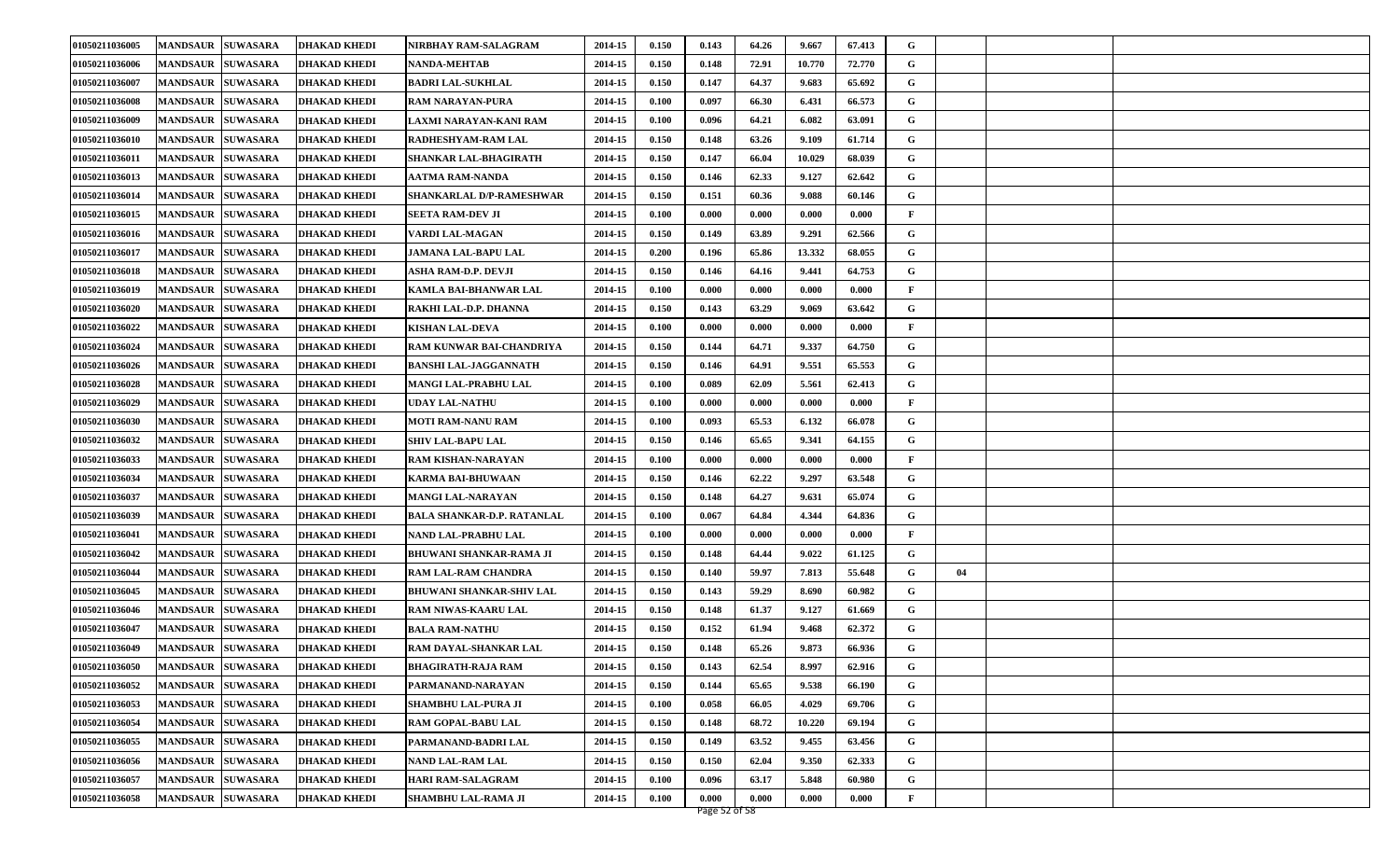| 01050211036023 | <b>MANDSAUR SUWASARA</b>           | <b>DHAKAD KHEDI</b> | KAILASH BAI-KANI RAM        | 2014-15 | 0.100 | 0.000 | 0.000 | 0.000  | 0.000  | F            |    |  |
|----------------|------------------------------------|---------------------|-----------------------------|---------|-------|-------|-------|--------|--------|--------------|----|--|
| 01050211036051 | <b>MANDSAUR</b><br><b>SUWASARA</b> | <b>DHAKAD KHEDI</b> | MUKESH-RAM PRATAP           | 2014-15 | 0.150 | 0.148 | 69.06 | 10.349 | 70.115 | G            |    |  |
| 01050211036079 | <b>MANDSAUR</b><br><b>SUWASARA</b> | <b>DHAKAD KHEDI</b> | <b>KAARI BAI-GHISU</b>      | 2014-15 | 0.100 | 0.000 | 0.000 | 0.000  | 0.000  | $\mathbf{F}$ |    |  |
| 01050211036081 | <b>MANDSAUR</b><br><b>SUWASARA</b> | <b>DHAKAD KHEDI</b> | <b>NATHU-DEVA</b>           | 2014-15 | 0.150 | 0.148 | 58.12 | 8.743  | 58.915 | G            |    |  |
| 01050211053002 | <b>SUWASARA</b><br><b>MANDSAUR</b> | <b>DHALPAT</b>      | NANA LAL-ONKAR LAL          | 2014-15 | 0.150 | 0.151 | 62.19 | 9.702  | 64.465 | $\mathbf I$  | 02 |  |
| 01050211053003 | <b>MANDSAUR</b><br><b>SUWASARA</b> | <b>DHALPAT</b>      | <b>RAM GOPAL-DEV RAM</b>    | 2014-15 | 0.150 | 0.145 | 60.29 | 8.957  | 61.645 | G            |    |  |
| 01050211053005 | <b>MANDSAUR</b><br><b>SUWASARA</b> | DHALPAT             | <b>MODI RAM-KAALU RAM</b>   | 2014-15 | 0.150 | 0.144 | 60.03 | 8.927  | 61.993 | G            |    |  |
| 01050211053009 | <b>SUWASARA</b><br><b>MANDSAUR</b> | <b>DHALPAT</b>      | PRABHU LAL-MODI RAM         | 2014-15 | 0.150 | 0.146 | 59.60 | 8.923  | 60.991 | G            |    |  |
| 01050211053012 | <b>MANDSAUR</b><br><b>SUWASARA</b> | <b>DHALPAT</b>      | LAXMI NARAYAN-PRAHLAD       | 2014-15 | 0.150 | 0.137 | 60.06 | 8.940  | 65.208 | $\mathbf I$  | 02 |  |
| 01050211053013 | <b>MANDSAUR</b><br><b>SUWASARA</b> | <b>DHALPAT</b>      | LAXMI NARAYAN-HIRA LAL      | 2014-15 | 0.150 | 0.146 | 55.33 | 8.300  | 57.045 | G            |    |  |
| 01050211053020 | <b>MANDSAUR</b><br><b>SUWASARA</b> | <b>DHALPAT</b>      | AMBA RAM-SOBHA RAM          | 2014-15 | 0.150 | 0.142 | 59.85 | 8.695  | 61.276 | G            |    |  |
| 01050211053023 | <b>SUWASARA</b><br><b>MANDSAUR</b> | DHALPAT             | DAULAT RAM-MODI RAM         | 2014-15 | 0.150 | 0.144 | 60.08 | 8.866  | 61.569 | G            |    |  |
| 01050211053035 | <b>MANDSAUR</b><br><b>SUWASARA</b> | <b>DHALPAT</b>      | KAMLA BAI-RODA              | 2014-15 | 0.150 | 0.147 | 50.74 | 7.734  | 52.612 | G            | 04 |  |
| 01050211053041 | <b>MANDSAUR</b><br><b>SUWASARA</b> | <b>DHALPAT</b>      | <b>BHAGAT RAM-NAND LAL</b>  | 2014-15 | 0.150 | 0.140 | 62.74 | 9.088  | 64.822 | G            |    |  |
| 01050211053043 | <b>MANDSAUR</b><br><b>SUWASARA</b> | <b>DHALPAT</b>      | SHANTI BAI-BADRI LAL        | 2014-15 | 0.150 | 0.149 | 67.22 | 10.141 | 67.969 | G            |    |  |
| 01050211053044 | <b>SUWASARA</b><br><b>MANDSAUR</b> | DHALPAT             | KAALU RAM-RAM VILAS         | 2014-15 | 0.150 | 0.143 | 59.92 | 8.654  | 60.349 | G            |    |  |
| 01050211053048 | <b>MANDSAUR</b><br><b>SUWASARA</b> | <b>DHALPAT</b>      | NANU RAM-NANDA              | 2014-15 | 0.150 | 0.147 | 61.03 | 9.198  | 62.444 | G            |    |  |
| 01050211053057 | <b>MANDSAUR</b><br><b>SUWASARA</b> | <b>DHALPAT</b>      | <b>CHANDAR BAI-SALAGRAM</b> | 2014-15 | 0.150 | 0.139 | 53.88 | 2.163  | 15.572 | G            | 04 |  |
| 01050211053066 | <b>MANDSAUR</b><br><b>SUWASARA</b> | <b>DHALPAT</b>      | NATHU LAL-SUKH LAL          | 2014-15 | 0.150 | 0.147 | 58.96 | 8.996  | 61.197 | G            |    |  |
| 01050211053069 | <b>MANDSAUR</b><br><b>SUWASARA</b> | DHALPAT             | PURA LAL-CHUNNI LAL         | 2014-15 | 0.150 | 0.145 | 66.56 | 10.051 | 69.174 | G            |    |  |
| 01050211053076 | <b>MANDSAUR</b><br><b>SUWASARA</b> | <b>DHALPAT</b>      | YASODA BAI-SHIV NARAYAN     | 2014-15 | 0.150 | 0.145 | 56.95 | 8.380  | 57.713 | G            |    |  |
| 01050211053080 | <b>MANDSAUR</b><br><b>SUWASARA</b> | DHALPAT             | KAILASH CHANDRA-GOVARDHAN   | 2014-15 | 0.150 | 0.146 | 67.93 | 10.131 | 69.581 | G            |    |  |
| 01050211053082 | <b>MANDSAUR</b><br><b>SUWASARA</b> | <b>DHALPAT</b>      | JAMNA LAL-ONKAR LAL         | 2014-15 | 0.150 | 0.150 | 58.80 | 8.837  | 58.913 | G            |    |  |
| 01050211053096 | <b>MANDSAUR</b><br><b>SUWASARA</b> | <b>DHALPAT</b>      | <b>BHAGIRATH-RAM DAYAL</b>  | 2014-15 | 0.200 | 0.192 | 64.38 | 12.389 | 64.425 | G            |    |  |
| 01050211053097 | <b>SUWASARA</b><br><b>MANDSAUR</b> | <b>DHALPAT</b>      | KACHRU KHA-ALLAH BAKSH      | 2014-15 | 0.150 | 0.146 | 54.86 | 8.284  | 56.623 | G            |    |  |
| 01050211053099 | <b>MANDSAUR</b><br><b>SUWASARA</b> | <b>DHALPAT</b>      | <b>MANGI LAL-RATAN LAL</b>  | 2014-15 | 0.150 | 0.143 | 54.41 | 2.309  | 16.181 | G            | 04 |  |
| 01050211053108 | <b>MANDSAUR</b><br><b>SUWASARA</b> | <b>DHALPAT</b>      | HARI SHANKAR-NAND LAL       | 2014-15 | 0.150 | 0.147 | 64.19 | 2.879  | 19.585 | G            | 04 |  |
| 01050211053116 | <b>SUWASARA</b><br><b>MANDSAUR</b> | <b>DHALPAT</b>      | KAARU LAL-LAXMINARAYAN      | 2014-15 | 0.150 | 0.145 | 65.25 | 9.480  | 65.379 | G            |    |  |
| 01050211053118 | <b>MANDSAUR</b><br><b>SUWASARA</b> | <b>DHALPAT</b>      | <b>BABU LAL-PYAR CHAND</b>  | 2014-15 | 0.150 | 0.138 | 62.80 | 9.330  | 67.462 | G            |    |  |
| 01050211053120 | <b>MANDSAUR</b><br><b>SUWASARA</b> | DHALPAT             | SHANKAR LAL-MANGI LAL       | 2014-15 | 0.150 | 0.144 | 62.58 | 9.557  | 66.368 | G            |    |  |
| 01050211053121 | <b>SUWASARA</b><br><b>MANDSAUR</b> | <b>DHALPAT</b>      | PRABHU LAL-PURA LAL         | 2014-15 | 0.150 | 0.133 | 53.45 | 7.124  | 53.685 | G            | 04 |  |
| 01050211053122 | <b>MANDSAUR</b><br><b>SUWASARA</b> | <b>DHALPAT</b>      | CHAIN RAM-HIRA LAL          | 2014-15 | 0.150 | 0.145 | 60.07 | 8.856  | 61.287 | G            |    |  |
| 01050211053127 | <b>MANDSAUR SUWASARA</b>           | <b>DHALPAT</b>      | SHANKAR LAL-BHAGAT RAM      | 2014-15 | 0.150 | 0.151 | 59.93 | 9.341  | 61.902 | G            |    |  |
| 01050211053128 | <b>MANDSAUR SUWASARA</b>           | <b>DHALPAT</b>      | PURA LAL-NANDA              | 2014-15 | 0.150 | 0.146 | 60.08 | 8.840  | 60.465 | G            |    |  |
| 01050211053129 | MANDSAUR SUWASARA                  | <b>DHALPAT</b>      | RADHESHYAM-KANWAR LAL       | 2014-15 | 0.150 | 0.143 | 58.35 | 8.486  | 59.509 | G            |    |  |
| 01050211053132 | <b>MANDSAUR</b><br><b>SUWASARA</b> | <b>DHALPAT</b>      | OM PRAKASH-KANWAR LAL       | 2014-15 | 0.150 | 0.143 | 59.64 | 8.937  | 62.716 | G            |    |  |
| 01050211053135 | <b>SUWASARA</b><br><b>MANDSAUR</b> | <b>DHALPAT</b>      | SURESH CHANDRA-RAM DAYAL    | 2014-15 | 0.200 | 0.085 | 63.23 | 5.492  | 64.612 | G            |    |  |
| 01050211053143 | MANDSAUR SUWASARA                  | <b>DHALPAT</b>      | RAM CHANDRA-CHAIN RAM       | 2014-15 | 0.150 | 0.151 | 59.67 | 9.249  | 61.374 | G            |    |  |
| 01050211053148 | <b>SUWASARA</b><br><b>MANDSAUR</b> | DHALPAT             | BAL MUKUND-AMBA RAM         | 2014-15 | 0.100 | 0.094 | 59.57 | 5.625  | 59.650 | G            |    |  |
| 01050211053015 | <b>MANDSAUR</b><br><b>SUWASARA</b> | <b>DHALPAT</b>      | <b>JAGDISH-NANU RAM</b>     | 2014-15 | 0.150 | 0.145 | 57.82 | 8.574  | 58.968 | G            |    |  |
| 01050211053010 | MANDSAUR SUWASARA                  | <b>DHALPAT</b>      | NANA LAL-JAY KISHAN         | 2014-15 | 0.150 | 0.143 | 58.90 | 8.709  | 60.945 | $\mathbf G$  |    |  |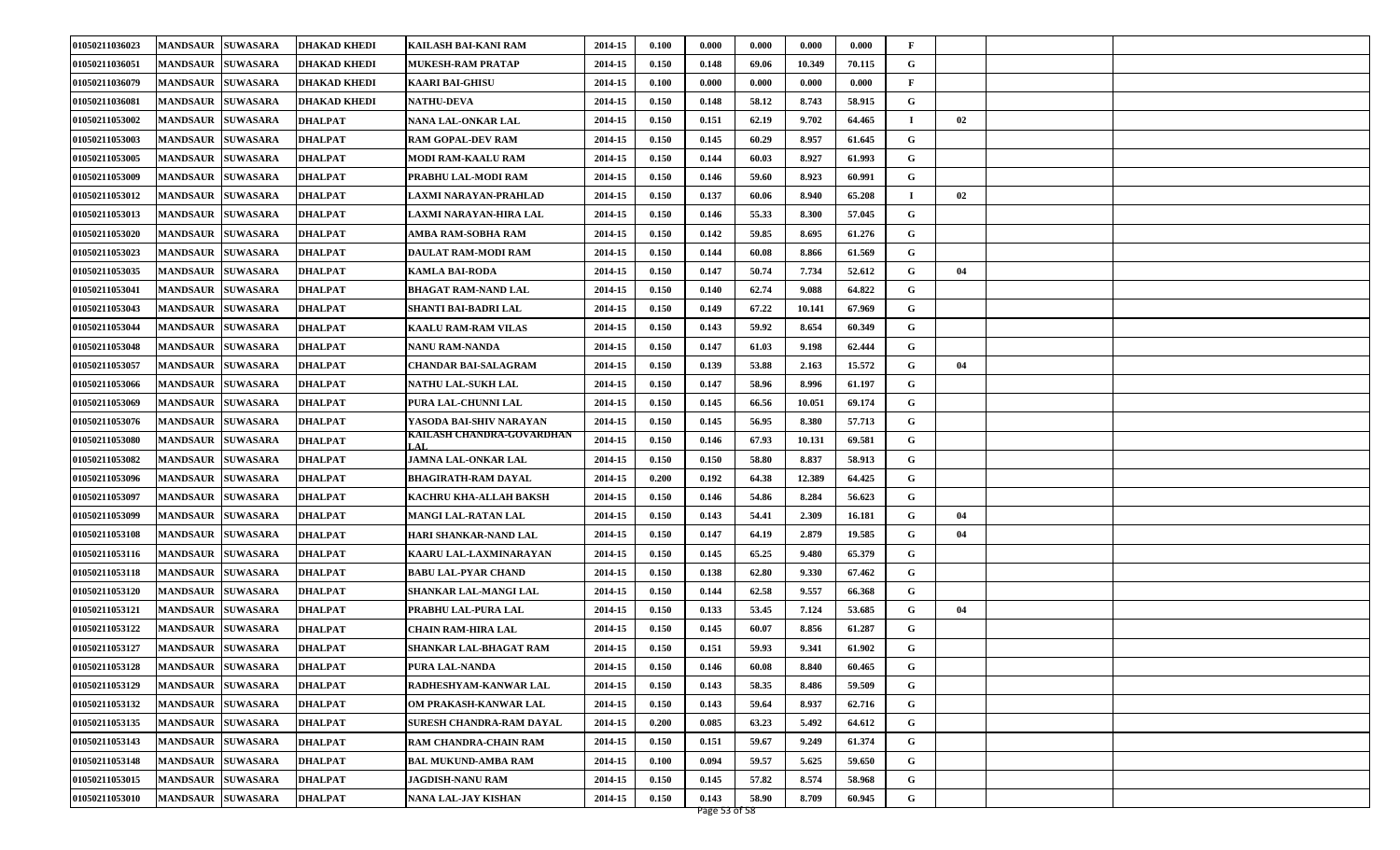| 01050211053126 | <b>MANDSAUR</b><br><b>SUWASARA</b> | <b>DHALPAT</b>         | TULSI RAM-PRABHU LAL              | 2014-15 | 0.150 | 0.149 | 61.50 | 8.961  | 60.141 | G              |    |                |                    |
|----------------|------------------------------------|------------------------|-----------------------------------|---------|-------|-------|-------|--------|--------|----------------|----|----------------|--------------------|
| 01050211053152 | <b>MANDSAUR</b><br><b>SUWASARA</b> | <b>DHALPAT</b>         | <b>BAL MUKUND-BASANTI LAL</b>     | 2014-15 | 0.150 | 0.145 | 57.53 | 8.539  | 58.930 | G              |    |                |                    |
| 01050211053072 | <b>MANDSAUR</b><br><b>SUWASARA</b> | <b>DHALPAT</b>         | VAJJI BAI-KISHAN LAL              | 2014-15 | 0.150 | 0.142 | 55.89 | 8.032  | 56.484 | G              |    |                |                    |
| 01050211053011 | <b>MANDSAUR</b><br><b>SUWASARA</b> | <b>DHALPAT</b>         | DEV RAM-KANWAR LAL                | 2014-15 | 0.150 | 0.139 | 62.03 | 8.994  | 64.798 | G              |    |                |                    |
| 01050211053008 | <b>SUWASARA</b><br><b>MANDSAUR</b> | <b>DHALPAT</b>         | <b>SHIV NARAYAN-MANGI LAL</b>     | 2014-15 | 0.150 | 0.150 | 53.99 | 8.577  | 57.180 | G              |    |                |                    |
| 01050211053045 | <b>MANDSAUR</b><br><b>SUWASARA</b> | <b>DHALPAT</b>         | <b>BADRI LAL-RAM LAL</b>          | 2014-15 | 0.150 | 0.138 | 65.37 | 9.637  | 69.833 | G              |    |                |                    |
| 01050211053117 | <b>MANDSAUR</b><br><b>SUWASARA</b> | <b>DHALPAT</b>         | PRABHU LAL-RATTA TELI             | 2014-15 | 0.150 | 0.138 | 62.31 | 8.510  | 61.891 | G              |    |                |                    |
| 01050211053025 | <b>MANDSAUR</b><br><b>SUWASARA</b> | <b>DHALPAT</b>         | LAXMI NARAYAN-BHERU LAL           | 2014-15 | 0.150 | 0.147 | 62.01 | 9.257  | 62.802 | $\blacksquare$ | 02 |                | <b>NAME CHANGE</b> |
| 01050211053047 | <b>MANDSAUR</b><br><b>SUWASARA</b> | <b>DHALPAT</b>         | KANHAIYA LAL-JODH RAM             | 2014-15 | 0.150 | 0.142 | 58.67 | 8.264  | 58.197 | G              |    |                |                    |
| 01050211053131 | <b>MANDSAUR</b><br><b>SUWASARA</b> | <b>DHALPAT</b>         | <b>MANGI LAL-BHERU LAL</b>        | 2014-15 | 0.150 | 0.142 | 61.20 | 8.909  | 62.739 | $\blacksquare$ | 02 |                |                    |
| 01050211053138 | <b>MANDSAUR</b><br><b>SUWASARA</b> | <b>DHALPAT</b>         | <b>KAALU RAM-SALIGRAM</b>         | 2014-15 | 0.150 | 0.148 | 54.05 | 8.015  | 54.082 | G              | 04 |                |                    |
| 01050211053068 | <b>SUWASARA</b><br><b>MANDSAUR</b> | <b>DHALPAT</b>         | <b>SHRI RAM-BAGDU</b>             | 2014-15 | 0.150 | 0.148 | 50.76 | 7.621  | 51.389 | G              | 04 |                |                    |
| 01050211053153 | <b>MANDSAUR</b><br><b>SUWASARA</b> | <b>DHALPAT</b>         | SHAMBHU LAL-PURA LAL              | 2014-15 | 0.150 | 0.128 | 61.54 | 7.051  | 55.000 | G              | 04 |                |                    |
| 01050211053146 | <b>MANDSAUR</b><br><b>SUWASARA</b> | <b>DHALPAT</b>         | <b>RAM PRASAD-NATHU LAL</b>       | 2014-15 | 0.150 | 0.149 | 58.12 | 8.909  | 59.872 | G              |    |                |                    |
| 01050211053119 | <b>MANDSAUR</b><br><b>SUWASARA</b> | <b>DHALPAT</b>         | <b>ISMAYIL-MITTHU</b>             | 2014-15 | 0.150 | 0.142 | 57.15 | 7.642  | 53.703 | G              | 04 |                |                    |
| 01050211069021 | <b>SUWASARA</b><br><b>MANDSAUR</b> | <b>DHAMNIYA</b>        | NATHU SINGH-JUJHAR SINGH          | 2014-15 | 0.150 | 0.146 | 52.51 | 8.049  | 55.092 | G              | 04 |                |                    |
| 01050211069058 | <b>SUWASARA</b><br><b>MANDSAUR</b> | DHAMNIYA               | <b>KAALU RAM-BHURA</b>            | 2014-15 | 0.150 | 0.143 | 62.81 | 9.143  | 64.161 | G              |    |                |                    |
| 01050211018008 | <b>MANDSAUR</b><br><b>SUWASARA</b> | <b>DHANDAKHEDA</b>     | <b>BHUWANI RAM-HIRA LAL</b>       | 2014-15 | 0.150 | 0.145 | 42.59 | 6.468  | 44.607 | G              | 04 | 01050211016049 |                    |
| 01050211018018 | <b>MANDSAUR</b><br><b>SUWASARA</b> | <b>DHANDAKHEDA</b>     | <b>BHERU SINGH-SAVA</b>           | 2014-15 | 0.150 | 0.148 | 44.51 | 6.937  | 46.903 | G              | 04 | 01050211016051 |                    |
| 01050211018004 | <b>MANDSAUR</b><br><b>SUWASARA</b> | <b>DHANDAKHEDA</b>     | SOHAN BAI-GANPAT LAL              | 2014-15 | 0.150 | 0.146 | 46.38 | 7.050  | 48.222 | G              | 04 | 01050211016052 |                    |
| 01050211029011 | <b>MANDSAUR</b><br><b>SUWASARA</b> | <b>DHANWADA</b>        | SAAYATA BAI-NATHU SINGH           | 2014-15 | 0.150 | 0.150 | 61.33 | 9.068  | 60.293 | G              |    |                |                    |
| 01050211029019 | <b>MANDSAUR</b><br><b>SUWASARA</b> | <b>DHANWADA</b>        | VIKRAM SINGH-ARJUN SINGH          | 2014-15 | 0.150 | 0.150 | 59.86 | 9.039  | 60.260 | G              |    |                |                    |
| 01050211029005 | <b>MANDSAUR</b><br><b>SUWASARA</b> | <b>DHANWADA</b>        | ARJUN SINGH-GULAB SINGH           | 2014-15 | 0.150 | 0.149 | 44.38 | 1.718  | 11.561 | $\blacksquare$ | 02 |                |                    |
| 01050211029017 | <b>MANDSAUR</b><br><b>SUWASARA</b> | <b>DHANWADA</b>        | <b>BADRI SINGH-BHAGWAN SINGH</b>  | 2014-15 | 0.150 | 0.149 | 54.44 | 8.267  | 55.633 |                | 02 |                |                    |
| 01050211029031 | <b>SUWASARA</b><br><b>MANDSAUR</b> | <b>DHANWADA</b>        | <b>MANGI LAL-DHANNA</b>           | 2014-15 | 0.150 | 0.151 | 56.49 | 8.352  | 55.165 | G              | 04 |                |                    |
| 01050211029024 | <b>MANDSAUR</b><br><b>SUWASARA</b> | <b>DHANWADA</b>        | <b>MAAN SINGH-LAXMAN SINGH</b>    | 2014-15 | 0.150 | 0.148 | 56.21 | 8.415  | 56.858 | G              |    |                |                    |
| 01050211029002 | <b>MANDSAUR</b><br><b>SUWASARA</b> | <b>DHANWADA</b>        | <b>MANGU SINGH-RAM SINGH</b>      | 2014-15 | 0.150 | 0.146 | 57.18 | 8.781  | 60.103 | G              |    |                |                    |
| 01050211029030 | <b>SUWASARA</b><br><b>MANDSAUR</b> | <b>DHANWADA</b>        | <b>SHAMBHU SINGH-MAAN SINGH</b>   | 2014-15 | 0.150 | 0.148 | 56.52 | 8.454  | 57.122 | G              |    |                |                    |
| 01050211038042 | <b>MANDSAUR</b><br><b>SUWASARA</b> | <b>GHASOI</b>          | <b>DEVI LAL-NAND RAM</b>          | 2014-15 | 0.150 | 0.142 | 57.36 | 8.375  | 58.937 | G              |    |                |                    |
| 01050211038043 | <b>MANDSAUR</b><br><b>SUWASARA</b> | <b>GHASOI</b>          | NAHAR SINGH-JAY SINGH             | 2014-15 | 0.150 | 0.149 | 54.58 | 4.296  | 28.929 | G              | 04 |                |                    |
| 01050211038048 | <b>SUWASARA</b><br><b>MANDSAUR</b> | <b>GHASOI</b>          | <b>SHANTI DEVI-YOGESHWAR</b>      | 2014-15 | 0.150 | 0.145 | 54.07 | 7.979  | 55.180 | G              | 04 |                |                    |
| 01050211038050 | <b>MANDSAUR</b><br><b>SUWASARA</b> | <b>GHASOI</b>          | <b>RAM SINGH-BHAGWAN SINGH</b>    | 2014-15 | 0.100 | 0.000 | 0.000 | 0.000  | 0.000  | $\mathbf N$    |    |                |                    |
| 01050211038022 | <b>MANDSAUR SUWASARA</b>           | <b>GHASOI</b>          | SANTOSH KUMAR PANDAY-HIRA<br>LAL. | 2014-15 | 0.100 | 0.000 | 0.000 | 0.000  | 0.000  | F              |    |                |                    |
| 01050211066010 | MANDSAUR SUWASARA                  | <b>GURADIYA PRATAP</b> | <b>SURAT RAM-NANU RAM</b>         | 2014-15 | 0.100 | 0.000 | 0.000 | 0.000  | 0.000  | F              |    |                |                    |
| 01050211066011 | <b>MANDSAUR SUWASARA</b>           | <b>GURADIYA PRATAP</b> | <b>KAMLA BAI-NARAYAN</b>          | 2014-15 | 0.150 | 0.150 | 70.03 | 10.725 | 71.500 | G              |    |                |                    |
| 01050211066013 | <b>SUWASARA</b><br><b>MANDSAUR</b> | <b>GURADIYA PRATAP</b> | <b>BHAGAT RAM-LAL JI</b>          | 2014-15 | 0.150 | 0.144 | 61.95 | 9.204  | 64.006 | G              |    |                |                    |
| 01050211066015 | <b>MANDSAUR</b><br><b>SUWASARA</b> | <b>GURADIYA PRATAP</b> | MUKUND LAL-BHAGIRATH              | 2014-15 | 0.150 | 0.144 | 69.13 | 10.231 | 70.901 | G              |    |                |                    |
| 01050211066021 | <b>MANDSAUR SUWASARA</b>           | <b>GURADIYA PRATAP</b> | SAJJAN BAI-LAXMI NARAYAN          | 2014-15 | 0.200 | 0.199 | 68.18 | 13.597 | 68.224 | G              |    |                |                    |
| 01050211066022 | <b>SUWASARA</b><br><b>MANDSAUR</b> | <b>GURADIYA PRATAP</b> | <b>NAND LAL-CHOTE LAL</b>         | 2014-15 | 0.150 | 0.144 | 68.87 | 10.301 | 71.634 | G              |    |                |                    |
| 01050211066023 | <b>SUWASARA</b><br><b>MANDSAUR</b> | <b>GURADIYA PRATAP</b> | PAPPULAL - RATANLAL               | 2014-15 | 0.150 | 0.151 | 57.21 | 8.794  | 58.316 | G              |    |                |                    |
| 01050211066024 | <b>MANDSAUR SUWASARA</b>           | <b>GURADIYA PRATAP</b> | PANNA LAL-BHANWAR LAL             | 2014-15 | 0.150 | 0.143 | 54.90 | 7.898  | 55.154 | G              | 04 |                |                    |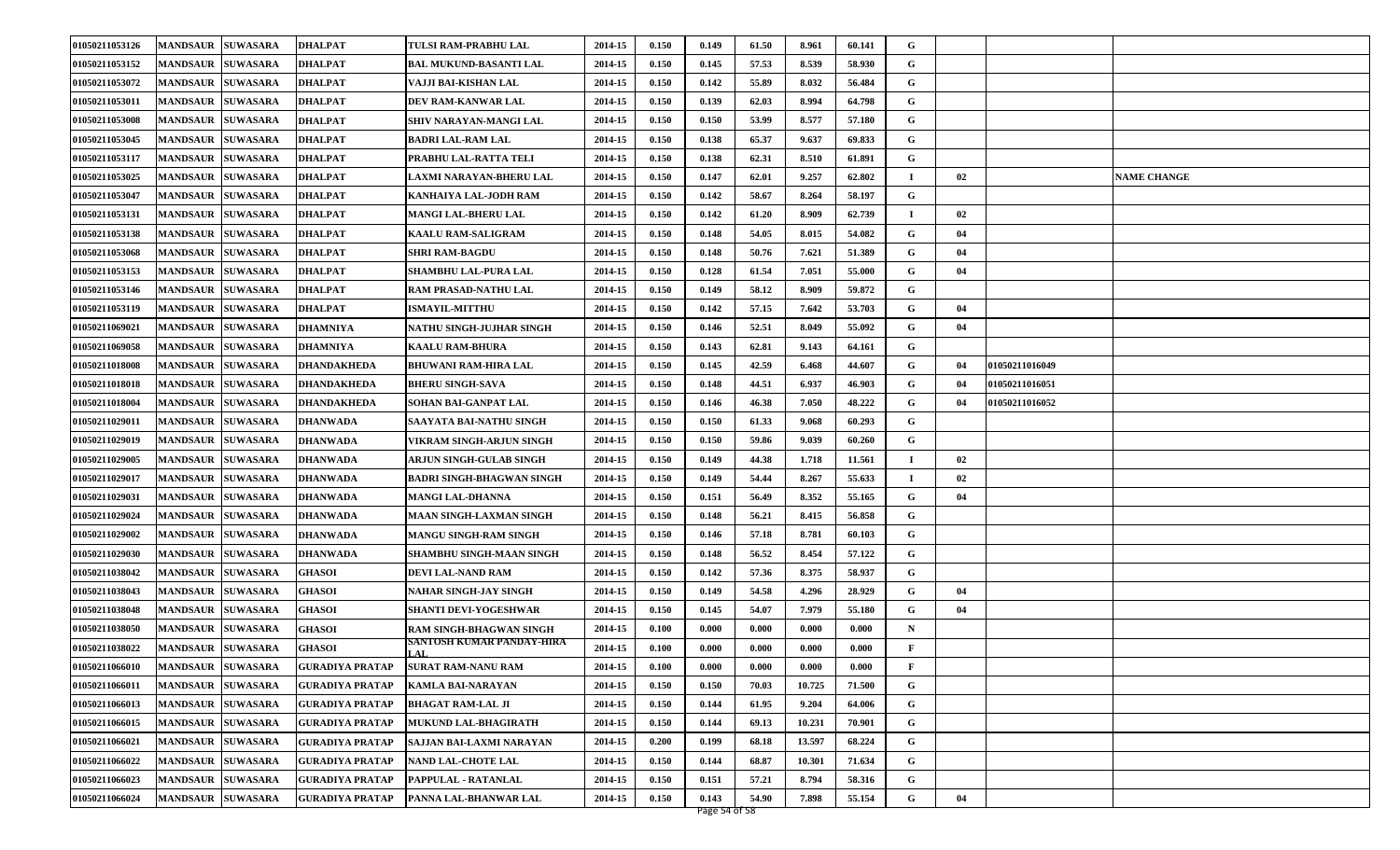| 01050211066035 | <b>MANDSAUR SUWASARA</b>           | <b>GURADIYA PRATAP</b> | <b>TULSI RAM-DHUL JI</b>        | 2014-15 | 0.150 | 0.150 | 64.46 | 9.641  | 64.273 |   | 02           |                |                    |
|----------------|------------------------------------|------------------------|---------------------------------|---------|-------|-------|-------|--------|--------|---|--------------|----------------|--------------------|
| 01050211066041 | <b>MANDSAUR</b><br><b>SUWASARA</b> | <b>GURADIYA PRATAP</b> | <b>MANGI LAL-BOTH LAL</b>       | 2014-15 | 0.150 | 0.150 | 65.85 | 10.000 | 66.845 | G |              |                |                    |
| 01050211066029 | <b>MANDSAUR SUWASARA</b>           | <b>GURADIYA PRATAP</b> | <b>JAGDISH-RAMA</b>             | 2014-15 | 0.150 | 0.142 | 57.09 | 8.270  | 58.404 | G |              |                |                    |
| 01050211066042 | <b>MANDSAUR SUWASARA</b>           | <b>GURADIYA PRATAP</b> | NAND LAL-MANGI LAL              | 2014-15 | 0.150 | 0.149 | 55.24 | 8.396  | 56.273 | G |              |                |                    |
| 01050211066044 | <b>MANDSAUR  SUWASARA</b>          | <b>GURADIYA PRATAP</b> | VISHNU PRASAD-NAND RAM          | 2014-15 | 0.150 | 0.141 | 68.01 | 9.813  | 69.744 | G |              |                |                    |
| 01050211066047 | <b>SUWASARA</b><br><b>MANDSAUR</b> | <b>GURADIYA PRATAP</b> | RAMESH-RAJA RAM                 | 2014-15 | 0.150 | 0.151 | 61.14 | 9.538  | 63.082 | G |              |                |                    |
| 01050211066049 | <b>MANDSAUR SUWASARA</b>           | <b>GURADIYA PRATAP</b> | <b>KAALU RAM-NAND RAM</b>       | 2014-15 | 0.150 | 0.150 | 67.27 | 10.561 | 70.595 | G |              |                |                    |
| 01050211066050 | <b>MANDSAUR SUWASARA</b>           | <b>GURADIYA PRATAP</b> | TORI RAM-LAL JI                 | 2014-15 | 0.100 | 0.000 | 0.000 | 0.000  | 0.000  | F |              |                |                    |
| 01050211066053 | <b>MANDSAUR SUWASARA</b>           | <b>GURADIYA PRATAP</b> | <b>HARDEV RAM-LAL JI</b>        | 2014-15 | 0.150 | 0.149 | 60.20 | 9.159  | 61.470 | G |              |                |                    |
| 01050211066054 | <b>MANDSAUR SUWASARA</b>           | <b>GURADIYA PRATAP</b> | KISHAN LAL-LAL JI               | 2014-15 | 0.150 | 0.150 | 63.43 | 9.714  | 64.977 | G |              |                |                    |
| 01050211066056 | <b>MANDSAUR SUWASARA</b>           | <b>GURADIYA PRATAP</b> | <b>BANSHI LAL-KESHU RAM</b>     | 2014-15 | 0.200 | 0.000 | 0.000 | 0.000  | 0.000  | F |              |                |                    |
| 01050211066057 | <b>MANDSAUR SUWASARA</b>           | <b>GURADIYA PRATAP</b> | RADHESHYAM-SAWANT RAM           | 2014-15 | 0.150 | 0.150 | 58.39 | 9.126  | 61.003 | G |              |                |                    |
| 01050211066058 | <b>MANDSAUR SUWASARA</b>           | <b>GURADIYA PRATAP</b> | VINOD KUMAR-MUKUND LAL          | 2014-15 | 0.200 | 0.097 | 72.78 | 7.320  | 75.231 | G |              |                |                    |
| 01050211066060 | <b>MANDSAUR SUWASARA</b>           | <b>GURADIYA PRATAP</b> | <b>BADRI LAL-LAXMI NARAYAN</b>  | 2014-15 | 0.200 | 0.201 | 67.34 | 13.487 | 67.100 | G |              |                |                    |
| 01050211066061 | <b>MANDSAUR SUWASARA</b>           | <b>GURADIYA PRATAP</b> | <b>NAND LAL-BALA RAM</b>        | 2014-15 | 0.150 | 0.150 | 64.26 | 9.437  | 62.913 | G |              |                |                    |
| 01050211066065 | <b>MANDSAUR SUWASARA</b>           | <b>GURADIYA PRATAP</b> | <b>RAM CHANDRA-ONKAR LAL</b>    | 2014-15 | 0.150 | 0.150 | 64.00 | 10.130 | 67.623 | G |              |                |                    |
| 01050211066059 | <b>MANDSAUR</b><br><b>SUWASARA</b> | <b>GURADIYA PRATAP</b> | PARMESHWAR-BHARAT RAM           | 2014-15 | 0.150 | 0.148 | 55.06 | 8.401  | 56.764 | G |              |                |                    |
| 01050211066005 | <b>MANDSAUR SUWASARA</b>           | <b>GURADIYA PRATAP</b> | SHIV NARAYAN-NIRBHAY RAM        | 2014-15 | 0.150 | 0.146 | 65.18 | 9.684  | 66.329 | G |              |                |                    |
| 01050211066006 | <b>MANDSAUR SUWASARA</b>           | <b>GURADIYA PRATAP</b> | <b>MOHANLAL-RAMDAYAL</b>        | 2014-15 | 0.150 | 0.148 | 61.84 | 9.426  | 63.689 | G |              |                |                    |
| 01050211066002 | <b>MANDSAUR  SUWASARA</b>          | <b>GURADIYA PRATAP</b> | <b>HARI RAM-RAM NIWAS</b>       | 2014-15 | 0.150 | 0.152 | 63.01 | 9.524  | 62.823 | G |              |                |                    |
| 01050211066038 | <b>MANDSAUR</b><br><b>SUWASARA</b> | <b>GURADIYA PRATAP</b> | KANTI LAL-BANSHI LAL            | 2014-15 | 0.200 | 0.202 | 70.12 | 14.665 | 72.527 | G |              |                |                    |
| 01050211066026 | <b>MANDSAUR SUWASARA</b>           | <b>GURADIYA PRATAP</b> | LEELA BAI-FATEH SINGH           | 2014-15 | 0.100 | 0.000 | 0.000 | 0.000  | 0.000  | F |              |                |                    |
| 01050211066004 | <b>MANDSAUR SUWASARA</b>           | <b>GURADIYA PRATAP</b> | CHANDARBAI-NANDRAM              | 2014-15 | 0.100 | 0.000 | 0.000 | 0.000  | 0.000  | N |              |                | <b>NAME CHANGE</b> |
| 01050211066009 | <b>MANDSAUR SUWASARA</b>           | <b>GURADIYA PRATAP</b> | <b>SALIGRAM-MANOHAR LAL</b>     | 2014-15 | 0.150 | 0.142 | 63.92 | 9.323  | 65.748 | G |              |                |                    |
| 01050211066037 | <b>SUWASARA</b><br><b>MANDSAUR</b> | <b>GURADIYA PRATAP</b> | TULSI RAM-NATHU JI              | 2014-15 | 0.150 | 0.144 | 62.87 | 8.972  | 62.133 | G |              |                |                    |
| 01050211066001 | <b>MANDSAUR</b><br><b>SUWASARA</b> | <b>GURADIYA PRATAP</b> | <b>BHANWAR LAL-LALJI</b>        | 2014-15 | 0.150 | 0.152 | 62.50 | 9.482  | 62.259 | G |              |                |                    |
| 01050211066031 | <b>MANDSAUR SUWASARA</b>           | <b>GURADIYA PRATAP</b> | <b>RAM VILAS-NANU RAM</b>       | 2014-15 | 0.150 | 0.149 | 63.99 | 9.827  | 65.997 | G |              |                |                    |
| 01050211066069 | <b>MANDSAUR SUWASARA</b>           | <b>GURADIYA PRATAP</b> | <b>BAPU LAL-SAMANT RAM</b>      | 2014-15 | 0.150 | 0.152 | 63.11 | 10.034 | 66.231 | G |              |                |                    |
| 01050211066063 | <b>SUWASARA</b><br><b>MANDSAUR</b> | <b>GURADIYA PRATAP</b> | <b>SHAMBHU LAL-PANNA LAL</b>    | 2014-15 | 0.150 | 0.151 | 57.13 | 8.708  | 57.822 | G |              |                |                    |
| 01050211066072 | <b>MANDSAUR SUWASARA</b>           | <b>GURADIYA PRATAP</b> | <b>AMBA RAM-GOPAL</b>           | 2014-15 | 0.150 | 0.147 | 62.82 | 9.235  | 62.738 | G |              |                |                    |
| 01050211066073 | <b>MANDSAUR SUWASARA</b>           | <b>GURADIYA PRATAP</b> | <b>BALA RAM-ONKAR LAL</b>       | 2014-15 | 0.150 | 0.150 | 60.01 | 8.984  | 59.893 | G |              |                |                    |
| 01050211066074 | <b>MANDSAUR SUWASARA</b>           | <b>GURADIYA PRATAP</b> | RAM GOPAL-SATYANARAYAN          | 2014-15 | 0.150 | 0.149 | 59.20 | 8.449  | 56.667 | G |              | 01050211063071 |                    |
| 01050211066075 | <b>MANDSAUR SUWASARA</b>           | <b>GURADIYA PRATAP</b> | <b>BHAJAN LAL-PARAS RAM</b>     | 2014-15 | 0.150 | 0.150 | 56.35 | 8.638  | 57.587 | G |              | 01050211063024 |                    |
| 01050211066076 | MANDSAUR SUWASARA                  | <b>GURADIYA PRATAP</b> | <b>DURGASHANKAR-BHUWANI RAM</b> | 2014-15 | 0.150 | 0.149 | 58.93 | 8.966  | 60.255 | G |              | 01050211063051 |                    |
| 01050211066046 | MANDSAUR SUWASARA                  | <b>GURADIYA PRATAP</b> | MOHAN LAL-CHOTU LAL             | 2014-15 | 0.150 | 0.144 | 53.88 | 8.020  | 55.889 | G | $ 04\rangle$ | 01050211063079 |                    |
| 01050211066077 | <b>MANDSAUR SUWASARA</b>           | <b>GURADIYA PRATAP</b> | <b>SHANTI LAL-RAM GOPAL</b>     | 2014-15 | 0.150 | 0.151 | 63.81 | 9.644  | 63.868 | G |              | 01050211063077 |                    |
| 01050211066045 | MANDSAUR SUWASARA                  | <b>GURADIYA PRATAP</b> | SATYANARAYAN-MATHURA LAL        | 2014-15 | 0.150 | 0.148 | 70.79 | 3.337  | 22.547 | G | 04           | 01050211063055 |                    |
| 01050211016001 | MANDSAUR SUWASARA                  | <b>GURADIYA VIJAY</b>  | RANJIT SINGH-MADHO SINGH        | 2014-15 | 0.150 | 0.147 | 57.42 | 8.720  | 59.320 | G |              |                |                    |
| 01050211016002 | MANDSAUR SUWASARA                  | <b>GURADIYA VIJAY</b>  | RAGHUVIR SINGH-BAHADUR SINGH    | 2014-15 | 0.150 | 0.150 | 54.47 | 8.209  | 54.727 | G | 04           |                |                    |
| 01050211016010 | MANDSAUR SUWASARA                  | <b>GURADIYA VIJAY</b>  | MAHIPAL SINGH-BHAGWAN SINGH     | 2014-15 | 0.150 | 0.150 | 57.90 | 8.635  | 57.759 | G |              |                |                    |
| 01050211016003 | MANDSAUR SUWASARA                  | <b>GURADIYA VIJAY</b>  | <b>NAAGU SINGH-DULE SINGH</b>   | 2014-15 | 0.150 | 0.152 | 57.88 | 9.244  | 60.976 | G |              |                | <b>NAME CHANGE</b> |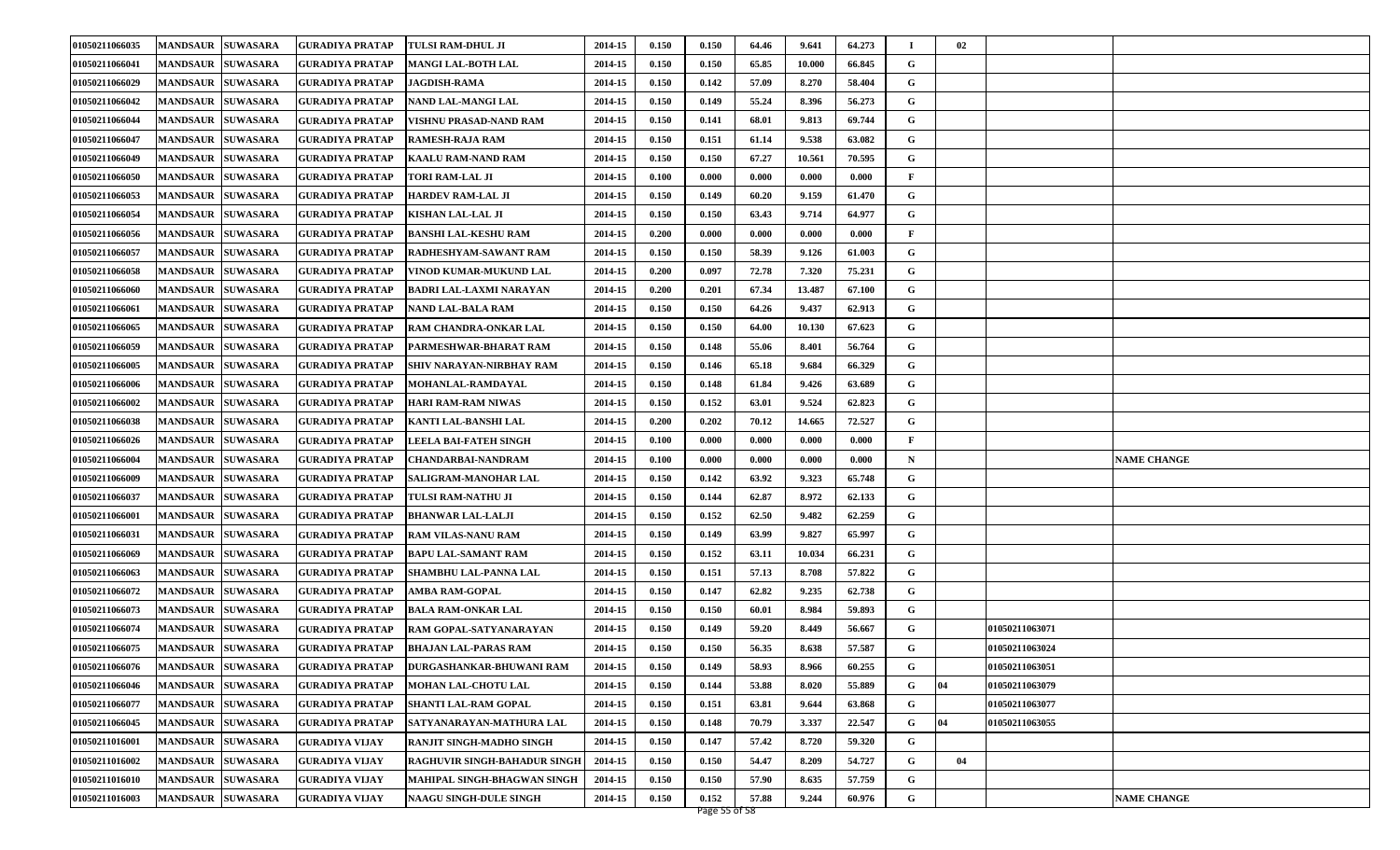| 01050211041008 | MANDSAUR SUWASARA                  | <b>HARNAWADA</b>      | PUR SINGH-ONKAR SINGH              | 2014-15 | 0.150 | 0.151 | 50.07 | 7.840 | 52.093 | G            | 04 | 01050211016037 |  |
|----------------|------------------------------------|-----------------------|------------------------------------|---------|-------|-------|-------|-------|--------|--------------|----|----------------|--|
| 01050211041001 | <b>MANDSAUR</b><br><b>SUWASARA</b> | <b>HARNAWADA</b>      | <b>RAGHU SINGH-KAALU SINGH</b>     | 2014-15 | 0.150 | 0.146 | 49.50 | 7.856 | 53.956 | G            | 04 | 01050211016035 |  |
| 01050211063002 | <b>MANDSAUR SUWASARA</b>           | <b>JAMUNIYA</b>       | <b>SHIV NARAYAN-TULSI RAM</b>      | 2014-15 | 0.150 | 0.151 | 63.65 | 9.675 | 64.200 | G            |    |                |  |
| 01050211063003 | <b>MANDSAUR SUWASARA</b>           | <b>JAMUNIYA</b>       | NANA LAL-TULSI RAM                 | 2014-15 | 0.150 | 0.150 | 64.35 | 9.671 | 64.689 | G            |    |                |  |
| 01050211063011 | <b>MANDSAUR SUWASARA</b>           | <b>JAMUNIYA</b>       | BANSHI LAL-BHERU LAL               | 2014-15 | 0.150 | 0.146 | 44.78 | 1.906 | 13.019 | G            | 04 |                |  |
| 01050211063020 | <b>MANDSAUR</b><br><b>SUWASARA</b> | <b>JAMUNIYA</b>       | DHAPU BAI-JHAMAK LAL               | 2014-15 | 0.150 | 0.149 | 62.96 | 9.570 | 64.228 | G            |    |                |  |
| 01050211063025 | <b>MANDSAUR SUWASARA</b>           | <b>JAMUNIYA</b>       | <b>KAALU RAM-GOPAL</b>             | 2014-15 | 0.150 | 0.149 | 59.97 | 8.893 | 59.805 | G            |    |                |  |
| 01050211063046 | <b>MANDSAUR SUWASARA</b>           | <b>JAMUNIYA</b>       | DARBAR SINGH-AMAR SINGH            | 2014-15 | 0.150 | 0.143 | 58.95 | 8.430 | 58.910 | G            |    |                |  |
| 01050211063066 | <b>SUWASARA</b><br><b>MANDSAUR</b> | <b>JAMUNIYA</b>       | <b>SUSHILA BAI-RAM GOPAL</b>       | 2014-15 | 0.150 | 0.147 | 63.69 | 9.426 | 64.210 | G            |    |                |  |
| 01050211063045 | <b>MANDSAUR</b><br><b>SUWASARA</b> | <b>JAMUNIYA</b>       | SARDAR BAI-KANA                    | 2014-15 | 0.150 | 0.143 | 51.73 | 2.380 | 16.655 | G            | 04 |                |  |
| 01050211017002 | <b>MANDSAUR SUWASARA</b>           | <b>KANAHEDA</b>       | <b>BHAGWAN SINGH-BHUWANI SINGH</b> | 2014-15 | 0.150 | 0.150 | 54.18 | 8.135 | 54.089 | G            | 04 | 01050211016045 |  |
| 01050211017007 | <b>MANDSAUR SUWASARA</b>           | <b>KANAHEDA</b>       | <b>SHIV SINGH-FATEH SINGH</b>      | 2014-15 | 0.150 | 0.147 | 48.03 | 2.168 | 14.758 | п            | 02 | 01050211016046 |  |
| 01050211058009 | <b>MANDSAUR SUWASARA</b>           | <b>KHAND DHAMNIYA</b> | DILIP SINGH-KHUMAN SINGH           | 2014-15 | 0.100 | 0.000 | 0.000 | 0.000 | 0.000  | $\mathbf N$  |    |                |  |
| 01050211058010 | <b>MANDSAUR SUWASARA</b>           | <b>KHAND DHAMNIYA</b> | <b>BHANWAR LAL-KACHRU LAL</b>      | 2014-15 | 0.150 | 0.152 | 52.75 | 8.628 | 56.913 | G            |    |                |  |
| 01050211058015 | <b>MANDSAUR SUWASARA</b>           | <b>KHAND DHAMNIYA</b> | <b>BADRILAL-BHAWARLAL</b>          | 2014-15 | 0.150 | 0.150 | 48.25 | 7.796 | 52.008 | G            | 04 |                |  |
| 01050211058011 | <b>MANDSAUR SUWASARA</b>           | <b>KHAND DHAMNIYA</b> | RAM GOPAL-GANPAT LAL               | 2014-15 | 0.150 | 0.138 | 53.88 | 2.933 | 21.223 | G            | 04 |                |  |
| 01050211067009 | <b>MANDSAUR SUWASARA</b>           | <b>KHEJDIYA MEGHA</b> | PUR SINGH-BALWANT SINGH            | 2014-15 | 0.150 | 0.000 | 0.000 | 0.000 | 0.000  | F            |    | 01050211066070 |  |
| 01050211044002 | <b>MANDSAUR SUWASARA</b>           | <b>KISHORPURA</b>     | AMAR SINGH-MOTI SINGH              | 2014-15 | 0.150 | 0.133 | 56.81 | 7.320 | 54.873 | G            | 04 |                |  |
| 01050211044004 | <b>MANDSAUR SUWASARA</b>           | <b>KISHORPURA</b>     | RADHESHYAM-MANGILAL                | 2014-15 | 0.150 | 0.143 | 57.24 | 8.455 | 59.333 | G            |    |                |  |
| 01050211044015 | MANDSAUR SUWASARA                  | <b>KISHORPURA</b>     | PRABHU LAL-HIRA                    | 2014-15 | 0.150 | 0.148 | 60.85 | 8.858 | 59.690 | G            |    |                |  |
| 01050211044028 | <b>MANDSAUR SUWASARA</b>           | <b>KISHORPURA</b>     | SUJAN MAL-KANHAIYA LAL             | 2014-15 | 0.150 | 0.137 | 55.21 | 7.027 | 51.367 | G            | 04 |                |  |
| 01050211044021 | <b>MANDSAUR SUWASARA</b>           | <b>KISHORPURA</b>     | PREM SAGAR-PRABHU LAL              | 2014-15 | 0.150 | 0.142 | 59.81 | 7.869 | 55.455 | G            | 04 |                |  |
| 01050211046015 | <b>MANDSAUR SUWASARA</b>           | <b>KOTADI</b>         | <b>KAALU-MANGU</b>                 | 2014-15 | 0.150 | 0.147 | 54.14 | 8.082 | 55.130 | G            | 04 | 01050211045084 |  |
| 01050211046003 | <b>MANDSAUR SUWASARA</b>           | <b>KOTADI</b>         | MADHU-DEVA CHAMAR                  | 2014-15 | 0.150 | 0.145 | 51.05 | 7.964 | 54.886 | G            | 04 | 01050211045083 |  |
| 01050211046016 | <b>MANDSAUR</b><br><b>SUWASARA</b> | <b>KOTADI</b>         | <b>HIMMATBAI-DEVISINGH</b>         | 2014-15 | 0.150 | 0.147 | 44.49 | 7.462 | 50.935 | G            | 04 | 01050211033260 |  |
| 01050211039004 | <b>MANDSAUR SUWASARA</b>           | <b>LAKWA</b>          | RAMESCHANDRA - MOHANLAL            | 2014-15 | 0.150 | 0.132 | 53.77 | 6.422 | 48.837 | G            | 04 | 01050210141022 |  |
| 01050211008009 | <b>MANDSAUR SUWASARA</b>           | <b>LODA KHEDI</b>     | TIKA BAI-TEJ SINGH                 | 2014-15 | 0.100 | 0.000 | 0.000 | 0.000 | 0.000  | F            |    | 01050211036080 |  |
| 01050211049001 | <b>MANDSAUR SUWASARA</b>           | <b>PRATAP PURA</b>    | <b>MOHAN LAL-PARAS RAM</b>         | 2014-15 | 0.100 | 0.000 | 0.000 | 0.000 | 0.000  | F            |    |                |  |
| 01050211049012 | <b>MANDSAUR</b><br><b>SUWASARA</b> | <b>PRATAP PURA</b>    | NIHAAL BAI-RAJA RAM                | 2014-15 | 0.150 | 0.137 | 60.22 | 8.405 | 61.485 | G            |    |                |  |
| 01050211049015 | <b>MANDSAUR SUWASARA</b>           | <b>PRATAP PURA</b>    | <b>RAMBILAS-CHAINRAM</b>           | 2014-15 | 0.150 | 0.121 | 56.08 | 6.625 | 54.979 | G            | 04 |                |  |
| 01050211049023 | <b>MANDSAUR SUWASARA</b>           | <b>PRATAP PURA</b>    | RAJENDRA KUMAR-KISHAN LAL          | 2014-15 | 0.150 | 0.142 | 57.49 | 8.229 | 57.869 | G            |    |                |  |
| 01050211049025 | <b>MANDSAUR</b><br><b>SUWASARA</b> | <b>PRATAP PURA</b>    | <b>GUNWANT-RAMESHWAR</b>           | 2014-15 | 0.150 | 0.150 | 61.80 | 9.367 | 62.614 | G            |    |                |  |
| 01050211049026 | <b>MANDSAUR SUWASARA</b>           | <b>PRATAP PURA</b>    | RAMESHWAR-RAM RATAN                | 2014-15 | 0.150 | 0.149 | 62.19 | 9.515 | 63.773 | G            |    |                |  |
| 01050211049027 | MANDSAUR SUWASARA                  | <b>PRATAP PURA</b>    | <b>KANHEYA LAL-HEERA LAL</b>       | 2014-15 | 0.150 | 0.146 | 62.67 | 9.266 | 63.336 | G            |    |                |  |
| 01050211049030 | MANDSAUR SUWASARA                  | <b>PRATAP PURA</b>    | RAMPRAHLAD-RAM BAKSH               | 2014-15 | 0.100 | 0.000 | 0.000 | 0.000 | 0.000  | $\mathbf{F}$ |    |                |  |
| 01050211049033 | MANDSAUR SUWASARA                  | <b>PRATAP PURA</b>    | SARENKUWARBAI- RAMPRAHLAD          | 2014-15 | 0.100 | 0.000 | 0.000 | 0.000 | 0.000  | F            |    |                |  |
| 01050211049044 | MANDSAUR SUWASARA                  | <b>PRATAP PURA</b>    | PRAKASHCHANDRA-MANGI LAL           | 2014-15 | 0.150 | 0.141 | 62.96 | 9.030 | 64.134 | G            |    |                |  |
| 01050211049010 | MANDSAUR SUWASARA                  | <b>PRATAP PURA</b>    | PREMNARAYAN-NATHULAL               | 2014-15 | 0.100 | 0.000 | 0.000 | 0.000 | 0.000  | F            |    |                |  |
| 01050211033001 | MANDSAUR SUWASARA                  | <b>RUNIJA</b>         | <b>BHERU LAL-SHANKAR LAL</b>       | 2014-15 | 0.150 | 0.148 | 54.77 | 7.918 | 53.500 | G            | 04 |                |  |
| 01050211033010 | <b>MANDSAUR SUWASARA</b>           | <b>RUNIJA</b>         | ASHA RAM-NAND LAL                  | 2014-15 | 0.150 | 0.148 | 60.58 | 9.104 | 61.638 | G            |    |                |  |
| 01050211033012 | MANDSAUR SUWASARA                  | <b>RUNIJA</b>         | RAMESHCHANDRA-KASHI BAI            | 2014-15 | 0.150 | 0.150 | 62.12 | 9.274 | 61.827 | G            |    |                |  |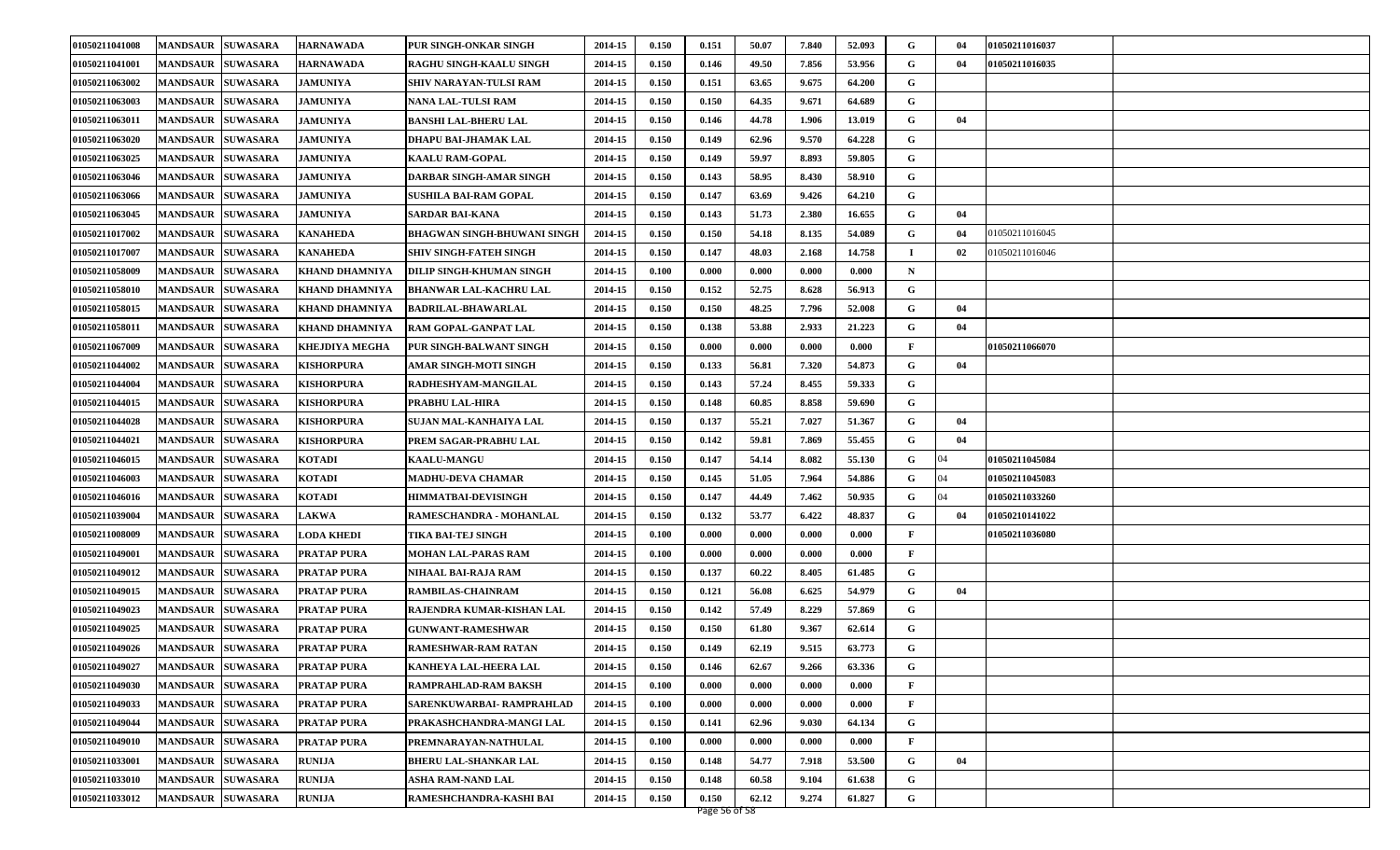| 01050211033013 | <b>MANDSAUR  SUWASARA</b>          | <b>RUNIJA</b> | <b>MANGI LAL-HARI RAM</b>                | 2014-15 | 0.150 | 0.148 | 63.60 | 9.149 | 61.776 | G            |    |  |
|----------------|------------------------------------|---------------|------------------------------------------|---------|-------|-------|-------|-------|--------|--------------|----|--|
| 01050211033017 | <b>MANDSAUR</b><br><b>SUWASARA</b> | <b>RUNIJA</b> | SHAKUR BAI-RADHAKISHAN                   | 2014-15 | 0.150 | 0.138 | 63.78 | 8.510 | 61.667 | G            |    |  |
| 01050211033018 | <b>MANDSAUR</b><br><b>SUWASARA</b> | <b>RUNIJA</b> | SHIV NARAYAN-BAPU LAL                    | 2014-15 | 0.150 | 0.143 | 47.87 | 2.872 | 20.042 | G            | 04 |  |
| 01050211033019 | <b>MANDSAUR</b><br><b>SUWASARA</b> | <b>RUNIJA</b> | MANGI BAI-MATHURA LAL                    | 2014-15 | 0.150 | 0.144 | 68.99 | 9.284 | 64.427 | G            |    |  |
| 01050211033029 | <b>SUWASARA</b><br><b>MANDSAUR</b> | <b>RUNIJA</b> | KALA BAI-BHAGIRATH                       | 2014-15 | 0.150 | 0.148 | 62.19 | 9.275 | 62.627 | G            |    |  |
| 01050211033031 | <b>MANDSAUR</b><br><b>SUWASARA</b> | <b>RUNIJA</b> | <b>GOPAL-RAMNARAYAN</b>                  | 2014-15 | 0.150 | 0.150 | 61.26 | 8.988 | 59.920 | G            |    |  |
| 01050211033032 | <b>MANDSAUR</b><br><b>SUWASARA</b> | <b>RUNIJA</b> | KAARI BAI-KANHAIYA LAL                   | 2014-15 | 0.100 | 0.000 | 0.000 | 0.000 | 0.000  | $\mathbf{F}$ |    |  |
| 01050211033038 | <b>SUWASARA</b><br><b>MANDSAUR</b> | <b>RUNIJA</b> | RAMNARAYAN-CHAMPA LAL                    | 2014-15 | 0.100 | 0.000 | 0.000 | 0.000 | 0.000  | $\mathbf{F}$ |    |  |
| 01050211033043 | <b>MANDSAUR</b><br><b>SUWASARA</b> | <b>RUNIJA</b> | BADRI LAL-KHEMRAJ                        | 2014-15 | 0.100 | 0.000 | 0.000 | 0.000 | 0.000  | $\mathbf{F}$ |    |  |
| 01050211033046 | <b>MANDSAUR</b><br><b>SUWASARA</b> | <b>RUNIJA</b> | <b>RAMESHWAR-BHANWAR LAL</b>             | 2014-15 | 0.150 | 0.145 | 62.39 | 8.610 | 59.298 | G            |    |  |
| 01050211033047 | <b>MANDSAUR</b><br><b>SUWASARA</b> | <b>RUNIJA</b> | <b>BADRI LAL-SHIV LAL</b>                | 2014-15 | 0.150 | 0.146 | 58.40 | 9.069 | 62.202 | G            |    |  |
| 01050211033052 | <b>SUWASARA</b><br><b>MANDSAUR</b> | <b>RUNIJA</b> | RADHESHYAM-RATAN LAL                     | 2014-15 | 0.150 | 0.147 | 50.57 | 4.847 | 32.973 | G            | 04 |  |
| 01050211033061 | <b>MANDSAUR</b><br><b>SUWASARA</b> | <b>RUNIJA</b> | MANGI BAI-SHANKAR LAL                    | 2014-15 | 0.150 | 0.153 | 56.56 | 8.767 | 57.189 | G            |    |  |
| 01050211033076 | <b>MANDSAUR</b><br><b>SUWASARA</b> | <b>RUNIJA</b> | KACHRU-HARI RAM                          | 2014-15 | 0.100 | 0.096 | 62.82 | 5.699 | 59.365 | G            |    |  |
| 01050211033080 | <b>MANDSAUR</b><br><b>SUWASARA</b> | <b>RUNIJA</b> | <b>BHERU LAL-JAGANNATH</b>               | 2014-15 | 0.100 | 0.000 | 0.000 | 0.000 | 0.000  | $\mathbf{F}$ |    |  |
| 01050211033082 | <b>SUWASARA</b><br><b>MANDSAUR</b> | <b>RUNIJA</b> | KAILASH-SHANKAR LAL                      | 2014-15 | 0.150 | 0.143 | 61.22 | 9.410 | 65.804 | G            |    |  |
| 01050211033087 | <b>MANDSAUR</b><br><b>SUWASARA</b> | <b>RUNIJA</b> | <b>MAGAN LAL-BHERU LAL</b>               | 2014-15 | 0.150 | 0.145 | 59.77 | 8.795 | 60.530 | G            |    |  |
| 01050211033091 | <b>MANDSAUR</b><br><b>SUWASARA</b> | <b>RUNIJA</b> | <b>MANGI LAL-DHULA</b>                   | 2014-15 | 0.150 | 0.143 | 59.92 | 8.997 | 63.137 | G            |    |  |
| 01050211033113 | <b>MANDSAUR</b><br><b>SUWASARA</b> | <b>RUNIJA</b> | PURI BAI-PYARA                           | 2014-15 | 0.100 | 0.088 | 61.23 | 5.476 | 62.086 | G            |    |  |
| 01050211033114 | <b>MANDSAUR</b><br><b>SUWASARA</b> | <b>RUNIJA</b> | KANHAIYA LAL-DHUL JI                     | 2014-15 | 0.150 | 0.148 | 65.22 | 9.718 | 65.574 | G            |    |  |
| 01050211033124 | <b>MANDSAUR</b><br><b>SUWASARA</b> | <b>RUNIJA</b> | DWARKA PRASAD-RAM NARAYAN                | 2014-15 | 0.150 | 0.149 | 59.52 | 9.634 | 64.485 | G            |    |  |
| 01050211033059 | <b>MANDSAUR</b><br><b>SUWASARA</b> | <b>RUNIJA</b> | RAKHAB CHAND-HARI RAM                    | 2014-15 | 0.100 | 0.096 | 64.84 | 6.428 | 66.958 | G            |    |  |
| 01050211033126 | <b>MANDSAUR</b><br><b>SUWASARA</b> | <b>RUNIJA</b> | NARENDRA KUMAR-NAND KISHOR               | 2014-15 | 0.100 | 0.000 | 0.000 | 0.000 | 0.000  | F            |    |  |
| 01050211033127 | <b>MANDSAUR</b><br><b>SUWASARA</b> | <b>RUNIJA</b> | KISHOR-D.P. GULABCHANDRA                 | 2014-15 | 0.150 | 0.149 | 55.00 | 8.281 | 55.764 | G            | 04 |  |
| 01050211033128 | <b>SUWASARA</b><br><b>MANDSAUR</b> | <b>RUNIJA</b> | KASNI BAI-NARAYAN                        | 2014-15 | 0.100 | 0.000 | 0.000 | 0.000 | 0.000  | $\mathbf{F}$ |    |  |
| 01050211033147 | <b>MANDSAUR</b><br><b>SUWASARA</b> | <b>RUNIJA</b> | <b>RAM KISHAN-BALDEV</b>                 | 2014-15 | 0.150 | 0.148 | 60.07 | 9.191 | 62.018 | G            |    |  |
| 01050211033150 | <b>MANDSAUR</b><br><b>SUWASARA</b> | <b>RUNIJA</b> | BHIMA SHANKAR-NATHU                      | 2014-15 | 0.150 | 0.144 | 62.26 | 9.108 | 63.250 | G            |    |  |
| 01050211033156 | <b>SUWASARA</b><br><b>MANDSAUR</b> | <b>RUNIJA</b> | BHANWAR LAL-SHANKAR LAL                  | 2014-15 | 0.100 | 0.097 | 64.32 | 6.120 | 62.963 | G            |    |  |
| 01050211033162 | <b>MANDSAUR</b><br><b>SUWASARA</b> | <b>RUNIJA</b> | MOHAN BAI-KANHAIYA LAL                   | 2014-15 | 0.150 | 0.150 | 62.63 | 9.520 | 63.636 | G            |    |  |
| 01050211033163 | <b>MANDSAUR</b><br><b>SUWASARA</b> | <b>RUNIJA</b> | KAILASH CHANDRA-RAMESH<br><b>CHANDRA</b> | 2014-15 | 0.150 | 0.147 | 55.23 | 7.977 | 54.376 | G            | 04 |  |
| 01050211033165 | <b>SUWASARA</b><br><b>MANDSAUR</b> | <b>RUNIJA</b> | GOVARDHAN LAL-BHANWAR LAL                | 2014-15 | 0.100 | 0.099 | 59.68 | 6.045 | 61.061 | G            |    |  |
| 01050211033169 | <b>MANDSAUR</b><br><b>SUWASARA</b> | <b>RUNIJA</b> | SHIV NARAYAN-SHAMBHU LAL                 | 2014-15 | 0.150 | 0.149 | 64.22 | 9.587 | 64.559 | G            |    |  |
| 01050211033173 | <b>MANDSAUR SUWASARA</b>           | <b>RUNIJA</b> | KASHI RAM-RADHAKISHAN                    | 2014-15 | 0.150 | 0.142 | 65.36 | 8.758 | 61.589 | G            |    |  |
| 01050211033175 | MANDSAUR SUWASARA                  | <b>RUNIJA</b> | <b>BASANTI LAL-ASHA RAM</b>              | 2014-15 | 0.150 | 0.145 | 64.33 | 9.401 | 65.014 | G            |    |  |
| 01050211033176 | <b>MANDSAUR SUWASARA</b>           | <b>RUNIJA</b> | <b>BHERU LAL-BIHARI LAL</b>              | 2014-15 | 0.150 | 0.148 | 61.46 | 9.193 | 61.947 | G            |    |  |
| 01050211033180 | <b>MANDSAUR</b><br><b>SUWASARA</b> | <b>RUNIJA</b> | DANU SINGH-JUJHAR SINGH                  | 2014-15 | 0.150 | 0.136 | 57.92 | 7.918 | 58.050 | G            |    |  |
| 01050211033185 | <b>SUWASARA</b><br><b>MANDSAUR</b> | <b>RUNIJA</b> | <b>BHERU LAL-PURA</b>                    | 2014-15 | 0.100 | 0.000 | 0.000 | 0.000 | 0.000  | $\mathbf{F}$ |    |  |
| 01050211033198 | <b>MANDSAUR SUWASARA</b>           | <b>RUNIJA</b> | SATYANARAYAN-MANGI LAL                   | 2014-15 | 0.150 | 0.149 | 64.98 | 9.682 | 64.936 | G            |    |  |
| 01050211033199 | <b>SUWASARA</b><br><b>MANDSAUR</b> | <b>RUNIJA</b> | RAM GOPAL-JAGANNATH                      | 2014-15 | 0.150 | 0.150 | 62.94 | 9.333 | 62.220 | G            |    |  |
| 01050211033201 | <b>MANDSAUR</b><br><b>SUWASARA</b> | <b>RUNIJA</b> | AATMA RAM-JAGANNATH                      | 2014-15 | 0.150 | 0.152 | 58.36 | 8.587 | 56.642 | G            |    |  |
| 01050211033208 | MANDSAUR SUWASARA                  | <b>RUNIJA</b> | RANCHHOR-KAARU LAL                       | 2014-15 | 0.100 | 0.000 | 0.000 | 0.000 | 0.000  | $\mathbf{F}$ |    |  |